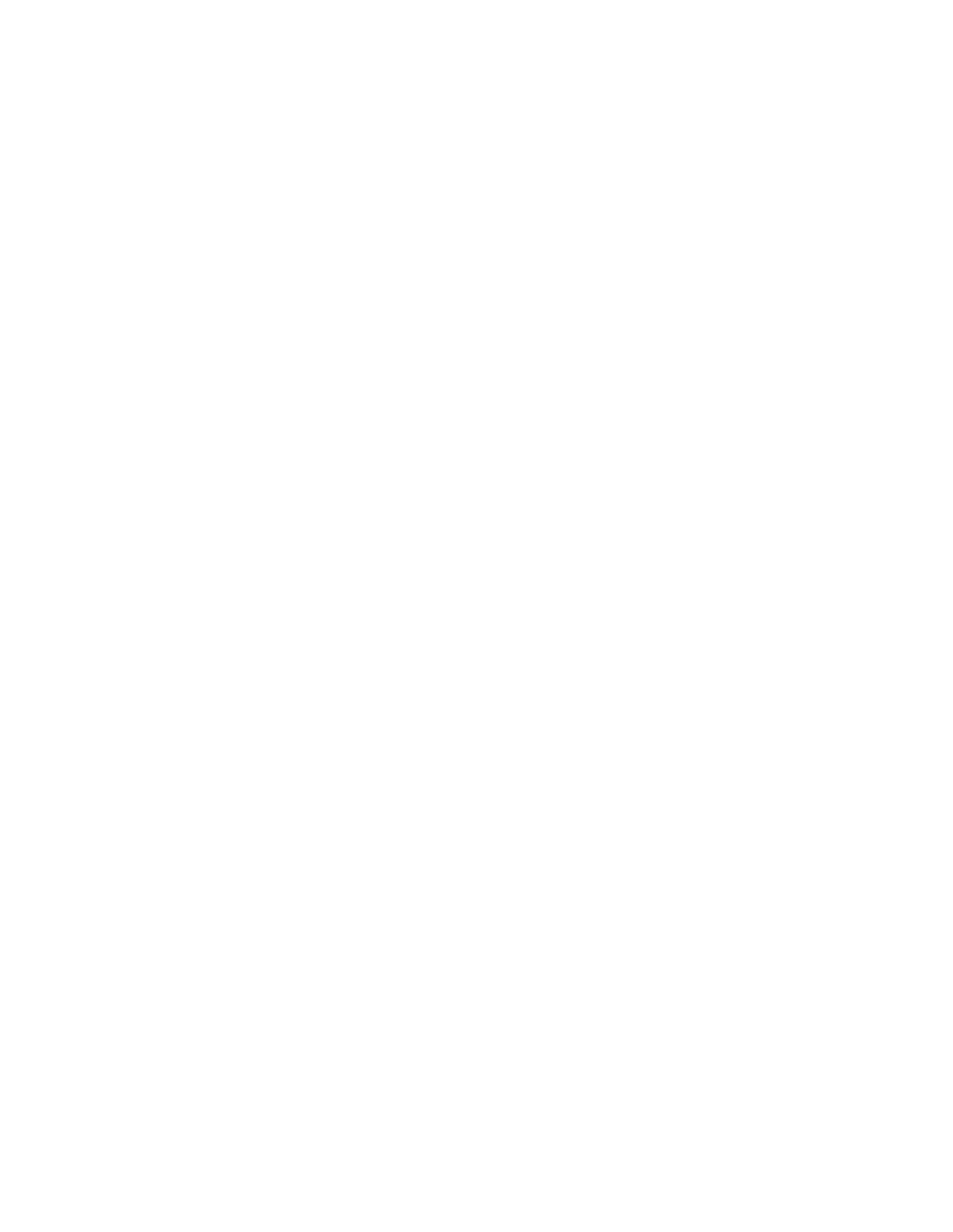Published by *Phoenix Law Review*, Phoenix School of Law, One North Central Avenue,14th Floor, Phoenix, Arizona 85004.

*Phoenix Law Review* welcomes the submission of manuscripts on any legal topic and from all members of the legal community. Submissions can be made via ExpressO at http://law.bepress.com/expresso, via e-mail to PhoenixLaw Review@phoenixlaw.edu, or via postal service to:

> Submissions Editor *Phoenix Law Review* Phoenix School of Law 1 North Central Avenue 14th Floor Phoenix, Arizona 85004

We regret that manuscripts cannot be returned. All submissions should conform to the rules of citation contained in the most recent edition of *The Bluebook: A Uniform System of Citations*, published by the Harvard Law Review Association.

*Phoenix Law Review* is published twice each year or more by the Phoenix School of Law. Subscription rates are \$50.00 per year for United States addresses and \$64.00 per year for addresses in other countries. Subscriptions are renewed automatically unless notice to cancel is received. Subscriptions may be discontinued only at the expiration of the current volume. Direct all communications to the Administrative Editor at the address given above.

Copyright © 2012 by *Phoenix Law Review* on all articles, comments, and notes, unless otherwise expressly indicated. *Phoenix Law Review* grants permission for copies of articles, comments, and notes on which it holds a copyright to be made and used by nonprofit educational institutions, provided that the author and *Phoenix Law Review* are identified and proper notice is affixed to each copy. All other rights reserved.

Copyright © 2012 by *Phoenix Law Review*.

Cite as: 5 PHOENIX L. REV. — (2012).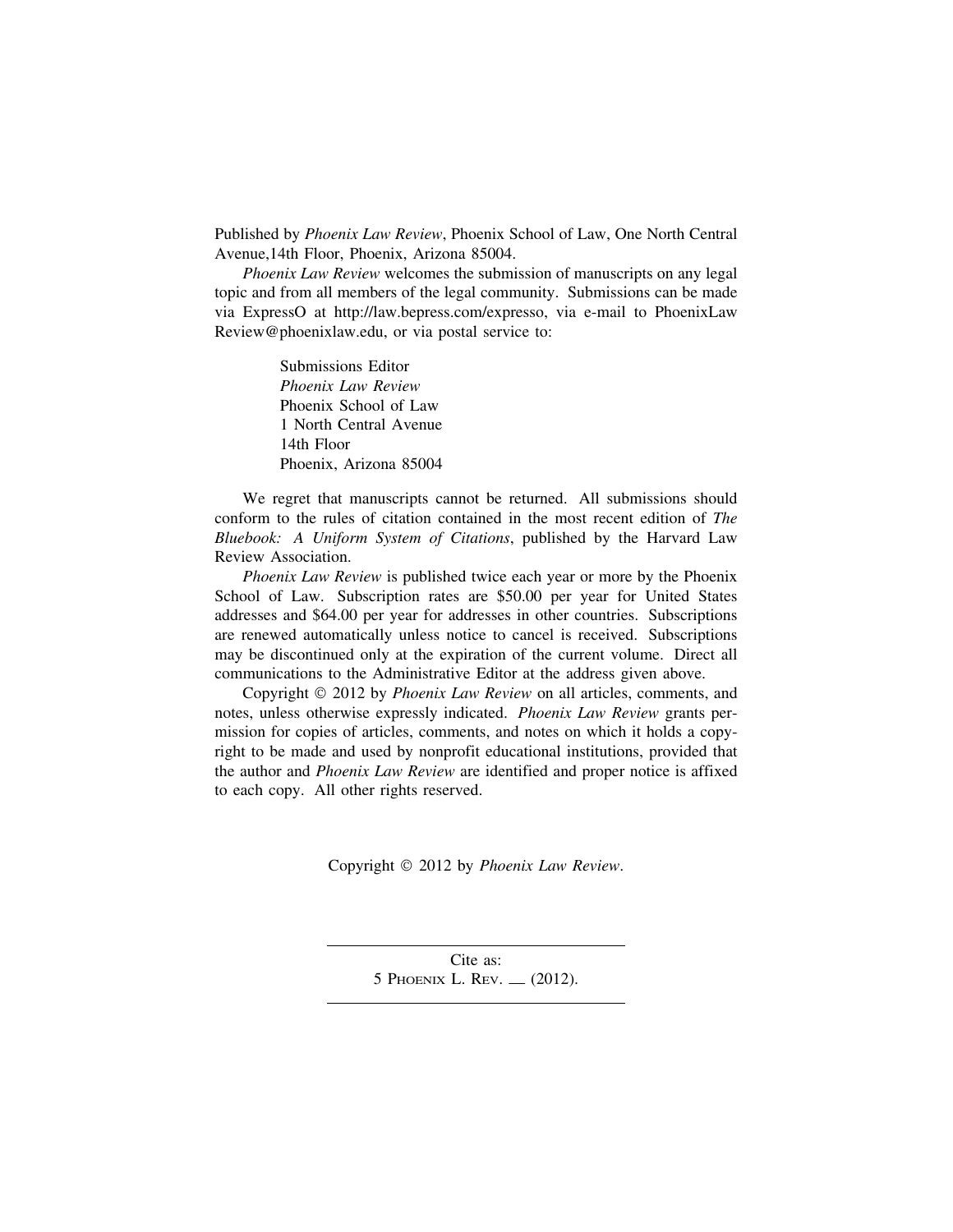# **PHOENIX LAW REVIEW ORDER FORM**

| <b>MAIL</b>                             |                                                                                                                                                                                                                                |                        | <b>FAX</b>                  |  |  |  |  |
|-----------------------------------------|--------------------------------------------------------------------------------------------------------------------------------------------------------------------------------------------------------------------------------|------------------------|-----------------------------|--|--|--|--|
| PHOENIX LAW REVIEW                      |                                                                                                                                                                                                                                |                        | PHOENIX LAW REVIEW          |  |  |  |  |
| Attn: Administrative Editor             |                                                                                                                                                                                                                                |                        | Attn: Administrative Editor |  |  |  |  |
| 1 N. Central Ave., 14th Floor           |                                                                                                                                                                                                                                |                        | $(602)$ 682-6865 (voice)    |  |  |  |  |
|                                         | Phoenix, Arizona 85004                                                                                                                                                                                                         | $(602)$ 682-6999 (fax) |                             |  |  |  |  |
| E-mail: PhoenixLawReview@phoenixlaw.edu |                                                                                                                                                                                                                                |                        |                             |  |  |  |  |
| Quantity                                | Please place my order for:                                                                                                                                                                                                     |                        |                             |  |  |  |  |
|                                         | Subscription(s) to the <i>Phoenix Law Review</i> at \$50.00 per sub-<br>scription for U.S. addresses.                                                                                                                          |                        |                             |  |  |  |  |
|                                         | Subscription(s) to the <i>Phoenix Law Review</i> at \$64.00 per sub-<br>scription for non-U.S. addresses.                                                                                                                      |                        |                             |  |  |  |  |
|                                         | Single (previously published) issues at \$25.00 each. Current or<br>new subscribers may order single issues at \$20.00 per book.<br>Please include volume _______ and number ______.                                           |                        |                             |  |  |  |  |
|                                         | Payment enclosed                                                                                                                                                                                                               |                        | Bill me                     |  |  |  |  |
| Name                                    |                                                                                                                                                                                                                                |                        |                             |  |  |  |  |
| Firm/Institution                        |                                                                                                                                                                                                                                |                        |                             |  |  |  |  |
| Address                                 |                                                                                                                                                                                                                                |                        |                             |  |  |  |  |
| City                                    |                                                                                                                                                                                                                                | <b>State</b>           | Zip                         |  |  |  |  |
|                                         |                                                                                                                                                                                                                                |                        | $Tel.(\_\_)$                |  |  |  |  |
|                                         | E-mail and the contract of the contract of the contract of the contract of the contract of the contract of the contract of the contract of the contract of the contract of the contract of the contract of the contract of the |                        |                             |  |  |  |  |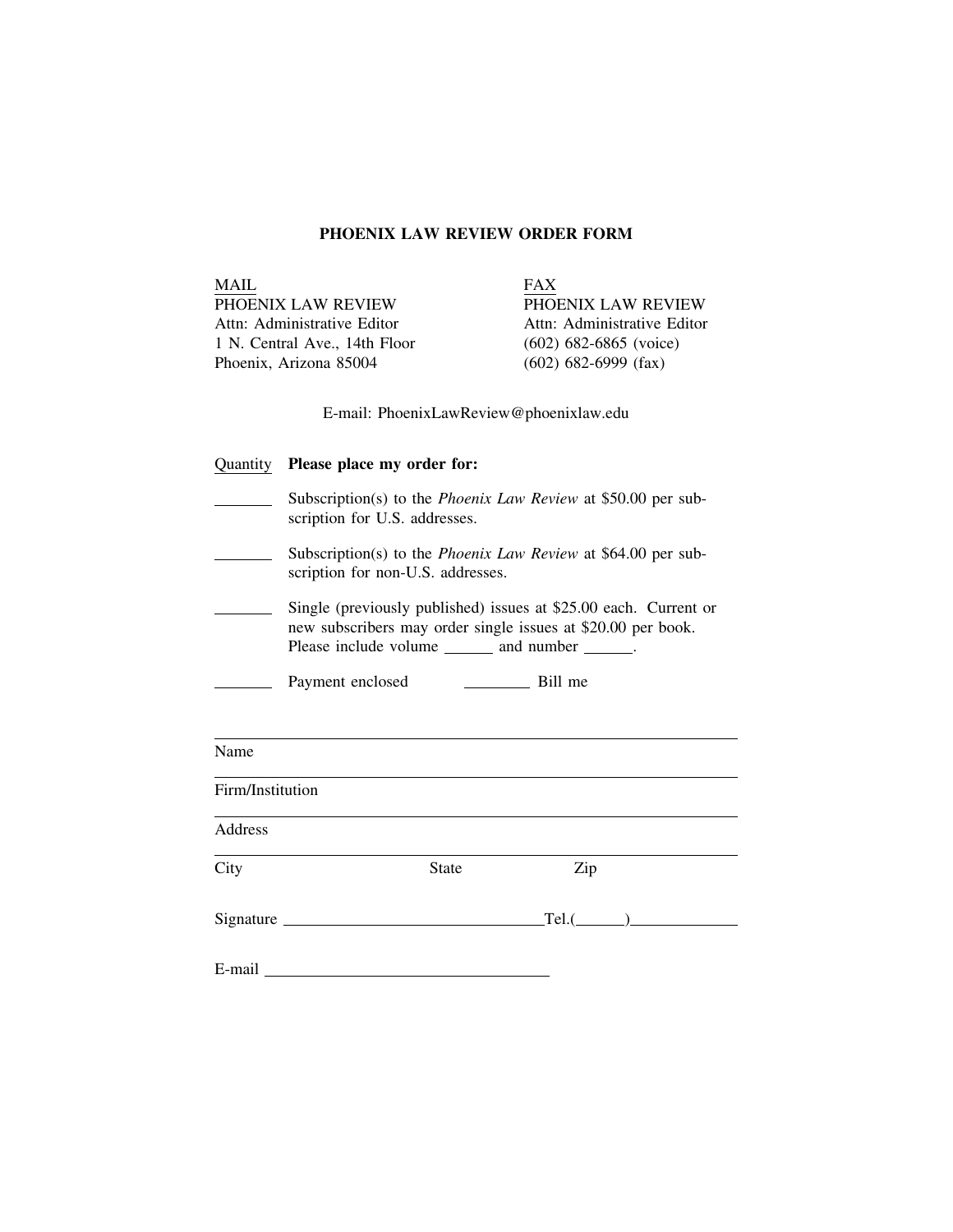*Copyright* © *2012 Phoenix Law Review*

#### **INAUGURAL ISSUE:**

#### **COMPREHENSIVE LAW AND THERAPEUTIC JURISPRUDENCE**

#### **CONTENTS**

#### **FOREWORD**

AN UNSHACKLED LAW REVIEW AND ITS GROUND-BREAKING ANNUAL ISSUE ON THERAPEUTIC JURISPRUDENCE AND COMPREHENSIVE LAW .......... *David B. Wexler* 671

#### **ARTICLES FROM PRACTITIONERS**

USING THERAPEUTIC JURISPRUDENCE TO FRAME THE ROLE OF EMOTION IN HEALTH POLICYMAKING ..... *Amy T. Campbell* 675

MULTISENSORY LAW AND THERAPEUTIC JURISPRUDENCE: HOW FAMILY MEDIATORS CAN BETTER COMMUNICATE WITH THEIR CLIENTS ... *Colette R. Brunschwig* 705

BOOK REVIEW: KENNST DU DAS RECHT? EIN SACHBUCH FÜR KINDER UND JUGENDLICHE [DO YOU KNOW THE LAW? A SPECIALIZED BOOK FOR CHILDREN AND ADOLESCENTS]...... *Colette R. Brunschwig* 747

MAINSTREAMING THERAPEUTIC JURISPRUDENCE INTO THE TRADITIONAL COURTS: SUGGESTIONS FOR JUDGES AND PRACTITIONERS .............. *Hon. Michael D. Jones* 753

ELEVATING THERAPEUTIC JURISPRUDENCE: STRUCTURAL SUGGESTIONS FOR PROMOTING A THERAPEUTIC JURISPRUDENCE PERSPECTIVE IN THE APPELLATE COURTS ......................... *David B. Wexler* 777

THERAPEUTIC JURISPRUDENCE ACROSS THE LAW SCHOOL CURRICULUM: 2012 ............... *David B. Wexler* 791

## **OUTSTANDING STUDENT ARTICLE**

HAWAIIAN BURIAL RIGHTS: THE REGRETTABLE BURIAL OF A RICH CULTURAL HISTORY BENEATH URBAN DEVELOPMENT .......... *Todd Dickenson* 811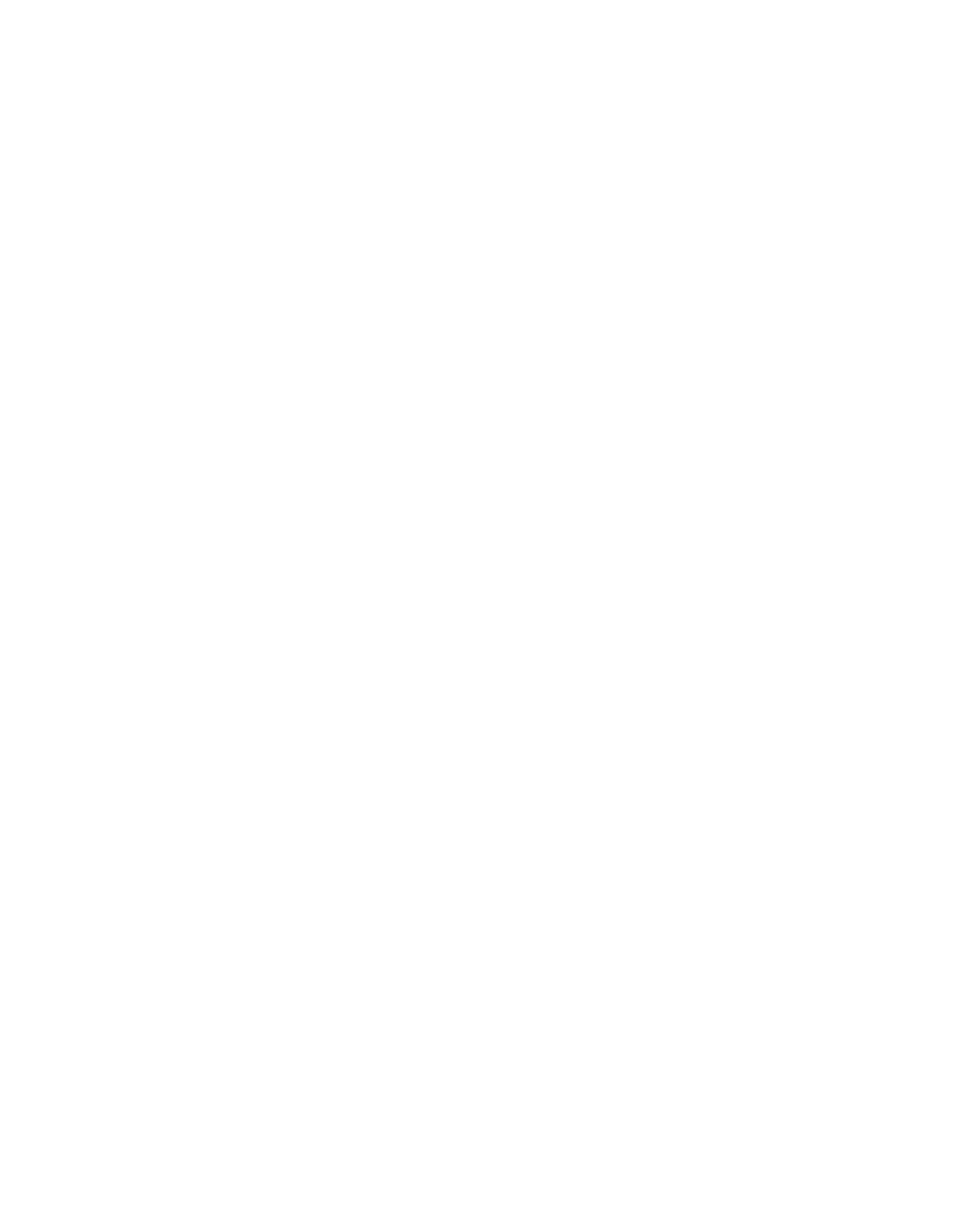VOLUME 5 SUMMER 2012 NUMBER 4

## **EXECUTIVE BOARD**

**EDITOR-IN-CHIEF** JASON R. HOLMES

**MANAGING EDITOR– MANAGING EDITOR– MANAGING EDITOR– ARIZONA LAW ISSUE ACCORD INTERNATIONAL/VRA/COMP.** ANN MARIE STEVENS JASMINE C. GONZALEZ **LAW ISSUES**

CHRYSTAL K. DICKINSON

**STUDENT SCHOLARSHIP** LAUREN M. HAMBLIN

**SENIOR TECHNICAL EDITOR MANAGING EDITOR- SENIOR ARTICLES EDITOR**<br>AMBER E. PERSHON STUDENT SCHOLARSHIP ANDREW C. HANNA

**SENIOR PUBLICATION EDITOR** JAMES M. LARSON

#### **MANAGING BOARD**

DAVID D. PHAN

**VICE-MANAGING EDITOR, VICE-MANAGING EDITOR, VICE-MANAGING EDITOR,**

**PUBLICATION EDITOR, RESEARCH & WRITING PUBLICATION EDITOR, ARIZONA LAW ISSUE EDITORS COMP. LAW ISSUE**

**PUBLICATION EDITOR,** TRESHIA E. SEWELL **PUBLICATION EDITOR, VRA ISSUE** JONATHAN C. SIMON **ACCORD** SETH P. MCGINNITY HOLLY WAN GREGORY J. LARSON

**ACCORD TEAM LEADER MARKETING & EVENTS SENIOR TECHNOLOGY SUPERVISOR EDITOR EDITOR** COURTNEY M. SULLIVAN CLAUDIA Z. HORAN ADAM J. ROUSE

# **ARTICLES EDITORS TECHNICAL EDITORS TECHNOLOGY EDITORS**

L. SHAWN WHITING ANTHONY G. SALVADOR

AMY L. SNYDER

**ARIZONA LAW ISSUE ACCORD VRA & COMP. LAW ISSUES** RHONDA E. NEFF MITCHELL A. VASIN BENJAMIN A. DORAME

TIFFANY L. WOODS ERIC K. KNOBLOCH CHRISTINE M. WILLIS

MELISSA A. CAIN DANA M. BOXMEYER ZACHARY A. ALTMAN MATTHEW C. MCELHINEY

**FACULTY ADVISORS ADMINISTRATIVE LEGAL RESEARCH ADVISORS** LORI ROBACK MILLER **ASSISTANT** EDWARD M. "TED" MCCLURE KEITH SWISHER SHAWNA M. HOLTON TIMOTHY SAFFLES

HON. MICHAEL D. JONES (RET.)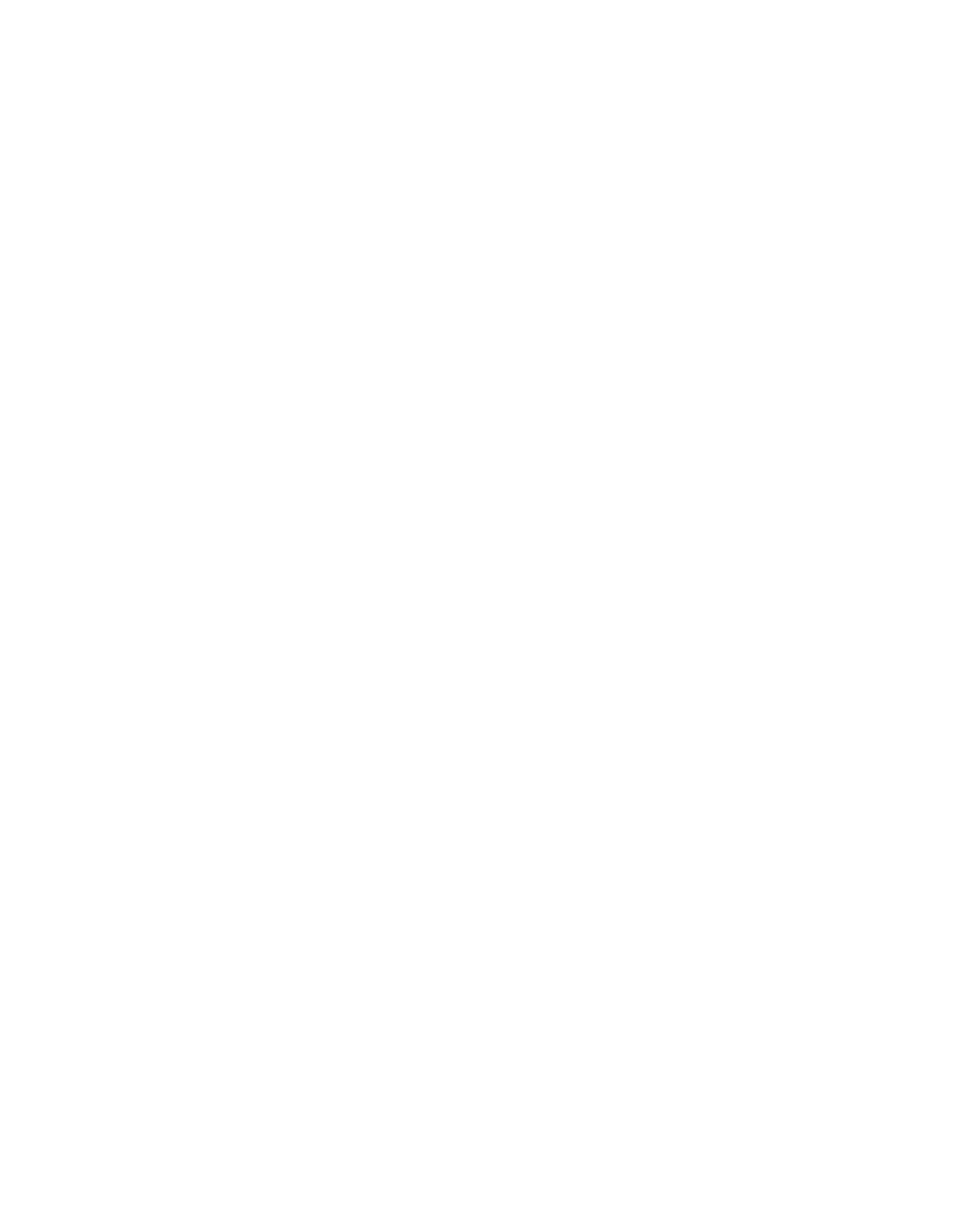VOLUME 5 SUMMER 2012 NUMBER 4

**MANAGING EDITOR—COMPREHENSIVE LAW AND THERAPEUTIC JURISPRUDENCE ISSUE** CHRYSTAL K. DICKINSON

**VICE MANAGING EDITOR PUBLICATION EDITOR** BENJAMIN A. DORAME CHRISTINE M. WILLIS

**SENIOR TECHNICAL EDITOR SENIOR ARTICLES EDITOR** AMBER E. PERSHON ANDREW C. HANNA

**TECHNICAL EDITORS ARTICLES EDITORS** DANA M. BOXMEYER MELISSA A. CAIN JAYME K. FISHER SHERI W. SHUDDE ANTHONY G. SALVADOR L. SHAWN WHITING AMY L. SNYDER

**FACULTY ADVISORS** LORI ROBACK MILLER KEITH SWISHER HON. MICHAEL D. JONES (RET.)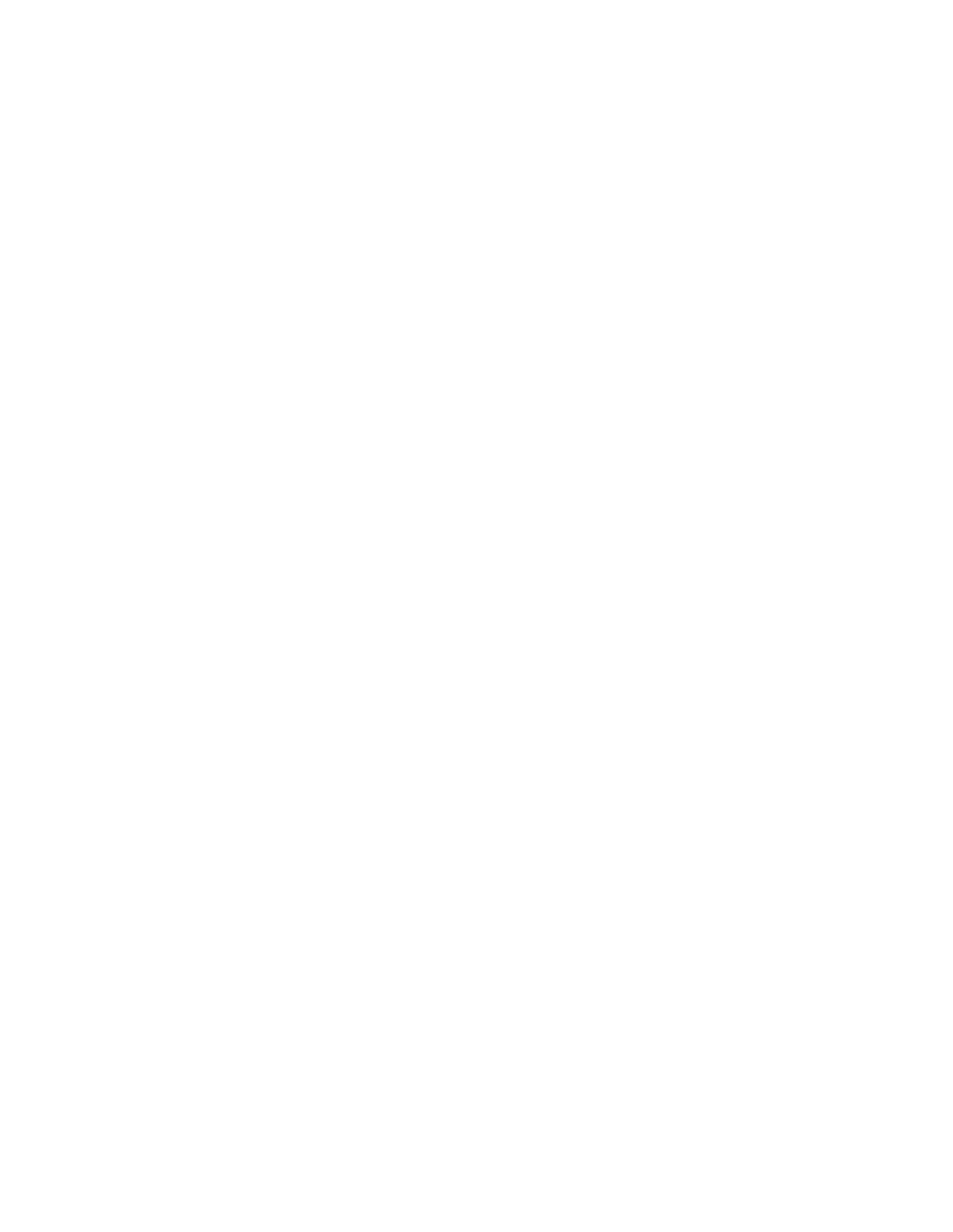VOLUME 5 SUMMER 2012 NUMBER 4

#### **SENIOR STAFF EDITORS**

**MAZIAR M. AZARI ROBERT F. GRULER** 

#### **STAFF EDITORS**

ZAYED Z. AL-SAYYED MELISSA A. LOPEZ ´ STEPHANIE M. DEVORE STEVE J. MILLER SAMANTHA K. DUNNELLS SARAH C. MURILLO MATTHEW W. HOYNE TANIA E. ROCCO ABDOUKADIR E. JAITEH JULIANNE J. SHEEHY JULIA LATORA

**JUSTIN M. ACKERMAN** JASON E. LEE KAREN A. AGOSTA PAUL A. LIBERATORE EMMANUEL N. ALOZIE NANCY L. MACLEAN DAVIDSON VINCENT J. BAUTISTA KRISTIN C. MALLORY MORGAN B. BLISS CHARLOTTE J. MCDERMOTT SARAH N. BRINER FELICIA L. MELTON SHANNA FODNES HEATHER M. NGURE BRANDON D. FRANK JACK L. O'CONNOR HEIDI M. HAGGERTY ALEJANDRO A. PEREZ ANDREA M. HILL CHELSEA C. PETERSON AJA M. HOWSE STEPHANIE R. PITEL B. NOELLE JENSEN JOSHUA C. SMITH MATTHEW R. JONES THEODORE F. STOKES PATRICK F. KEERY KIMBERLY J. SUCIU AMANDA M. KING TODD F. SULLIVAN SIGURD S. KRISTIANSON KATHERINE A. WINKLEY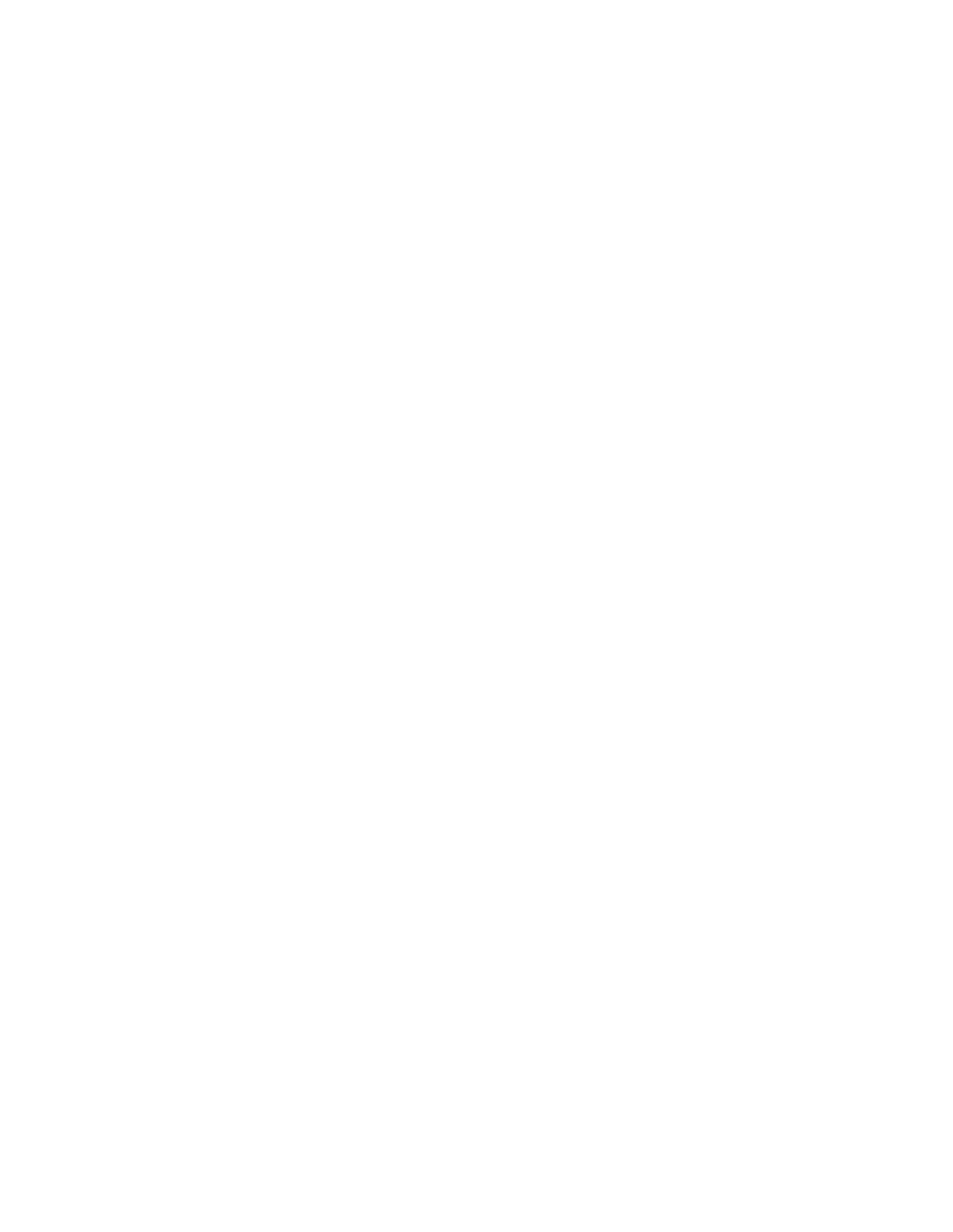# PHOENIX SCHOOL OF LAW

## **FACULTY**

Shirley Mays, B.A., J.D., Dean and Professor of Law

Hon. Penny Willrich (Ret.), B.A., J.D., M.S., Associate Dean for Academic Affairs and Professor of Law

- Placido Gomez, B.A., M.A., J.D., LL.M., Associate Dean of Faculty Research and Development and Professor of Law
- Ann E. Woodley, B.A., J.D., Associate Dean of Teaching and Learning and Professor of Law

Keith Swisher, B.S., J.D., LL.M., Associate Dean of Faculty Development and Assistant Professor of Law

Francine Banner, B.A., J.D., Ph.D., Assistant Professor of Law

Lisa Bliss, J.D., Assistant Professor of Law

McKay Cunningham, B.A., J.D., Assistant Professor of Law

Jeff Danzig, B.A., J.D., Assistant Professor of Law

Susan Daicoff, J.D., LL.M., M.S., Visiting Professor of Law

Suzanne Dohrer, B.A., J.D., Visiting Professor of Law

Stacey Dowdell, B.A., J.D., Assistant Professor of Law

Sandra Durant, B.A., J.D., Assistant Professor of Law

Daniel J. Dye, B.S., J.D., Assistant Professor of Law

Mitchell Fleischmann, B.S., J.D., Coordinator of Lawyering Process Program and Assistant Professor of Law

Brigham Fordham, B.A., J.D., Assistant Professor of Law

Hon. Stephen A. Gerst (Ret.), B.A., J.D., Associate Professor of Law and Program Director of General Practice Skills

Steven Gonzales, B.A., J.D., Associate Professor of Law and Director of Experiential Learning

Mary Dolores Guerra, B.A., J.D., Assistant Professor of Law

Kara K. Hatfield, B.A., J.D., Assistant Professor of Law

Ilya A. Iussa, B.A., J.D., Assistant Professor of Law

Jalila Jefferson-Bullock, B.A., J.D., Assistant Professor of Law

Joshua Kanassatega, B.A., J.D., Assistant Professor of Law

Diana Lopez Jones, B.A., J.D., Assistant Professor of Law

Nancy Millar, B.S., J.D., Assistant Professor of Law

Lori Roback Miller, B.A., J.D., LL.M., Assistant Professor of Law

Warren Miller, B.A., J.D. Assistant Professor of Law

Michael P. O'Connor, B.A., J.D., Associate Professor of Law

Claudine Pease-Wingenter, B.A., J.D., LL.M., Assistant Professor of Law

Thomas Raine, B.A., J.D., Assistant Professor of Law

Christine Ritland, B.A., J.D., Assistant Professor of Law

Celia Rumann, B.A., J.D., Associate Professor of Law

Siera Russell, J.D., M.Ed., Assistant Professor of Law

Marren Sanders, B.A., J.D., LL.M., S.J.D., Assistant Professor of Law

Shandrea Solomon, B.A., J.D., Associate Professor of Law

Glenys Spence, B.A., J.D., Assistant Professor of Law

Jennifer E. Spreng, B.A., J.D., Assistant Professor of Law

Riaz Tejani, J.D., Ph.D., Assistant Professor of Law Jalae Ulicki, B.S., J.D., Assistant Professor of Law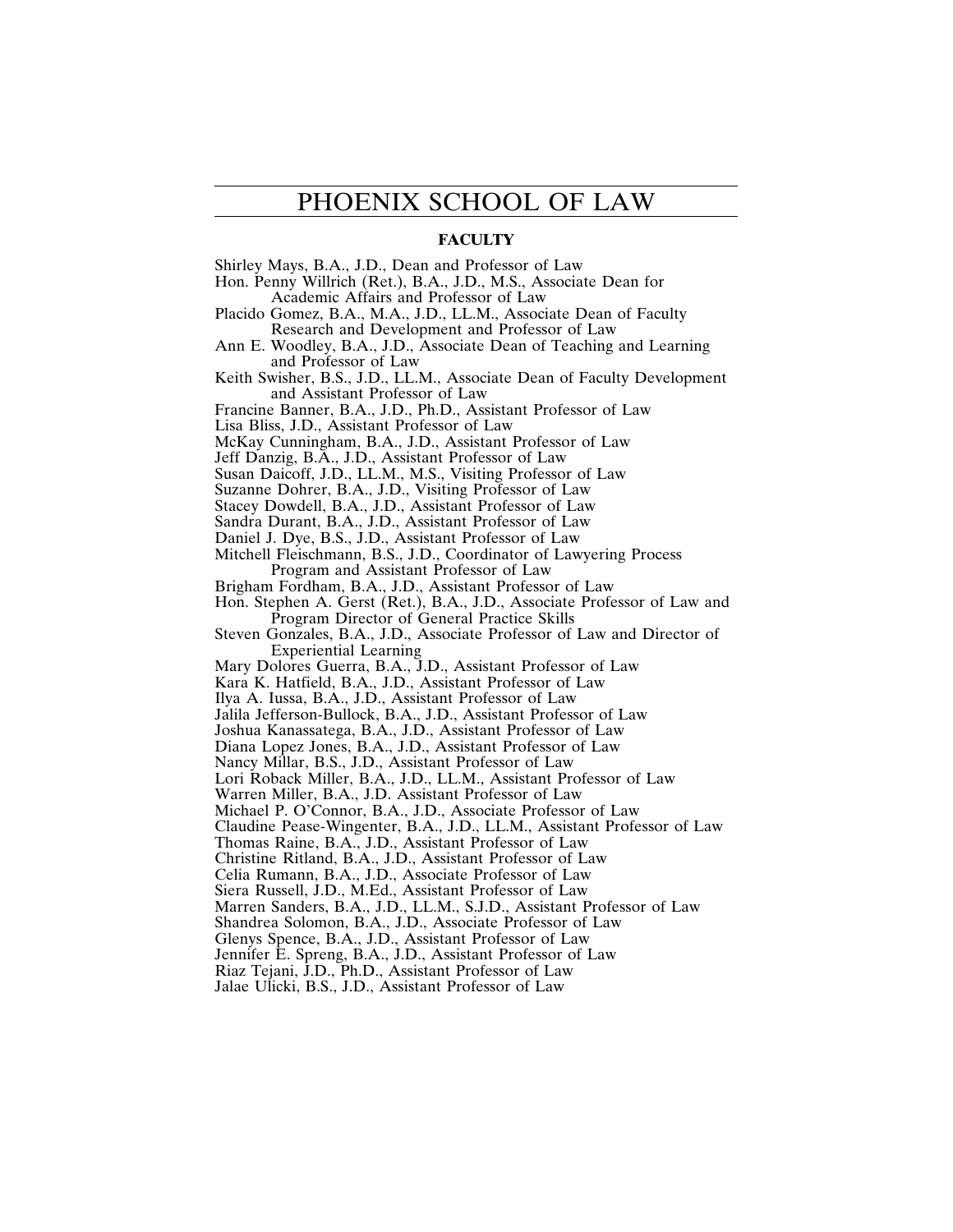# PHOENIX SCHOOL OF LAW

# **ADJUNCT FACULTY**

Thomas P. Alongi, B.A., J.D., Adjunct Professor Maria L. Bahr, B.A., J.D., Adjunct Professor and Assistant Director of General Practice Skills Program Jocquese Blackwell, B.S., J.D., Adjunct Professor Barbara M. Burke, B.A., J.D., Adjunct Professor Joseph William Davids, B.A., J.D., LL.M., Adjunct Professor Diane Drain, B.A., J.D., Adjunct Professor James A. Fassold, B.A., M.A., J.D., Adjunct Professor Ann Hobart, B.A., M.A.T., J.D., Ph.D., Adjunct Professor Mark E. House, B.S.B.A., J.D., Adjunct Professor Hon. Michael D. Jones (Ret.), B.A., J.D., Adjunct Professor Alan C. Kuffner, B.S., J.D., CPA, Adjunct Professor Kelly LoCascio, B.A., J.D., Adjunct Professor Hon. Michael R. McVey, B.S., J.D., Adjunct Professor Hon. Wendy Morton, J.D., Adjunct Professor Gregory Navazo, B.A., J.D., Adjunct Professor Doug Passon, B.A., J.D., Adjunct Professor Afshan Peimani, B.A., M.P.H., J.D., Adjunct Professor Reid Pixler, B.A., J.D., Adjunct Professor Brian Quarles, B.A., J.D., Adjunct Professor Kristine Reich, B.A., J.D., Adjunct Professor David Rose, B.A., J.D., Adjunct Professor Maria Salapska, B.A., M.A., J.D., Adjunct Professor Daniel Seiden, B.A., J.D., Adjunct Professor Monika Sud-Devaraj, B.A., J.D., Adjunct Professor Raya Tahan, B.A., J.D., Adjunct Professor Nina Targovnik, J.D., M.S., M.Ed., Adjunct Professor Richard Trujillo, J.D., Adjunct Professor Steven J. Twist, B.A., J.D., Adjunct Professor LeBertha Umbreit, B.A., J.D., Adjunct Professor Hon. Chris Whitten, B.A., J.D., Adjunct Professor Monique Wilhite, B.A., J.D., Adjunct Professor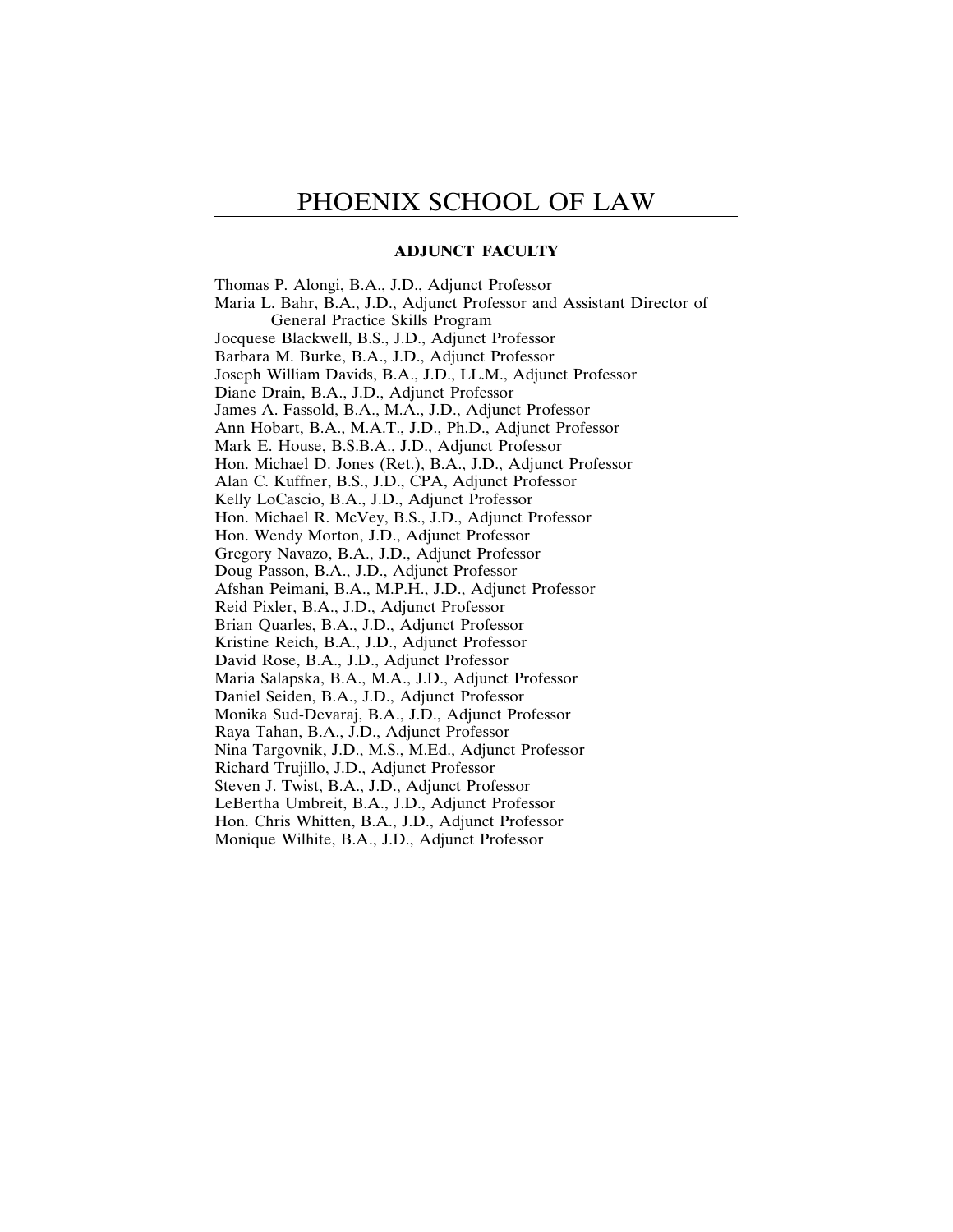#### **FOREWORD**

AN UNSHACKLED LAW REVIEW AND ITS GROUND-BREAKING ANNUAL ISSUE ON THERAPEUTIC JURISPRUDENCE AND COMPREHENSIVE LAW

#### David B. Wexler\*

It is an honor and a pleasure to write the Foreword to the first annual issue of the *Phoenix Law Review* on Therapeutic Jurisprudence ("TJ") and Comprehensive Law, the latter term covering several vectors, such as TJ, preventive law, problem-solving courts, restorative justice, and other perspectives and practices seeking to humanize the law and its administration. The Phoenix School of Law ("PhoenixLaw"), despite its youth—or, I argue, perhaps *because* of its youth—is already a leader in the comprehensive law movement. At PhoenixLaw, seasoned trial judge-turned professor Michael Jones regularly offers a comprehensive law class. Further, Professor Susan Daicoff, who actually coined the term "comprehensive law,"1 and authored an excellent text on the subject, $2$  is a 2012 spring-term visiting professor, from sister school Florida Coastal School of Law.

Professor Daicoff asserts—and far be it for me to quibble—that TJ is the academic heart of the comprehensive law movement.3 Therapeutic jurisprudence, after all, is now a reasonably mature interdisciplinary field of inquiry that uses several simple conceptual frameworks to look at the law in a richer way.4 Those frameworks have allowed for TJ to become influential in practice as well as in theory,<sup>5</sup> and have facilitated thinking and promoted further devel-

Professor of Law and Director, International Network on Therapeutic Jurisprudence, University of Puerto Rico, and Distinguished Research Professor of Law Emeritus, James E. Rogers College of Law, University of Arizona.

<sup>&</sup>lt;sup>1</sup> Susan Daicoff, *Afterword* to Practicing Therapeutic Jurisprudence: LAW AS A HELP-ING PROFESSION 465, 467 (Dennis Stolle, et al. eds., 2000). Interestingly, there is now a proposal afoot to change the term comprehensive law to "integrative law" so as to point out the similarity of a more holistic law practice to the analogous trend of "integrative medicine."

<sup>2</sup> SUSAN SWAIM DAICOFF, COMPREHENSIVE LAW PRACTICE: LAW AS A HEALING PROFESSION (2011).

<sup>&</sup>lt;sup>3</sup> *Id.* at 84 ("TJ is probably the most visible and prolific vector, at least in academic and judicial circles.").

<sup>4</sup> David B. Wexler, *From Theory to Practice and Back Again in Therapeutic Jurisprudence: Now Comes the Hard Part*, 37 MONASH U.L. REV. 33, 33-34 (2011).

<sup>5</sup> *Id.* at 36.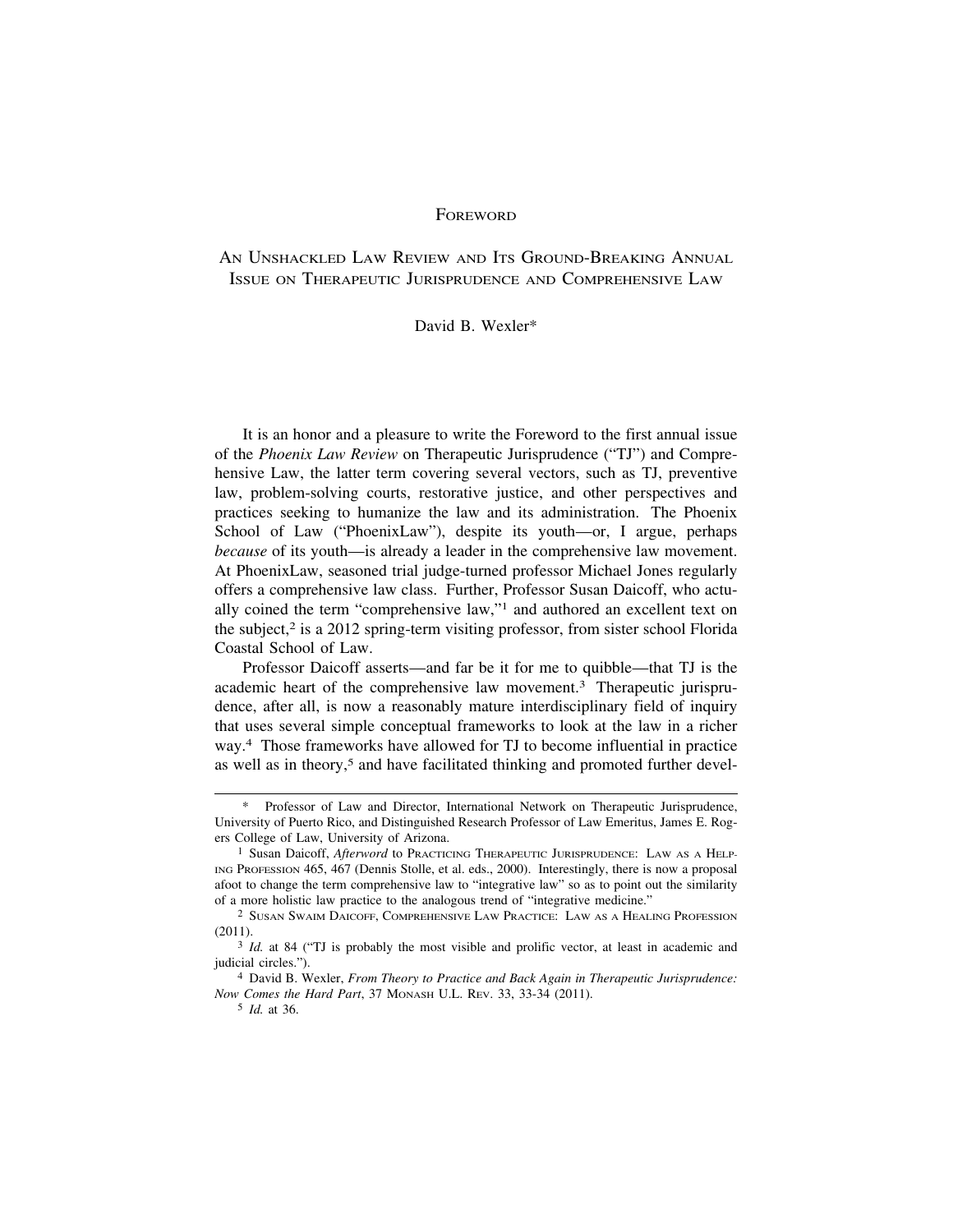opment in important ways—allowing for change and reform that is much more than merely the standard kind of pragmatic incrementalism.<sup>6</sup>

Indeed, in an important recent article Professor David Yamada penned a scathing critique of much of contemporary legal scholarship and of the role of student-edited law reviews (and of the pernicious U.S. News and World Report law school rankings) in promoting writing that is largely jargoned, exhaustingly wordy, and far removed from the profession and from real-world socio-legal problems and solutions.7 In the process, Professor Yamada gave high marks to *TJ scholarship*, which he noted has been exceptionally refreshing in its brevity, readability, and applicability to practical issues.8 In fact, Professor Yamada proposed the TJ *genre* as a model for legal scholarship generally.<sup>9</sup>

The newness of PhoenixLaw and its law review allows for the creation of a culture of legal education and scholarship not shackled by law school conventions that are now subject to serious—even brutal—attack from so many quarters. Instead, the school and the review can build an educational and scholarly enterprise by starting fresh—with a clean slate—and by asking and responding to the truly meaningful and appropriate questions: What is important? What is interesting? What is lacking? There is absolutely no need blindly to follow what other schools and journals are doing.

The choice to focus on TJ and comprehensive law—in the law school and in the law review—is a refreshing case in point. This initial issue focusing on TJ and comprehensive law is illustrative of how a sensible, useful, high-quality journal can be produced in the face of what could be considered a series of editorial 'no-nos' elsewhere in the law review world: a bibliography of TJ writings in areas of the curriculum not conventionally thought of in TJ terms; an article in an audio-visual context by a Swiss law professor on a most novel topic of TJ; an article by a seasoned trial judge drawing on his TJ-related experience; an article by a faculty member affiliated with a department outside the law school subjected to a process of peer-review by the *Phoenix Law Review* so as to count as a scholarly publication (a status ordinarily not conferred on articles published in student-edited law reviews)—and more.

<sup>6</sup> ARIE FREIBERG, RG MYERS MEMORIAL LECTURE: PSYCHIATRY, PSYCHOLOGY AND NON-ADVERSARIAL JUSTICE: FROM INTEGRATION TO TRANSFORMATION 5-7 (Monash University Research Paper No. 2010/18, 2010).

<sup>7</sup> David C. Yamada, *Therapeutic Jurisprudence and the Practice of Legal Scholarship*, 41 U. MEM. L. REV. 121 (2010).

<sup>8</sup> *Id.* at 138; *see also* Harry T. Edwards, *The Growing Disjunction Between Legal Education and the Legal Profession: A Postscript*, 91 MICH. L. REV. 2191, 2196 n.20 (1993) (in the midst of damning criticism of most law and legal writing, Judge Edwards nonetheless cited approvingly to therapeutic jurisprudence work, describing it as "practical interdisciplinary scholarship").

<sup>9</sup> Yamada, *supra* note 7, *passim*.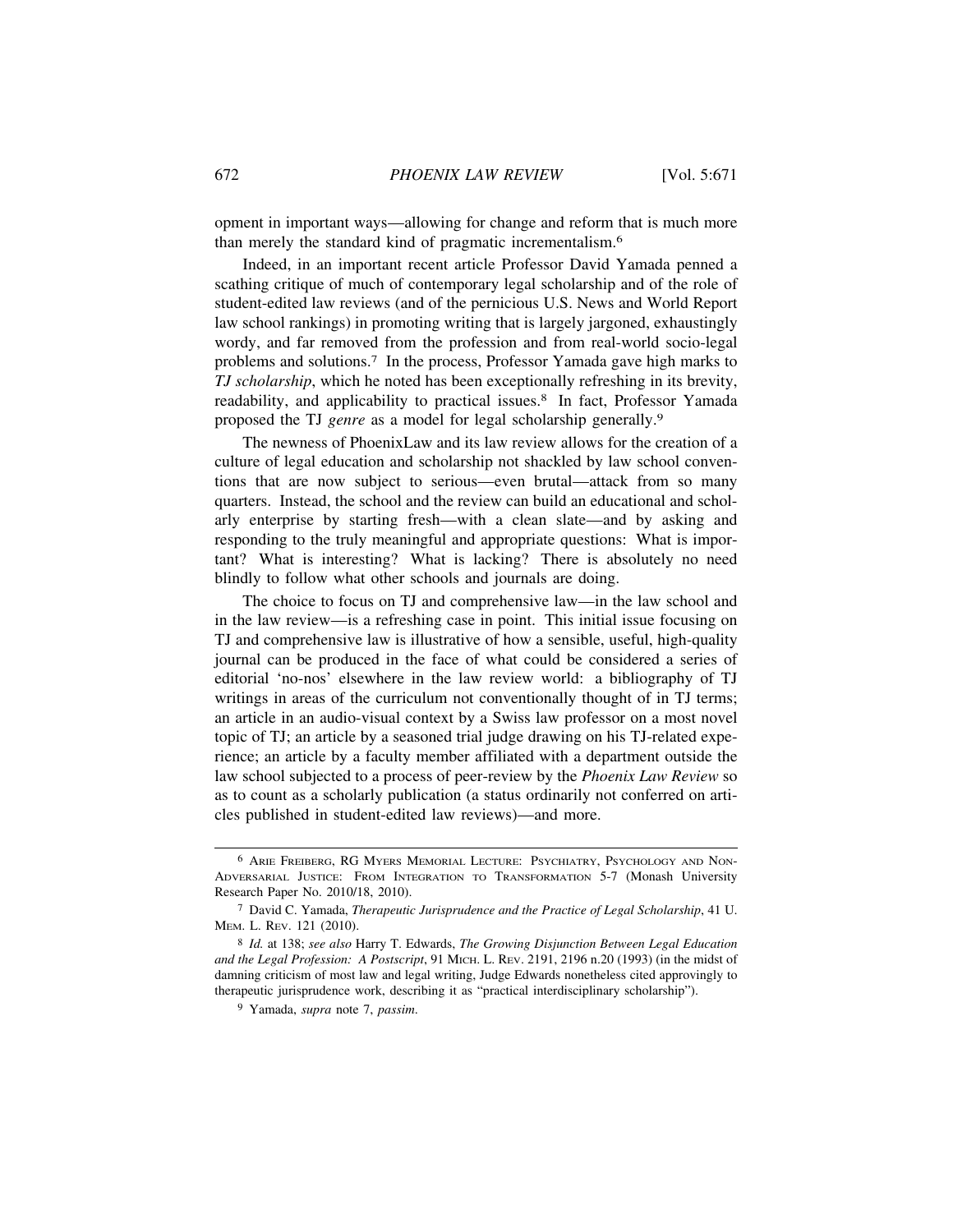#### 2012] *FOREWORD* 673

These pieces, individually and collectively, will represent a rich, important, practical, and high-level contribution to the law review literature. Additionally, none of the authors had to worry about the "Oh, we don't do that!", or "I'll have to check if we do that" response from the editorial board. "A bibliography? A *bibliography*? No, we only publish articles, certainly not bibliographies. Maybe you should consider a library journal, but not *our* law review." "An article on audio-visual *what*? We really only do real law. And did you say it is authored by a *Swiss* law professor? I don't think our readers will be interested. We are an American law review." "We like your article, but you say you can only publish with us if we send the piece out for peer-review? What's that? Oh, no we don't do that. Our law review has autonomy and we make our own publication decisions." "We respect judges, but our articles are written by law professors or sometimes by appellate judges. Trial judges aren't really writers, and some don't even know about the *Bluebook*."

You get my point. And as to that last point—so long as the review is on the bold path of setting refreshing and sensible criteria, and of accepting good work from some who are not affiliated with law departments, I wonder if the Editors would sleep on a proposal allowing for non-Bluebook citation styles (e.g., APA or Chicago Manual) for interdisciplinary submissions from departments other than law. In any event, now is not the time for sleeping: I welcome all to some stimulating reading in the pages that follow.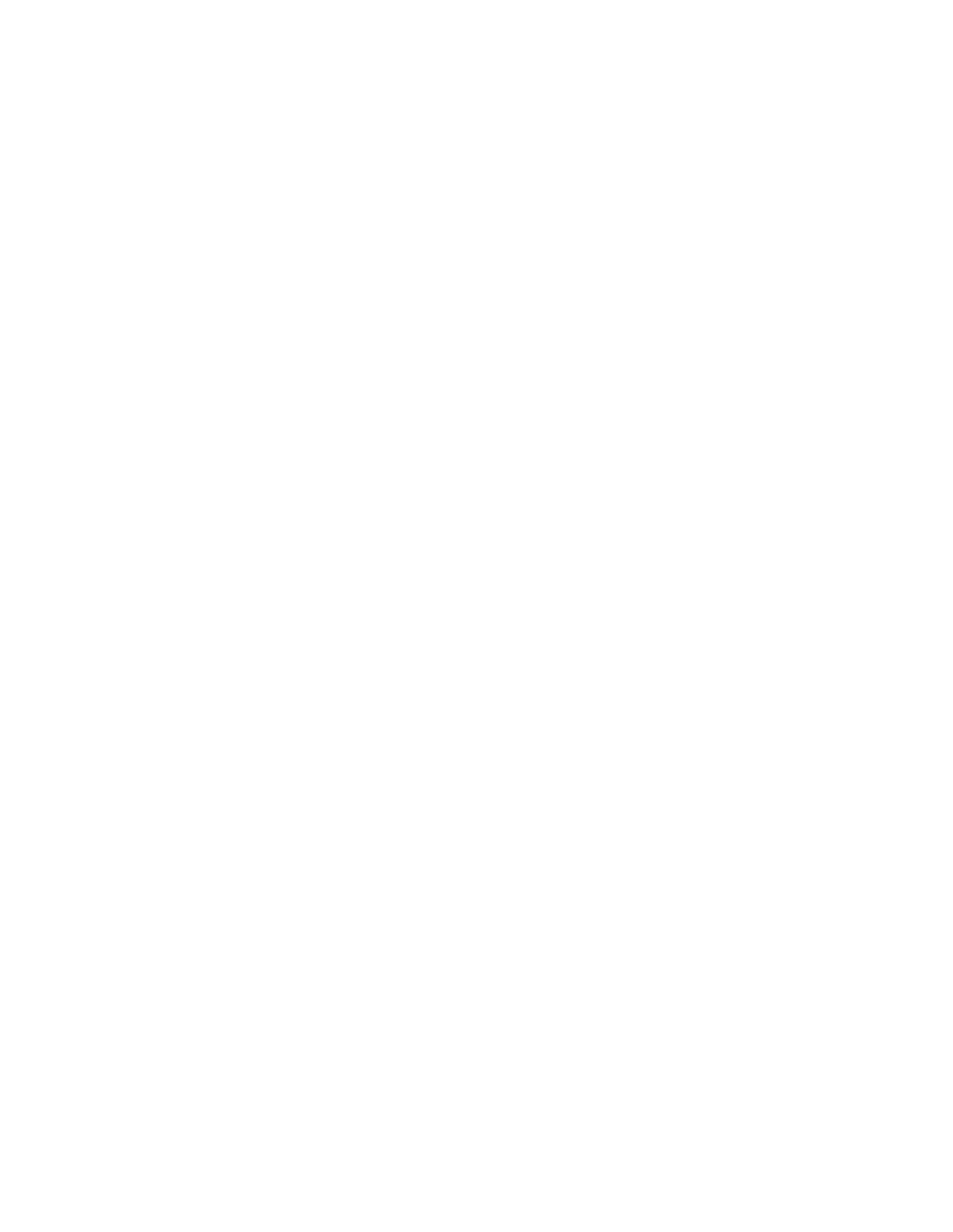# USING THERAPEUTIC JURISPRUDENCE TO FRAME THE ROLE OF EMOTION IN HEALTH POLICYMAKING\*

Amy T. Campbell\*\*

| L           |             |                                                              | 676 |  |
|-------------|-------------|--------------------------------------------------------------|-----|--|
| П.          |             |                                                              | 677 |  |
|             | A.          | Therapeutic Jurisprudence in Brief                           | 677 |  |
|             | B.          | Envisioning the Health Policymaking Process and the Use/     |     |  |
|             |             |                                                              | 679 |  |
| III.        |             | EMOTION IN HEALTH POLICYMAKING                               | 681 |  |
|             | A.          |                                                              |     |  |
|             |             | Emotion Generally: Health Care Reform-Malpractice<br>$1_{-}$ |     |  |
|             |             |                                                              | 681 |  |
|             |             | Emotion of a Tragic Event and Policy Response:<br>$2^{+}$    |     |  |
|             |             |                                                              | 683 |  |
|             |             | Emotion of a Public Health 'Crisis': New York<br>3.          |     |  |
|             |             | State's Vaccine Mandate                                      | 685 |  |
|             |             | Emotion of Spiraling Costs: Obesity Regulation by<br>4.      |     |  |
|             |             |                                                              | 687 |  |
|             |             | IV. USING TJ TO FRAME EMOTION IN POLICYMAKING                | 691 |  |
|             | A.          | Utilizing a TJ Framework (Framing Questions)                 | 691 |  |
|             | B.          | TJ Framing of Case Examples                                  | 693 |  |
|             |             | $\mathbf{1}$ .                                               | 693 |  |
|             |             | 2.                                                           | 694 |  |
|             |             | New York State's Vaccine Mandate<br>3.                       | 695 |  |
|             |             | 4.                                                           | 695 |  |
|             | $C_{\cdot}$ | Summing Up the TJ Table Exercise                             | 698 |  |
| $V_{\perp}$ |             |                                                              | 698 |  |
|             | $A_{\cdot}$ | Lessons Learned-A New Vision                                 | 698 |  |
|             |             |                                                              |     |  |

\* Pursuant to *Phoenix Law Review's* policy regarding submissions by authors with a primary affiliation other than law, this article has been subjected to a process of peer review.

<sup>\*\*</sup> Assistant Professor, Center for Bioethics and Humanities, SUNY Upstate Medical University and Syracuse University College of Law (courtesy) (Syracuse, NY). I would like to thank participants in the panel session on the theme of emotion's role in law at the 13th Annual Meeting of the Association for the Study of Law, Culture & the Humanities in Providence, Rhode Island for helpful feedback during presentation of the themes outlined in this article. I also thank Nick Moore and Robert Webb for excellent research assistance. Special thanks, as always, to David Wexler for his support of my on-going work in the field of therapeutic jurisprudence.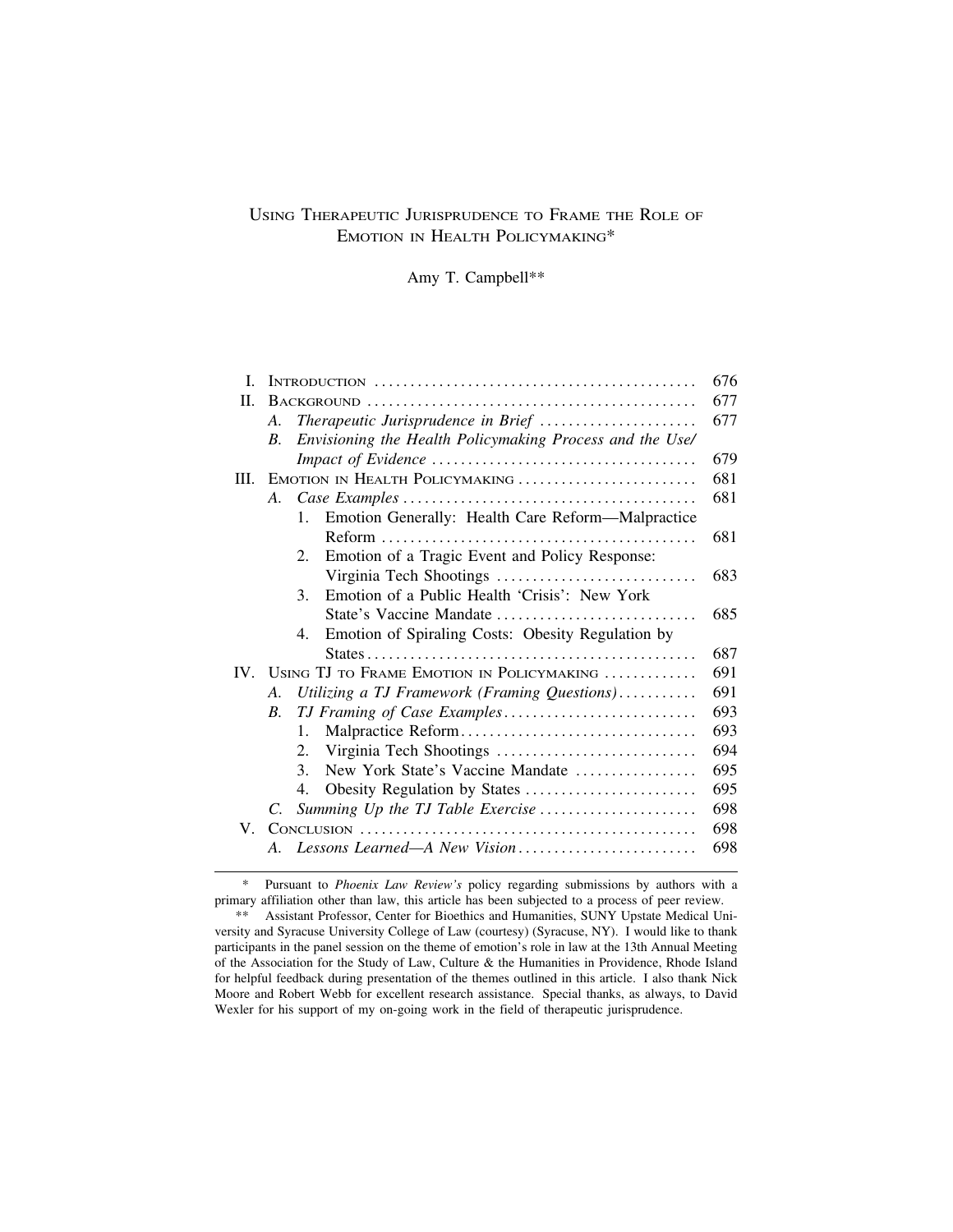#### 676 *PHOENIX LAW REVIEW* [Vol. 5:675

|  | A. Table A1: Malpractice Reform / TJ and Emotions       |  |
|--|---------------------------------------------------------|--|
|  |                                                         |  |
|  | B. Table A2: Guns, Violence, and Mental Health / TJ and |  |
|  |                                                         |  |
|  | C. Table A3: NYS Influenza Vaccine Mandate / TJ and     |  |
|  |                                                         |  |

### I. INTRODUCTION

Therapeutic jurisprudence ("TJ") is growing in prominence as a reappraisal of law and the legal process. It seeks to reframe law by offering a prism through which it can be viewed as a healing agent, to enhance the positive consequences of legal intervention, or at least to mitigate its more harmful effects.<sup>1</sup> The aim of this article is twofold: (1) to briefly outline the evolution of therapeutic jurisprudence, and discuss the prominence of evidence-based/ evidence-informed healthcare policymaking; and, more specifically, (2) to use a TJ-informed framework to investigate the role of *emotion* (as evidence, or impact on evidence) in the development, implementation, and evaluation of health policy. The intent is not to identify the right policy in any given case; rather, it is to utilize framing questions to better understand how emotion impacts policy and policymaking with an eye toward enhancing therapeutic consequences.

Part II provides a background on the evolution of therapeutic jurisprudence in the law and discusses differing conceptions of health policymaking as either a linear or a more complex process, suggesting the latter could benefit from TJ's re-visioning influence. Part III goes into more detail about how emotions are raised by and also have an impact on health policymaking. Specific case examples are given to illustrate the myriad of ways emotions are triggered in this process. Part IV lays out a TJ-informed framework that could help channel emotions in health policymaking in therapeutic ways. The framework (i.e., framing questions) is applied to each of the case studies to enhance understanding of how TJ might inform this process to the benefit of the policymaking experience as well as resulting policies. In this way, TJ offers a means to systematically address emotional consequences. The article concludes with lessons learned through this framing process and recommends next steps to test the value of TJ to frame the role of emotion in health policymaking.

<sup>1</sup> *See generally* Bruce J. Winick, *The Jurisprudence of Therapeutic Jurisprudence*, 3 PSYCHOL. PUB. POL'Y & L. 184 (1997).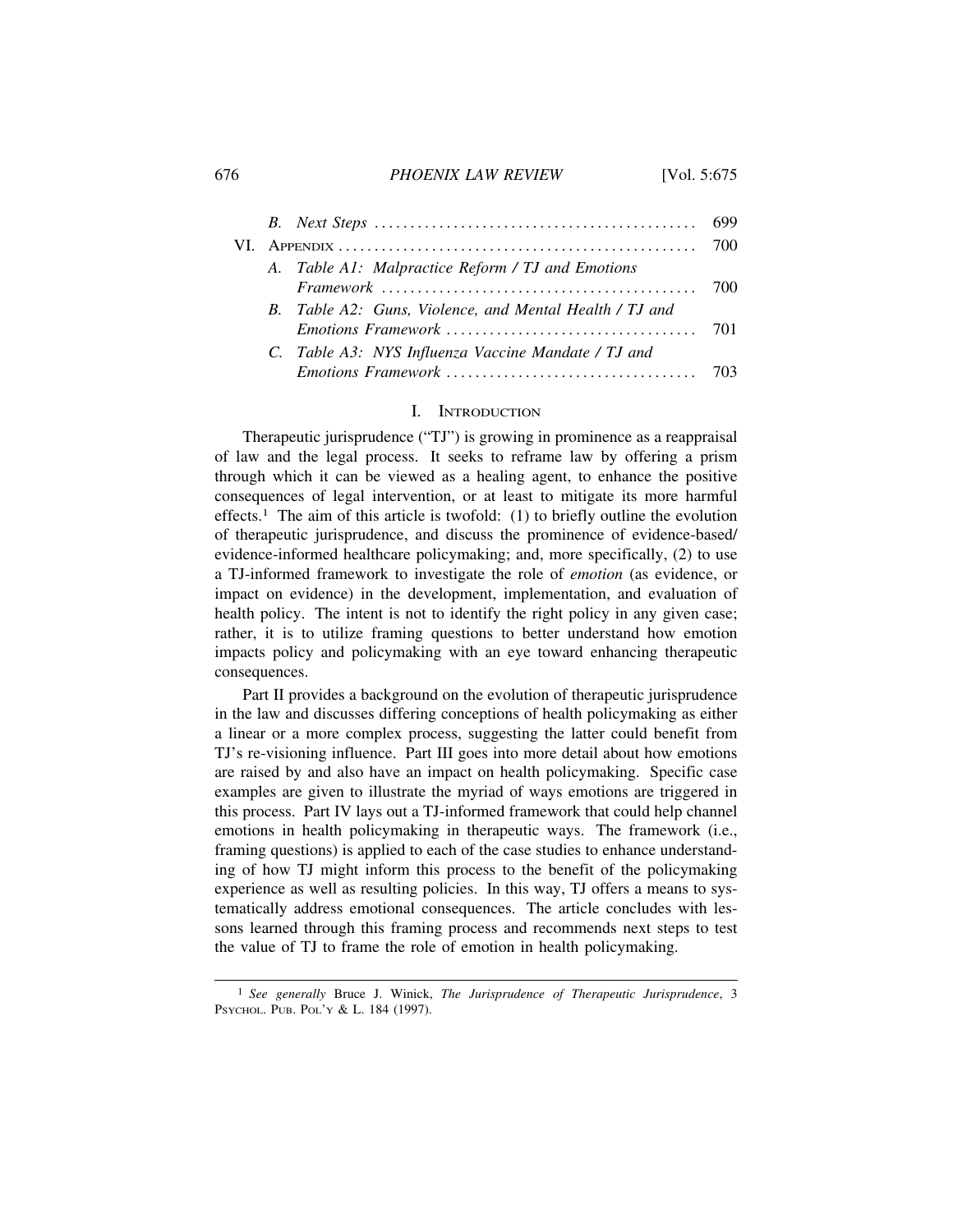#### II. BACKGROUND

#### *A. Therapeutic Jurisprudence in Brief*

TJ offers a new perspective on law and lawyering—a therapeutic lens through which to view the law,<sup>2</sup> fleshing out the therapeutic and anti-therapeutic consequences of our laws and law-making processes. It asks that lawmakers consider these consequences, and search for ways to enhance therapeutic outcomes, or at the very least, lessen or mitigate the anti-therapeutic ones.3 If considered from an ethics perspective, one could say TJ has a utilitarian flavor to maximize good consequences over bad ones. Inasmuch as it is a contextual endeavor that looks to relationships affected by the law,<sup>4</sup> it could also be said to promote an ethic of care asking that actors in the process tend to those relationships in therapeutic ways.<sup>5</sup>

Given its illumination of psychological consequences, TJ unsurprisingly emerged first in mental health law.6 Earliest developers recognized flaws in the law's treatment of persons with mental health disorders and sought a more therapeutic relationship between lawyer and client.7 As it evolved, however, it quickly became attractive to other areas more intensely *personal* in the law,

5 Warren Brookbanks, *Therapeutic Jurisprudence: Conceiving an Ethical Framework,* 8 J.L. & MED. 328 (2001) (applying an ethic of care to therapeutic jurisprudence as richer framework than consequentialist vision).

6 *See, e.g.,* ESSAYS IN THERAPEUTIC JURISPRUDENCE (David B. Wexler & Bruce J. Winick, eds., 1991); THERAPEUTIC JURISPRUDENCE: THE LAW AS A THERAPEUTIC AGENT (David B. Wexler ed., 1990); David B. Wexler, *New Directions in Therapeutic Jurisprudence: Breaking the Bounds of Conventional Mental Health Scholarship*, 10 N.Y.L. SCH. J. HUM. RTS. 759, 770-772 (1993); David B. Wexler, *Reflections on the Scope of Therapeutic Jurisprudence*, 1 PSYCHOL. PUB. POL'Y & L. 220, 228-231 (1995). *See generally* Symposium, *Therapeutic Jurisprudence: Restructuring Mental Disability Law*, 10 N.Y.L. SCH. J. HUM. RTS. 623 (1993).

7 *See* sources cited *supra* note 6; *see also* Michael L. Perlin, *The Jurisprudence of the Insanity Defense*, *in* LAW IN A THERAPEUTIC KEY: DEVELOPMENTS IN THERAPEUTIC JURISPRU-DENCE 59–75 (David B. Wexler & Bruce J. Winick eds., 1997); Michael L. Perlin, *Therapeutic Jurisprudence and Outpatient Commitment Law: Kendra's Law as Case Study*, 9 PSYCHOL. PUB. POL'Y & L. 183 (2003); Bruce J. Winick, *A Therapeutic Jurisprudence Approach to Dealing with Coercion in the Mental Health System*, 15 PSYCHIATRY, PSYCHOL. & L. 25 (2008); Bruce J. Winick, *Therapeutic Jurisprudence and the Civil Commitment Hearing*, 10 J. CONTEMP. LEGAL ISSUES 37 (1999).

<sup>2</sup> *Id.* at 200-201, 206.

<sup>3</sup> *Id.* at 185.

<sup>4</sup> Susan Daicoff, *Law as a Healing Agent: The "Comprehensive Law Movement"*, 6 PEPP. DISP. RESOL. L.J. 1, 9 (2006). *See generally* Susan Daicoff, *Making Law Therapeutic for Lawyers: Therapeutic Jurisprudence, Preventive Law, and the Psychology of Lawyers*, 5 PSYCHOL. PUB. POL'Y & L. 811 (1999) [hereinafter *Making Law Therapeutic*].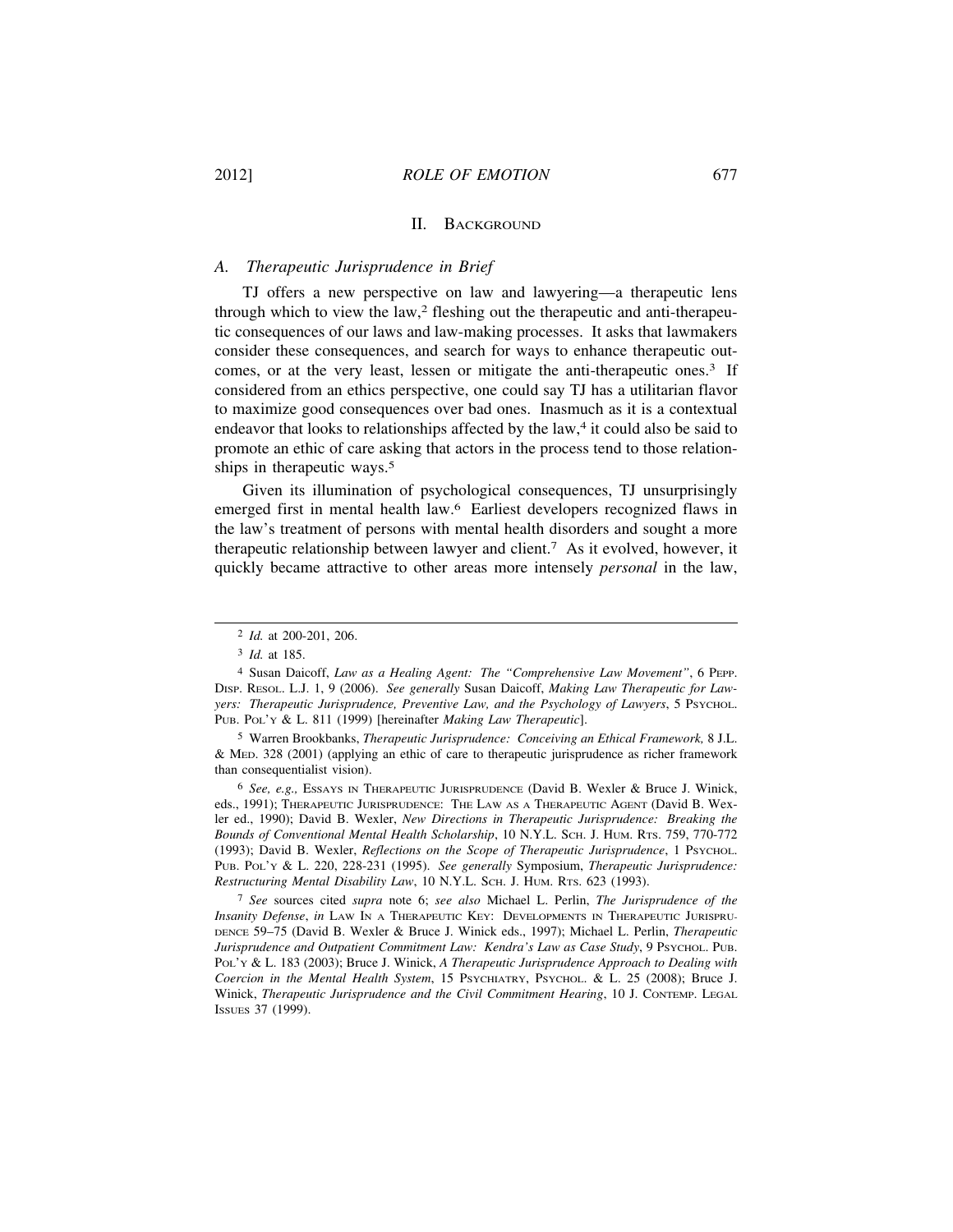e.g., family,<sup>8</sup> trust and estates,<sup>9</sup> and elder law.<sup>10</sup> In turn, it became a considered approach to lawyering beyond substantive areas of the law, blending with relationship-centered lawyering and preventive law to endorse a set of skills that would enhance the experience of the law for the client and the legal actor.<sup>11</sup> Today, we see TJ applied to a range of substantive areas perhaps inconceivable when first developed, such as military law,<sup>12</sup> bankruptcy law,<sup>13</sup> and worker's compensation law.<sup>14</sup>

What has TJ to offer the law and legal process? Some question whether a positivist approach to law ignores the context within which law occurs and how that context may—and likely does—influence the law. Inasmuch as context matters, TJ offers a new framework to approach how we describe, develop, and interact within the law. And inasmuch as relationships can affect law's experience and even effectiveness, an approach such as TJ that seeks to enhance relationships is seen as holding merit. Calling forth the *counsel* vision of the lawyer, TJ in its more practical iterations equips legal actors with tools to be more effective counselors within their own practices by taking a preventive approach to client relations.15 The goal is not lawyer-as-psychologist; rather, what is sought is a lawyer who can use psychological insights to be a more effective advocate and representative of the law.<sup>16</sup>

Thus, TJ has found a home in many facets of the law, including law-making in a traditional sense. But what of larger policymaking endeavors? Specifically, consider health policy, a natural basis for consideration of therapeutic

<sup>8</sup> *See, e.g.*, Stephen J. Anderer & David J. Glass, *A Therapeutic Jurisprudence and Preventive Law Approach to Family Law*, *in* PRACTICING THERAPEUTIC JURISPRUDENCE 207-234 (Dennis P. Stolle et al. eds., 2000).

<sup>9</sup> *See, e.g.*, Patricia M. Wisnom, *Probate Law and Mediation: A Therapeutic Perspective*, 37 ARIZ. L. REV. 1345 (1995).

<sup>10</sup> *See, e.g.*, Dennis P. Stolle, *Professional Responsibility in Elder Law: A Synthesis of Preventive Law and Therapeutic Jurisprudence*, 14 BEHAV. SCI. & L. 459 (1996).

<sup>11</sup> *See* Diacoff, *supra* note 4; Dennis P. Stolle et al., *Integrating Preventive Law and Therapeutic Jurisprudence: A Law and Psychology Based Approach to Lawyering*, 34 CAL. W.L. REV. 15, 19 (1997).

<sup>12</sup> Evan R. Seamone, *The Veterans' Lawyer as Counselor: Using Therapeutic Jurisprudence to Enhance Counseling for Combat Veterans with Posttrautmatic Stress Disorder*, 202 MIL. L. REV. 185, 188-190 (2009).

<sup>13</sup> *See generally* Michael L. Stines, *Must We Bankrupt the Spirit Also?: The Benefits of Incorporating Therapeutic Jurisprudence into Law School Bankruptcy Assistance Programs*, 17 ST. THOMAS L. REV. 855 (2005).

<sup>14</sup> *See generally* Katherine Lippel, *Therapeutic and Anti-Therapeutic Consequences of Workers' Compensation Systems*, 22 INT'L J.L. & PSYCHIATRY 521 (1999).

<sup>15</sup> Diacoff, *supra* note 4; *Making Law Therapeutic*, *supra* note 4; *supra* note 11, at 15; Bruce J. Winick, *The Expanding Scope of Preventive Law*, 3 FLA. COASTAL L.J. 189 (2002).

<sup>16</sup> Amy T. Campbell, *Therapeutic Jurisprudence: A Framework for Evidence-Informed Health Care Policymaking*, 33 INT'L J.L. & PSYCHIATRY 281, 288 (2010).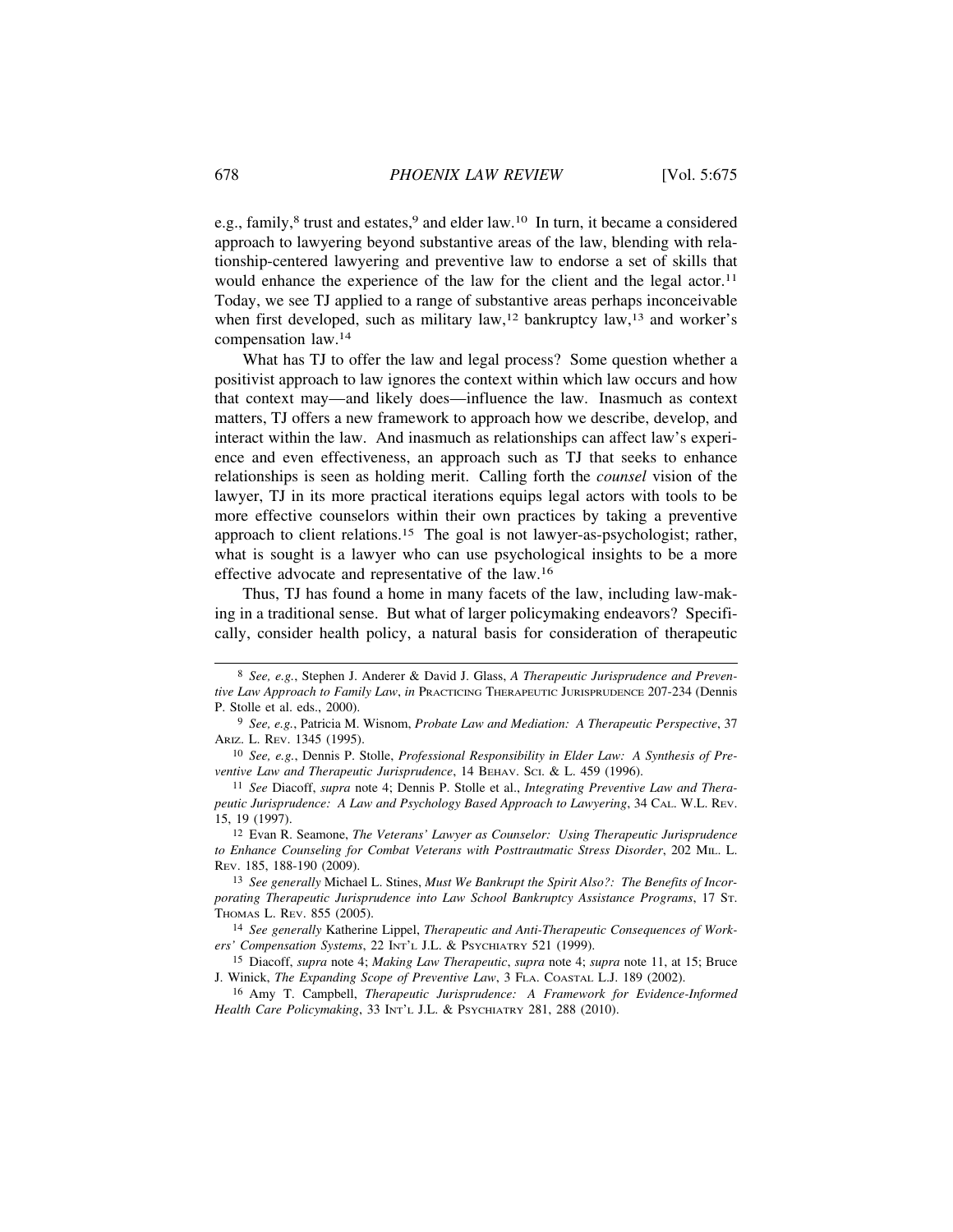consequences: would health policymaking not benefit from being seen through a therapeutic lens? First, it is critical to reflect on the traditional and emerging prisms through which we envision health policymaking.

## *B. Envisioning the Health Policymaking Process and the Use/Impact of Evidence*

Health policymaking within the United States, let alone around the world, is a complex undertaking. Others have explained how it is made and evaluated;17 the area of interest for purposes of this article, however, is the use of evidence in this process. Historically, a linear model has been applied to the policymaking process wherein evidence is plugged into the policymaking and implementing process to reach a desired goal, with the process occurring in a stepwise fashion—a rationalist vision.<sup>18</sup> The benefit of such model is the ease of evaluating the effectiveness of a given policy towards reaching the desired end-goal. It also allows for ready use of scientific evidence wherein supporting evidence can be conveniently plugged in during the policy development process to effectuate the desired goal.19 In countries around the globe we have seen such evidence-based policymaking trumpeted.<sup>20</sup>

<sup>&</sup>lt;sup>17</sup> See generally Thomas Bodenheimer & Kevin Grumbach, Understanding Health Pol-ICY (5th ed. 2008); BEAUFORT B. LONGEST, HEALTH POLICYMAKING IN THE UNITED STATES (5th ed. 2010).

<sup>18</sup> Harold D. Lasswell, *The Policy Orientation*, *in* THE POLICY SCIENCES: RECENT DEVELOP-MENTS IN SCOPE AND METHODS 3-15 (Daniel Lerner & Harold D. Lasswell eds., 1951); SANDRA NUTLEY & JEFF WEBB, *Evidence and the Policy Process*, *in* WHAT WORKS? EVIDENCE-BASED POLICY AND PRACTICE IN PUBLIC SERVICES 25-27 (Huw T.O. Davies et al. eds., 2000) [hereinafter *Evidence and the Policy Process*].

<sup>19</sup> *Evidence and the Policy Process*, *supra* note 18.

<sup>20</sup> *See, e.g.*, GARY BANKS, EVIDENCE-BASED POLICY MAKING (2009), http://www.pc.gov.au/ \_\_data/assets/pdf\_file/0003/85836/20090204-evidence-based-policy.pdf (providing an example from Australia); WORLD HEALTH ORG., PROMOTING HEALTH AND EQUITY: EVIDENCE, POLICY AND ACTION (2009), http://www.wpro.who.int/publications/docs/PromotingHealthEquitysmallV3. pdf (providing an example for the Pacific region); EPPI CENTRE, http://eppi.ioe.ac.uk/cms/ (last visited Apr. 18, 2012) (providing an example from the United Kingdom and promoting systematic reviews in non-clinical health issues, education, and social care); *Evidence Based Policy Making*, DEP'T ENVTL. FOOD & RURAL AFF. (Sept. 21, 2006), http://archive.defra.gov.uk/corporate/policy/ evidence/ (providing another example from developing countries and providing an overview of evidence policy-making); *Evidence-Informed Policy Network*, WORLD HEALTH ORG., http://www. who.int/rpc/evipnet/en/ (last visited Apr. 18, 2012) (providing an example from developing countries and encouraging policy-makers in low and middle-income countries to use evidence generated by research).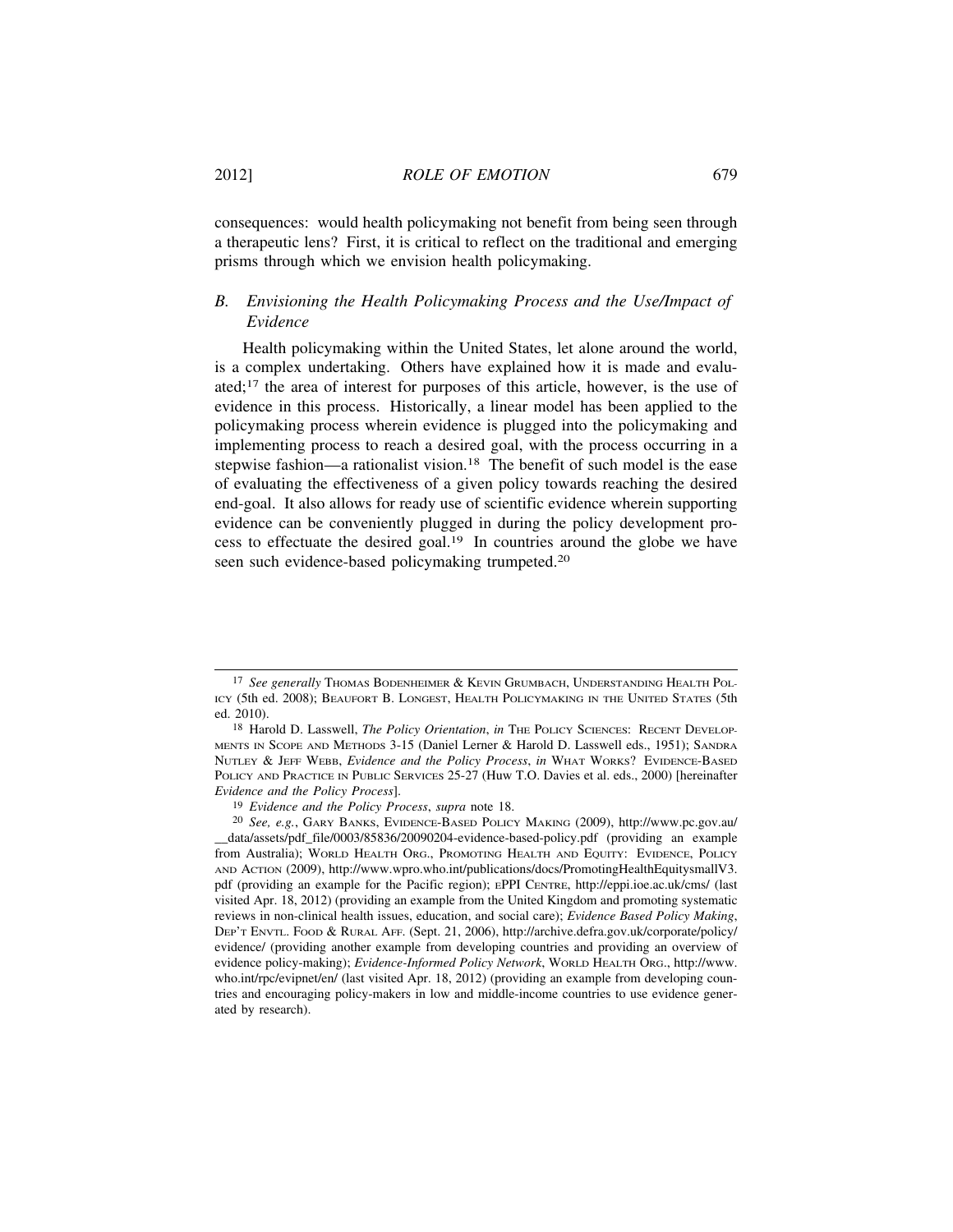Some increasingly question the linear evidence-use policymaking model<sup>21</sup>—and related uncritical heralding of the value of evidence in health policymaking22—and have sought other policymaking visions23 and uses of evidence.24 Policy development and implementation does not occur in a vacuum or a laboratory. In reality, policy is affected by a range of factors beyond scientific evidence, such as politics, religious values, economics, relationships, and timing.25 The list of factors is as long as the interested party is ready to intervene when her interests are affected. Might considering this range of factors and being open to the realities in which policy is based help the long-run effectiveness of actual and developing policies?

This complexity of policymaking has begun to be more fully fleshed out. Shelley Bowen and Anthony Zwi, for example, have offered a model of policymaking that moves policy development through stages, recognizing the myriad of influences at each stage and the back-and-forth (versus stepwise) nature of much of what goes on within this process.26 Too, our understanding of evidence has moved beyond the purely scientific to a range of values and experiences we may count toward how we develop, implement, and evaluate policy.27 Examples of other sorts of evidence, noted above, include political

26 Bowen & Zwi, *supra* note 23, at Fig. 1.

27 *See* Campbell, *supra* note 16, at 286-287; *see also* Nikola Biller-Andorno et al., *Evidence-Based Medicine as an Instrument for Rational Health Policy*, 10 HEALTH CARE ANALYSIS 261 (2002) (arguing against over-reliance (exclusive) on economic and scientific research evidence in health policymaking, and endorsing explicit address of social values and patient preferences);

<sup>21</sup> *See* Campbell, *supra* note 16, at 286 (providing further discussion). *See generally* Rebecca Sutton, *The Policy Process: An Overview* (Overseas Development Inst., Working Paper No. 118, 1999), http://www.odi.org.uk/resources/docs/2535.pdf.

<sup>22</sup> *See generally* Nick Black, *Evidence Based Policy: Proceed with Care*, 323 BMJ 275 (2001); Ian Sanderson, *Is It 'What Works' That Matters? Evaluation and Evidence-Based Policy-Making*, 18 RESEARCH PAPERS IN EDUCATION 331 (2003).

<sup>23</sup> Shelley Bowen & Anthony B. Zwi, *Pathways to "Evidence-Informed" Policy and Practice: A Framework for Action*, *2* PLOS. MED. e166, 0600 (2005); *see* Peter Davis & Philippa Howden-Chapman, *Translating Research Findings into Health Policy*, 43 SOC. SCI. MED. 865 (1996) (providing a discussion of the researcher role in enhancing evidence use in a complex policy system); Stephen R. Hanney et al, *The Utilisation of Health Research in Policy-Making: Concepts, Examples and Methods of Assessment*, 1 HEALTH RES. POL'Y & SYSTEMS 2 (2003).

<sup>24</sup> J.A. Muir Gray, *Evidence Based Policy Making*, 329 BMJ 988 (2004); Ian Sanderson, *Intelligent Policy Making for a Complex World: Pragmatism, Evidence and Learning*, 57 POL. STUD. 699 (2009); Inger B. Scheel et al., *The Unbearable Lightness of Healthcare Policy Making: A Description of a Process Aimed at Giving It Some Weight*, 57 J. EPIDEMIOLOGY & CMTY. HEALTH 483 (2003); Carol H. Weiss, *The Many Meanings of Research Utilization*, PUB. ADMIN. REV., Sept.-Oct. 1979, at 426-431.

<sup>25</sup> CAROL H. WEISS, WHAT KIND OF EVIDENCE IN EVIDENCE-BASED POLICY? 286-290 (2001), http://www.cemcentre.org/attachments/ebe/P284-291%20carol%20Weiss.pdf; *see also* Gray, *supra* note 24; Carol H. Weiss et al., *The Fairy Godmother and Her Warts: Making the Dream of Evidence-Based Policy Come True*, 29 AM. J. EVAL. 29, 31-34 (2008).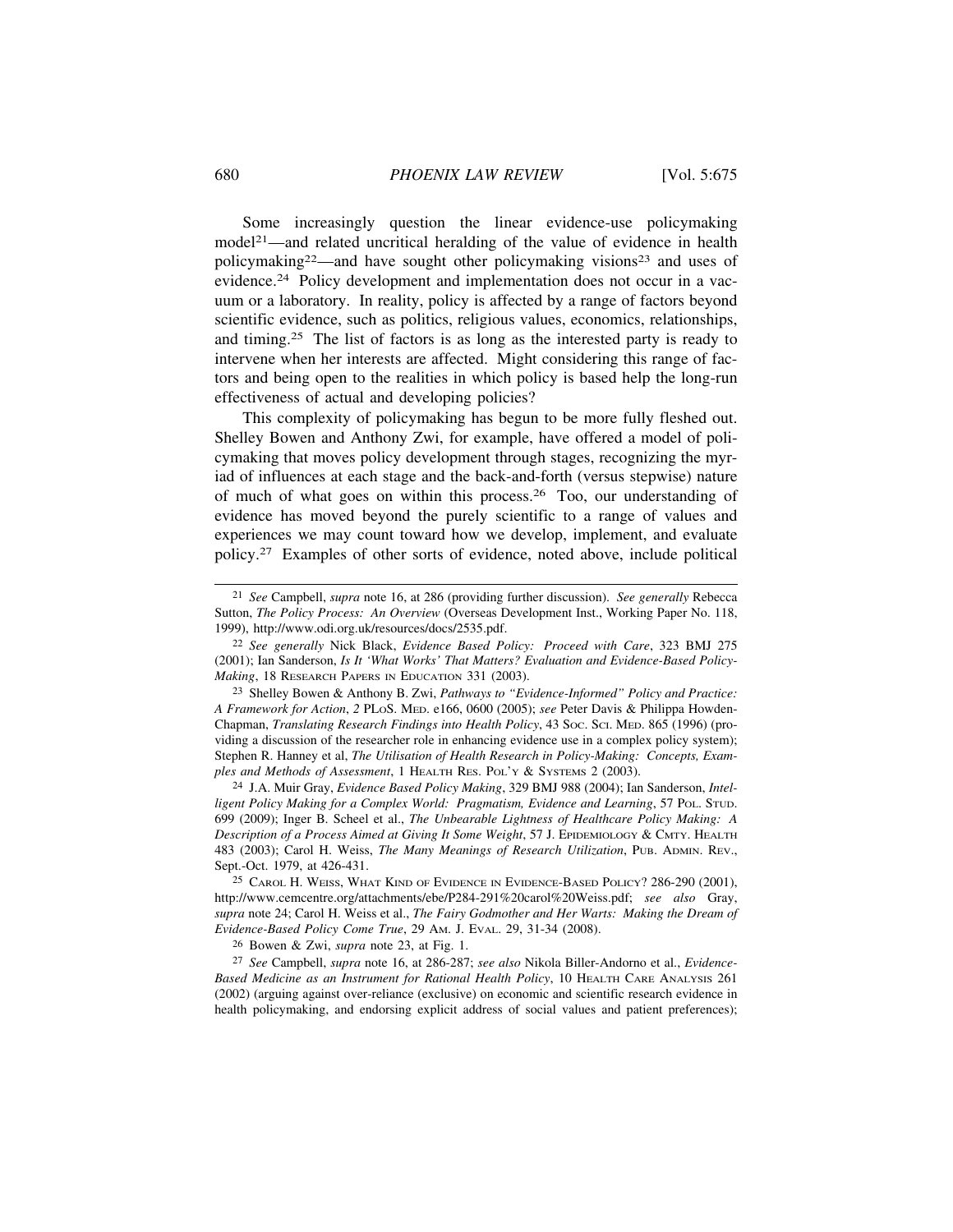philosophy, economics, ethics, and religious values. And yet, whether a rational, evidence-based or complex vision of the policymaking process is applied, less explored are the specifically emotional aspects of this process—at a broader policymaking level or simply as a type of evidence to consider aspects to which this article now turns.

#### III. EMOTION IN HEALTH POLICYMAKING

Emotions may drive policy, through manipulation by advocates to control the news cycle and to command policymaking attention.28 Too, however, emotions may be by-products of heath policy initiatives, intended or not. Unintended consequences can frustrate the short and long-term policy goals; intended emotional responses are often manipulated when advancing one's cause (be it to pass or to bury a certain policy). Rather than speak in generalities, however, case examples would help illustrate these dynamics. A few examples follow; many more could be offered, including from international sources. The goal here is not to be all encompassing but to highlight the different ways emotions are triggered by, used in, impacted by, or impact on health policy.

#### *A. Case Examples*

#### 1. Emotion Generally: Health Care Reform—Malpractice Reform

With health reform at the forefront of the news cycle in the United States lately, there are any number of emotional appeals from which to draw: consider, for example, the debate around medical malpractice reform (tort reform). For years, physicians and others have decried a malpractice system that they see as unfairly impinging on their expertise<sup>29</sup> and negatively impacting the physician-patient relationship.30 Backers of malpractice reform claim that liability fears drive defensive medicine, which in turn costs the health care system

Mark J. Dobrow et al., *Evidence-Based Health Policy: Context and Utilization*, 58 Soc. Sci. & MED. 207 (offering a conceptual framework for context-based evidence-based decision-making).

<sup>28</sup> The media uses emotion to frame a story, as do policy advocates. Narrative plays a powerful role in policymaking, which joins data and the story. My focus, however, is on the aggregate *emotions* from these narratives that weave their own story, one of policymaking-as-emotion.

<sup>29</sup> Catherine T. Struve, *Improving the Medical Malpractice Litigation Process*, HEALTH AFFAIRS, July 2004, at 33.

<sup>30</sup> Michelle M. Mello et al., *Caring for Patients in a Malpractice Crisis: Physician Satisfaction and Quality of Care*, HEALTH AFF., July-Aug. 2004, at 42-43 (study of negative effects of tort liability system on relationships with patients among physicians in Pennsylvania, noting perceptions matter); *see also* Kristin E. Schleiter, *Difficult Patient-Physician Relationships and the Risk of Medical Malpractice Litigation*, 11 VIRTUAL MENTOR: AM. MED. ASS'N J. ETHICS 242 (2009) (discusses how malpractice rates fueled by impaired patient-physician relationships).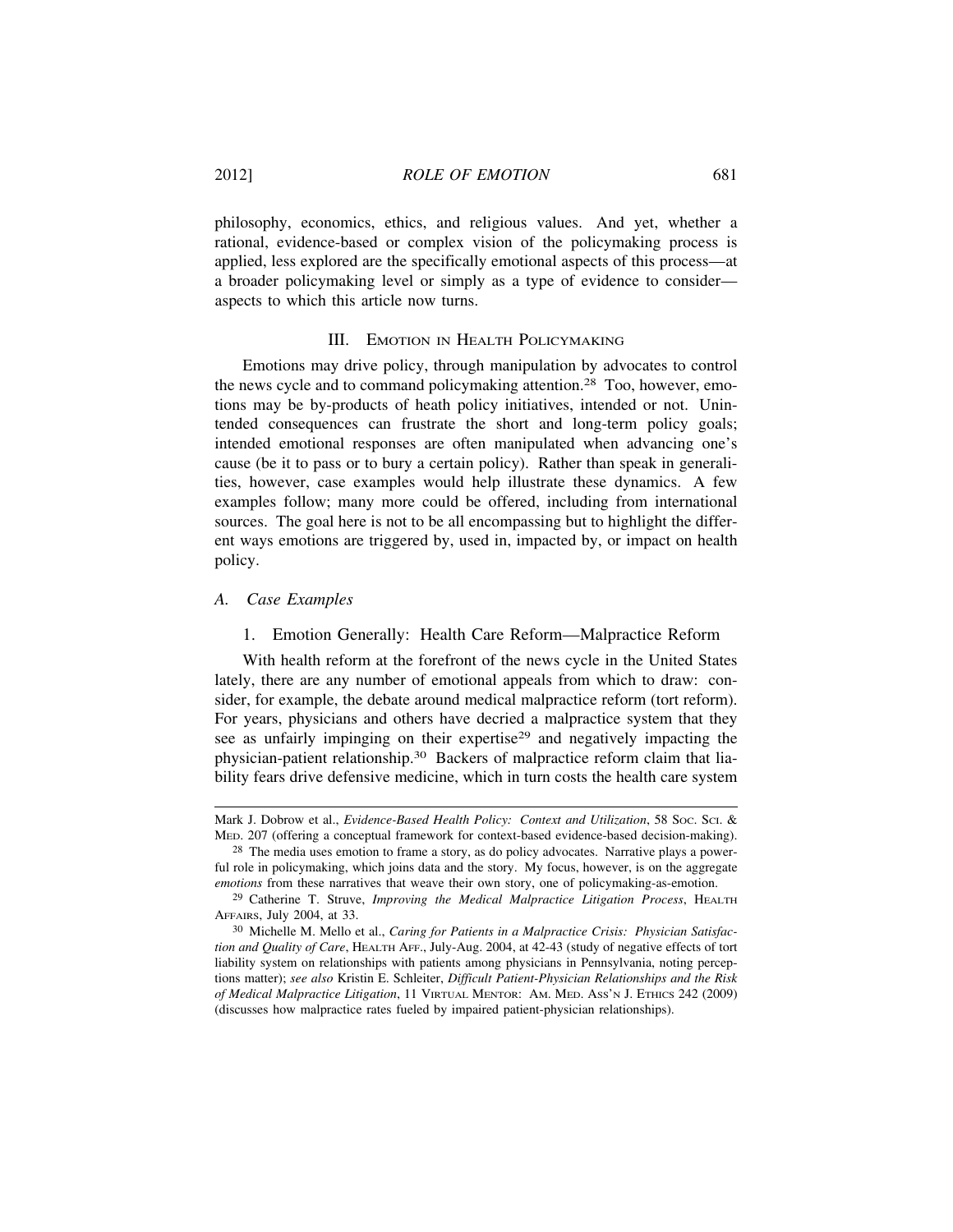billions of dollars each year.<sup>31</sup> A Massachusetts study found that eighty-three percent of physicians practiced defensive medicine and that in this environment, thirty-eight percent of physicians limited providing high risk services and procedures while twenty-eight percent reduced the number of high-risk patients seen.32 For purposes of this discussion, however, consider also the emotional appeals: the current system negatively impacts physician relationships with patients and limits patients' access to care.33 Physician perception—based in reality or not—of litigation risks and insurance costs are causing them to leave specialty areas or particular states altogether because of the broken system.<sup>34</sup> Faced with the status quo, the patient experiences a lesser standard of care, pays more, and may not even be able to find a needed doctor. Patients should be afraid and angry with this; besides, who wants to side with a bunch of greedy trial lawyers?

An alternative view may counter that the costs are much lower than described.35 This reliance on data, however, only goes so far in the face of emotion. And so we see different emotional appeals: during a White Houseconvened briefing with key leaders on healthcare reform, Senator Durbin (D-IL), in dramatic fashion, told the story of one woman grievously injured during a medical procedure.36 Would a capped (i.e., too small) award be sufficient for her pain and suffering? Clearly, both sides are not without their narrative to seize the emotional impact prize.

<sup>31</sup> AM. MED. ASS'N, THE CASE FOR MEDICAL LIABILITY REFORM (2009), www.ama-assn.org/ ama1/pub/upload/mm/-1/case-for-mlr.pdf; *cf.* TOM BAKER, THE MEDICAL MALPRACTICE MYTH 1- 14 (2005); CONG. BUDGET OFFICE, LIMITING TORT LIABILITY FOR MEDICAL MALPRACTICE 1 (2004) ("malpractice costs account for less than 2 percent of that [health care] spending") [hereinafter LIMITING TORT LIABILITY]. *See generally* Letter from Douglas W. Elmendorf, Dir. Cong. Budget Office, to Hon. Orrin G. Hatch, U.S. Sen. (Oct. 9, 2009) (analysis of tort reform proposals).

<sup>32</sup> MASS. MED. SOC'Y, INVESTIGATION OF DEFENSIVE MEDICINE IN MASSACHUSETTS 3, 5 (2008), http://www.massmed.org/AM/Template.cfm?Section=Advocacy\_and\_Policy&TEM-PLATE=/CM/ContentDisplay.cfm&CONTENTID=23557.

<sup>33</sup> AM. MED. ASS'N, MEDICAL LIABILITY REFORM*–*NOW! 3 (2012), http://www.ama-assn.org/ resources/doc/arc/mlr-now.pdf.

<sup>34</sup> *Id.* at 4.

<sup>35</sup> LIMITING TORT LIABILITY, *supra* note 31; U.S. GEN. ACCOUNTING OFFICE, MEDICAL MAL-PRACTICE: IMPLICATIONS OF RISING PREMIUMS ON ACCESS TO HEALTH CARE 5-6, 9-10 (2003), http://www.gao.gov/new.items/d03836.pdf (noting the rise in malpractice premiums, but concluding that research attributing the rise to defense medicine practices (due to fear of litigation) and malpractice lawsuits are unreliable; instead, the rise was attributed to changing insurance market conditions).

<sup>36</sup> *Sen. Dick Durbin on Medical Malpractice Reform at White House Health Summit*, WASH. POST, Feb. 25, 2010, http://www.washingtonpost.com/wp-dyn/content/article/2010/02/25/AR2010 022504290.html (publishing the transcript from Sen. Durbin).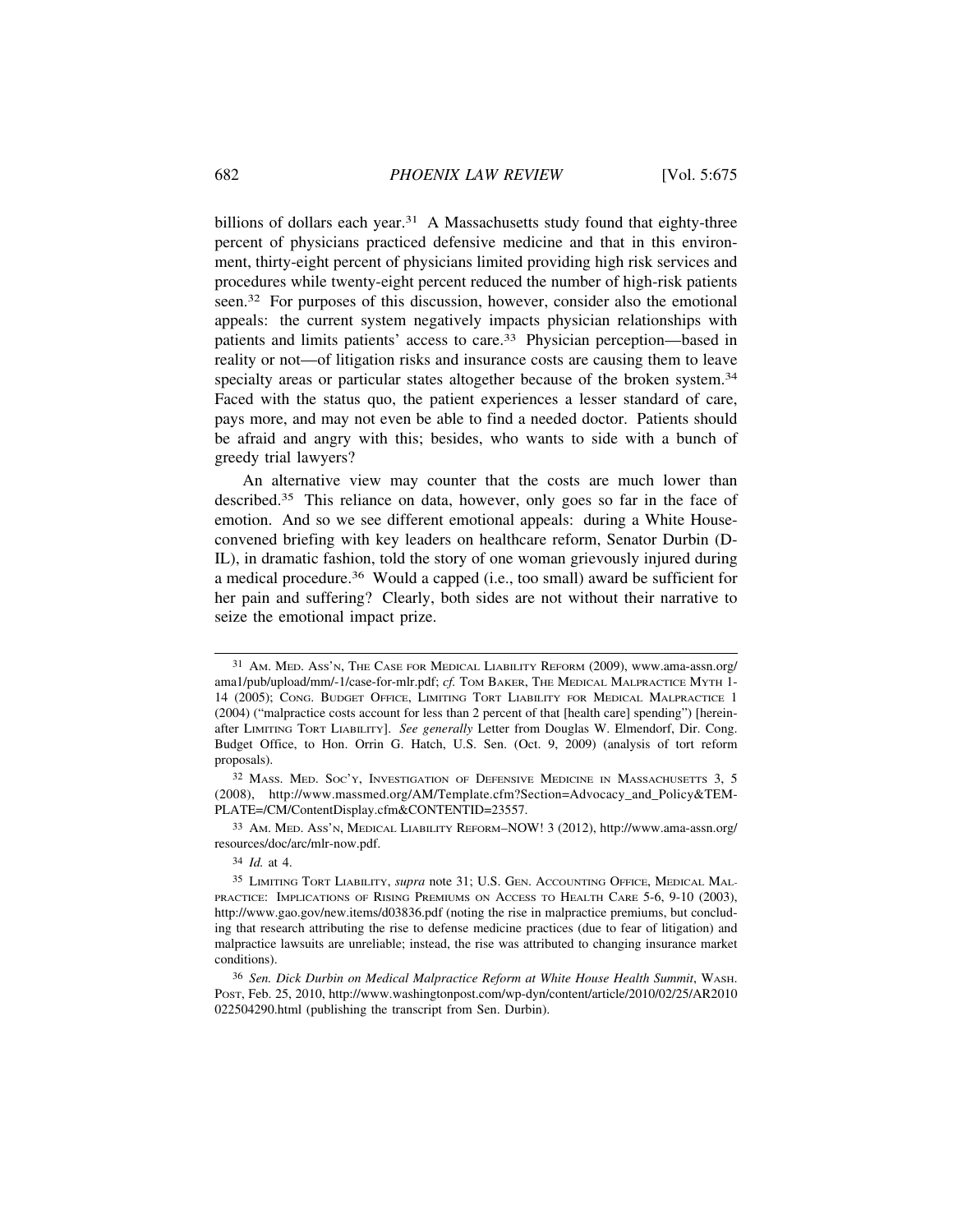#### 2012] *ROLE OF EMOTION* 683

# 2. Emotion of a Tragic Event and Policy Response: Virginia Tech Shootings

Another way emotions are raised, and manipulated, in policy is when a tragic event occurs and policymakers demand a policy response on behalf of the public so the event will never happen again. One need only look at all the named laws to see how this occurs (e.g., Kendra's Law<sup>37</sup>, Megan's Law<sup>38</sup>, Timothy's Law39). In April 2007, a tragedy of wide impact occurred at Virginia Tech University when a shooting rampage on campus left thirty-three individuals dead, with many more physically and emotionally impacted.<sup>40</sup> The immediate impulse was two-fold: why are persons with serious mental disorders walking the streets, and why can they access guns? Going further, why can mentally healthy people not carry guns in more places?

Virginia, perhaps not unsurprisingly, used the emotion of the day and ensuing weeks and months to pass gun legislation.<sup>41</sup> States and campuses around the country focused on their own gun control laws, appealing to fear by advocating that more guns be allowed on campuses<sup>42</sup> (or not)—the same emotions driving opposite sides of the argument—or at the very least calling for more rigorous background checks of persons with mental illness.43 Fear, it seems, is a very powerful emotion and can do funny things to how we see the evidence.

An interesting thing happened in Virginia however, giving a bit of hope to how fear might be channeled into enhanced dialogue and an attitude of thoughtful, multi-stakeholder-informed policy change. Virginia moved along the emotion continuum from the immediate fear response to that of a more therapeutic

<sup>37</sup> N.Y. MENTAL HYG. LAW § 9.60 (McKinney 2010).

<sup>38</sup> N.J. STAT. ANN. § 2C:7-1 to 7-23 (West, Westlaw through 2012 legislation); 42 PA. CONS. STAT. § 9791 (2010).

<sup>39</sup> N.Y. INS. LAW § 3231 (McKinney 2010).

<sup>40</sup> Christine Hauser & Anahad O'Connor, *Virginia Tech Shooting Leaves 33 Dead*, N.Y. TIMES, Apr. 16, 2007, http://www.nytimes.com/2007/04/16/us/16cnd-shooting.html.

<sup>41</sup> Va. Exec. Order No. 50, Apr. 30, 2007, http://www.lva.virginia.gov/public/EO/eo50(2007).

pdf.42 *See generally* Lisa Kocian, *Arming Police on Campus*, BAY LEDGER NEWS ZONE (Apr. 30, 2008), http://www.blnz.com/news/2008/05/01/Arming\_police\_campus\_5254.html; Brigid Schulte, *Students Aim for Gun Rights on Campus*, WASH. POST, Feb. 15, 2009, http://www.washingtonpost.com/wp-dyn/content/article/2009/02/14/AR2009021401668.html.

<sup>43</sup> Rich Daly, *People with Mental Illness Target of New Gun Law*, PSYCHIATRIC NEWS NO., Feb. 2008, at 1; Michael Luo, *Mental Health and Guns: Do Background Checks Do Enough?*, N.Y. TIMES, Apr. 19, 2007, http://www.nytimes.com/2007/04/19/us/19weapons.html; Chuck Todd & Ali Weinberg, *Slipping Through the Cracks, One Background Check at a Time*, MSNBC.COM, Jan. 18, 2011, http://www.msnbc.msn.com/id/41131860/ns/politics-more\_politics/t/slippingthrough-cracks-one-background-check-time/; *see* JUDGE DAVID L. BAZELON CENTER FOR MENTAL HEALTH, STATES MAY ALTER POLICIES ON BACKGROUND CHECKS FOR GUN PURCHASES (2007), http://bazelon.org.gravitatehosting.com/LinkClick.aspx?fileticket=iTPdjaurtqs%3d&tabid=250 (discussing concerns about the trend).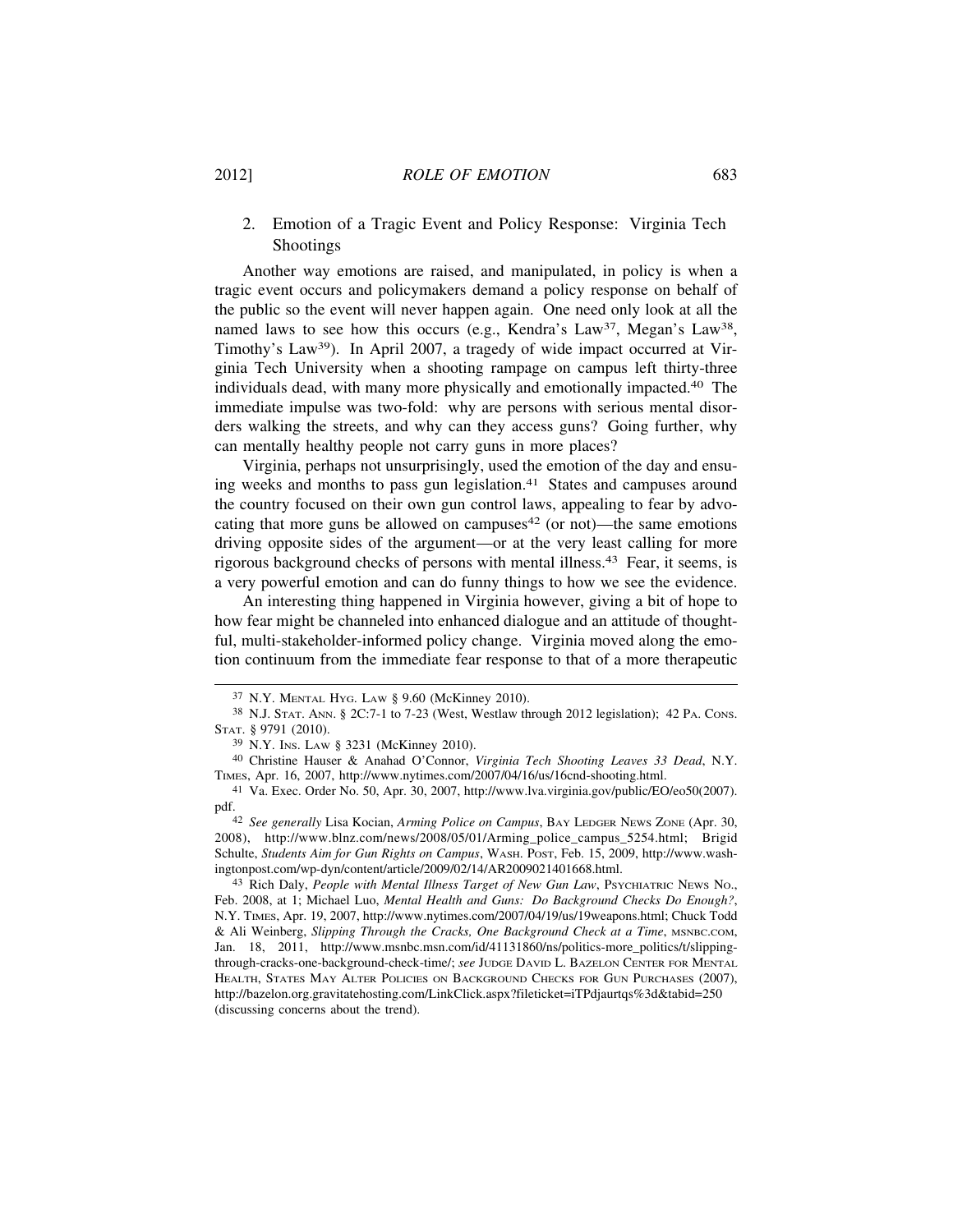bent, looking at those who are falling through the cracks. Safety, in part, energized initial responses—e.g., legislation reforming civil commitment laws for persons with serious mental health disorders, altering the commitment standard from "imminent risk" to "substantial likelihood."44 However, after its first wave of policy responses, Virginia acted again in 2009, after dialogue through a statewide, court-led process which included a range of stakeholders. In amending its advance care planning statutes, Virginia lawmakers created a mechanism allowing persons with mental health disorders to plan, in advance and through dialogue with physicians and loved ones, what sort of mental health care they would or would not want in the event of a crisis, and even more important, how such crisis might be adverted.<sup>45</sup> The evidence base is growing on the potential positive impact of psychiatric advance directives.<sup>46</sup> Thus, Virginia connected emotion to policy action in what appears to be a positive fashion. An important follow-up is the awarding of a grant to a leading member of the statewide commission to enhance implementation of the act's provisions and to study their effectiveness.47 The power of fear it seems can be channeled in interesting—and therapeutic—ways.

47 *Law School Receives Grant to Study Health Law Changes*, VA. LAW (Dec. 8, 2009), http:// www.law.virginia.edu/html/news/2009\_fall/health\_grant.htm.

<sup>44</sup> VA. CODE ANN. § 37.2-817C (LEXIS through 2012 Legis. Sess.); BRUCE J. COHEN ET AL., UNDERSTANDING AND APPLYING VIRGINIA'S NEW STATUTORY CIVIL COMMITMENT CRITERIA, 1-4, 7-8 (2008), http://www.dbhds.virginia.gov/OMH-MHReform/080603Criteria.pdf; Aaron Levin, *Virginia's Commitment Law Raises Many Questions*, 43 PSYCHIATRIC NEWS 21 (2008).

<sup>45</sup> VA. CODE ANN. § 54.1-2983 to 2996 (LEXIS through 2012 Legis. Sess.) ("Health Care Decisions Act"). The changes are discussed in Nathan A. Kottkamp et al., *Law Revised to Enhance Health Care Decision-Making*, VA. LAWYERS WEEKLY, June 2009, http://www.vsb.org/ site/members/vlw-advance-directives-article-june-2009/.

<sup>46</sup> *See* Mimi M. Kim, et al., *Understanding the Personal and Clinical Utility of Psychiatric Advance Directives: A Qualitative Perspective*, 70 PSYCHIATRY 19 (2007); *Making the Most of Psychiatric Advance Directives*, 24 HARV. MENTAL HEALTH LETTER 1 (2007) (discussing benefits of PADs and how to make them more effective); A.M. Scheyett et al., *Psychiatric Advance Directives: A Tool for Consumer Empowerment and Recovery*, 31 PSYCH. REHABILITATION J. 70 (2007); Jeffrey W. Swanson et al., *Facilitated Psychiatric Advance Directives: A Randomized Trial of an Intervention to Foster Advance Treatment Planning Among Persons with Severe Mental Illness*, 163 AMER. J. PSYCH. 1943 (2006); Jeffrey W. Swanson et al., *Psychiatric Advance Directives and Reduction of Coercive Crisis Interventions*, 17 J. MENT. HEALTH 255 (2008); Marvin S. Swartz et al., *Psychiatric Advance Directives: Practical, Legal, and Ethical Issues*, 4 J. FORENSIC PSYCHOL. PRAC. 97, 99 (2004) (discussing the potential barriers to their use, how to address those barriers, and discussing issues to address for more effective use of PADs). *See generally* NAT'L RESOURCE CENTER ON PSYCHIATRIC ADVANCE DIRECTIVES, http://www.nrcpad.org/ (last visited Apr. 18, 2012).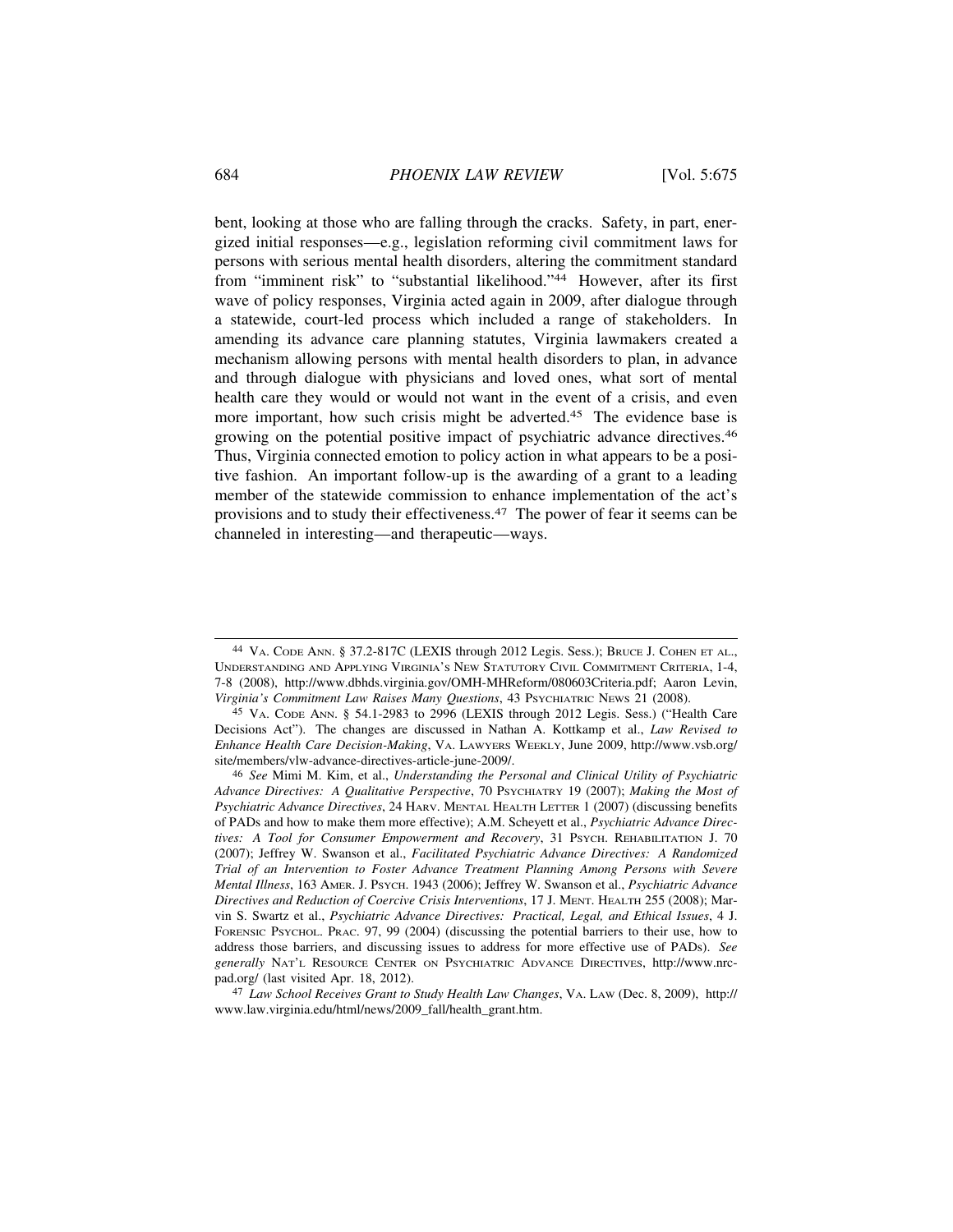#### 2012] *ROLE OF EMOTION* 685

## 3. Emotion of a Public Health 'Crisis': New York State's Vaccine Mandate

Another time when emotions come to the fore is when there are cries of an epidemic. Consider recent experiences with the H1N1 influenza and the range of regulatory responses—and use of media to trumpet those responses—to a pandemic that was seen as targeting younger populations and pregnant women.48 Emotionalism here does not lessen the very real threat of pandemic influenza strains such as H1N1 or the need for sensible precautions building on years of public health evidence.<sup>49</sup> The concern, rather, is that emotional appeals lessen clarity around the public health impact and needed response. New York State's ("NYS") experience with a vaccine mandate for health care workers is an excellent case in point.

In August 2009, at the height of fears that a flu pandemic could overwhelm the health system, not to mention take many lives, the NYS Department of Health ("DOH") passed an emergency regulation mandating that most health care workers and volunteers be vaccinated for seasonal and H1N1 influenza.<sup>50</sup> The *or else*, you can imagine, raised fear in affected health care workers' minds. Would a nurse who did not want to get an H1N1 vaccine because of safety concerns<sup>51</sup> lose her job if she declined the vaccination? This fear then turned to anger that the administration would rush through a regulation affecting individual liberty without public comment or traditional regulatory processes.<sup>52</sup>

The NYS DOH responded to emotion with an appeal to ethics: "Knowing that our privileged access to the new vaccine is earned not by our personal risk factors but by the special trust society places in us, then how can we as health care workers maintain that our cooperation in protecting the most vulnerable

<sup>48</sup> *Doctors: Parents Should Heed Warnings on H1N1 and Children*, FOXNEWS.COM (Oct. 13, 2009), http://www.foxnews.com/story/0,2933,564928,00.html; Rita Rubin, *Pregnant Women Bare Arms for H1N1 Vaccine*, USA TODAY (Sept. 21, 2009), http://www.usatoday.com/news/health/ 2009-09-21-swine-h1n1-pregnant\_N.htm; Tom Watkins, *Study: H1N1 Virus More Severely Affects Pregnant Women*, CNN HEALTH.COM (July 28, 2009), http://www.cnn.com/2009/ HEALTH/07/28/swine.flu.pregnant/index.html.

<sup>49</sup> For example, the importance of vaccines has been extensively studied and promoted. *See generally Strategies for the 'Decade of Vaccines'*, 30 HEALTH AFF., June 2011; *Basics and Common Questions: Why Immunize?*, CENTERS FOR DISEASE CONTROL & PREVENTION, http://www. cdc.gov/vaccines/vac-gen/why.htm (last visited Apr. 18, 2012).

 $50$  N.Y. COMP. CODES R. & REGS. tit. 10, § 66-3.2 (2009). For additional information on New York's efforts and more generally, see KATHLEEN S. SWENDIMAN, CONG. RESEARCH SERV., RS21414, MANDATORY VACCINATIONS: PRECEDENT AND CURRENT LAWS (2011).

<sup>51</sup> *GBS a Side Effect of H1N1 Vaccine?*, CBS NEWS (Nov. 21, 2009), http://www.cbsnews. com/stories/2009/11/20/earlyshow/health/main5723397.shtml.

<sup>52</sup> Anemona Hartocollis & Sewell Chan, *Albany Judge Blocks Vaccination Rule*, N.Y. TIMES, Oct. 17, 2009, at A17, *available at* http://www.nytimes.com/2009/10/17/nyregion/17vaccine.html.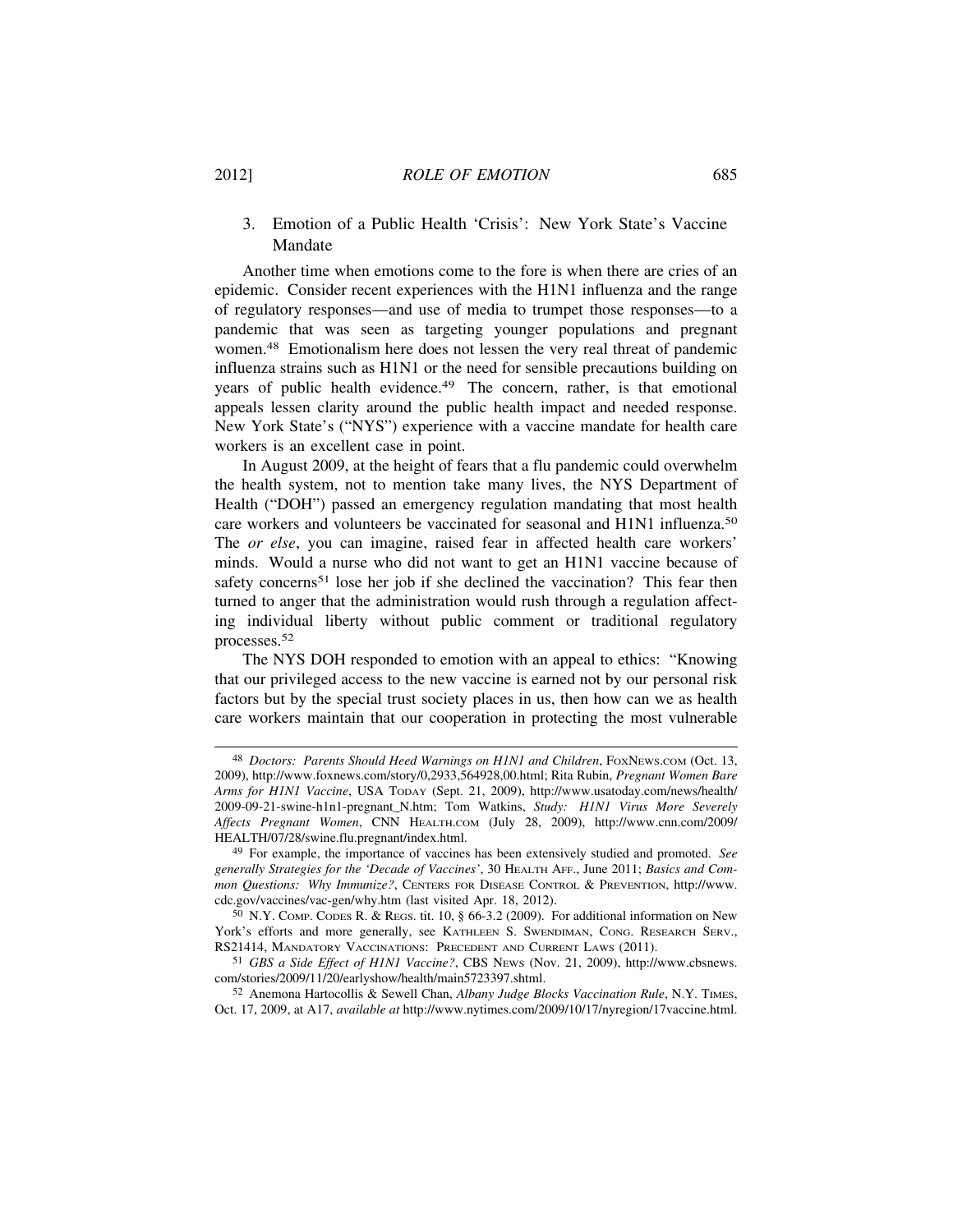members of society is nevertheless optional?"<sup>53</sup> Not unsurprisingly, many healthcare workers had their own spin on ethics: a vision of individual liberty<sup>54</sup> that should not force them to be vaccinated with a rushed vaccine.<sup>55</sup> Too, where was the sense of solidarity, prominent in other countries, which would support healthcare workers with more safety procedures and training and take care of any injured workers?56 Rather, it seemed professional obligations were called on without consideration of the consequences to healthcare workers or the obligations of the system in caring for affected workers. Further, the policymaking process itself—through rushed emergency regulation rather than public deliberation—left out key voices in the discussion, understandably upsetting to those most affected.

In this case, fear of a pandemic was matched by anger among healthcare workers over their treatment, the latter—perhaps as H1N1 fears quieted down as the fall of 2009 wore on—gaining particular traction in the media.57 A powerful argument was made against a mandate and in favor of voluntary inoculation, powerful enough to have a State court temporarily suspend the regulation for full consideration of its merits.<sup>58</sup> Interestingly, a week later the government backed off of the mandate, suspending it due to H1N1 vaccine supply issues.<sup>59</sup>

55 Paul Harasim, *No Rush for H1N1 Vaccine*, LAS VEGAS REVIEW-JOURNAL (Oct. 13, 2009), http://www.lvrj.com/news/no-rush-for-h1n1-vaccine-64067397.html.

56 *See generally* CANADIAN PROGRAM OF RES. ON ETHICS IN A PANDEMIC, http:// www.canprep.ca/ (last visited Apr. 18, 2012) (information on Canada's effort around pandemic preparedness and ethics); *The New York State Mandate*, UPSTATE MED. UNIV. CENTER FOR BIOETHICS AND HUMANITIES: BIOETHICS IN BRIEF (Jan. 2010), http://www.upstate.edu/bioethics/ bnb\_1\_10\_web.pdf.

<sup>53</sup> Press Release from Richard F. Daines, N.Y. State Health Comm'r, to health care workers (Sept. 24, 2009), *available at* http://www.health.ny.gov/press/releases/2009/2009-09-24\_health\_ care worker vaccine daines oped.htm (telling health care workers that mandatory flu-vaccine is in their best interest).

<sup>54</sup> *Dutchess County Nurse Sues to Block Mandatory Flu Vaccine*, SYRACUSE.COM (Oct. 10, 2009), http://www.syracuse.com/news/index.ssf/2009/10/dutchess\_county\_nurse\_sues\_to.html (quoting Barbara Crane, president of the National Federation of Nurses, "We're against our civil liberties being stepped on").

<sup>57</sup> Cara Matthews, *N.Y. Health Care Workers Protest Mandatory H1N1 Flu Shots*, USA TODAY (Sept. 29, 2009), http://www.usatoday.com/news/health/2009-09-29-swine-flumandatory\_N.htm; *Health Workers Protest Flu Vaccine Mandate*, CBS NEWS (Oct. 4, 2009), http://www.cbsnews.com/stories/2009/10/04/eveningnews/main5362636.shtml.

<sup>58</sup> Anemona Hartocollis & Sewell Chan, *Albany Judge Blocks Vaccination Rule*, N.Y. TIMES, Oct. 17, 2009, at A17, *available at* http://www.nytimes.com/2009/10/17/nyregion/17vaccine.html.

<sup>59</sup> Press Release, Office of Governor David A. Paterson, Governor David A. Paterson Announces Suspension of Flu Shot Mandate for Health Care Employees Due to Shortage of Vaccine (Oct. 22, 2009); *see also* Letter from Richard F. Daines, N.Y. Comm'r of Health, to Adm'r, Suspension of Flu Vaccine Mandate for Health Care Workers, (August 2009), *available at* http:// www.health.ny.gov/diseases/communicable/influenza/seasonal/providers/2009-10-23\_suspension\_of\_mandatory\_influenza\_immunization.htm.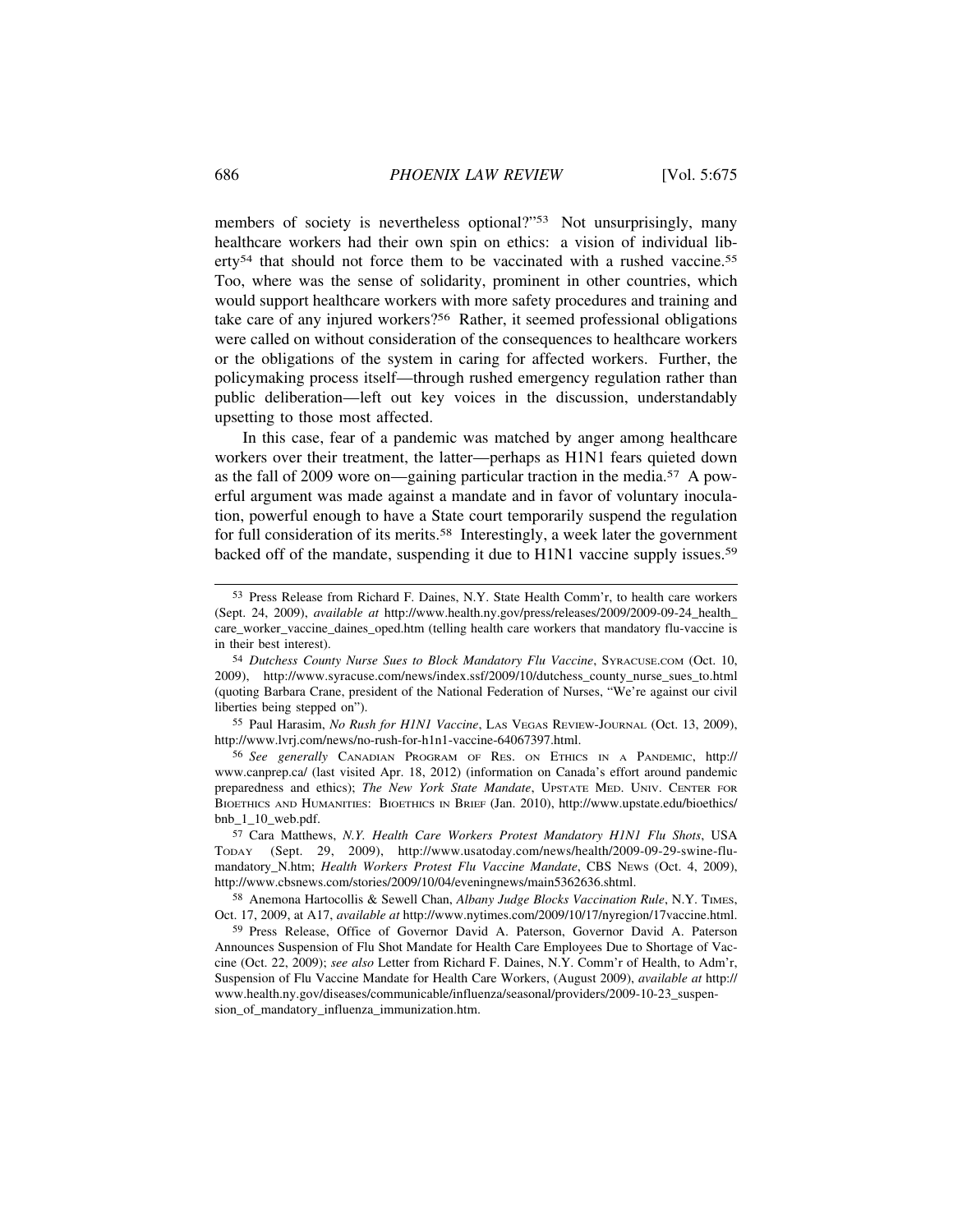True rationale or not, it appeared that emotional response to a mandated action won the day. One might wonder what would have happened had evidence more clearly shown healthcare worker vaccination is effective<sup>60</sup> and/or if the H1N1 had truly reached crisis levels.<sup>61</sup>

#### 4. Emotion of Spiraling Costs: Obesity Regulation by States

Finally, consider a different sort of public health emergency: what are we to do with the large number of overweight and obese children and adults in our country who strain our health care system in current and potentially dramatic future ways? Numerous reports offer a snapshot on the current situation: in 2006, almost 73% of U.S. adults were overweight or obese,<sup>62</sup> and spending on adult obesity was \$1,429 more per person versus a normal weight individual (a 41.5% difference).63 Given the myriad of obesity's health consequences, e.g., type 2 diabetes, hypertension, coronary artery disease, and certain cancers, <sup>64</sup> not surprisingly its growth has led to a growth in healthcare costs. As of 2008, obesity cost the United States as much as \$147 billion per year in health-related

<sup>60</sup> Akiko C. Kimura et al., *The Effectiveness of Vaccine Day and Educational Interventions on Influenza Vaccine Coverage Among Health Care Workers at Long-Term Care Facilities*, 97 AM. J. PUB. HEALTH 684, 689 (2007); James A. Wilde et al., *Effectiveness of Influenza Vaccine in Health Care Professionals: A Randomized Trial*, 281 JAMA 911-12 (1999).

<sup>61</sup> For an interesting discussion of how data could help inform a less emotional process, see Steven Black et al., *Importance of Background Rates of Disease in Assessment of Vaccine Safety During Mass Immunization with Pandemic H1N1 Influenza Vaccines*, 374 LANCET 2115 (2009).

<sup>62</sup> NAT'L CTR. FOR HEALTH STATISTICS, PREVALENCE OF OVERWEIGHT, OBESITY AND EXTREME OBESITY AMONG ADULTS: UNITED STATES, TRENDS 1976-80 THROUGH 2005-2006 (2008), http://www.cdc.gov/nchs/data/hestat/overweight/overweight\_adult.pdf (sharing results from 2005-06 National Health and Nutrition Examination Survey (NHANES)); *see* Katherine M. Flegal et al., *Prevalence and Trends in Obesity Among US Adults*, *1999-2008*, 303(3) JAMA 235 (2010), http://jama.ama-assn.org/content/303/3/235.full.pdf+html; Cynthia L. Ogden et al., *Prevalence of Overweight and Obesity in the United States*, *1999-2004*, 295 JAMA 1549, Table 4 (2006) (as of 2004, 71% of adults were overweight or obese, evidencing similar trend lines as the NHANES survey); *Defining Overweight and Obesity*, CTR. FOR DISEASE CONTROL & PREVEN-TION, http://www.cdc.gov/obesity/defining.html (last updated June 21, 2010) (a BMI of 25-29.9 is considered overweight; 30+ is considered obese).

<sup>63</sup> Eric A. Finkelstein et al., *Annual Spending Attributable to Obesity: Payer- And Service-Specific Estimates*, 28 HEALTH AFF. w822, w826 and Exhibit 1 (2009).

<sup>64</sup> NAT'L HEART LUNG & BLOOD INST., NAT'L INSTS. OF HEALTH, THE EVIDENCE REPORT: CLINICAL GUIDELINES ON THE IDENTIFICATION, EVALUATION, AND TREATMENT OF OVERWEIGHT AND OBESITY IN ADULTS NO. 98-4083 (1998) *available at* http://www.ncbi.nlm.nih.gov/books/n/ obesity/pdf/; U.S. DEPT. OF HEALTH & HUMAN SVCS., PREVENTION MAKES COMMON "CENTS" (2003), http://aspe.hhs.gov/health/prevention/prevention.pdf.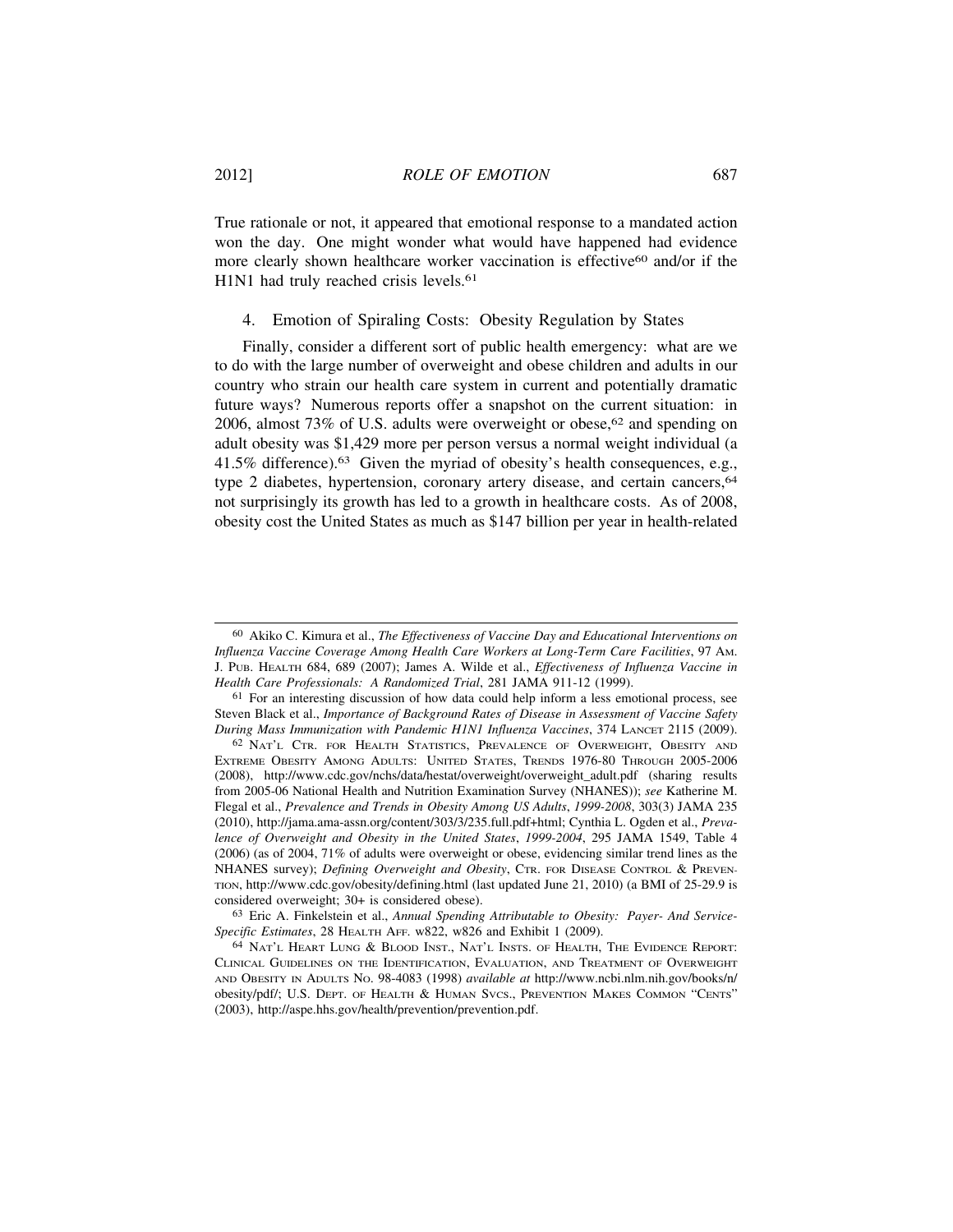spending, or 9.1% of healthcare expenditures,<sup>65</sup> with projected spending in excess of \$300 billion by 2018.<sup>66</sup>

This has not gone unnoticed by employers: it has been estimated that obesity costs each large company in the United States (1000+ full-time employees) \$285,000/year (medical and absenteeism costs).<sup>67</sup> Another report tallies the costs to employers in the billions, in direct health insurance expenditures but also in indirect costs such as sick leave, absenteeism, and lower worker productivity.68 With obesity's impact felt by state government coffers around the nation, many are looking for ways to limit this cost outlay. For many years, companies have incentivized covered individuals to lose weight through sponsored health club memberships and other weight loss programs.<sup>69</sup> States are increasingly entering the fray as well, considering sin taxes—taxes on certain foods or drinks, akin to taxes on tobacco and alcohol.70 Anxiety over cost overruns in an already economically perilous time has some states looking for solutions beyond this approach.

68 U.S. DEPT. OF HEALTH & HUMAN SVCS., *supra* note 64; J.G. Trogdon et al., *Indirect Costs of Obesity: A Review of the Current Literature*, 9 OBESITY REV. 489 (2008).

69 U.S. DEPT. OF HEALTH & HUMAN SVCS.*, supra* note 64; Larry Hand, *Employer Health Incentives*, HARV. PUB. HEALTH REV., Winter 2009, http://www.hsph.harvard.edu/news/hphr/winter-2009/winter09healthincentives.html; Laura Linnan et al, *Results of the 2004 National Worksite Health Promotion Survey*, 98 AM. J. PUB. HEALTH 1503 (2008). For specific insurer programs, see, e.g., *Fit Choices<sup>SM</sup> by Medica*, MEDICA, http://member.medica.com/C9/FitHealth/default.aspx (last visited Apr. 18, 2012); *Rewards*, BLUE CAL., https://www.blueshieldca.com/bsc/hlr/home. jhtml (last visited Apr. 18, 2012). For a discussion of benefits of these programs at the work site, see Ron Z. Goetzel & Ronald J. Ozminkowski, *The Health and Costs Benefits of Work Site Health-Promotion Programs*, 29 ANN. REV. PUB. HEALTH 303 (2008); Alison Harding, *Company Wellness Programs Improve Health, Cut Costs*, CNN (Sept. 1, 2009), http://www.cnn.com/2009/ HEALTH/09/01/hcif.healthy.living/. *But cf*. Eric A. Finkelstein et al., *A Longitudinal Study on the Relationship between Weight Loss, Medical Expenditures, and Absenteeism among Overweight Employees in the WAY to Health Study*, 51 J. OCCUP. & ENVTL. MED. 1367 (2009) (limited data to support quick return on investment from weight loss programs, but may be other benefits from programs). For a different corporate approach, see Stephanie Volkoff Green, *Whole Foods to Employees: Lose Weight*, MOTHER JONES (Jan. 28, 2010, 4:30 PM), http://motherjones.com/ blue-marble/2010/01/whole-foods-employees-lose-weight (discussing how BMI level, among other things, may impact level of in-store discount employees receive).

70 Jonathan Gruber, *Taxing Sin to Modify Behavior and Raise Revenue*, EXPERT VOICES, Apr. 2010, http://www.nihcm.org/pdf/ExpertVoices\_Gruber\_April2010.pdf; Barbara Kiviat, *Tax and Sip. Legislators are Floating Soda Taxes to Raise Revenue and Fight Obesity. But Most of the Time, Their Proposals Fall Flat*, TIME, July 12, 2010, at 51-52.

<sup>65</sup> Finkelstein et al., *supra* note 63, at w828.

<sup>66</sup> Nanci Hellmich, *Rising Obesity Will Cost U.S. Health Care \$344 Billion a Year*, USA TODAY, Nov. 17, 2009, http://www.usatoday.com/news/health/weightloss/2009-11-17-futureobesity-costs\_N.htm.

<sup>67</sup> Eric Finkelstein et al., *The Costs of Obesity Among Full-Time Employees*, 20 AM. J. HEALTH PROMOTION 45 (2005).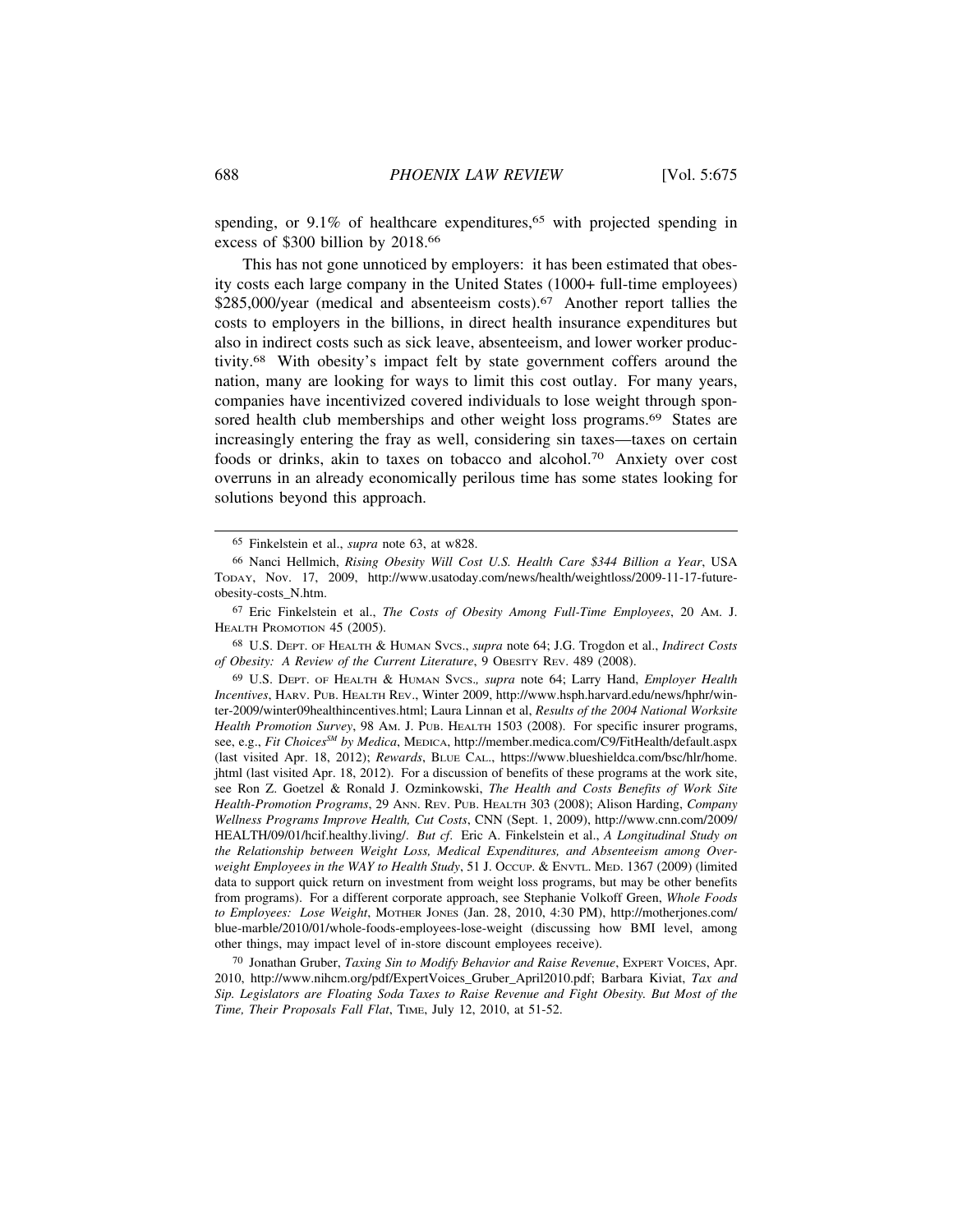Recently, Alabama became the first state to impose a surcharge on overweight state workers covered by the state's insurance plan who did not lose weight, choosing a weight-based penalty over a more traditional approach of rewarding desired behavior change (e.g., paying gym membership costs).<sup>71</sup> Starting January 1, 2010, overweight Alabama state workers had one year to try to lose weight or face an additional \$25/month surcharge.72 Building on its current approach with workers who smoke, Alabama hopes new surcharges will incentivize workers to join a weight loss program or take other steps to lose weight. The upshot: the state (hopefully) saves money, has less worker absenteeism, and has workers who (hopefully) lead healthier lives.

North Carolina became the second state to use a surcharge approach, tying financial incentives to its state insurance health plan through a Comprehensive Wellness Initiative.<sup>73</sup> Armed with evidence of high obesity rates in the state and the impact of such on overall healthcare costs,<sup>74</sup> effective July 1, 2011, the default plan for North Carolina state workers is a 70/30 plan; only those workers who do not smoke and have a BMI under 40 or participate in a weight management program (or have a medical exemption) may enter an 80/20 plan.75 Interestingly, their dependents must also qualify.76 As of July 1, 2012, the BMI cut-off will lower to 35. The federal government, too, has gotten in on the act, supporting the approach through the recent healthcare reform legislation.77 This reform includes an exemption that would raise the cap (from 20% to 30%, and possibly 50%) allowing insurers more latitude to set differential rates for enrollees based on behaviors, e.g., maintaining a healthy weight.<sup>78</sup>

<sup>71</sup> ALA. CODE §§ 36-29-1 to -22 (Westlaw through 2012 legislation).

<sup>72</sup> STATE OF ALA., WELLNESS PREMIUM DISCOUNT PROGRAM (2010), http://www.alseib.org/ PDF/SEHIP/SEHIPWellnessPremiumDiscount.pdf; *see also*, ALA. CODE §§ 36-29-1 to -22 (Westlaw through 2012 legislation); *Alabama Workers to Pay for Extra Pounds*, MSNBC.COM (Aug. 21, 2008, 7:36 PM), http://www.msnbc.msn.com/id/26337794/.

<sup>73</sup> *See generally State Health Plan's Wellness Initiative*, MISSION HOSP., http://www.mission hospitals.org/statehealthplanswellnessinitiative. Note this initiative was subsequently repealed in 2011, shortly before the new BMI provisions were to become effective. 2011 N.C. Sess. Laws 2011-85 (S.B. 323).

<sup>74</sup> N.C. INST. OF MED., PREVENTION FOR THE HEALTH OF NORTH CAROLINA: PREVENTION ACTION PLAN (2009).

<sup>75</sup> 2009 N.C. Sess. Laws 2009-16 (S.B. 287).

<sup>76</sup> *Id.*

<sup>77</sup> Patient Protection and Affordable Care Act, Pub. L. No. 111-148 (2010).

<sup>78</sup> *Id.* at § 2705. For a discussion of this issue, see Mercedes Varasteh Dordeski et al., *An Ounce of Prevention Saves a Pound of Cure: A Summary of PPACA's Wellness and Prevention Reforms*, 6 ABA HEALTH ESOURCE NO. 9 (2010), http://www.americanbar.org/content/newsletter/ publications/aba\_health\_esource\_home/Dordeski.html.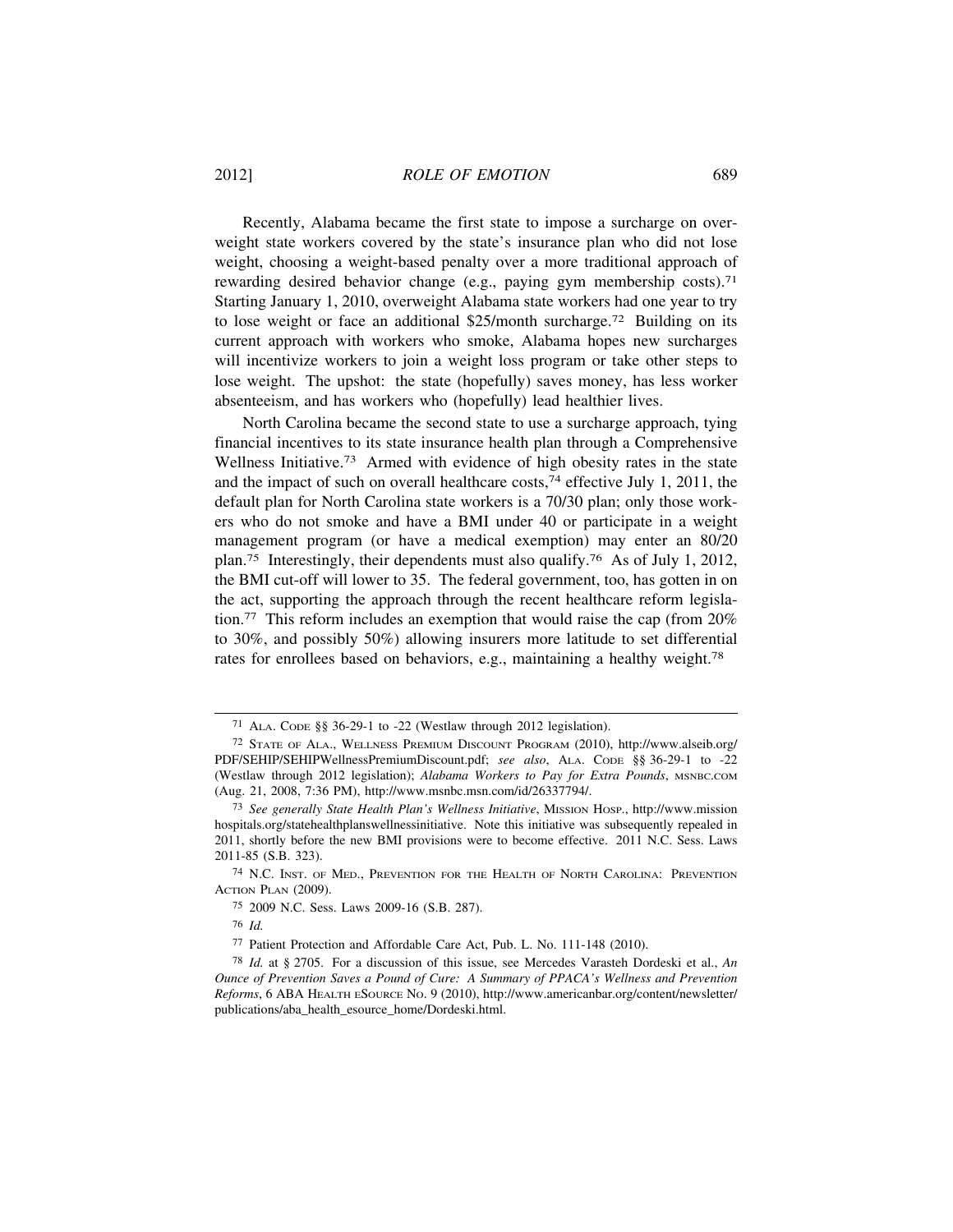While an evolving concept and approach, the evidence to support the use of financial incentives is mixed.79 There is, however, a body of evidence showing negative effects of stigma on overweight individuals;<sup>80</sup> such negative consequences include psychological impacts, e.g., depression, lower selfesteem, and body dissatisfaction.<sup>81</sup> Of note, chronic stress may in fact exacerbate negative physical effects.<sup>82</sup>

With policy action here, we see two sides of the 'emotion' coin. On the one hand, there exists a socially constructed vision of obesity that places blame on individuals who are seen as lacking personal responsibility<sup>83</sup> versus obese individuals being seen as victims of a social and environmental context that impacts behavior, e.g., a lack of access to healthy foods. Attached to that vision are the emotions of disgust, pity, or anger: "Not only is weight stigma viewed as a beneficial incentive for weight loss, but it is also assumed that the condition of obesity is under personal control, implying that the social influence of weight stigma will be sufficient to produce change."84 And so the public at large seeks to use stigma and accompanying shame to motivate the desired response, where policy is a tool in this process.

On the other hand, the focus could be on the concerns of individuals affected by these policies, who may need to alter behaviors for health reasons but who may also face genetic and biological—as well as social and environmental—causes creating a much more complex picture than a single policy incentive could address.<sup>85</sup> In fact, studies show that most individuals lose no

80 Rebecca M. Puhl & Kelly D. Brownell, *Confronting and Coping with Weight Stigma: An Investigation of Overweight and Obese Adults*, 14 OBESITY 1803 (2006) [hereinafter Puhl 2006]; Rebecca M. Puhl & Chelsea A. Heuer, *The Stigma of Obesity: A Review and Update*, 17 OBESITY 941 (2009) [hereinafter Puhl 2009].

81 Puhl 2009, *supra* note 80, at 953-54. *See also* Rebecca M. Puhl & Chelsea A. Heuer, *Obesity Stigma: Important Considerations for Public Health*, 100 AM. J. PUB. HEALTH 1019, 1023 (2010) (references omitted) [hereinafter Puhl 2010].

- 82 Puhl 2010, *supra* note 81, at 1023.
- 83 *Id.* at 1024.
- <sup>84</sup> *Id.* at 1020 (references omitted).

85 *Id*. at 1024 ("[L]arger-scale efforts are needed. To address obesity commensurate to its impact, a coordinated and well-funded response is critical."). Additionally, other authors have

<sup>79</sup> *See* Eric A. Finkelstein et al., *A Pilot Study Testing the Effect of Different Levels of Financial Incentives on Weight Loss Among Overweight Employees*, 49 J. OCCUP. ENVIRON. MED. 981 (2007) (small financial incentives may have some short-term benefits); Robert W. Jeffery et al., *Use of Personal Trainers and Financial Incentives to Increase Exercise in a Behavioral Weight-Loss Program*, 66 J. CONSULTING & CLIN. PSYCHOL. 777 (1998) (combining personal trainers and financial incentives has most benefit but did not improve long-term weight loss); Kevin G. Volpp et al., *Financial Incentive Based Approaches for Weight Loss: A Randomized Trial*, 300 JAMA 2631, 2636 (2008) (positive findings, but use of behavioral economics approach suggests that desired changes may be more difficult to maintain long-term, with a need for more relative costeffectiveness data for a variety of weight loss approaches).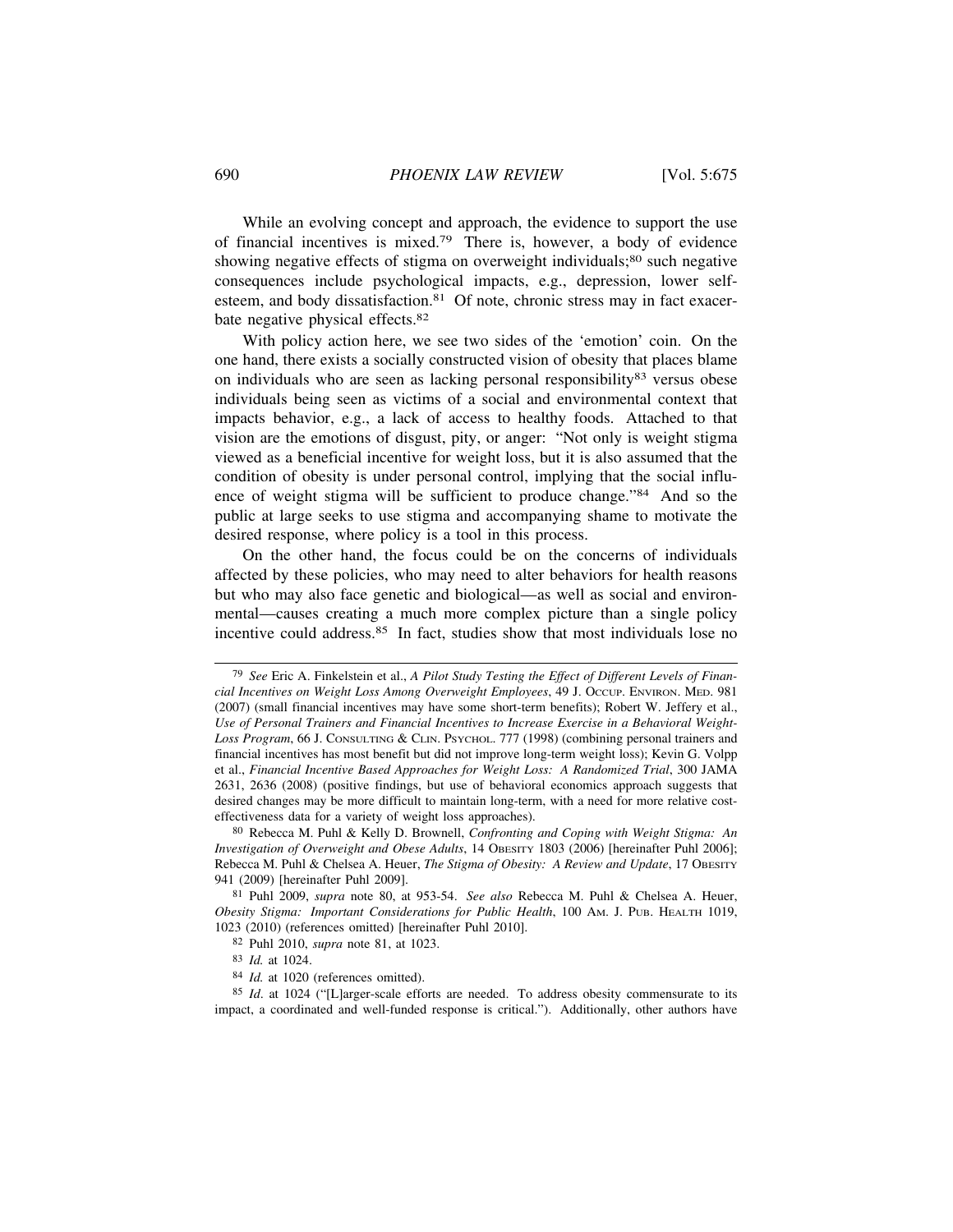more than 10% of body weight and that gaining back weight is a common phenomenon.86 In this instance, there are similar emotions as among those challenging obesity—e.g., disgust, pity, and frustration—but now directed inward by targeted individuals. Ironically, but perhaps unsurprisingly, obese individuals faced with such difficult barriers, <sup>87</sup> marginalization, <sup>88</sup> and experiencing such natural emotional responses, react to policy responses that increase stigma in a way that may lead to more disordered eating.<sup>89</sup>

Thus, utilizing emotions in this instance can have many unintended emotional consequences, potentially negating the policy's effectiveness. In public health policy, emotions and behavioral responses are often complex and there is difficulty with maintaining a desired state. The search for an individual cause and singular solution in these cases may fail to accomplish desired goals. Alternatively, these solutions may reach desired goals, but through a process that may cause alarming side effects, e.g., more stigma and depression. Considering this example and those that precede it—where emotion plays a variety of roles in policymaking—is there a way to channel emotions so that they are recognized, respected, and supported in therapeutic ways to enhance policy's effectiveness? This article suggests that TJ may play such a framing role.

#### IV. USING TJ TO FRAME EMOTION IN POLICYMAKING

#### *A. Utilizing a TJ Framework (Framing Questions)*

As noted earlier, TJ offers a new prism through which to view the law wherein we focus on the law's psychological impacts. In this fashion, we are encouraged to enhance therapeutic consequences and mitigate anti-therapeutic ones. This consequentialist vision, and psychological focus, suggest a potential prism through which to view the emotional side of health policymaking—a broader application of law with particular relevance for consideration of how

provided an interesting discussion of weight bias legislation. *See* Jennifer L. Pomeranz & Lawrence O. Gostin, *Improving Laws and Legal Authorities for Obesity Prevention and Control*, 37 J. L., MED., & ETHICS 52 (2009) (regarding how laws regulating obesity have positive and negative consequences); Jennifer L. Pomeranz et al., *Innovative Legal Approaches to Address Obesity*, 87 MILBANK Q. 185 (2009); Puhl 2009, *supra* note 80.

<sup>86</sup> Puhl 2010, *supra* note 81, at 1021. For a review of weight loss maintenance strategies, see Robert W. Jeffery et al., *Long-Term Maintenance of Weight Loss: Current Status*, 19 HEALTH PSYCHOL. 5 (2000).

<sup>87</sup> For an interesting review of barriers in health, employment, and education settings and within relationships, see Puhl 2009, *supra* note 80.

<sup>88</sup> Jennifer L. Pomeranz, *A Historical Analysis of Public Health Law, the Law, and Stigmatized Social Groups: The Need for Both Obesity and Weight Bias Legislation*, 16 OBESITY S93 (2008) (discussing a history of stigmatization of "socially undesirable groups" via law); Puhl 2010, *supra* note 81.

<sup>89</sup> Puhl 2009, *supra* note 80, at 955-56; Puhl 2006, *supra* note 80, at 1811.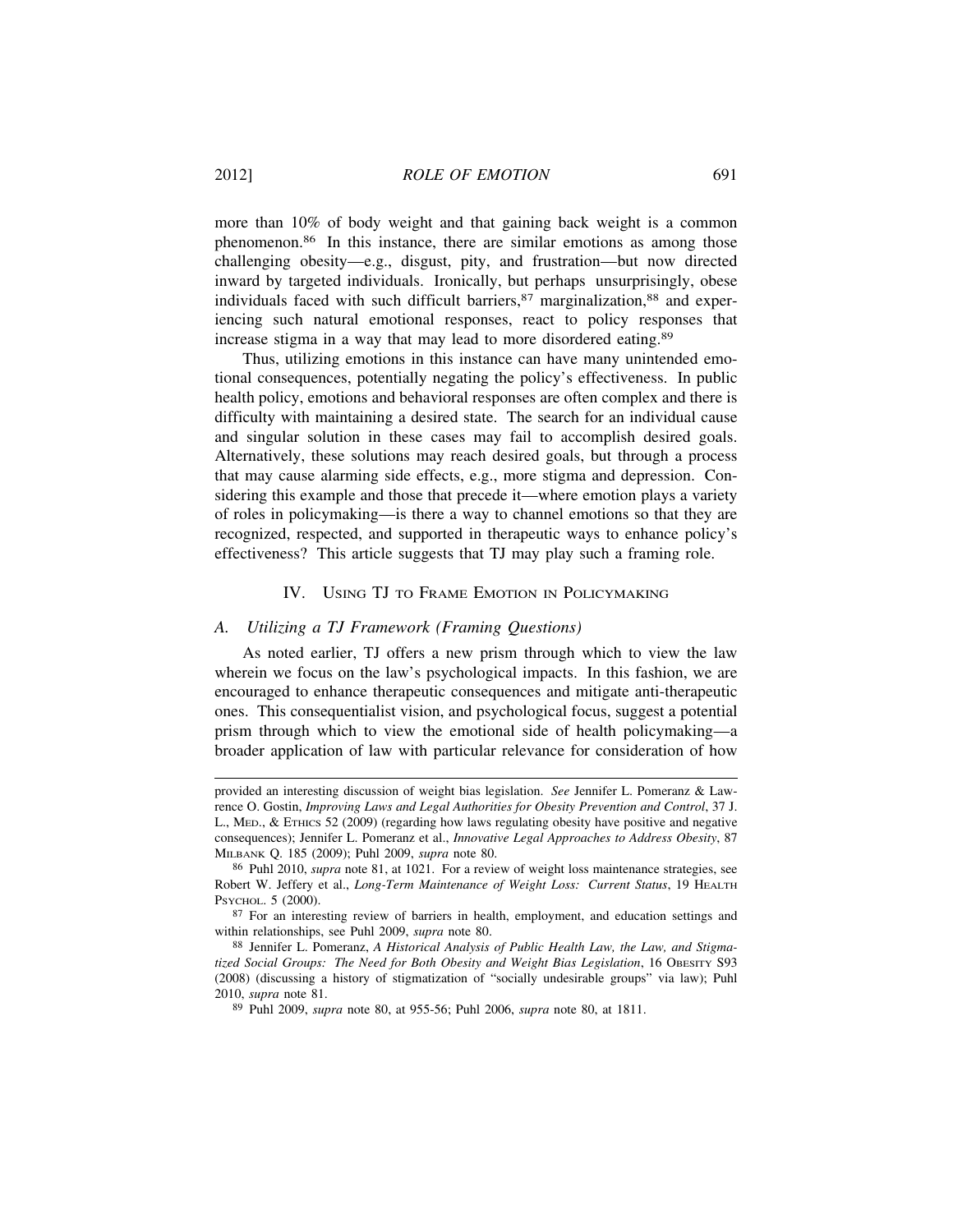emotions impact, and are impacted by, policy and policymaking. TJ, however, offers more than simply a new perspective. Its partnership with preventive lawyering offers a pragmatic and systematic approach to consideration of consequences proactively and prospectively, with wide stakeholder input and relationship-centered dialogue.<sup>90</sup>

In the law context, we have a process for identifying psycholegal soft spots<sup>91</sup> where legal actors and clients can consider potential psychological ramifications of legal decisions and seek to promote positive, or at least mitigate negative, effects. In moving beyond the individual legal context, how might this apply at a broader policy level? An earlier work suggests a potential framework,<sup>92</sup> rather than a cookbook with specific rules. The proffered framework envisions a question-generating exercise through which to proactively identify "psycho-policy soft spots"93 in an effort to, on balance, end up with a more therapeutic outcome than not. This earlier conceptual work contemplated the use of TJ to frame a more systematic and proactive consideration of the therapeutic (i.e., health) consequences of health policymaking and health policies (i.e., policy as an intervention<sup>94</sup>). The discussion herein applies the framework (set of framing questions) to a more specific scenario: the role of emotion as having an influence on and as being impacted by policymaking, and emotion's potential role as evidence. Table 1 lays out the general process envisioned, building on earlier work but reformatted to fit the specific purpose herein; emotion-focused areas are highlighted with italics.<sup>95</sup> This article's case examples that dwell on the emotional aspects of policymaking are ripe for application of this framework.

<sup>90</sup> Stolle et al., *supra* note 11; *Making Law Therapeutic*, *supra* note 4.

<sup>91</sup> David B. Wexler, *Practicing Therapeutic Jurisprudence: Psycholegal Soft Spots and Strategies*, *in* PRACTICING THERAPEUTIC JURISPRUDENCE 45, 48 (Dennis P. Stolle et al. eds., 2000).

<sup>92</sup> Campbell, *supra* note 16, at 289-291 and fig. 1.

<sup>93</sup> *Id*. at 289.

<sup>94</sup> *Id*. at 281.

<sup>95</sup> Applied herein, I use a table format (similar to a rational or evidence-based model) for convenience; recognizing, however, the cyclical and complex nature of the context within which this TJ-informed vision exists.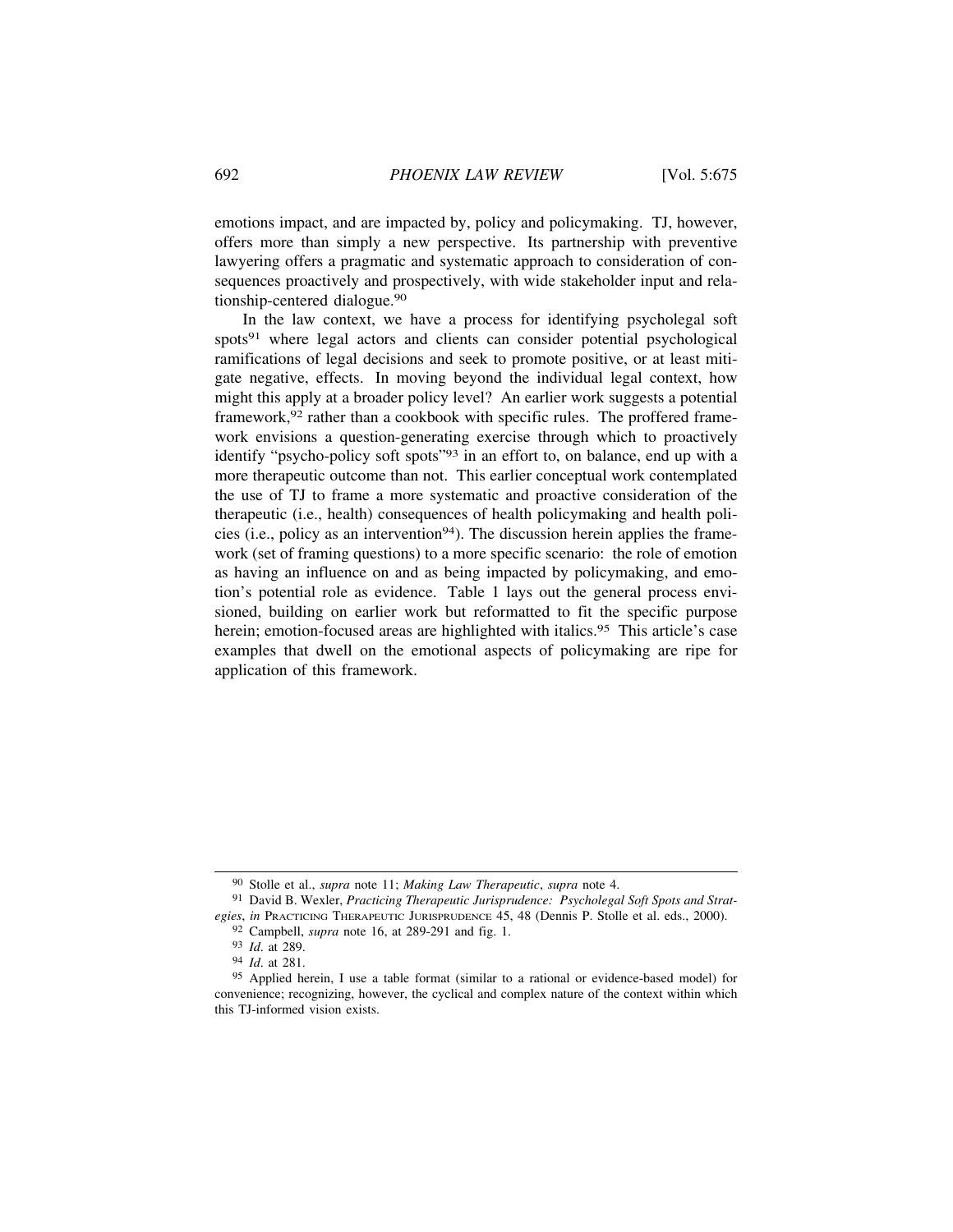## TABLE 1 TJ FRAMING PROCESS: ADDRESSING THE ROLE OF EMOTIONS IN HEALTH POLICYMAKING<sup>96</sup>

| TJ-Informed Question                                                                                                                                                            | <b>Emotional Consequences Viewed</b><br>through TJ Prism                                                                                                                                                                                        | Proceed<br>On? |
|---------------------------------------------------------------------------------------------------------------------------------------------------------------------------------|-------------------------------------------------------------------------------------------------------------------------------------------------------------------------------------------------------------------------------------------------|----------------|
| What is the problem?                                                                                                                                                            | Define problem. Consider emotional nature of<br>such.                                                                                                                                                                                           | Yes            |
| Is the problem influenced by (or an influence<br>on) emotions <i>or</i> is it informed by emotions as<br>evidence (focus on stakeholder emotional<br>reactions)?                | Stakeholder by stakeholder reactions.<br>(*Note if use of evidence to sway opinion or<br>if emotions = $evidence$ )                                                                                                                             | Yes            |
| Can policy address the problem in<br>psychological health-promoting ways?                                                                                                       | Consider if a problem to address by policy.                                                                                                                                                                                                     | Yes            |
| What are the therapeutic consequences of<br>policy action?                                                                                                                      | Consider policy options through therapeutic<br>lens.                                                                                                                                                                                            | Yes            |
| Does policymaking or implementation create<br>psycho-policy soft spots, e.g., what are<br>potential anti-therapeutic consequences?<br>[Gets to: Should policy address problem?] | Consider potential anti-therapeutic<br>consequences of proposed options.                                                                                                                                                                        | Yes            |
| Do positives sufficiently outweigh negatives<br>(or are so preferred) to justify policy?                                                                                        | Look to values (therapeutic) trying to<br>promote.                                                                                                                                                                                              | Maybe          |
| Can we adequately address anti-therapeutic<br>consequences?                                                                                                                     | Consider how (mitigate negative emotions).                                                                                                                                                                                                      | Maybe          |
| Do other values trump therapeutic<br>considerations (so proceed with preferred<br>policy solution notwithstanding therapeutic<br>consequences)?                                 | Look to other critical values (e.g., justice,<br>individual liberty, economics).                                                                                                                                                                | Maybe          |
| Action:<br>*Act with policy solution.<br>*Act but tweak policy solution.<br>*Don't act (yet).                                                                                   | State each.                                                                                                                                                                                                                                     | Yes            |
| Evaluation                                                                                                                                                                      | *For whatever <i>action</i> (including no change at<br>this time), evaluate consequences, including<br>psychological ones (e.g., account for anxiety,<br>fear, anger, confusion, satisfaction). See how<br>to channel emotions therapeutically. | Cycle          |

## *B. TJ Framing of Case Examples*

## 1. Malpractice Reform

Turning to the first example, recall the emotions raised by the malpractice reform debate in reaction to issues real and perceived. A great many emotions

<sup>96</sup> Adapted from Amy T. Campbell, *Therapeutic Jurisprudence: A Framework for Evidence-Informed Health Care Policymaking*, 33 INT'L J.L. & PSYCH. 281, fig. 1 (2010). Reproduced (with slight amendment) with permission of PERGAMON via Copyright Clearance Center (permission granted Nov. 2011).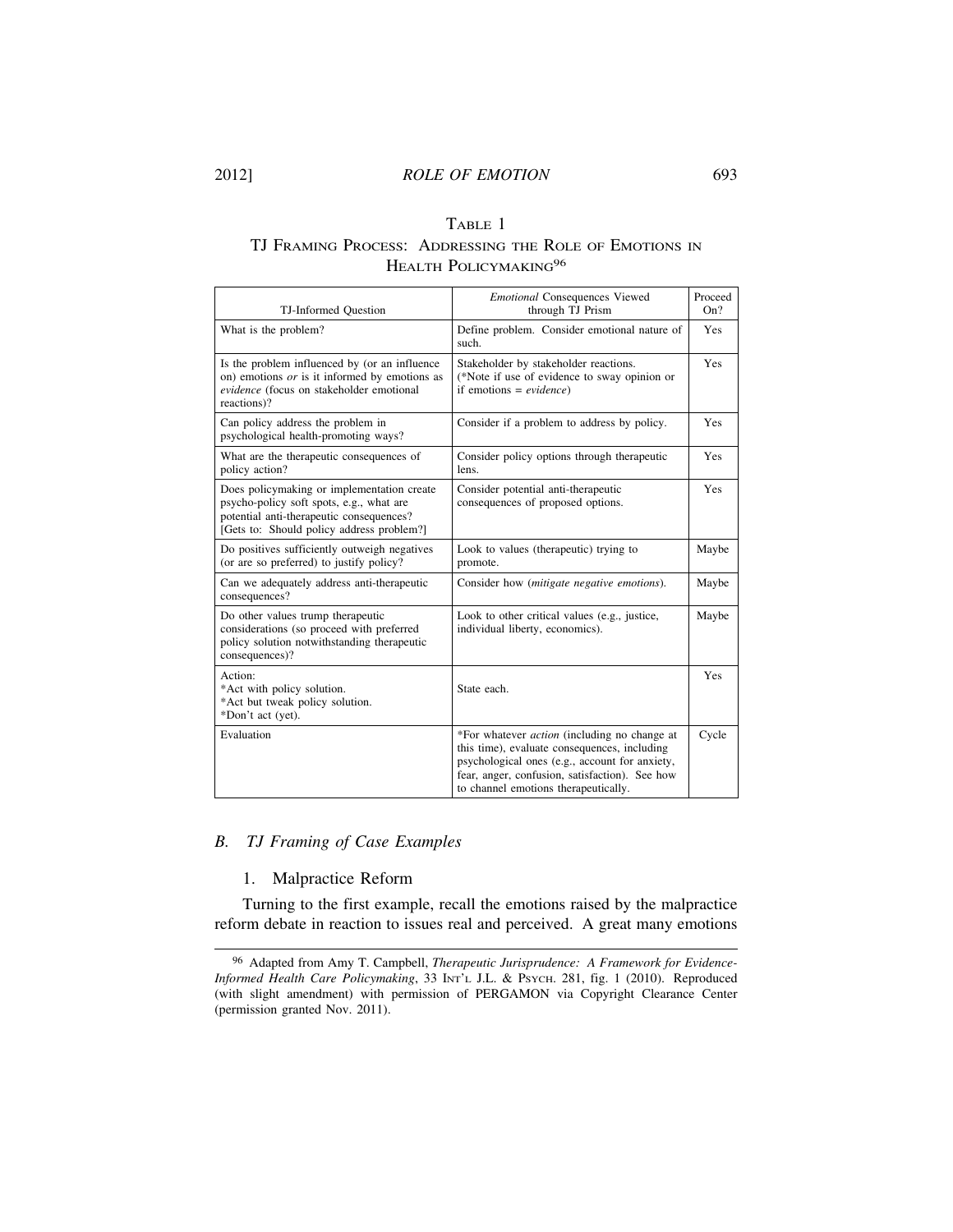are triggered, including: anger at intrusion in the medical sphere of authority and the physician-patient relationship, anger at mistakes, fear about mistakes, anxiety over malpractice suits, frustration with malpractice costs, and frustration with defensive medicine and spiraling costs. These are expected emotions, and at times their arousal is an intended consequence of policymaking. How might a TJ-influenced framework channel these emotions in therapeutic ways?97

### 2. Virginia Tech Shootings

And what of policy-by-tragic-event? Emotions in Virginia understandably first centered on fear, i.e., fear of whom else with access to guns might lurk on school grounds. The fear turned to anger as more facts came to light about the number of contacts the shooter had with mental health authorities.<sup>98</sup> This fear and anger spread to campuses and communities nationwide and was only further inflamed by other events, such as in Binghamton, New York in April 2009;99 at Ft. Hood, Texas in November 2009;100 and in Tucson, Arizona in January 2011.<sup>101</sup> Media accounts of violence by persons with mental health disorders further fanned the flames. In this environment, is it any wonder that policies often slant towards the coercive, punitive, or public safety expanding rather than slanting towards promotion of individual liberty or mental health? Less considered are the negative consequences of the resulting policies, and whether they best address the emotional needs of the targeted group and the public at large in an evidence-based way. Virginia's policy response followed a continuum of emotions, which could be considered through a TJ frame.<sup>102</sup>

<sup>97</sup> *See* Appendix, Table A1 (providing a full framing process). Given the size of the tables and space limitations, the table accompanying this part, as well as the following two parts, may be found in the Appendix. Readers are encouraged to go there for a fuller picture of the process envisioned. Note, however, the tables provide a snapshot of the process for rendering transparent and addressing emotions in health policymaking; they are not intended to provide a full discussion of what such a process would entail.

<sup>98</sup> VIRGINIA TECH REVIEW PANEL, MASS SHOOTINGS AT VIRGINIA TECH: ADDENDUM TO THE REPORT OF THE REVIEW PANEL, 1-5 (2009), http://www.governor.virginia.gov/tempcontent/ techPanelReport-docs/FullReport.pdf.

<sup>99</sup> Robert D. McFadden, *Upstate Gunman Kills 13 at Citizenship Class*, N.Y. TIMES, Apr. 4, 2009, at A1, *available at* http://www.nytimes.com/2009/04/04/nyregion/04hostage.html.

<sup>100</sup> *Gunman Kills 12, Wounds 31 at Fort Hood*, MSNBC.COM (Nov. 5, 2009, 10:48 PM), http:// www.msnbc.msn.com/id/33678801/ns/us\_news-crime\_and\_courts/.

<sup>101</sup> Shailagh Murray & Sari Horwitz, *Rep. Gabrielle Giffords Shot in Tucson Rampage; Federal Judge Killed*, WASH. POST, Jan. 9, 2011, http://www.washingtonpost.com/wp-dyn/content/ article/2011/01/08/AR2011010802422.html. Of note, early discussion of this shooting focused on the negative emotional nature in our political debates. *See* Liz Halloran, *'Vitriol' Cited as Possible Factor in Arizona Tragedy*, NPR (Jan. 8, 2011), http://www.npr.org/2011/01/10/132764367/ congresswoman-shot-in-arizona.

<sup>102</sup> *See* Appendix, Table A2 (providing a full framing process).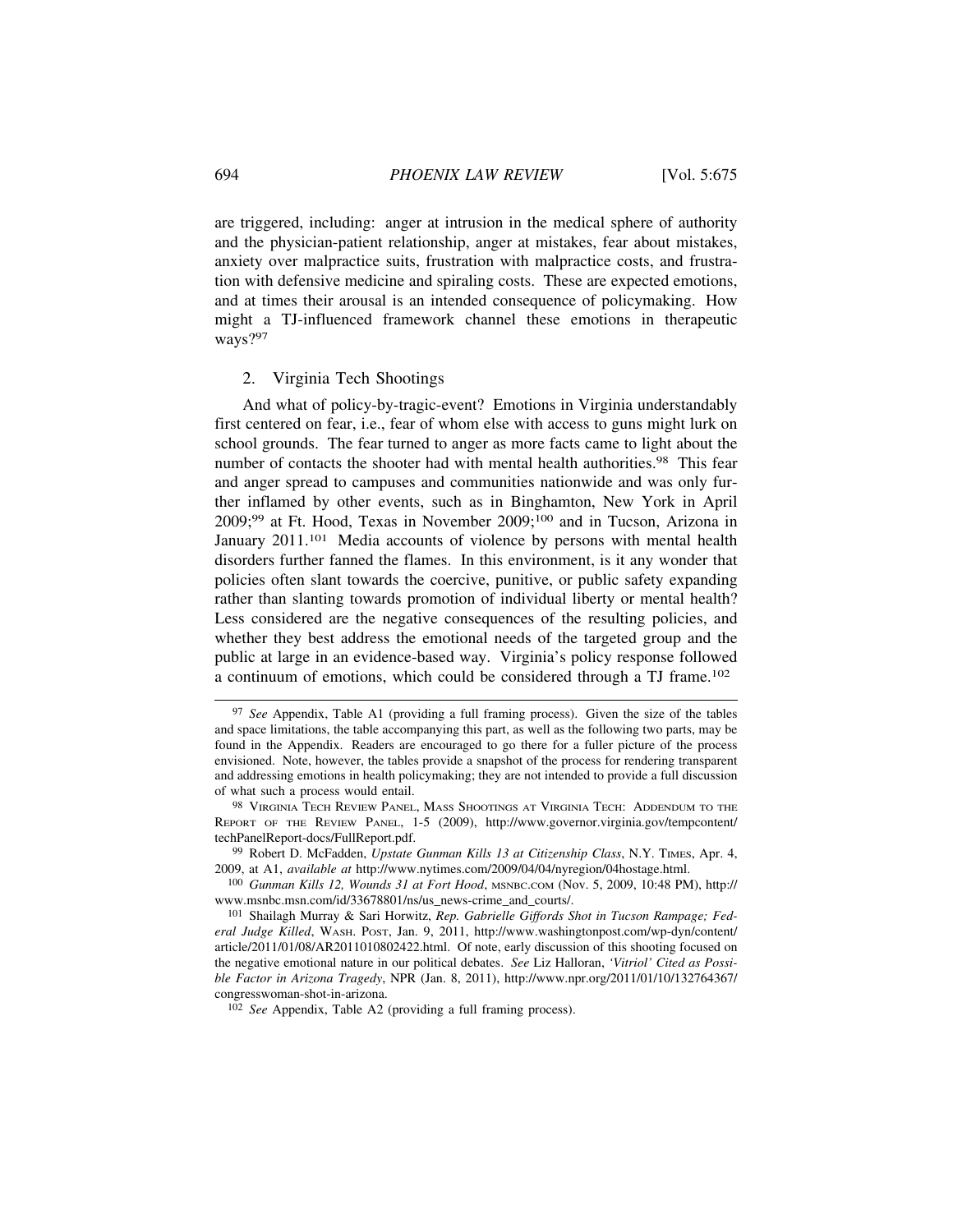## 2012] *ROLE OF EMOTION* 695

## 3. New York State's Vaccine Mandate

Next, consider our public health system and emergency preparedness efforts. When we find ourselves a bit flat-footed in the area of preventive planning, it is not surprising that emotions may drive responses to a seeming pandemic. In NYS, this led to emergency regulation that raised fear, anxiety, and anger much more than it seemed to assure the public of ready availability to safe and adequately staffed health systems. If a TJ frame had been applied during the summer before the emergency regulation came to be, perhaps NYS leaders in partnership with key stakeholders could have fostered the more positive emotions (and results) envisioned.<sup>103</sup>

## 4. Obesity Regulation by States

And finally, what about when states preemptively act to control costs via behavioral interventions with financial teeth? Do behavioral economics help generate effective regulation? Are the consequences of using behavioral techniques considered for their emotional side effects? It is too early to determine the impact in Alabama and North Carolina, but literature suggests that efforts increasing weight stigma—intentionally or not—may result in psychological and potentially physical harm to individuals. There is a fine line between encouraging healthy behaviors and penalizing individuals for being obese, especially when there may be inadequate resources for obese individuals to effectively change and sustain that change. So what might a policymaker in Alabama or North Carolina add to the evidence collection process in their respective evaluation processes of the policies' effects? Consider potential TJ framing questions.

<sup>103</sup> *See* Appendix, Table A3 (providing a full framing process).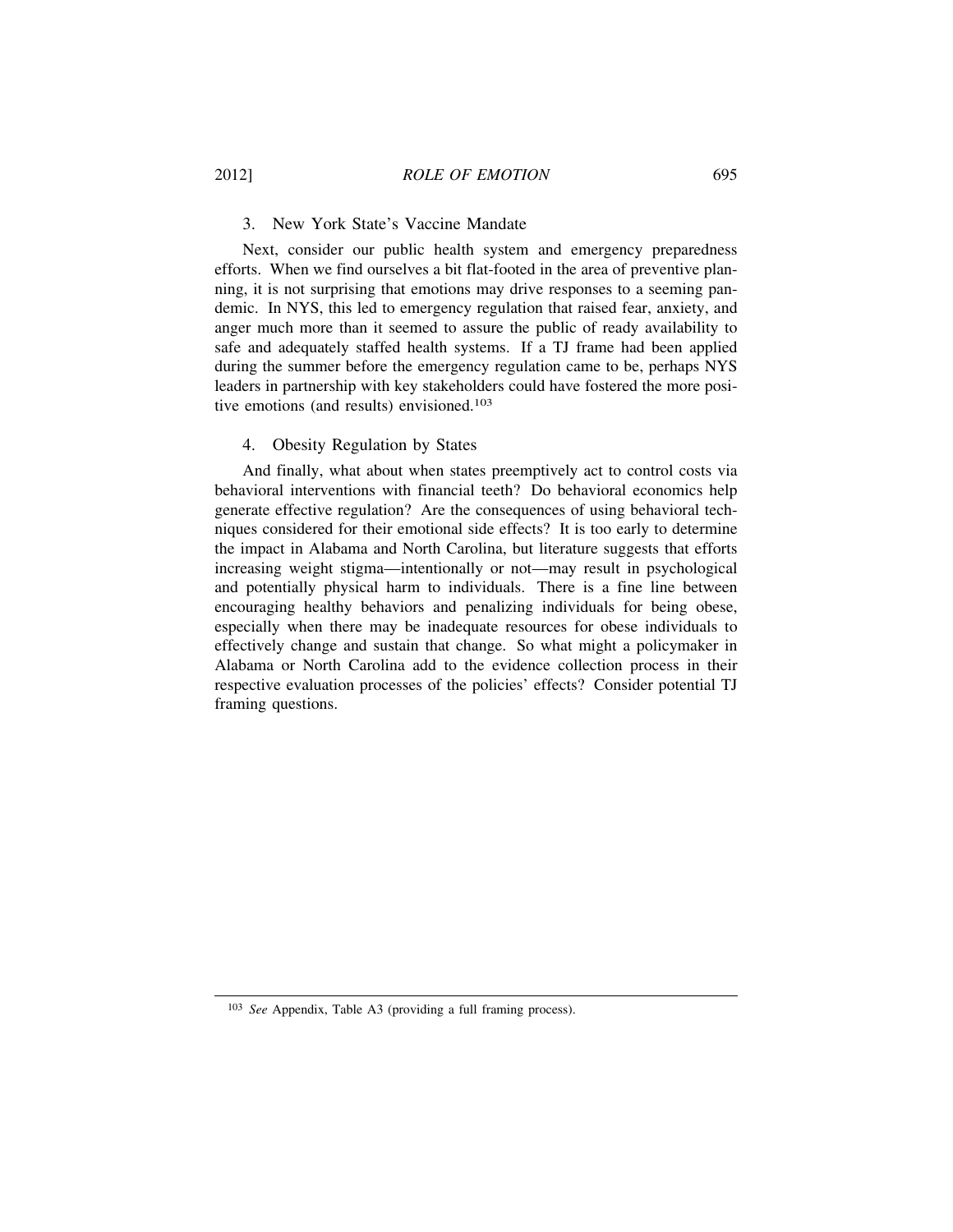## TABLE 2 OBESITY INSURANCE PLAN SURCHARGES ("FAT TAX") / TJ AND EMOTIONS FRAMEWORK

| TJ-Informed Question                                                                                                                                            | <b>Emotional Consequences</b><br>Viewed through TJ Prism                                                                                                                                                                                                                                                                                                                                                                                                                                                                                                                                                                                                                                                                                                       | Proceed<br>On? |
|-----------------------------------------------------------------------------------------------------------------------------------------------------------------|----------------------------------------------------------------------------------------------------------------------------------------------------------------------------------------------------------------------------------------------------------------------------------------------------------------------------------------------------------------------------------------------------------------------------------------------------------------------------------------------------------------------------------------------------------------------------------------------------------------------------------------------------------------------------------------------------------------------------------------------------------------|----------------|
| What is the problem?                                                                                                                                            | *Health and financial costs of obesity<br>-To patients, insurers, employers<br>*Weight stigma, weight bias                                                                                                                                                                                                                                                                                                                                                                                                                                                                                                                                                                                                                                                     | <b>Yes</b>     |
| Is the problem influenced by<br>(or an influence on) emotions<br>or is it informed by emotions<br>as evidence (focus on<br>stakeholder emotional<br>reactions)? | Targeted individuals - Look for evidence of:<br>*Depression, lowered self-esteem; more disordered eating;<br>*Anger at bias against them; anger at intrusion on individual<br>liberties:<br>*Anxiety over own health care issues; anxiety over paying<br>more; and<br>*Frustration at inability to maintain weight goals.<br>State Plans/Policymakers ("PM") – Look for evidence of:<br>*Anxiety at rising health care costs from obese state workers.<br>Public – Look for evidence of:<br>*Anger at people who lack individual responsibility (weight)<br>bias); anger if sin taxes applied too broadly (e.g., soda); and<br>*Fear of rising health care costs; fear that state plan<br>surcharge approach will be adopted by all health insurance<br>plans. | Yes            |
| Can policy address the<br>problem in psychological<br>health-promoting ways?                                                                                    | *Decrease anxiety over costs (including to health) via<br>promotion of prevention programs.<br>-Utilize behavioral economics to inform approach.<br>*Decrease anger among public by doing something to address<br>issue (and potentially lessen premiums for healthy workers).<br>*Decrease anxiety of targeted individuals by encouraging<br>weight loss program participation or other interventions.<br>*Decrease targeted individual anxiety if 'carrot' over 'stick'<br>approach, and evidence behind chosen approach (or evidence-<br>gathering process).<br>*Decrease targeted individual anger if include in decision-<br>making process.                                                                                                              | <b>Yes</b>     |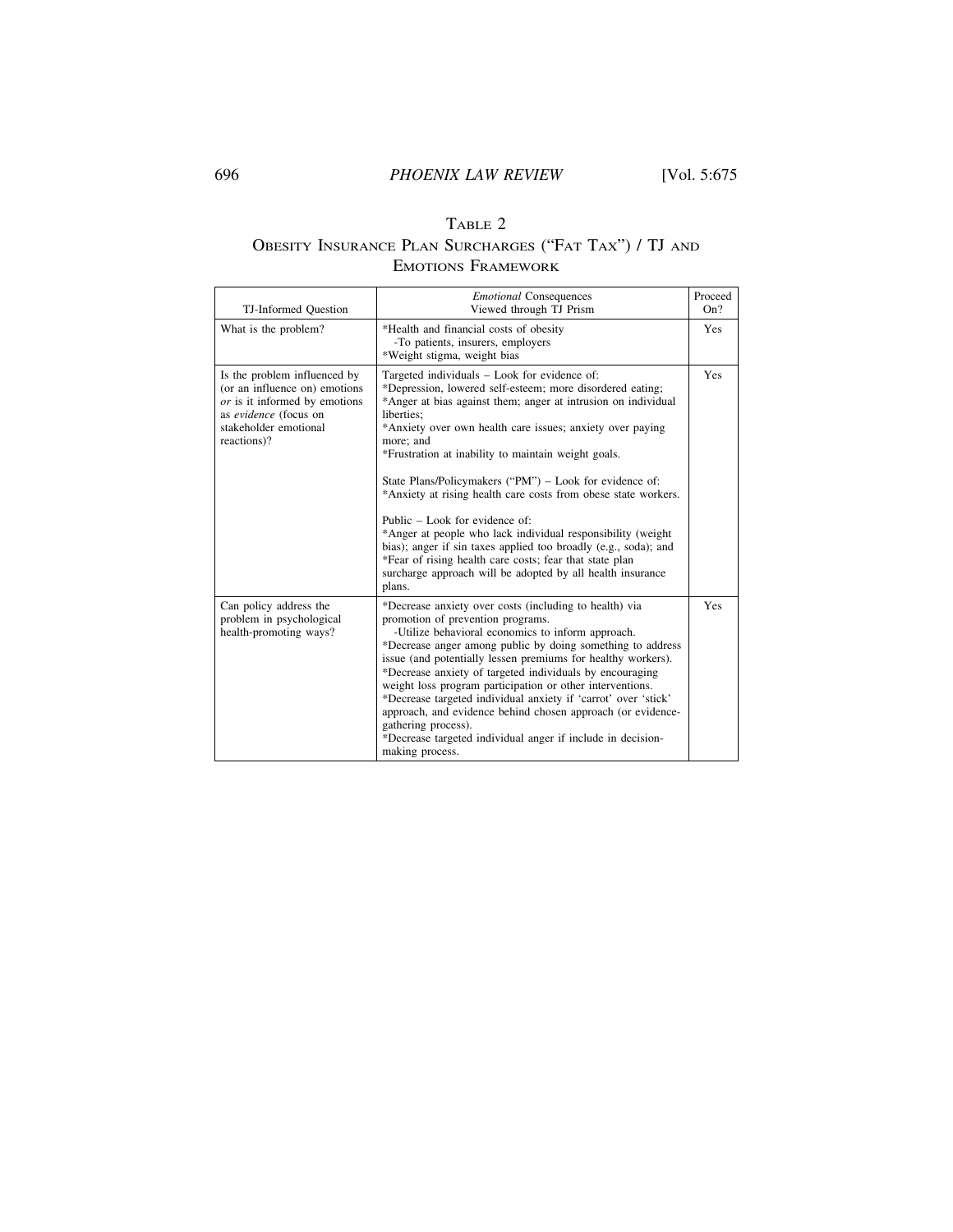# 2012] *ROLE OF EMOTION* 697

| What are the therapeutic<br>consequences of policy action?                                                                                         | 1. Additional surcharge if no weight loss: Motivate positive<br>behavioral change among targeted individuals to be healthier;<br>more satisfaction among targeted individuals if lose weight/<br>enhance health; less anxiety among state plans/PM/public if<br>steps to lower overall plan costs; less anger among public if<br>see individuals take proactive steps to change.<br>2. Kept in basic plan (higher cost-sharing) if no weight loss/<br>maintenance: See #1.<br>3. No plan surcharge but other incentive for weight loss<br>prevention (here, 'status quo'): Decrease targeted individual<br>anxiety and anger because 'carrot' over 'stick'; less anger<br>among targeted, already vulnerable populations (e.g., racial,<br>ethnic minorities); less stigma; more satisfaction among all<br>plan members if program incentives (e.g., gym membership<br>fee reductions) widely available. | Yes   |
|----------------------------------------------------------------------------------------------------------------------------------------------------|----------------------------------------------------------------------------------------------------------------------------------------------------------------------------------------------------------------------------------------------------------------------------------------------------------------------------------------------------------------------------------------------------------------------------------------------------------------------------------------------------------------------------------------------------------------------------------------------------------------------------------------------------------------------------------------------------------------------------------------------------------------------------------------------------------------------------------------------------------------------------------------------------------|-------|
| Does policymaking or<br>implementation create psycho-<br>policy soft spots, e.g., what<br>are potential anti-therapeutic<br>consequences?          | May, $e.g.,:$<br>1. Additional surcharge: Anger (treated differentially when<br>not entirely under individual control; limited data to show if<br>works; stigmatizes); fear (of greater costs; of bias against; of<br>health woes); depression, harm to self-esteem, trigger more<br>disordered eating.<br>2. Keep in basic plan: See #1.<br>3. Status quo: Health costs to individuals; anxiety not<br>lessened among public/PM if costs stay high or go up.                                                                                                                                                                                                                                                                                                                                                                                                                                            | Yes   |
| Do positives sufficiently<br>outweigh negatives (or are so<br>preferred) to justify policy?                                                        | Values-based decision, e.g., do we emphasize individual<br>behaviors vs. societal issues; do we focus on financial over<br>psychological costs?<br>*How define <i>harm</i> and where focus efforts to do no harm?<br>What is the harm in surcharge, on whom/how?                                                                                                                                                                                                                                                                                                                                                                                                                                                                                                                                                                                                                                         | Maybe |
| Can we adequately address<br>anti-therapeutic consequences?                                                                                        | 1. If surcharge: Ensure that phased in and not focus so much<br>on raw weight numbers, but rather on participation in efforts<br>to lose weight; make incentive sufficient but not overly<br>burdensome; track effectiveness (and psychological impacts);<br>tie-in anti-stigma education (and potentially legislation).<br>2. If keep in basic plan: See #1.<br>3. If status quo: Track changes and effectiveness; tie-in anti-<br>stigma education (and potentially legislation).                                                                                                                                                                                                                                                                                                                                                                                                                      | Maybe |
| Do other values trump<br>therapeutic considerations (so<br>proceed with preferred policy<br>solution notwithstanding<br>therapeutic consequences)? | E.g.,<br>*Justice: Is our primary concern allocating limited resources<br>most efficiently and targeting cost centers for change (but can<br>we act in ways that do not unduly stigmatize)?<br>*Justice: Is our primary concern not creating differential<br>plans based on weight (discriminatory/bias) (but can we act<br>in ways that help incentivize healthy behaviors)?<br>*Public health concerns: Are we more concerned about long-<br>term public health ramifications of overweight and obesity,<br>justifying imposing certain costs now in effort to save costs<br>later (but can we balance benefits and burdens of approach<br>fairly)?<br>*Financial concerns: Does economics trump other ethical<br>concerns (but can we acknowledge in a meaningful way the<br>emotions tied to economics)?                                                                                             | Maybe |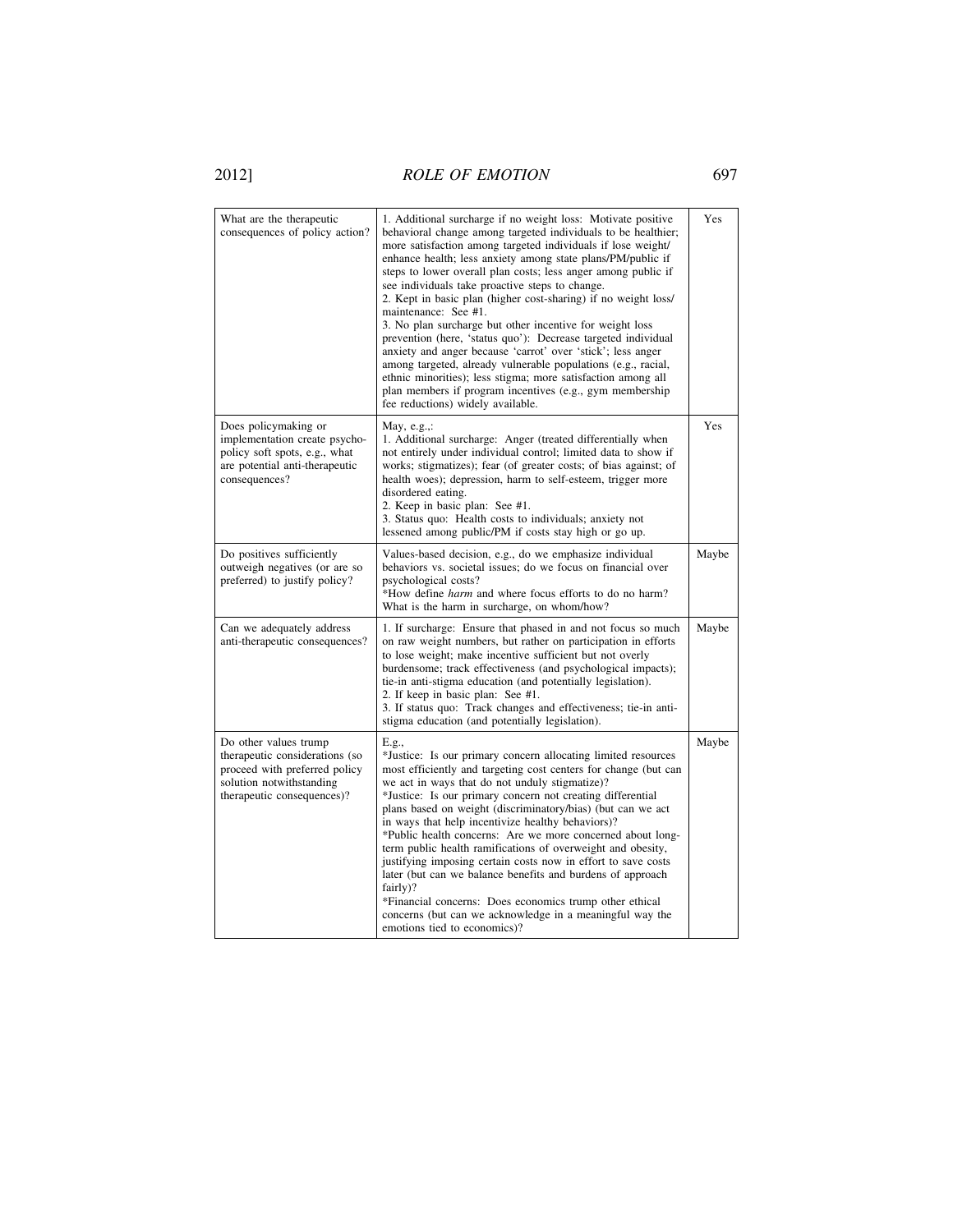#### 698 *PHOENIX LAW REVIEW* [Vol. 5:675

| Action:<br>*Act with policy solution.<br>*Act but tweak policy<br>solution.<br>*Don't act (yet). | *Enact surcharge.<br>*Enact surcharge coupled with sufficient access to healthy<br>options and anti-stigma messaging (or with smaller pool to<br>collect evidence on effects of policy).<br>*Public deliberation first; insufficient evidence on therapeutic<br>(and other) costs of surcharge approach at this time. | Yes   |
|--------------------------------------------------------------------------------------------------|-----------------------------------------------------------------------------------------------------------------------------------------------------------------------------------------------------------------------------------------------------------------------------------------------------------------------|-------|
| Evaluation                                                                                       | *For whatever <i>action</i> (including no change at this time),<br>evaluate consequences, including psychological ones (e.g.,<br>account for anxiety, fear, anger, confusion, satisfaction). See<br>how to channel therapeutically.                                                                                   | Cycle |

## *C. Summing Up the TJ Table Exercise*

The preceding case examples with accompanying tables illustrate how a TJ-informed framing and questioning process might work. Information contained therein is not meant to be exhaustive, but to provide a model for question-generating and evidence-gathering processes—an approach to better frame the role of emotion in policymaking and systematize consideration of emotional consequences. Ideally such a process would take place before policy development and during policy implementation, but it may also have value post-hoc for policy analysis. Key to this is brainstorming the pros and cons of potential emotional consequences triggered by various alternatives and collecting psychological data on chosen approaches. Only then will the true emotional toll of health policies be uncovered. Positive emotional outcomes are not the only values, but they are *a* value and one worth spotlighting.

#### V. CONCLUSION

## *A. Lessons Learned—A New Vision*

So where does this leave us? It seems no matter how hard one tries to be rational or evidence-based in health policymaking, emotions come into play. This occurs during the policymaking and policy implementation processes. Too often, however, emotions are either ignored—especially when *counting* costs of policies—or are used to inflame the populace to spur change. The latter is not necessarily a bad thing; yet, such efforts should be made more transparent and measured for their positive and negative therapeutic consequences.

It would seem that TJ, as a framing construct, has a role to play. TJ is inherently focused on therapeutic consequences, especially psychological ones. It encourages legal actors to be mindful of the therapeutic effects of their actions and seeks to—on balance—promote therapeutic over anti-therapeutic ends. At the very least, in parlance familiar to the medical world, legal actors should seek to do no harm (or be clear in defining and mitigating harm).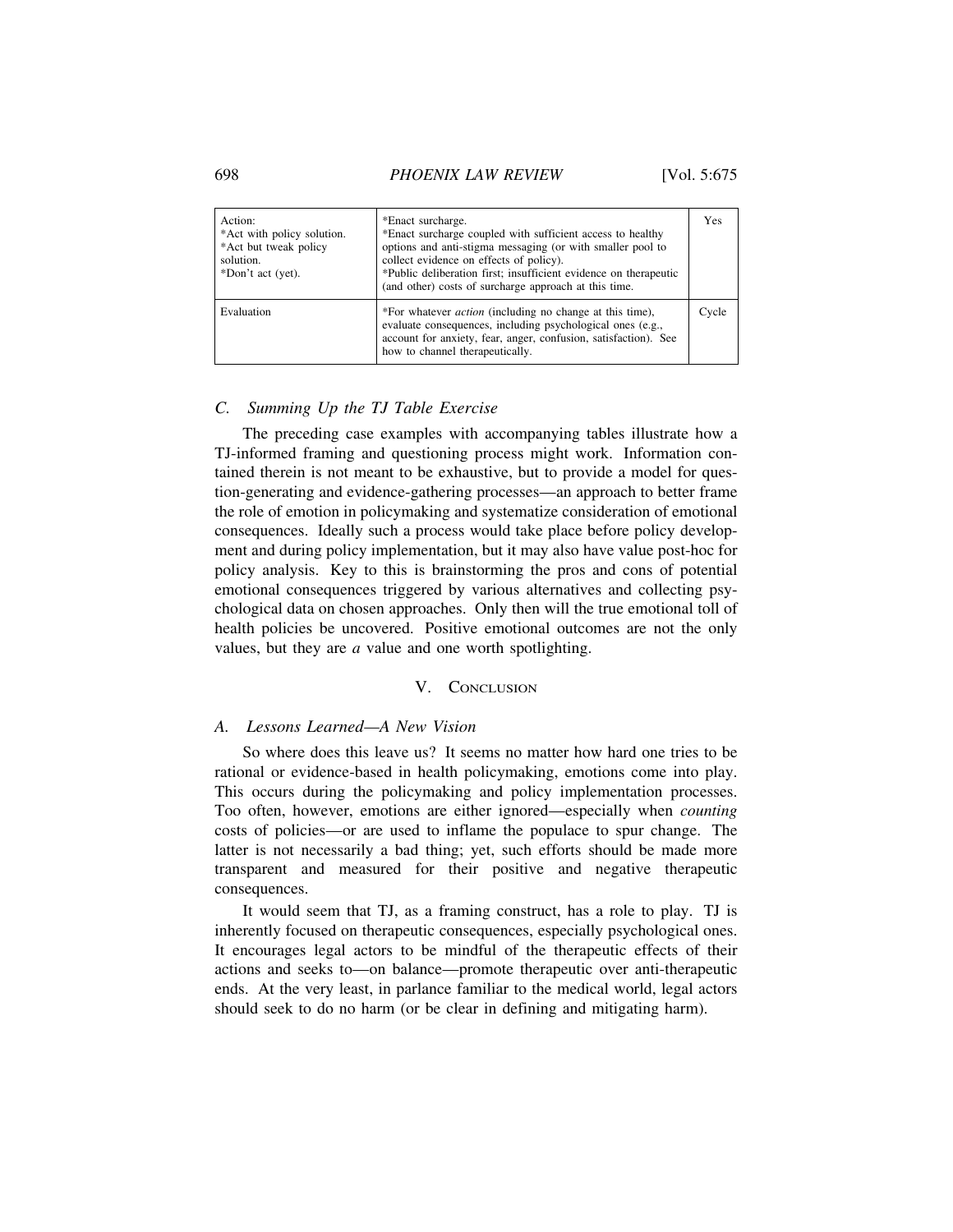This article would suggest that this approach has much to offer in an emotion-laden health policymaking endeavor. By using the TJ framework, and having policymakers and all key stakeholders ask the TJ-informed questions to build a TJ-informed evidence base, the role of emotion in the policymaking process can be clarified. The intent is not to develop a new vision for policymaking; rather, it is to reframe what is currently done and to place emphasis on therapeutic consequences and systematically investigate how emotions have an impact on, and are impacted by, the process—both positively and negatively.

## *B. Next Steps*

What is needed now is a fleshing out of how the process would flow in real-time and a visualization of the TJ-framing table approach in a more iterative format. An investigation of international initiatives may assist in such efforts, as TJ-related efforts have blossomed internationally,<sup>104</sup> as have evidence-based policymaking approaches.<sup>105</sup> The tables suggest the sort of questions to ask to generate the necessary evidence. This should be discussed with policymakers to ensure its real-world application and then tested to begin the critical evidence-gathering process. In so doing, one should begin to see that emotions truly do 'count' and force policy actors to increase the transparency of potential emotional consequences, intentional or not.

A TJ framework for health policymaking recognizes that emotions are real and should be transparently acknowledged but also that appeals to emotion without substance or consideration of negative consequences threaten the *health* of our policies. As the evidence base is built, it would be interesting to study emotion's impact on healthcare policymaking and how TJ-framing questions may reframe the process in emotional and other evidentiary (e.g., cost) terms. Ultimately, if we can channel emotions to more constructive ends by bringing them out into the open—if we can listen to emotional concerns and act on, to the extent possible, opportunities to lessen negative emotions—we may arrive at policy that achieves desired goals in a therapeutic, less politicized, and more unifying fashion.

<sup>104</sup> *See* INT'L NETWORK ON THERAPEUTIC JURISPRUDENCE, http://www.law.arizona.edu/depts/ upr-intj/ (last visited Apr. 18, 2012) (highlights international scope, including through a helpful bibliography).

<sup>105</sup> *See generally* sources cited *supra* note 20.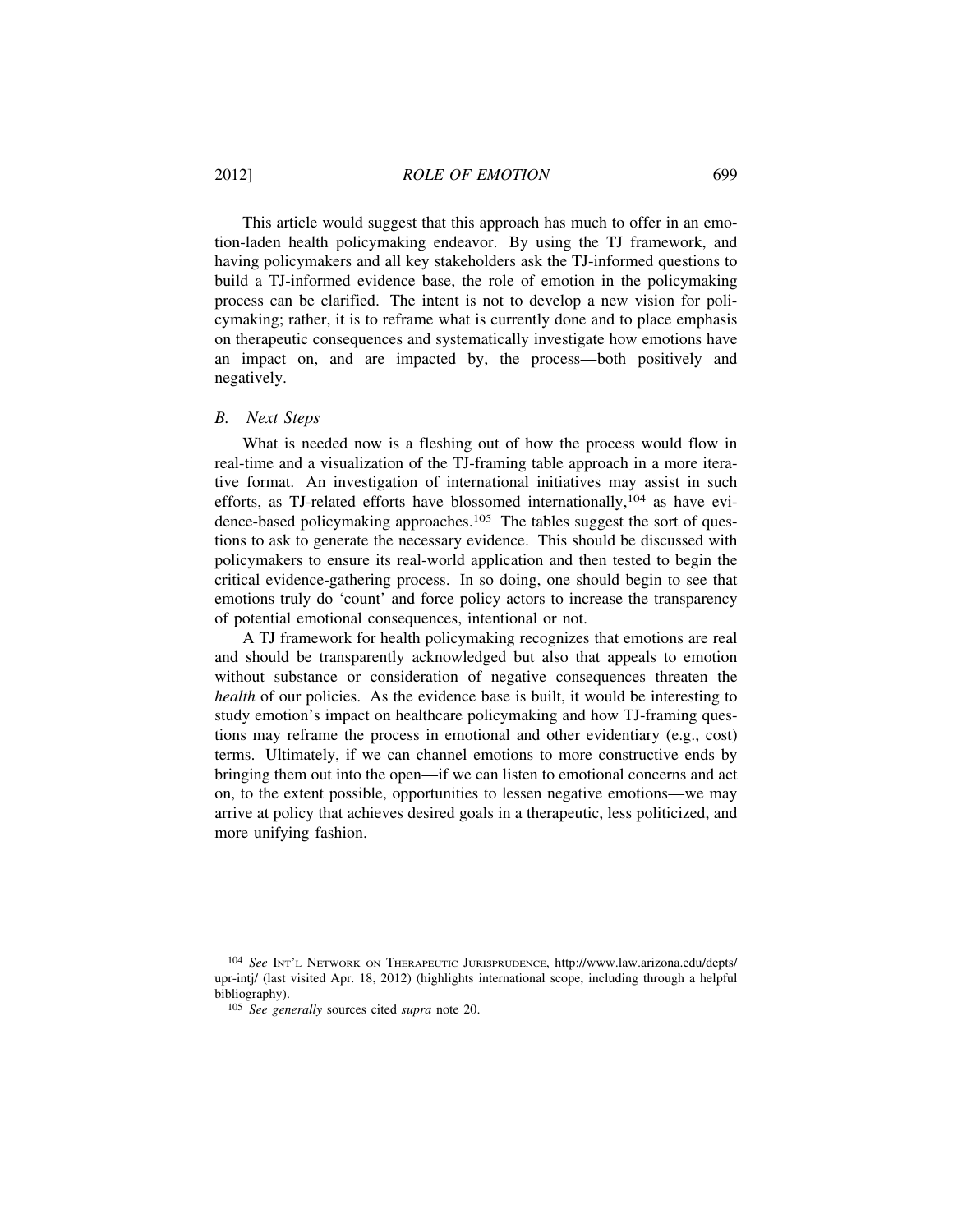## VI. APPENDIX

## *A. Table A1: Malpractice Reform / TJ and Emotions Framework*

| TJ-Informed Question                                                                                                                                            | <i>Emotional</i> Consequences<br>Viewed through TJ Prism                                                                                                                                                                                                                                                                                                                 | Proceed<br>On? |  |  |
|-----------------------------------------------------------------------------------------------------------------------------------------------------------------|--------------------------------------------------------------------------------------------------------------------------------------------------------------------------------------------------------------------------------------------------------------------------------------------------------------------------------------------------------------------------|----------------|--|--|
| What is the problem?                                                                                                                                            | *Malpractice insurance costs (pushing some physicians<br>("drs") from regions, specialties).<br>*Defensive medicine and increased health care costs.<br>*Patient ("pt") injuries (mistakes, negligence).                                                                                                                                                                 | Yes            |  |  |
| Is the problem influenced by<br>(or an influence on) emotions<br>or is it informed by emotions<br>as evidence (focus on<br>stakeholder emotional<br>reactions)? | Drs - Look for evidence of:<br>*Anxiety from perceived threat of suit.<br>*Behavior change because of fears.<br>*Anger over intrusion in physician decision-making.<br>$Pt - Look$ for evidence of:<br>*Fear of potential injury and harm; fear of limited access to<br>drs.<br>Pt/Policymaker/Public – Look for evidence of:<br>*Anxiety over rising health care costs. | Yes            |  |  |
| Can policy address the<br>problem in psychological<br>health-promoting ways?                                                                                    | *Decrease (perception of) anxiety among drs over lawsuits.<br>*Enhance dr-pt trust.<br>*Confront emotions generated by cost (e.g., defensive<br>medicine) concerns.                                                                                                                                                                                                      | Yes            |  |  |
| What are the therapeutic<br>consequences of policy action?                                                                                                      | 1. Cap on awards: Decreased dr anxiety; greater ability to<br>estimate costs (and control); fewer <i>unnecessary</i> lawsuits;<br>less defensive medicine.<br>2. No cap: Ability of patients to get recompense they feel<br>adequately meets needs. Pt satisfaction.                                                                                                     | Yes            |  |  |
| Does policymaking or<br>implementation create psycho-<br>policy soft spots, e.g., what<br>are potential anti-therapeutic<br>consequences?                       | May, $e.g.,$<br>1. Cap on awards: Fear (sufficient to cover pt costs from<br>tragic outcomes?).<br>2. No cap: Anxiety (among drs); fear (among pts, at loss<br>of specialists in some areas); frustration (continued<br>defensive medicine/costs of).                                                                                                                    | Yes            |  |  |
| Do positives sufficiently<br>outweigh negatives (or are so<br>preferred) to justify policy?                                                                     | Values-based decision, e.g., what weight do we put on dr<br>anxiety and anger vs. how pts feel about system?<br>*How do we define 'harm' of current system and where can<br>we focus efforts to 'do no harm'?                                                                                                                                                            | Maybe          |  |  |
| Can we adequately address<br>anti-therapeutic consequences?                                                                                                     | 1. If cap: Cap but allow for process for additional<br>compensation for severe harms. Develop better system<br>to track reasons behind and costs of defensive medicine.<br>2. If no cap: Alter lawsuit incentive system to rationalize<br>when suits are brought and how.                                                                                                | Maybe          |  |  |
| Do other values trump<br>therapeutic considerations (so<br>proceed with preferred policy<br>solution notwithstanding<br>therapeutic consequences)?              | E.g.,<br>*Economic costs related to caps or no caps.<br>*Justice, e.g., prefer to keep burden with drs over vulnerable<br>pts (but could still consider how to make less litigious; allow<br>for more mistake disclosure and healing avoiding dr vs. pt).                                                                                                                | Maybe          |  |  |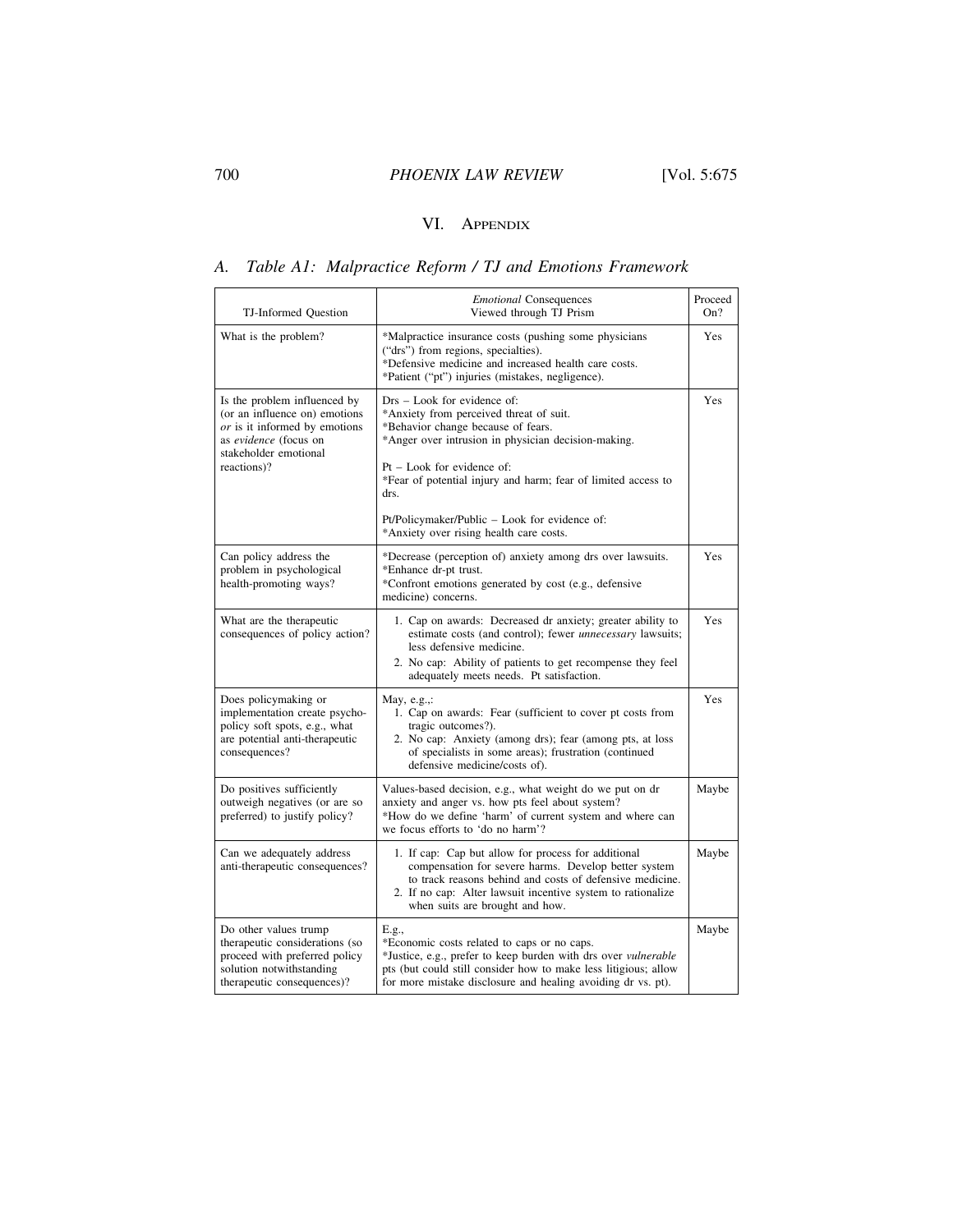# 2012] *ROLE OF EMOTION* 701

| Action:<br>*Act with policy solution.<br>*Act but tweak policy<br>solution.<br>*Don't act (yet) | *Cap awards.<br>*Cap with appeals process and better data collection. Or<br>propose cap but then public deliberation process to refine.<br>*Public deliberation first; insufficient evidence on costs of<br>action at this time.  | Yes   |
|-------------------------------------------------------------------------------------------------|-----------------------------------------------------------------------------------------------------------------------------------------------------------------------------------------------------------------------------------|-------|
| Evaluation                                                                                      | *For whatever <i>action</i> (including no change at this time),<br>evaluate consequences, including psychological ones (e.g.,<br>account for anxiety, fear, anger, satisfaction). See how to<br>channel emotions therapeutically. | Cycle |

## *B. Table A2: Guns, Violence, and Mental Health / TJ and Emotions Framework*

| TJ-Informed Question                                                                                                                                        | <b>Emotional Consequences</b><br>Viewed through TJ Prism                                                                                                                                                                                                                                                                                                                                                                                                                                                                                                                                                                                   | Proceed<br>On? |
|-------------------------------------------------------------------------------------------------------------------------------------------------------------|--------------------------------------------------------------------------------------------------------------------------------------------------------------------------------------------------------------------------------------------------------------------------------------------------------------------------------------------------------------------------------------------------------------------------------------------------------------------------------------------------------------------------------------------------------------------------------------------------------------------------------------------|----------------|
| What is the problem?                                                                                                                                        | *Violence on campus (and communities).<br>*Access to guns.<br>*Inadequate care (control?) of persons with serious mental<br>illness.                                                                                                                                                                                                                                                                                                                                                                                                                                                                                                       | Yes            |
| Is the problem influenced by<br>(or influence on) emotions $or$<br>is it informed by emotions as<br>evidence (focus on stakeholder<br>emotional reactions)? | Campus students, faculty, staff - Look for evidence of:<br>*Fear of those with mental health ("MH") issues.<br>*Anger if known 'person of interest' on campus<br>Person with serious mental illness ("PSMI") – Look for<br>evidence of:<br>*Anxiety because may increase stigma on campuses (and<br>perhaps not welcome?).<br>*Anger at loss of own individual liberties (e.g., gun control,<br>coercive commitment).<br>Policymakers/Public - Look for evidence of:<br>*How to protect public safety while being sensitive to<br>individual rights and interests?                                                                         | <b>Yes</b>     |
| Can policy address the<br>problem in psychological<br>health-promoting ways?                                                                                | *Decrease fear on campuses through more focus on safety<br>and coercive measures.<br>*Decrease anxiety of PSMI with better access to community<br>resources.                                                                                                                                                                                                                                                                                                                                                                                                                                                                               | Yes            |
| What are the therapeutic<br>consequences of policy action?                                                                                                  | 1. Gun control: Less anxiety because feel harder for<br>persons with history of mental illness to get guns; feel<br>more safe with armed campus security and/or if<br>concealed weapons ok (for self).<br>2. Easier civil commitment: Less fear because feel easier<br>to admit PSMI to MH facilities when concerns of<br>violence; less anxiety among families because feel can<br>get care needed for loved one.<br>3. MH advance care planning: Less anxiety among public<br>and PSMI where enhanced community-based services<br>head off crises; enhance PSMI sense of self-control if<br>allowed to be part of advance care planning. | Yes            |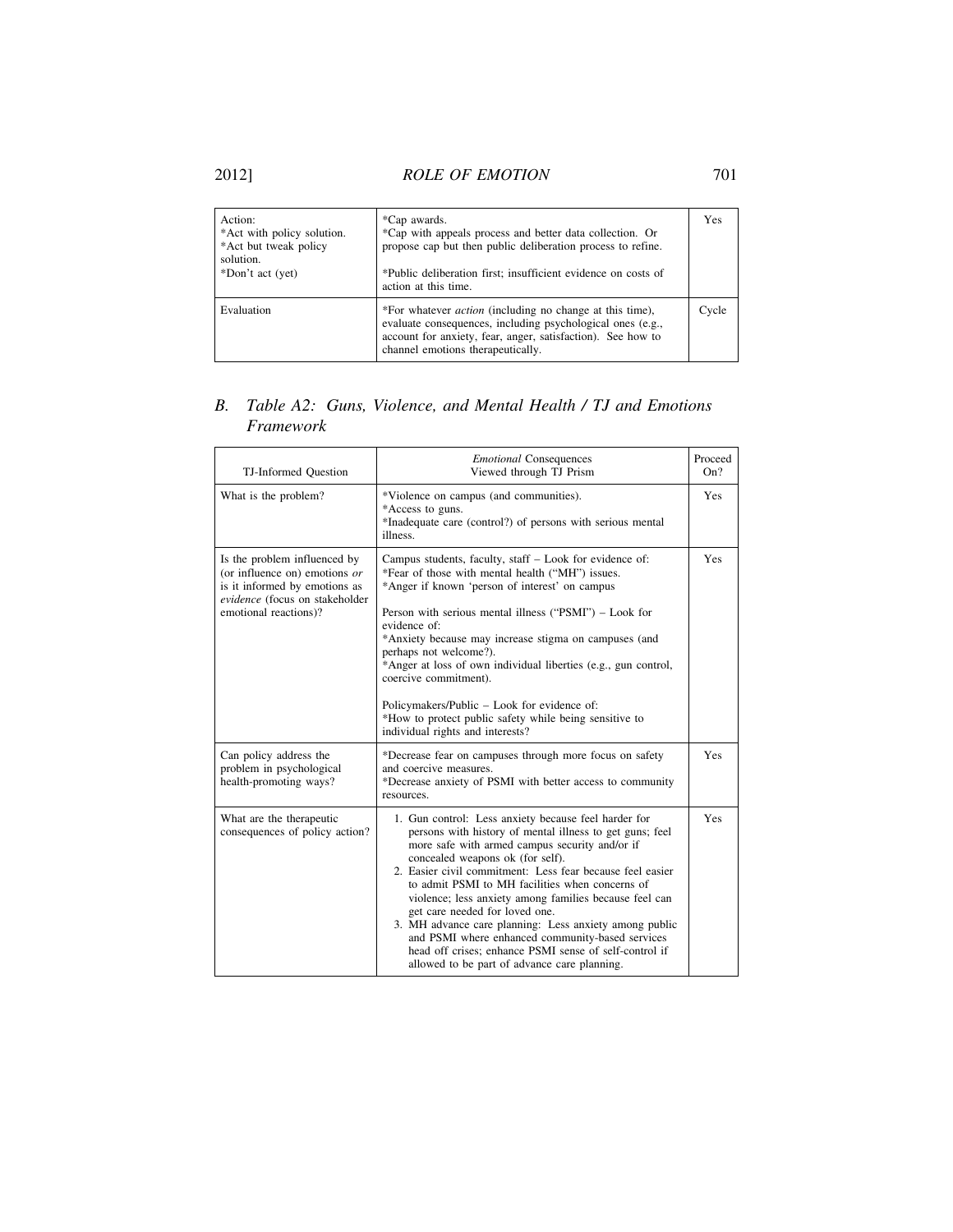702 *PHOENIX LAW REVIEW* [Vol. 5:675

| Does policymaking or<br>implementation create psycho-<br>policy soft spots, e.g., what<br>are potential anti-therapeutic<br>consequences?          | May, $e.g.,:$<br>1. Gun control: Anxiety (if more weapons on campus<br>(e.g., concealed guns, armed security); anger (among<br>PSMI for climate of fear directed at them).<br>2. Easier civil commitment: Anxiety (among PSMI<br>because more stigma on campus, in communities); anger<br>(among PSMI because perceived loss of liberties).<br>3. MH advance care planning: Frustration (if feel<br>pendulum swing too far towards rights of PSMI); anger<br>and fear (if feel PSMI decision-making seen as<br>trumping doctor and family role in decision-making).                                                                                                                                                                                | Yes   |
|----------------------------------------------------------------------------------------------------------------------------------------------------|----------------------------------------------------------------------------------------------------------------------------------------------------------------------------------------------------------------------------------------------------------------------------------------------------------------------------------------------------------------------------------------------------------------------------------------------------------------------------------------------------------------------------------------------------------------------------------------------------------------------------------------------------------------------------------------------------------------------------------------------------|-------|
| Do positives sufficiently<br>outweigh negatives (or are so<br>preferred) to justify policy?                                                        | Values-based decision, e.g., what weight do we put on public<br>anxiety vs. fears and concerns of PSMI?<br>*How do we define 'harm' in current climate and with<br>proposed solutions, and where do we focus efforts to 'do no<br>harm'?                                                                                                                                                                                                                                                                                                                                                                                                                                                                                                           | Maybe |
| Can we adequately address<br>anti-therapeutic consequences?                                                                                        | 1. If gun control: Make it harder for PSMI and system<br>involvement to have access to guns (but not just for<br>having a diagnosis); control concealed weapons on<br>campuses to limit fears of who has access and when.<br>2. If easier civil commitment: Alter civil commitment<br>standards with education about how to prevent a crisis<br>and tie in anti-stigma activities around MH issues.<br>Include adequate appeals processes for PSMI voice.<br>3. If MH advance care planning: Enhance community<br>services while also creating process for PSMI to decide<br>in advance what sorts of treatment would want in future<br>if decompensate; include process where can commit<br>over objection (to lessen family and public anxiety). | Maybe |
| Do other values trump<br>therapeutic considerations (so<br>proceed with preferred policy<br>solution notwithstanding<br>therapeutic consequences)? | E.g.,<br>*Justice, e.g., prefer to look to individual needs and rights of<br>PSMI (but could also use education and wider/deeper<br>dialogue to enhance public understanding to mitigate their<br>concerns).                                                                                                                                                                                                                                                                                                                                                                                                                                                                                                                                       | Maybe |
| Action:<br>*Act with policy solution.<br>*Act but tweak policy<br>solution.<br>*Don't act (yet)                                                    | For MH advance care planning option -<br>*Pass amendments to existing advance care planning law<br>explicitly to address mental health advance planning.<br>*Pass amendments, but also address civil commitment issues<br>within same package of MH reforms to address crisis<br>concerns should they arise (and unplanned for).<br>*Public deliberation first; insufficient evidence on therapeutic<br>(and other) costs of action at this time.                                                                                                                                                                                                                                                                                                  | Yes   |
| Evaluation                                                                                                                                         | *For whatever <i>action</i> (including no change at this time),<br>evaluate consequences, including psychological ones (e.g.,<br>account for anxiety, fear, anger, satisfaction). See how to<br>channel emotions therapeutically.                                                                                                                                                                                                                                                                                                                                                                                                                                                                                                                  | Cycle |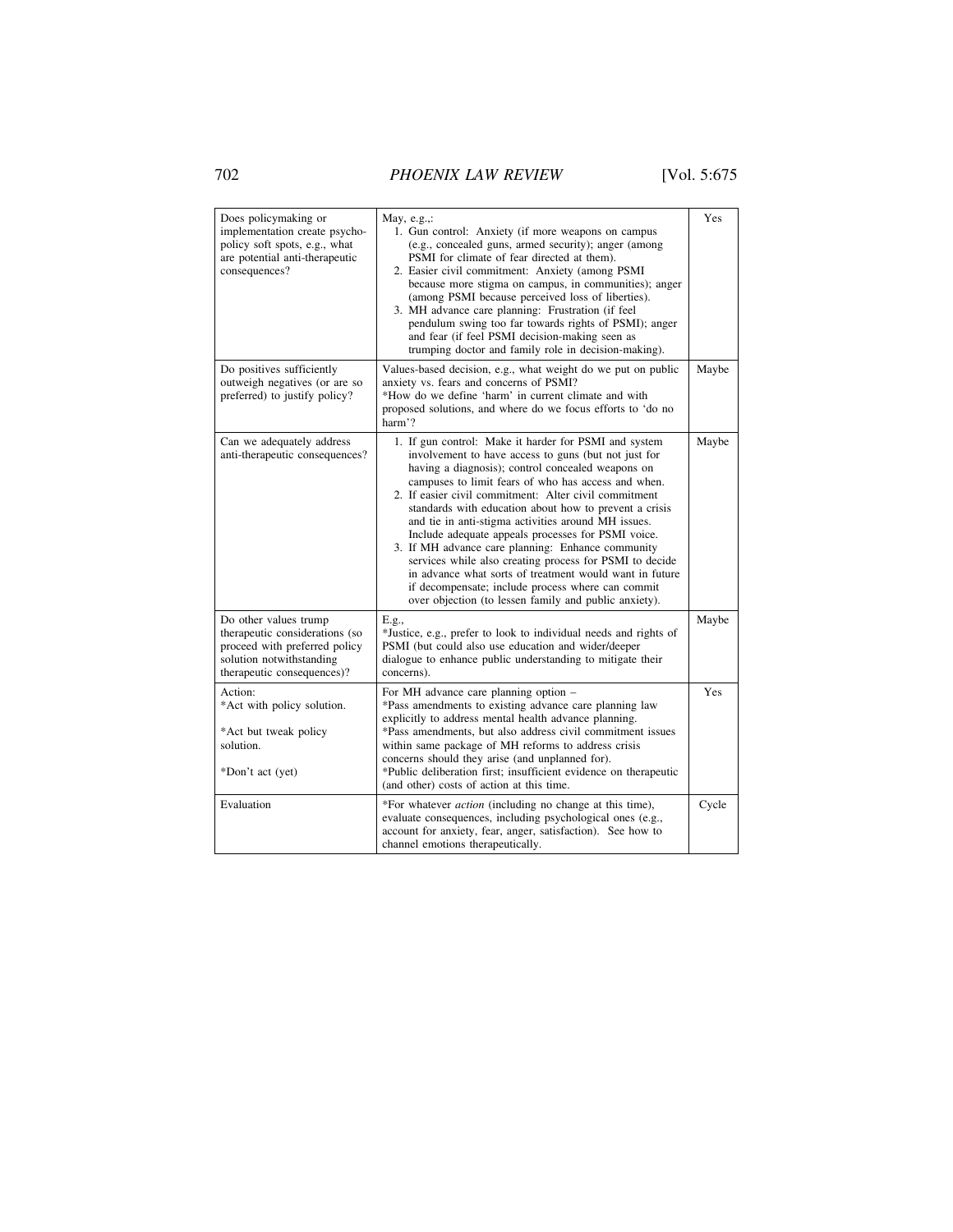## *C. Table A3: NYS Influenza Vaccine Mandate / TJ and Emotions Framework*

| TJ-Informed Question                                                                                                                                              | <b>Emotional Consequences</b><br>Viewed through TJ Prism                                                                                                                                                                                                                                                                                                                                                                                                                                                                                                                                                                                                                                                                                  | Proceed<br>On? |  |  |
|-------------------------------------------------------------------------------------------------------------------------------------------------------------------|-------------------------------------------------------------------------------------------------------------------------------------------------------------------------------------------------------------------------------------------------------------------------------------------------------------------------------------------------------------------------------------------------------------------------------------------------------------------------------------------------------------------------------------------------------------------------------------------------------------------------------------------------------------------------------------------------------------------------------------------|----------------|--|--|
| What is the problem?                                                                                                                                              | *Potential overwhelming of health care system, including<br>hospitals emergency rooms if H1N1 pandemic.<br>*Potential health care worker ("HCW") absenteeism.<br>*Patient ("pt") well-being.                                                                                                                                                                                                                                                                                                                                                                                                                                                                                                                                              | Yes            |  |  |
| Is the problem influenced by<br>(or an influence on) emotions<br>$or$ is it informed by emotions<br>as evidence (focus on<br>stakeholder emotional<br>reactions)? | HCW - Look for evidence of:<br>*Fear of unsafe vaccine, of losing job if not comply.<br>*Anger at intrusion on individual liberties.<br>Health care institutions – Look for evidence of:<br>*Confusion over what do if not comply.<br>*Anxiety over flood of pts and potential HCW absenteeism.<br>*Fear of union/HCW backlash; fear of pt lawsuits if sickened<br>by staff.<br>Pt/Public – Look for evidence of:<br>*Fear of safety within hospital; fear of vaccine safety.<br>*Anger if inadequate hospital resources to address flood of<br>pts; anger if limited access to vaccine b/c supply used on<br>HCW <sub>s</sub> .<br>Policymaker – Look for evidence of:<br>*How protect public safety while being sensitive to individual | Yes            |  |  |
| Can policy address the<br>problem in psychological<br>health-promoting ways?                                                                                      | rights and interests?<br>*Decrease fear among public with HCW mandate.<br>*Decrease anger among HCWs if voluntary approach<br>(carrots) over mandate (sticks).<br>*Decrease anger with public process of decision-making.                                                                                                                                                                                                                                                                                                                                                                                                                                                                                                                 | Yes            |  |  |
|                                                                                                                                                                   | *Decrease fear with guarantees of support for any HCWs<br>who are harmed.                                                                                                                                                                                                                                                                                                                                                                                                                                                                                                                                                                                                                                                                 |                |  |  |
| What are the therapeutic<br>consequences of policy action?                                                                                                        | 1. Mandate: Less anxiety among public because perceive<br>less risk from HCWs; less anxiety among hospital<br>admin of HCW absenteeism; more satisfaction among<br>some HCWs who believe in vaccine.<br>2. No Mandate: Less fear over vaccine safety (because<br>need not get); less anger because individual decision<br>allowed; less anger among public if more available<br>vaccine supply.                                                                                                                                                                                                                                                                                                                                           | Yes            |  |  |
| Does policymaking or<br>implementation create psycho-<br>policy soft spots, e.g., what<br>are potential anti-therapeutic<br>consequences?                         | May, $e.g.,:$<br>1. Mandate: Anger (take away individual liberties;<br>mandate action without adequate attention to potential<br>risks and how will support if harmed; mandate without<br>public debate); fear (of vaccine safety; of losing job).<br>Confusion (if truly are transmission risks).<br>2. No mandate: Fear (if HCWs not getting vaccine, is it<br>not safe for me (pt)?; will HCW absenteeism negatively<br>impact public health preparedness); anger (put HCW)<br>interests before pt best interests).                                                                                                                                                                                                                    | Yes            |  |  |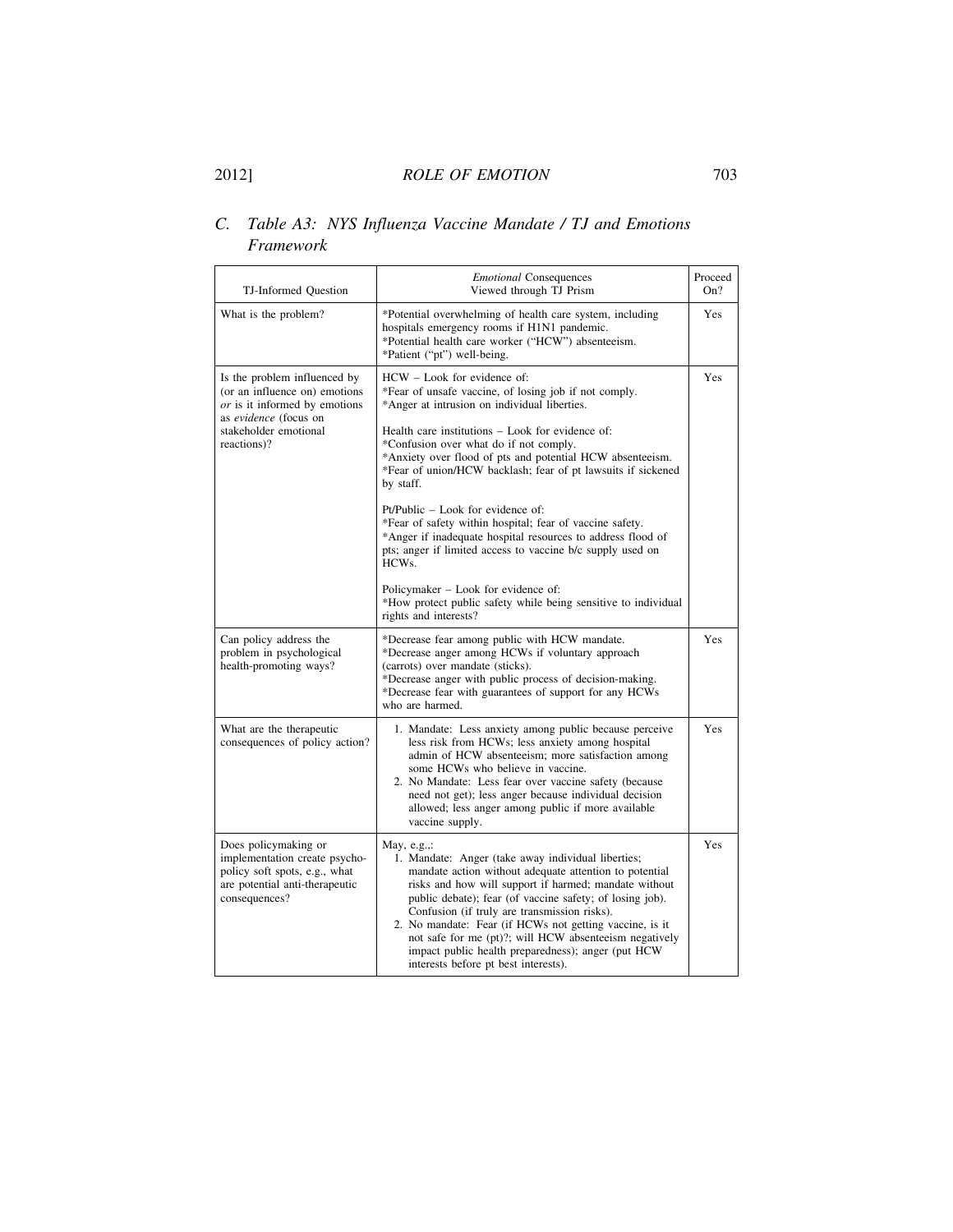# 704 *PHOENIX LAW REVIEW* [Vol. 5:675

| Do positives sufficiently<br>outweigh negatives (or are so<br>preferred) to justify policy?                                                        | Values-based decision, e.g., what weight do we put on public<br>anxiety and pt well-being versus concerns of HCWs?<br>*How define 'harm' and where focus efforts to 'do no<br>harm'? What is the harm in mandate—to whom/how?                                                                                                                                                                                                                                                                                                                                                                                                                 | Maybe |
|----------------------------------------------------------------------------------------------------------------------------------------------------|-----------------------------------------------------------------------------------------------------------------------------------------------------------------------------------------------------------------------------------------------------------------------------------------------------------------------------------------------------------------------------------------------------------------------------------------------------------------------------------------------------------------------------------------------------------------------------------------------------------------------------------------------|-------|
| Can we adequately address<br>anti-therapeutic consequences?                                                                                        | 1. If mandate: Ensure that HCWs will be supported in<br>event of harm from vaccine; involve union leaders in<br>discussions.<br>2. If no mandate: Focus on education of HCW and public<br>about vaccine and continue safety testing and tracking<br>to build evidence-base for future situations.                                                                                                                                                                                                                                                                                                                                             | Maybe |
| Do other values trump<br>therapeutic considerations (so<br>proceed with preferred policy<br>solution notwithstanding<br>therapeutic consequences)? | E.g.,<br>*Professional autonomy, e.g., place rights of individuals not<br>to receive vaccine above other interests in certain cases (but<br>could also collaborate with HCW unions to promote<br>vaccination).<br>*Public health preparedness, e.g., prefer coercive power of<br>state in pandemic over individual rights argument (but could<br>also consider a public vs. emergency regulation process).<br>*Employer right to impose certain mandates on HCWs, e.g.,<br>influenza just another required shot for protection of pt health<br>like any other (but could also use education to explain<br>vaccine safety and mitigate fears). | Maybe |
| Action:<br>*Act with policy solution.<br>*Act but tweak policy<br>solution.                                                                        | *Mandate.<br>*Mandate, but set aside resources for HCW support if<br>harmed: more education.                                                                                                                                                                                                                                                                                                                                                                                                                                                                                                                                                  | Yes   |
| *Don't act (yet).                                                                                                                                  | *Public deliberation first; insufficient evidence on therapeutic<br>(and other) costs of mandatory action at this time.                                                                                                                                                                                                                                                                                                                                                                                                                                                                                                                       |       |
| Evaluation                                                                                                                                         | *For whatever <i>action</i> (including no change at this time),<br>evaluate consequences, including psychological ones (e.g.,<br>account for anxiety, fear, anger, satisfaction). See how to<br>channel emotions therapeutically.                                                                                                                                                                                                                                                                                                                                                                                                             | Cycle |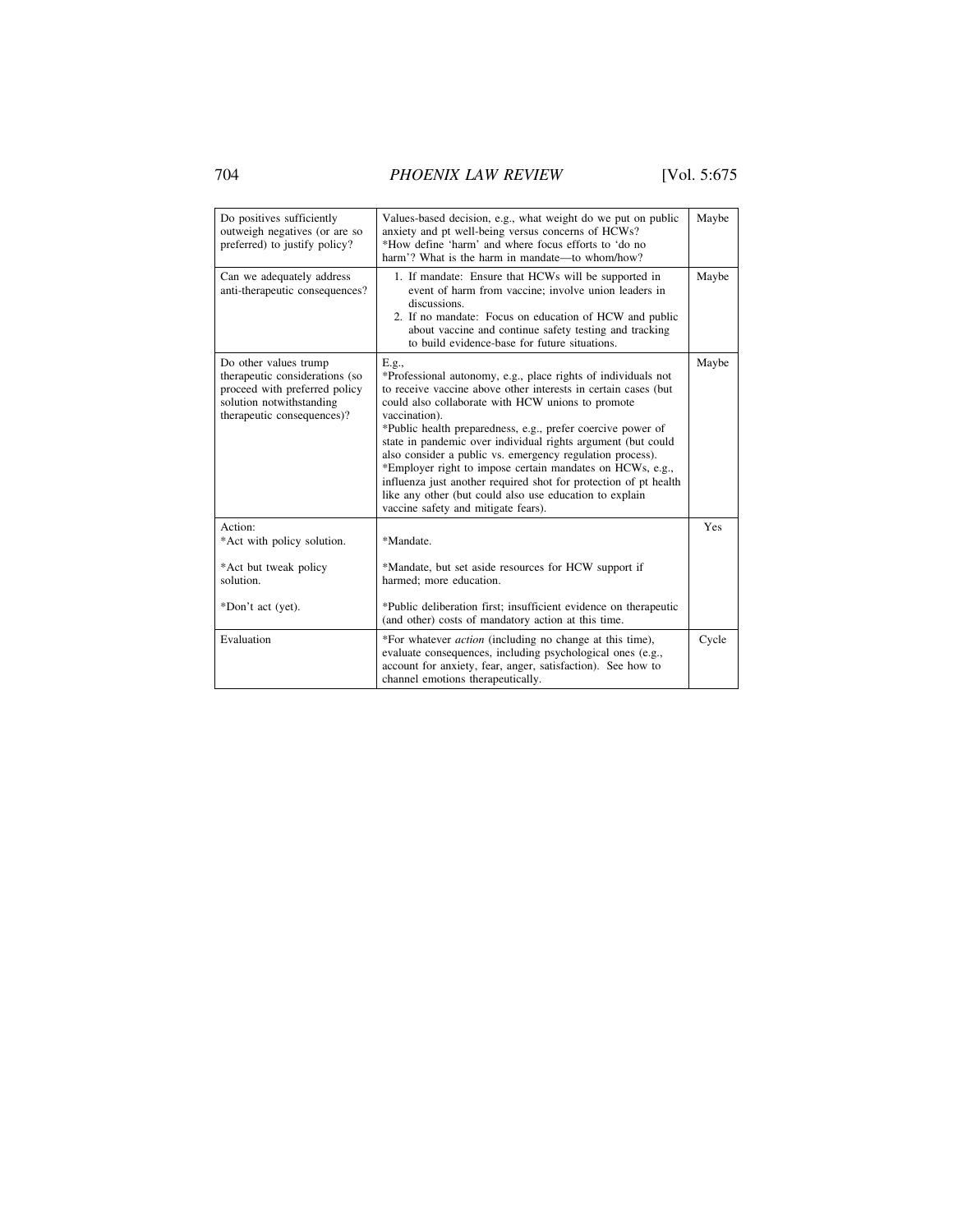## MULTISENSORY LAW AND THERAPEUTIC JURISPRUDENCE: HOW FAMILY MEDIATORS CAN BETTER COMMUNICATE WITH THEIR CLIENTS

Colette R. Brunschwig\*

| L    |                                                                 | 707 |
|------|-----------------------------------------------------------------|-----|
|      | Family Mediation as a Practical Application of Expert-Lay<br>A. |     |
|      |                                                                 | 707 |
|      | Family Mediation: An Interdisciplinary Field<br>B.              | 708 |
| П.   | FAMILY MEDIATION: KNOWLEDGE GAPS, DIFFICULTIES, AND A           |     |
|      |                                                                 | 709 |
|      | A. Family Mediation as Expert-Lay Communication:                |     |
|      | Knowledge Gaps and Difficulties                                 | 709 |
|      | Comprehension Difficulties and the Principle of<br>В.           |     |
|      |                                                                 | 711 |
| III. |                                                                 | 712 |
| IV.  | MULTISENSORY LAW AND THERAPEUTIC JURISPRUDENCE: A               |     |
|      |                                                                 | 713 |
|      |                                                                 | 713 |
|      | Multisensory Law: A Preliminary Definition<br>$1_{-}$           | 713 |
|      | Multisensory Law: Subject Matter and Cognitive<br>2.            |     |
|      |                                                                 | 714 |
|      |                                                                 | 715 |
|      | Therapeutic Jurisprudence: A Preliminary Definition<br>$1_{-}$  | 715 |
|      | Therapeutic Jurisprudence: Subject Matter and<br>2.             |     |
|      |                                                                 | 716 |
|      | V. COMMON MULTISENSORY LAW AND THERAPEUTIC                      |     |
|      | JURISPRUDENCE APPROACHES TO FAMILY MEDIATION                    | 717 |
|      | Common Multisensory Law Approaches to Family<br>A.              |     |
|      |                                                                 | 717 |
|      |                                                                 |     |

<sup>\*</sup> Senior Research Associate, University of Zurich (Switzerland), Department of Law, Center for Legal History, Legal Visualization Unit, colette.brunschwig@rwi.uzh.ch. I would like to extend special thanks to the Honorable Michael D. Jones, B.A., J.D., Adjunct Professor, Phoenix School of Law, for inviting me to write this article. Moreover, I wish to express my sincere gratitude and appreciation to Dr. Mark Kyburz for his editorial assistance. Throughout this article German-language sources are referenced and quoted. All quotations from these sources will first appear in English based on my translation and then the original German text will appear immediately afterwards in brackets.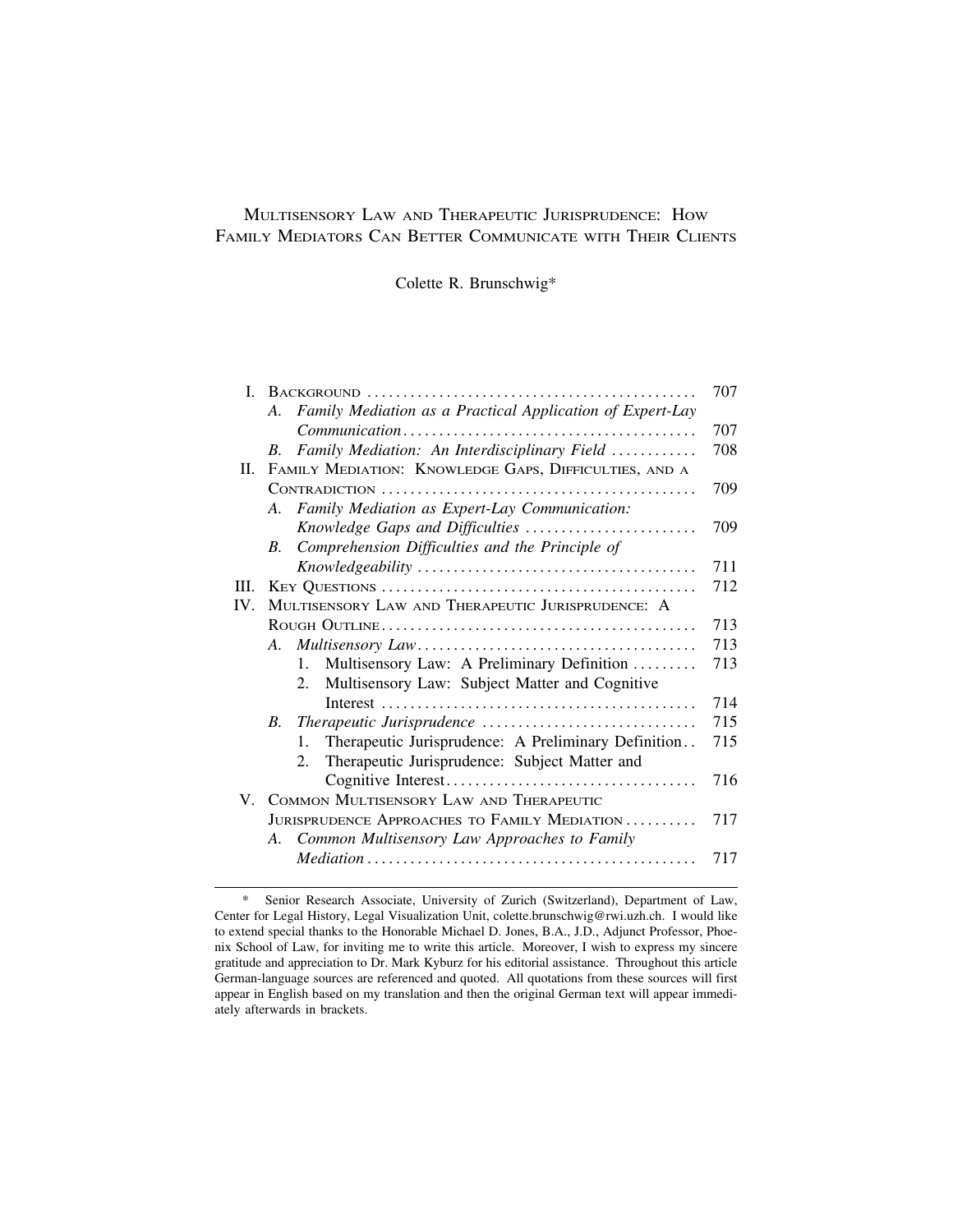# 706 *PHOENIX LAW REVIEW* [Vol. 5:705

|      |                                                       | 1. | Legal Visualizations in Family Mediation                                                      | 717 |
|------|-------------------------------------------------------|----|-----------------------------------------------------------------------------------------------|-----|
|      |                                                       |    | Examples of material legal visualizations<br>a.                                               | 717 |
|      |                                                       |    | Examples of mental legal visualizations<br>b.                                                 | 720 |
|      |                                                       |    | $\mathbf{c}$ .                                                                                | 724 |
|      |                                                       | 2. | Legal Audiovisualizations in Family Mediation                                                 | 724 |
|      |                                                       |    | Examples of legal audiovisualizations in family<br>a.                                         |     |
|      |                                                       |    |                                                                                               | 724 |
|      |                                                       |    | $Comment \dots \dots \dots \dots \dots \dots \dots \dots \dots \dots \dots \dots \dots$<br>b. | 725 |
|      |                                                       | 3. | Legal Tactile-Kinesthetics in Family Mediation                                                | 727 |
|      |                                                       |    | Examples of legal tactile-kinesthetics in family<br>a.                                        |     |
|      |                                                       |    |                                                                                               | 727 |
|      |                                                       |    | $Comment \dots \dots \dots \dots \dots \dots \dots \dots \dots \dots \dots \dots \dots$<br>b. | 728 |
|      | B.                                                    |    | Common Therapeutic Jurisprudence Approaches to Family                                         |     |
|      |                                                       |    |                                                                                               | 728 |
|      |                                                       | 1. |                                                                                               | 728 |
|      |                                                       | 2. | Verbal Communication Techniques                                                               | 730 |
| VI.  | NEW MULTISENSORY LAW AND THERAPEUTIC JURISPRUDENCE    |    |                                                                                               |     |
|      |                                                       |    | APPROACHES TO FAMILY MEDIATION                                                                | 731 |
|      | А.                                                    |    |                                                                                               | 731 |
|      | New Integrated Multisensory Law and Therapeutic<br>В. |    |                                                                                               |     |
|      |                                                       |    | Jurisprudence Approaches to Family Mediation                                                  | 732 |
|      |                                                       | 1. | Therapeutic Legal Visualizations                                                              | 732 |
|      |                                                       | 2. | Therapeutic Legal Audiovisualizations                                                         | 734 |
|      |                                                       | 3. | Therapeutic Legal Tactile-Kinesthetics                                                        | 734 |
|      |                                                       |    | Exercises for family mediators<br>a.                                                          | 734 |
|      |                                                       |    | Exercises for mediation parties<br>b.                                                         | 736 |
|      |                                                       |    | c.                                                                                            | 737 |
| VII. |                                                       |    | RESULTS, CONCLUSIONS, AND OUTLOOK                                                             | 739 |
|      | A.                                                    |    |                                                                                               | 739 |
|      | B.                                                    |    |                                                                                               | 739 |
|      | $\mathcal{C}$ .                                       |    |                                                                                               | 741 |
|      |                                                       | 1. |                                                                                               | 741 |
|      |                                                       | 2. | Expert-Lay Communication: A Perennial Phenomenon                                              |     |
|      |                                                       |    |                                                                                               | 742 |
|      |                                                       | 3. | New Multisensory Paradigm                                                                     | 743 |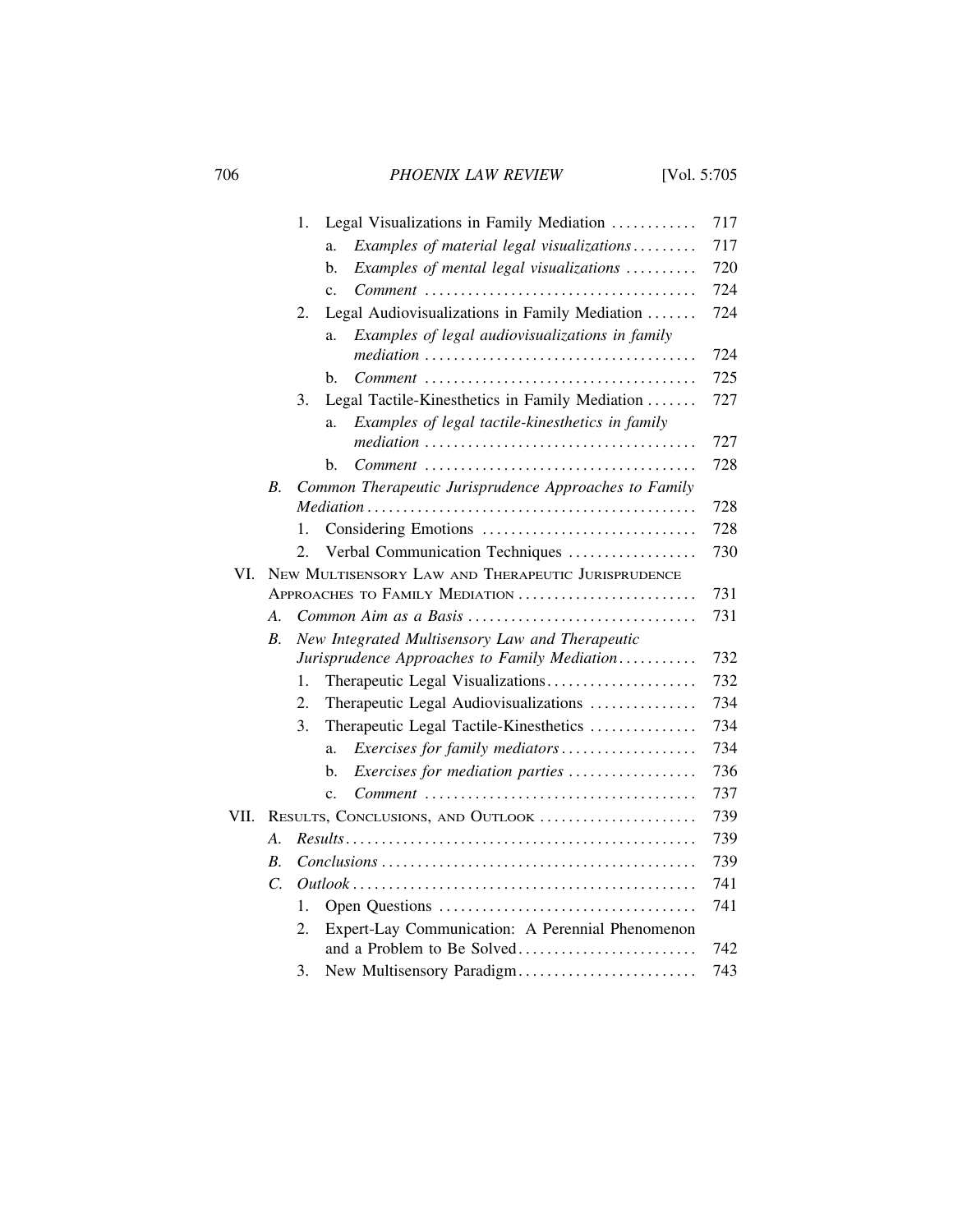### I. BACKGROUND

## *A. Family Mediation as a Practical Application of Expert-Lay Communication*

I would like to introduce family mediation as a practical application of expert-lay communication. What does this mean? According to Rainer Bromme and Riklef Rambow, experts are "persons . . . who need to cope with complex professional tasks [Personen . . . die komplexe berufliche Anforderungen bewältigen]." $\frac{1}{1}$  They therefore need to gain "both theoretical (science-based and taught) knowledge and practical experience [sowohl theoretisches (wissenschaftsbasiertes und akademisch vermitteltes) Wissen als auch praktische Erfahrungen]."<sup>2</sup>

Since mediators are lawyers, psychologists, or members of other professional groups—for example, social workers—the aforementioned features apply to them. Laypersons, however, "may be persons affected by the kind of problems with which experts are concerned, but they lack both the training and the institutional framework conditions to solve such problems on their own, nor do they aspire to do so [Personen, die zwar von den Problemen betroffen sind, für die die Experten zuständig sind, denen aber die Ausbildung und die institutionellen Rahmenbedingungen für eine eigenständige Problemlösung fehlen, und die diese auch gar nicht anstreben]."3

As a rule, the parties to a family mediation are laypersons with respect to the legal and psychological aspects of their conflict issues. Normally, laypersons do not want to become experts. Instead, they would like to be understood by the expert as well as understand the expert.4 This also holds true for the parties to a family mediation.

According to Bromme and Rambow, the purpose of expert-lay communication is to enable laypersons to make informed decisions.5 I shall explore this fundamental point in further detail below.

<sup>1</sup> Rainer Bromme & Riklef Rambow, *Experten-Laien-Kommunikation als Gegenstand der Expertiseforschung*, *in* PSYCHOLOGIE 2000 541, 542 (Rainer K. Silbereisen & Matthias Reitzle eds., 2001) (citations omitted), http://wwwpsy1.uni-muenster.de/imperia/md/content/psychologie\_ institut\_3/ae\_bromme/pdf/veroeffentlichung/2001/93broram01exp-lai.pdf.

<sup>2</sup> *Id.*

<sup>&</sup>lt;sup>3</sup> *Id.* This article is also addressed to the German-speaking legal community. For this reason, I have included the original German version of the text. Since the German-speaking legal community especially might be unfamiliar with multisensory law and therapeutic jurisprudence, I have taken the liberty of extensively quoting the relevant literature.

<sup>4</sup> *Id.*

<sup>5</sup> *See id.* at 542, 544.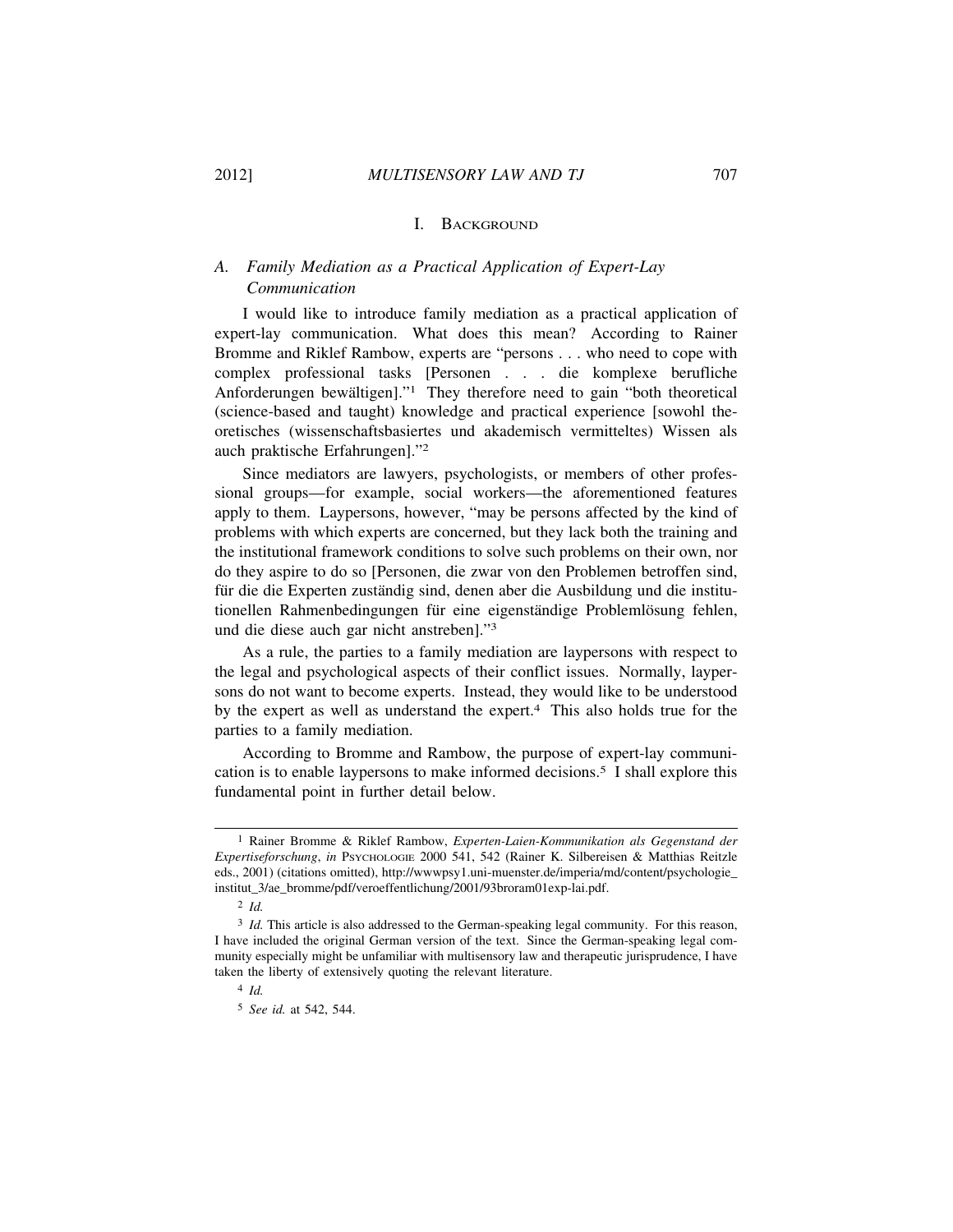### 708 *PHOENIX LAW REVIEW* [Vol. 5:705



*Fig. 1.* Family Mediation as Expert-Lay Communication

### *B. Family Mediation: An Interdisciplinary Field*

Family mediation is an interdisciplinary field that draws particularly on insights from law and psychology. Family mediation adopts knowledge from family law, the law of civil procedure, therapeutic jurisprudence, and multisensory law.<sup>6</sup> Both therapeutic jurisprudence and multisensory law, or at least some branches of the latter, play an important role in Anglo-American jurisdictions. The insights from psychology stem, for instance, from the psychology of emotion, communication, motivation, and problem solving.<sup>7</sup>

<sup>6</sup> *See* LEO MONTADA & ELISABETH KALS, MEDIATION: EIN LEHRBUCH AUF PSYCHO-LOGISCHER GRUNDLAGE 4-5, 38-43 (2d ed. 2007) (discussing family mediation as an interdisciplinary field). I will explain 'therapeutic jurisprudence' and 'multisensory law' later. *See infra* Part IV.

<sup>7</sup> *See* Stephen J. Anderer & David J. Glass, *A Therapeutic Jurisprudence and Preventive Law Approach to Family Law*, *in* PRACTICING THERAPEUTIC JURISPRUDENCE: LAW AS A HELPING PRO-FESSION 207, 207-14 (Dennis P. Stolle et al. eds., 2000).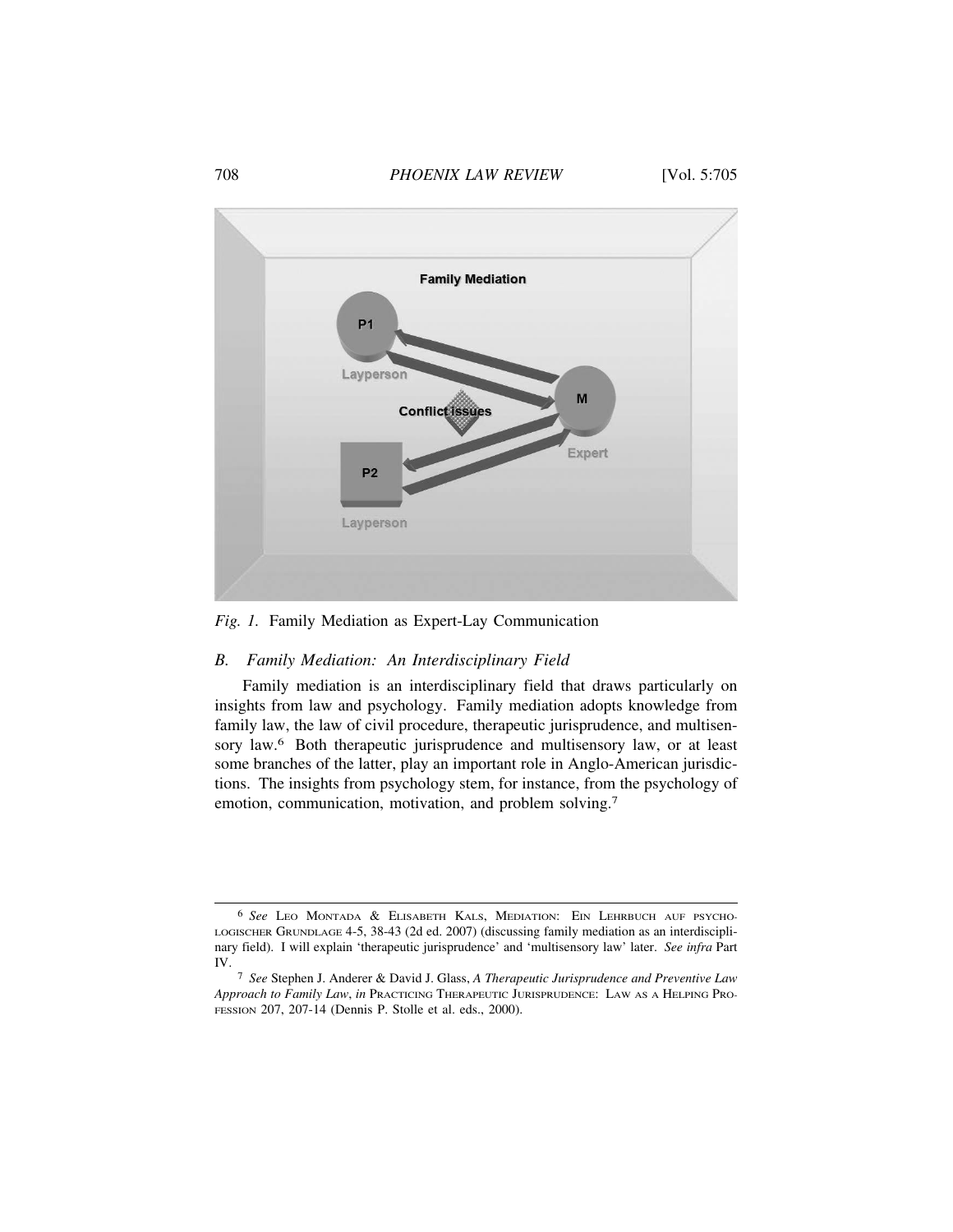#### 2012] *MULTISENSORY LAW AND TJ* 709



*Fig. 2.* Family Mediation: An Interdisciplinary Field

## II. FAMILY MEDIATION: KNOWLEDGE GAPS, DIFFICULTIES, AND A CONTRADICTION

## *A. Family Mediation as Expert-Lay Communication: Knowledge Gaps and Difficulties*

Regarding expert-lay communication, there are knowledge gaps in mediation and thus also in family mediation.

Particularly in legal linguistics and legal theory, there is a debate on whether the law is comprehensible to laypersons and, indeed, to legal experts.<sup>8</sup>

<sup>8</sup> *E.g.*, Gérard Cornu, *Compréhension ou incompréhension du droit? Sombre verdict, in* VOL. 1, DIE SPRACHE DES RECHTS 63, 63-68 (Kent D. Lerch ed., 2004), http://edoc.bbaw.de/ volltexte/2011/1858/pdf/063\_Cornu\_Comprehension\_ou\_incomprehension\_du\_droit.pdf; *see also* Spiros Simitis, Verständlichkeit des Rechts: Illusion oder konkrete Utopie? Notizen zu einer end-*, aber nicht sinnlosen Kontroverse*, *in* VOL. 1, DIE SPRACHE DES RECHTS 393, 393-403 (Kent D. Lerch ed., 2004), http://edoc.bbaw.de/volltexte/2011/1879/pdf/393\_Simitis\_Verstaendlichkeit\_des \_Rechts.pdf (discussing the comprehensibility of economic regulations). *See generally* Ursula Christmann, Verstehens- und Verständlichkeitsmessung: Methodische Ansätze in der Anwendung*sforschung*, *in* VOL. 1, DIE SPRACHE DES RECHTS 33, 33-62 (Kent D. Lerch ed., 2004), http://edoc. bbaw.de/volltexte/2011/1857/pdf/033\_Christmann\_Verstehens\_und\_Verstaendlichkeitsmessung. pdf (discussing the research on the factors associated with the intelligibility of a text); Silvia Hansen-Schirra & Stella Neumann, *Linguistische Verständlichmachung in der Juristischen Realität*, *in* VOL. 1, DIE SPRACHE DES RECHTS 167, 167-84 (Kent D. Lerch ed., 2004), http://edoc. bbaw.de/volltexte/2011/1864/pdf/167\_Hansen\_Schirra\_und\_Neumann\_Linguistische\_Verst.pdf (reviewing the comprehensibility of laws from a linguistic perspective); Kent D. Lerch, *Recht verstehen: Eine Vorbemerkung*, *in* VOL. 1, DIE SPRACHE DES RECHTS XV (Kent D. Lerch ed., 2004), http://edoc.bbaw.de/volltexte/2011/1890/pdf/XV\_Lerch\_Recht\_verstehen.\_Eine\_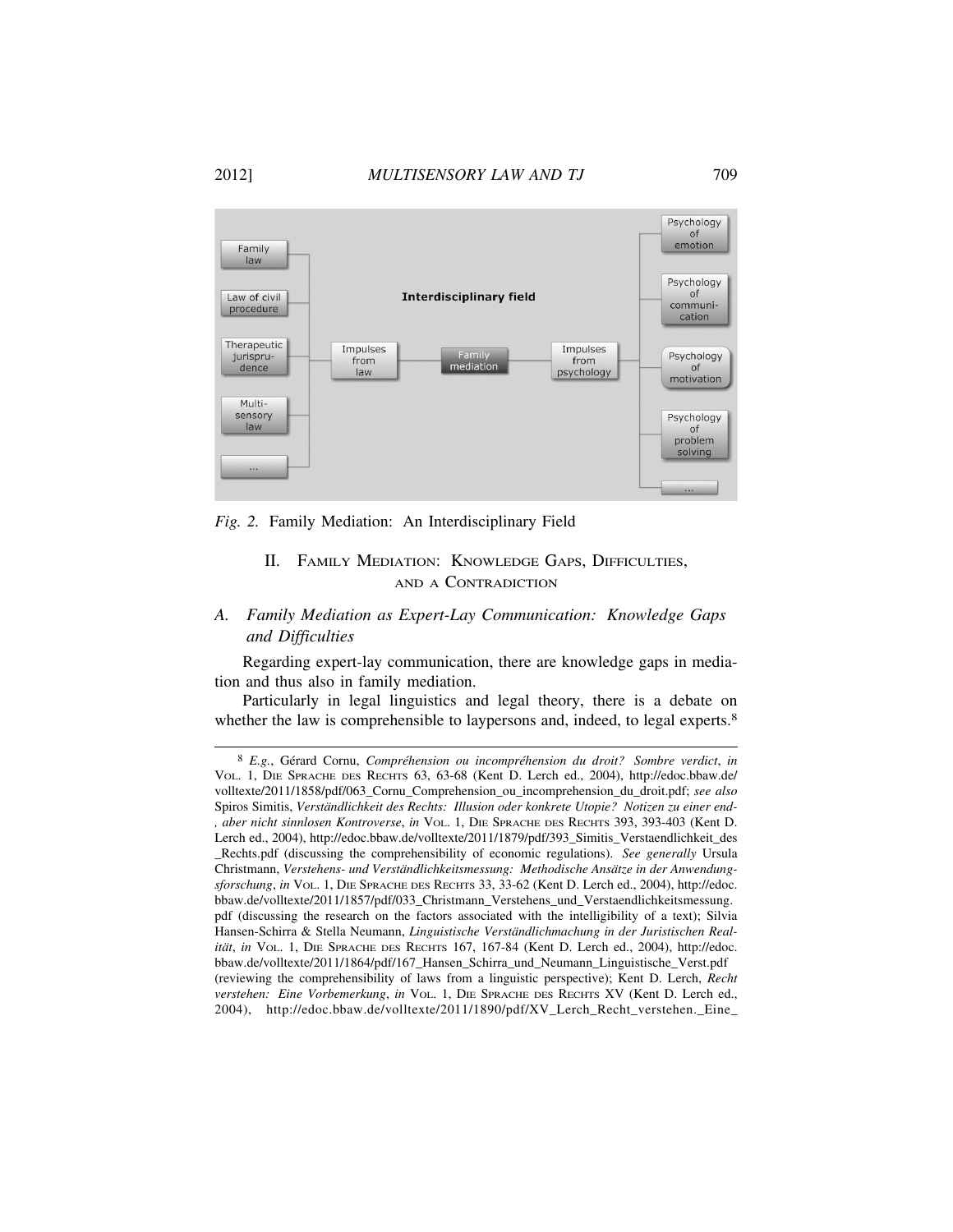This discourse on the comprehensibility of law also concerns questions about expert-lay communication in the legal context. As I shall argue below, multisensory law and therapeutic jurisprudence are concerned with the comprehensibility of the law and endeavor to establish its comprehensibility by means other than the written word alone.

Expert-lay communication is also the subject of research in educational psychology and cognitive psychology. As mentioned, one case in point is Bromme and Rambow's paper *Expert-Lay Communication as a Subject Matter of Expertise Research [Experten-Laien-Kommunikation als Gegenstand der Expertenforschung*].<sup>9</sup>

Put simply, the difficulty with expert-lay communication usually consists of the gaps in both knowledge and experience between experts and laypersons. The latter as a rule lack professional knowledge and experience or, if such knowledge and experience exist, usually it is either incomplete or the understanding thereof is incorrect.<sup>10</sup> This can imply that laypersons have difficulties in understanding expert statements.<sup>11</sup>

In family mediation the difficulty with expert-lay communication stems from the mediator's expert knowledge—mainly in law, psychology, and mediation. Normally, the lay parties to a mediation only possess limited knowledge, or, if they have more extensive knowledge, such knowledge is sometimes inaccurate. Such a constellation might entail that the parties either do not fully understand or else misunderstand their mediator's statements. For instance, parties might be unable to clearly distinguish between postnuptial alimony (German: nachehelicher Unterhalt), the old-age provision (German: Altersvorsorge), and the division or allocation of matrimonial property (German: güterrechtliche Auseinandersetzung).12 In the course of the mediation process, they might constantly confuse these issues.

Potentially, these communication difficulties cause emotional stress or intensify the stress that the matrimonial conflict has already caused.13 Further,

13 *See*, *e.g.*, Pauline H. Tesler, *Collaborative Law: What It Is and Why Lawyers Need to Know About It*, *in* PRACTICING THERAPEUTIC JURISPRUDENCE: LAW AS A HELPING PROFESSION

Vorbemerkung.pdf (discussing the historical advances in reliability and comprehensibility of the law).

<sup>9</sup> *See generally* Rainer Bromme & Riklef Rambow, *Experten-Laien-Kommunikation als Gegenstand der Expertiseforschung*, *in* PSYCHOLOGIE 2000 *supra* note 1, at 541-50 (discussing expert-lay communication).

<sup>10</sup> *See id.* at 543-44.

<sup>&</sup>lt;sup>11</sup> *See*, e.g., Stephan Breidenbach, *Vermittlung von Recht im Konflikt*, *in* GRENZÜBER-SCHREITUNGEN: BEITRÄGE ZUM INTERNATIONALEN VERFAHRENSRECHT UND ZUR SCHIEDSGERICHT-SBARKEIT 83, 83-84 (Brigit Bachmann et al. eds., 2005), http://www.knowledgetools.de/download/ Vermittlung-von-Recht-im-Konflikt.pdf.

<sup>12</sup> As I am a Swiss lawyer, I provide German translations of these technical terms for the benefit of German-speaking family mediators and lawyers.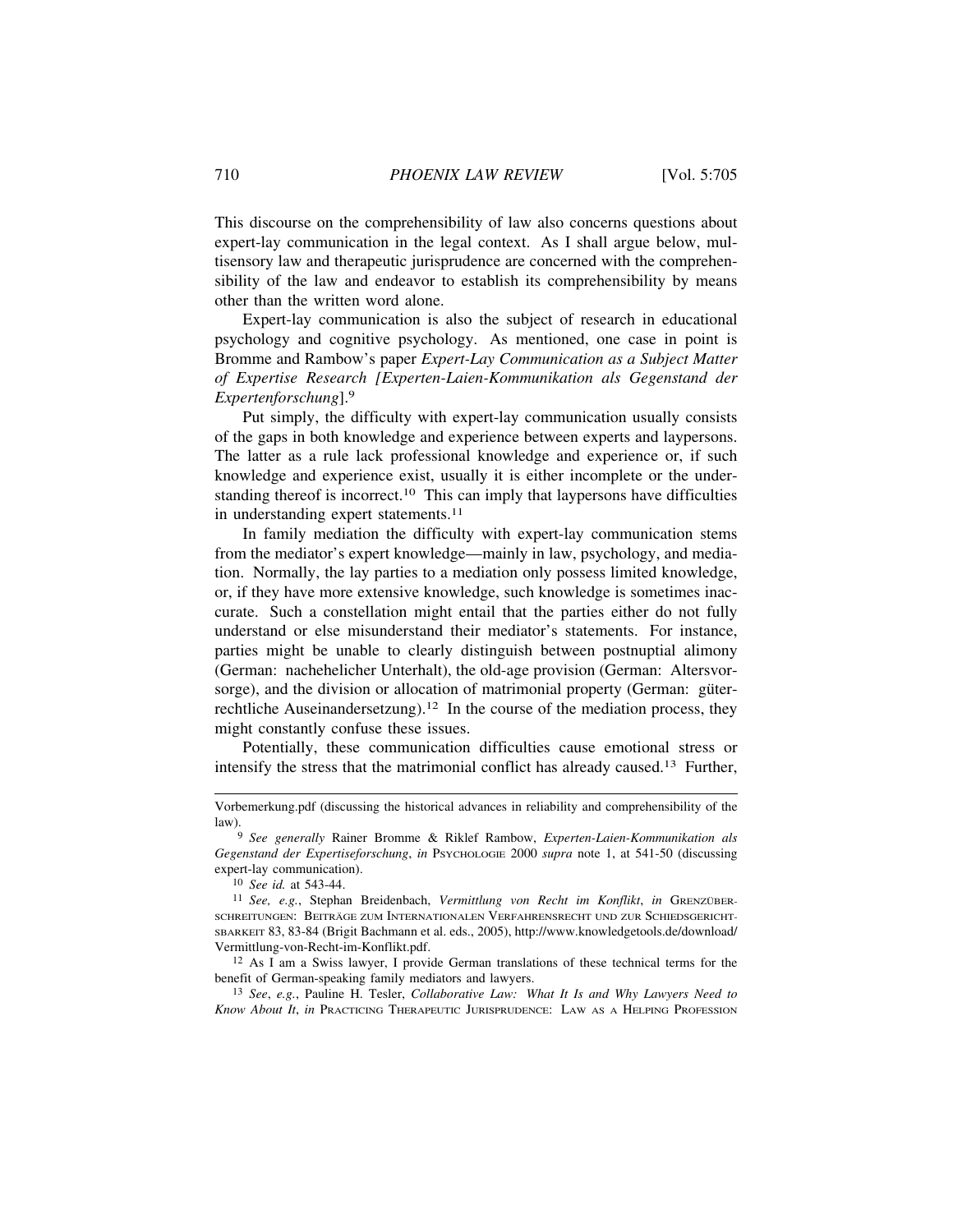such confusion might even trigger physical stress, such as severe headaches, raised blood pressure, chest pains, and so forth.<sup>14</sup>

## *B. Comprehension Difficulties and the Principle of Knowledgeability*

The parties' potential or existing difficulties in understanding legal or legally relevant contents contradict one of the five principles of mediation:<sup>15</sup> the knowledgeability of the parties, which states that they possess appropriate information, which thereby allows them to make informed decisions.<sup>16</sup>



*Fig. 3.* The Five Principles of Mediation

187, 190 & nn.10-11 (Dennis P. Stolle et al. eds., 2000) (discussing the stress caused by a divorce).

14 *See*, *e.g.*, GEORGE S. EVERLY, JR. & JEFFREY M. LATING, A CLINICAL GUIDE TO THE TREAT-MENT OF THE HUMAN STRESS RESPONSE 7-14, 63-77 (2d ed. 2002) (regarding the stress response, stressors, and physiological effects of stress).

<sup>15</sup> See Caroline Bono-Hörler, Familienmediation im Bereiche von Ehetrennung und EHESCHEIDUNG 64-71 (1999) (discussing the five principles of mediation); *see also* ISAAK MEIER, SCHWEIZERISCHES ZIVILPROZESSRECHT: EINE KRITISCHE DARSTELLUNG AUS DER SICHT VON PRAXIS UND LEHRE 585-86 (2010) (discussing the five principles of mediation).

<sup>16</sup> See BONO-HÖRLER, *supra* note 15, at 67.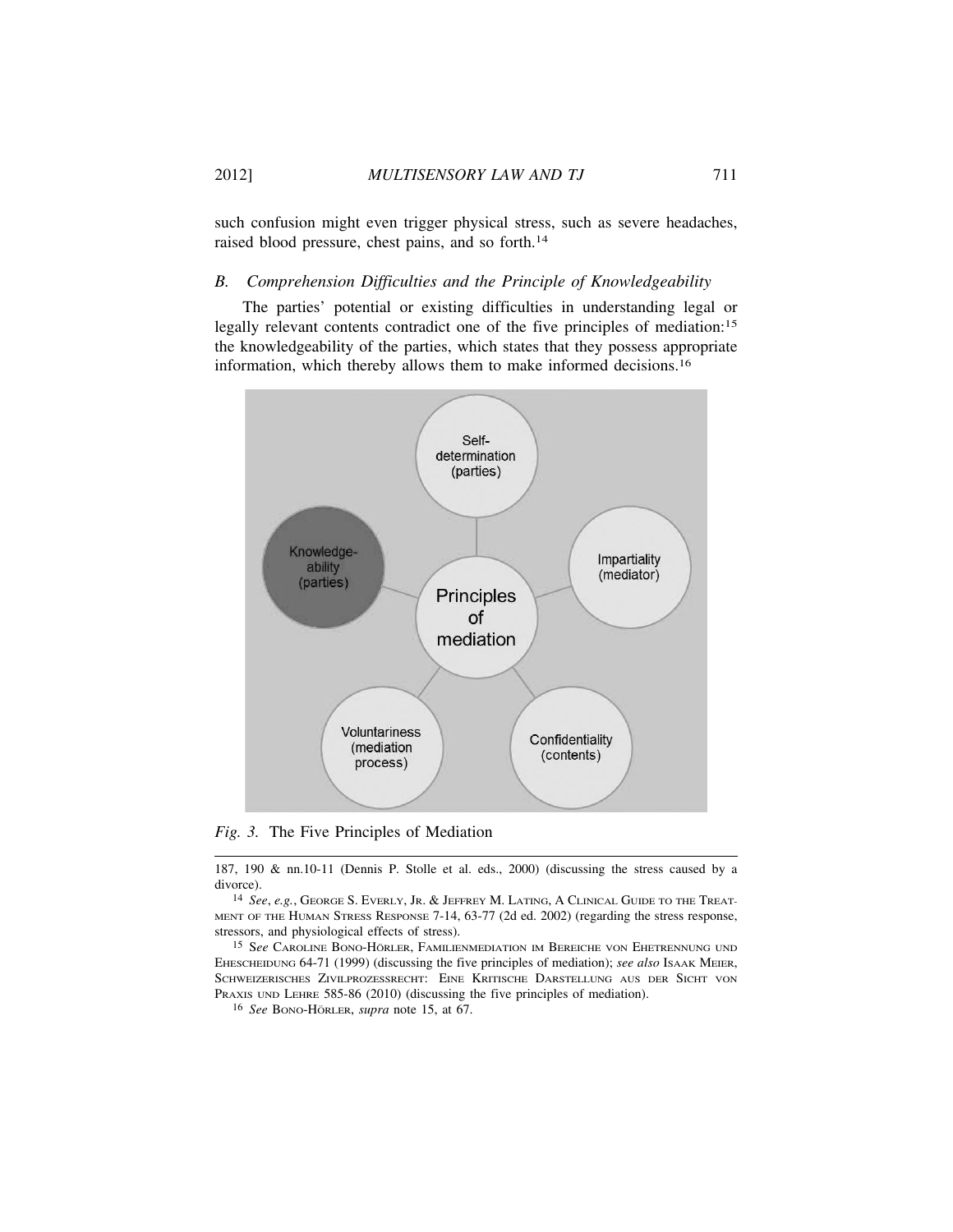With respect to this principle, Isaak Meier observes:

In mediation, the parties self-responsibly decide how to resolve their conflict—the mediator only supports them in this process. Only an informed person can make self-determined decisions. The principle of informed consent or knowledgeability ensures that the parties only waive legal positions in favor of a self-responsible agreement, provided that they know the legal and factual situation. [In der Mediation entscheiden die Parteien selbstverantwortlich über die Konfliktlösungder Mediator unterstützt sie darin bloss. Selbstbestimmte Entscheidungen können aber nur von einer informierten Person getroffen werden. Das Prinzip der Informiertheit garantiert, dass die Parteien nur in Kenntnis der Rechts und Tatsachenlage auf Rechtspositionen zugunsten einer eigenverantwortlichen Vereinbarung verzichten].<sup>17</sup>

### III. KEY QUESTIONS

Given the problems I have just raised, several key questions need to be addressed: (1) How could multisensory law and therapeutic jurisprudence contribute to filling the knowledge gaps between experts and laypersons in family mediation, as well as those gaps concerning communication in family mediation itself?; (2) Which solutions do multisensory law and therapeutic jurisprudence offer to reducing the parties' comprehension difficulties and emotional stress?; and (3) Do these approaches contribute to safeguarding the principle of informed consent or knowledgeability? This article focuses primarily on the second question.

The second question involves various subquestions: (1) Which multisensory law and therapeutic jurisprudence approaches to reducing client comprehension difficulties and emotional stress are already used in family mediation?; and (2) Which approaches could family mediation adopt from multisensory law and therapeutic jurisprudence to reduce such comprehension difficulties and emotional stress? To answer these questions, two related preliminary questions need to be considered: what are multisensory law and therapeutic jurisprudence?

<sup>17</sup> MEIER, *supra* note 15, at 586.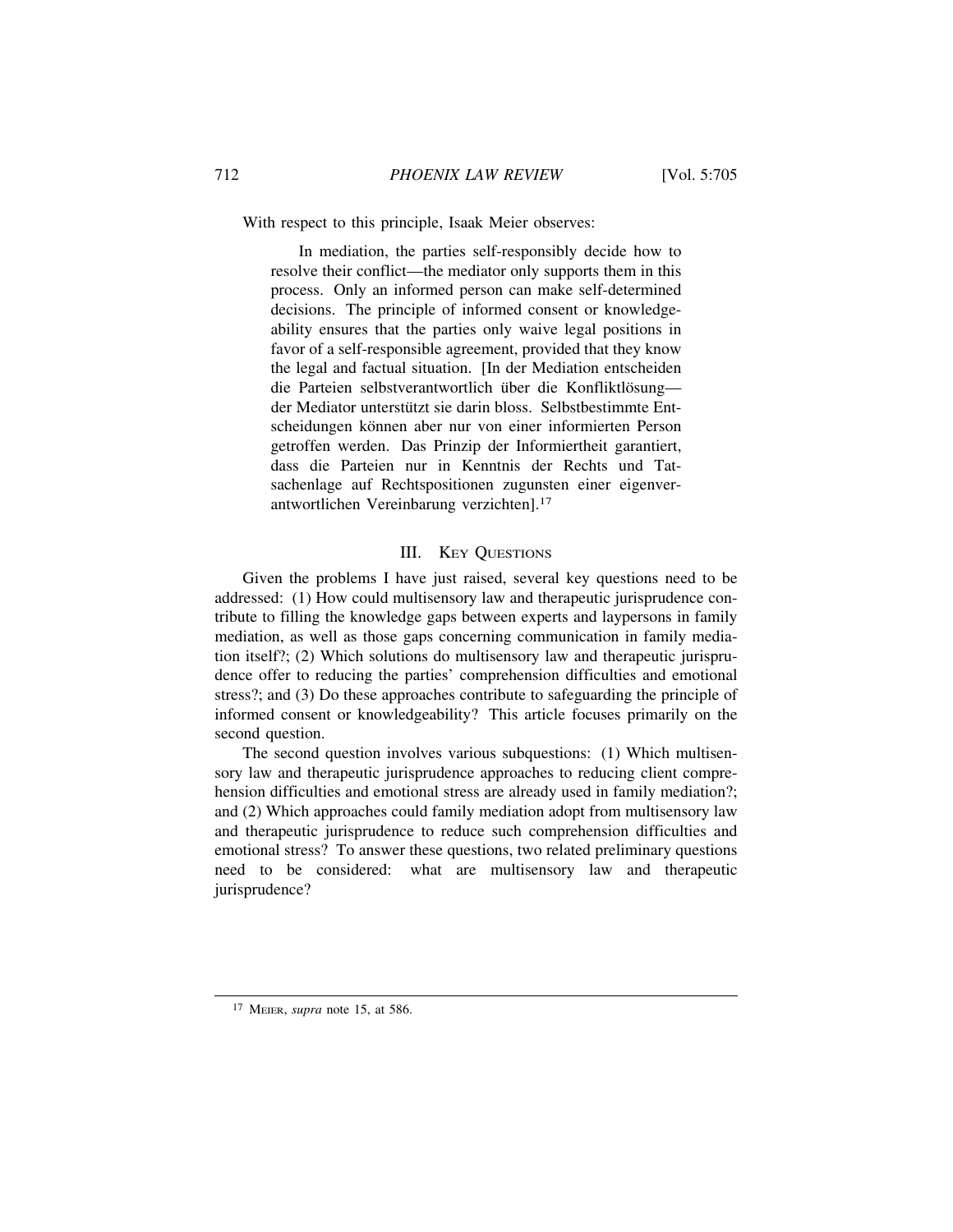## IV. MULTISENSORY LAW AND THERAPEUTIC JURISPRUDENCE: A ROUGH OUTLINE

### *A. Multisensory Law*

I have already clarified the term 'multisensory law' in my article *Multisensory Law and Legal Informatics*. 18 However, this article might not be readily accessible to an international audience. The online version was published in a German-language, password-protected environment. In what follows, I shall therefore reiterate the main points of my original argument, as well as my comments on the subject matter and cognitive interest of multisensory law. For the sake of readability, I shall not indicate every quote but, instead, I refer the reader to my article.

### 1. Multisensory Law: A Preliminary Definition

Understanding the term *multisensory law* requires clarifying the adjective *multisensory*, the noun *law*, and how these terms are related.<sup>19</sup>

For the purpose of this article, *law* is understood in a broad sense. It encompasses the sources of law in a wide sense (including verbal sources of law in a strict sense, state legal practice in a strict sense, customary law, and jurisprudence—that is, legal research and education), legal practice (comprising state legal practice in a wide sense and private legal practice), the contents of justice, legal and legally relevant facts, the contents of popular legal culture, and further legally relevant contents.<sup>20</sup>

As regards the adjective *multisensory*, the psychology of perception, learning psychology, and the neurosciences distinguish between *stimuli* and their perception. Thus, multisensory implies that human beings are affected by two or more different external or internal stimuli. These stimuli are different because they address various human sensory systems, such as the visual sensory system, the auditory sensory system, or indeed both, and so forth. Moreover, these stimuli coincide in space and time. Regarding the effect of these stimuli on human perception, two or more perceptive systems are constantly and simultaneously active.<sup>21</sup>

<sup>18</sup> Colette R. Brunschwig, *Multisensory Law and Legal Informatics: A Comparison on How These Legal Disciplines Relate to Visual Law*, *in* STRUKTURIERUNG DER JURISTISCHEN SEMANTIK 573, 581 (Anton Geist et al. eds., 2011), http://www.rwi.uzh.ch/oe/zrf/abtrv/brunschwig/ BrunschwigCRMultisensoryLawandLegalInformatics.pdf.

<sup>19</sup> *Id.* at 581.

<sup>20</sup> *Id.* at 590-91.

<sup>&</sup>lt;sup>21</sup> See id. at 581-83; RAINER GUSKI, WAHRNEHMUNG: EINE EINFÜHRUNG IN DIE PSYCHOLOGIE DER MENSCHLICHEN INFORMATIONSAUFNAHME 173-76 (2d rev. ed. 2000); Tommy Raij & Veikko Jousmäki, *MEG Studies of Cross-Modal Integration and Plasticity*, *in* THE HANDBOOK OF MUL-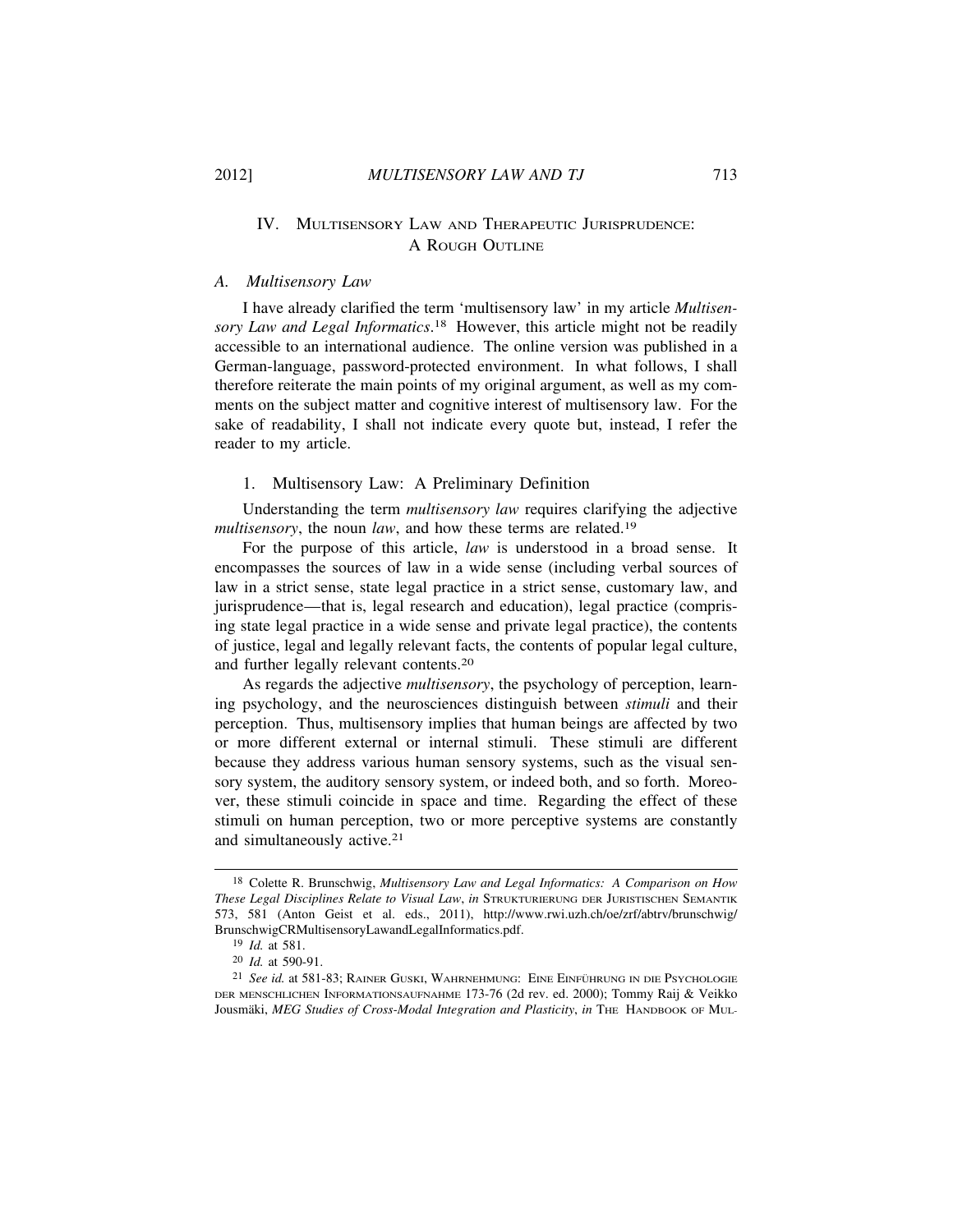Multisensory stimuli also occur in the context of family mediation—for example, a discussion between a mediator and his or her clients. In this case, for all actors the stimuli are at least audiovisual, if not also tactile-kinesthetic that is, stimuli involving touch and movement. Sender and addressees can hear, see, and perhaps also feel such stimuli; moreover, these coincide in space and time. If two or more sensorily different stimuli are at work, then the actors' or parties' various sensory perception systems are involved. This also applies to the actors—the parties and the mediator—in family mediation.

The adjective *multisensory* modifies the noun *law*. Multisensory tells us what kind of law is at stake—namely, a law that is *multi*-sensory with all its implications.

#### 2. Multisensory Law: Subject Matter and Cognitive Interest

What is the subject matter of multisensory law? Put simply, this emerging legal discipline focuses on the sensory phenomena of the law, be they visual (unisensory), audiovisual, or tactile-kinesthetic (multisensory). More specifically, multisensory law mainly deals with the law as a uni- and multisensory phenomenon within and outside the legal context.22 I shall explain the relevance of this point to family mediation below.<sup>23</sup>

It is helpful to formulate the cognitive interest of multisensory law in terms of various key questions. Lionel Bently, for instance, asks: "How does law sense? . . . How does law constitute our notions of the senses? How does law control or regulate our senses? How does law use our senses? Which senses does law use?"<sup>24</sup>

Against this background, what about the relationship between multisensory law and family mediation? Considering this relationship involves focusing on the sensory phenomena in this special area and asking how family mediators and the parties concerned use their senses, or could use, them for effective communication, that is, to achieve mutual comprehension and reduce stress. Following Bentley's cue, we thus need to ask how does family mediation *sense* or rather how could it *sense*?

TISENSORY PROCESSES 515, 515 (Gemma A. Calvert et al. eds., 2004); Bernd Weidenmann, *Multicodierung und Multimodalität im Lernprozess*, *in* INFORMATION UND LERNEN MIT MULTIMEDIA UND INTERNET 45, 47 (Ludwig J. Issing & Paul Klimsa eds., 3d rev. ed. 2002).

<sup>22</sup> Brunschwig, *supra* note 18, at 592-99.

<sup>23</sup> *See* discussion *infra* Part VI.B.2.

<sup>24</sup> Lionel Bently, *Introduction* to LAW AND THE SENSES: SENSATIONAL JURISPRUDENCE 1, 2 (Lionel Bently & Leo Flynn eds., 1996) (citations omitted).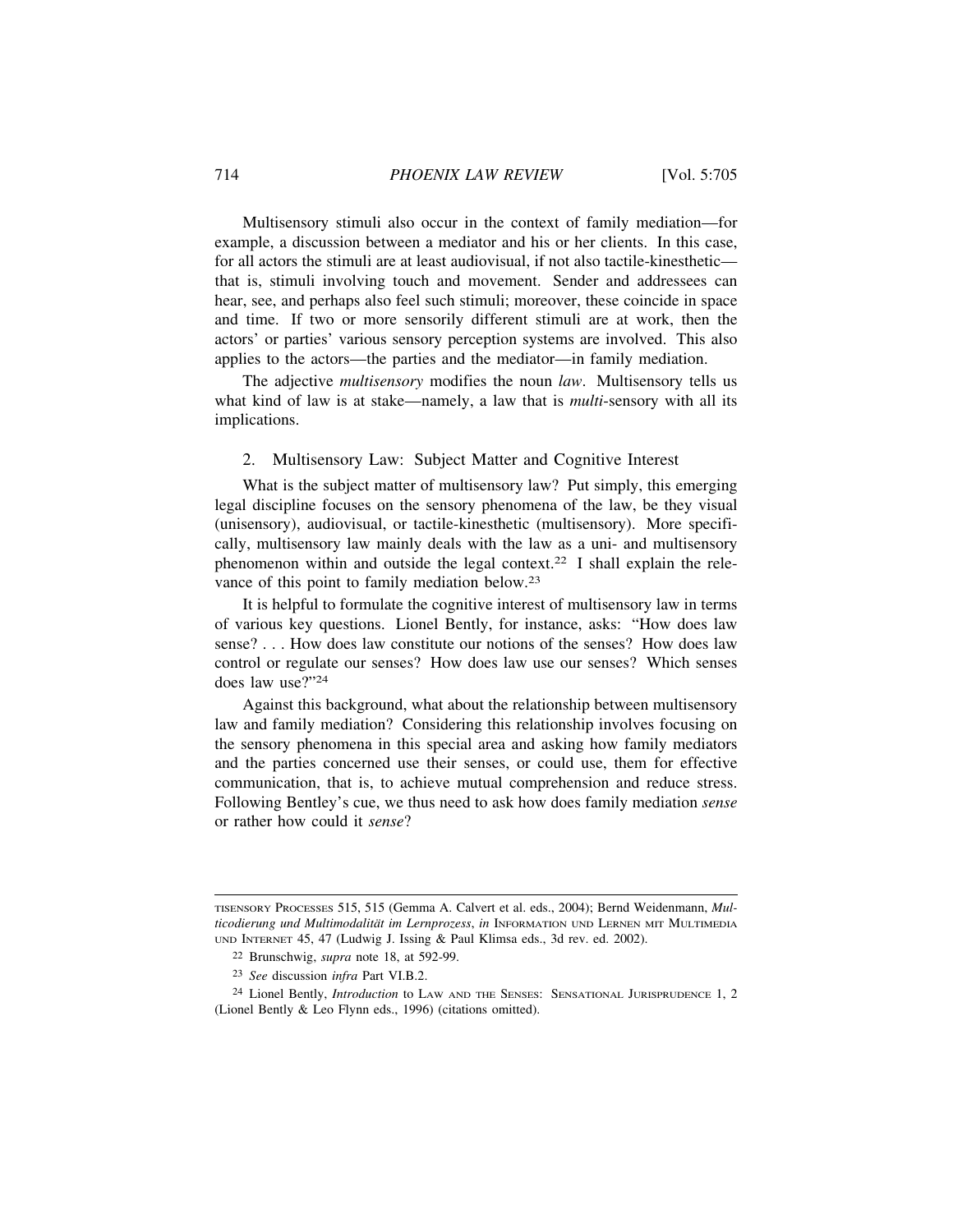## *B. Therapeutic Jurisprudence*

## 1. Therapeutic Jurisprudence: A Preliminary Definition

Understanding the term therapeutic jurisprudence requires clarifying the adjective *therapeutic*, the noun *jurisprudence*, and how these terms are related.

According to Merriam-Webster's Online Dictionary of American English, "jurisprudence" means "the science or philosophy of law," "a system or body of law," and "the course of court decisions."25 As far as I know, neither Bruce Winick nor David Wexler, the two co-founders of therapeutic jurisprudence, explicitly circumscribe the term jurisprudence. Instead, their notion of its subject matter appears to be broad, involving all the different components of law.<sup>26</sup>

Merriam-Webster's Online Dictionary gives the following definitions of the adjective *therapeutic*: "relating to the treatment of disease or disorders by remedial agents or methods" or "providing or assisting in a cure."27 Further, the dictionary entry mentions the following synonyms: "curative," "healing," and "restorative."28 Among other terms, Winick uses the noun "psychological health."<sup>29</sup> He also uses "psychological health" and "healing and wellness."<sup>30</sup> Wexler talks about "psychological well-being."<sup>31</sup> From these terms I infer that the adjective *therapeutic* can, among other meanings, be understood as causing or promoting healing, psychological health, or psychological well-being. I would even go as far as to talk about *therapeutic* as promoting cognitive, emotional, and physical well-being.<sup>32</sup>

<sup>25</sup> *Jurisprudence*, MERRIAM-WEBSTER, http://www.merriam-webster.com/dictionary/jurisprudence (last visited Apr. 19, 2012).

<sup>26</sup> *See* Dennis P. Stolle et al., *Integrating Preventive Law and Therapeutic Jurisprudence: A Law and Psychology Based Approach to Lawyering*, 34 CAL. W.L. REV. 15, 19 (1997); David B. Wexler, *Practicing Therapeutic Jurisprudence: Psycholegal Soft Spots and Strategies*, *in* PRAC-TICING THERAPEUTIC JURISPRUDENCE: LAW AS A HELPING PROFESSION 45, 45-47 (Dennis P. Stolle et al. eds., 2000); David B. Wexler, *TJ and Criminal Law Practice*, *in* REHABILITATING LAWYERS: PRINCIPLES OF THERAPEUTIC JURISPRUDENCE FOR CRIMINAL LAW PRACTICE 3, 3-10 (David B. Wexler ed., 2008) [hereinafter *TJ and Criminal Law Practice*]; Bruce J. Winick, *Overcoming Psychological Barriers to Settlement: Challenges for the TJ Lawyer*, *in* THE AFFECTIVE ASSIS-TANCE OF COUNSEL 341, 341-42 (Marjorie A. Silver ed., 2007); Bruce J. Winick, *Therapeutic Jurisprudence: Enhancing the Relationship Between Law and Psychology*, *in* LAW AND PSYCHOL-OGY 30, 32-36 (Current Legal Issues Vol. 9, Belinda Brooks-Gordon & Michael Freeman eds., 2006) [hereinafter *Therapeutic Jurisprudence*]; *infra* notes 29-31 and accompanying text.

<sup>27</sup> *Therapeutic*, MERRIAM-WEBSTER, http://www.merriam-webster.com/dictionary/therapeutic (last visited Apr. 19, 2012).

<sup>28</sup> *Id.*

<sup>29</sup> *Therapeutic Jurisprudence*, *supra* note 26, at 33.

<sup>30</sup> *Id.*

<sup>31</sup> *TJ and Criminal Law Practice*, *supra* note 26, at 3.

<sup>32</sup> MICHAEL KING ET AL., NON-ADVERSARIAL JUSTICE 22, 31-32 (2009).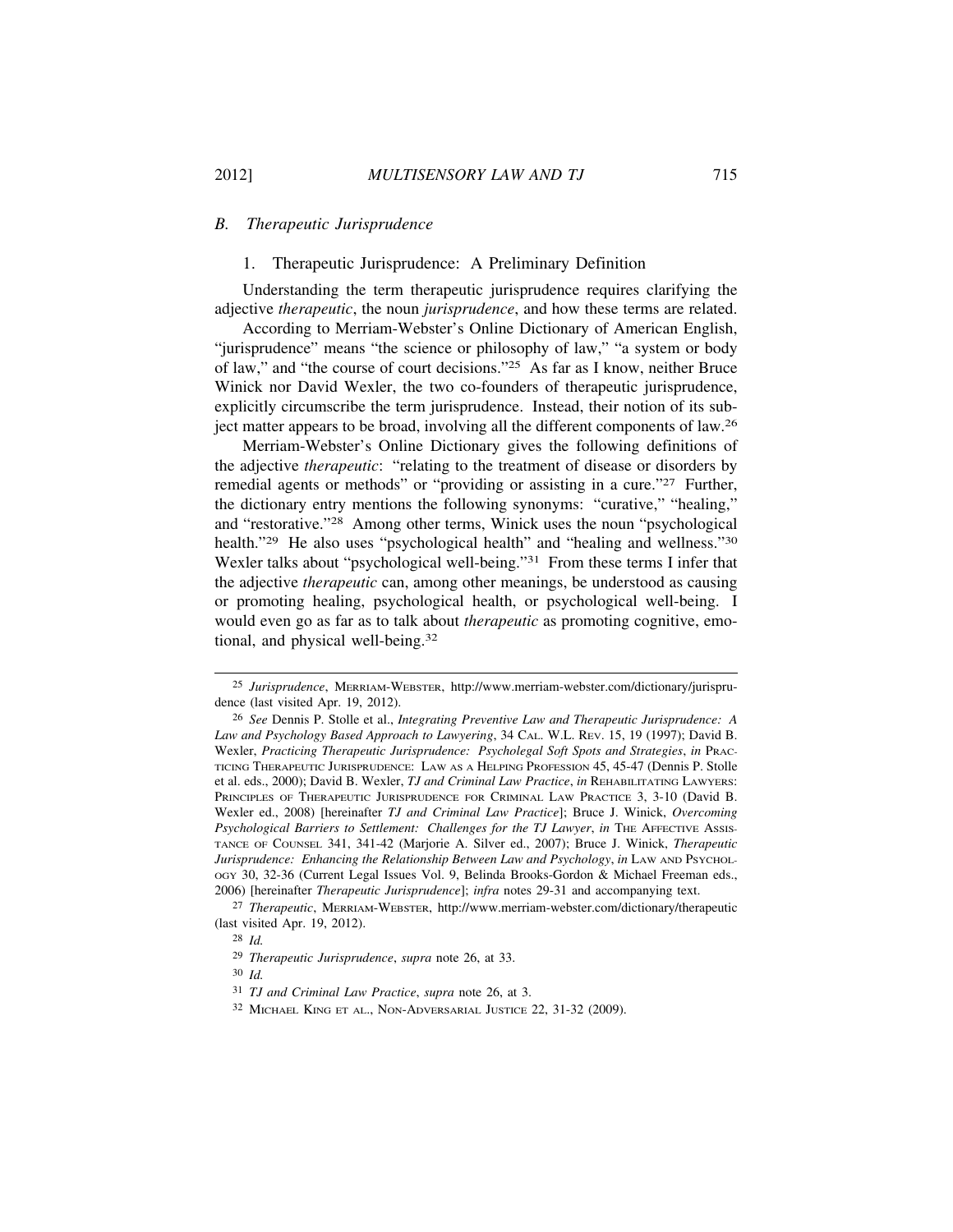The adjective *therapeutic* modifies the noun *jurisprudence*. Thus, therapeutic tells us what kind of jurisprudence or law is at stake—namely, a jurisprudence or law that is therapeutic with all its implications.

2. Therapeutic Jurisprudence: Subject Matter and Cognitive Interest

What is the subject matter of therapeutic jurisprudence? In answering this question, Winick also comments on the aims of therapeutic jurisprudence:

> Therapeutic jurisprudence is an interdisciplinary approach to legal scholarship and law reform that sees law itself as a therapeutic agent. The basic insight of therapeutic jurisprudence is that legal rules, legal practices, and the way legal actors (such as judges, lawyers, governmental officials, police officers, and expert witnesses testifying in court) play their roles impose consequences on the mental health and emotional wellbeing of those affected. Therapeutic jurisprudence calls for the study of these consequences with the tools of behavioural sciences. The aim is to better understand law and how it applies, and reshape it to minimize its anti-therapeutic effects and maximize its therapeutic potential. Therapeutic jurisprudence is interdisciplinary in that it brings insights from psychology and the social sciences to bear on legal questions, and it is empirical in that it calls for the testing of hypotheses concerning how the law functions and can be improved.<sup>33</sup>

With respect to the cognitive interest of therapeutic jurisprudence, one of its key questions—which I am deducing from the subject matter of therapeutic jurisprudence—is how cognitive, emotional, and physical well-being can or could be promoted in the legal and legally relevant context.

What about therapeutic jurisprudence and family mediation? Relating these two fields would imply that family mediation approaches the law as a *therapeutic agent*. Such a view would consider the therapeutic or antitherapeutic effects of the law. This, I hasten to add, is by no means a majority view. Furthermore, family mediation would maximize the therapeutic potential of the law and minimize its antitherapeutic potential. Thus, one of the key questions of family mediation would be how to promote the cognitive, emotional, and physical well-being of both the parties and the mediator.

So far, I have roughly outlined multisensory law and therapeutic jurisprudence. In what follows, I shall focus on how multisensory law and therapeutic jurisprudence might help reduce the parties' comprehension difficulties and

<sup>33</sup> *Therapeutic Jurisprudence*, *supra* note 26, at 32 (emphasis removed).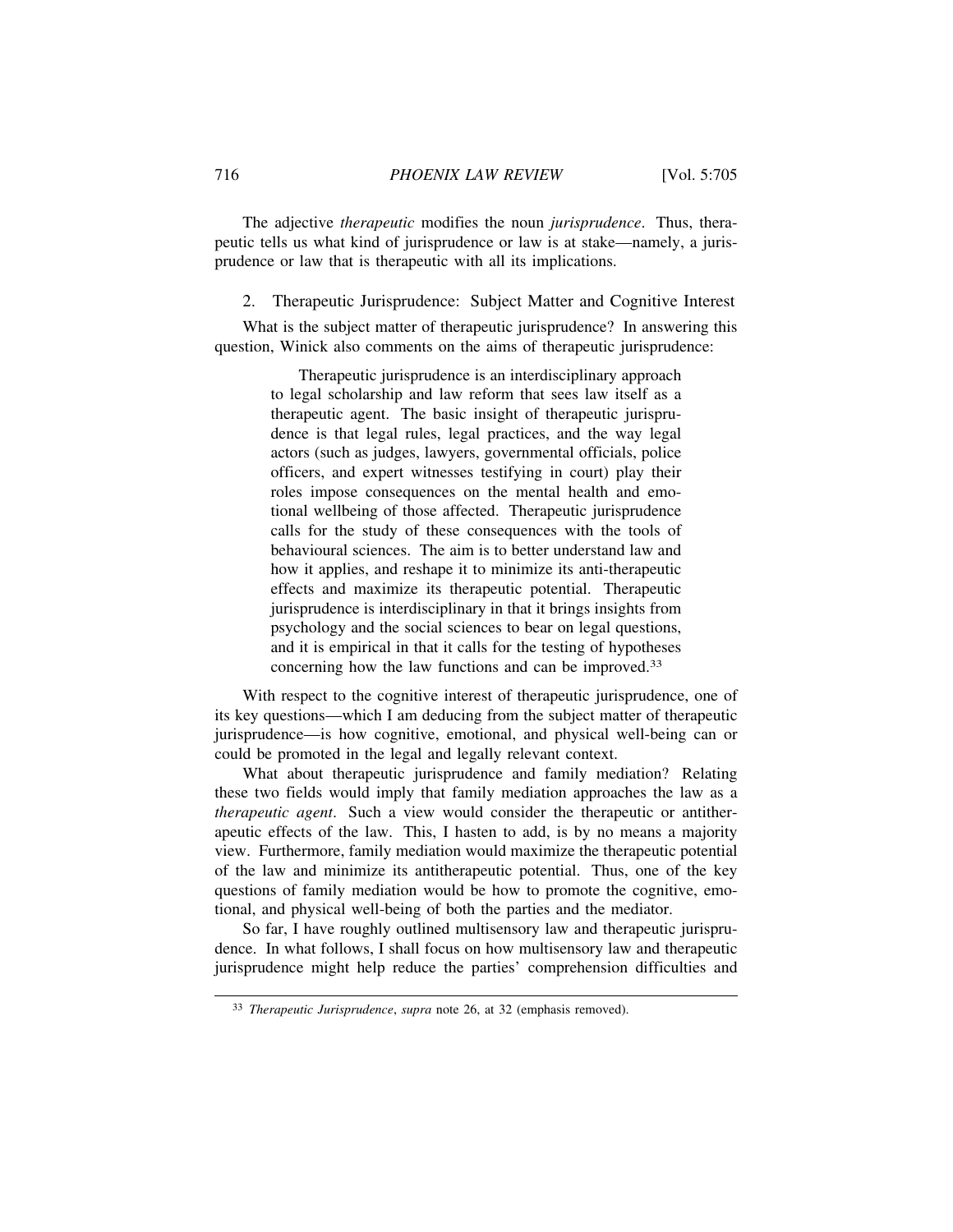their emotional stress in family mediation. In doing so, I need to distinguish between approaches already applied in family mediation and approaches that are or would be new to family mediation and that could be adopted there. In considering approaches already applied in family mediation, I would like to raise your awareness of such approaches. Should you already be a practicing mediator or intend to become one, I encourage you to use these approaches both consciously and critically.

## V. COMMON MULTISENSORY LAW AND THERAPEUTIC JURISPRUDENCE APPROACHES TO FAMILY MEDIATION

#### *A. Common Multisensory Law Approaches to Family Mediation*

Multisensory law has various branches: those most important to family mediation include visual law, audiovisual law, and tactile-kinesthetic law.<sup>34</sup> These branches matter because they help us explore and better conceptualize the visual, audiovisual, and tactile-kinesthetic phenomena occurring in family mediation.

## 1. Legal Visualizations in Family Mediation

Visual law primarily refers to the law as a visual phenomenon within and outside the legal context. Such phenomena also occur in family mediation. As a rule, family mediation takes place in the legal context. Since the visual phenomena in family mediation convey legal or legally relevant contents, I term them *legal visualizations*. Two principal kinds of legal visualizations occur in family mediation: material and immaterial (mental) legal visualizations.

## *a. Examples of material legal visualizations*

Material legal visualizations cover legal, psychological, and mediation-specific issues. Psychological and mediation-specific issues are legally relevant because they often tend to have an impact on the legal solution envisaged by the parties. Legal visualizations with legal contents can be further subcategorized according to the respective branches of law: family law, the law of civil procedure, mediation law, and so forth.

For instance, information graphics visually representing the ordinary marital property regime (German: ordentlicher Güterstand) are legal visualizations with legal contents. In Switzerland, the sharing of the property acquired during marriage (German: Errungenschaftsbeteiligung) constitutes this marital prop-

<sup>34</sup> *See* Brunschwig, *supra* note 18, at 641.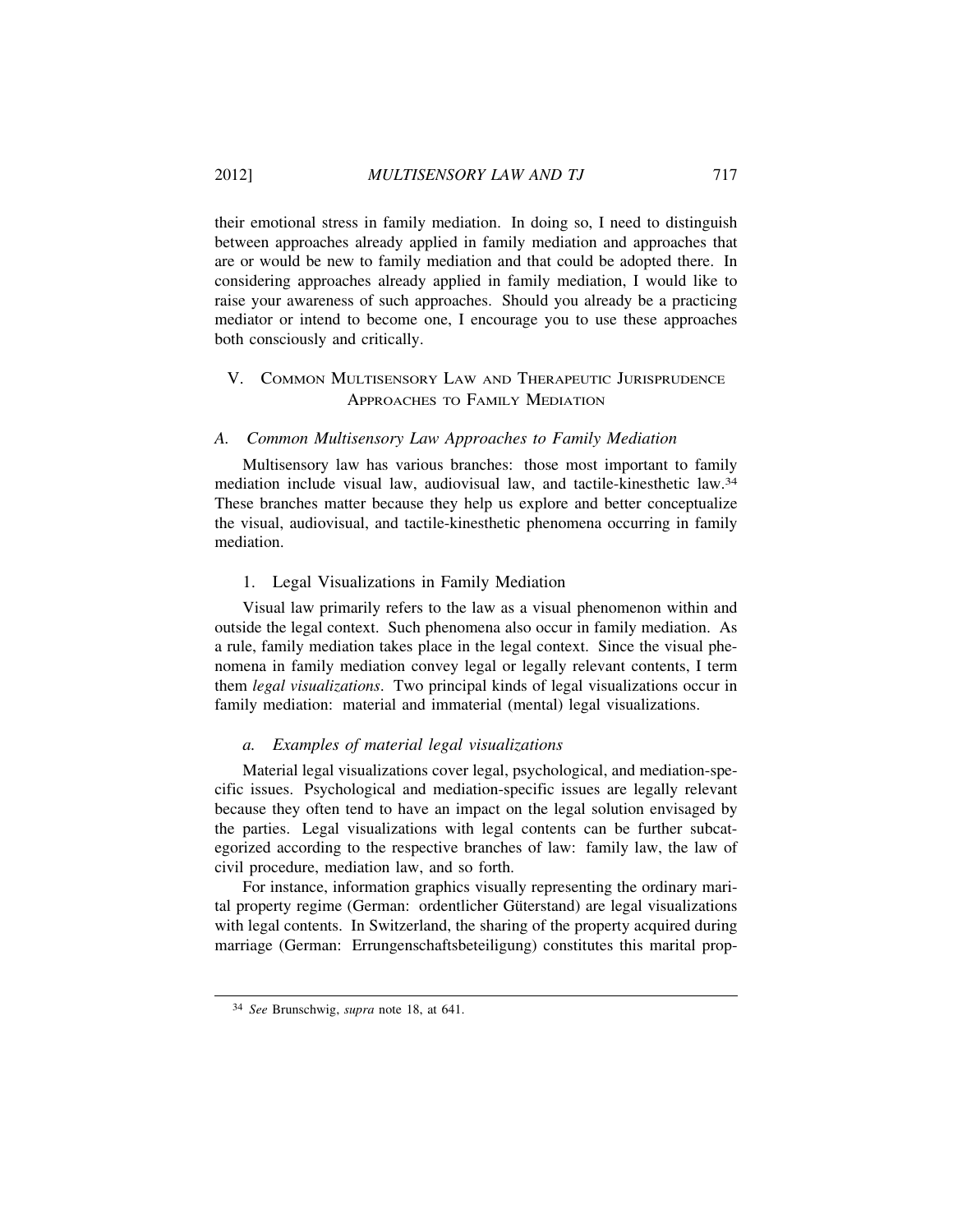erty regime.35 A Swiss text book on family law provides an information graphic visually representing the sharing of the property acquired during marriage.36 *Do You Know the Law? [Kennst du das Recht?]*, a visual law book for children and adolescents, contains a legal visualization that both illustrates and explains how a patchwork family came into being.<sup>37</sup> Should a conflict arise between the former wife and the remarried former husband, a family mediator could show this legal visualization to the children from the father's first and second marriages, since they might be affected by the conflict between their biological parents.

Legal visualizations can also include psychological contents; Guy Bodenmann has developed a verbo-visual model based on stress theory to explain the possible causes of divorce.<sup>38</sup>



*Fig. 4.* Divorce Model from Stress Theory

Family mediators could use this legal visualization to explain which factors have potentially contributed to the existing conflict and therefore to the possibly imminent divorce. Recently, the Sidney Mediation Partnership published

<sup>35</sup> SCHWEIZERISCHES ZIVILGESETZBYCH [ZGB], CODE CIVIL [CC], CODICE CIVILE [CC] [CIVIL CODE] SR 210, art. 196 (Switz.), *available at* http://www.admin.ch/ch/e/rs/2/210.en.pdf; *see* THOMAS SUTTER-SOMM & FELIX KOBEL, FAMILIENRECHT 70, 70 nn.304-95, 70 n.431 (2009) (regarding the sharing of the property acquired during marriage).

<sup>36</sup> *See* SUTTER-SOMM & KOBEL, *supra* note 35, at, 70 n.304 (regarding legal visualization).

<sup>37</sup> See CAROLINE WALSER KESSEL, KENNST DU DAS RECHT? EIN SACHBUCH FÜR KINDER UND JUGENDLICHE MIT ILLUSTRATIONEN UND FALLBEISPIELEN 224 (2011).

<sup>38</sup> *See* GUY BODENMANN, VERHALTENSTHERAPIE MIT PAAREN 36 *Fig. 9* (2002).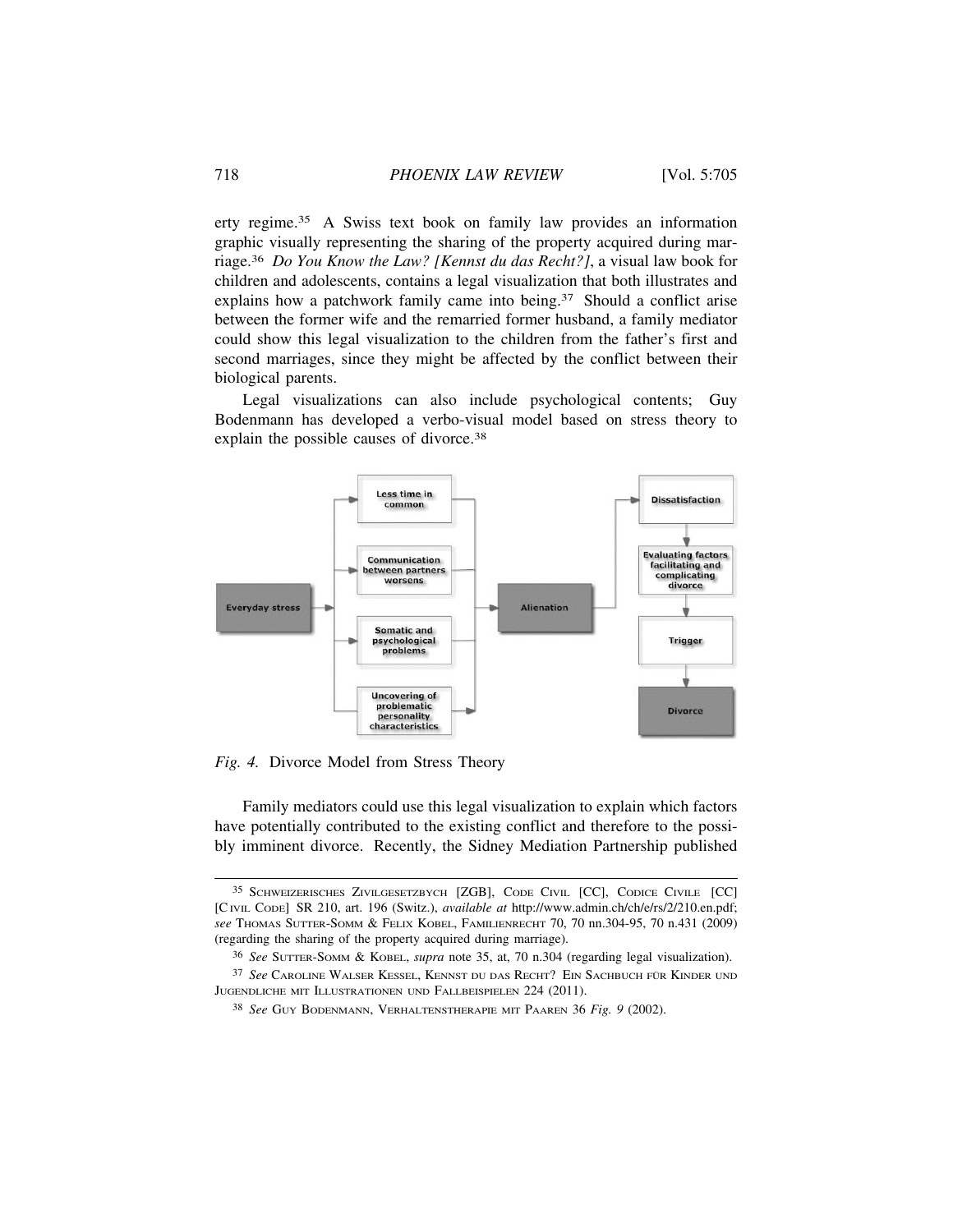two self-help books for children on separation and divorce.<sup>39</sup> These narrative books also contain legal visualizations that deal with the psycho-legal issues involved.40 Should the clients talk about the causes of their children's visiting difficulties, the family mediator could show them a picture representing the "emotional bridge."41 With respect to this "bridge," Joachim Schreiner observes:

> The expression **"emotional bridge"** symbolizes the **parental relationship** (before and after the separation) from the mother's, the father's, and the child's perspective. The emotional bridge virtually constitutes a synthesis of these three different perspectives. To cross the emotional bridge means walking from the mother to the father and backwards on visiting days.

> The following remarks are oriented toward the metaphor of a **suspension bridge that needs to be crossed** (spanning two mountains on which two cottages in which the parents live are represented).

> . . . The requirements for successful contact with the other parent (symbolized by the child crossing the bridge) can be described as follows:

- The stronger and securer the bridge, the easier it becomes for the child to cross (moving from one parent to the other on visiting days).
- The more stable and quieter the bridge, the more easily the child can develop and take its own position and cross the bridge calmly (attenuation of loyalty conflicts; development of autonomy).

[Der Ausdruck "emotionale Brücke" steht sinnbildlich für die **elterliche Beziehung** (vor und nach der Trennung) aus der Sicht von Mutter, Vater und Kind. Die emotionale Brücke ist quasi eine Synthese aus diesen drei verschiedenen Blickwinkeln. Die emotionale Brücke überqueren heisst, an den Besuchstagen von der Mutter zum Vater und umgekehrt zu gehen.

<sup>39</sup> *Sidney Mediation Publications*, SIDNEY MEDIATION PARTNERSHIP, http://www. sydneymediation.com.au/books-sydney-mediation.php (last visited Apr. 19, 2012).

<sup>40</sup> *See id.*

<sup>41</sup> *See* Joachim Schreiner, *Anhang Ausgew¨ahlte psychologische Aspekte im Zusammenhang mit Trennung und Scheidung*, *in* VOL. 2, SCHEIDUNG 782, 855 n.215 (Ingeborg Schwenzer ed., 2d ed. 2010).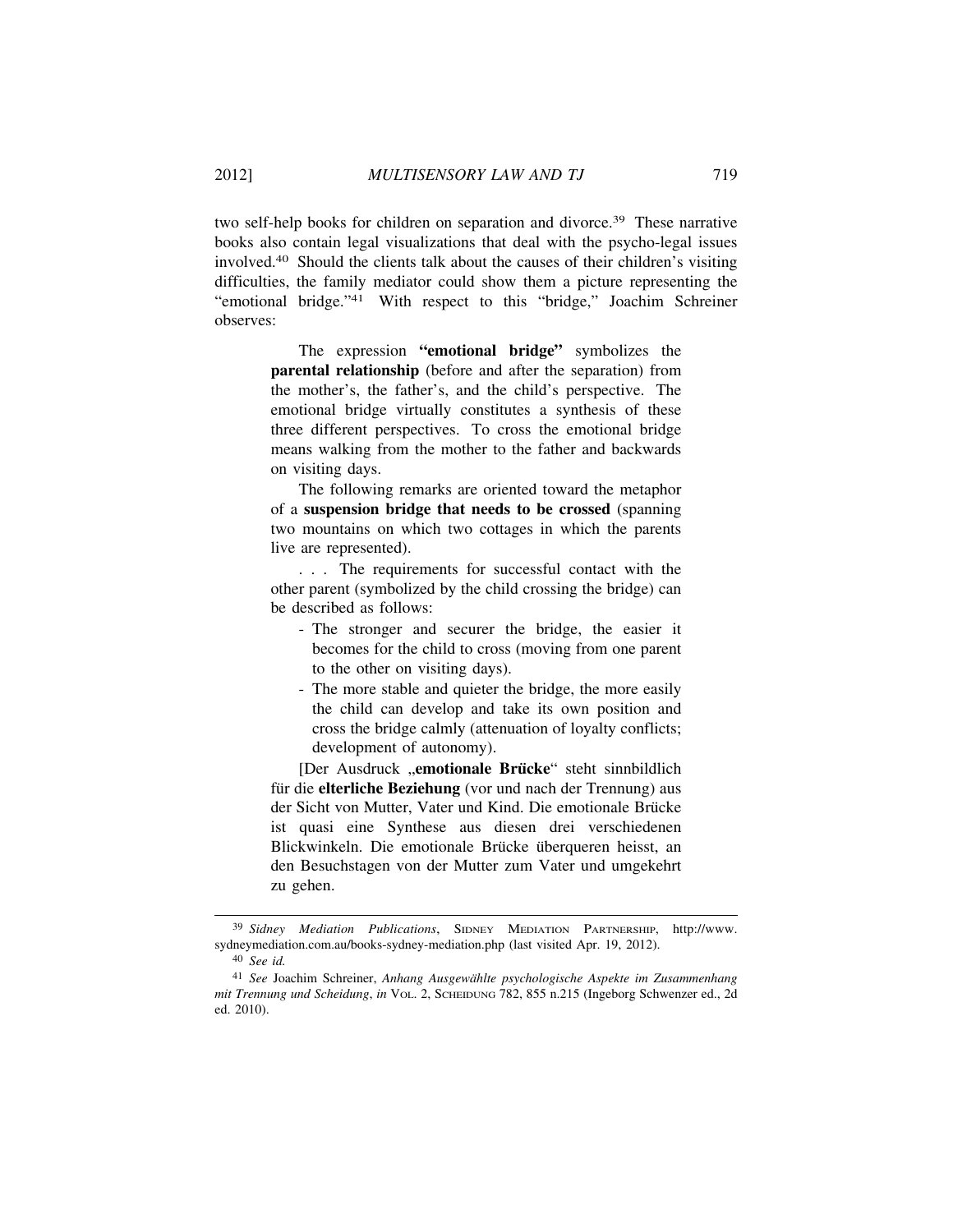Die folgenden Ausführungen orientieren sich an der **Metapher einer zu überquerenden Hängebrücke** (zwischen zwei Bergen, auf denen zwei Hütten abgebildet sind, in denen die Eltern wohnen).

... Bedingungen für erfolgreiche Kontakte zum anderen Elternteil (in der Symbolik die Überquerung der Brücke) können wie folgt umschrieben werden:

- Je stärker und sicherer die Brücke, desto leichter fällt dem Kind deren Überquerung (Wechsel von einem Elternteil zum anderen an den Besuchstagen).
- Je stabiler und ruhiger die Brücke, desto eher kann das Kind eine eigene Position entwickeln und einnehmen und in Ruhe die Brücke überqueren (Milderung von Loyalitätskonflikten; Autonomieentwicklung).]<sup>42</sup>

In my research, I have found legal visualizations of mediation specific contents, such as visually designed forms.<sup>43</sup> Gary Friedman and Jack Himmelstein have designed legal visualizations to illustrate and explain how a family mediator could proceed to better understand the parties and to facilitate mutual understanding.44 Moreover, I have also found a visualization comparing mediation with arbitration.<sup>45</sup>

### *b. Examples of mental legal visualizations*

Probably, the mental legal visualizations used by family mediation could also be divided into subcategories, but since I have not found many such visualizations, I dispense with categorization. Instead, I would like to consider three examples of such visualizations: ideas of justice, verbal images, and the miracle question.

On ideas of justice, Leo Montada and Elisabeth Kals note:

Our sense of justice is based on our persuasions about justice. They are not congruent with legal rights. This can be illustrated by divorce conflicts. In legally dealing with divorce conflicts, basically only claims to assets, maintenance, and benefits are relevant. Only these are justiciable. To a large

<sup>42</sup> *Id.* at 854-56, 854 nn.215-16 (citations omitted).

<sup>43</sup> *See* JUTTA HOHMANN & DORIS MORAWE, PRAXIS DER FAMILIENMEDIATION: TYPISCHE PROBLEME MIT FALLBEISPIELEN UND FORMULAREN BEI TRENNUNG UND SCHEIDUNG 233-45 (2001).

<sup>44</sup> GARY J. FRIEDMAN & JACK HIMMELSTEIN, CHALLENGING CONFLICT: MEDIATION THROUGH UNDERSTANDING 108-13, 108 & figs. 6.3-.7 (2009).

<sup>&</sup>lt;sup>45</sup> See ESTHER HAAS & TONI WIRZ, MEDIATION: KONFLIKTE LÖSEN IM DIALOG 55 (3d rev. ed. 2011).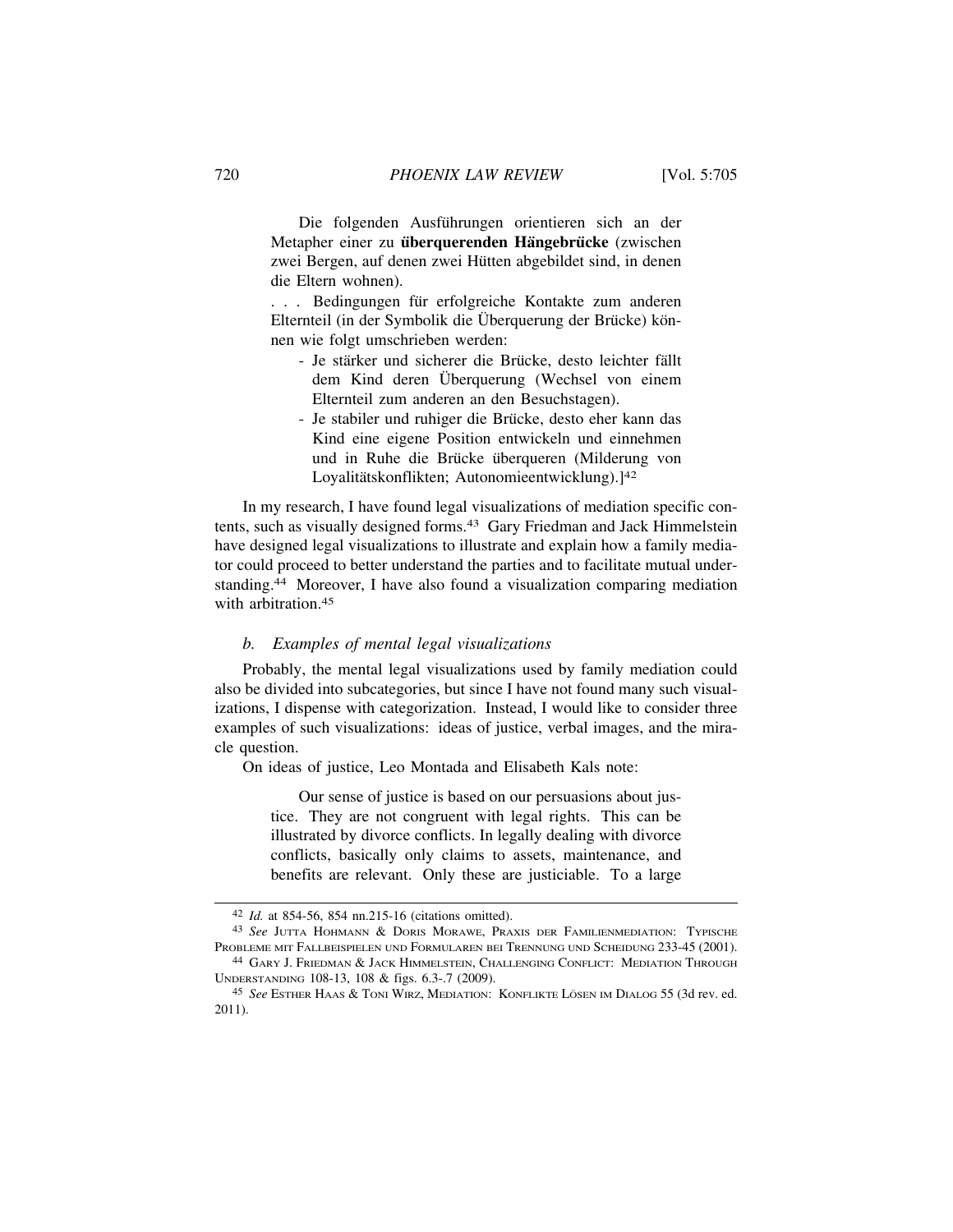extent, 'verified jurisdiction' largely schematizes the claims that can be asserted. In many cases, such ruling schemata do not do justice to the sense of justice of the parties and their points of view. The psychological situation of many divorce conflicts is much more complicated. What has to be analyzed?

**Previous relations of exchange**. Psychologically, the parties make up the balance of their previous relations of exchange. They base their claims on these subjective balances. Whether such claims are made explicit, is another question. These claims are assessed by the counterparty. To be able to adequately accomplish this in mediation, one must consider the psychology of justice in close relationships, because persumably a close personal relationship existed prior to separation and divorce.

[Rechtsgefühle basieren auf Gerechtigkeitsüberzeug] ungen. Sie sind nicht mit Rechtsansprüchen deckungsgleich. Dies lässt sich an Scheidungskonflikten illustrieren. In der rechtlichen Behandlung von Scheidungskonflikten sind im Wesentlichen nur Vermögens-, Unterhalts- und Versorgungsansprüche relevant. Nur diese sind justiziabel. Was an Ansprüchen geltend gemacht werden kann, ist in , gesicherter Rechtssprechung' weitgehend schematisiert. Diese juristischen Urteilsschemata werden den Rechtsgefühlen der Parteien und ihren Sichtweisen in vielen Fällen nicht gerecht. Die psychologische Situation vieler Scheidungskonflikte ist viel komplizierter. Was muss analysiert werden?

**Bisherige Austauschbeziehungen.** Psychologisch werden von den Parteien die bisherigen Austauschbeziehungen zwischen den Parteien bilanziert. Auf der Basis dieser subjektiven Bilanzen werden Forderungen gestellt. Ob sie explizit erhoben werden, ist eine andere Frage. Erhobene Forderungen werden von der Gegenpartei bewertet. Um dies in der Mediation angemessen leisten zu können, muss man sich mit der Psychologie der Gerechtigkeit in nahen Beziehungen befassen, denn vor der Trennung und Scheidung hat wohl meist einmal eine nahe Beziehung bestanden.]<sup>46</sup>

<sup>46</sup> MONTADA & KALS, *supra* note 6, at 131 (translation by Dr. Mark Kyburz ).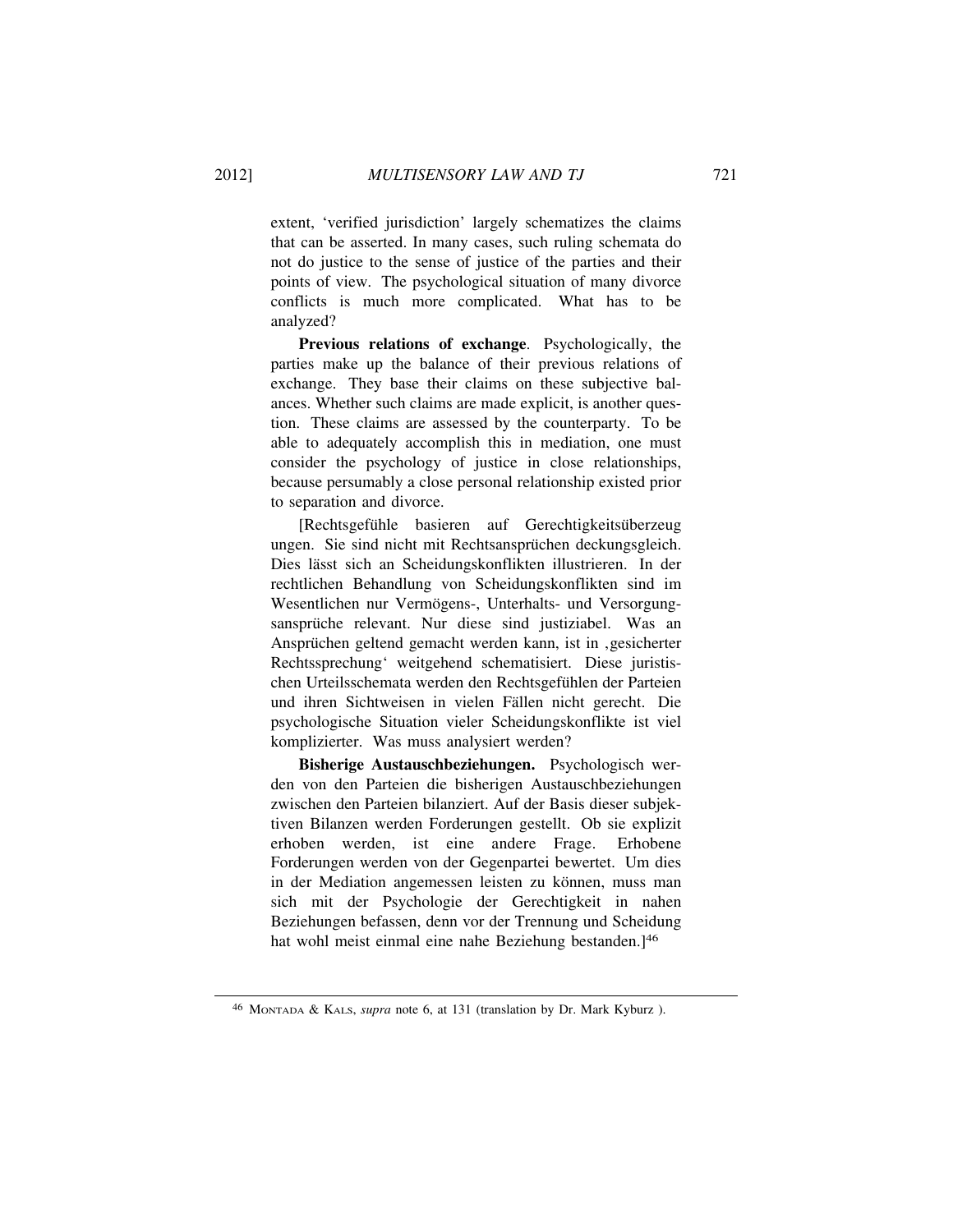Family mediators also use mental images or rather mental legal visualizations evoked by verbal images. For instance, Jutta Hohmann and Doris Morawe recommend such visualizations:

> Metaphors constitute an instrument of indirect communication, and their purpose is to trigger search processes for solving the conflict within the conflict couples. They allow pictorial understanding and provide orientation through "going on the balcony" and affording a distanced view on their own story.

> A metaphor is about transferring a situation to an image or a figurative locution. Metaphors are instruments of analog communication and serve to convey a message to the addressee. The mediator tells the parties a story, a fairy tale, a simile, or an anecdote depicting the essential elements of the couple's conflict situation. In doing so, the mediator either makes up such an account or takes one from literature. However, he or she can also use images and metaphors contributed to the mediation process by the parties.

> The persons and events occurring in the metaphor should correspond to the persons and situation of the conflict couple. . . . The conscious use of metaphors or figurative language helps relax the parties and releases their creativity and problem-solving energies.

> [Metaphern sind ein Instrument indirekter Kommunikation und haben die Aufgabe, Suchprozesse zur Konfliktlösung in den Konfliktpaaren auszulösen. Sie ermöglichen bildhaftes Verstehen und verschaffen Orientierung durch den "Gang auf den Balkon" und den distanzierten Blick auf die eigene Geschichte.

> Bei einer Metapher handelt es sich um die Übertragung eines Sachverhaltes in ein Bild oder eine bildliche Redewendung. Metaphern sind Instrumente analoger Kommunikation und dienen dazu, dem Adressaten eine Botschaft zu übermitteln. Der Mediator erzählt den Medianten eine Geschichte, ein Märchen, ein Gleichnis oder eine Anekdote, die die wesentlichen Elemente der Konfliktsituation des Paares abbildet. Hierbei kann es sich um eine Geschichte handeln, die sich der Mediator ausdenkt oder der Literatur entnimmt. Er kann aber auch die Bilder und Metaphern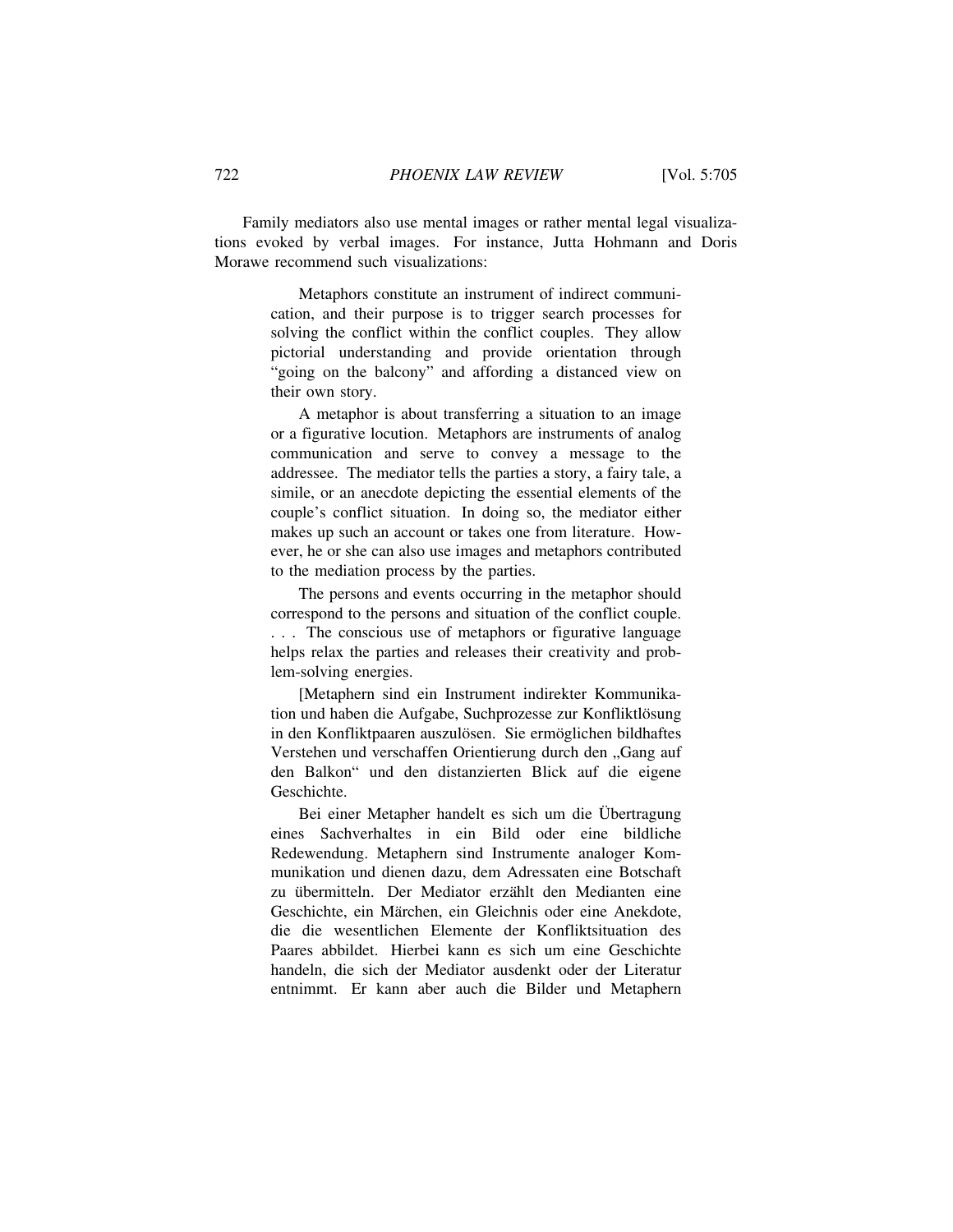nutzen, die die Medianten selbst in den Mediationsprozess einbringen.

Personen und Ereignisse in der Metapher sollten den Personen und der Situation des Konfliktpaares entsprechen. . . . Bewusster Einsatz von Metaphern entkrampft und setzt bei den Medianten Kreativität und Lösungsenergie frei.]<sup>47</sup>

Some family mediators also ask the parties the *miracle question*. On this kind of question, Peter Liatowitsch observes:

> A classic element of systemic therapy comes about in the following way: "Imagine you go to bed tonight, . . . and sleep . . . . And while you are sleeping, a miracle happens, and the problem you described to me has disappeared. How would you (more systemically speaking, your wife, your supervisor, your friends, etc.) notice or realize this?" Now this cast one's counterpart into a mental state into which he or she is thrown after the solution (in which he or she had almost stopped believing, which is why a miracle is necessary!) has been found. This "simulates" the sense of well-being and opens up new resources, which in turn facilitates the envisioning of solutions that make possible such a desirable change.

> [Ein Klassiker aus der systemischen Therapie kommt etwa in der folgenden Art daher: "Stellen Sie sich vor, Sie gehen heute abend [sic], . . . zu Bett und schlafen . . . . Und während Sie schlafen geschieht ein Wunder und das Problem, das Sie mir schilderten, ist verschwunden. Woran würden Sie (systemischer noch: Ihre Frau, Ihr Chef, Ihre Freunde etc.) das merken?" Hier wird das Gegenüber in denjenigen Zustand versetzt, in welchem es sich nach Eintritt der Lösung (an die es selbst fast nicht mehr glaubt, deshalb ist das Wunder nötig!) versetzt. Das Gefühl des Wohlbefindens, das Öffnen neuer Ressourcen, all das wird "simuliert" und dadurch der Blick auf Lösungen, die eine solche erstrebenswerte Veränderung möglich machen, erleichtert  $\dots$ .  $]^{48}$

<sup>47</sup> HOHMANN & MORAWE, *supra* note 43, at 200 (citations omitted); *see also* GUNTER SCHLIC-KUM &EVA WEILER, PRAXISBUCH MEDIATION: FALLDOKUMENTATIONEN UND METHODIK ZUR KONFLIKTLÖSUNG 37-38 (1st ed. 2008).

<sup>48</sup> Peter Liatowitsch, *Anhang Mediation*, *in* VOL. 2, SCHEIDUNG 719, 761 n.91 (Ingeborg Schwenzer ed., 2d ed. 2010) (citations omitted).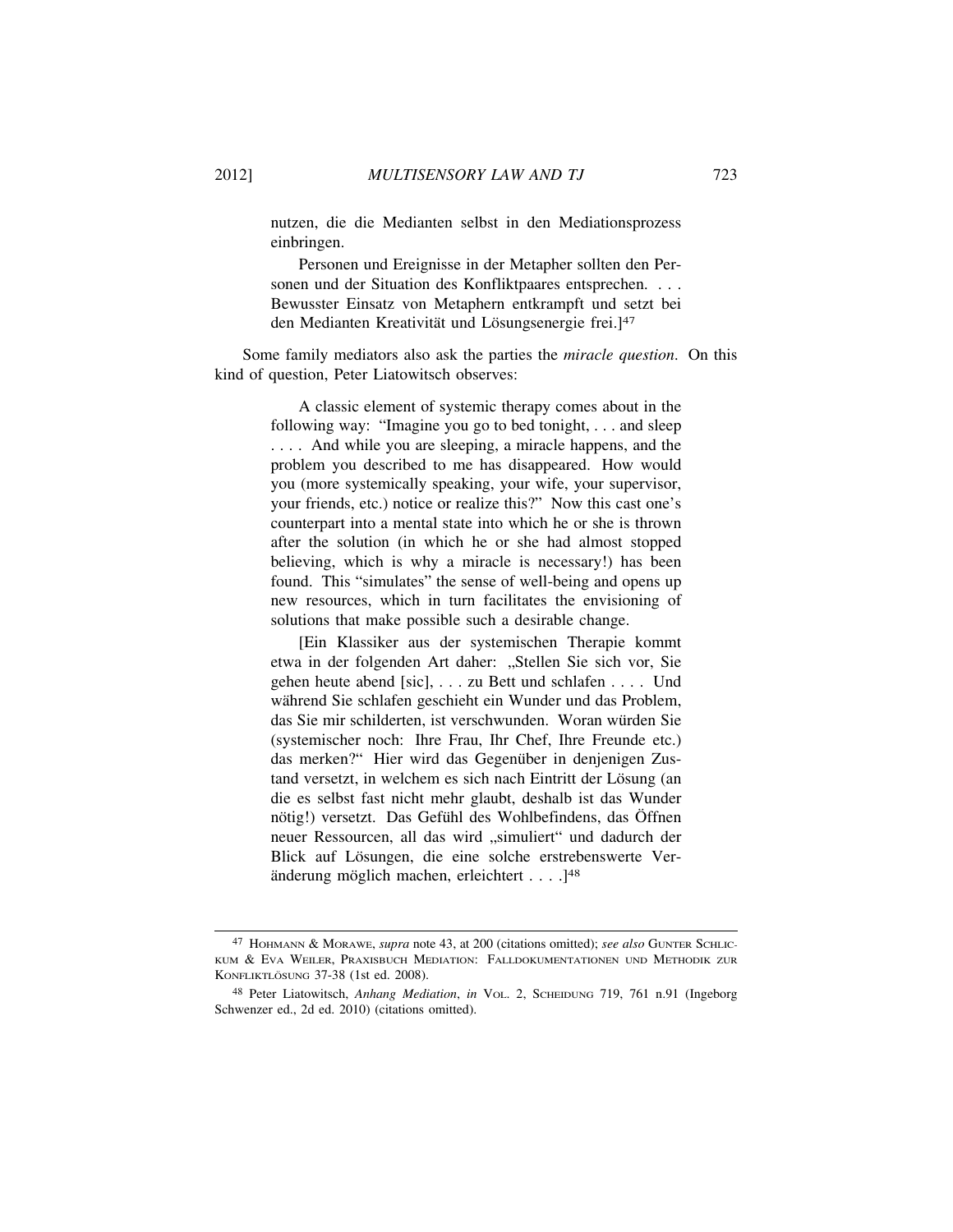I would add that the sense of well-being is not only simulated but also *stimulated*. Thus, mediators could suitably employ legal visualizations when asking parties about their visions and utopian dreams.<sup>49</sup>

## *c. Comment*

While preparing this article, I limited myself to consulting merely a few relevant publications. I would, however, like to comment on the visualizations that caught my attention.

Apparently, there are not many legal visualizations with legal contents and ones with psychological and mediation-specific contents are even more scarce. As far as I can see, these visualizations ordinarily address experts, but rarely the parties themselves—despite Stephan Breidenbach's appeal for using visualizations in expert-lay communication, particularly in mediation.50 As a non-mediator, I would ask whether and, if applicable, which legal visualizations family mediators actually use or rather would use with lay parties so that they better understand the legal, psychological, and mediation-specific contents involved, and as a result experience less emotional and/or physical stress.

It would be important for mediators to account for the legal visualizations they use. This would help them keep distinct the subject-specific areas of a case at hand. The legal visualizations discussed here might provide initial orientation.

That aside, there might exist legal visualizations in family mediation to which all three or at least two content-specific criteria apply. Such a legal visualization could be one with legal and mediation-specific contents or a legal visualization depicting legal, psychological, and mediation-specific contents. Such mixed legal visualizations bear the risk of being overloaded with information, which might overwhelm the parties and therefore adversely affect their well-being.

Other criteria for categorizing legal visualizations in family mediation might include their target audience and functions.

### 2. Legal Audiovisualizations in Family Mediation

#### *a. Examples of legal audiovisualizations in family mediation*

We can tentatively subdivide the legal audiovisualizations occurring in family mediation similarly to legal visualizations, according to their legal, psychological, and mediation-specific contents—except that to my knowledge there are no immaterial or mental legal audiovisualizations. For example, *Fam-*

<sup>49</sup> *See id*.

<sup>50</sup> *See* Breidenbach, *supra* note 11.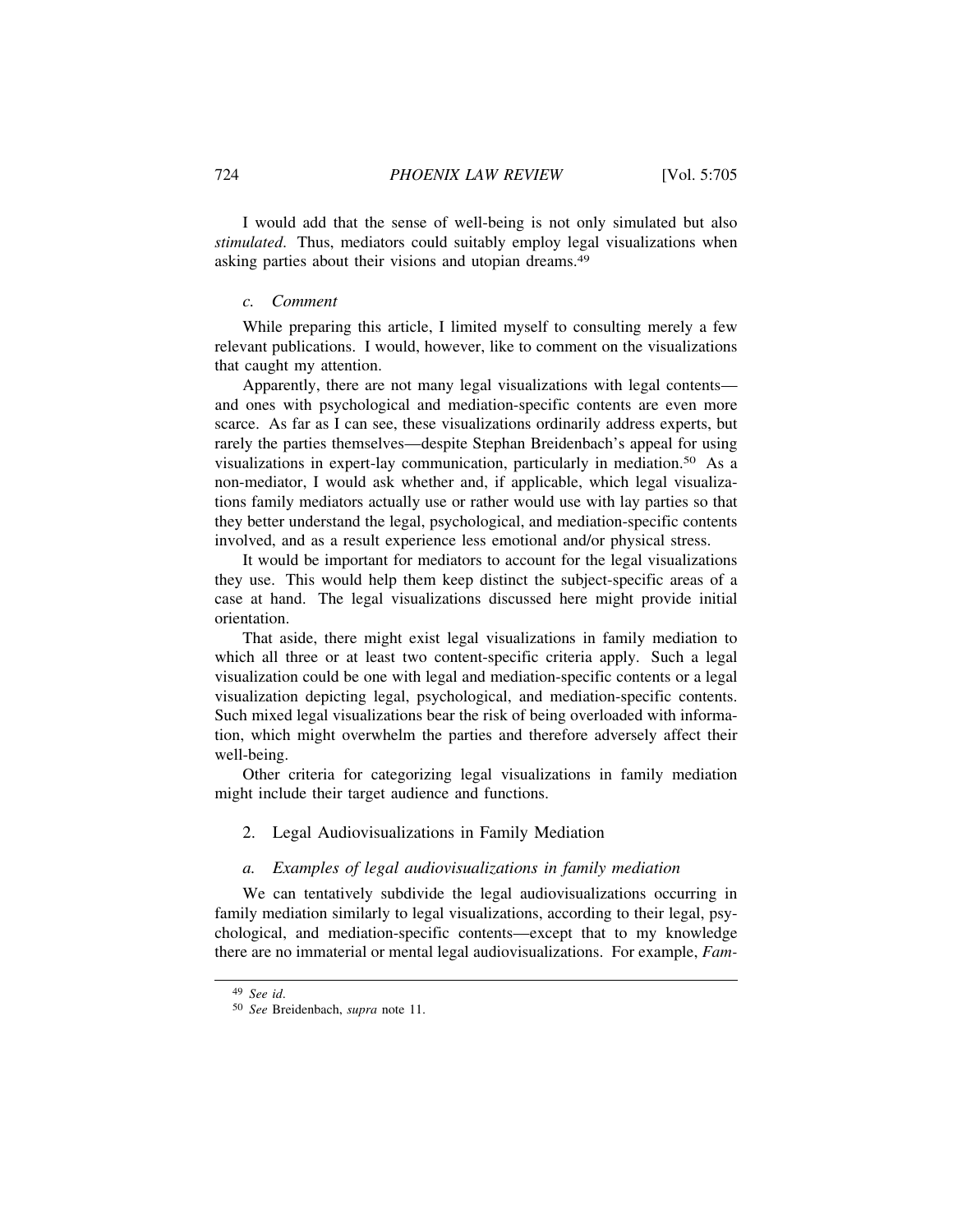*ily Law Disk 2: Preparing Your Client for a Court-Ordered Custody Mediation* seems to be a DVD whose contents are predominantly legal.<sup>51</sup>

One example of a legal audiovisualization with psychological contents is *Don't Divorce the Children*, a film about the emotional effects of separation and divorce on children.52 In this film, children tell their stories about the effects of their parents' divorce on them.53 According to Florentine Films Sherman Pictures, the film's producers, "this film has become mandatory viewing in court-ordered divorce workshops in a dozen states."54 However, legal and mediation-specific topics are covered only marginally.

*Family Mediation [Familienmediation]* is a two-part training video devoted mainly to mediation-specific contents.<sup>55</sup> On the basis of a concrete divorce case, the first part demonstrates how a typical family mediation proceeds.56 With the aid of this case, Lis Ripke, a family lawyer and family mediation expert, explains and comments on the five phases of mediation.57 The second part of the video provides relevant background information: the earlier impulses for developing the family mediation procedure, statements of the founding fathers of divorce mediation in the United States, post-mediation experiences of divorced couples, and so forth.<sup>58</sup>

Electronic family mediation, or e-family mediation, also produces legal audiovisualizations. Such mediation is undertaken in the form of online-video conferences.59 Given the context from which these kind of audiovisualizations emerge, they might cover legal, psychological, and mediation-specific contents.

## *b. Comment*

I would like to comment on the aforementioned legal audiovisualizations and on other legal audiovisualizations in family mediation. Given the growing significance of the new media in the legal context, it is difficult to assess how

<sup>51</sup> *See* DVD: Family Law Disk 2: Preparing Your Client for a Court-Ordered Custody Mediation or Evaluation (Diana Mercer 2009) (on file with author).

<sup>52</sup> *Don't Divorce the Children*, FLORENTINE FILMS, http://www.florentinefilms.com/sherman/ films/dont-divorce-the-children (last visited Apr. 19, 2012); Don't DIVORCE THE CHILDREN (Filmworks 1990). *See generally* JENNIFER M. LEWIS & WILLIAM A. H. SAMMONS, DON'T DIVORCE YOUR CHILDREN: CHILDREN AND THEIR PARENTS TALK ABOUT DIVORCE (1999) (discussing both legal and psychological topics).

<sup>53</sup> *Don't Divorce the Children*, *supra* note 52; DON'T DIVORCE THE CHILDREN, *supra* note 52.

<sup>54</sup> *Don't Divorce the Children*, *supra* note 52; DON'T DIVORCE THE CHILDREN, *supra* note 52. 55 Videotape: Trainingsvideo Familienmediation (Verlag C.H. Beck 1999) (on file with

author).

<sup>56</sup> *Id.* 57 *Id.*

<sup>58</sup> *Id.*

<sup>59</sup> *See*, *e.g.*, ETHAN M. KATSH & JANET RIFKIN, ONLINE DISPUTE RESOLUTION: RESOLVING CONFLICTS IN CYBERSPACE 135-62 (2001).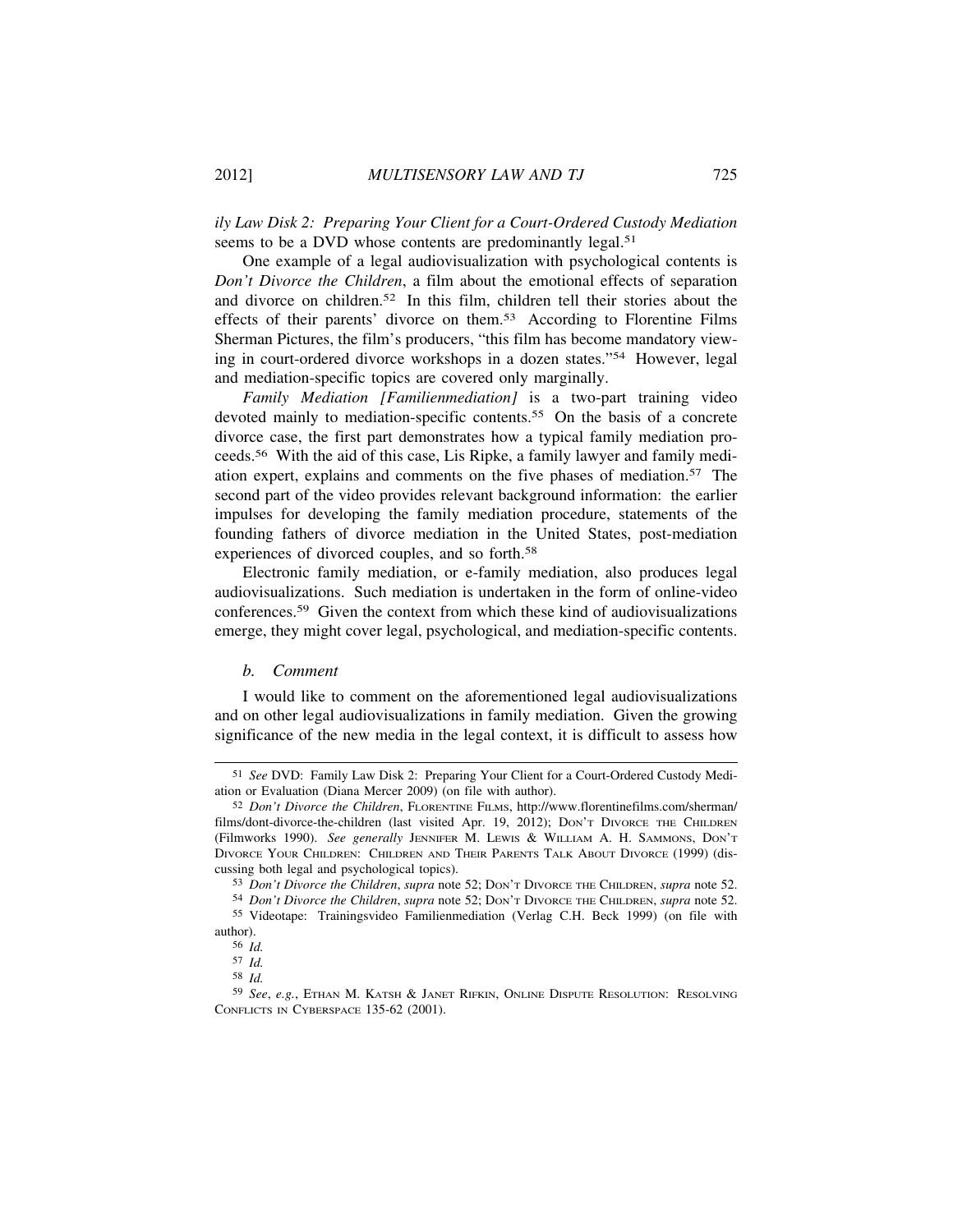many such visualizations exist. In the Karlsruhe Virtual Catalogue,<sup>60</sup> I ran searches using the keywords 'family mediation' and 'DVD' or 'video.' It is not useful at this juncture to discuss the hits in any detail. Instead, I encourage readers to conduct the searches themselves. Using the same keywords to search Amazon<sup>61</sup> and YouTube, <sup>62</sup> I found many more results.

Given the vast amount of legal audiovisualizations available online, it is not possible to watch them all. Hence, I cannot conclusively determine whether these audiovisual legal phenomena lend themselves well to contentbased categorization (legal, psychological, mediation-specific, or mixed). Other subdivision criteria include the *target audiences* of such legal audiovisualizations: laypersons—conflict parties or potential conflict parties of a family mediation—and experts—practicing or future mediators. A second type of subdivision would be the *media* used for disseminating legal audiovisualizations: video, DVD, the Internet. A third type divides them by their *functions*: information, persuasion, instruction, and so forth.

To date, scholars have neither critically analyzed nor evaluated such legal audiovisualizations. Such analysis or evaluation could be undertaken, for example, to assess whether such films render legal, psychological, and mediation-specific topics more intelligible, and thereby contribute to reducing the emotional stress of the parties. More specifically, we might ask what role the visual, audio, or sound elements of such films play in reaching those goals.

As e-mediation is still a rather new phenomenon, I do not know whether efamily mediation using video conferences is much practiced. If it is, then we need to consider whether such a virtual form of family mediation meets the standards of therapeutic jurisprudence. In other words, does it or would it help promote both the parties' and the mediator's well-being or is it at risk of producing antitherapeutic effects?63 Peter Adler claims that further research needs to be conducted on the emotional, cognitive, and physical impact of the different sensory modalities in e-mediation, such as seeing, hearing, smelling, and so forth.<sup>64</sup>

<sup>60</sup> *See Karlsruhe Virtual Catalog*, KARLSRUHER INSTITUT FUR¨ TECHNOLOGIE, http://www. ubka.uni-karlsruhe.de/kvk.html (last updated Feb. 4, 2012).

<sup>61</sup> AMAZON, http://www.amazon.com (last visited Apr. 19, 2012).

<sup>62</sup> YOUTUBE, http://youtube.com (last visited Apr. 19, 2012).

<sup>63</sup> *See, e.g.*, Peter Adler, *eMediation—K¨onnen wir die MediatorIn einsparen?*, *in* WIRT-SCHAFTSMEDIATION ZWISCHEN THEORIE UND PRAXIS 21, 22 (Schriften zur Rechtspolitik Vol. 24, Michael Gruber et al. eds., 2005), http://www.peteradler.at/ueberpa/docs/AdlerSalzburg2005.pdf.

<sup>64</sup> *See id.* at 25, 28.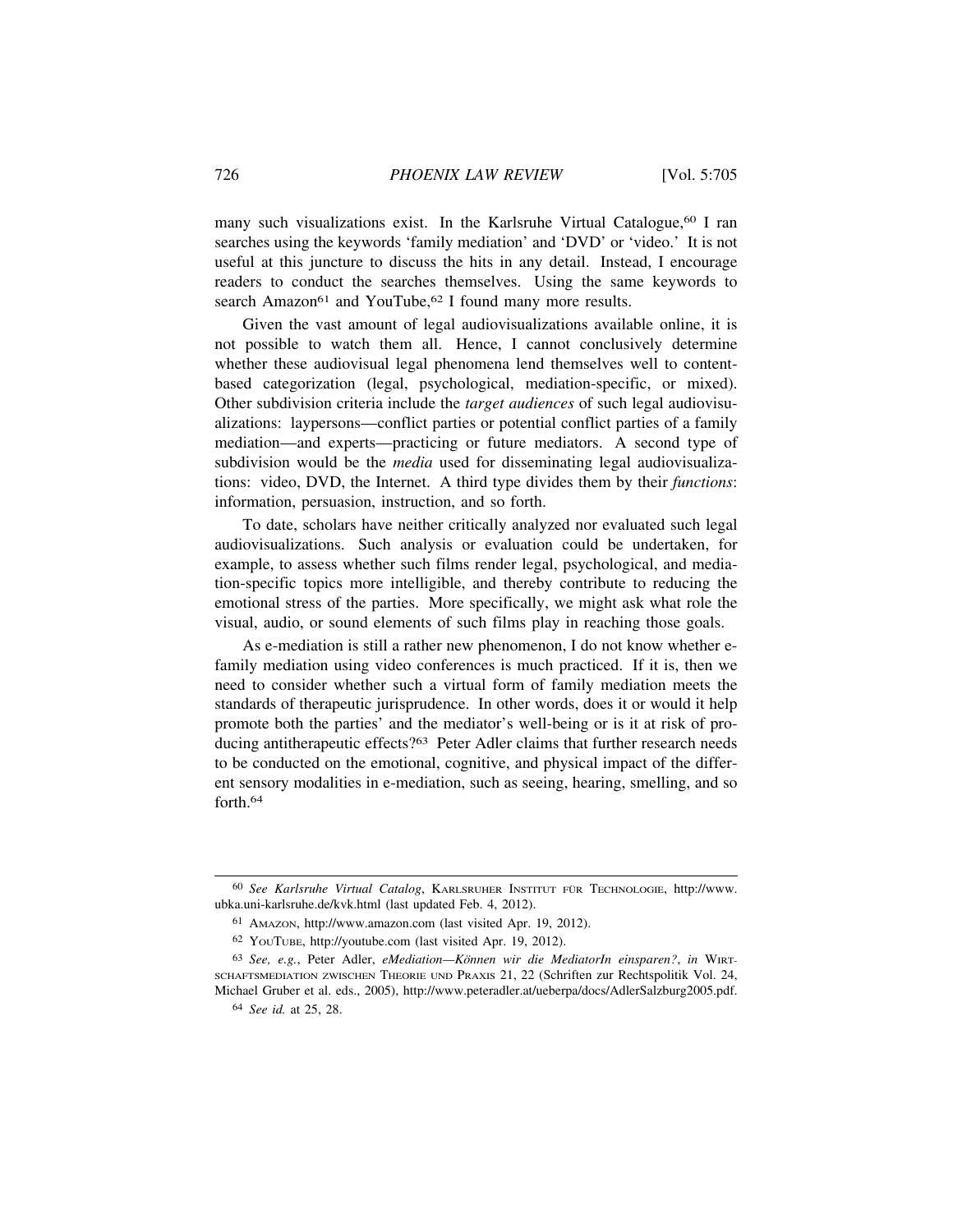### 3. Legal Tactile-Kinesthetics in Family Mediation

## *a. Examples of legal tactile-kinesthetics in family mediation*

Tactile-kinesthetics are an aspect of family mediation literature that adopts a psychological perspective. Commentators here consider the non- and paraverbal aspects of communication in the family mediation context. Thus, Montada and Kals observe: "Profound analysis is called for in almost all cases. Besides, verbal communication, it is necessary to give particularly close attention to nonverbal communication (facial expression, gesture, physical appearance, but also proxemics such as behaviour in space, and so forth) and paraverbal communication (for instance, pitch, volume, speaking rate, pauses). [In fast allen Fällen ist eine Tiefenanalyse des Geschehens notwendig. Dazu ist es notwendig, neben der verbalen Kommunikation vor allem die nonverbale Kommunikation (Mimik, Gestik, körperliches Erscheinungsbild, aber auch Proxemik als Verhalten im Raum etc.) und paraverbale Kommunikation (z.B. Tonhöhe, Lautstärke, Sprechgeschwindigkeit, Pausensetzung) zu beachten]."65

The authors become even more specific:

Establishing rapport means that the communication partners (for example, the party to the conflict and the mediator) establish "good contact." This can occur verbally, non-, and paraverbally. . . . Establishing rapport non- and paraverbally is also called "pacing." This involves mirroring one's counterpart's posture. One tunes into the breathing rhythm, speaking rate, pitch, and so forth of one's opposite number . . . .

[Die Aufnahme von Rapport bedeutet, dass die Kommunikationspartner (z.B. Konfliktpartei und Mediator) miteinander einen "guten Kontakt" herstellen. Dies kann auf verbaler, non- und paraverbaler Ebene geschehen. . . . Eine Rapportaufnahme) [sic] auf non- und paraverbaler Ebene wird auch "Pacing") [sic] genannt (Gleichschritt herstellen). Dabei wird beispielsweise die körperliche Haltung des anderen gespiegelt. Man stellt sich auf den Atemrhythmus, die Sprechgeschwindigkeit, die Tonhöhe etc. des anderen ein  $\ldots$ .  $]^{66}$ 

Accordingly, the mediator can invite the parties to role play a scenario. Here, Montada and Kals note: "Role play can afford insight into one's own communication, and escalation patterns respectively. During role playing, the

<sup>65</sup> MONTADA & KALS, *supra* note 6, at 197-98.

<sup>66</sup> *Id.* at 210 (citations omitted).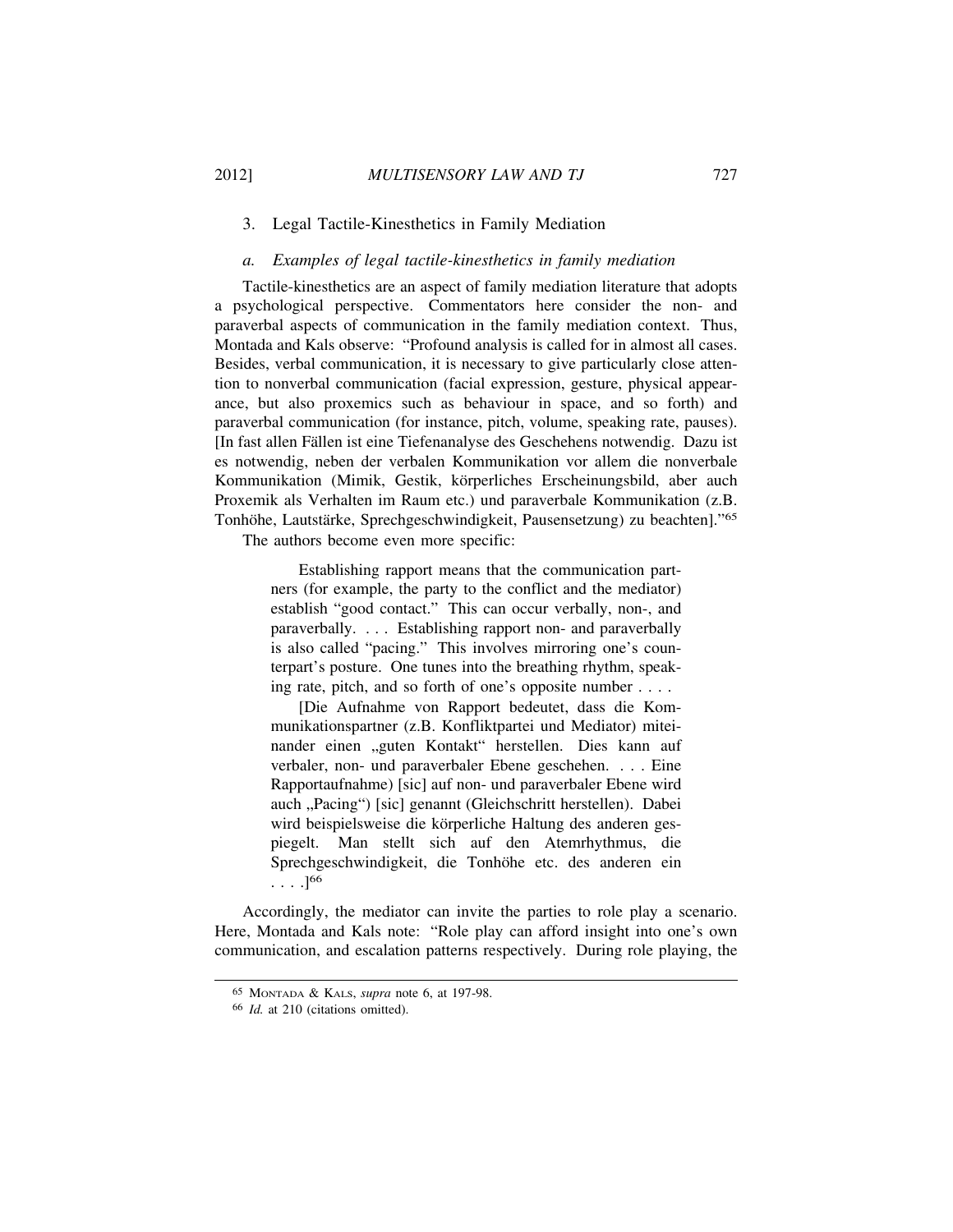conflict parties first take their own position and then their conflict partner's [Einsicht in die eigenen Kommunikations- bzw. Eskalationsmuster kann durch ein Rollenspiel vermittelt werden, bei dem die Konfliktparteien zunächst ihre eigene Position und anschliessend die Position des jeweiligen Konfliktpartners vertreten]."<sup>67</sup>

Furthermore: "[M]ediation work corresponds to the image of a Russian doll (babushka). Here, smaller babushkas are placed inside another or others: basically, the entire mediation process corresponds . . . to this scheme of analysis and solution. All important problems are analyzed following the same basic structure. [[E]ntspricht die Mediationsarbeit dem Bild einer russischen Puppe (Babuschka), bei der in einer grossen Puppenhülle kleinere, aber formidentische Puppen geschachtelt sind: Der Gesamtprozess der Mediationsarbeit entspricht—mit kleineren Abweichungen und Ergänzungen—im Wesentlichen auch diesem Analyse- und Lösungsschema. Nach dem gleichen Grundschema werden zudem alle wichtigen Probleme analysiert.]"<sup>68</sup> To explain their work, mediators can place the babushka in the hands of the parties so that they experience his or her content in a tactile-kinesthetic way.

#### *b. Comment*

To my knowledge, only a few legal tactile-kinesthetics exist in family mediation, which does not, however, rule out the existence of other such phenomena. Given the small amount of data, I dispense with categorization. Crucially, we should note that such non- and paraverbal phenomena also occur in family mediation.

## *B. Common Therapeutic Jurisprudence Approaches to Family Mediation*

I would like to give two examples of common therapeutic jurisprudence approaches to family mediation. Since both have been widely discussed in the relevant therapeutic jurisprudence literature, there is no need for further comment here.

## 1. Considering Emotions

In mediation and particularly in family mediation, great importance is attached to emotions, especially to those of the parties. Thus, Meier asserts: "Emotional expressions are not only allowed, but, as a matter of fact, particularly desirable, because they often initially open up a way to the true back-

<sup>67</sup> *Id.* at 208.

<sup>68</sup> *Id.* at 217 (citations omitted).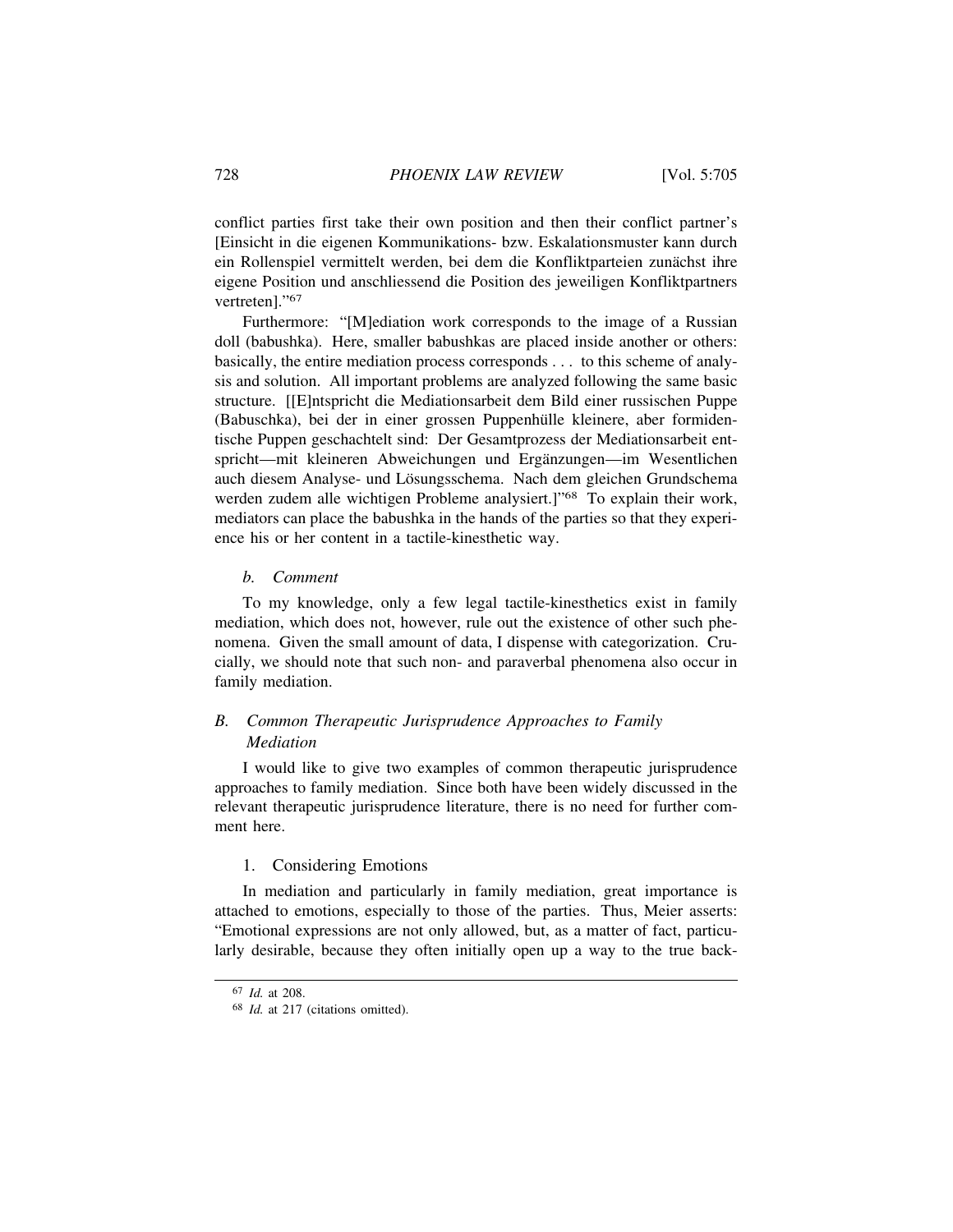grounds of the legal dispute. [Emotionale Äusserungen sind nicht nur erlaubt, sondern sogar besonders erwünscht, weil sie oft erst den Weg zu den wahren Hintergründen des Rechtsstreits öffnen.]"<sup>69</sup>

Here we might also refer to the work of Mills on therapeutic jurisprudence:

In general, the legal profession has resisted even the suggestion that emotion should play a role in the practice of law, especially in the interaction between lawyers and clients. While no one would probably deny that lawyers are actors in the legal dramas they produce, we are trained to believe that the advocate's job is to gather facts and to develop a reasoned strategy that will win a client's case. Distance and detachment remain the guiding principles of an effective practice.

Because of my sympathies to a more therapeutic approach, and my own experience as a therapist, I learned in my legal practice to rely on psychological skills to improve my effectiveness as a lawyer. What I found was that when I ignored the emotional dimensions of a case, I was not only less effective, but in some cases, incompetent.<sup>70</sup>

In order to render communication with clients more effective, Mills suggests that the lawyer, and therefore also the family mediator, account for this aspect of lawyering:

> What makes you melt into tears? What makes you angry? If a client disapproves, or asks many questions, or is needy how do these responses affect you? How do your responses reflect your childhood experiences? Who in your family tends to be impatient? Who in your family takes a long time to tell a story? How do you generally react when someone reminds you of that person?

> Ultimately, you should learn how to enter an interaction and to temper your emotional responses to your clients. If your client needs you to be strong, be strength. If your client needs to see you as vulnerable, reveal your vulnerabilities.<sup>71</sup>

<sup>69</sup> MEIER, *supra* note 15, at 587 n.1080; *see also* MONTADA & KALS, *supra* note 6, at 144-68 (regarding the role of emotions in mediation).

<sup>70</sup> Linda G. Mills, *Affective Lawyering: The Emotional Dimensions of the Lawyer-Client Relation*, *in* PRACTICING THERAPEUTIC JURISPRUDENCE: LAW AS A HELPING PROFESSION 419, 421 (Dennis P. Stolle et al. eds., 2000).

<sup>71</sup> *Id.* at 444.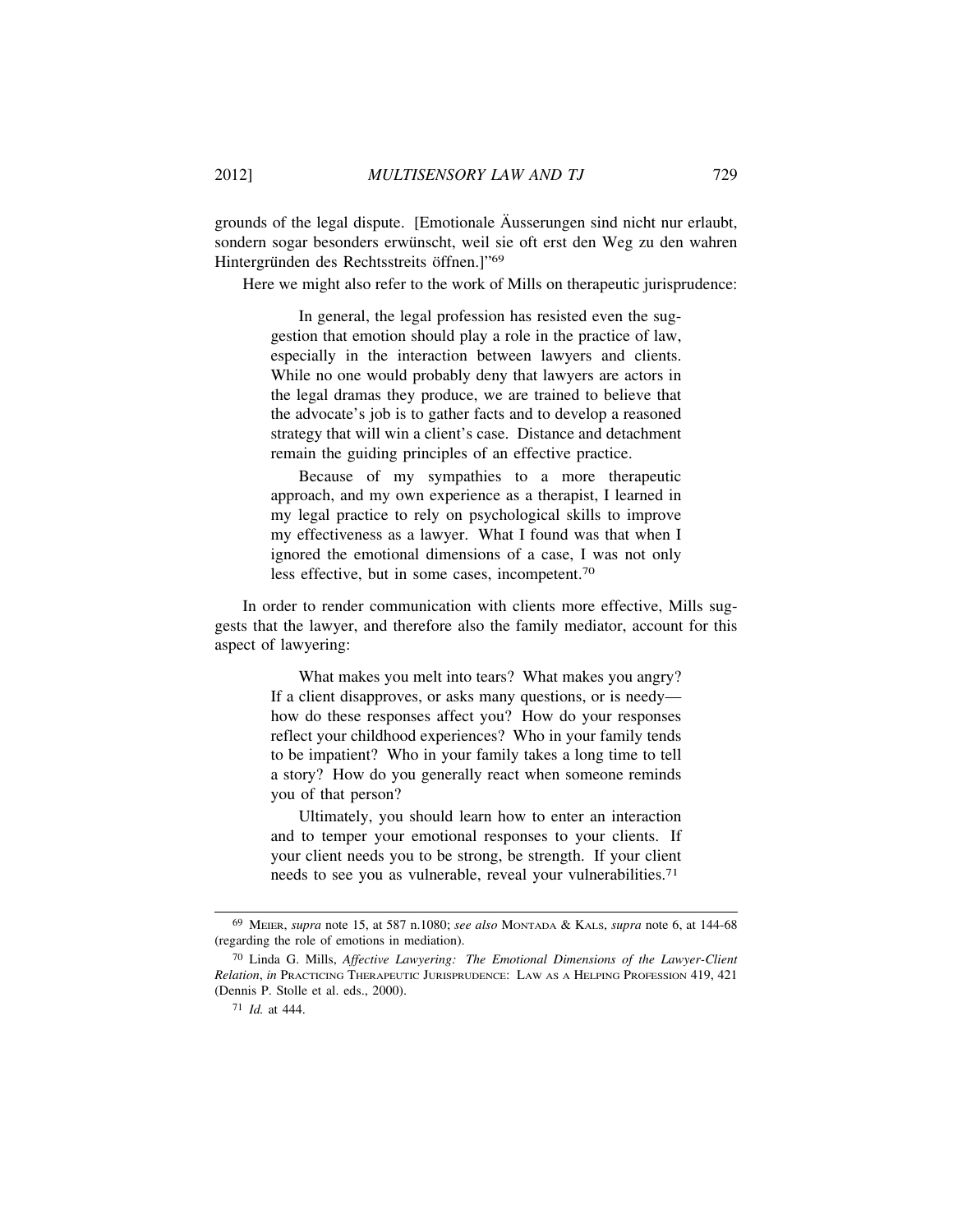In sum, therapeutic jurisprudence focuses on both the emotions of the parties and on those of the lawyer—specifically as the family mediator.

## 2. Verbal Communication Techniques

Mediation manuals and the legal discourse—particularly that of the law of civil procedure—advise (family) mediators to apply particular verbal communication techniques, such as active listening. The same applies to the discourse of therapeutic jurisprudence. The point of such techniques is to better understand the client or the parties not only cognitively but also emotionally.

Winick observes:

Attorneys need to be able to develop techniques for putting the client at ease so that he or she can feel comfortable in expressing emotion. When the client holds on to strong feelings and does not express them, as will be the case when those feelings are repressed or denied, decision-making is inevitably distorted. Being able to express one's emotions has the salutary effect of freeing the individual to think more clearly . . . .

A number of approaches by the attorney may be helpful in facilitating the client's willingness to express emotions to the attorney. Lawyers need to learn how to be good listeners. To do so, attorneys need to understand that a lawyer-client counseling session is a dialogue, not a speech. To have a true dialogue, attorneys need to stop speaking at some point and allow the room to become silent, thereby encouraging the client to speak. . . . Attorneys need to convey to their clients that they genuinely wish to listen to them and that they are eager to hear and understand their problems. In listening to their clients, attorneys need to be attentive, nonjudgemental, and sympathetic. The attorney should validate the feelings expressed by the client, making appropriate verbal and nonverbal responses that express interest, caring, warmth, and sympathy.<sup>72</sup>

<sup>72</sup> Bruce J. Winick, *Client Denial and Resistance in the Advance Directive Context: Reflections on How Attorneys Can Identify and Deal With a Psycholegal Soft Spot*, *in* PRACTICING THERAPEUTIC JURISPRUDENCE: LAW AS A HELPING PROFESSION 327, 340 (Dennis P. Stolle et al. eds., 2000) (citations omitted); *see also* DAVID A. BINDER ET AL., LAWYERS AS COUNSELORS: A CLIENT-CENTERED APPROACH 41-63 (3d rev. ed. 2011) (regarding active listening).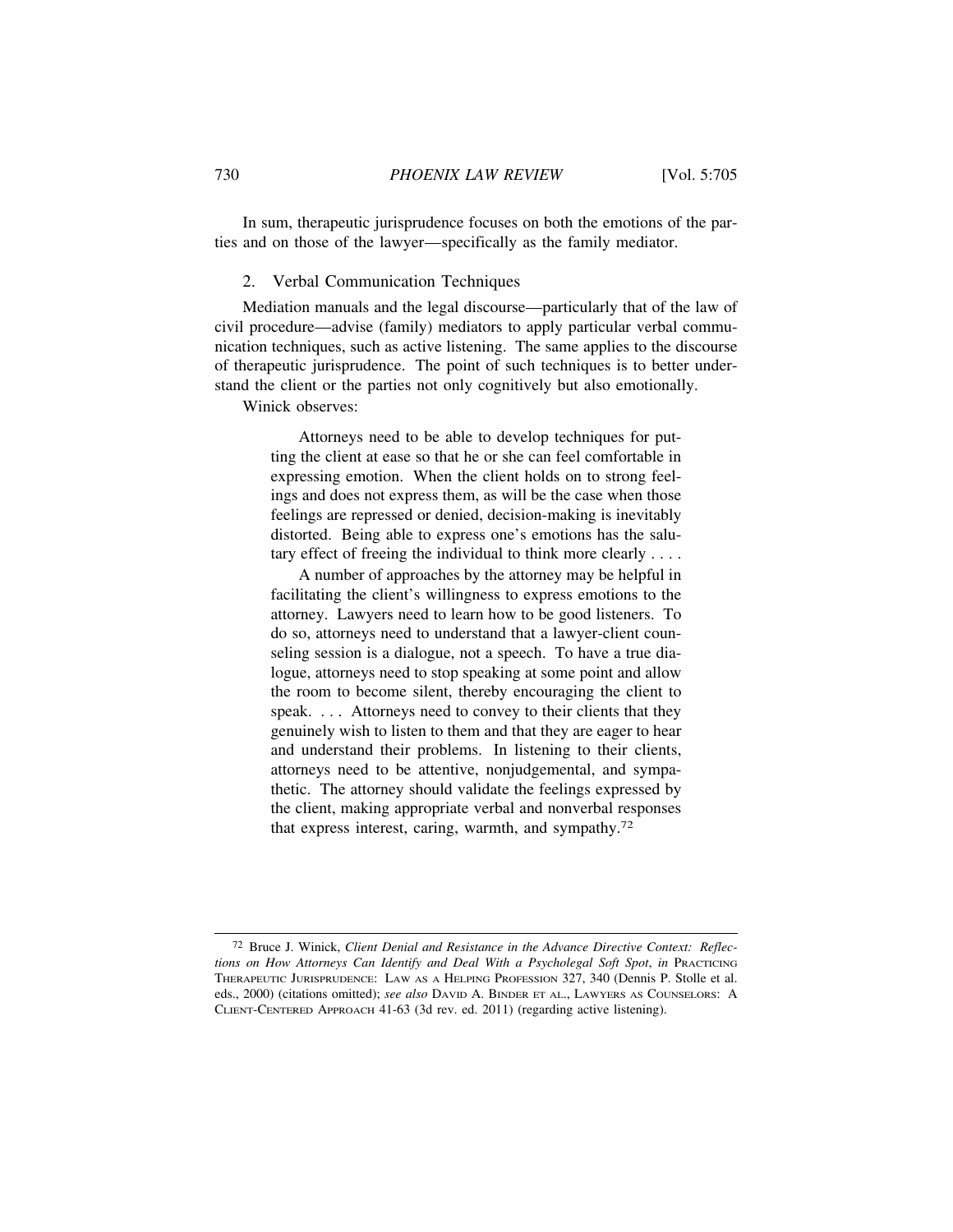# VI. NEW MULTISENSORY LAW AND THERAPEUTIC JURISPRUDENCE APPROACHES TO FAMILY MEDIATION

Now that we have looked at various approaches common to family mediation, multisensory law, and therapeutic jurisprudence, I would like to continue with a few reflections on approaches within multisensory law and therapeutic jurisprudence that are new to family mediation, and which it could fruitfully adopt.

## *A. Common Aim as a Basis*

Multisensory law and therapeutic jurisprudence have one aim in common: they both aspire to reduce the stress of the legal actors and of those persons affected by the law, such as the parties to a family mediation.

Multisensory law attempts to reach this aim by developing non-verbocentric (non-verbal) approaches that complement verbal legal or legally relevant communication. These approaches help legal actors and laypersons better cope with the flood of legal information and the complexity of law.<sup>73</sup> In doing so, multisensory law observes two key principles of good design: "less is more"<sup>74</sup> and "keep it not too simple"; the design should be appropriate to the needs of the target audience.75 I will return to these points later.

Therapeutic jurisprudence aims to reduce stress by considering people's well-being and by seeking to avoid antitherapeutic effects. Related to the context of family law, Stephen Anderer and David Glass raise questions that might serve multisensory law and therapeutic jurisprudence as a compass: "'How does that make you feel?' A lawyer . . . would probably say that the question should be, 'Do you think that's fair?' A therapeutic jurisprudence approach would entail asking both of these questions in determining whether the legal system is constructed in the best fashion."76 The how-does-that-make-you-feel question could also be varied as "How *would* that make you feel?," or "How *did* that make you feel?"

In outlining the integrated approaches of multisensory law and therapeutic jurisprudence below, I shall observe these principles and questions with respect to family mediation.

<sup>73</sup> *See* Brunschwig, *supra* note 18, at 573-81.

<sup>74</sup> *E.g.*, RALPH E. WILEMAN, VISUAL COMMUNICATING 83-86 (1993); *see, e.g.*, Corina Ciripitca, *Principles of Clean Web Design*, DESIGNMODO (Sept. 30, 2011), http://designmodo.com/principles-clean-web-design; *Dieter Rams: Ten Principles for Good Design*, VITSOE, http://www. vitsoe.com/en/gb/about/dieterrams/gooddesign (last visited Apr. 19, 2012).

<sup>75</sup> *E.g.*, WILEMAN, *supra* note 74, at 82. Wileman's suggestion refers only to visual communication. *Id.* As far as I can see, his suggestion could also be applied to audiovisual and tactilekinesthetic legal communication.

<sup>76</sup> Anderer & Glass, *supra* note 7, at 208.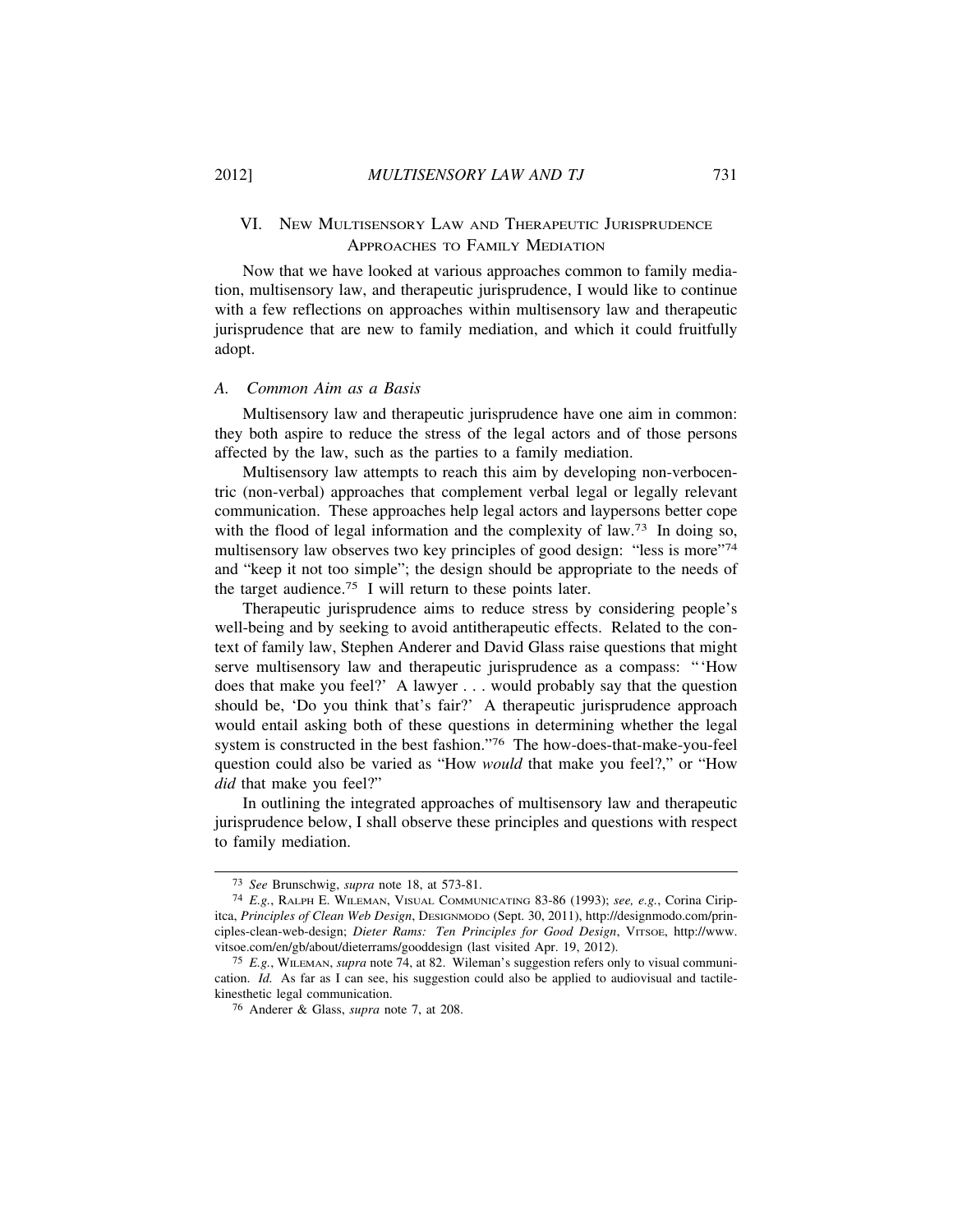## 732 *PHOENIX LAW REVIEW* [Vol. 5:705

# *B. New Integrated Multisensory Law and Therapeutic Jurisprudence Approaches to Family Mediation*

## 1. Therapeutic Legal Visualizations

In Switzerland, "social insurance is based on the so-called three pillar system, a threefold system of public, occupational and private insurance."77 Put simply, this system refers to old-age provision. The Canton of St. Gallen in Switzerland provides the following legal visualization of old-age provision (the corresponding English terms are given in *Fig. 6*):



*Fig. 5.* First Legal Visualization of Old-Age Provision<sup>78</sup>

<sup>77</sup> *Purpose of Old-Age and Survivors*' *Insurance*, FED. SOC. INS. OFF., http://www.bsv.admin. ch/themen/ahv/00011/01259/index.html?lang=en (last modified Feb. 11, 2010).

<sup>78</sup> *3 S¨aulen*, GERICHTE DES KANTONS ST.GALLEN, http://www.gerichte.sg.ch/home/dienstleistungen/nuetzliche\_infromationen/mitteilungen\_zum\_familienrecht/tafeln\_zum\_familienrecht/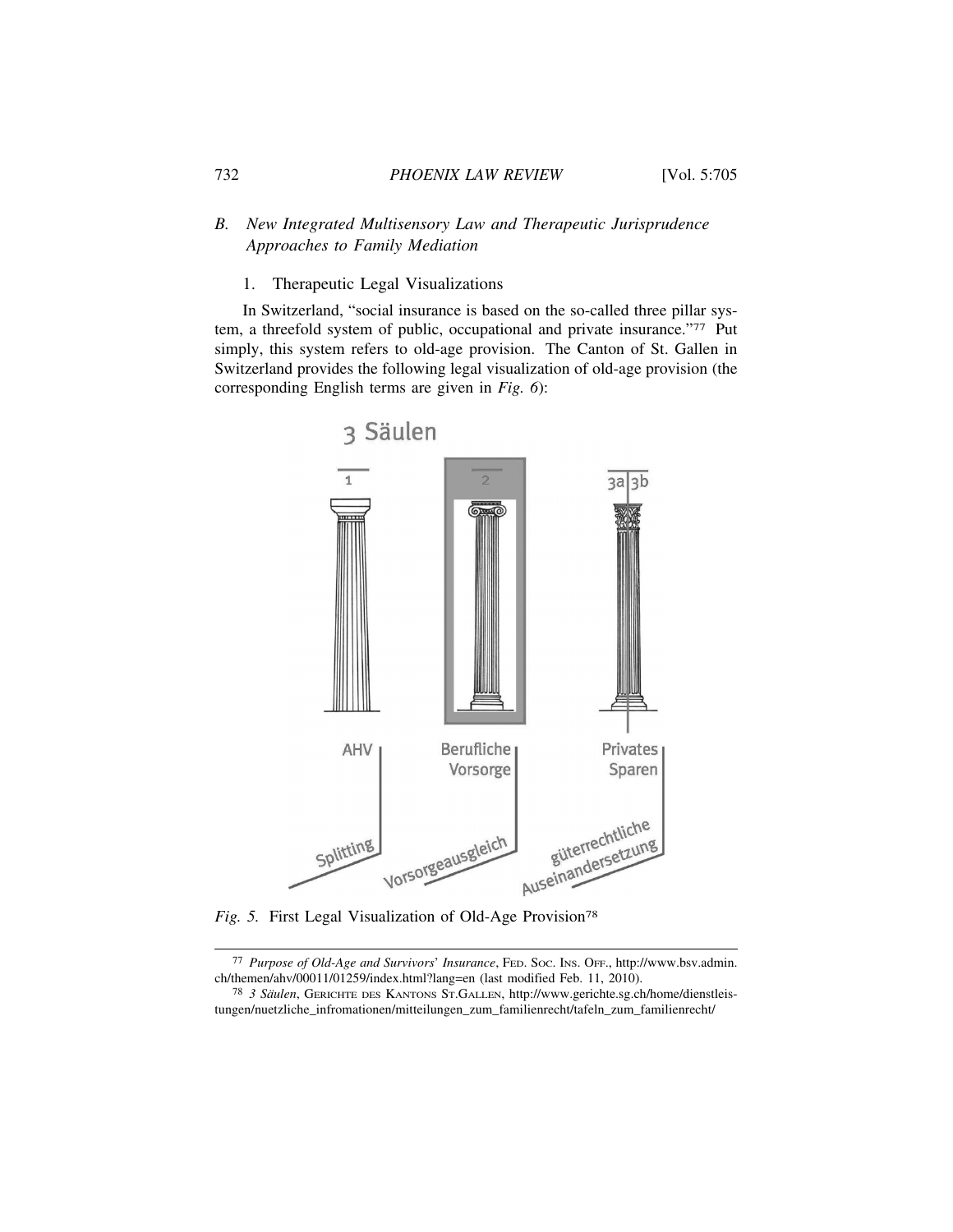This legal visualization might be considered too simple to illustrate and explain legal issues concerning old-age provision in family mediation dealing with divorce. Below, I have tried to create a legal visualization that is slightly more complex but nevertheless not too overloaded:



*Fig. 6*. Second Legal Visualization of Old-Age Provision

According to Meier, "the parties have to be informed about their rights and duties even if this complicates or impedes the efforts undertaken to reach agreement. How and when the parties should be informed about the legal situation in the mediator's practice or whether it is enough to refer them to external legal counseling (by a lawyer) is the subject of controversy. [[hat] die Information über Recht und Pflichten der Parteien selbst dann zu erfolgen, wenn dies die Einigung in einer Mediation erschwert oder gar verhindert. Wie und wann die Aufklärung über die Rechtslage in der Praxis erfolgen soll und ob ein Verweis an eine externe (anwaltliche) Rechtsberatung genügt, ist umstritten.]."79

\_jcr\_content/Par/downloadlist/DownloadListPar/download\_3.ocFile/Vorsorgeausgleich.pdf (last visited Apr. 19, 2012) (depicting the concept of the "old-age provision" in Switzerland).

<sup>79</sup> MEIER, *supra* note 15, at 586 n.1078.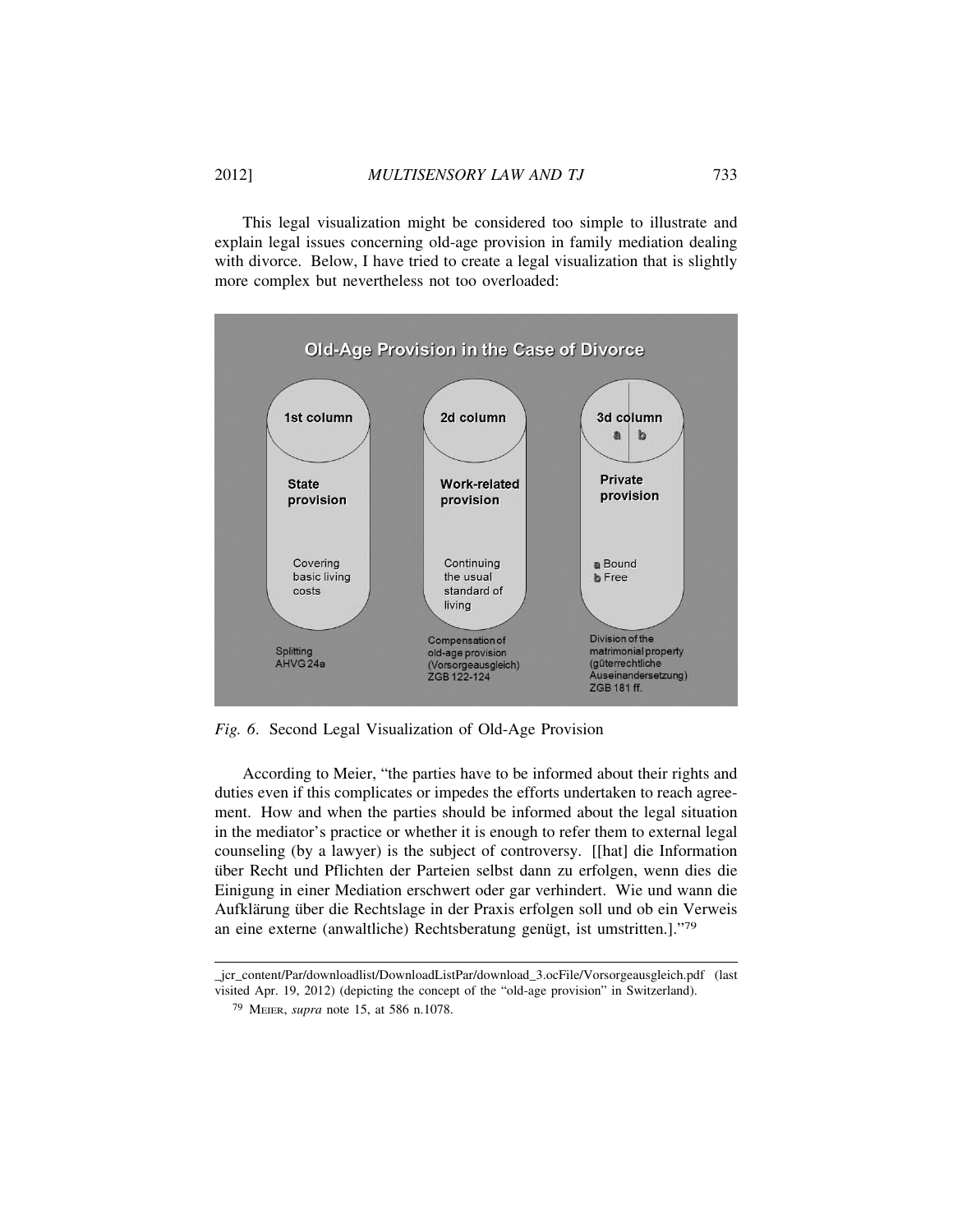Combining Meier's observation with a classic therapeutic jurisprudence question, "How would that make you feel?," would enable a family mediator to ask his or her clients the following questions: "Would it feel okay (for you) if I visualize the old-age provision in case you divorced? Now this visual information might intensify your conflict, but I am nevertheless obliged to inform you. Or would you feel better if I gave you the same information only verbally (orally)?"

## 2. Therapeutic Legal Audiovisualizations

In a talk given in Zurich, Switzerland on May 12, 2009, Winick suggested that parties leaning toward fighting their divorce (German: Kampfscheidung) could—or should—be encouraged to watch the feature film *The War of the Roses*. 80 The family mediator could lend the parties the DVD to watch this movie at home. I agree with Winick that *The War of the Roses* has great potential for deterring the parties from fighting their divorce. Thus, a legal audiovisualization from *outside* the legal context—*The War of the Roses* is a product of contemporary audiovisual mass culture—would become relevant *within* the legal context. According to Richard Sherwin, there is "two-way traffic between law and popular culture," which "may be managed in either direction for a broad range of strategic purposes."81 Apart from audiovisual and visual legal evidence and argumentation—purposes that are especially common in Anglo-Saxon jurisdiction—a further strategic purpose would thus be *therapeutic*.

Another DVD, *Kids & Divorce*, "examines the emotional and legal aftermath of divorce, seeking to find out: What's best for the kids?"82 The family mediator could also lend this DVD to parties with children, so as to promote the latters' well-being despite the divorce.

#### 3. Therapeutic Legal Tactile-Kinesthetics

## *a. Exercises for family mediators*

As regards to physical exercises for lawyers and therefore also for family mediators, Leonard Riskin observes:

<sup>80</sup> THE WAR OF THE ROSES (Twentieth Century Fox Film Corp. 1989).

<sup>81</sup> RICHARD K. SHERWIN, VISUALIZING LAW IN THE AGE OF THE DIGITAL BAROQUE: ARABESQUES AND ENTANGLEMENTS 57 (2011); *see also* Richard K. Sherwin, *Imagining Law as Film (Representation without Reference)*, *in* LAW AND THE HUMANITIES: AN INTRODUCTION 241, 246 (Austin Sarat, Matthew Anderson & Catherine O. Frank eds., 2010) [hereinafter *Imagining Law as Film*] (regarding the two-way traffic between law and popular culture).

<sup>82</sup> DVD: Kids & Divorce: For Better or Worse (Twin City Public Television 2006) (text taken from the back cover of the DVD).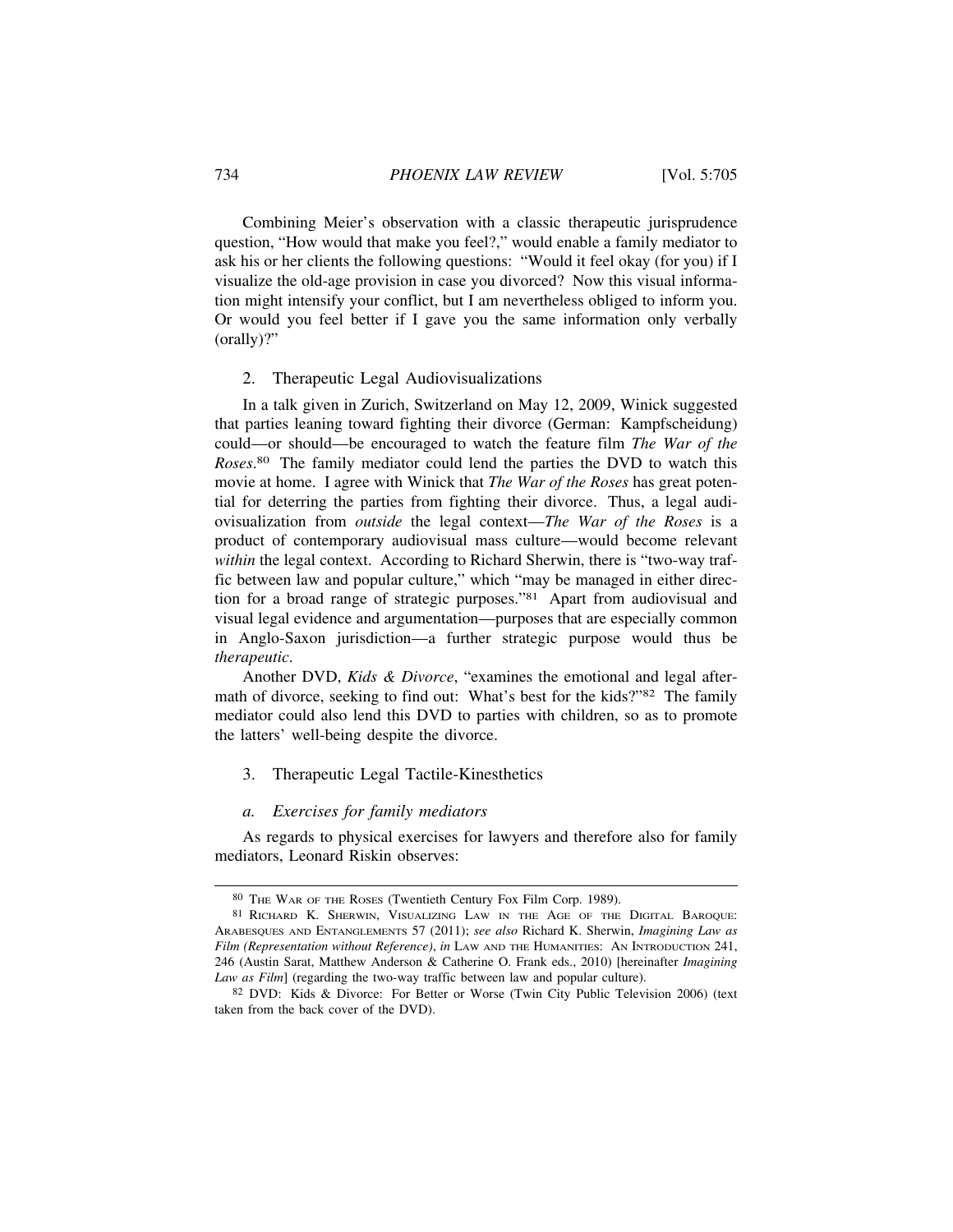Many lawyers who wish "to practice law as a healthy, healing profession, one that the lawyer finds fulfilling and rewarding and that is beneficial and therapeutic for the client" could face at least two problems. The first is the dominance of a narrow mindset . . . that governs much of legal education and many aspects of law practice. The second is the natural tendency of the human mind . . . to get distracted and to focus excessively on the self. These problems combine to make it difficult for many lawyers to be sufficiently "present"—mentally and emotionally—with their clients, their counterparts, and themselves, to practice law in the ways envisioned in this book.83

Given this problem, Riskin suggests what he calls mindfulness among other strategies. I would like to quote him on this term: "Mindfulness, as I use the term, means being aware, moment-to-moment, without judgement and without commentary, of whatever passes through the sense organs and the mind sounds, sights, bodily sensations, odors, thoughts, judgments, images, emotions. One develops the ability to be mindful through 'formal' practices, such as meditation and mindful yoga . . . ."<sup>84</sup>

Pursuant to his view, Riskin develops exercises aimed at lawyers, such as breathing exercises and body-awareness exercises. He provides detailed guidance through these exercises<sup>85</sup> to promote well-being among lawyers and family mediators.86 "Mindfulness," he further observes, "can enable the lawyer to deal better with stress and to develop a calm state of mind that will foster the ability to think clearly."<sup>87</sup>

Besides breathing exercises, Amiram Elwork suggests muscle relaxation to help lawyers cope sucessfully with stressful situations.88 In *How Brain Science*

<sup>83</sup> Leonard L. Riskin, *Awareness in Lawyering: A Primer on Paying Attention*, *in* THE AFFEC-TIVE ASSISTANCE OF COUNSEL 447, 447 (Marjorie A. Silver ed., 2007) (citations omitted).

<sup>84</sup> *Id.* at 448-49. *See generally* Tom Fisher, *Who's Minding the Mediator? Mindfulness in Mediation*, 5 ADVANCED DISP. RESOL. BULLETIN 165 (2003), *available at* http://epublications. bond.edu.au/cgi/viewcontent.cgi?article=1223&context=adr (regarding mindfulness in mediation); SCOTT L. ROGERS, MINDFULNESS FOR LAW STUDENTS: USING THE POWER OF MINDFUL AWARENESS TO ACHIEVE BALANCE AND SUCCESS IN LAW SCHOOL (2009) (regarding mindfulness for law students); SCOTT L. ROGERS, THE SIX-MINUTE SOLUTION: A MINDFULNESS PRIMER FOR LAWYERS (2009) (regarding mindfulness for lawyers).

<sup>85</sup> *See* Riskin, *supra* note 83, at 455-58; *see also* Rhonda V. Magee, *Educating Lawyers to Meditate*, 79 UMKC L. REV. 535, 536 n.2 (2011) (regarding breathing exercises).

<sup>86</sup> *See* Riskin, *supra* note 83, at 449.

<sup>87</sup> *Id.*

<sup>88</sup> AMIRAM ELWORK, STRESS MANAGEMENT FOR LAWYERS: HOW TO INCREASE PERSONAL & PROFESSIONAL SATISFACTION IN THE LAW 91 (3d ed. 2007).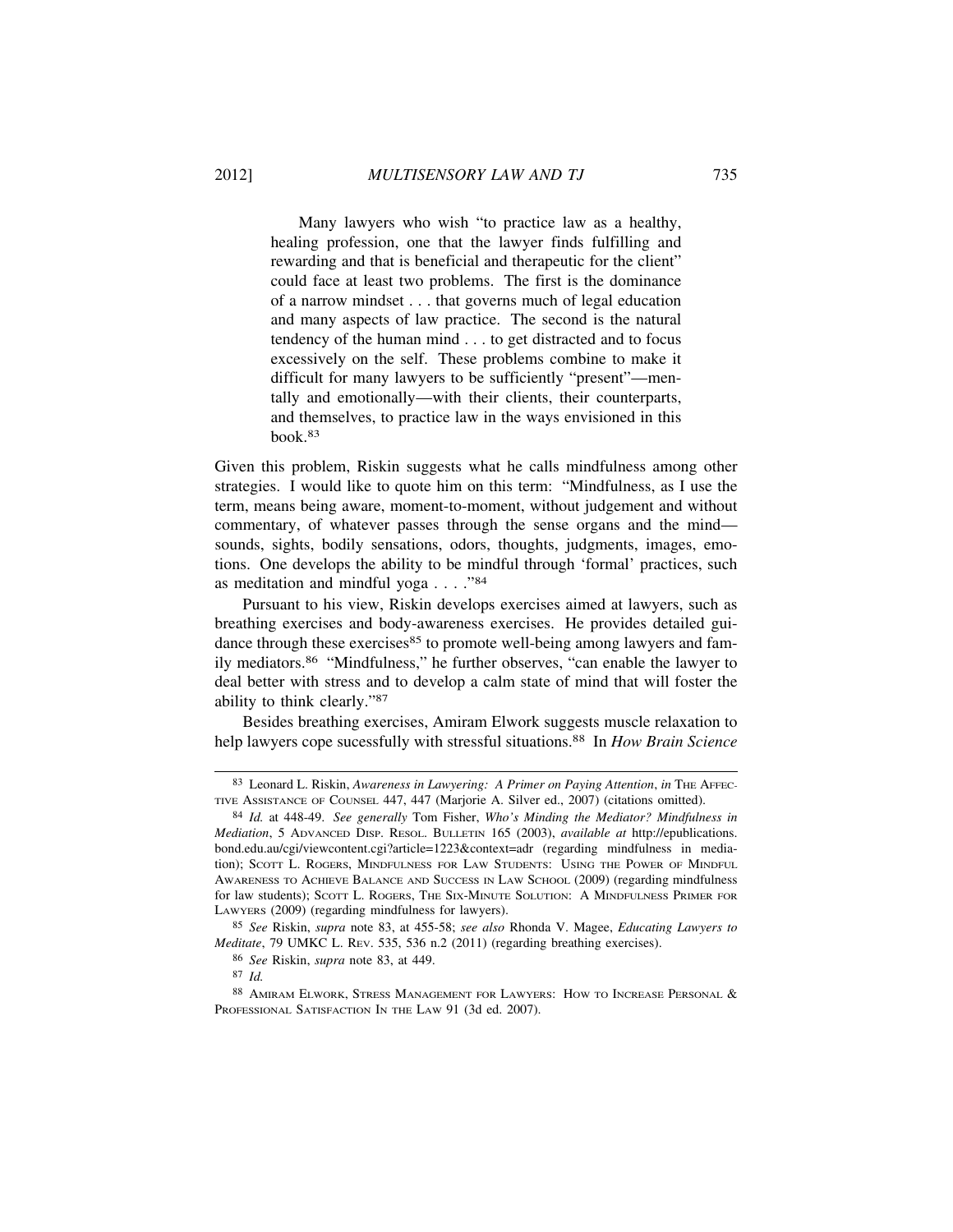*Can Make You a Better Lawyer*, David Sousa suggests that lawyers and family mediators should walk around the room to make better decisions.<sup>89</sup>

## *b. Exercises for mediation parties*

From literature and possibly from personal experience, we know that clients suffer from emotional turmoil during separation and divorce.<sup>90</sup> Strong feelings of "fear, anger, guilt, grief, shame, and remorse"<sup>91</sup> can block and paralyze clients, negatively affecting their dialog ability and absorbing capacity. In such difficult circumstances, clients need first aid from their mediator.



*Fig. 7.* Clients' Emotional Turmoil and Its Effects During Separation and Divorce<sup>92</sup>

Considering the clients' emotional turmoil, I would first like to describe two exercises that Yvonne Maurer developed, and then refer to Sousa's book *How Brain Science Can Make You a Better Lawyer*. Maurer's exercises are used within the framework of body-centered psychotherapy (couple therapy). They would be suitable for parties undergoing family mediation who are experiencing great difficulty reaching an agreement.

<sup>89</sup> DAVID A. SOUSA, HOW BRAIN SCIENCE CAN MAKE YOU A BETTER LAWYER 42-43 (2009). <sup>90</sup> See ANDREA BÜCHLER & ROLF VETTERLI, EHE, PARTNERSCHAFT, KINDER: EINE EINFÜHRUNG IN DAS FAMILIENRECHT DER SCHWEIZ 98-99 (20011); Tesler, *supra* note 13, at 197.

<sup>91</sup> Tesler, *supra* note 13, at 190.

<sup>92</sup> *Fig. 7* consists of two images. I acknowledge the Volcano Hazards Team, U.S. Geological Survey as the source of the volcano picture; *see Photo Information*, USGS, http://volcanoes.usgs. gov/Imgs/Jpg/Tungurahua/19991102\_Tung\_caption.html (last modified Feb. 2, 2012). According to the USGS (Michael J. Randall), this picture is in public domain. With the help of the program SmartDraw®, I have created a cause-and-effect visualization. I have embedded the volcano picture in this visualization.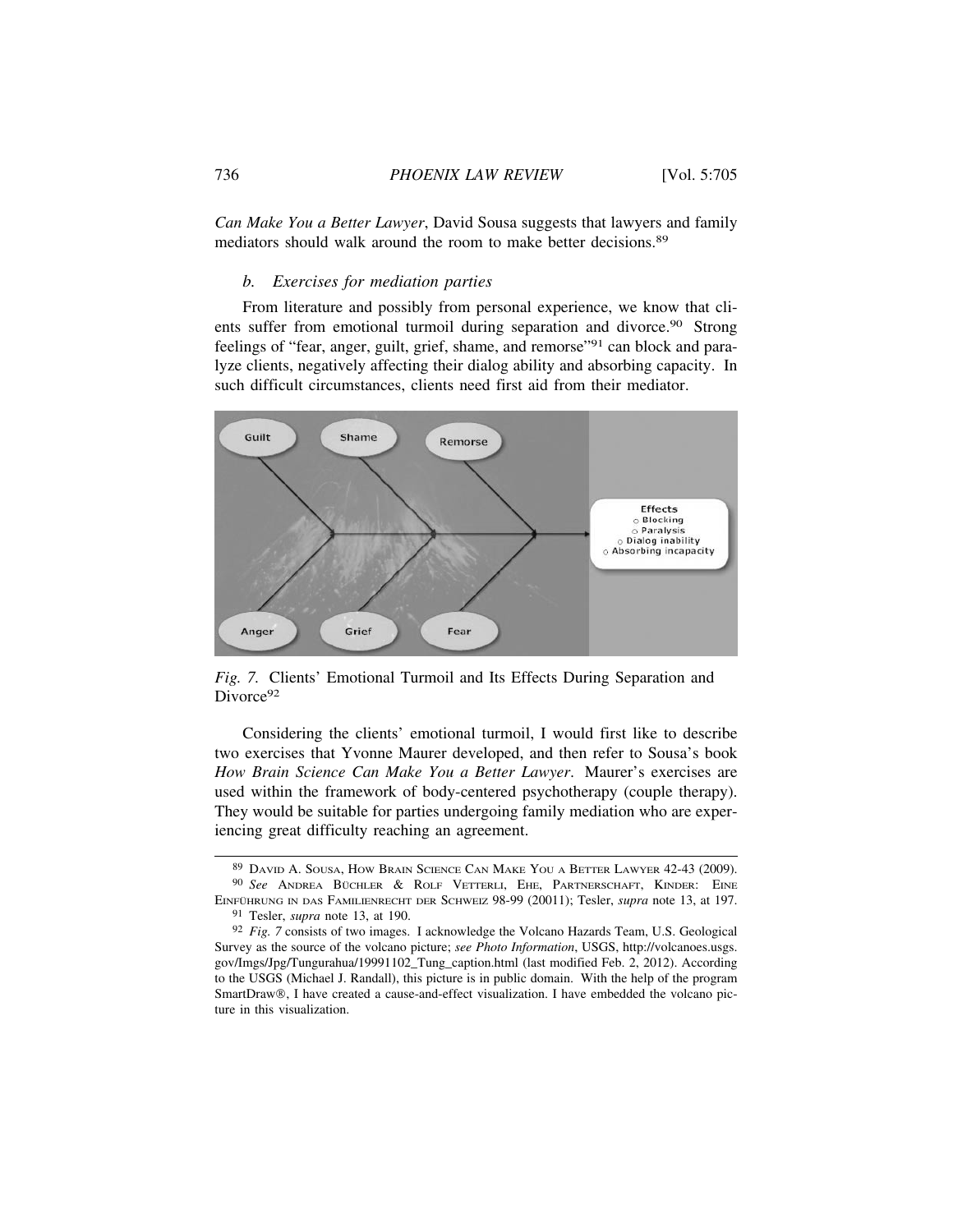Standing vis-à-vis, spouses place the palms of their hands against those of their partner. Simultaneously, they push their hands against one another while providing the resistance required to meet their counterpart's pressure, becoming pusher and pushee. They do this exercise with all the difficult feelings that they have regarding their partner—anger, frustration, and so forth. Each tries to push the other against the wall. The purpose of this exercise is to show that they are unable to make progress in reaching a possible agreement if they behave this way.<sup>93</sup>

A family mediator could invite the parties to do this exercise to suggest that mediation epitomizes quite the contrary, namely, linking arms metaphorically and literally. According to Maurer, this is another couple therapy exercise with partners linking arms and walking toward a common aim.<sup>94</sup>

Tom Fisher proposes "short meditative exercises" for "mindless clients."<sup>95</sup> In *How Brain Science Can Make You a Better Lawyer*, Sousa suggests that lawyers seek to meet the needs of jurors or judges with strong kinesthetic preferences.96 This suggestion could also apply to family mediation. If clients feel the need to walk around a room to make better decisions, the mediator should encourage them to do so.

## *c. Comment*

Maurer's exercises would require the parties' consent. Not all parties respond well to such exercises, perhaps on account of their psychophysical condition, or because they do not feel like touching the spouse with whom he or she has a conflict-laden relationship. Moreover, these exercises need to be time limited.97 If the mediator is not a psychologist, he or she must inform the parties that he or she does not claim to be a therapist.98 Despite the still prevailing taboo against using psychological methods in legal practice,<sup>99</sup> therapeutic jurisprudence adopts many *verbal* methods from psychology. Even

<sup>93</sup> See Yvonne MAURER, Von der Psychotherapie zur Körperzentrierten Psychotherapie, in KÖRPERZENTRIERTE PSYCHOTHERAPIE IM DIALOG: GRUNDLAGEN, ANWENDUNGEN, INTEGRATION, DER IKP-ANSATZ VON YVONNE MAURER, at 3, 4-5 (Alfred Künzler et al. eds., 2010); ROSMARIE ZIMMERLI, Körperzentrierte Erfahrungsübungen im Überblick, in KÖRPERZENTRIERTE PSYCHOTHERAPIE IM DIALOG: GRUNDLAGEN, ANWENDUNGEN, INTEGRATION, DER IKP-ANSATZ VON YVONNE MAURER at 77, 83 (Alfred Künzler et al. eds., 2010).

<sup>94</sup> I wish to thank Dr. Yvonne Maurer for making this point.

<sup>95</sup> Fisher, *supra* note 84, at 165, 169.

<sup>96</sup> *See* SOUSA, *supra* note 89, at 42-43, 47.

<sup>97</sup> I wish to thank Dr. Yvonne Maurer for making this point.

<sup>98</sup> *See* Evan R. Seamone, *The Veterans' Lawyer as Counselor: Using Therapeutic Jurisprudence to Enhance Client Counseling for Combat Veterans with Posttraumatic Stress Disorder*, 202 MIL. L. REV. 185, 192-95 (2009) (discussing how lawyers can delimit themselves against the role of therapists).

<sup>99</sup> *See id.*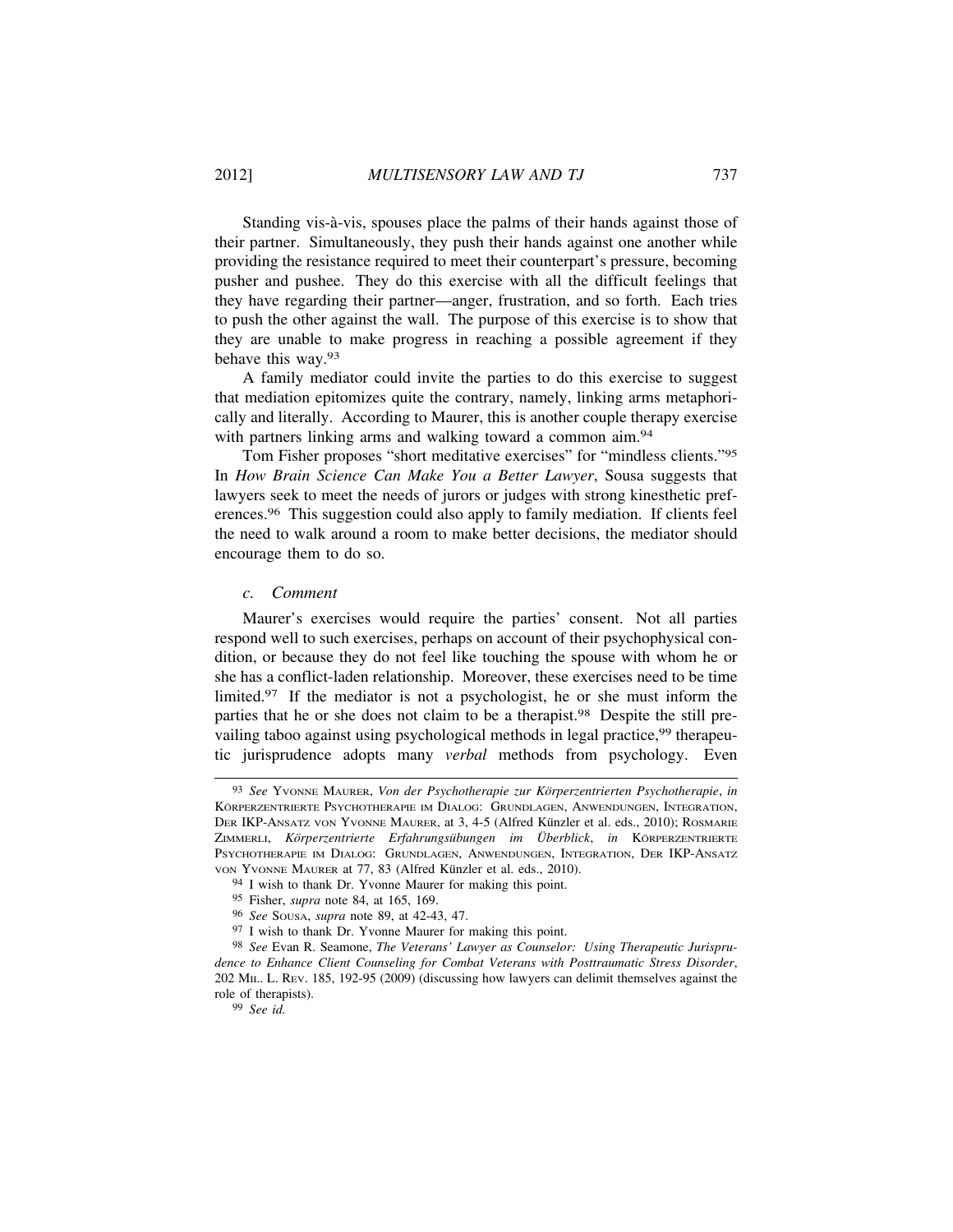mindfulness exercises for lawyers or mediators indirectly "help 'heal' the client."100 Why should therapeutic jurisprudence thus not also borrow *nonverbal* methods suited to directly fostering client well-being? In therapeutic jurisprudence lawyering, Evan Seamone suggests enhanced legal counseling techniques for combat veterans suffering from posttraumatic stress disorder ("PTSD"): "Although many psychology licensing statutes permit an attorney to use advanced clinical interventions, this article recommends a more conservative approach. Attorney interventions to address the byproducts of PTSD in the course of legal representation should be limited to relaxation techniques and specialized CBT [cognitive behavior therapy] worksheets to counteract distorted thoughts."<sup>101</sup>

According to Seamone,

At the most general level, relaxation techniques include a variety of physical exercises ranging from meditation to yoga. Relaxation and meditation exercises are valued for clearing a client's mind and bringing the client into the moment, so he has the enhanced ability to focus on the matters at hand. In the context of PTSD, some exercises significantly improve cognitive functioning. Exercises that increase breathing can undo the body's natural response to anxiety, which is to seizeup and prevent the flow of oxygen to the brain.<sup>102</sup>

Seamone provides detailed guidance on how a lawyer could apply progressive muscle relaxation and breathing exercises.<sup>103</sup> A lawyer might feel reluctant to guide his or her client through such exercises. Instead, he or she could "use audio recordings to supplement legal counseling. Attorneys who have these recordings loaded on an iPod or MP3 player can simply ask the client to take a short break with an exercise when needed."<sup>104</sup>

In agreement with Seamone, I posit that family and criminal lawyers can use what I call *therapeutic multisensory legal counseling skills*. 105 Clients suffering from PTSD or forensic stress,<sup>106</sup> or even other forms of stress and

106 See Frank Th. Petermann, Zivilprozess und psychische Belastung: Über die Berücksichtigung des Faktors der psychischen Belastung eines Zivilprozesses für Klient und Anwalt, 4

<sup>100</sup> Riskin, *supra* note 83, at 449; *see also* Magee, *supra* note 85, at 557-58.

<sup>101</sup> Seamone, *supra* note 98, at 228.

<sup>102</sup> *Id.* at 228-29; *see, e.g.*, Magee, *supra* note 85, at 541 (regarding the value of mindfulness meditation for reducing anxiety).

<sup>103</sup> *See* Seamone, *supra* note 98, at 228-32, 253-57.

<sup>104</sup> *See id.* at 230.

<sup>105</sup> *See* Evan R. Seamone, *Attorneys as First-Responders: Recognizing the Destructive Nature of Posttraumatic Stress Disorder on the Combat Veteran*'*s Legal Decision-Making Process*, 202 MIL. L. REV. 144, 161-62 (2009).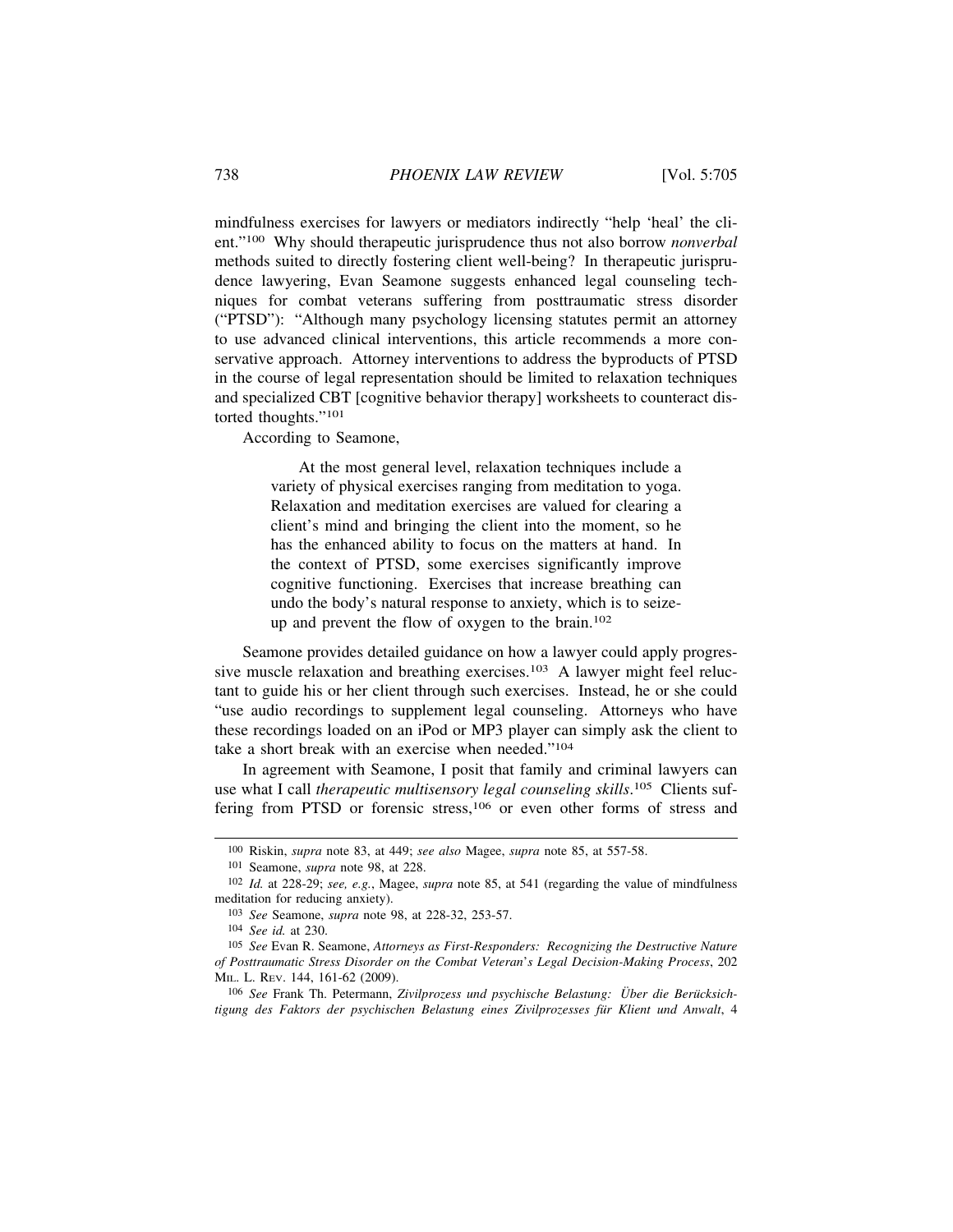related disorders, might benefit from such techniques. Even judges could use therapeutic multisensory judging skills when they realize that a party is overwhelmed by proceedings, provided that there is a legal basis for doing so.

## VII. RESULTS, CONCLUSIONS, AND OUTLOOK

## *A. Results*

This article has answered the following key question: how can family mediators better communicate with their clients? More specifically, which common and new approaches do multisensory law and therapeutic jurisprudence offer family mediation to reduce comprehension difficulties and emotional stress on the client side?

Hopefully, I have shown that multisensory law and therapeutic jurisprudence have great potential for achieving both objectives, and thus are capable of promoting clients' emotional, mental, and physical well-being. By promoting client well-being, the two fields also contribute to fostering family mediator and lawyer well-being.

## *B. Conclusions*

I would warmly recommend that legal research, legal education, legal practice, and family mediation in particular adopt these insights. For this to happen, institutions teaching law and family mediation need to intensify and expand their established *curricula*. It is necessary to teach therapeutic jurisprudence, multisensory law, *and* their integrated potential. Not only family mediation, but also other areas of the law might benefit from this kind of *integrated* curriculum. Further, I encourage legal scholars to research the benefits of such an approach for lawyering and judging.

Therapeutic jurisprudence is already being taught at many law schools.<sup>107</sup> Since it is an emerging field, some academic institutions only offer courses on certain areas of multisensory law. Regarding visual law, one important area was recently taught at the Department of Law, University of Basel, Switzerland. Basel law students were taught how to analyze and evaluate certain kinds of legal visualizations (schemata/charts) and how to produce such legal visual-

SCHWEIZERISCHE ZEITSCHRIFT FÜR ZIVILPROZESS- UND ZWANGSVOLLSTRECKUNGSRECHT [Swiss Journal of Civil Procedure and Law Enforcement] 443, 444-46 (2004) (regarding forensic stress); Seamone, *supra* note 105, at 162-65 (regarding forensic stress disorder).

<sup>107</sup> *E.g.*, *Courses and Law School Groups on Therapeutic Jurisprudence*, U. ARIZ., http://www. law.arizona.edu/depts/upr-intj/intj-c.html (last visited Apr. 19, 2012).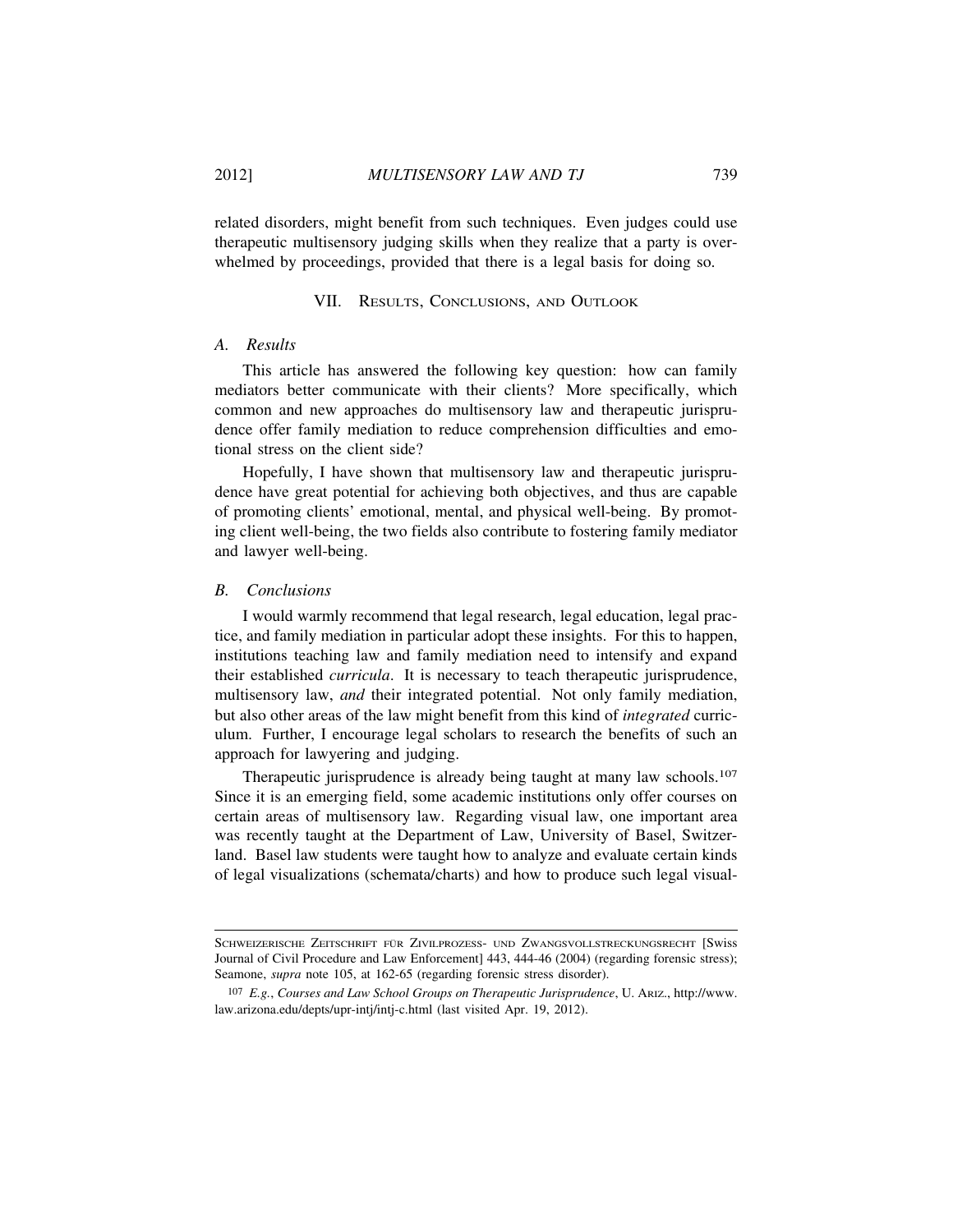izations.108 Regina Austin runs a course on visual legal advocacy.109 Neal Feigenson and Christina Spiesel teach visual persuasion in the law.110 Richard Sherwin offers a course with the same title.<sup>111</sup> So far, courses which could be subsumed under tactile-kinesthetic law run under other designations like meditation for lawyers, mindfulness for lawyers, and contemplative practices for lawyers.<sup>112</sup> Rhonda Magee also uses the term "contemplative law."<sup>113</sup>

Nevertheless, it seems that all these largely nonverbal approaches and movements lack an all-embracing disciplinary roof. I suggest that multisensory law could constitute such a roof. Many as yet *isolated* approaches and movements should come together and form a *critical mass*. This mass has a better chance of being acknowledged and recognized by the members of the core legal disciplines. These are, of course, highly debatable suggestions. Would scholars of visual law and audiovisual law be inclined to join, for instance, the mindfulness-for-lawyers movement? Would members of the contemplative law movement join the scientific community on visual law and audiovisual law? Although I have a vision of such developments, I doubt that they will come to pass in the near future. Suffice to say that scholars tend to adhere to familiar concepts and terms. Furthermore, the scientific community must have already accepted these terms to a certain degree for them to spread. Looking into the Anglo-American scientific community from an external vantage point, I wonder whether the term *comprehensive law* might be precise enough to designate the legal and legally relevant phenomena and problems at stake.<sup>114</sup> Even the term *multisensory law* has its drawbacks.<sup>115</sup> But as I have shown, multisensory law implies much more than *just* the senses. Due to the shortcom-

111 *See Richard K. Sherwin,* N.Y.L. SCH., http://www.nyls.edu/faculty/faculty\_profiles/richard k sherwin (last visited Apr. 19, 2012).

113 Magee, *supra* note 85, at 536 & n.6.

114 *See, e.g.*, SUSAN SWAIM DAICOFF, LAWYER, KNOW THYSELF: A PSYCHOLOGICAL ANALYSIS OF PERSONALITY, STRENGTHS AND WEAKNESSES 169-201 (2004) (regarding comprehensive law).

115 *See* KING ET AL., *supra* note 32, at 31-34 (discussing criticism of therapeutic jurisprudence).

<sup>108</sup> *See* Colette R. Brunschwig, *Producing, Analyzing, and Evaluating Legal Visualizations: A Pioneering Course at the Department of Law, University of Basel, Switzerland*, *Multisensory Law*, BECK-COMMUNITY (Jan. 29, 2012), http://community.beck.de/gruppen/forum/producing-analyzing-and-evaluating-legal-visualizations-a-pioneering-course-at-the-department-of-law-unive.

<sup>109</sup> *See* Regina Austin, U. PA. L. SCH., http://www.law.upenn.edu/cf/faculty/raustin/ (last visited Apr. 19, 2012).

<sup>110</sup> *See Christina O. Spiesel*, YALE L. SCH., http://www.law.yale.edu/faculty/CSpiesel.htm (last visited Apr. 19, 2012); *Faculty Experts*, QUINNIPIAC U. SCH. L., http://law.quinnipiac.edu/ x353.xml (last visited Apr. 19, 2012).

<sup>112</sup> *See, e.g.*, Magee, *supra* note 85, at 536, 547, 588-90; *Past Events*, CENTER FOR CONTEMPLA-TIVE MIND SOC'Y http://www.contemplativemind.org/programs/law/pastevents.html (last visited Apr. 19, 2012); *Resources*, MINDFUL LAWYER CONF., http://www.mindfullawyerconference.org/ resources.htm (last visited Apr. 19, 2012).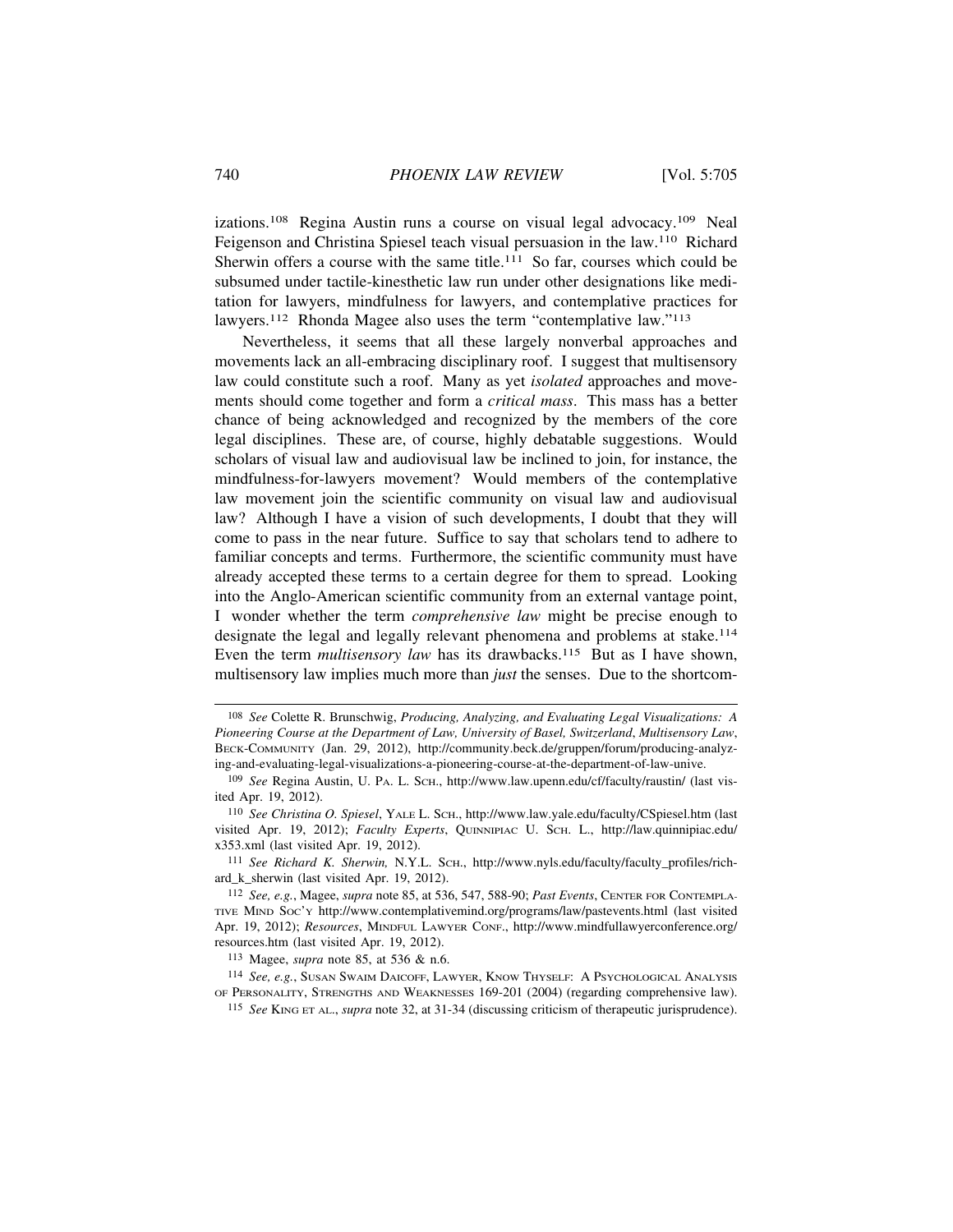ings of language, we are called upon to look for the best possible (terminolgical) answers.

## *C. Outlook*

#### 1. Open Questions

One open question concerns which other approaches within multisensory law and therapeutic jurisprudence might reduce comprehension difficulties and emotional stress, not only in the field of family mediation but also in lawyering and judging. Another question is whether these various approaches should be absorbed by legal psychology and therapeutic jurisprudence. To my mind, however, these fields would not have the required epistemological resources to deal with *all* the unisensory (visual) and multisensory (audiovisual, tactile-kinesthetic, and even gustatory-olfactory) phenomena at hand. Therefore, I suggest a cooperation between these two fields so that they can cross-fertilize each other.

The answers given in this article entail further questions, which go beyond the scope of family mediation. How can we enhance client expressivity and lawyerly communication skills by integrating therapeutic visual, audiovisual, tactile-kinesthetic, and, therefore, multisensory communication skills? How could lawyers learn such integrated therapeutic multisensory skills? How could clients be professionally guided to express themselves in a therapeutically multisensory way? Which ethical standards and legislation are required to protect both the interest of lawyers and the needs of clients?

What research should be done as regards this integrated approach? What would an integrated multisensory-therapeutic syllabus look like? What would motivate professional organizations and academic institutions to offer special training for lawyers? Would this be a task for the International Academy of Law and Mental Health,<sup>116</sup> the Center for Contemplative Mind in Society,<sup>117</sup> or even the International Bar Association?<sup>118</sup>

<sup>116</sup> *About the Academy*, INT'L ACAD. L. & MENTAL HEALTH, http://www.ialmh.org/template.cgi (last visited Apr. 19, 2012).

<sup>117</sup> *The Law Program*, CENTER FOR CONTEMPLATIVE MIND SOC'Y, http://www.contemplativemind.org/programs/law (last visited Apr. 19, 2012).

<sup>118</sup> INT'L B. ASS'N, http://www.ibanet.org (last visited Apr. 19, 2012).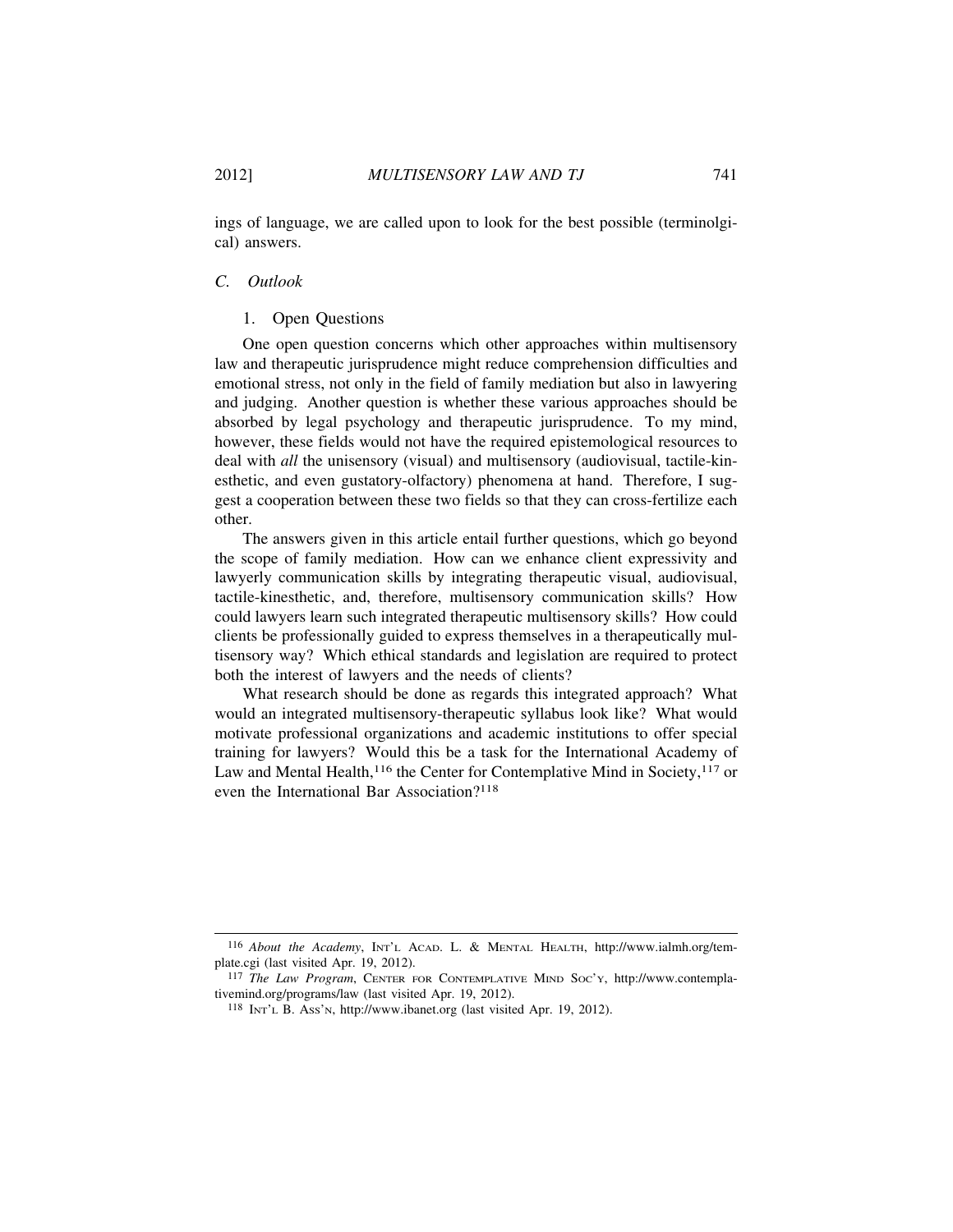## 742 *PHOENIX LAW REVIEW* [Vol. 5:705

## 2. Expert-Lay Communication: A Perennial Phenomenon and a Problem to Be Solved

The legal visualizations I work with include the Illustrated Manuscripts of the Saxon Mirror dating from the fourteenth century.<sup>119</sup>

The following miniature (*Fig. 8*) shows a party holding his hand before his mouth. So far, the man has been obliged to remain silent because he is represented by another speaking on his behalf. The latter is an early form of a lawyer. The judge invites the silent party to open his mouth to assert whether or not he agrees with the lawyer's account on his behalf.<sup>120</sup>



Fig. 8. Illustrated Manuscript of the Saxon Mirror (Wolfenbüttel), Folio 24 Verso<sup>121</sup>

119 See Bilddatenbank, UNIVERSITÄT ZÜRICH, http://www.rwi.uzh.ch/oe/zrf/abtrv/bilddaten bank.html (last visited Apr. 19, 2012). I am responsible for the content management of this legal image database (German: "Rechtsbilddatenbank."). *Id.*

<sup>&</sup>lt;sup>120</sup> See EIKE VON REPGOW, SACHSENSPIEGEL: DIE WOLFENBÜTTELER BILDERHANDSCHRIFT COD. GUELF. 3.1 AUG. 2, TEXTBAND 153 (Ruth Schmidt-Wiegand ed., 1993).

<sup>121</sup> SACHSENSPIEGEL ONLINE, http://www.sachsenspiegel-online.de/cms/meteor/jbrowser/index. jsp?id=78 (last visited Apr. 19, 2012).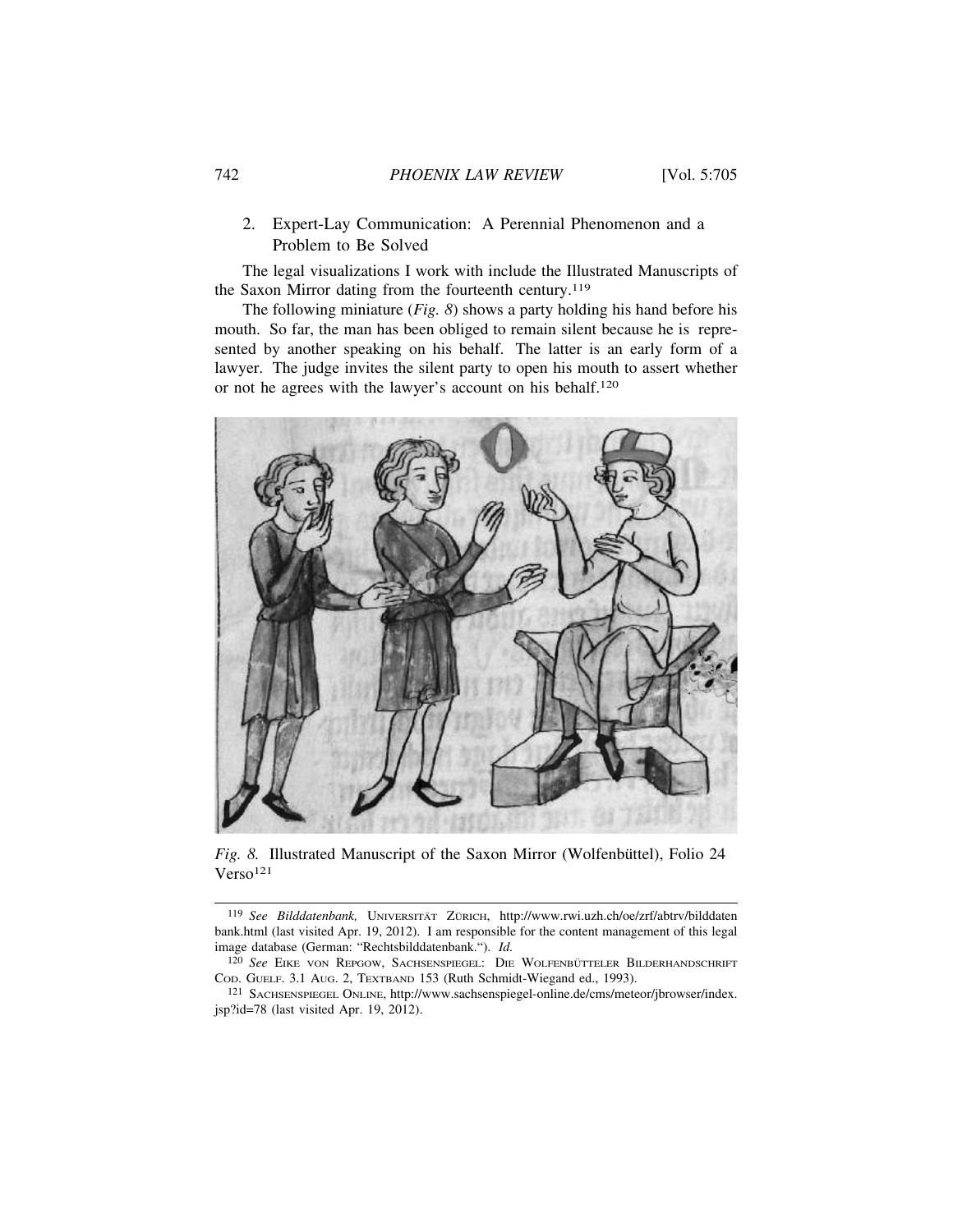This communicative situation in court constitutes an early form of expertlay communication. Legal history, and particularly legal iconography, suggest that jurisprudence and legal practice are subject to continuous change and development.122 Hence, jurisprudence and legal practice might advance the law by striving to find solutions to the perennial problem of expert-lay communication in family mediation, lawyering, and judging. Consequently, it seems appropriate to endorse Hans Theodor Froehlich's classic observation "that the knowledge of legal history is needed for the understanding of modern law and, therefore, for reform."<sup>123</sup>

## 3. New Multisensory Paradigm

Multisensory law, therapeutic jurisprudence, and other legal disciplines need to tackle such reform in the knowledge of a new *sensory* or rather *multisensory paradigm*. David Howes explains this paradigm and the historical background of paradigms it rests on as follows:

> In the 1960s and 1970s linguistics was the name of the game as widespread in the theories of de Saussure and Wittgenstein led to culture itself being conceptualized as a language or text. In the 1980s "the society of the image" became a catchphrase and the focus of many academics shifted to the study of visual imagery and its role in the communication of cultural values. In reaction to the seemingly disembodied nature of much contemporary scholarship, the notions of embodiment and materiality were put forward as paradigms for cultural analysis in the 1990s. Here cultural dimensions of corporeal experiences and physical infrastructures (objects, architechtures, environments) were explored in order to provide a more full-bodied understanding of social life.

> The rise of sensory studies at the turn of the twenty-first century draws on each of these prior developments or "turns" but also critiques them by questioning the verbocentrism of the linguistic model, the ocularcentrism of the visual culture model, and the holism of both the corporeal and material culture models—in which bodies and objects are often treated simply as physical wholes and not as bundles of interconnected experiences and properties. Sensory studies

<sup>122</sup> *See, e.g.*, MARCEL SENN, RECHTSGESCHICHTE: EIN KULTURHISTORISCHER GRUNDRISS 2-3 (4th rev. ed. 2007).

<sup>123</sup> Hans Theodor Froehlich, *Legal History and the American Law School*, 7 Am. L. SCH. REV. 739, 744 (1933).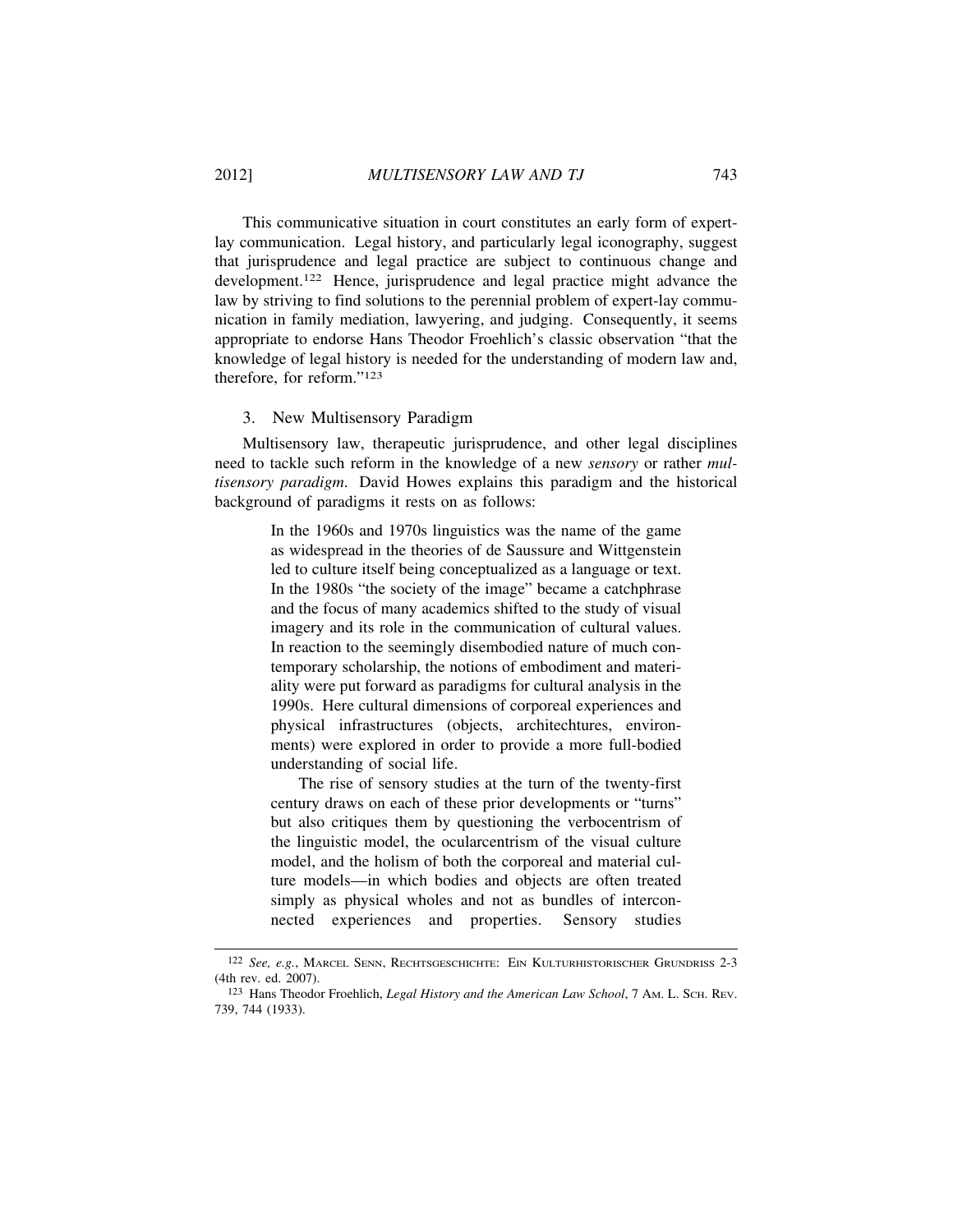approaches themselves emphasize the dynamic, relational (intersensory—or multimodal, multimedia) and often conflicted nature of our everyday engagement with the sensuous world.124

In the legal context, the verbocentric paradigm still prevails. It implies that legal actors, whether they are legal scholars or practitioners, equate the law with written or spoken verbal language. Thus, the German-speaking legal theorists Bernd Rüthers, Christian Fischer and Axel Birk claim, "[n]o law exists outside language [[e]s gibt kein Recht ausserhalb der Sprache]."125 These authors are representative of the majority of legal actors. Röhl, a Germanspeaking legal theorist and sociologist, even goes as far as to suggest that "[t]he law does not need any images [[d]as Recht braucht keine Bilder]."126 Apart from a few exceptions (e.g., evidence and elements of a legal norm), he assumes that there is no need for visualization in the legal context.<sup>127</sup>

Despite the prevailing verbocentrism, or what I would call iconoclasm, within legal discourse, a minority of legal scholars have begun to explore the law as a visual and audiovisual phenomenon and to criticize the verbocentric legal paradigm.128 In the eyes of these scholars, a paradigm shift toward legal visualization and audiovisualization is taking place.129 For instance, Richard Sherwin talks about "the visual life of law,"130 that law "is lived cinematically,"131 and that "law lives like an image."132 Some scholars even suggest

<sup>124</sup> David Howes, *Charting the Sensorial Revolution*, 1 SENSES & SOC'Y 113, 114-15 (2006) (book reviews).

<sup>&</sup>lt;sup>125</sup> BERND RÜTHERS, CHRISTIAN FISCHER & AXEL BIRK, RECHTSTHEORIE MIT JURISTISCHER METHODENLEHRE 99 n.150 (2011); *see also* VOLKER BOEHME-NESSLER, UNSCHARFES RECHT: ÜBERLEGUNGEN ZUR RELATIVIERUNG DES RECHTS IN DER DIGITALISIERTEN WELT 271-72 (2008) [hereinafter UNSCHARFES RECHT] ; VOLKER BOEHME-NESSLER, PICTORIAL LAW: MODERN LAW AND THE POWER OF PICTURES 90 (2011) [hereinafter PICTORIAL LAW]; NEAL FEIGENSON  $&$ CHRISTINA SPIESEL, LAW ON DISPLAY: THE DIGITAL TRANSFORMATION OF LEGAL PERSUASION AND JUDGMENT xi, 30 (2009). These scholars discuss that law is language.

<sup>&</sup>lt;sup>126</sup> Klaus F. Röhl, *Visuelle Rechtskommunikation* – *gestern, heute, morgen, in* WORT-BILD-ZEICHEN, BEITRÄGE ZUR SEMIOTIK IM RECHT 127, 141 (Heino Speer ed., 2012).

<sup>127</sup> *See id.* at 142.

<sup>128</sup> *See* Bernhard Grossfeld*, Zeichen und Bilder im Recht*, 30 NEUE JURISTISCHE WOCHEN-SCHRIFT 1911, 1915 (1994); UNSCHARFES RECHT, *supra* note 125, at 277-28; PICTORIAL LAW, *supra* note 125, at 106-07. These scholars criticize the verbocentric legal paradigm.

<sup>129</sup> *See, e.g.*, UNSCHARFES RECHT, *supra* note 125, at 287-97; PICTORIAL LAW, *supra* note 125, at 101, 115-17.

<sup>130</sup> SHERWIN, *supra* note 81, at 5.

<sup>131</sup> *Imagining Law as Film*, *supra* note 81, at 245.

<sup>132</sup> SHERWIN, *supra* note 81, at 49.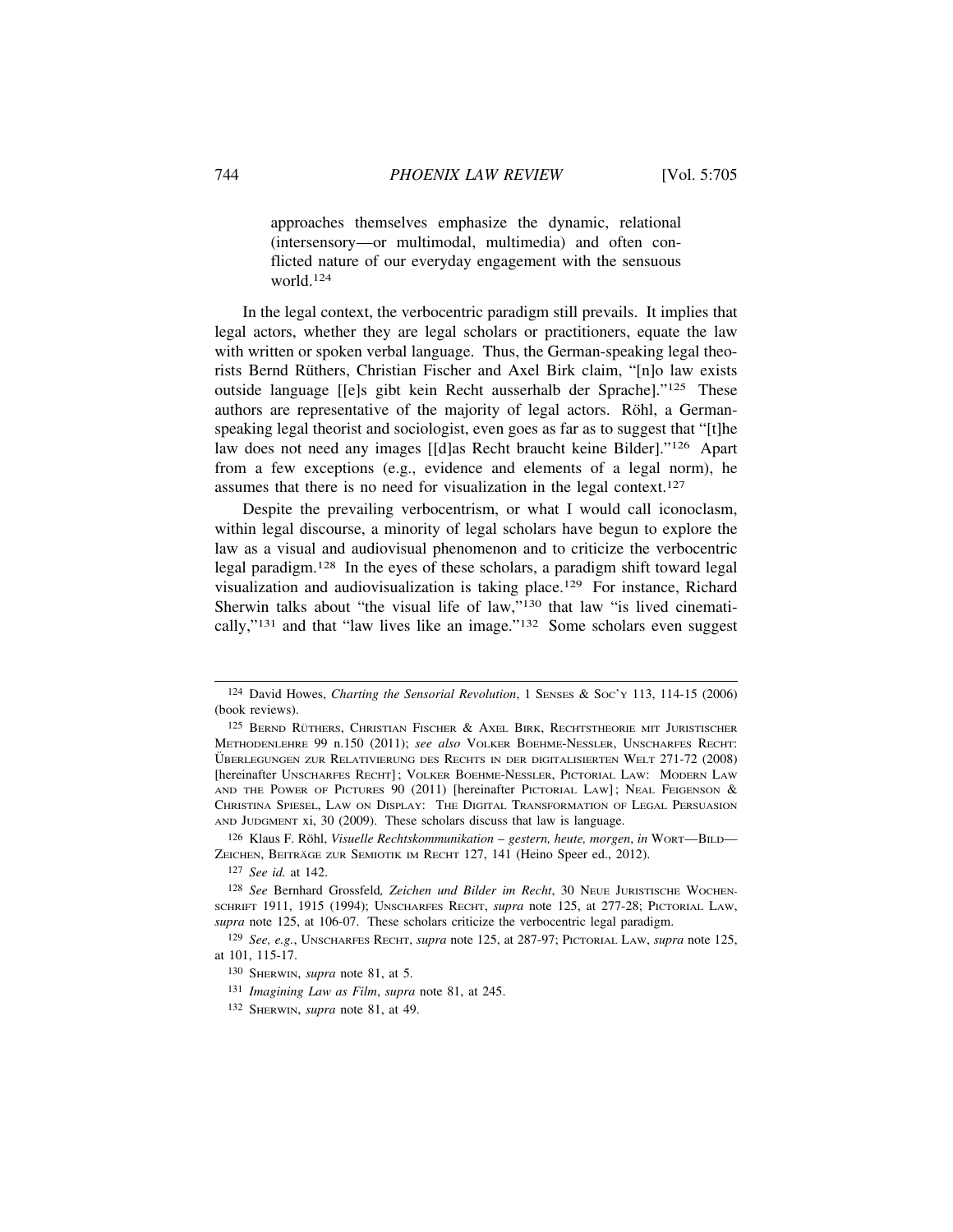that an "iconic turn,"<sup>133</sup> a "pictorial turn,"<sup>134</sup> or a "visual turn"<sup>135</sup> is occurring or will soon occur in the legal context. For instance, the website—now hosted by the New York Law School Law Review—for the Visualizing Law in the Digital Age Conference held in October 2001, states:

> Law has entered the visual digital age. How truth and justice are represented and assessed in court (and out) increasingly depend on what electronic screens display.

> Decision makers these days watch documentaries of tort victims living damaged lives in the wake of accidents that may be digitally re-enacted at trial. Police surveillance and private security cameras show drug deals, robberies, and all manner of wrongdoing. Amateur videos, perhaps fortuitously shot from a handy cell phone, capture police misconduct that may contradict an officer's written report. Trial summations incorporate visual evidence and multi-media montages that spur unconscious visual associations charged with powerful, judgment-shaping emotions.

> Clearly, law's shift to the visual is not simply a matter of surface rhetoric or style. At stake is a paradigm change in the way legal meanings are constructed, disseminated, and construed.136

As has become clear, Howes's above reflections on a new sensory or rather multisensory paradigm strongly contradict both the current verbocentrism and the ocularocentrism of the legal discourse. Therefore, I would ask whether his ideas could or rather should be adopted in the legal context. I would say, "Yes, indeed."

This paper, I hope, has paved a way for how this could and should be done. Overcoming the prevailing verbocentrism and ocularocentrism will by no means be a simple task. I also hope that the present "evocations of [legal]

<sup>133</sup> Bettina Mielke & Christian Wolf, *Visualisierungsformate im Recht*, *in* EFFIZIENZ VON E-LÖSUNGEN IN STAAT UND GESELLSCHAFT, AKTUELLE FRAGEN DER RECHTSINFORMATIK 618 (Erich Schweighofer et al. eds., 2005).

<sup>134</sup> Bernard J. Hibbitts, *The Re-Vision of Law: The Pictorial Turn in American Legal Culture*, *Papers*, U. PITT. SCH. L. (Feb. 1996), http://faculty.law.pitt.edu/hibbitts/pictor.htm (last visited Apr. 22, 2012); *see also* PICTORIAL LAW, *supra* note 125, at 51; SHERWIN, *supra* note 81, at 30, 53, 120.

<sup>135</sup> FEIGENSON & SPIESEL, *supra* note 125, at 13, 15; SHERWIN, *supra* note 81, at 11, 187.

<sup>136</sup> *Visualizing Law in the Digital Age*, N.Y.L. SCH. L. REV., http://www.nylslawreview.com/ visualizing-law-in-the-digital-age/ (last visited Apr. 22, 2012).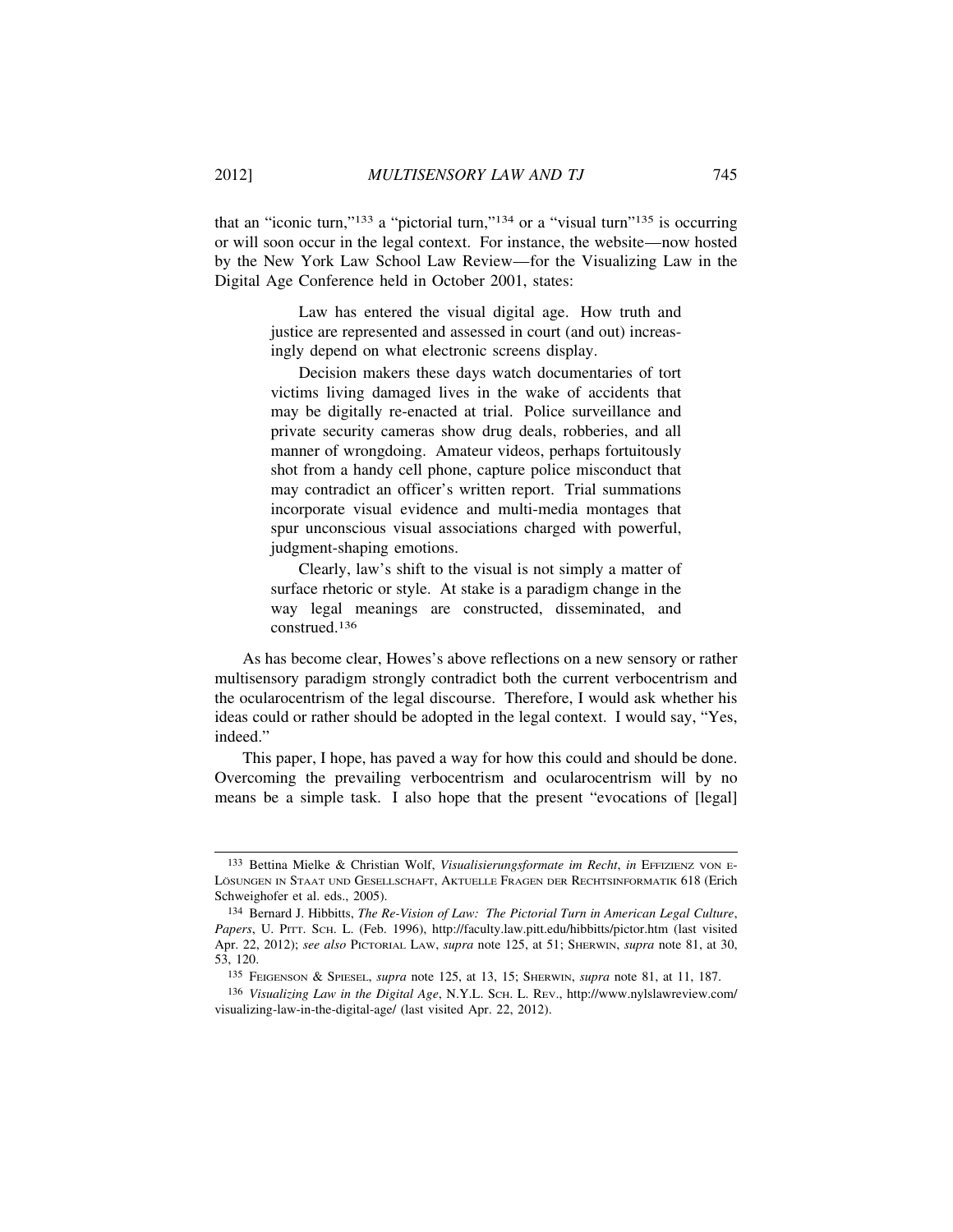multisensoriality"137 will not be "completely marginalized by the dominant [verbocentric] and visualist [legal] discourse."<sup>138</sup>

Bernard Hibbitts, an American legal historian and specialist in law and technology, observes:

> In the twelth and thirteenth centuries, the immediate European progenitors of our culture turned increasingly to writing to help preserve information and customary lore that had been primarily perpetuated and celebrated in sound, gesture, touch, smell, and taste. Once this corpus was inscribed, and thus removed from its original multisensory context, it slowly but indubitaly became the creature of the medium [that is, written text] that claimed to sustain it.<sup>139</sup>

Referring to the history of civil or continental law, Louis Carlen observes, "law is meant to address the senses, and to be manifest to them [Das Recht sollte in die Sinne gehen, sinnenfällig sein]."<sup>140</sup> I would agree and add that modern law could or rather should be manifest to *all* our senses. It might even be both interesting and fruitful to compare old and new law, since both are *multisensory*. But this will be *cura posterior* (English: a later concern).

<sup>137</sup> CONSTANCE CLASSEN, THE COLOUR OF ANGELS: COSMOLOGY, GENDER AND THE AES-THETIC IMAGINATION 132 (1998). Classen's observations refer to surrealism. *Id.* Given their poignance, I take the liberty of transferring them to the legal context.

<sup>138</sup> *Id.* at 130. Classen's observations refer to futurism. *Id.* Here, too, I transfer them to the legal context.

<sup>139</sup> Bernard J. Hibbitts, "*Coming to Our Senses*": *Communication and Legal Expression in Performance Cultures*, 41 EMORY L.J. 873, 875 (1992).

<sup>&</sup>lt;sup>140</sup> LOUIS CARLEN (ED.), SINNENFÄLLIGES RECHT, AUFSÄTZE ZUR RECHTSARCHÄOLOGIE UND RECHTLICHEN VOLKSKUNDE XVI (1995).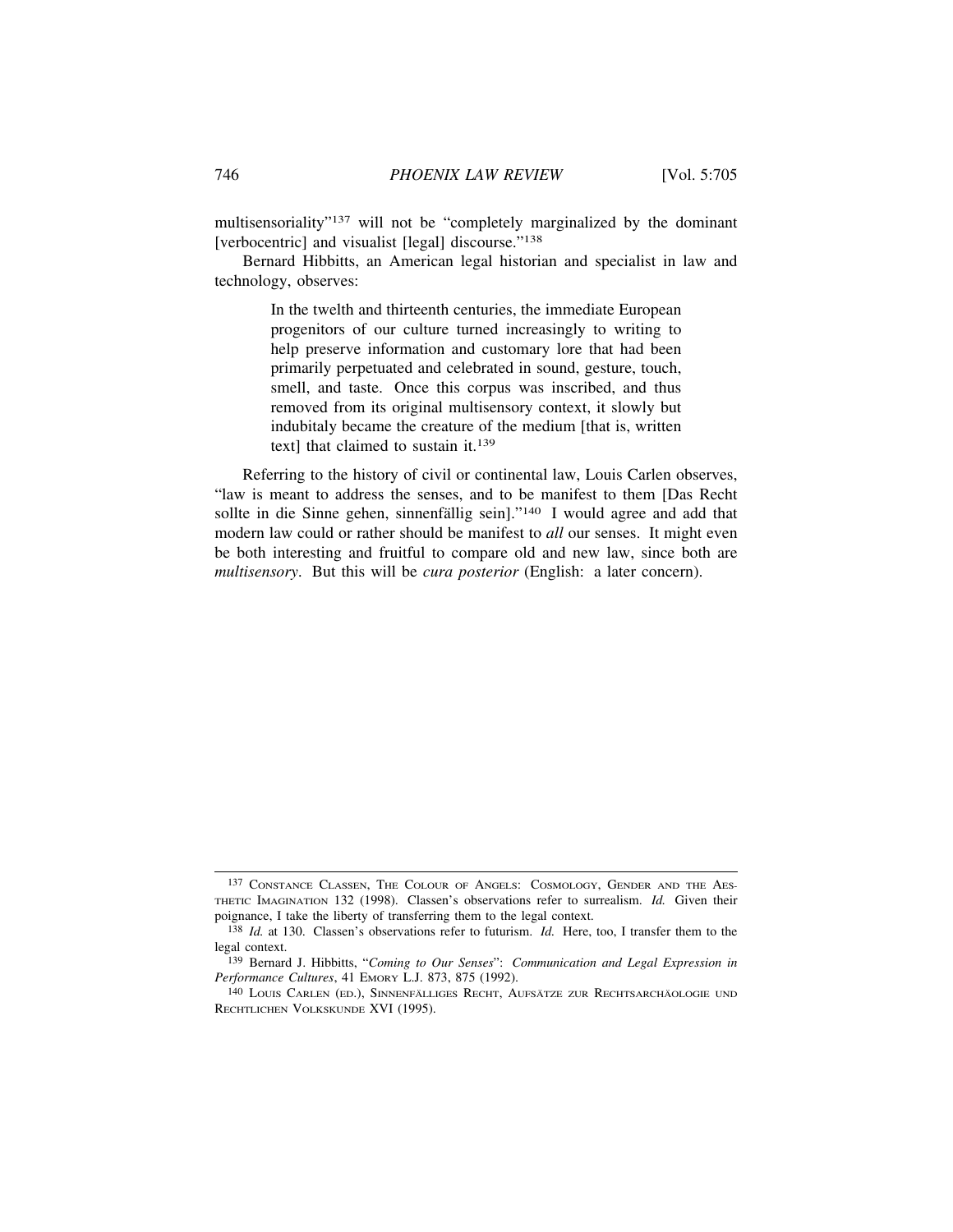## BOOK REVIEW

KENNST DU DAS RECHT? EIN SACHBUCH FÜR KINDER UND JUGENDLICHE [DO YOU KNOW THE LAW? A SPECIALIZED BOOK FOR CHILDREN AND ADOLESCENTS]. BY CAROLINE WALSER KESSEL. BERN: EDITIONS WEBLAW, 2011. 350 PAGES. CHF 54.00 [\$59.64].

Reviewed by Colette R. Brunschwig\*

## I. <sup>D</sup>O YOU KNOW THE LAW?

Legal problems and questions may spontaneously arise in everyday life. Therefore, would you have not wished that you were enlightened about important legal and legally relevant contents<sup>1</sup> at a young age? Or would you now like to give your own children, or children you know, a book that gently introduces them to the law? Following is a review of a reading and picture book that introduces children to the law, both in an informative and entertaining way, and thereby better prepares children and adolescents for their present and future lives.

Dr. Caroline Walser Kessel, a practicing lawyer in Zurich, Switzerland, and a lecturer at the University of St. Gallen in Switzerland, has written and published such a book. It familiarizes children and adolescents with the law. *Kennst du das Recht?* [*Do You Know the Law?*]2 offers an age-appropriate introduction to everyday legal matters, such as how children and adolescents should deal with their parents' divorce, and how they should conduct themselves in a police interview when suspected of possessing or using drugs.

Senior Research Associate, University of Zurich, Legal Visualization Unit, colette .brunschwig@rwi.uzh.ch. All translations in this Article, from German to English, were translated by the author.

<sup>1</sup> In the following, the adjective 'legal' also encompasses the words 'legally relevant.'

<sup>2</sup> CAROLINE WALSER KESSEL, KENNST DU DAS RECHT? [DO YOU KNOW THE LAW?] (2011).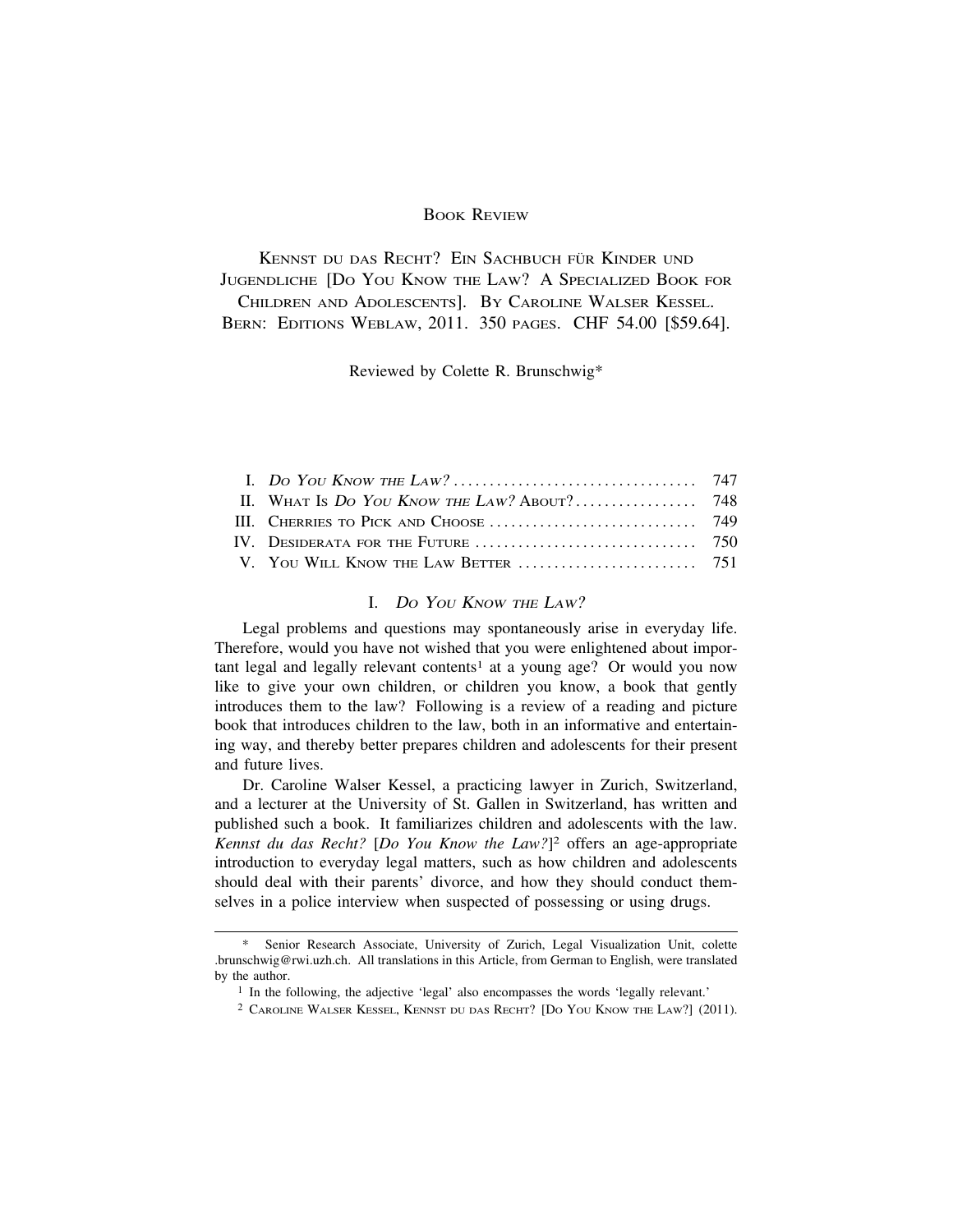#### II. WHAT IS <sup>D</sup>O YOU KNOW THE LAW? ABOUT?

The book is organized into nine chapters: (1) What Is Justice, Fairness? How Is It Enforced?; (2) Law, Rule, Contract; (3) My Personality and Its Legal Protection; (4) Possession and Property—Mine and Yours; (5) Tort Law—If Damages Arise; (6) Penal Law: What Is Forbidden and Why? On the Purpose and Types of Punishment for Children, Adolescents, and Adults; (7) Family and the Law; (8) Contract Law: I Do Business; and (9) Mercy before Justice? This outline may not reflect the entire Swiss legal system; rather, it strives to meet the learning and information needs of children and adolescents.

Some children and adolescents dream about entering the legal profession as a judge, lawyer, or juvenile public prosecutor. Dr. Kessel's interviews with a judge,<sup>3</sup> a lawyer,<sup>4</sup> a client,<sup>5</sup> and a juvenile public prosecutor<sup>6</sup> provide these young dreamers with their first concrete insights into these fascinating legal professions. Furthermore, readers learn that it is not legally permissible to use a mobile phone to film school lessons and then post the video online because doing so breaches the filmed teacher's personality rights.7 The same applies to photographing two fellow pupils who are secretly cuddling, and then posting these intimate pictures on Facebook without prior consent from those depicted.8 What are the legal consequences of one pupil hurting a peer while playing soccer in the schoolyard?9 Or take the case of a fourteen-year-old deliberately smashing a window with a stone: is the boy liable for the resulting damages?10 This book covers many such vital legal questions occurring in the lives of children and adolescents.

This book primarily intersects with legal psychology<sup>11</sup> and visual law, an emerging field and branch of multisensory law. The book provides many legal visualizations in color that explain and illustrate legal issues. Additionally, the author encourages children and adolescents to draw their own legal visualizations, like the physical and mental elements of a particular offense such as fraud.12 Moreover, the book's pedagogical design for use in the classroom relates the book to legal pedagogy. Written predominantly from the perspective of children and adolescents, the book's language almost converges with

- 9 *Id.* at 131-33.
- 10 *Id.* at 133.

12 *Id.* at 216.

<sup>3</sup> *Id.* at 53-56.

<sup>4</sup> *Id.* at 56-58.

<sup>5</sup> *Id.* at 58-60.

<sup>6</sup> *Id.* at 188-94.

<sup>7</sup> *Id.* at 109.

<sup>8</sup> *Id.* at 111.

<sup>11</sup> *Id.* at 23-30 (explaining what justice and fairness mean within the law).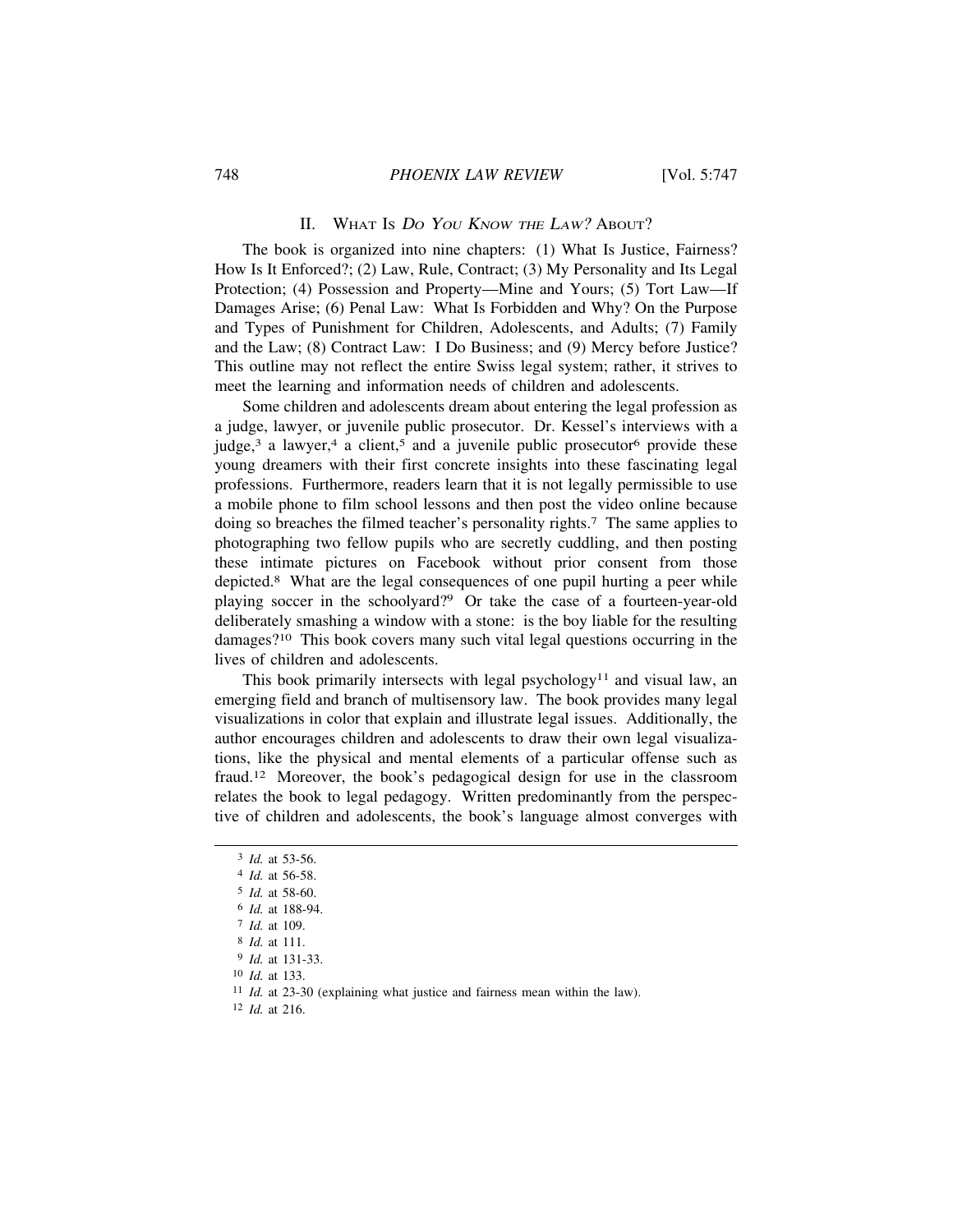theirs. The references and index of illustrations reflect these three subject-specific directions.<sup>13</sup>

How does *Do You Know the Law?* distinguish itself from other Swiss legal training books? One distinctive feature is that it also addresses children who are approximately the age of seven. No other currently available book targets this age group. One can therefore ask whether certain parts of the book might or should be used on the elementary level (for instance, within the scope of interdisciplinary subjects in the Canton of Zurich?). Or would it be necessary to update the curricula accordingly? This is the first legal training book, at least in Switzerland, that in one book makes forays into legal history, discusses fairness, and provides legal visualizations drawn by children. The book reaches far beyond the Swiss legal system, making it interesting for children and adolescents growing up in other legal systems.

### III. CHERRIES TO PICK AND CHOOSE

The author covers legal topics relevant to children and adolescents. In doing so, she repeatedly asks them questions and gives them assignments. For example, the author asks: "If you were allowed to decree ten articles of a statute that seem absolutely important to you, then how would they read?"<sup>14</sup> It is helpful that Dr. Kessel invites her readers to raise questions or offer comments at her website.15 By directly addressing her target audience, she strikes the right chord and this carries weight: "You are holding a book in your hands with the title *Do You Know the Law?* Thus, it deals with legal, that is, juridical content. How come?"16 The book's layout, which includes A4-format, neatly arranged text and pictures, and reader-friendly typeface, font, color, and size, might also appeal to its addressees. The pages do not appear congested. The law images painted or drawn by children are particularly original; for instance, the drawing of a sports accident by a sixth-grader<sup>17</sup> and other drawings of legal facts18 exhibit originality.

*Do You Know the Law?* will probably be translated into French, Italian, and English. The English version should be adapted to the Anglo-American law. It might make sense to modify the French and Italian versions accordingly, particularly modifying the choice of images, because the legal historical

<sup>13</sup> *Id.* at 299-318.

<sup>14</sup> *Id.* at 73.

<sup>15</sup> Caroline Walser Kessel, *Willkommen* [Welcome], KENNST DU DAS RECHT? [DO YOU KNOW THE LAW?] (July 6, 2011 9:22 PM), www.kennst-du-das-recht.ch.

<sup>16</sup> KESSEL, *supra* note 2, at 19.

<sup>17</sup> *Id.* at 27.

<sup>18</sup> *Id.* at 147-48.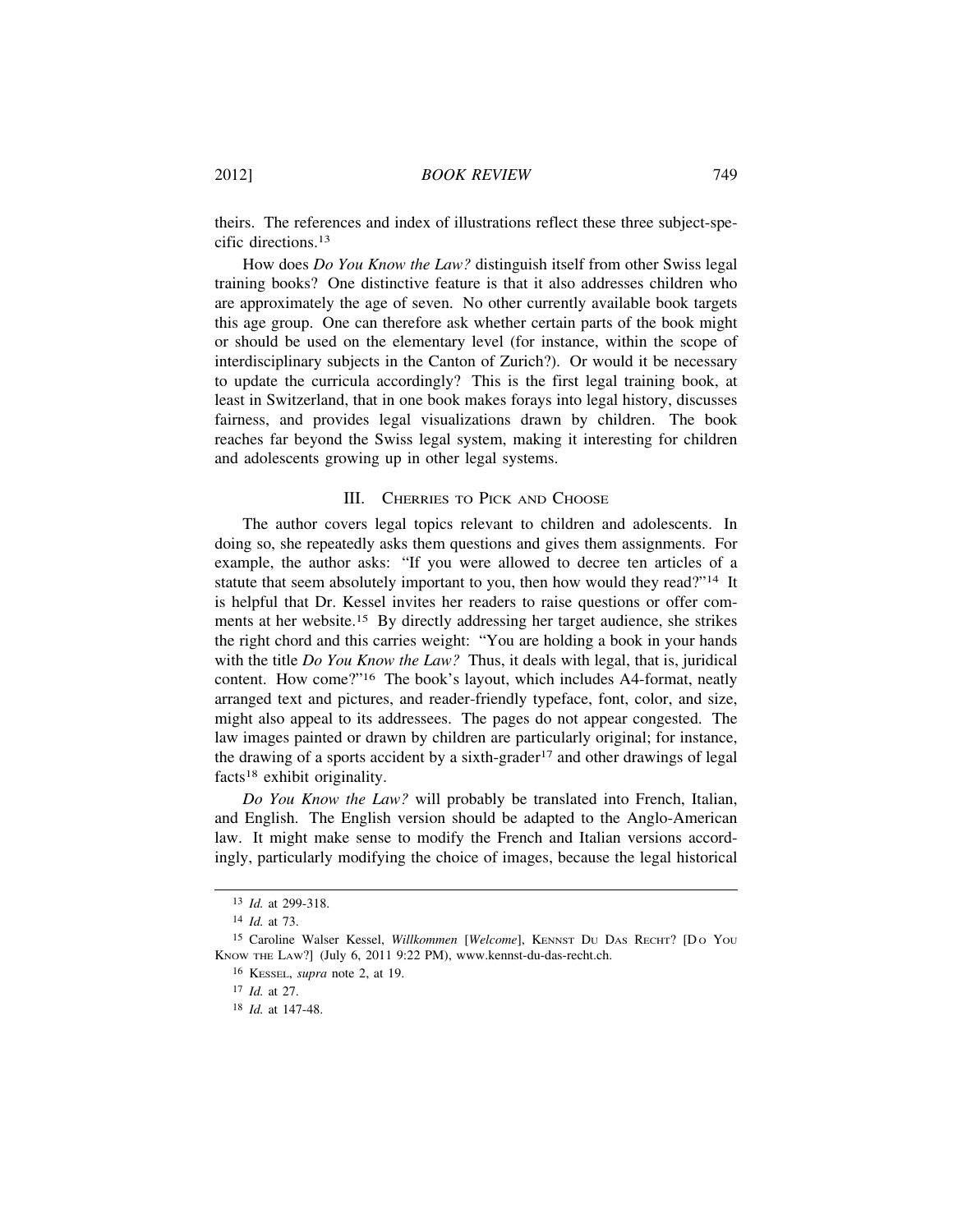images chiefly stem from the German-speaking world. For now, we look forward to picking and choosing the French, Italian, and English legal cherries.

## IV. DESIDERATA FOR THE FUTURE

From the perspective of developmental and cognitive psychology, one may ask to what extent children are capable of understanding legal content. In her earlier essay, *Visualisierungen von Rechtsnormen durch Kinder* [*Visualization of Legal Norms through Children*], and in cooperation with historian Maria Crespo, the author offered an intense discussion of this controversial issue.<sup>19</sup> Dr. Kessel's new publication invites us to further pursue this question and to seek more far-reaching answers. Is there a danger that the nature and depth of her inquiry in *Do You Know the Law?* might overwhelm an elementary school child? For instance, "[s]o-called 'intellectual' property is perhaps better known under the English term 'Copy Right.' We also speak of 'copyrights.' The point is that the author of a work—a writer, composer, or painter—has a special relationship with his or her work. It is his or her intellectual property, his or her creation."<sup>20</sup>

Such passages call for adapting stretches of this otherwise intriguing publication to the cognitive abilities of children. Revision of this kind would result in an image-based law book solely and especially designed for children. The age-appropriate "law stories"21 could be supplemented with further stories.

Based on the book's many virtues, the author might even consider developing, in cooperation with her publisher, a playful approach to the law. In doing so, she would be following an established tradition in the field of legal history: in the early sixteenth century, the humanist Thomas Murner devised a juridical card game for law students on the *Instutiones* (legal textbook for beginners) of Justinianus (Roman Emperor and Legislator).<sup>22</sup> More recently, C. H. Beck Publishers has taken up this ludic tradition and created "Play-Beck," a legal card game for law students that contains legal questions.23 Sonja Reichel's "Jura-Quartett 'strafbar'" follows a similar playful direction.<sup>24</sup> One might con-

<sup>24</sup> See Jochen Leffers, *Mord und Totschlag à la carte* [*Murder and Manslaughter*], SPIEGEL ONLINE (May 25, 2005), http://www.spiegel.de/unispiegel/wunderbar/0,1518,355755,00.html

<sup>19</sup> *See* Caroline Walser Kessel & Maria Crespo, *Visualisierung von Rechtsnormen durch Kinder—Darstellung ihres Fairness—und Gerechtigkeitssinns* [*Visualization of Norms by Children Representation of Your Fairness and Commonly Held Sense*], JUSLETTER, Aug. 2009, http:// www.fairplay-study.ch/images/stories/doc/fairplay/Artikel\_Jusletter\_24\_Aug\_2009.pdf.

<sup>20</sup> KESSEL, *supra* note 2, at 123.

<sup>21</sup> *Id.* at 159-62.

<sup>&</sup>lt;sup>22</sup> See Andreas von Arnauld, *Präludium: Recht und Spiel* [*Prelude: Law and Game*], *in* RECHT UND SPIELREGELN 1, 6 (2003). The author albeit created the game for law students. *Id.*

<sup>23</sup> *Play—Beck*, BECK—SHOP.DE, http://www.beck-shop.de/Theimer-Play-Beck/productview. aspx?product=6425 (last visited Apr. 19, 2012).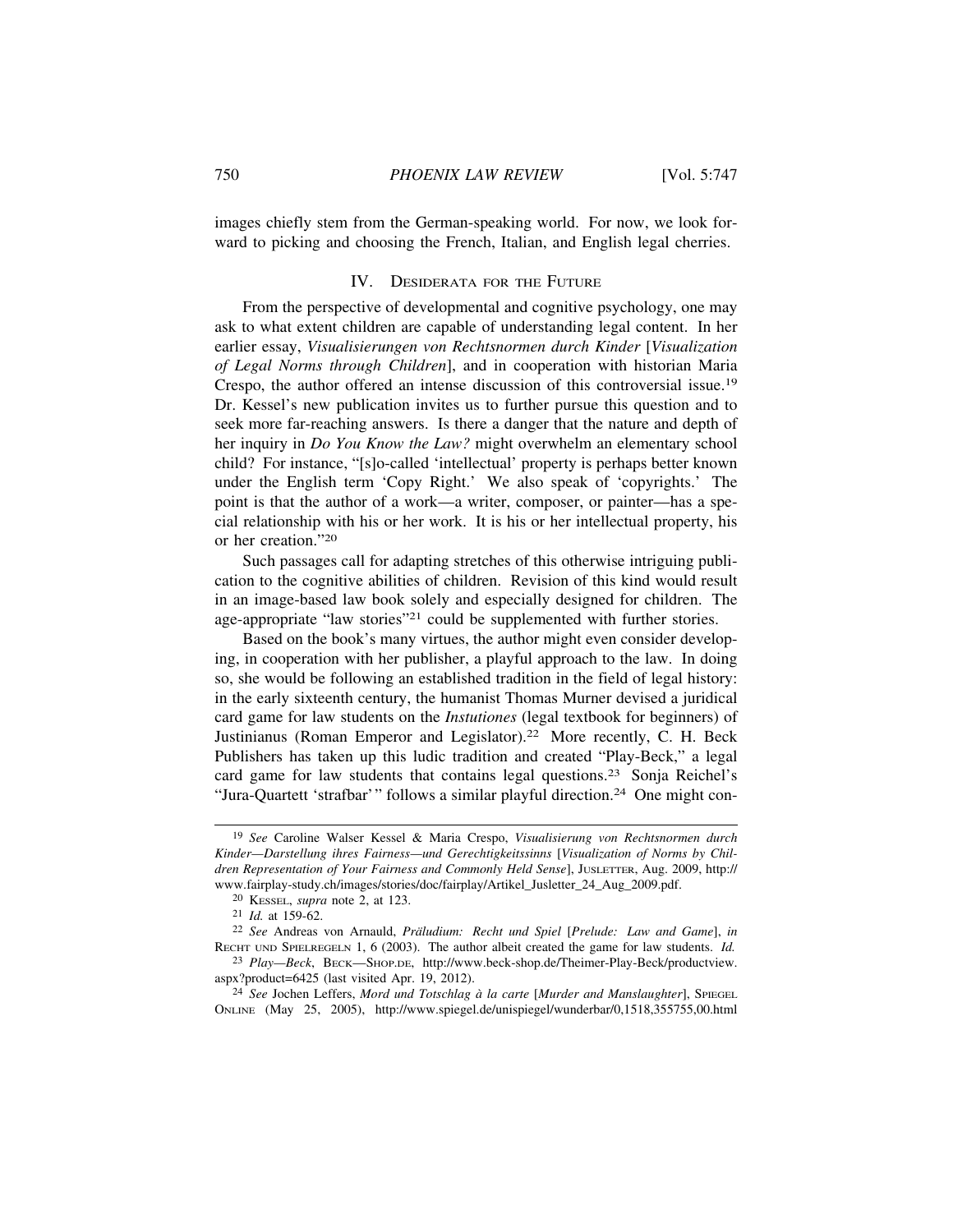2012] *BOOK REVIEW* 751

sider whether *Do You Know the Law?* could serve as a basis for such a card game, albeit an instructive law game for children and adolescents.

We do not only learn the law visually, in the form of written texts and images, or audiovisually, as written or spoken language, moving or static images, sounds, and so forth.<sup>25</sup> In the university context, especially in the Anglo-Saxon world, legal scholars and teachers are experimenting with introducing role-play in order to give students a tactile-kinesthetic or multisensory understanding of legal content.26 It would be worth considering whether certain examples in *Do You Know the Law?* could be turned into legal role-play for children and adolescents. Particularly, the drawings that visualize different scenes of a legal situation would lend themselves to such use (nota bene, we can look forward to the textual and visual instructions for such role-play).

Some legal scholars will perhaps criticize this book's occasional lack of accuracy. I encourage Dr. Kessel to debate with her critics how to better design legal information for children and adolescents. Such a discussion seems called for because legal experts might doubt the shortfall of appropriate scholarly documentation with footnotes. In response, I would argue that given its target audience, the book does not take the stage with academic aspirations. Those who wish to verify the information provided may do so with the help of the copious references and index of illustrations.<sup>27</sup>

### V. YOU WILL KNOW THE LAW BETTER

I warmly recommend purchasing this extraordinary and unique book of legal images for children and adolescents, be it for private or educational purposes. Even non-lawyer adults will benefit from it, and thus they will become better acquainted with certain aspects of the law. Should lawyers pick up this book, they may enjoy it simply on account of its remarkable content.

<sup>(</sup>article about the 32-card game, which includes a sample of the cards (viewed by clicking on the picture)).

<sup>25</sup> *See* Colette R. Brunschwig, *Multisensory Law and Legal Informatics—A Comparison of How These Legal Disciplines Relate to Visual Law*, JUSLETTER—IT, Feb. 2011.

<sup>26</sup> *See* Anne Scully-Hill et al., *Beyond Role Playing: Using Drama in Legal Education*, 60 J. LEGAL EDUC. 147, 147-56 (2010).

<sup>27</sup> KESSEL, *supra* note 2, at 299-318.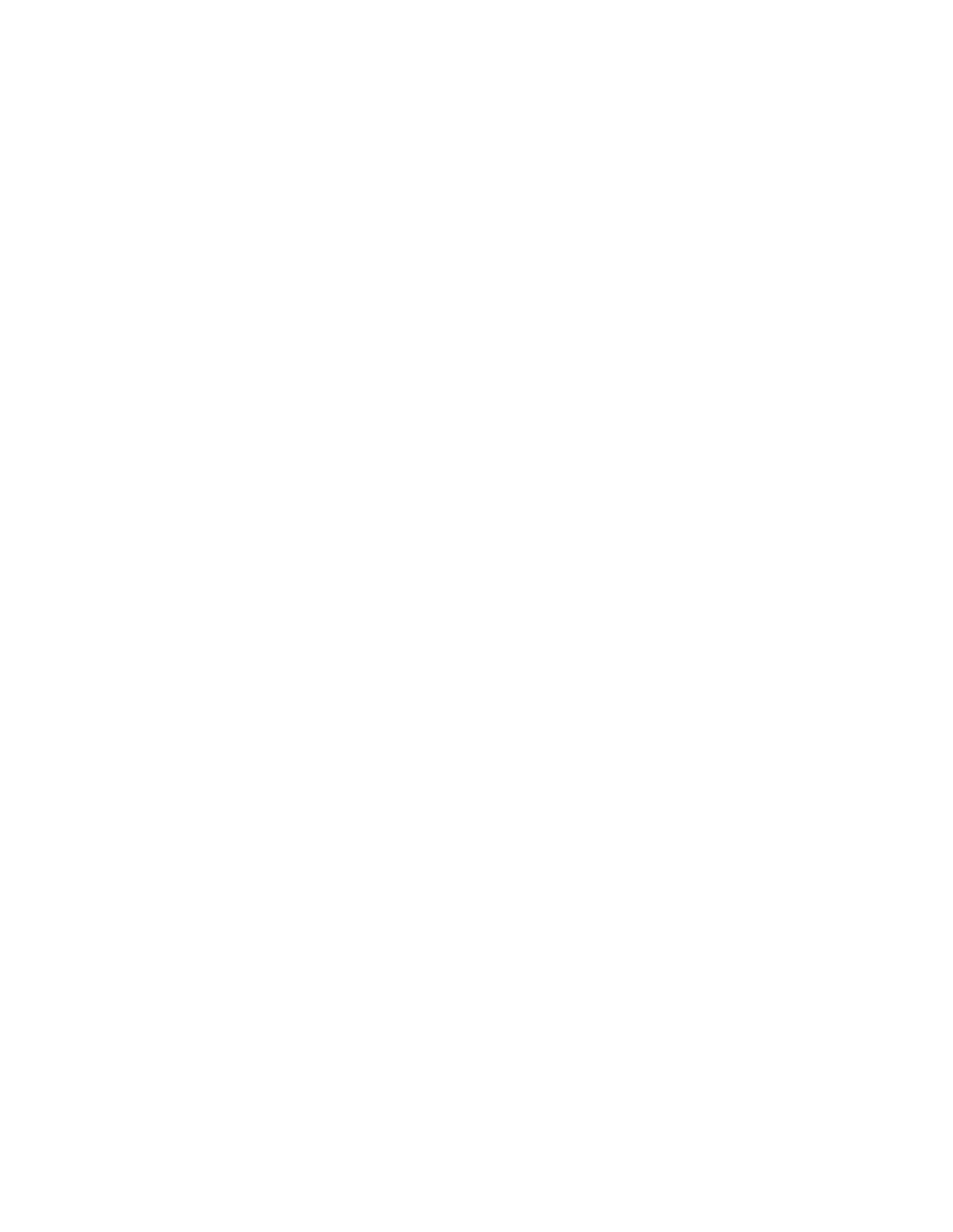# MAINSTREAMING THERAPEUTIC JURISPRUDENCE INTO THE TRADITIONAL COURTS: SUGGESTIONS FOR JUDGES AND PRACTITIONERS

Hon. Michael D. Jones (Ret.)\*

| B. Active Listening With Defendants and Their Families  766 |  |
|-------------------------------------------------------------|--|
|                                                             |  |
| V. CREATING AND EMPHASIZING A TEAM WHERE NONE               |  |
|                                                             |  |
|                                                             |  |
|                                                             |  |

#### I. INTRODUCTION

Therapeutic jurisprudence ("TJ") has moved into the traditional courtroom, into the non-problem-solving courts. The next challenge for TJ is to mainstream those TJ practice techniques developed in problem-solving courts throughout the court system. Judges who have learned innovative and effective problem-solving court techniques have matured, and through judicial rotations, many have moved on to serve on calendars that do not traditionally require problem-solving court techniques.<sup>1</sup> They have carried their 'TJ toolkits'<sup>2</sup> with them, and they cannot forget those techniques and procedures that made their

Retired Judge of the Arizona Superior Court, and Associate Professor of Law, Phoenix School of Law. I am deeply indebted to Professor David B. Wexler for his suggestion to write this article, his amazing scholarship in this area, his support, and his friendship. I also owe a great debt of gratitude to Judge Ian Dearden, Queensland District Court, Beenleigh, Australia, and Magistrate Maxine Baldwin, Magistrates Court, Gympie, Australia, for the idea that TJ could be *mainstreamed*, from their presentations on incorporating and implementing TJ into mainstream courts in Australia. Magistrate Maxine Baldwin, Address at the International Academy of Law and Mental Health 32nd Congress (July 18, 2011); Judge Ian Dearden, Address at the International Academy of Law and Mental Health 32nd Congress (July 18, 2011).

<sup>1</sup> William G. Schma, *Judging for the New Millennium*, *in* JUDGING IN A THERAPEUTIC KEY: THERAPEUTIC JURISPRUDENCE AND THE COURTS 87 (Bruce J. Winick & David B. Wexler eds., 2003).

<sup>2</sup> *See* PAMELA M. CASEY ET AL., PROBLEM-SOLVING JUSTICE TOOLKIT 1-4 (2007), http:// www.ncsconline.org/D\_Research/Documents/ProbSolvJustTool.pdf.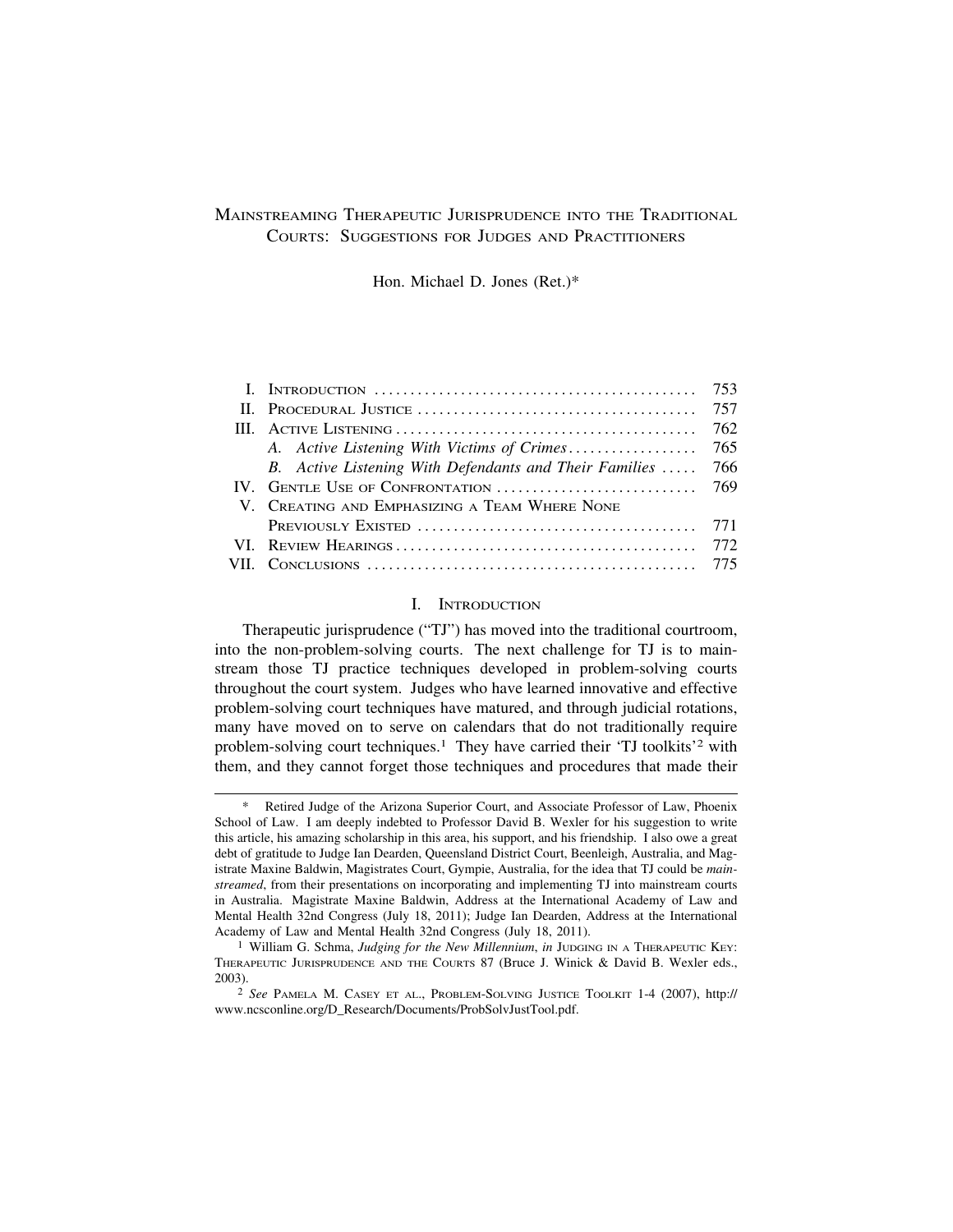problem-solving court experiences such a success.3 This article contains practical tips, suggestions, and practice pointers for TJ and non-TJ judges and practitioners from the perspective of a TJ judge assigned to a traditional court calendar.

The rapid expansion of problem-solving courts throughout the United States and Canada is an endorsement and recognition of the effectiveness of TJ inspired techniques. Since the establishment of the first drug court in Miami in 1989,<sup>4</sup> the concept has spread to more than 2559 drug courts in the United States.<sup>5</sup> The varieties and forms that the modern drug court has taken reflect the complexities of the problems they address: adult drug court, DWI court, family drug court, federal re-entry drug court, juvenile drug court, state re-entry drug court, tribal Healing to Wellness court, Back on TRAC (Treatment, Responsibility, Accountability on Campus), and the newest—Veterans Treatment Court.<sup>6</sup> In addition to drug courts, there are problem-solving courts created to address the over-representation of people with mental illness in the criminal justice system and jails (mental health courts), the growing problem of domestic violence (DV courts), compulsive gambling (gambling court), and truancy (juvenile truancy court).7 Canadian problem-solving courts include drug treatment, mental health, aboriginal, and domestic violence courts.8 Problem-solving courts have made their appearance internationally with the creation of such courts in Australia, Brazil, England, Ireland, New Zealand, and Scotland.<sup>9</sup>

Professors Bruce Winick and David Wexler noted the evolution of problem-solving courts and judges moving from the problem-solving calendar back to a traditional court calendar:

> The new problem solving courts have served to raise the consciousness of many judges concerning their therapeutic role, and many former problem solving court judges, upon being transferred back to courts of general jurisdiction, have taken

<sup>3</sup> *Id.*

<sup>4</sup> Michael S. King, *Judging, Judicial Values and Judicial Conduct in Problem-Solving Courts, Indigenous Sentencing Courts, and Mainstream Courts*, 19 J. JUD. ADMIN. 133, 135 (2010), http://sites.thomsonreuters.com.au/journals/files/2010/09/Article-King-2010-19-JJA-133. pdf.

<sup>5</sup> Figure current as of February 2012. *See id.*; *Types of Drug Courts*, NADCP, http://www. nadcp.org/learn/what-are-drug-courts/types-drug-courts (last visited Apr. 18, 2012).

<sup>6</sup> *Types of Drug Courts*, *supra* note 5*.*

<sup>7</sup> *Problem-Solving Courts*, NADCP, http://www.nadcp.org/learn/what-are-drug-courts/typesdrug-courts/problem-solving-courts (last visited Apr. 18, 2012).

<sup>8</sup> SUSAN GOLDBERG, NAT'L JUDICIAL INST., JUDGING FOR THE 21ST CENTURY: A PROBLEM-SOLVING APPROACH 6 (2005).

<sup>9</sup> King, *supra* note 4.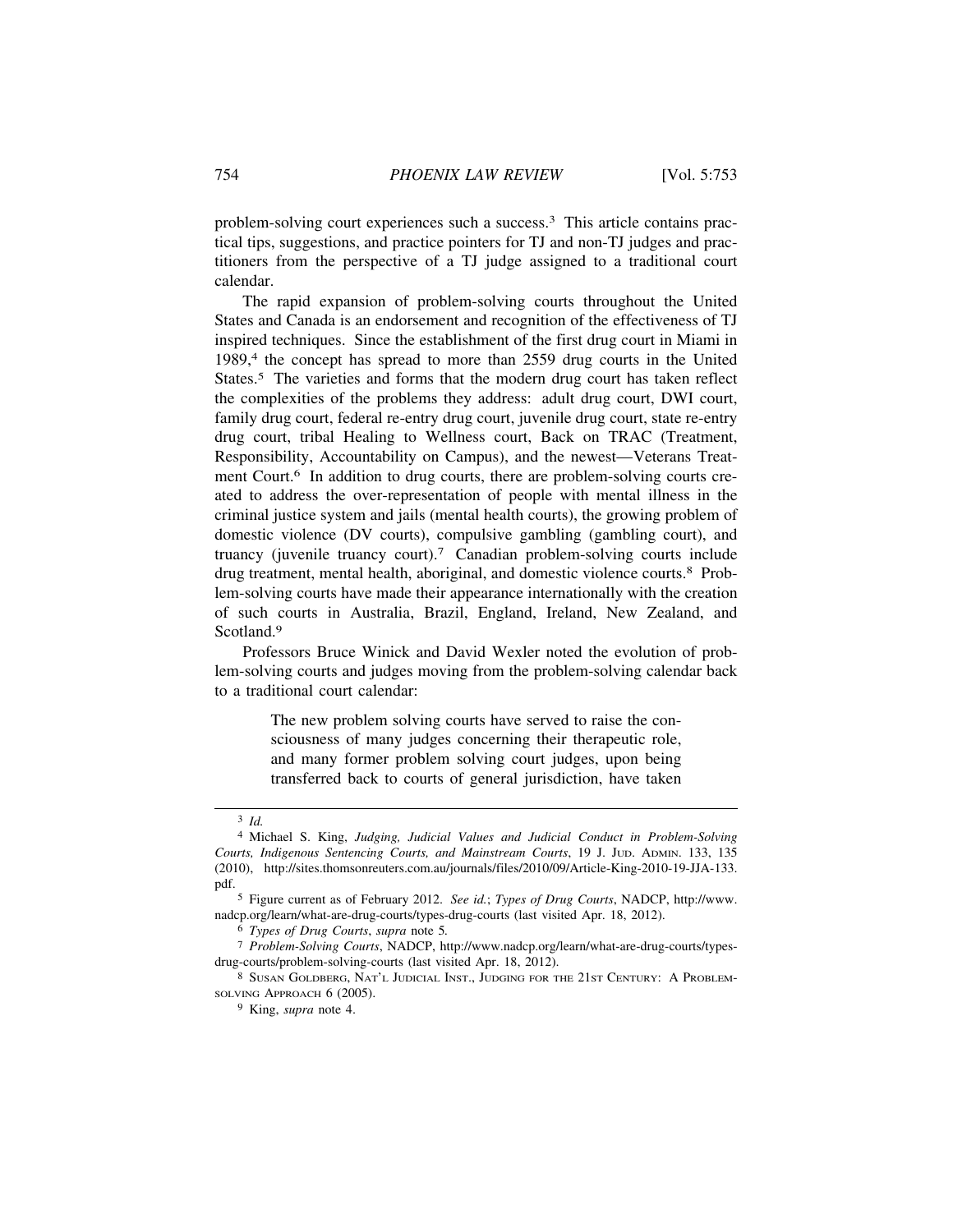with them the tools and sensitivities they have acquired in those newer courts. Indeed, the proliferation of different problem solving courts, and the development of various "hybrid" models [e.g., juvenile drug courts, dependency drug courts, domestic violence courts, mental health courts], suggests to us that the problem solving court movement may actually be a transitional stage in the creation of an overall judicial system attuned to problem solving, to therapeutic jurisprudence, and to judging with an ethic of care.<sup>10</sup>

Judge Michael King devotes an entire chapter in his *Solution-Focused Judging Bench Book* to a solution-focused approach to judging in mainstream courts.11 Judge King suggests that judges apply certain techniques of solutionfocused judging outside the problem-solving court:

> Indeed, the underlying philosophy of solution-focused judging—therapeutic jurisprudence—can be applied in judging in any context. Arguably, some aspects of a therapeutic jurisprudence approach to judging should be applied in any court context. Thus, factors also emphasised as important by procedural justice—giving parties' voice, validation and respect—are important elements of day-to-day judging.<sup>12</sup>

Judges who serve in problem-solving courts have found these philosophical considerations important in formulating and developing their own courtroom skills. These problem-solving court skills, or TJ techniques, are equally useful and effective in a non-problem-solving court. In fact, many former problemsolving court judges find it difficult to transition from a problem-solving specialty court back onto a regular calendar. One does not forget the most valuable tools and techniques that worked so well in a problem-solving court, and it may be frustrating to allow those skills to fall into disuse.

The difficulties that a TJ judge will face include peer judges who are traditionalists, resistant to change, and who are invested with the procedures and techniques suited to the adversarial-only style popular in the last century. The attorneys who appear in courts other than the problem-solving courts will also resist attempts by a TJ judge to implement a team approach. Attorneys may view these attempts to be a waste of their time, or an encroachment upon their

<sup>10</sup> Bruce J. Winick & David B. Wexler, *Introduction* to William G. Schma, *Judging for the New Millennium*, *in* JUDGING IN A THERAPEUTIC KEY: THERAPEUTIC JURISPRUDENCE AND THE COURTS, *supra* note 1.

<sup>11</sup> *See* MICHAEL S. KING, SOLUTION-FOCUSED JUDGING BENCH BOOK 183–97 (2009), http:// www.aija.org.au/Solution%20Focused%20BB/SFJ%20BB.pdf.

<sup>12</sup> *Id.* at 184.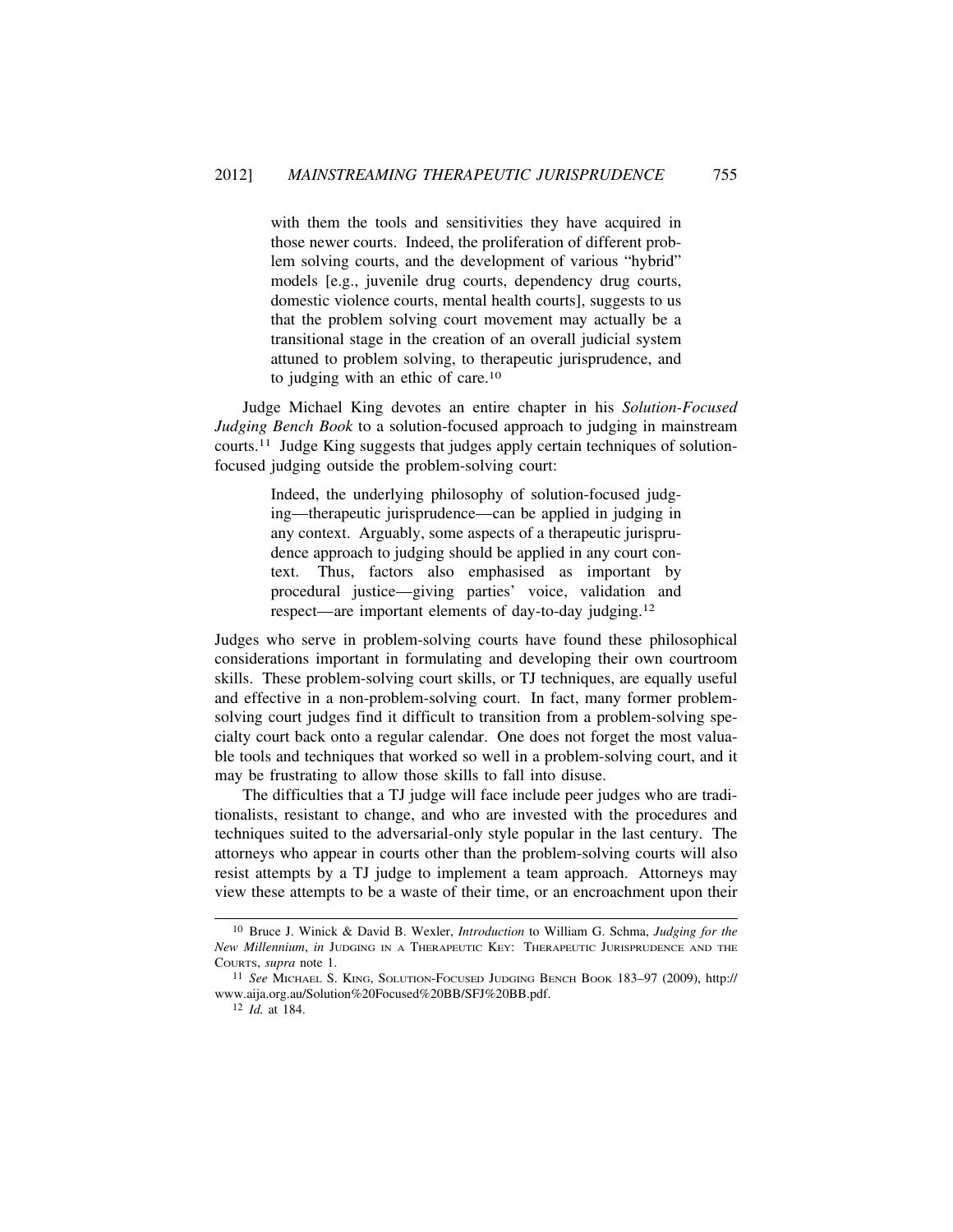traditional role as pure advocate. Peer judges and attorneys in the traditional courts have little tolerance for judges who take the time to engage in active listening or to engage with litigants and victims and their families.

Former problem-solving court judges—such as the author—can contribute to the study of TJ and its practical applications through an understanding and sharing of effective TJ techniques. Such techniques may be just as effective in non-specific traditional courts as in the problem-solving courts.13 Perhaps the most important technique is that of improved communication skills.14 For instance, it is important to abandon a paternalistic listening and speaking style in the courtroom and adopt a manner that communicates respect to the litigants and attorneys; this encourages people to feel comfortable speaking in court, giving voice to defendants, victims, and their families. In all criminal sentencing hearings, the judge can engage in active listening to aid the court in setting fines, restitution, and terms of probation. The unique concepts of the teamapproach and review-type hearings can be modified and utilized successfully in traditional court proceedings.

After many years as a problem-solving judge, and then a special assignment appellate judge, nine years ago I found myself first on a traditional civil trial calendar and then a traditional felony criminal trial calendar. I sought every opportunity to use my problem-solving skills. On both calendars, the attorneys' first reactions to any judicial suggestion of a team approach, creative problem-solving, or the use of active listening were incredulity and opposition. Attorneys frequently objected when the judge—without a jury present engaged in candid and direct communication with the parties—always with counsel present. However, at the end of five years, my civil calendar was a model of efficiency with counsel requesting early conferences with the court and parties present to address possible settlements—the attorneys wanted me to engage their clients. My experience on a felony criminal assignment—the last four years before my retirement—was similar in that I devoted a great deal of my time to successful settlement conferences for other judges. Defense counsel with 'difficult' clients and prosecutors with difficult<sup>15</sup> or fragile victims or victim's families requested transfer or settlement conferences in my court. I attribute this to my continued use of TJ problem-solving techniques—primarily the

<sup>13</sup> *See* Peggy Fulton Hora, *Courting New Solutions Using Problem-Solving Justice: Key Components, Guiding Principles, Strategies, Responses, Models, Approaches, Blueprints and Tool Kits*, 2 CHAPMAN J. CRIM. JUST. 7, 7-8 (2011).

<sup>14</sup> *See* NICOLE L. WATERS ET AL., NAT'L CTR. FOR STATE COURTS, MENTAL HEALTH COURT CULTURE: LEAVING YOUR HAT AT THE DOOR 6-7 (2009), http://contentdm.ncsconline.org/cgi-bin/ showfile.exe?CISOROOT=/spcts&CISOPTR=209.

<sup>15</sup> 'Difficult' *usually* meant persons with mental illnesses or personality issues. 'Difficult' *always* meant that it was difficult for the attorney to communicate with the person in the case.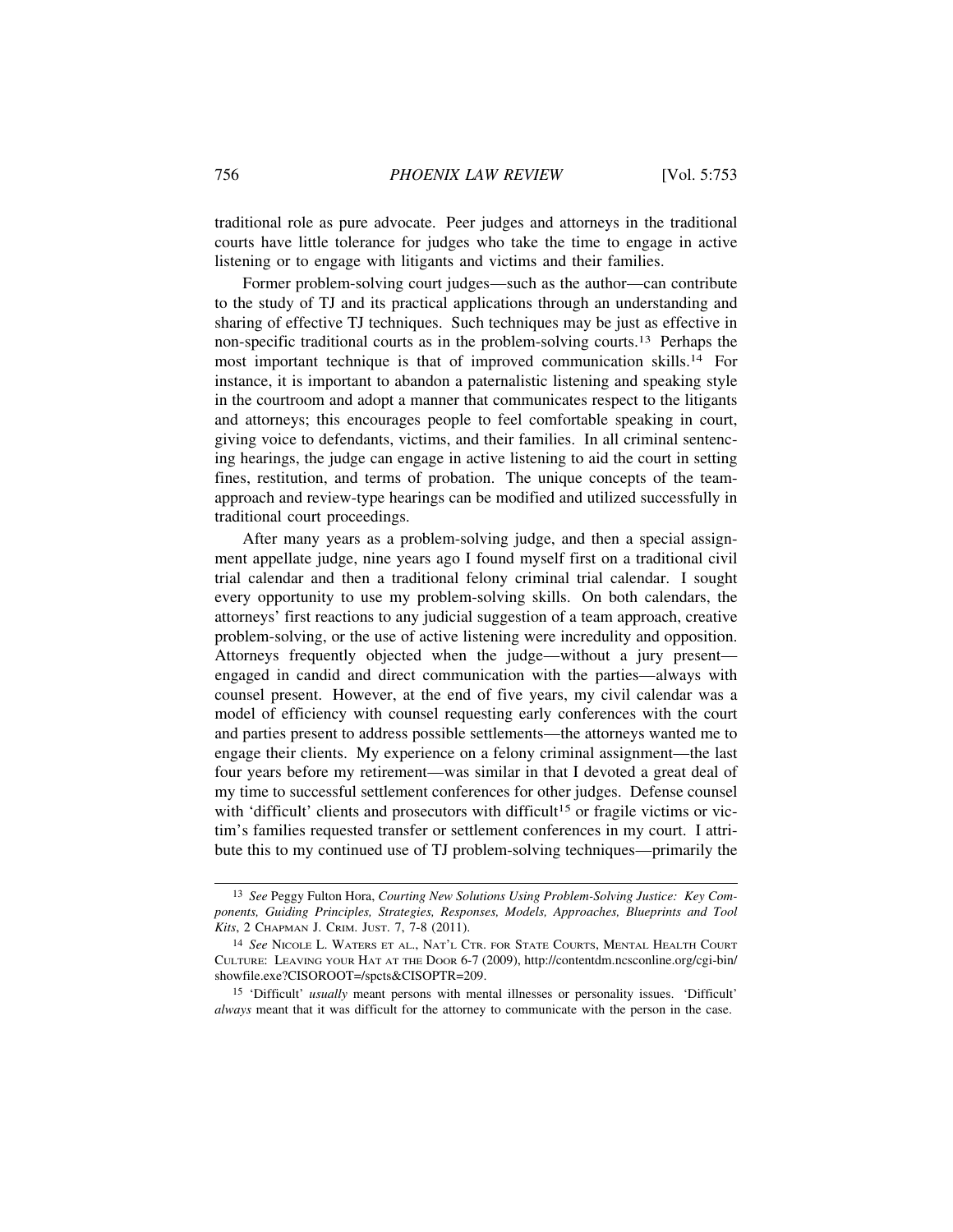communication skills discussed in this article. This article is not an exhaustive list of the possible and useful TJ or problem-solving techniques,16 it consists of those techniques that worked particularly well for me during my last years on the bench. These are the techniques and tips that I recommend to other judges and attorneys: observance of the elements of procedural justice, generous use of active listening, gentle use of confrontation, creating and emphasizing of the team approach, and the use of review hearings.

Let us be clear that a judge or attorney uses TJ techniques not to provide therapy to attorneys, participants, or for the audience. A lawyer or judge uses TJ techniques with the understanding that his or her words and actions may be perceived as, or may produce, therapeutic or anti-therapeutic effects. It is in the interest of all that the therapeutic effects be maximized, or that at least that antitherapeutic effects be minimized, whenever possible.

## II. PROCEDURAL JUSTICE

Procedural justice was explained by Dean Arie Freiberg:<sup>17</sup>

Procedural (or natural) justice refers to the ways in which decisions are made and their fairness. Procedural justice is regarded as important not only as a means of ensuring that decisions are accurate, but also by attempting to ensure that participants feel that the dispute process has been fair and open; engendering more confidence in the operation of the justice system. Therapeutic jurisprudence regards the principles of procedural fairness in the work of all agencies involved in the criminal justice system as important, not only the courts. Perceptions of unfair or unequal treatment are a major contributor to dissatisfaction with the operation of a legal system.<sup>18</sup>

<sup>16</sup> *See, e.g.*, INT'L NETWORK ON THERAPEUTIC JURISPRUDENCE, http://www.therapeuticjurisprudence.org (last visited Apr. 18, 2012); PROCEDURAL FAIRNESS, http://www.proceduralfairness. org (last visited Apr. 18, 2012); *Therapeutic Jurisprudence*, FACEBOOK, http://www.facebook. com/TherapeuticJurisprudence (last visited Apr. 18, 2012). The author strongly recommends these websites and Prof. David Wexler, TJ bibliography, published annually by the PHOENIX LAW REVIEW, and found in this volume at 5 PHOENIX L. REV. (forthcoming May 2012).

<sup>17</sup> Arie Freiberg is the Dean of the Faculty of Law, Monash University, Australia. *Professor Arie Freiberg*, MONASH U. L., http://www.law.monash.edu.au/staff/afreiberg.html (last visited Apr. 18, 2012).

<sup>18</sup> ARIE FREIBERG, POST-ADVERSARIAL AND POST-INQUISITORIAL JUSTICE: TRANSCENDING TRADITIONAL PENOLOGICAL PARADIGMS 12-13 (Monash Univeristy Research Paper No. 2010/17, 2010) (citations omitted), http://ssrn.com/abstract=1609468 (follow One-Click Download button).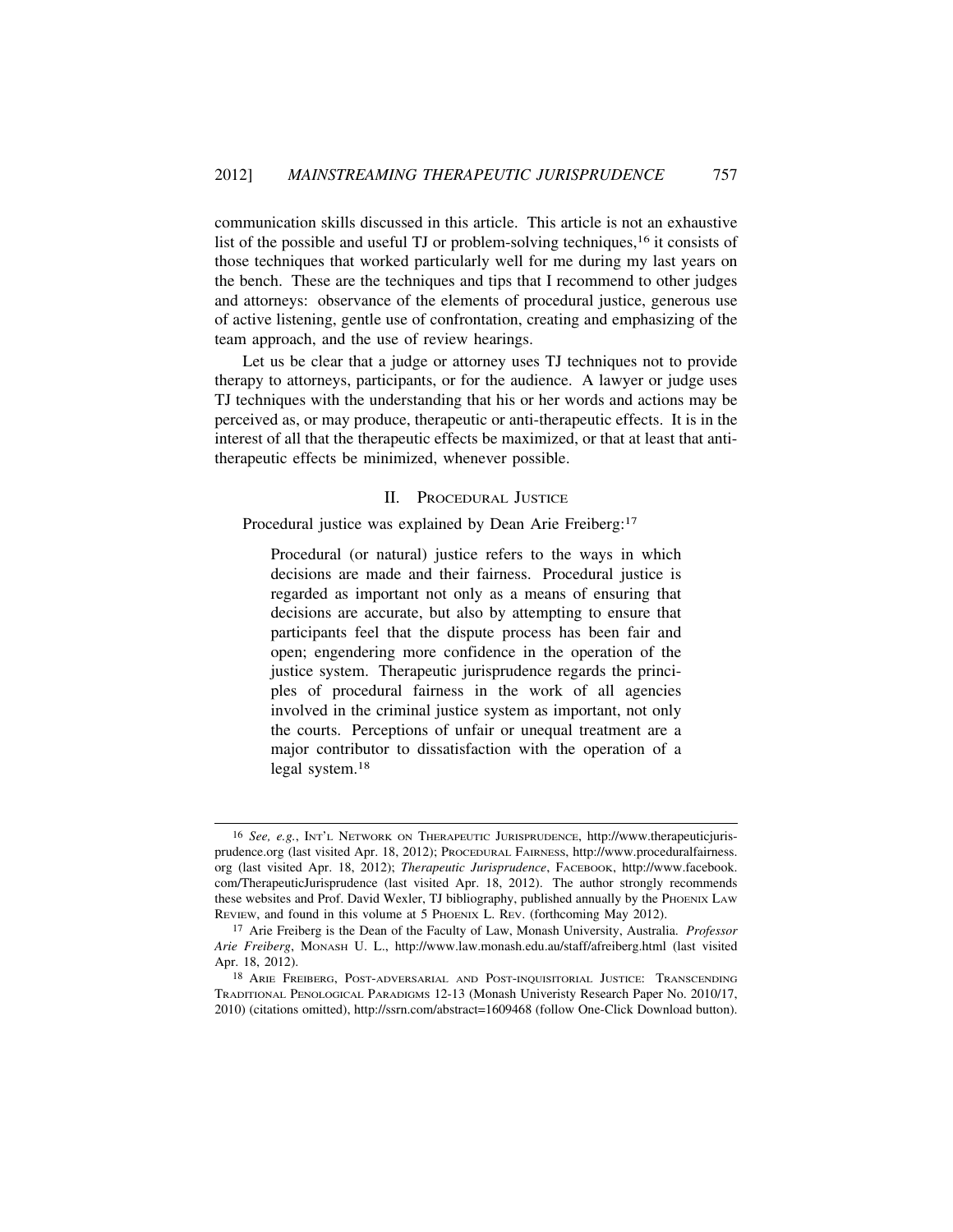Professor Tom Tyler is a leading writer on the necessity and elements of "procedural fairness" in all court proceedings.<sup>19</sup> He explains that there are four basic public expectations of the courts and its judges: (1) having 'voice' (speaking in court and being heard by the decision-maker); (2) neutrality of the judge (an unbiased judge who makes decisions based upon the consistent application of legal principles); (3) respectful treatment (individuals are treated with respect and afforded dignity); and (4) trustworthy authorities (the authorities are caring individuals who are sincerely trying to help the litigants).<sup>20</sup>

It is important for the judge at the beginning of a court proceeding—such as a hearing or trial—to set a tone of mutual respect within the confines of the case. That is, the judge must demand respect for the court, counsel, litigants, and the litigants' families and friends in the audience. The judge should explain the proceeding and set guidelines or establish procedures for the order in which the hearing will proceed.<sup>21</sup> The judge should also establish an atmosphere in which counsel, litigants, and audience feel some comfort. That is to say, most people are nervous, fearful, and not accustomed to appearing in court. It is important for the judge to encourage those people by demonstrating his or her willingness to listen and consider what they have to say. Needless to say some courtroom proceedings are challenging, such as when the court conducts a sentencing hearing, and present in the courtroom are family members and friends representing the defendant and the victim, who may also be members of rival gangs. Other difficult situations include cases where a family member is accused of a crime, such as assault or molestation, by another family member. This results in a fractured or warring family, frequently requiring additional security by the court and close monitoring by the judge and the court staff to ensure the safety of all of those persons present—including the court staff and counsel. Clear ground rules and expectations of appropriate conduct—with threats of sanctions for inappropriate conduct—may be necessary.

These important ground rules can be achieved by simple introductory comments:

> *The Judge*: Good morning everyone, please be seated. This morning we're hearing the case of/sentencing of *State v. Danny Rosovich*. Did I pronounce your name correctly, Mr. Rosovich? Counsel, will you announce your appearances for the record, please?

<sup>19</sup> Kevin Burke & Steve Leben, *Procedural Fairness: A Key Ingredient in Public Satisfaction*, 44 CT. REV. 4, 6 (2007), http://aja.ncsc.dni.us/courtrv/cr44-1/CR44-1-2BurkeLeben.pdf. 20 *Id.* at 6.

<sup>&</sup>lt;sup>21</sup> *Id.* at 18 ("At the start of the docket, [the judge should] explain the ground rules for what will happen.").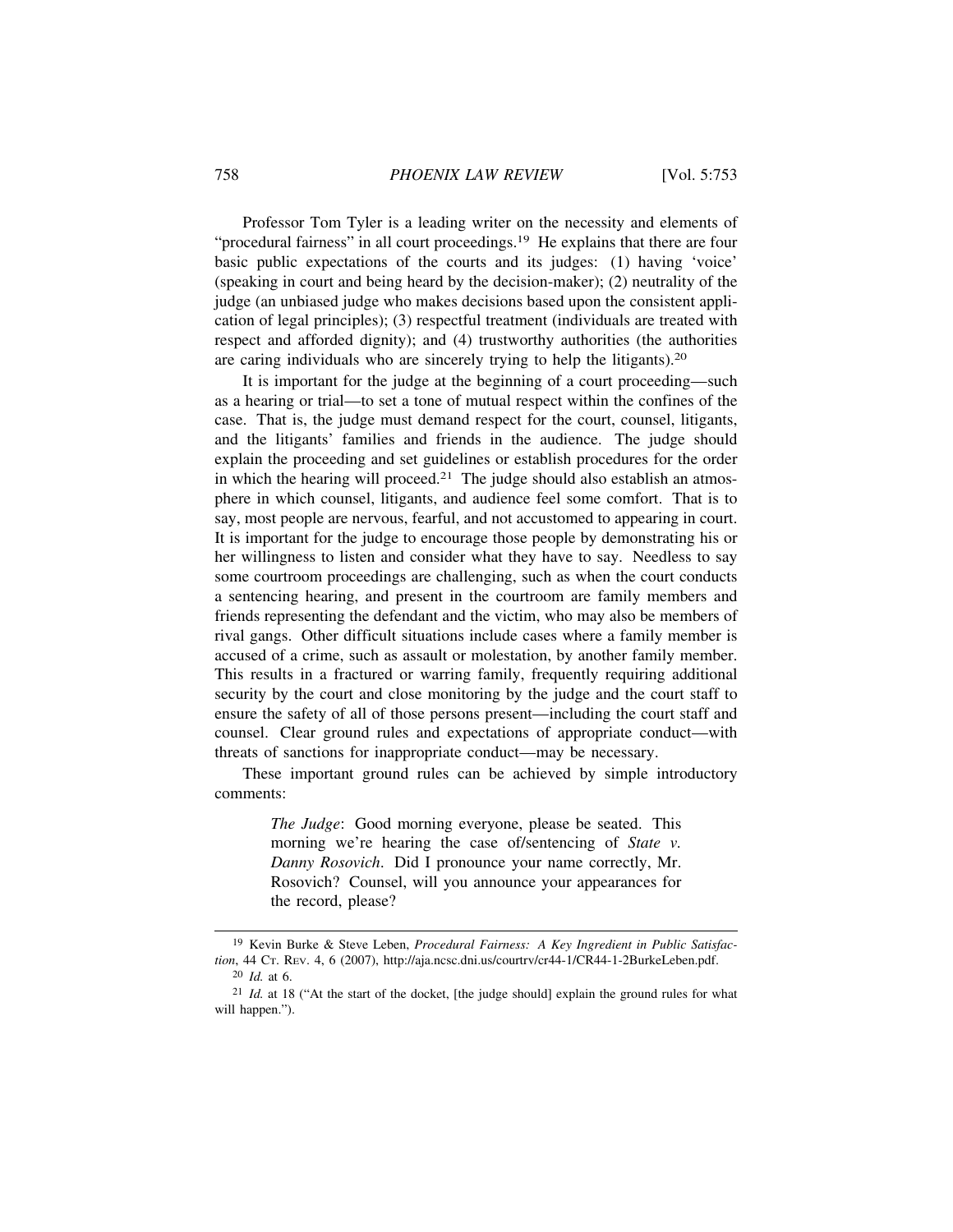. . .

*The Judge*: Thank you. I remember this case from the trial/ guilty plea proceeding, and I have read the presentence investigation report prepared by our probation department and the sentencing memoranda submitted by counsel. Today I expect you to help me better understand this case and all of the people involved, including the defendant, the victim(s), and their families.

I will not tolerate any person laughing, interrupting, or criticizing another while they are speaking in this courtroom. If anyone violates this rule they will be removed from the courtroom. I expect everyone to be quiet and respectful whenever another person or attorney is speaking, with the expectation that everyone else will be quiet and respectful when you or your friend or family member speaks.

I'm anxious to hear constructive recommendations from all of you.

First, could I hear from counsel, please?<sup>22</sup>

The judge should interrupt immediately if anyone criticizes, interrupts, or laughs at another person or participant. If the judge fails to interrupt, then counsel should request that the court admonish the person for his or her behavior. Letting rude or ill behavior continue, encourages it, legitimizes it, and devalues the person speaking.<sup>23</sup>

Some judges, because of personal preferences or lack of exposure to TJ and problem-solving courts, require—and will likely appreciate—prompting by counsel. Judges and court staff appreciate a 'heads-up' on cases involving difficult victims, defendants or their families. It is always appropriate for counsel to warn the court in advance of potentially dangerous courtroom situations, and suggestions to the court from counsel that the court address courtroom protocol are usually welcomed by judges. Counsel can also suggest to the court that a victim or defendant may require support personnel or additional time because of nervousness or fears.

Many times it is difficult to give voice to a victim or defendant who is afraid or nervous to speak in court. Of course, victims and defendants have a right to be silent, or to speak through others, such as their attorneys, but at times they feel most comfortable putting their thoughts and recommendations in writing to be read by others in the courtroom. To truly give voice to victims

<sup>22</sup> These sample dialogues are loosely based upon hearings I conducted in my own courtroom and are not attributable to a particular case.

<sup>23</sup> Parents will certainly relate.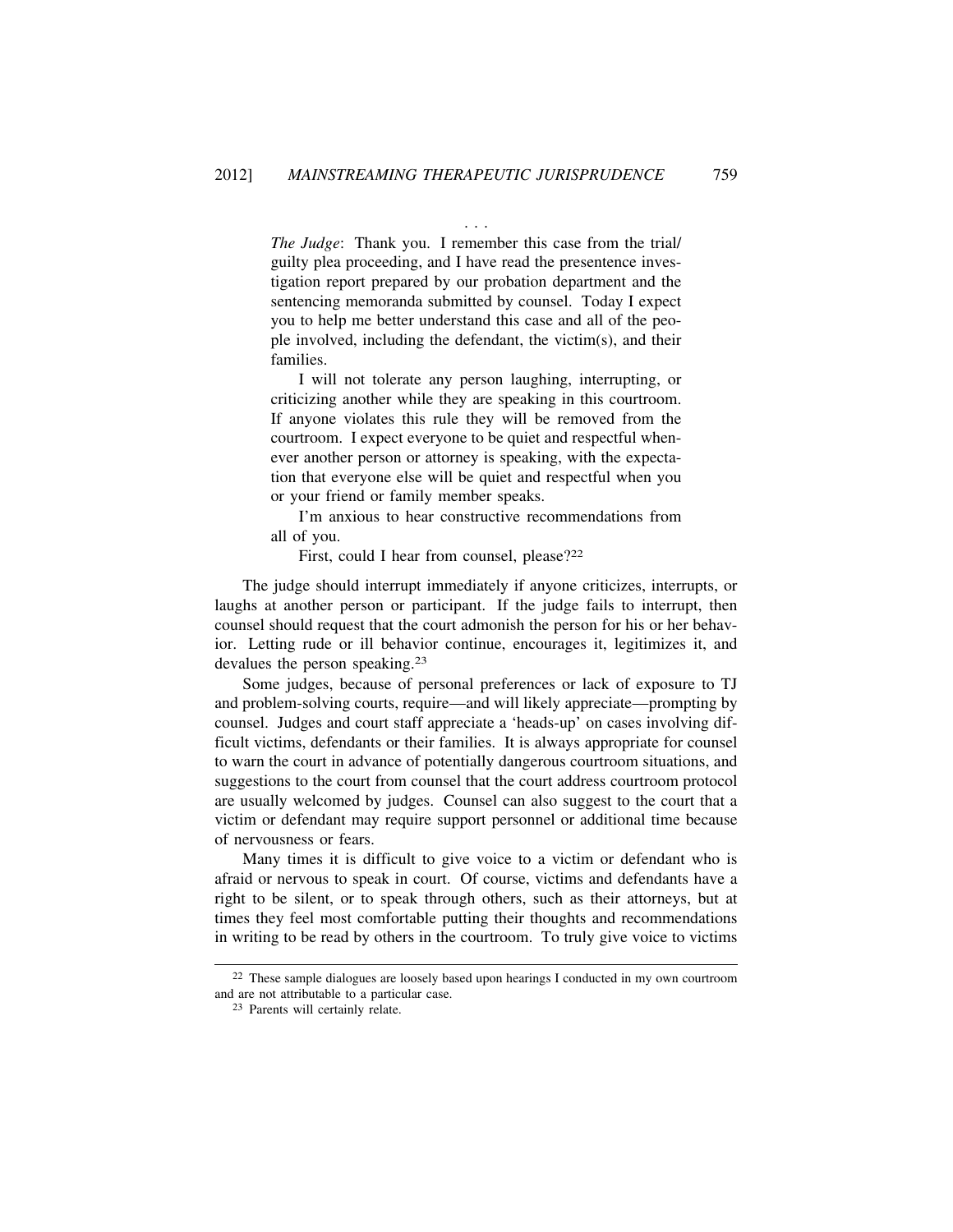and defendants, the court should acknowledge that the judge has read and considered those comments:

> *The Judge*: Thank you Mr. Rosovich for your written comments. I've read your letter and was impressed with your success on probation several years ago.

> I also understand that over the years in your attempts to battle your substance-abuse addictions, you completed several outpatient programs successfully; you maintained a responsible and well-paying job for many years, supporting your wife and children throughout all the difficult times that you faced.

The judge should explain basic courtroom protocols and procedures to allow the victim—along with any family members—and the defendant—and his or her family members or friends—to address the court:

> *The Judge*: I'm anxious to hear from everyone today who wishes to address the court. First, I will hear from the attorneys. Secondly, I will hear from the victim and the victim's family. Thirdly, I will hear from the defendant and the defendant's family and friends. Finally, I will ask the attorneys if they have any concluding comments.

> When it is your turn to speak please come forward to the podium, right here with the microphone sticking up, and tell us your full name. I will ask you to speak clearly so that everyone can hear you and so that our court reporter, or court recording system, can properly record your statement. Let us know if you need any help or have questions.

Frequently, non-attorney speakers in court need and appreciate some prompting. People freeze in court; victims, defendants, and their families forget what they had intended to say when faced with a large crowded courtroom and the person who has harmed a loved one—or whom a loved one has harmed. Either the judge or counsel may gently prompt:

> Thank you for being here today. What do you want the court to know and understand; what do you want the Defendant or the victim to hear today in court?

The court should encourage and facilitate apologies; honor and acknowledge those who give apologies—and note the difficulty in admitting that one is wrong. The court may have the opportunity to thank those who accept an apology graciously: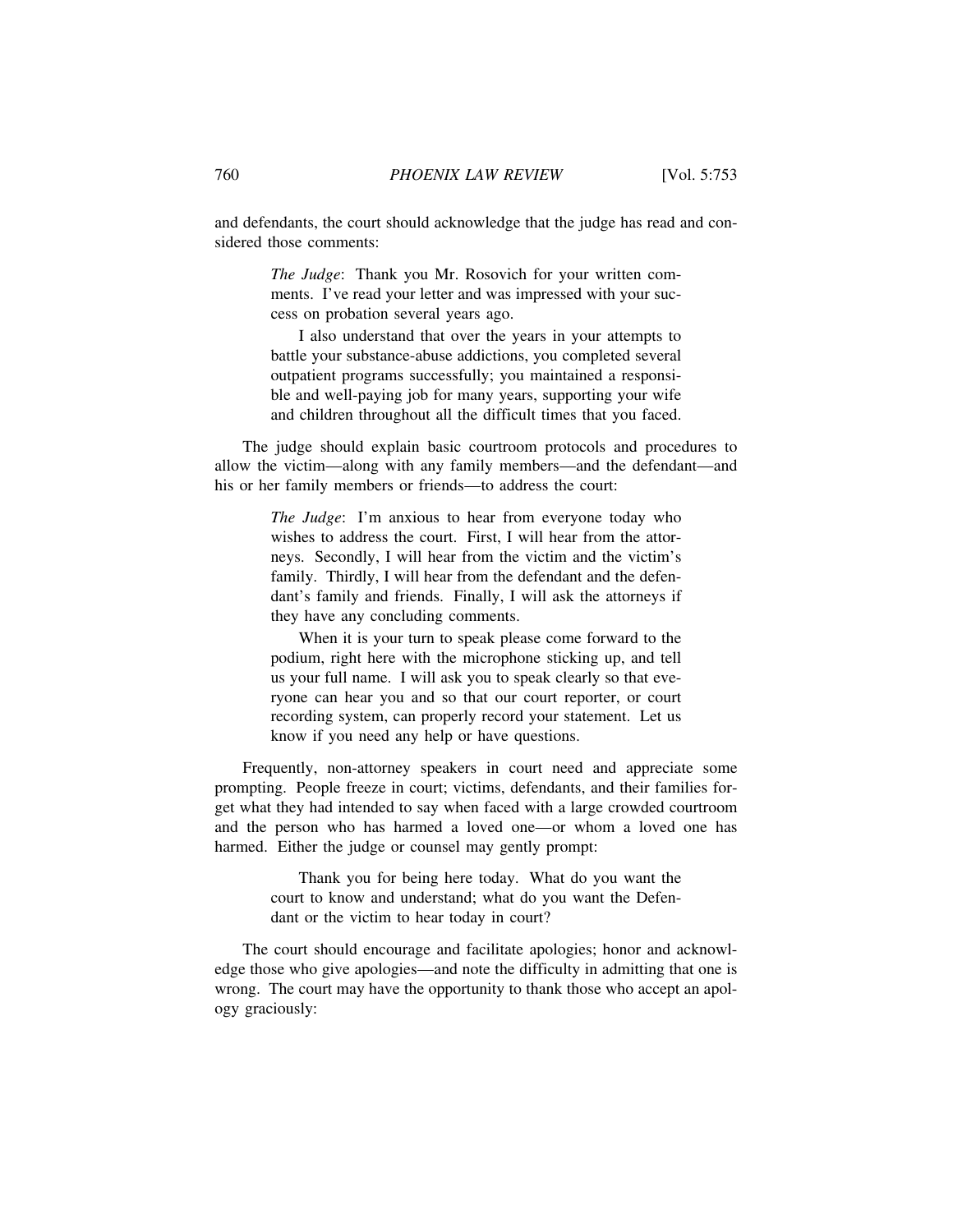*Mr. B* (Victim): Judge, before you came out this morning, Tim's (the Defendant) whole family came over and sat with us, and told my wife and me how sorry they were that he was involved in the robbery of our home. Tim's dad said that they were upset that they had failed to notice that he was using drugs again and hanging around with that bad crowd. If only they had paid more attention, he said. Tim's parents told me about his struggle with drugs, and the many times that they had taken him to rehab. My wife and I were so impressed; we sat and prayed with them, and cried with them.

We don't blame Tim's family. We understand why Tim robbed our house. We don't want Tim to go to prison. But we don't want you to release him and allow him to go back to drugs. I guess we want you to do 'tough love.' We want you to put him on probation, or parole or whatever, and require him to do some kind of drug treatment program that will actually work this time. And we want you to make it clear to him that if he doesn't stay clean, he will go to jail. Could you do that for us, please?

*The Judge*: Yes, Mr. B, I think I can. First, let me thank you and your wife for being here, and for your graciousness and kindness in accepting Tim's and Tim's family's apology. Let me also thank you for your constructive ideas and suggestions for a probation plan that could work for Tim. I can order a suspended sentence, or probation. That means so long as Tim complies with the conditions of his probation he will not need to go to jail; however, if he violates a term of probation, his probation could be revoked and he will face prison or jail.

More importantly, I can order that Tim complete a rigorous drug treatment program and submit to random drug testing while he's on probation.

Counsel, could I please hear from you regarding the suggestions of Mr. B for terms of probation in this case? Are there additional suggestions that you would like the court to consider?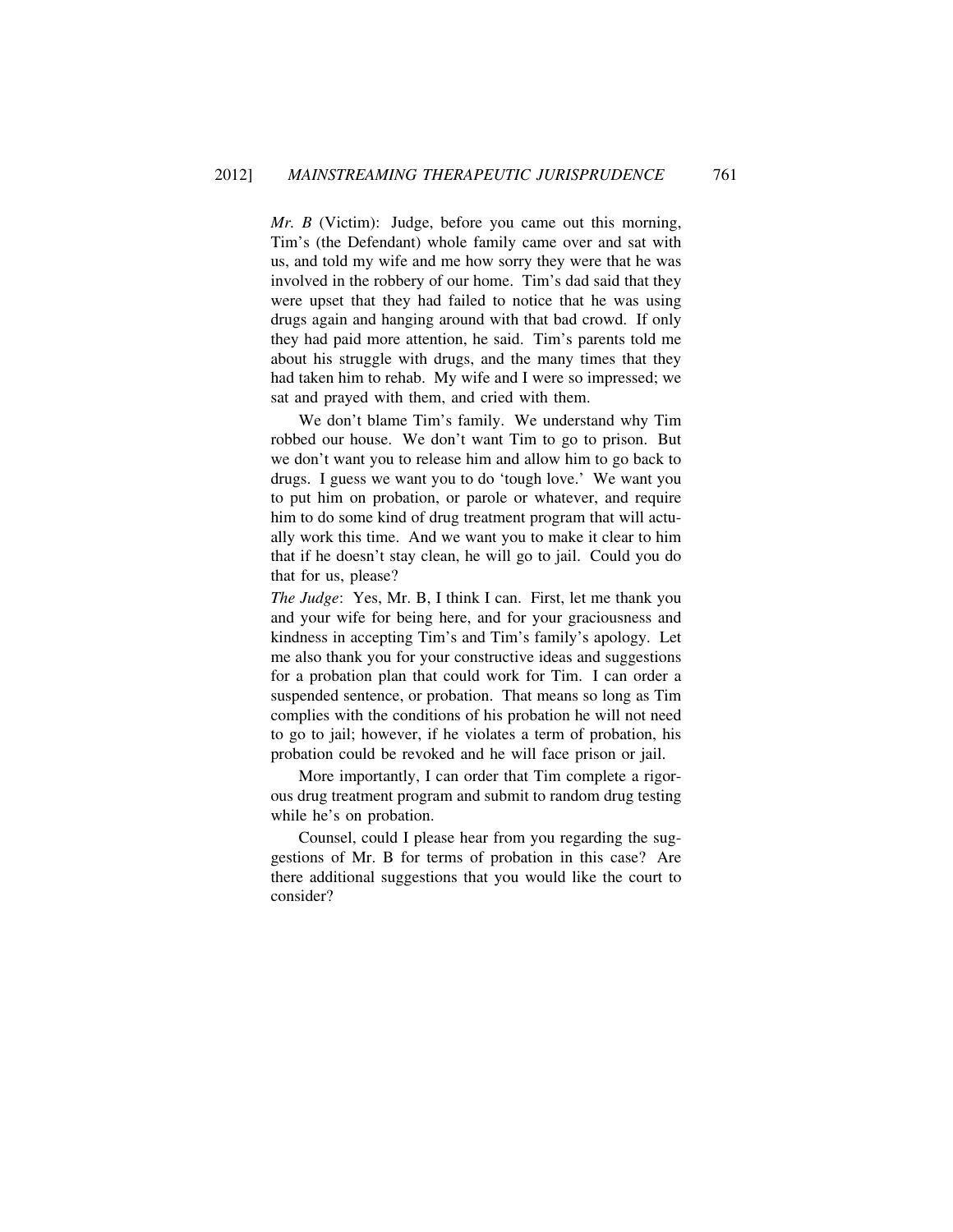#### III. ACTIVE LISTENING

The judge's role is that of facilitator and active participant in those hearings where the judge is the finder of fact or the ultimate sentencing authority.<sup>24</sup> Passivity does not work when the judge needs information that is not forthcoming from counsel, the litigants, or the witnesses. A very effective means of drawing out important information is to use active listening techniques. Active listening is not playing dumb or patronizing the speaker—such techniques will be doomed to fail.<sup>25</sup>

Active listening is listening to another person's statement—for instance, the details of an automobile accident—while indicating attentiveness and interest. Then, as soon as the speaker finishes, the listener recites back to the speaker the content of what was said. For example, "I understand you were in a car crash, and it happened without any warning or wrongdoing on your part. You were so severely injured that you were taken to the hospital by ambulance, and you suffered a terrible concussion."26 Active listening is conversation to refine the meaning and details of the speaker's original communication, with the goal of improving the listener's understanding of what was said.<sup>27</sup>

Active listening demonstrates that the listener is hearing the content of what the speaker says. It demonstrates to the speaker that he or she is effectively communicating, and the listener cares enough to hear it. It allows for the speaker to correct any misstatements or misimpressions and to clarify matters not fully understood by the listener. Active listening demonstrates mutual respect, and its use facilitates effective communication between people. Frequently in court, people are surprised that an attorney or judge is actually listening; they appreciate it, and become more open, honest, and responsive to questions. People who use active listening regularly find that they are able to read and understand the overt—and sometimes the hidden—emotions of the speakers.<sup>28</sup>

Active listening is particularly useful to the court when the judge is required to make findings of fact without a jury. It can also be used, however, during *voir dire* in jury selection proceedings. In those situations where a prospective juror expresses a biased opinion, it is helpful for the judge to para-

<sup>24</sup> *See* Dr. Andrew Cannon, *Finding the Facts: The Judge Should Lead the Search Party*, 37 MONASH U. L. REV. 120, 126-29 (2011), *available* at http://aija.org.au/NAJ%202010/Papers/Cannon.pdf.

<sup>25</sup> GOLDBERG, *supra* note 8, at 13.

<sup>26</sup> SUSAN SWAIM DAICOFF, COMPREHENSIVE LAW PRACTICE: LAW AS A HEALING PROFESSION 64 (2011).

<sup>27</sup> *Id.*

<sup>28</sup> *Id.*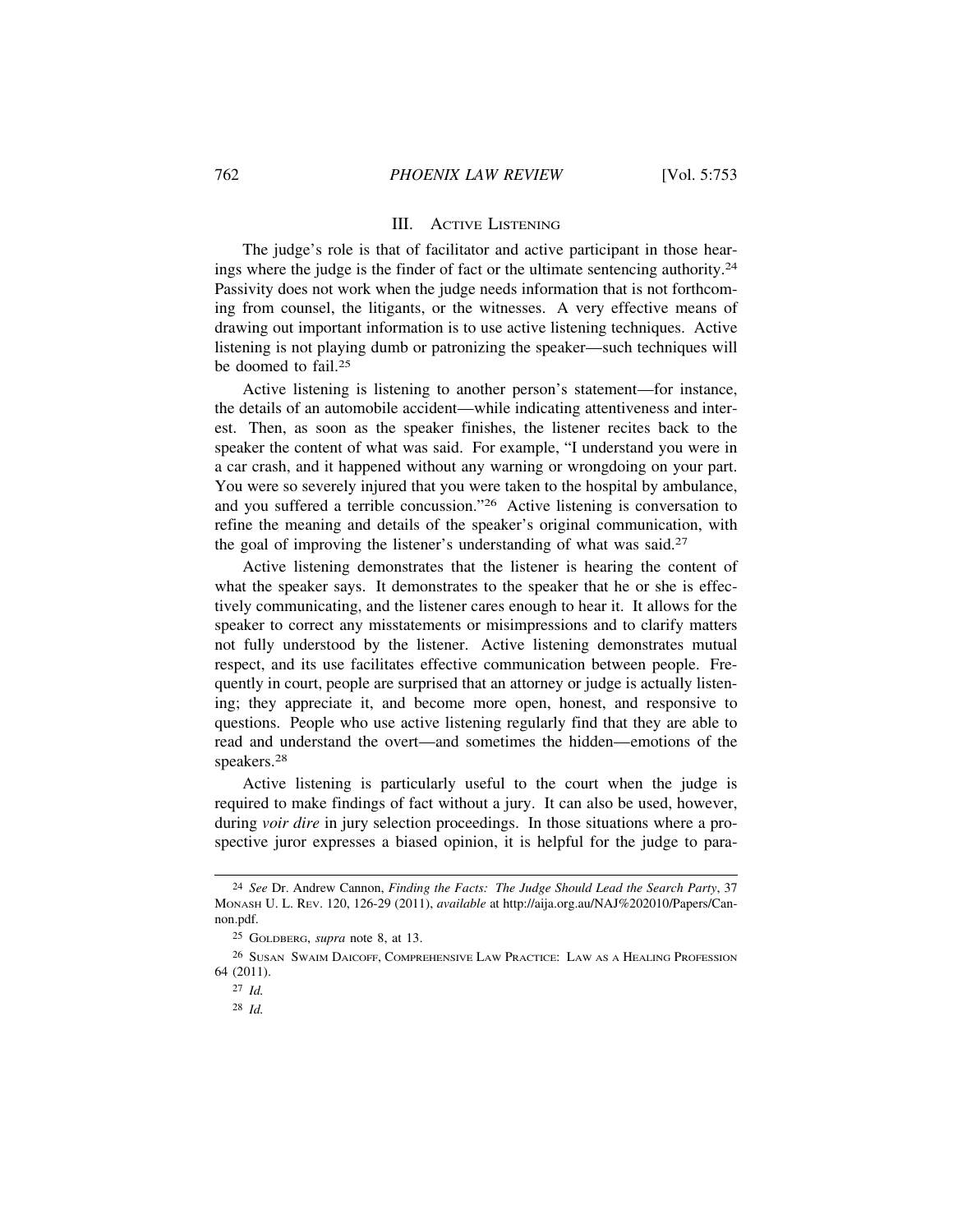phrase the juror's extreme language in a manner that illustrates the importance of fairness to all parties:

> *The Judge*: Ms. C's son was convicted of a crime, and she is concerned that she cannot be fair to the prosecution, but her complaint is that she feels another jury was not fair to her son—she understands the extreme importance of fairness to both sides. Is there anyone on our jury panel who believes that they cannot be fair to *both* sides in this trial?

In another case, at the pretrial stage, the defense attorney moves for a continuance of the trial date and the victim strongly objects:

> *The Victim*: Your Honor—I object. This case has been dragging on for more than four years! We've had a trial, an appeal, and now I have to go through another trial again. The defendant has had three different attorneys; I've had two different prosecutors, and you're the third judge who has heard this case. When is this going to end? I don't think it's ever going to end! I've lost a job, my family, and I don't think I can take this anymore.

> *The Judge*: I understand that this has been a long and painful process for you. I can hear the frustration in your voice and see it in your face. You have been incredibly patient with our justice system. You understand why the appellate court reversed the conviction and sent this case back for a new trial. I know the last thing that you want is for us to make a mistake that would warrant a third trial in this case.

In criminal or civil settlement conferences, active listening is useful in communicating to all parties that the judge and the other parties understand each other's positions. It is particularly beneficial when it is used to enumerate the pros and cons of a settlement:

> *The Plaintiff*: I need enough money to help me rebuild my house. Anything less is worthless. I lose. But . . .

> *The Defendant*: You're just as responsible for the fire as my people are. And . . .

> *The Judge*: Please don't interrupt. I want to understand exactly what you need to settle this case. I want to hear from each of you in turn without interruptions, and I want to understand clearly, so I may need to ask a few questions.

> Mr. Plaintiff, I know you wish to rebuild your house. I understand that you feel that Mr. Defendant's employees are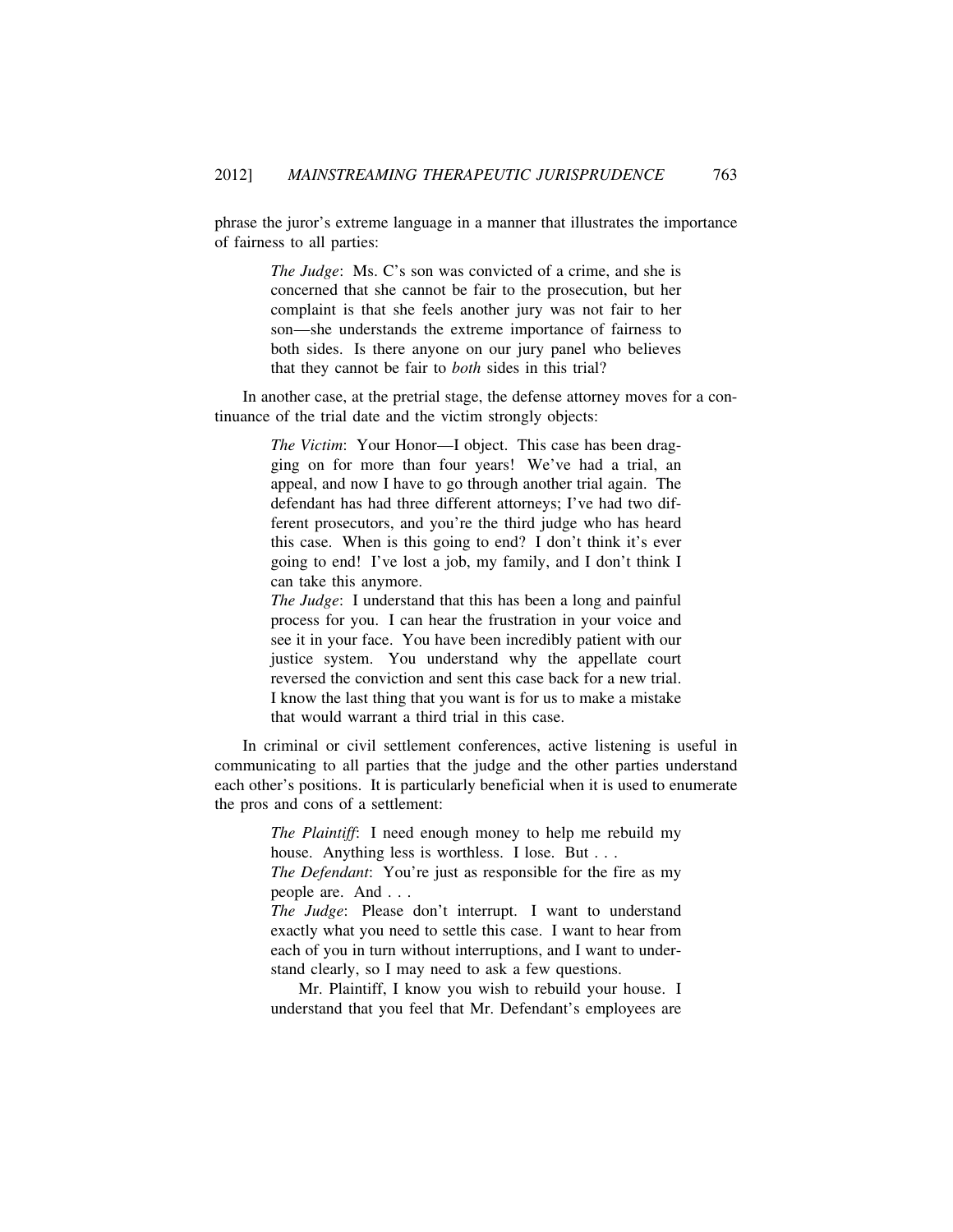chiefly responsible for the fire that destroyed your home. Please explain to us, in detail, why you need the amount that you're requesting.

. . .

*The Judge*: Thank you, Mr. Plaintiff. The major cost in rebuilding for you will be the costs of labor, and you do not wish to use the services of the Defendant's construction company, though that will increase the costs to you.

Have you considered the costs of not settling this case, including the attorneys' fees, witness fees, the cost of your time, and all the possible costs of an appeal?

*The Plaintiff*: The principle of making him pay for my losses is important to me.

*The Judge*: I understand why you brought this case and why you have prosecuted it this far. You're interested in justice, but there are costs associated with securing justice in our court system that I know that you understand because you have a good attorney advising you in this case.

During many court proceedings, one or more parties may express their frustration with the length of time that it takes to complete a court case or to have a trial. Judges can use these statements to not only sympathize with the speakers, but to educate them about the legal process and to encourage a settlement of the case that will bring some finality to all parties:

> *The Defendant*: I object to postponing the trial any further. I've been sitting here rotting in jail while the attorneys work on other cases. When will this end?

> *The Judge*: I know that you would like to get this over with as quickly as possible. And, it's frustrating to you even more because you're in jail waiting for your trial. But, I also understand that you want your attorney to be as prepared as possible, and to be ready for your trial.

> The waiting, and the stress while waiting, is a difficult thing for many of the people that I see in my courtroom. I would encourage you and the attorneys to consider a plea agreement in this case that would bring some finality to everyone—that is an end to this case today. When there is a plea agreement there is no need for a postponement or continuance, no need for a trial, no need for an appeal. The case ends. Why don't we take a break before I consider postponing the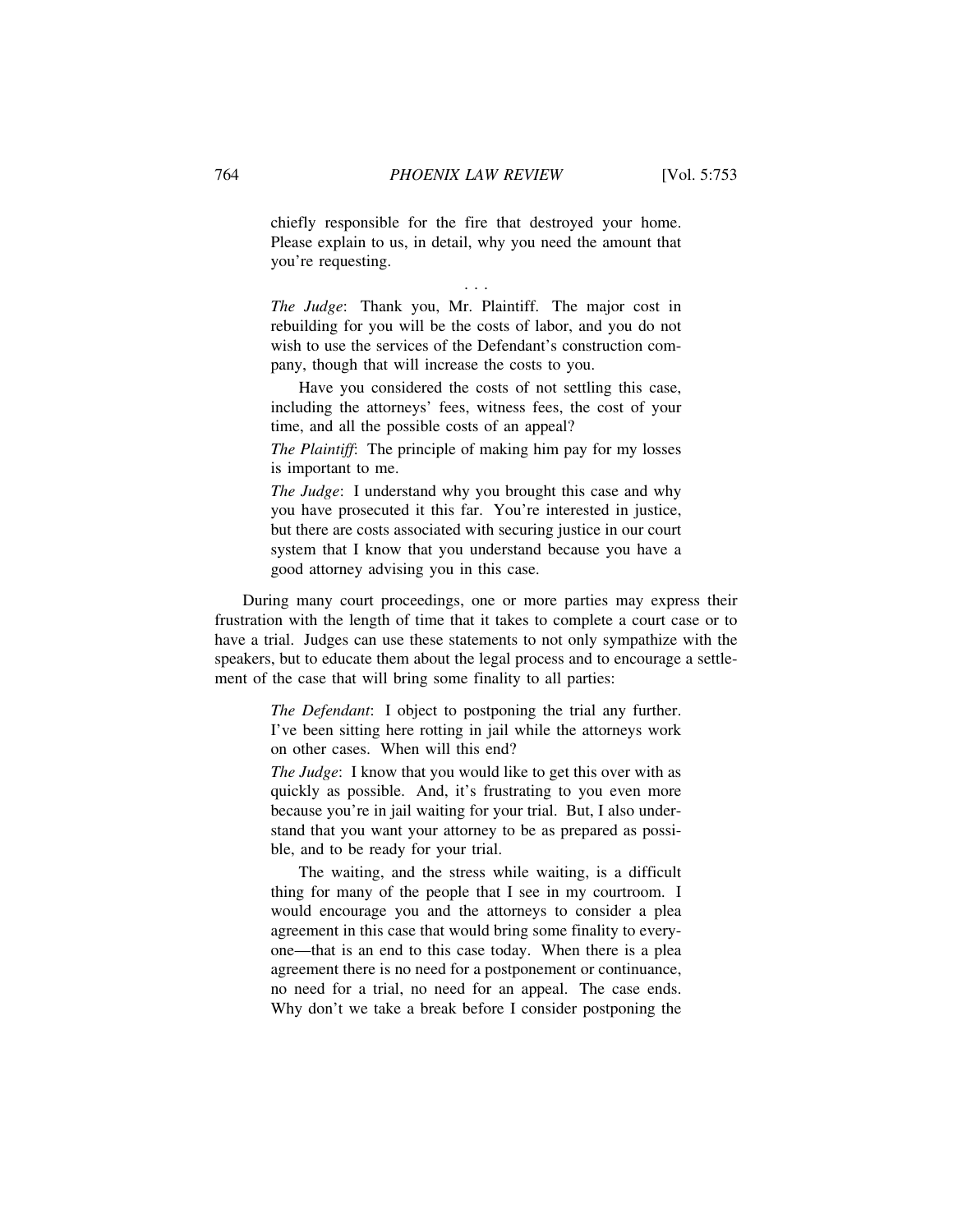trial and give everyone an opportunity to think about a possible plea agreement?

## *A. Active Listening With Victims of Crimes*

There are many opportunities to use active listening with victims of crimes. The use of active listening may serve to release pent-up emotion and tension in constructive ways. Active listening can be used to educate the victims about criminal laws and processes including the intricacies of probation, parole, and prison versus jail sentences.

> *Victim's Family*: Judge, we have a video that we would like to play for you that contains pictures of our son Tommy's life. Tommy wrote the music that is playing in the background. These pictures show what an important part of our family Tommy was, and they show just a few of his accomplishments in college and in the Navy. May we show that to you? *The Judge*: Of course. Tommy's life, his accomplishments, and his role in your family are important.

> *The Judge*: Thank you for the video that has helped me to know Tommy better as a person and a member of your family. It's very comforting to know that before his death, Tommy was much loved, and that he lived such a rich life. What a tragedy that someone with such promise lost his life too soon.

. . .

The court can also use active listening to involve the victim, or the victim's family, in crafting a sentence that will better serve the defendant and the community.

> *Victim*: I want him to serve the maximum sentence, your Honor. He needs to pay for what he did to me and my family. It's only fair.

> *The Judge*: I'm glad that you're here today and that you care about the sentence that the court will impose. Are you requesting a maximum sentence out of a concern that this defendant will commit a similar crime against another innocent person, such as yourself?

> *Victim*: That's right. I want him in jail for as long as possible, so that he doesn't hurt someone else.

> *The Judge*: I understand. You want to protect society from this defendant. Very commendable.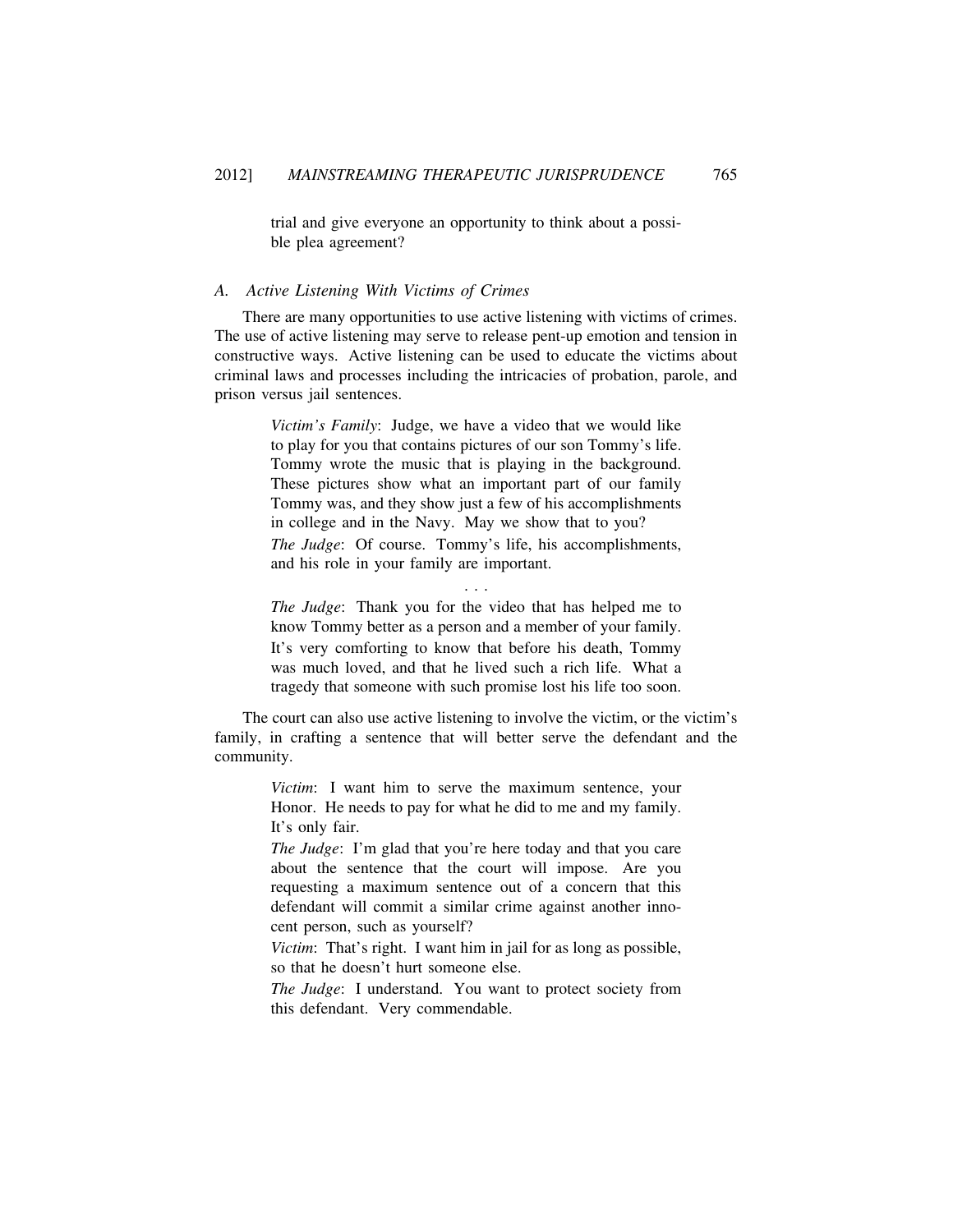Does it matter to you whether the defendant is in jail or in prison? Or whether he's supervised on probation or house arrest? Should we discuss which of these will better protect you and society?

*Victim*: I'm not sure.

*The Judge*: Do you understand that I can order a *longer* supervised probationary term than a jail or prison sentence? And, that as a condition of probation I could require house arrest, enrollment in a drug treatment program, regular employment, and regular restitution payments to you?

*Victim*: I didn't know about that. So, he would have to work, go to treatment, and stay at home the rest of the time? Who watches him? How do we know that he will obey?

*The Judge*: It's too bad this was not explained to you before, but we have time to make sure we understand it now. Yes, probation may include terms and conditions that a Defendant agrees to follow, otherwise probation may be revoked and the Defendant sent to prison. Those terms could include employment, treatment, and house arrest. I will order probation officers to monitor the Defendant's compliance.

Can you think of other terms of the sentence that you think I should order?

*Victim*: When will he pay my medical bills?

*The Judge*: Good point. I can order payment for restitution as part of the conditions of probation. We can discuss how much the Defendant can pay towards your bills each month.

Now, before I enter orders in this case, are there other terms or conditions of probation that may be appropriate? I will also hear from counsel their recommendations, and finally from the Defendant as to whether he agrees.

#### *B. Active Listening With Defendants and Their Families*

Active listening is useful to address the fears of defendants and their families. Primarily, defendants and their families are afraid that the court will not take time to understand and know the defendant as a person. Many are fearful that they and their loved ones will be judged as a bad person. Many are desperate in their hope that a judge will hear them.

> *Mother*: I know my son did wrong. He knows better. We taught him better. He's not a bad person; please don't think that he's bad just because he has done stupid things.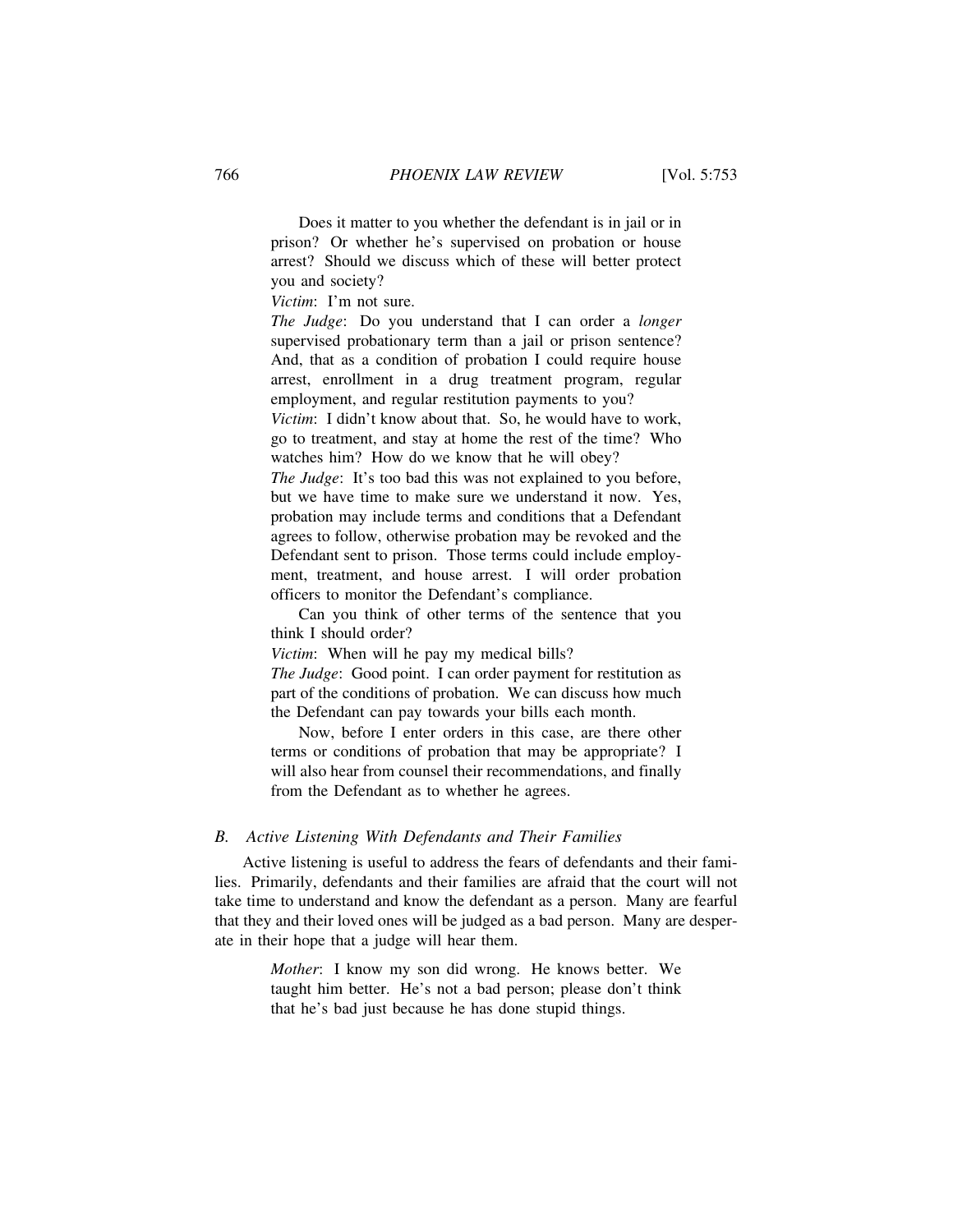*The Judge*: I understand that good people can make mistakes. I don't think that your son is a bad person.

I see good people in this courtroom every day who are here because they have used poor judgment; they have made mistakes.

Active listening can be very helpful to the court in evaluating and determining the sentence or possible conditions of probation. The court can engage the defendant and his family and friends in constructive conversation about the length and nature of the defendant's drug, alcohol, or mental health problem. The Court can inquire about the nature of treatments and programs that the defendant has previously completed and solicit opinions why those treatments did not work. The judge can also solicit opinions and recommendations<sup>29</sup> for future programs that might work.

> *Defendant*: I know that all I need is a good drug program where I can learn to be clean.

> *The Judge*: Well, excellent. The first step in recovery is acknowledging your problem. So, tell me about your previous treatments and programs. What worked best for you?

> *Defendant*: The support, and knowing that I wasn't alone; that other people had beat this thing. That they were living with their drug addiction and it wasn't ruining their lives, like it was mine.

> *The Judge*: Support is important. Why did you stop going to treatment, then?

> *Defendant*: It was a hassle. I lost my car, and the bus line ran at weird times. Lots of reasons.

> *The Judge*: If your probation officer orders it, are you willing to complete a more rigorous drug program, such as a residential program where you will get twenty-four-hour-a-day support?

Frequently, admitting the underlying problem, illness, or addiction is difficult for defendants.

<sup>29</sup> Judge Michael King has expressed serious concern about the judge over-stepping his or her role in recommending a specific therapy. In many U.S. jurisdictions, however, individuals will not receive the level of service that they may require unless higher levels of service are required and directed or ordered by the court. The judge should base these orders on recommendations from the appropriate professional, but it is useful to begin such dialogues with the defendant.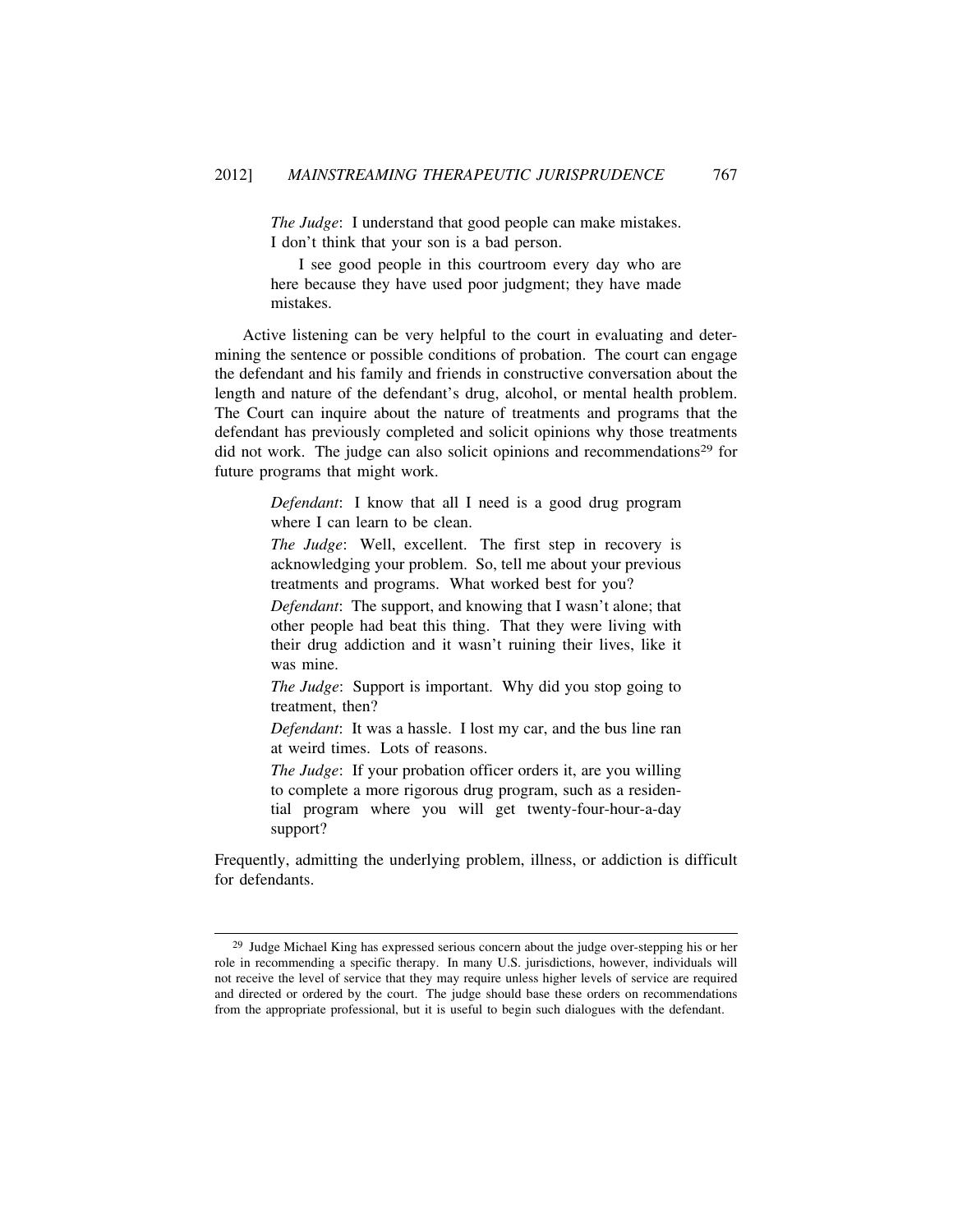*The Judge*: I can't help noticing that each of the times that you were arrested for assaulting your wife, you were using drugs.

*Defendant*: I used the drugs because I feel so bad, so depressed, all the time. But I worked, I earned a living, and I supported my kids.

*The Judge*: So, you functioned well as long as you had the drugs to numb the depression? Are you willing to speak with your probation officer about your depression?

*Defendant*: Okay. I actually think counseling might help.

*The Judge*: I will request that your probation officer investigate that option and do whatever screening may be appropriate.

Focus the Defendant (or his family) on the future:

*Defendant*: I just want to get this over with. I hate her (exwife who reported Defendant to police for a probation violation).

*The Judge*: I know that you want to get this over with, so let's discuss your plans to succeed on probation after your release from jail later today.

Active listening and some gentle confrontation<sup>30</sup> facilitate a constructive conversation between the important parties, which include a young defendant's parents or other significant family members. Those family members may effectively monitor a defendant's terms of release conditions<sup>31</sup> or terms of probation:

> *Mother*: Please just give my daughter another chance. Alcoholism is a disease.

> *The Judge*: I understand you want things to be as they were before this crime occurred, and you want your daughter not to go to jail. More importantly, I understand that alcoholism is a serious addiction. What can you and the rest of your family do to help your daughter stay sober?

<sup>30</sup> *See infra* Part IV.

<sup>31</sup> *See* David B. Wexler, *Adding Color to the White Paper: Time for a Robust Reciprocal Relationship between Procedural Justice and Therapeutic Jurisprudence*, 44 CT. REV. 78, 78-79 (2008), http://aja.ncsc.dni.us/courtrv/cr44-1/CR44-1-2Wexler.pdf (recommending inclusion of family members of the defendant in discussions about the terms of a pretrial release). Such a measure will likely enhance the parents' or family's involvement in compliance with those terms of release. *See id.*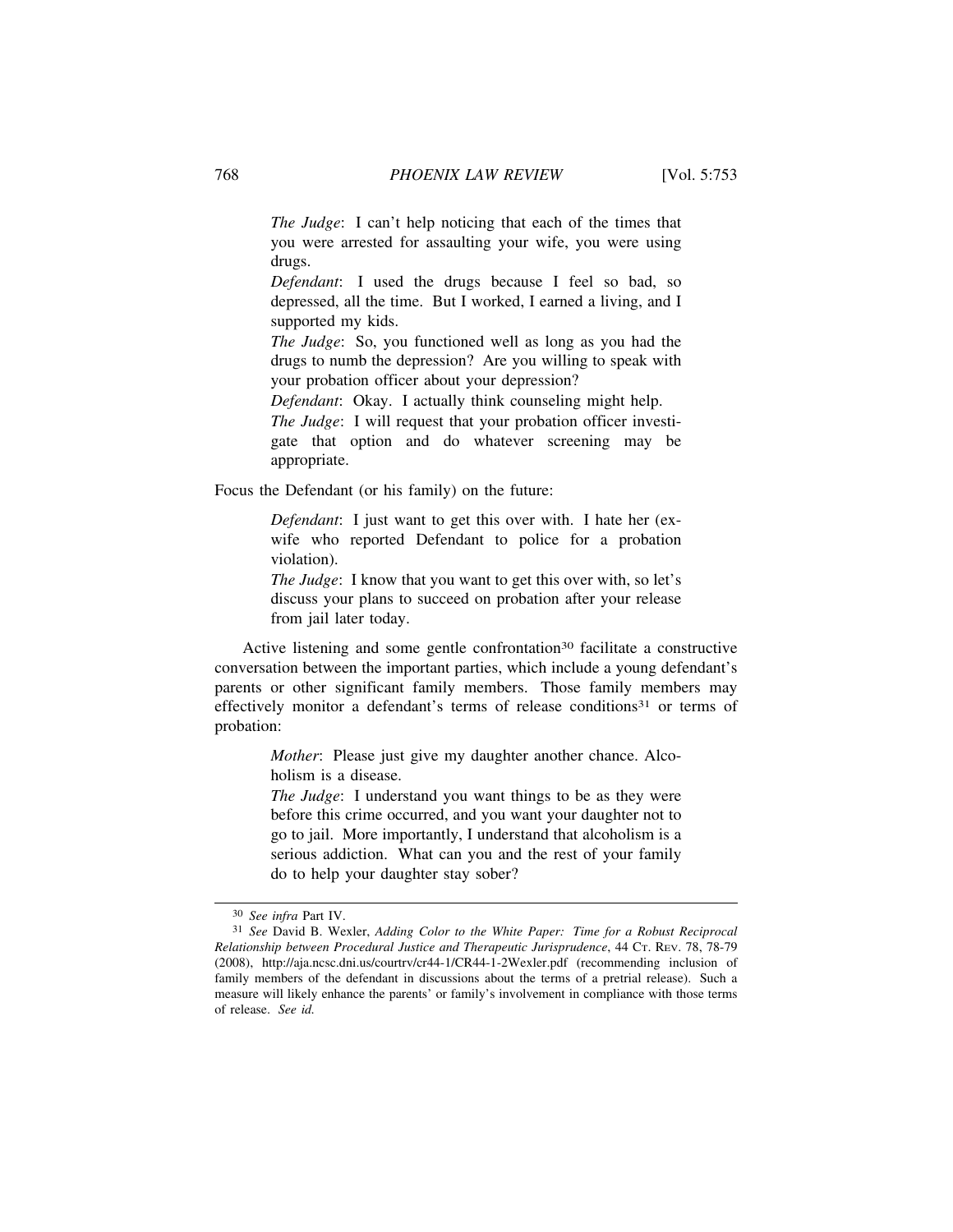*Mother*: We'll be there for her—every moment. We'll make sure she doesn't drive a car, or drink.

*The Judge*: Will you take her car keys away from her? Will you call her probation officer if she takes a drink?

*Mother*: I will do whatever it takes.

*The Judge*: What kind of alcohol treatment program will work for your daughter?

*Mother*: She's been in several, and she goes to AA. *The Judge*: I understand that she has tried many times to stay sober. But, has she completed an in-patient program? Would you support her in a residential treatment program?

### IV. GENTLE USE OF CONFRONTATION

A general observation about confrontation is that it frequently does not work well unless it is gently done, and the person confronted is able and willing to understand the sometimes subtle point being made. Gentle confrontation works when the person confronted trusts the person who is speaking. Confrontation works best when the 'trusted speaker' does not place the person to be confronted in a position where he or she perceives an unfair attack. The judicial role is well-suited to fit the position of the trust role.

Confrontation can be motivational: "You haven't been successful at drug rehab so far, why is this time different?"32 "How can I be sure that you will take your medications?" "What type of counseling do you think will work, since you haven't been successful in other programs?" Or, "*If* I release you from jail, what's your plan to find a job when you're released from jail?"<sup>33</sup>

Confrontation is most effective in settlement conferences to address factual conflicts, fallacies, and false hopes or expectations by the parties (or the attorneys). As the neutral party, the judge can easily make the point that a party's claim, defense, or monetary expectation is not reasonable or credible.

In a recent criminal settlement conference, $34$  the judge effectively used confrontation to convince a defendant that his defense was not entirely credible. Jim Smith<sup>35</sup> appeared with his attorney and the prosecutor for a scheduled settlement conference. Smith was a nice looking, well-dressed young man—pos-

<sup>32</sup> *See id.* at 79.

<sup>33</sup> *Id.* Professor Wexler recommends including the defendant in "relapse prevention planning" to review the chain of events and circumstances that previously led to criminal behavior and to solicit suggestions on how such situations may be avoided in the future. *Id.*

<sup>34</sup> In Arizona, judges regularly conduct criminal settlement conferences. ARIZ. R. CRIM. P. 17.4(a). The judge who conducts such settlement conferences is not the judge who will conduct the trial, unless the parties consent. *Id.*

<sup>35</sup> This is not the Defendant's true name.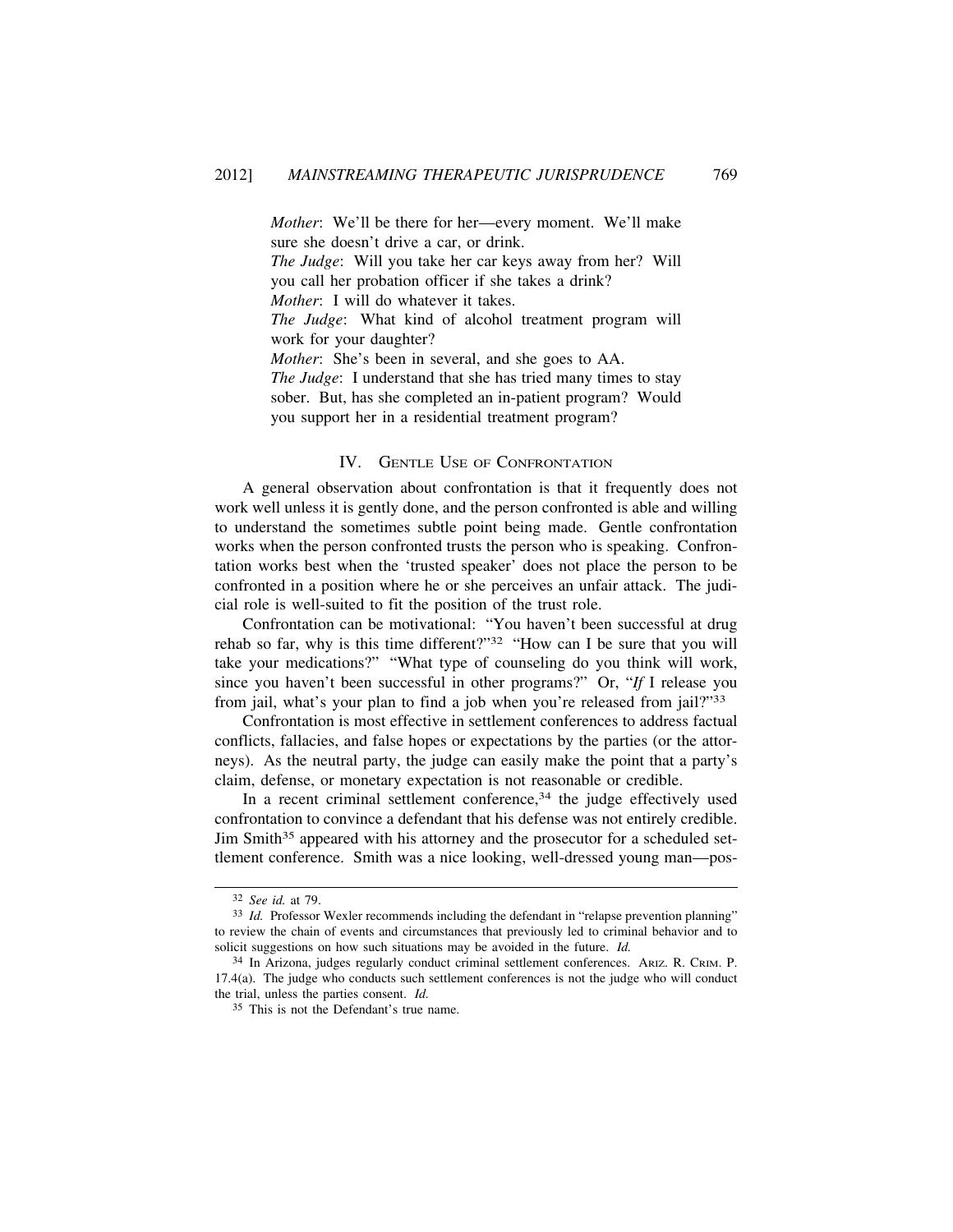sibly a con man, but in a charming, inoffensive way—who was charged with Indecent Exposure with minors present:<sup>36</sup> he had mooned the crowd while dancing to street musicians on Mill Avenue in Tempe, Arizona. Smith's attorney interrupted the judge's preliminary remarks about the recording of settlement conferences to explain that his client was not interested in any form of plea bargain because he believed he had a complete defense to the crime: Smith had *accidentally* exposed himself to minors, and so there was no intent to commit the crime. Smith's attorney further explained that he wanted the prosecutor and judge to explain the crime charged, and he would appreciate opinions on the sufficiency of the prosecutor's case and the defense.

The judge suggested that perhaps the best way to proceed to evaluate the case would be for everyone to imagine that they were an average juror sitting in the jury box hearing the case for the first time: first, the prosecutor would call the parents of the children who observed the Defendant dancing with his pants and underwear around his ankles, and buttocks and genitals exposed. Then, the Defendant would have the opportunity to testify and explain 'the accident.' The judge asked for clarification about how the pants accidentally fell down, and the Defendant explained that he was surprised that they just fell.

At that point, the judge reminded everyone that it was likely that half of the jurors would be male. They would be asking themselves, "How many times, in my life, have my pants fallen down around my ankles—with no warning?" The judge asked everyone if they agreed that this would be a likely question and a serious concern of the jurors. Even the Defendant agreed it would be. The judge then suggested to the attorneys and the Defendant that the jurors—at least the male jurors—would ask themselves not only, "How many times, in my life, have my pants fallen down around my ankles—with no warning?" but also, "And my *underwear* fell down, too!!" The judge suggested that jurors would likely conclude from their personal experiences that one usually has some warning of a 'wardrobe malfunction'37 or clothing failure.

The judge asked the defendant and his counsel if they had considered facts or arguments that would address these likely jury concerns. The defendant responded that, "I didn't plan to do it, I just got so wrapped up in the music—it just happened." At that point, the judge gently suggested that a spur-of-themoment act that is not planned is still different from an accident. The judge asked the defense attorney to explain the legal difference between accidents and volitional acts. Counsel also explained that the jury would make the ultimate determination about whether an accident had occurred; however, it was

<sup>36</sup> A class 6 felony under Arizona law. ARIZ. REV. STAT. ANN. §13-1402(c) (Westlaw through 2012 Legis. Sess.).

<sup>37</sup> *Jackson Apologizes for Super Bowl Exposure*, CNN (Feb. 2, 2004), http://articles.cnn.com/ 2004-02-02/us/superbowl.jackson\_1\_halftime-show-mtv-damita-jo?\_s=PM:US.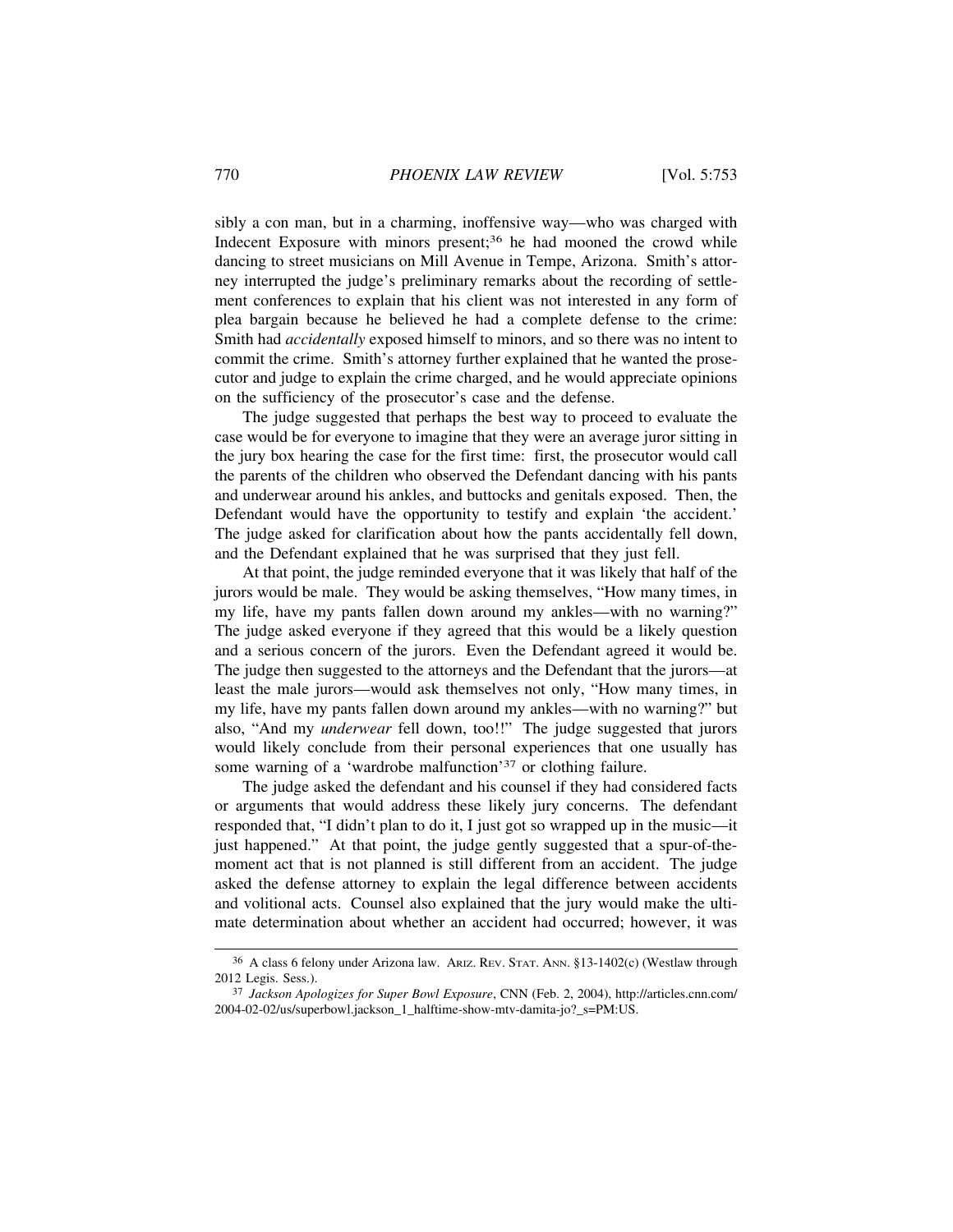likely—given the factual issue—that the prosecutor would ask the Defendant on cross-examination if he had previously exposed himself in public, and been previously convicted of Indecent Exposure (which he had).<sup>38</sup> The Defendant understood and readily agreed. The case was resolved with a probation stipulation in a plea agreement approved the same day.

# V. CREATING AND EMPHASIZING A TEAM WHERE NONE PREVIOUSLY EXISTED

The TJ judge can teach attorneys, even in adversarial proceedings in a traditional court, the benefits of working as a team, rather than at cross purposes. There is much to be accomplished: the court can delegate tasks to the attorneys, such as agreeing upon the language in an order—for discovery, a protective order, etc.—the limits on depositions, and time limits on testimony, arguments, and *voir dire* questions. Attorneys will appreciate the freedoms, the control, and the trust implicit in the court's delegation of authority.

Dr. Andrew Cannon<sup>39</sup> argues persuasively that judicial officers "should" lead the search party" in identifying and resolving pretrial discovery abuses in civil cases, which he explains "are common enough to have a name: 'deep pocketing' your opponent, that is making the pretrial path so tortuous and expensive that the opponent cannot afford to make the journey."40 The judicial officer can require counsel to agree to reasonable presumptive limits on the numbers of interrogatories, depositions, or examinations.

The TJ judge coordinates activity and possesses a "disentrenching capacity" that Professor Michael C. Dorf describes as, "[t]he ability to declare some course of conduct unlawful, even where a court does not have a solution ready at hand, enables courts to force other actors to address their problems immediately."41 Such a court "can impose a 'penalty default,' a state of affairs so unpalatable to all parties that they have no choice but to hammer out some solution."42 The judge is in a unique position because

<sup>38</sup> Although a misdemeanor under ARIZ. REV. STAT. ANN. §13-1402(c) (Westlaw through 2012 Legis. Sess.), the conviction might be relevant to prove absence of mistake or an aberrant sexual propensity under ARIZ. R. EVID. 404(b) or (c).

<sup>&</sup>lt;sup>39</sup> Dr. Andrew Cannon is the Deputy Chief Magistrate and Senior Mining Warden for South Australia and Adjunct Professor of Law at Muenster University, Germany, and Flinders University, South Australia. *Andrew Cannon*, FLINDERS U., http://www.flinders.edu.au/ehl/law/staff/ andrew-cannon.cfm (last visited Apr. 18, 2012).

<sup>40</sup> Cannon, *supra* note 24, at 126.

<sup>41</sup> Michael C. Dorf, *Legal Indeterminacy and Institutional Design*, 78 N.Y.U. L. REV. 875, 946 (2003).

<sup>42</sup> *Id.*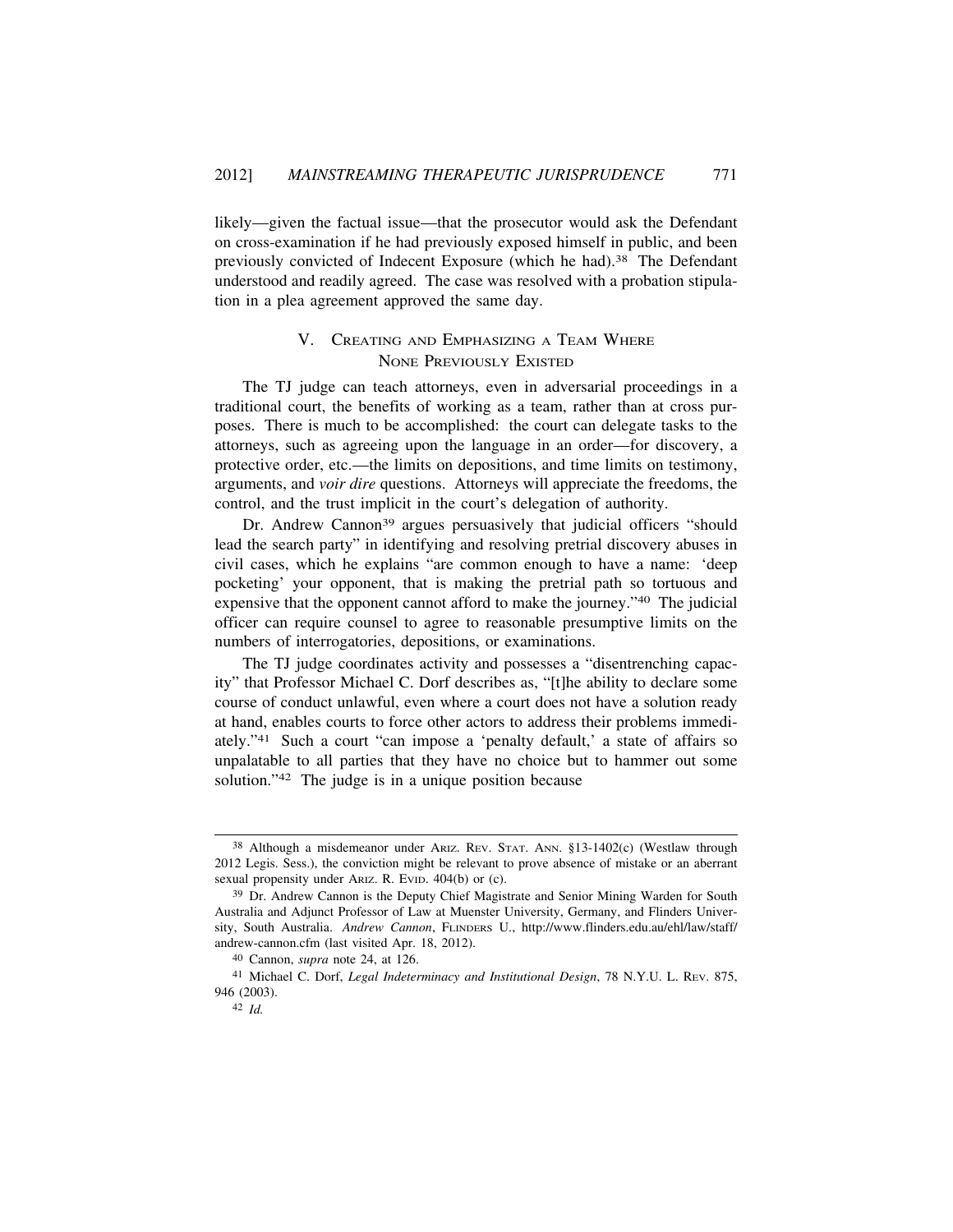unlike other actors in the legal system, courts are perceived as neutral parties that lack a direct stake in the outcome of litigation or substitutes for litigation. Neutrality, or at least the perception of it, permits courts to function as honest brokers when problem solving becomes a matter of negotiation. In addition, the courts' perceived neutrality, when combined with such quasi-mystical symbols of judicial power as the robe and gavel, lends prestige to the courts, thereby enabling courts to command respect where other actors might not.<sup>43</sup>

The judge is in a perfect position of authority to serve as a "dynamic risk manager."<sup>44</sup> He or she can challenge the attorneys to work together to design individual solutions to underlying mental health, domestic violence, or substance abuse issues, to name but a few. The judge can also lead the attorneys to collaborate with specialist professionals who may interview, test, or design treatment plans that minimize risk factors or the likelihood of recidivism for parties in the case. Upon attorneys' failure to agree on a complete settlement, the judge can suggest evaluations or tests that might affect a future settlement or the presentation of evidence. Examples include criminal cases where the competency or insanity of the defendant is not an issue, but the judge can still refer the parties to neurological and/or psychiatric specialists to develop a plan to treat the defendant's underlying mental health issues. The judge can then incorporate the mental health plan into the terms of probation. The judge can also schedule review hearings to facilitate progress reports toward the goals established, and dispense rewards and sanctions.

#### VI. REVIEW HEARINGS

Review hearings in court cases are not a new or revolutionary concept. Review hearings are, by their nature, opportunities for the court to review the efficacy of prior orders, such as discovery, injunctions, temporary support, or terms and conditions of probation. A TJ judge may use a review hearing as a means of relapse prevention, and to "encourage and praise participants where appropriate; to note the achievement of any of the participants' goals or significant progress towards the attainment of those goals; [and] to reinforce the participants' self-efficacy."45 Most probation revocation proceedings are fundamentally a *review* of the defendant's progress. Review hearings are held in the problem-solving courts to administer rewards or sanctions when a defen-

<sup>43</sup> *Id.* at 945.

<sup>44</sup> Shauhin Talesh, *Mental Health Court Judges as Dynamic Risk Managers: A New Conceptualization of the Role of Judges*, 57 DEPAUL L. REV. 93, 119-20 (2007).

<sup>45</sup> KING, *supra* note 11, at 190.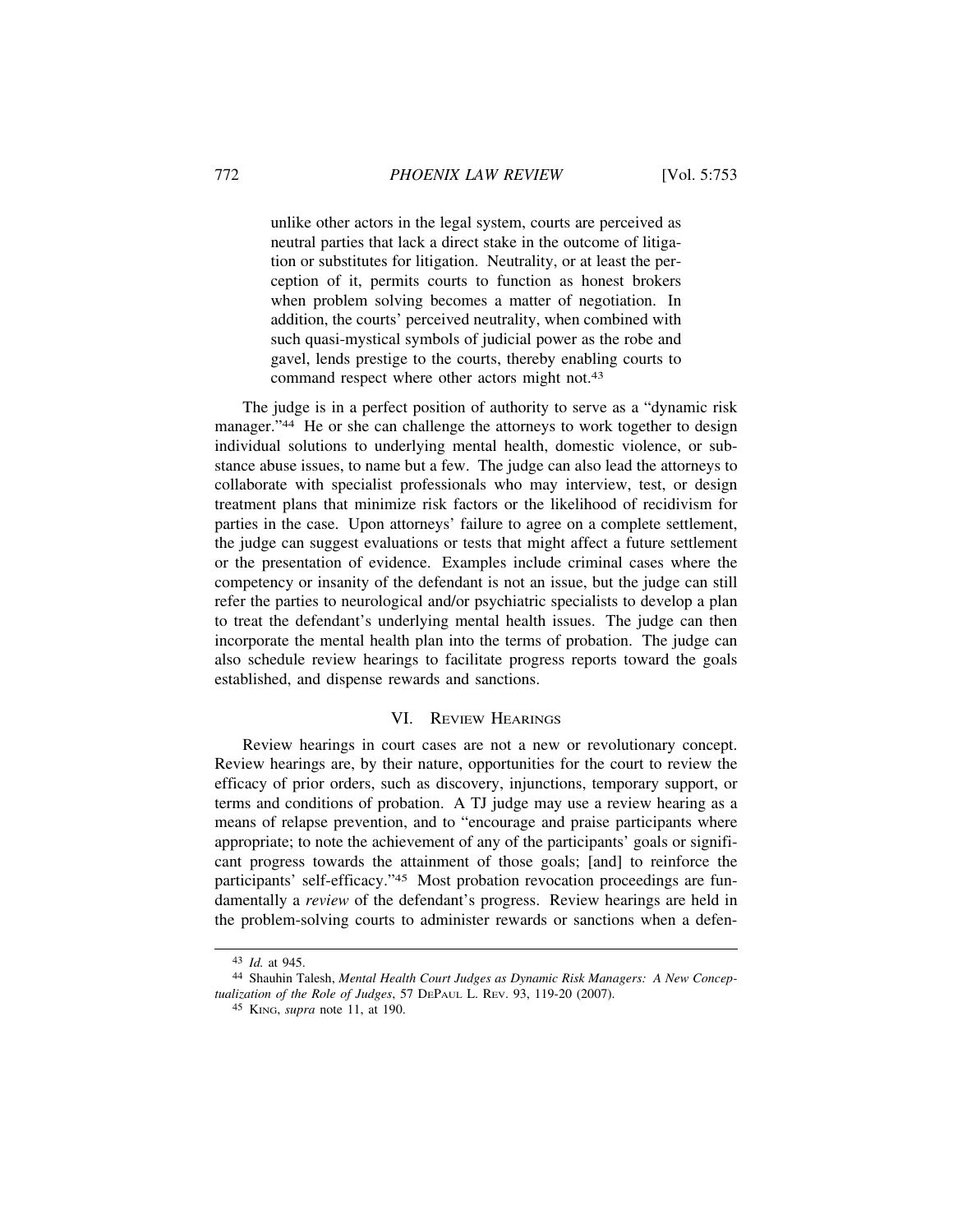dant has achieved or failed to achieve goals set as part of the court's 'contract' with the defendant. What is new and exciting is Judge King's notion that review hearings can be held in a criminal court *before* formal probation/parole revocation proceedings are initiated—or, that review hearings may be useful to review compliance with pre-trial and post-trial orders in both criminal and civil cases.<sup>46</sup>

Review hearings are quite an effective tool in collecting funds owed to the court or to individuals, such as support arrearages, fines or restitution. In cases where child and/or spousal support is owed, a party can request a hearing in most courts by submitting a petition for order to show cause as to why the person in arrears should not be held in contempt of court. Or, where a person has a history of willfully failing to pay support, $47$  the court can schedule regular, periodic review hearings, with the threat of a contempt order and incarceration to compel compliance with the court orders.

The Maricopa County Superior Court established a 'Restitution Court' to increase compliance with the court's restitution orders in criminal cases; the process functions in a way similar to support arrearage contempt hearings.<sup>48</sup> On a party or victim's request, or on its own motion, the court schedules a hearing to review the payment history of a person owing restitution. At the hearing the judge will hear reasons why the person owing restitution has not paid or is delinquent in his or her payments, and impose or threaten sanctions or modify the payments to reasonable amounts.

Review hearings are effective when probationary terms are about to expire and the probationer has not completed all the terms and conditions of probation. Formal revocation of probation is time consuming, expensive, and unnecessary when the court could schedule a review hearing before the period of probation expires to address non-compliance with probation terms. For example, in drug cases, the probationer is frequently ordered to complete a drug education or counseling program, or a substance abuse screening and/or urinalysis testing. Alternatively, defendants are ordered to complete community service hours, or to pay fines or restitution. Many times, short probation periods merely need to be extended, or probationers need additional time to fully comply with the court's orders:

> *The Judge*: Good morning counsel and Mr. Arras. It appears that Mr. Arras only has 60 days remaining on his term of probation, but that there appears to be a substance abuse screen-

<sup>46</sup> I include 'Family Court' cases within the term civil.

<sup>47</sup> Frequently referred to as a 'scofflaw.'

<sup>48</sup> Judge Roland Steinle, of the Maricopa County Superior Court, initiated this new type of problem-solving court in Arizona.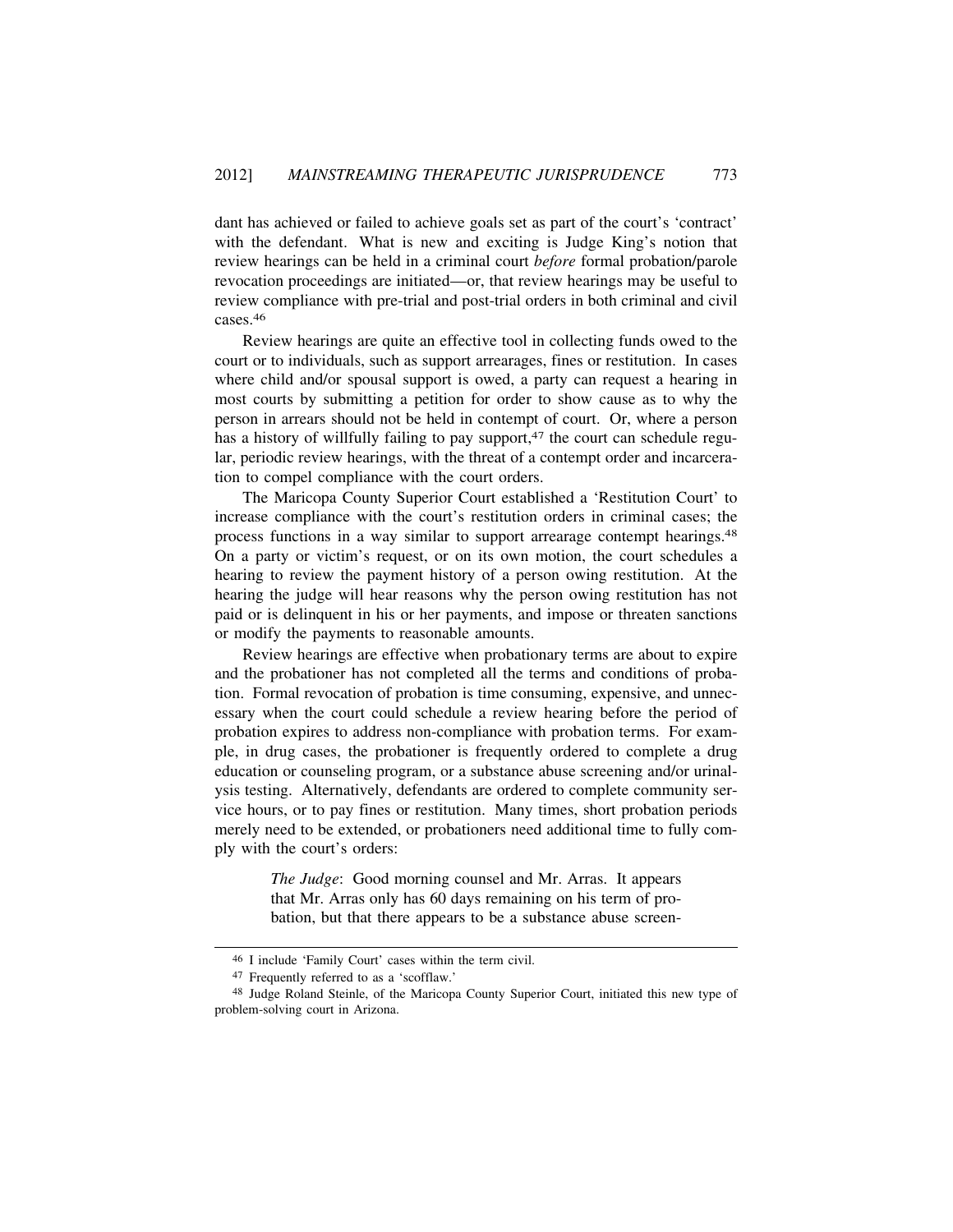ing and some community service hours that remain to be completed?

*Counsel*: My client had a stroke in February of this year, and it left him debilitated. We do have a certificate of completion of a drug screening (hands certificate to probation officer); however, there has been no treatment required. I think treatment was obviated by the fact that he had this stroke that was related to his drug usage. But, he has not completed any hours of community service.

*Mr. Arras*: I'm willing to do the community service. My rehab center has offered to let me volunteer a couple of hours each week, you know, doing things like cleaning up the tables, and things like that.

*The Judge*: That seems very appropriate; giving back to the rehab center that has helped you.

*Mr. Arras*: I'm happy to do that.

*Counsel*: Your Honor, I'm not sure that my client will be able to complete 100 hours of community service within the 60 days remaining on his probation, is there a way we can extend that?

*The Judge*: I will accept the parties' stipulation to extend probation in this case for an additional 120 days from this date. So ordered.

. . . .

In traditional courts, there is no court *hearing* to end probation terms when they are completed. Traditionally, there is a handoff from the judge to the probation office and the defendant, with no further court involvement, except when probation must be revoked. A regularly scheduled court hearing could assist the probation officer in impressing the seriousness of probation and the need to fulfill the terms of probation. Such review hearings could be set halfway through and near the end of a term of probation. A review midway through the probationary term could serve as a wake-up call to those people who fail to take their responsibilities seriously.

Some probationers need additional motivation from a judge. For example, if they fail to comply with all terms and conditions of probation, then formal revocation proceedings, including the possibility of jail or prison, will follow. A brief review hearing can address these issues:

> *The Judge*: This is the time for a review hearing, and it appears that the restitution order in your case, Ms. Rodriguez, was \$2,208.00. Is that right?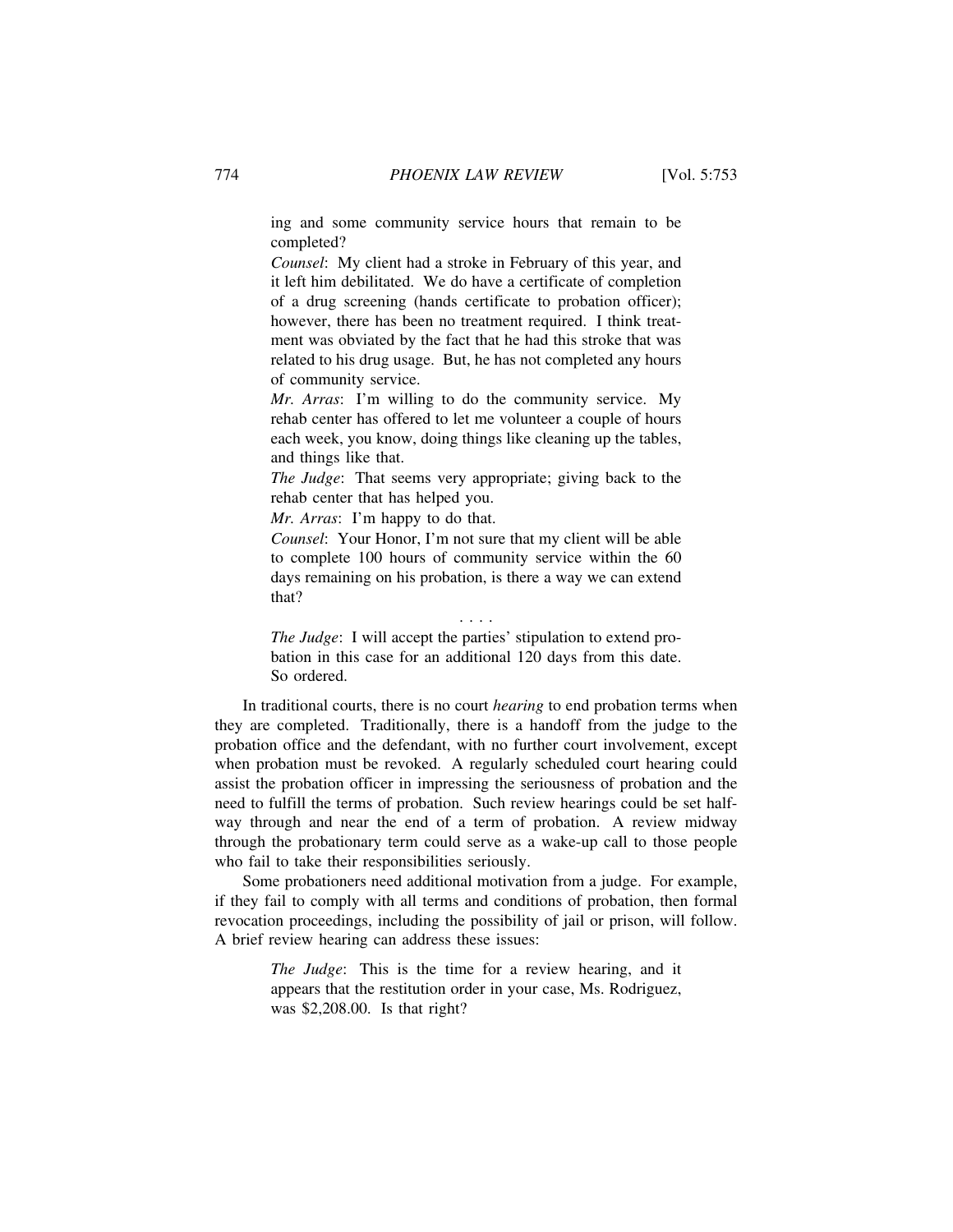*Probation Officer*: Ms. Rodriguez has a job with the state, but has made exactly zero payments toward her restitution since she was placed on probation. She hasn't even asked for an extension or provided any explanations for her non-payments. *Ms. Rodriguez*: I can make a payment today.

*The Judge*: Good. And, when can you make another payment? . . .

*The Judge*: I will set a review hearing in six months' time, and if you make regular payments for the next six months, I will delete all of the clerk's late charges on your account. If you don't make regular payments, I could find you in contempt of court and put you in jail until you make a payment, do you understand?

# VII. CONCLUSIONS

The next challenge for the TJ judge is to mainstream TJ practice techniques developed in problem-solving courts throughout the court system. Judges who have learned innovative and effective TJ practices and problem-solving court techniques, such as emphasis on the elements of procedural justice, active listening, confrontation, team building and the effective use of review hearings, may readily use those techniques in the mainstream courts. TJ judges cannot and should not forget those techniques and procedures that made their problemsolving court experiences such a success.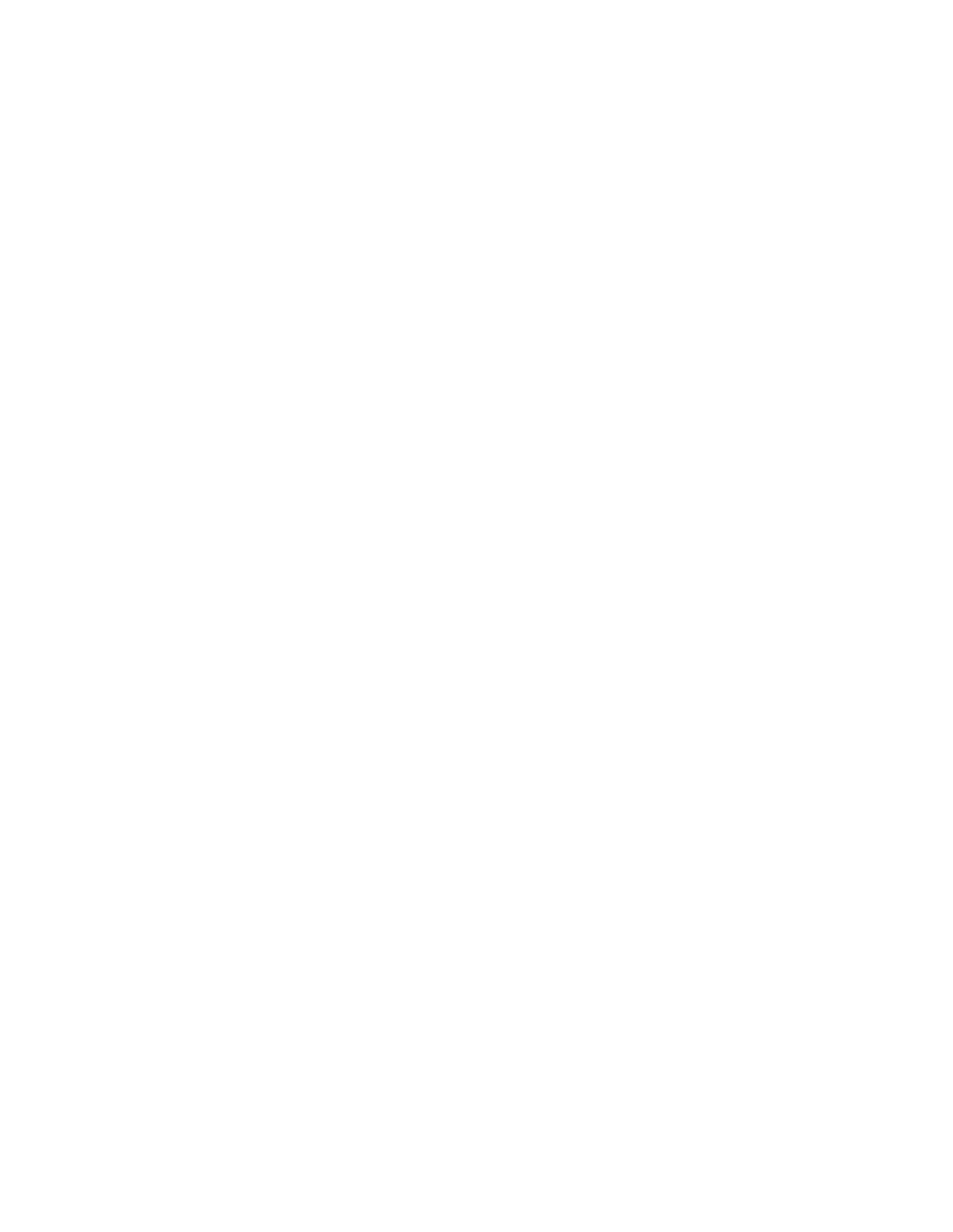# ELEVATING THERAPEUTIC JURISPRUDENCE: STRUCTURAL SUGGESTIONS FOR PROMOTING A THERAPEUTIC JURISPRUDENCE PERSPECTIVE IN THE APPELLATE COURTS

David B. Wexler\*

| II. THE PROBLEM AND SOME SUGGESTED SOLUTIONS  779 |  |
|---------------------------------------------------|--|
|                                                   |  |
|                                                   |  |
|                                                   |  |

## I. Introduction

Therapeutic jurisprudence ("TJ") has moved rather quickly from theory to practice,<sup>1</sup> especially with respect to the role of the judiciary.<sup>2</sup> In fact, more than a decade ago, the journal *Court Review*, the official Journal of the American Judges' Association, devoted an entire issue to the topic of therapeutic jurisprudence.3 There, it was noted that the bulk of "therapeutic jurisprudence analysis focuses on the trial context," and that "[s]urprisingly very little has been written about therapeutic jurisprudence in appeals."<sup>4</sup>

<sup>\*</sup> Professor of Law and Director, International Network on Therapeutic Jurisprudence, University of Puerto Rico; Distinguished Research Professor of Law Emeritus, University of Arizona. The author is best reached by email at davidBwexler@yahoo.com. Major resources for therapeutic jurisprudence are found at the International Network on Therapeutic Jurisprudence's website and on the organization's Facebook page. INT'L NETWORK ON THERAPEUTIC JURISPRU-DENCE, www.therapeuticjurisprudence.org (last visited Apr. 18, 2012); *Therapeutic Jurisprudence*, FACEBOOK, www.facebook.com/TherapeuticJurisprudence (last visited Apr. 18, 2012). Thanks to Michael King, Michael Perlin, Luther Munford, Amy Ronner, Steve Leben, Robyn Carroll, and Dave Cole for comments on an earlier draft. Thanks, too, to Samira Yassin for excellent research assistance.

<sup>1</sup> David B. Wexler, *From Theory to Practice and Back Again in Therapeutic Jurisprudence: Now Comes the Hard Part*, 37 MONASH L. REV. 33, 33, 36 (2011).

<sup>2</sup> SUSAN GOLDBERG, NAT'L JUD. INST., JUDGING FOR THE 21ST CENTURY: A PROBLEM-SOLV-ING APPROACH (2005); JUDGING IN A THERAPEUTIC KEY: THERAPEUTIC JURISPRUDENCE AND THE COURTS (Bruce Winick & David B. Wexler eds., 2003); MICHAEL S. KING, SOLUTION FOCUSED JUDGING JUDICIAL BENCH BOOK (2009), *available at* http://www.aija.org.au/SolutionFocusedBB/ SFJBB.pdf.

<sup>3</sup> William Schma, *Judging for the New Millenium*, Spring 2000, at 4-7.

<sup>4</sup> Amy D. Ronner, *Therapeutic Jurisprudence on Appeal*, Spring 2000, at 64.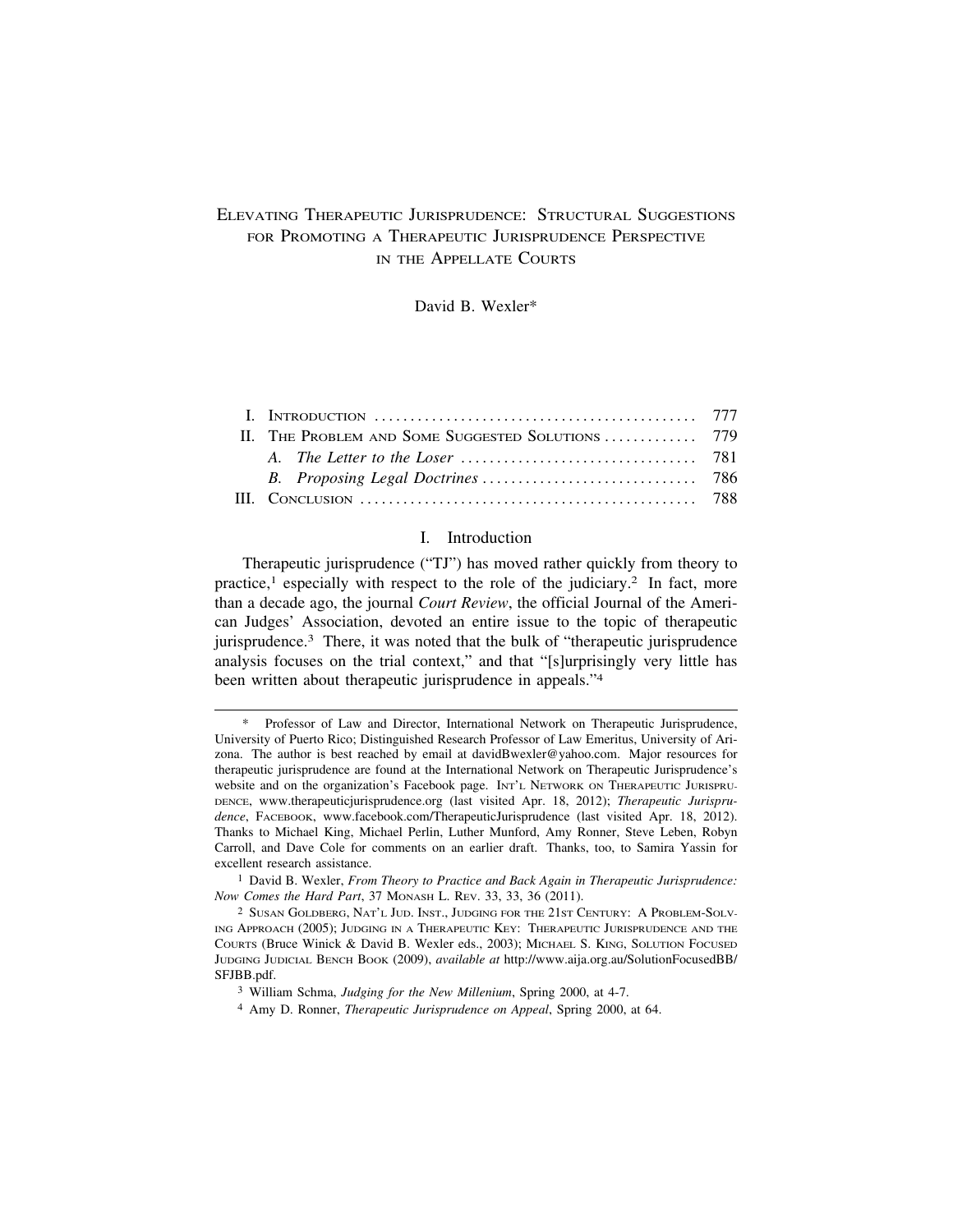But the issue noted, too, that TJ should have a prominent place in the appellate arena.5 After all, "[b]ecause appellate courts are final decision makers that not infrequently share their reasoning, they are able to 'minimize damage' and engender therapeutic consequences."6 Accordingly, to begin to remedy the situation, in that very issue of *Court Review*, Professor Amy Ronner wrote an essay, *Therapeutic Jurisprudence on Appeal*, 7 emphasizing how appellate courts, in their opinions, can, in sensitively expressing reasons for their rulings, serve a therapeutic function.8 And, although dealing with an original jurisdiction case in the Supreme Court of Canada focusing on group relations between Québec and the rest of Canada, Professor Nathalie Des Rosiers' article *From Telling to Listening: A Therapeutic Analysis of the Role of Courts in Minority-Majority Conflicts*9 in essence launched a branch of TJ scholarship relating to therapeutic jurisprudence in the appellate courts.<sup>10</sup>

For our purposes, Des Rosiers' work suggests two avenues for TJ that can easily transcend majority-minority relations and can apply to appellate decision-making in general.<sup>11</sup> First, Des Rosiers makes the very important and meaningful point that, in their use of language, appellate courts should not want to think only about "how the winner feels but also how the loser does."12 So as to minimize destructive effects for the losing party, Des Rosiers suggests the best way for a court to couch its opinion is in a "letter to the loser."<sup>13</sup>

Secondly, Des Rosiers applauds the doctrinal product of the Canadian Supreme Court case, which established simply a "duty to negotiate"<sup>14</sup> in the event a clear majority eventually emerges on the question of Québec separation:

> [T]he "duty to negotiate" can be seen as a brilliant, processoriented response to the quandary. Not that it solves anything. Nothing could. But it allows for the debate to continue without shutting up one participant. Quèbec's wishes may require

8 *See id.*

12 *Id.* at 56.

13 *Id.*

<sup>5</sup> *See id.* at 65.

<sup>6</sup> *Id.* at 64.

<sup>7</sup> Amy D. Ronner, *Therapeutic Jurisprudence on Appeal*, Spring 2000.

<sup>9</sup> Nathalie Des Rosiers, *From Telling to Listening: A Therapeutic Analysis of the Role of Courts in Minority-Majority Conflicts*, Spring 2000.

<sup>10</sup> Symposium, *Therapeutic Jurisprudence: Issues, Analysis, and Applications*, 24 SEATTLE U. L. REV. 217 (2000) (focusing on TJ in the appellate courts).

<sup>11</sup> Des Rosiers, *supra* note 9, at 54.

<sup>14</sup> *Id.* at 62.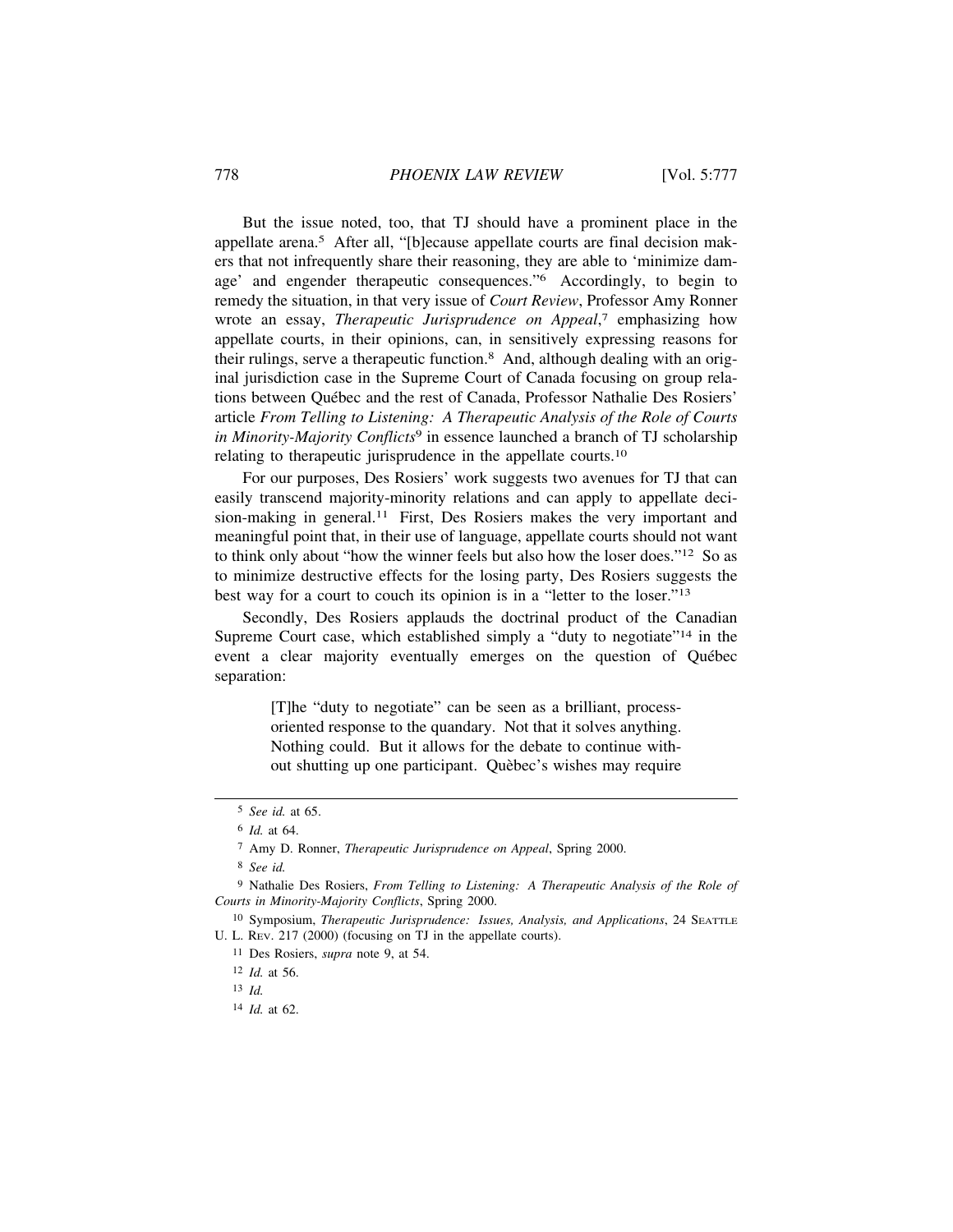constitutional accommodation, and the rest of Canada would have, at least, the obligation to listen and respond.<sup>15</sup>

More broadly, Des Rosiers suggests an approach whereby "an inventory of process-driven solutions ought to be offered to courts."16 Des Rosiers notes, too, that perhaps "lawyering will have to be done differently" and "the implications for lawyers of a judicial therapeutic approach will have to be examined further."<sup>17</sup>

For TJ purposes, the notion of process-oriented solutions seems most important and sensible. Indeed, process-oriented or not, there are clearly some legal doctrines that are likely to serve therapeutic ends far more than others<sup>18</sup> a point to be addressed below.

The *Court Review* TJ issue led to an immediate flurry of scholarly activity by academics and some judges,19 but—aside from an occasional opinion expressly acknowledging the importance of a TJ approach in appellate opinion writing<sup>20</sup>—in the last decade TJ has not had an impact in the appellate sphere in any way comparable to its influence at the trial level. The present essay is designed to analyze the difficulty TJ has had in gaining an appellate foothold, and to propose some relatively simple structural suggestions for altering the situation and for easing the way for TJ to find a prominent place in the appellate arena.

### II. THE PROBLEM AND SOME SUGGESTED SOLUTIONS

In my view, Des Rosiers' assertion that for TJ to flourish in the appellate courts "lawyering will have to be done differently"21 is right on the money, and the lack of development of such a different type of lawyering is the reason we have not seen many obvious examples of TJ in the appellate judiciary. Rather,

<sup>15</sup> *Id.*

<sup>16</sup> *Id.*

<sup>17</sup> *Id.*

<sup>18</sup> *See* Robyn Carroll & Normann Witzleb, *'It's Not Just About the Money'-Enhancing the Vindicatory Effect of Private Law Remedies*, 37 MONASH L. REV. 216 (2011); Luther T. Munford, *The Peacemaker Test: Application and Comparison*, 80 MISS. L.J. 639 (2010) [hereinafter *Application*]; Luther T. Munford, *The Peacemaker Test: Designing Legal Rights to Reduce Legal Warfare*, 12 HARV. NEGOT. L. REV. 377 (2007); David B. Wexler, *Lowering the Volume through Legal Doctrine: A Promising Path for Therapeutic Jurisprudence Scholarship*, 3 Fla. Coastal L.J. 123 (2002).

<sup>19</sup> *See* Symposium, *supra* note 10.

<sup>20</sup> *See In re* Adoption of B.M.J.F., No. 104,008, 2010 WL 3665154, at \*1 (Kan. Ct. App. Sept. 10, 2011), *rev. denied* (Nov. 8, 2010); Winning Streak, Inc. v. Winning Streak Sports, No. 100,725, 2010 WL 348272, at \*6-7 (Kan. Ct. App. Jan. 22, 2010) (Leben, J. concurring).

<sup>21</sup> Des Rosiers, *supra* note 9, at 62.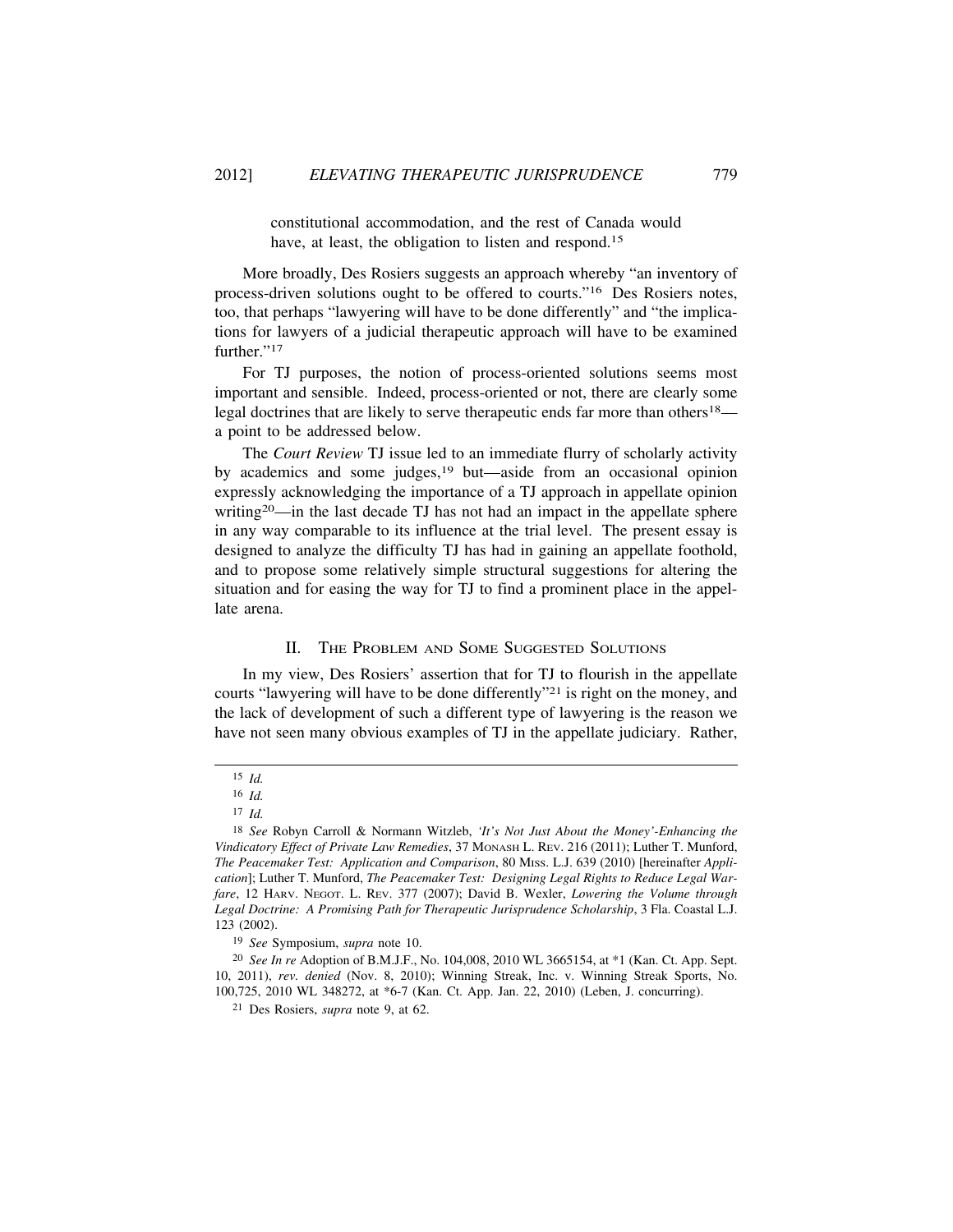under our traditional adversary system and "argument culture,"<sup>22</sup> where two sides battle it out with forceful briefs and where the court's opinion typically tracks the approach, analysis, and often the language of the winning brief, $2<sup>3</sup>$  a judicial opinion is far more likely to constitute a *congratulatory letter to the winner*, rather than the Des Rosier-suggested *respectful letter to the loser*. 24 Likewise, doctrinal solutions reached by courts are likely to be drawn directly from the position of the prevailing party, and, in crafting their arguments and proposed relief, the therapeutic dimension and its subtleties may not even surface.

Accordingly, the status quo is surely to be the expected result: under the conventional system, the advocates are tasked with helping the courts by marshalling and presenting the best arguments for the respective parties. It is somewhat unrealistic to expect the courts to disregard much of the work presented to them and to craft opinions that depart stylistically in a major way from the briefs. Similarly, it is not to be expected that courts would fashion remedies dramatically different from those proposed by the parties, and it may in fact be inappropriate for them to do so.<sup>25</sup>

Of course, we should not encourage lawyers to engage in lawyering whereby they no longer marshal and present the best arguments for the respective parties. Where, then, should the *different* lawyering so necessary to the TJ task come from? How can the courts be assisted in their own work by lawyers doing things somewhat differently than what would follow naturally from our conventional system?

My proposal is two-fold, one for each of Des Rosiers' proposed paths: letter to loser opinions, and therapeutic doctrinal solutions. Regarding the first path, we should, in my view, alter somewhat and broaden the role of judicial law clerks, both the 'recent law graduate' type—the well-credentialed graduates who spend a year or two working for the court or for a particular judge and the so-called 'career clerks,' often called Appellate Court Attorneys or Appellate Staff Attorneys—the group of law clerks, often women, who are

<sup>22</sup> David B. Wexler, *Therapeutic Jurisprudence and the Culture of Critique*, 10 J. CONTEMP. LEGAL ISSUES 263, *passim* (1999).

<sup>23</sup> Luther T. Munford, *Writing the Effective Appellate Brief*, Vol. 5, 5th Cir. App., Rep. 45, 46 (1987) ("[A]n effective brief makes it easy for the Court to write an opinion deciding the case in the client's favor. An appellee's brief or an appellant's reply brief that responds thoughtfully to the issues previously raised can be particularly helpful to the Court."); *see also* Wexler, *supra* note 22, at 264, 266. Of course, not all briefs are good, and in such cases courts are unlikely to track the language of the brief. Still, perhaps influenced by how they write opinions in the "good brief" cases, many judges develop a general opinion-writing formulaic style, again writing opinions basically addressed to the winner.

<sup>24</sup> Des Rosiers, *supra* note 9, at 56.

<sup>25</sup> *See* Mapp v. Ohio, 367 U.S. 643, 674-75 (1961).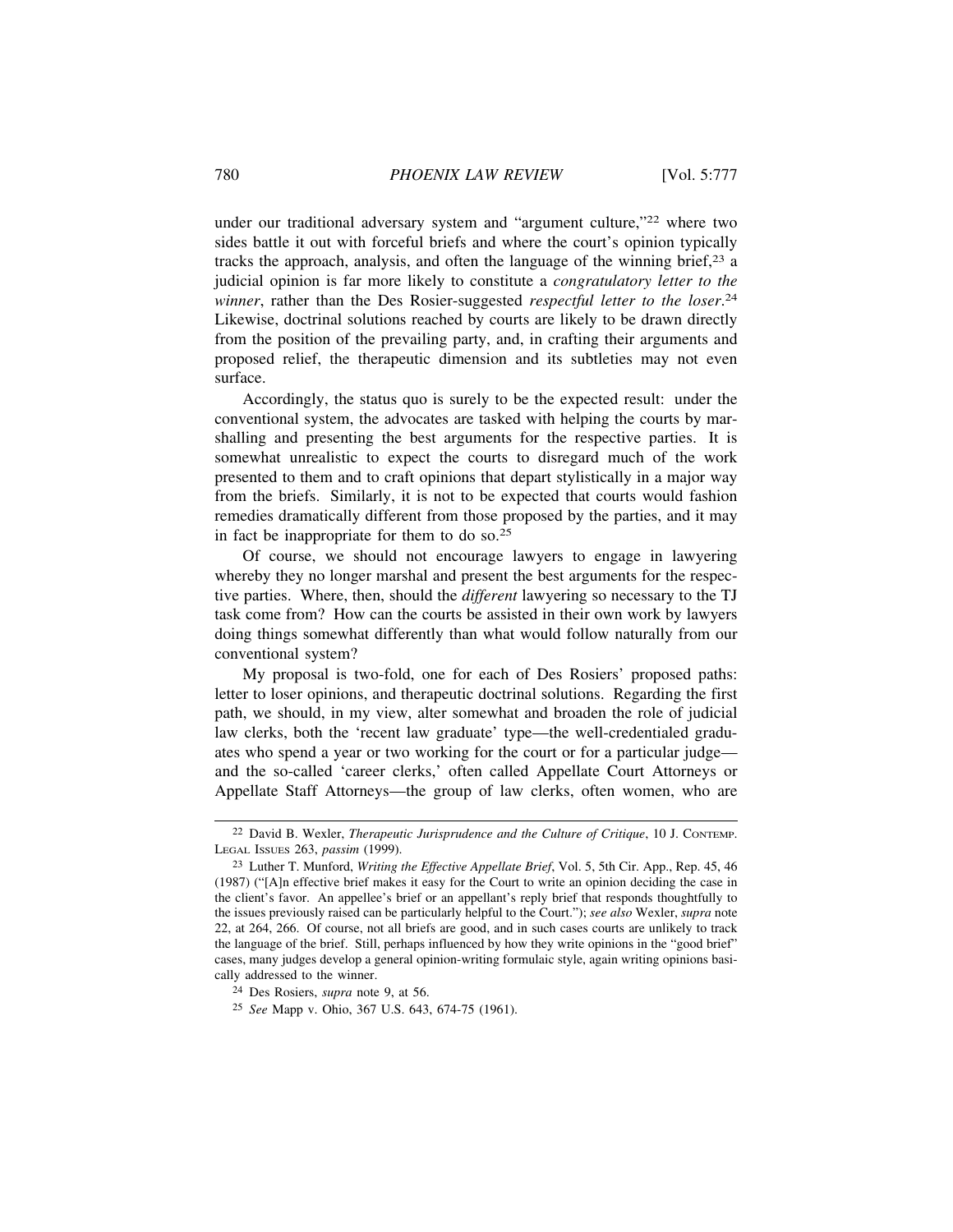highly qualified, experienced, and who are sometimes seeking a better work/ life/family balance—a 'saner' (i.e., more therapeutic) career in law than is ordinarily found in typical law practice. As explained below, these court staff attorneys could be encouraged to help the courts by drafting proposed opinions more in line with the Des Rosiers' "letter to the loser" proposal.26 Moreover, if related studies of judges are any indication, the revised role is likely to add to the professional job satisfaction of the law clerks.<sup>27</sup>

Regarding the crafting of doctrinal solutions, my suggestion is that what is needed is groups of lawyers, perhaps from foundation-funded public interest law firms or affiliated with law school clinics, who would troll for appropriate cases and petition to participate in such cases as *amicus curiae*. The client could be an organization formed specifically for encouraging the development of a legal system—in this case especially an appellate judiciary—more attuned to helping society by formulating therapeutically-viable rulings. Let us look at the two TJ appellate paths in turn.

### *A. The Letter to the Loser*

Before we even reach the *form* and *tone* of an appellate letter, we need to face the fact that in many situations there is no letter of *any* kind: the summary per curiam affirmance ("SPCA"), a technique used for efficiency in the large number of cases, especially the many criminal appeals brought by publicallypaid defense lawyers, where the clear and obvious result is a simple affirmance of the lower court.

But the fact that there may be no legal merit to a party's claim does not, in TJ terms, support the SPCA technique. In fact, in a follow-up piece to her *Court Review* article, Professor Amy Ronner, writing with her mentor, the late Bruce Winick, railed against the SPCA on TJ and procedural justice grounds:<sup>28</sup> a SPCA says nothing at all to the losing party—or to his or her lawyer—to indicate that the party's argument was heard and attended to. The highly antitherapeutic result may be a perception by the party of unfairness or worse, an attitude not at all helpful in encouraging respect for the law and an acceptance, however reluctant, of the need to put the matter behind and to begin to look toward the future. The lawyer, too, will be left disheartened, embarrassed before his client, silenced by the court, or unable to convince the client that the

<sup>26</sup> Des Rosiers, *supra* note 9, at 56.

<sup>27</sup> *See* Deborah J. Chase & Peggy Fulton Hora, *The Implications of Therapeutic Jurisprudence for Judicial Satisfaction*, Spring 2000, at 17.

<sup>28</sup> Amy D. Ronner & Bruce J. Winick, *Silencing the Appellant's Voice: The Antitherapeutic Per Curiam Affirmance*, 24 SEATTLE U. L. REV. 499 (2000). Consider the Kansas rule on summary affirmances, KAN. SUP. CT. R. 7.042, which mandates specifically that the "opinion will be in the following form: 'Affirmed under Rule 7.042 [(a) (b) (c) (d) (e) and/or (f)].'"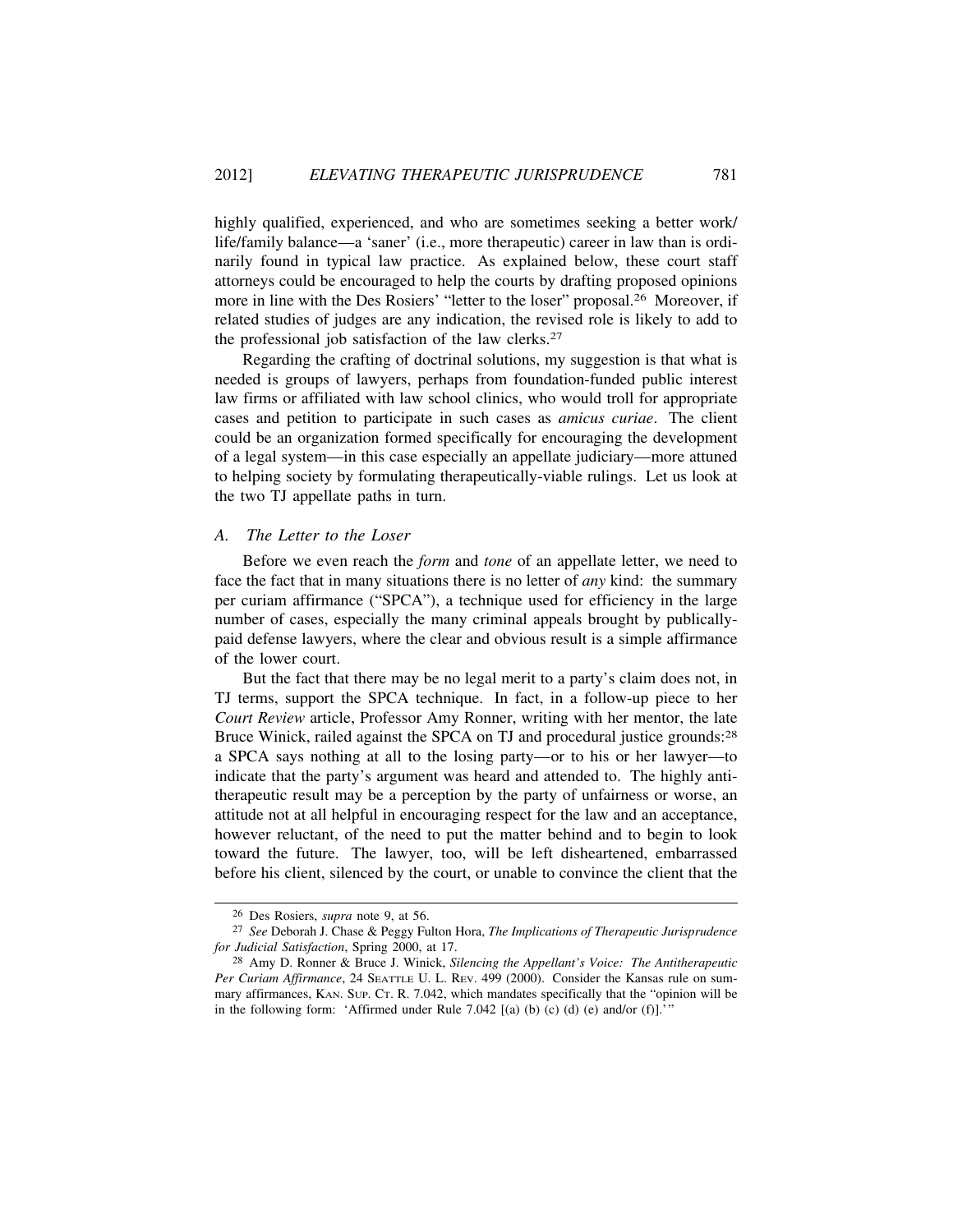lawyer competently presented the client's case. And the client—especially a client in a criminal case with an assigned public defender—may already doubt the level of representation provided by a defender instead of a *real* lawyer.

To establish that a litigant was given *voice*, and that the court attended to the litigant's contention (validation), Ronner and Winick urge courts to produce a *very* short written statement merely reciting the salient facts, mentioning some of the arguments, and noting the authority calling for the result reached.<sup>29</sup> In essence, they are urging a short (and most likely unpublished) *therapeutic* affirmance.

The brief opinion, which might even throw a bone to the attorney (e.g., 'Counsel has ably argued the search and seizure issue, but we are bound to follow X case, which remains good law in this jurisdiction and which goes against appellant's contention'), will give the attorney some material to use in a conversation with the client,30 and should convey to the client that the court understood the arguments made by the client through counsel.

Ronner and Winick note that the type of brief written affirmances they urge "would not consume considerably more time than a [S]PCA, and could essentially be constructed from a law clerk's case summary or memorandum."31 It is here where I would go a simple step beyond their recommendation, and would propose that the law clerk *personally* prepare and append to the memorandum a very short proposed opinion evidencing the voice and validation points mentioned above.

Judges could prepare orientation memoranda for their clerks, along the lines of what Judge Jack Weinstein does in the Eastern District of New York, explaining, among other matters, the importance of TJ and procedural fairness concepts and how they relate to the preparation of judicial opinions.32 Examples might be provided, along the lines of some suggestions given by Ronner and Winick,<sup>33</sup> as well as some real-world examples. As to the latter, Judge Steve Leben, a judge of the Kansas Court of Appeals, has at least two superb illustrations, both in civil cases. Judge Leben is well-versed in TJ—in fact, he

<sup>29</sup> Ronner & Winick, *supra* note 28, at 505-07.

<sup>30</sup> DAVID B. WEXLER, REHABILITATING LAWYERS 39-40 (2008) (appellate lawyers and TJrelated conversations with their clients).

<sup>31</sup> Ronner & Winick, *supra* note 28, at 506.

<sup>32</sup> *See* Jack B. Weinstein, *The Roles of a Federal District Court Judge*, 76 BROOK. L. REV. 439, 442-44 (2011). While the TJ concerns emphasized here relate to the impact on the parties, there are also obvious TJ concerns relating to how an appellate opinion treats the ruling below and the judge who made it. There is good TJ literature on this, which can be included in a memorandum to law clerks, although this particular TJ strand is something in which appellate judges themselves should be well-versed. *See generally* Michael S. King, *Therapeutic Jurisprudence, Leadership, and the Role of Appeal Courts*, 30 AUSTL. B. REV. 201 (2008).

<sup>33</sup> Ronner & Winick, *supra* note 28, at 505-07.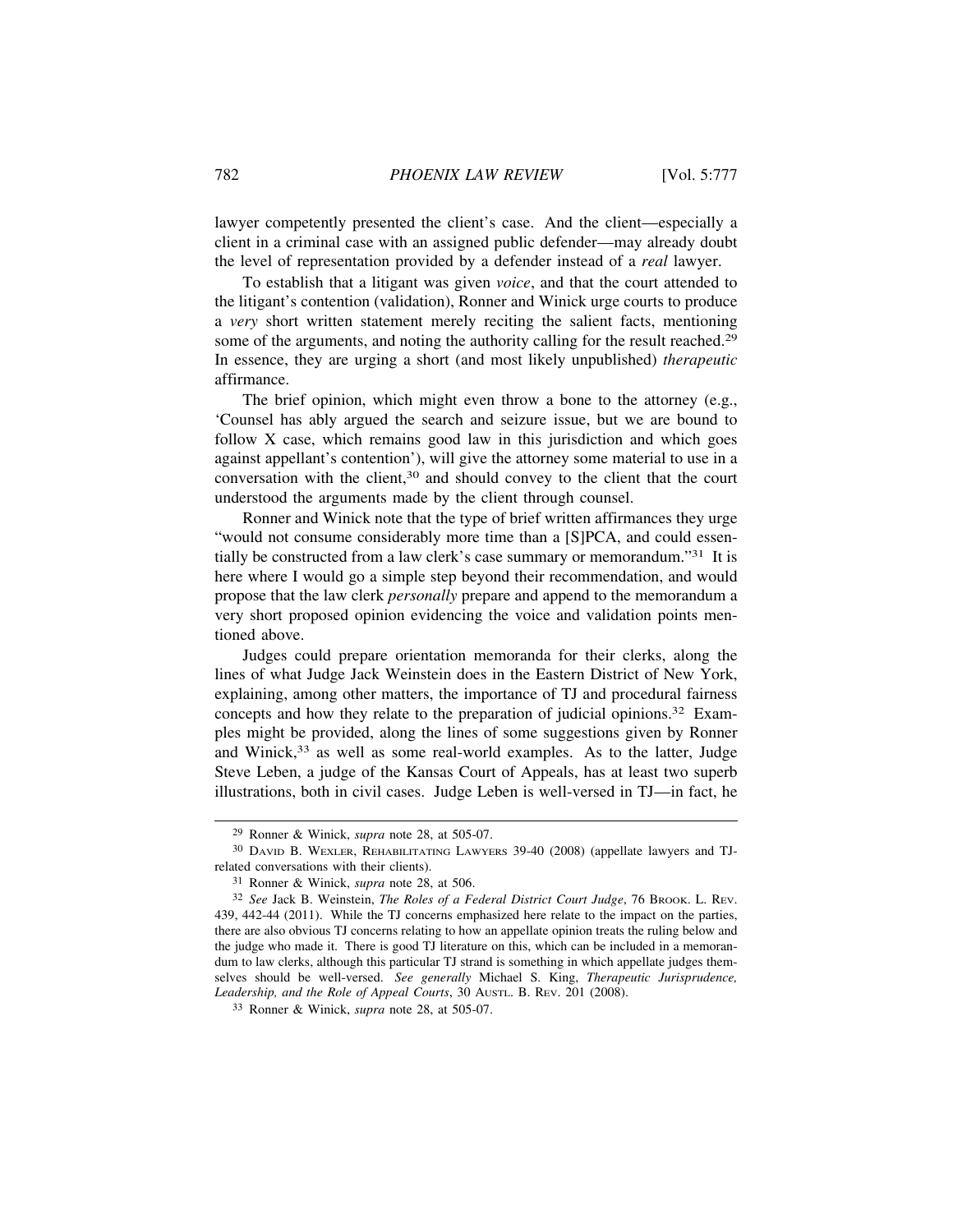is editor of *Court Review*—and is co-author with the American Judges Association President, Minnesota Judge Kevin Burke, of the Association's impressive white paper on procedural fairness.<sup>34</sup>

Judge Leben has known of Ronner's *Court Review* essay since its publication and has twice cited it in concurring opinions—opinions where Judge Leben believed the majority reached the right result but believed the losing litigant deserved more of an explanation.<sup>35</sup> Both concurrences occur in unpublished opinions, meaning they are prepared principally for the benefit of the parties and their counsel, and there are limitations on citing them as authority.

In one of those cases, Judge Leben understood why Davis, the losing party, might not understand the court's decision.36 Apparently, Kansas interprets a rule regarding deference given to a trial judge's findings of fact differently from the interpretation given by federal courts, even though the state and federal rules are, textually, nearly identical.37 Judge Leben explained the Kansas rule and noted that "Kansas has consistently applied its own standard for decades, and we have certainly not deviated from it. Under the standard of review that we must apply, the evidence is sufficient . . . to uphold the district court's factual findings."38 Judge Leben concludes:

> The district court's conclusions are internally consistent based on the testimony it found credible. We have reviewed the case and considered the evidence, and we have applied the well-established standard of review. As such, I am confident that we have made a proper and fair decision under the law as it stands, and we have given careful consideration to the wellcrafted arguments from both sides.<sup>39</sup>

The other concurrence by Judge Leben involved the application of the res judicata rule in an adoption and parental rights case in which a father, pro se, filed multiple pleadings and lengthy briefs attempting to re-gain his rights with respect to his son, now living for many years with adoptive parents.40 To give

39 *Id.*

<sup>34</sup> Kevin Burke & Steve Leben, *Procedural Fairness: A Key Ingredient in Public Satisfaction*, 44 CT. REV. 4 (2007) (a white paper of the American Judges Association the Voice of the Judiciary).

<sup>35</sup> *See, e.g., In re* Adoption of B.M.J.F., No. 104,008, 2010 WL 3665154, at \*1 (Kan. Ct. App. Sept. 10, 2011), *rev. denied* (Nov. 8, 2010); Winning Streak, Inc. v. Winning Streak Sports, No. 100,725, 2010 WL 348272, at \*6-7 (Kan. Ct. App. Jan. 22, 2010), *rev. denied* (Oct. 7, 2010).

<sup>36</sup> *Winning Streak, Inc.*, 2010 WL 348272.

<sup>37</sup> *Id.*

<sup>38</sup> *Id.* at \*7 (Leben, J., concurring).

<sup>40</sup> *In re Adoption of B.M.J.F.*, 2010 WL 3665154, at \*2-3.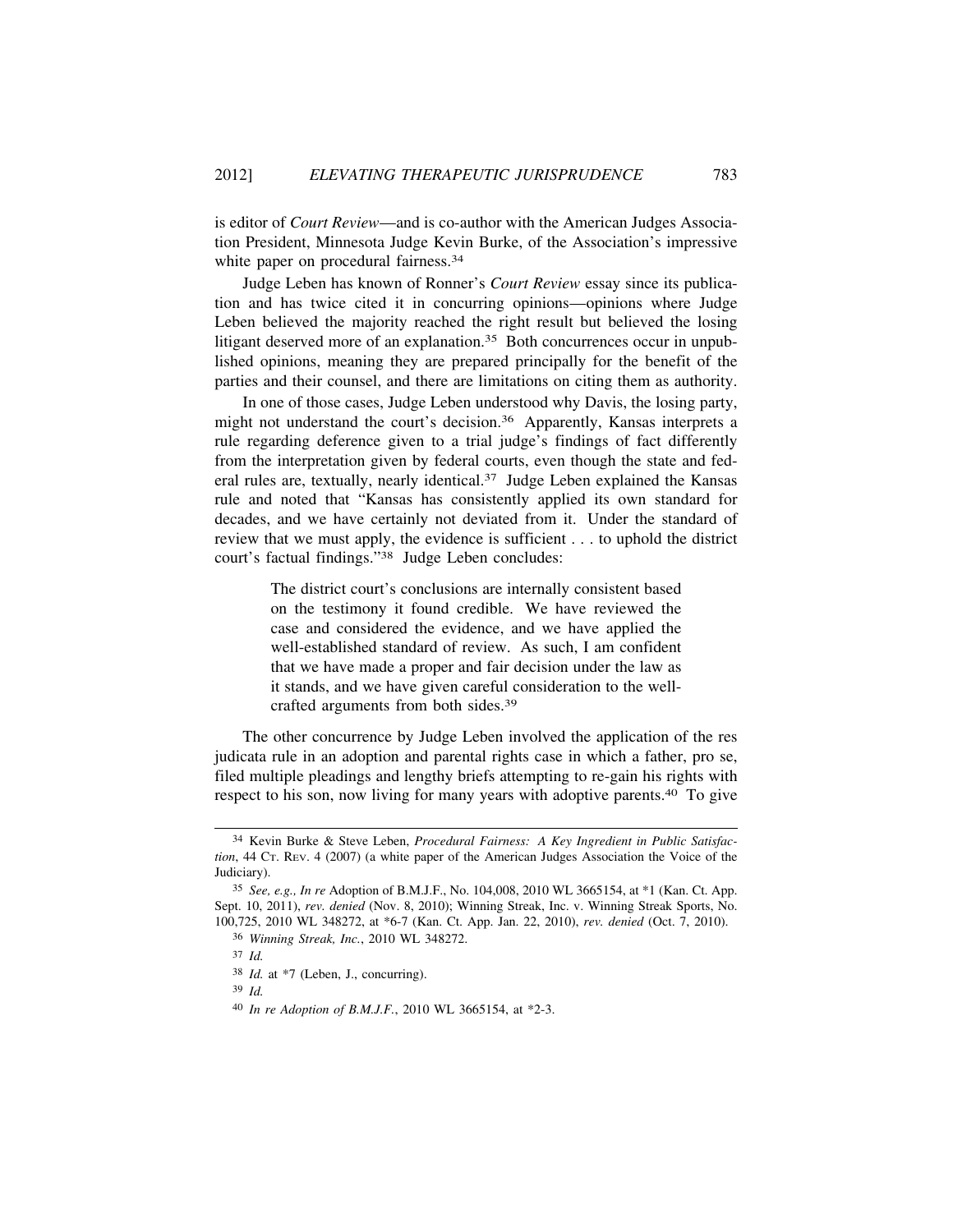a feel for how a respectful letter to the loser might be written, I think it is worth presenting Judge Leben's six paragraph opinion in full:

> The history of N.M.'s sporadic appearances in the Kansas court system to reassert claims that he previously had abandoned suggests that he may not understand some of the overriding legal principles we must follow. I offer this concurring opinion in the hope that he may yet understand them. *See* Ronner, *Therapeutic Jurisprudence on Appeal*, 37 Ct. Rev. 64 (Spring 2000).

> The American court system works hard to ensure that court proceedings involving children are resolved in as short a time frame as possible. We recognize that children deserve an answer to the most basic questions about their lives—like, who are my parents? Where will I live?—within a time frame that is reasonable as judged from a child's viewpoint.

> The ultimate need for legal disputes to be resolved, so that people may get on with their lives and business affairs, is also the driving force behind the legal doctrine called res judicata. Under res judicata, when a dispute has been decided in a final court judgment, the same issues may not be relitigated in a later suit. That allows parties to go on about their business based on the court's final judgment without worrying that some later court action might yet revisit the same issues.

> The court's opinion has correctly held that res judicata applies here. N.M.'s parental rights were terminated by the district court in its January 2003 ruling. N.M. appealed, but when he dismissed that appeal, the district court's ruling terminating his parental rights became a final judgment. And after that, the proposed adoptive parents proceeded with their adoption of B.M.J.F. based upon the final judgment, which terminated N.M.'s parental rights. So res judicata prevents further litigation over the matter.

> Even if some exception to the res judicata rule were available—and I am not aware of one—this is exactly the sort of case in which we would be reluctant to apply it. This child has lived with the adoptive family from a few days after his birth in 2002 until now. From the time the adoption was finalized in October 2004 until N.M. filed pleadings in April 2009 seeking to reopen the case, the child's family knew that there was a final judgment terminating N.M.'s parental rights and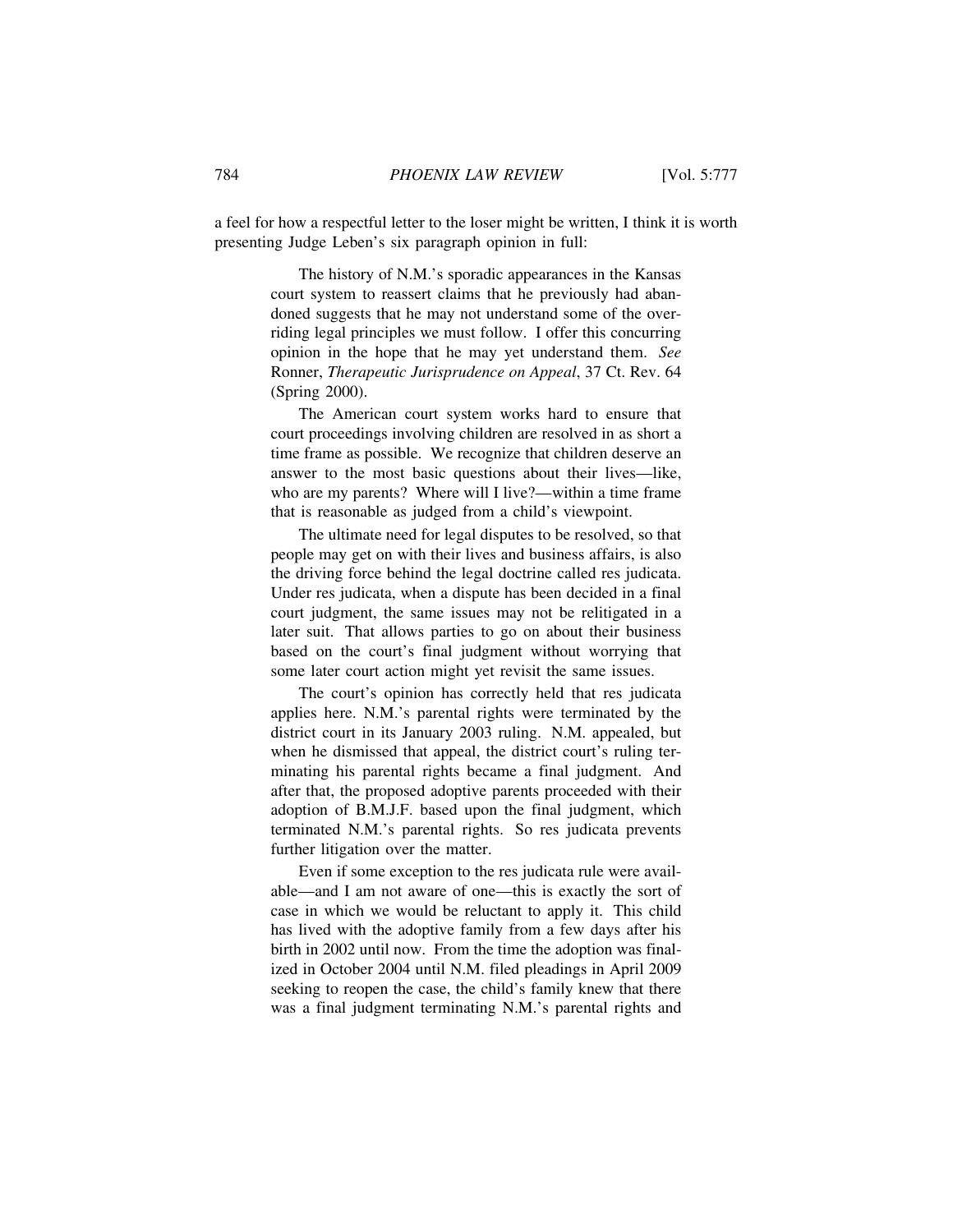an order of adoption in place. When we look at this situation from the standpoint of the child, he has had only one home and one family. He and his family have a right to rely upon the finality of the 2003 ruling terminating N.M.'s parental rights, a judgment that became final when N.M. voluntarily dismissed his appeal in 2004.

N.M.'s continued interest in his biological son is understandable, perhaps even laudable. But no matter its sincerity, it is no longer an interest that Kansas law can force this 8 year-old boy's adoptive parents to respond to.<sup>41</sup>

Judge Leben's concurrences are wonderful models—whether dealing with a very short opinion that is an alternative to a summary per curiam affirmance, or a full-blown opinion on a controversial issue, such as the Québec secession example that served as a springboard for Professor Des Rosiers' article.<sup>42</sup> Implementing the respectful letter to the loser technique in opinion writing would take us a long way towards improving appellate courts—and their image.

But note that Judge Leben's writing required some extra effort. His remarks did not flow easily from the written briefs. Perhaps, following Judge Leben's lead, more appellate judges will undertake the extra effort to better explain their rulings. Here is an area where law clerks—especially experienced career clerks—can perform an important function, and take the extra effort to draft proposed opinions using TJ and procedural justice insights. Many methods can be explored—whether the clerk's opinion is the original effort or, whether a judge-drafted opinion could be referred to a career clerk for suggested re-casting. Similarly, the opinion could be a proposed opinion for the court, or it could take the form of a proposed concurring opinion. If some job openings exist, or can be created, the work could be sufficiently rewarding to attract legal writing instructors who might wish to spend a sabbatical year in such a setting.<sup>43</sup> Others will have additional ideas. The important point at this stage is simply to recognize the importance of recasting appellate opinions and exploring a 'different kind of lawyering' to bring TJ to the appellate bench. Let us now proceed to the second branch of that lawyering—the proposing of legal doctrines and remedies that may serve a therapeutic function.

<sup>41</sup> *Id.*

<sup>42</sup> *See* Des Rosiers, *supra* note 9.

<sup>&</sup>lt;sup>43</sup> See generally Suzanne Rabé & Stephen A. Rosenbaum, *A "Sending Down" Sabbatical: The Benefits of Lawyering in the Legal Services Trenches*, 60 J. LEGAL EDUC. 296 (2010).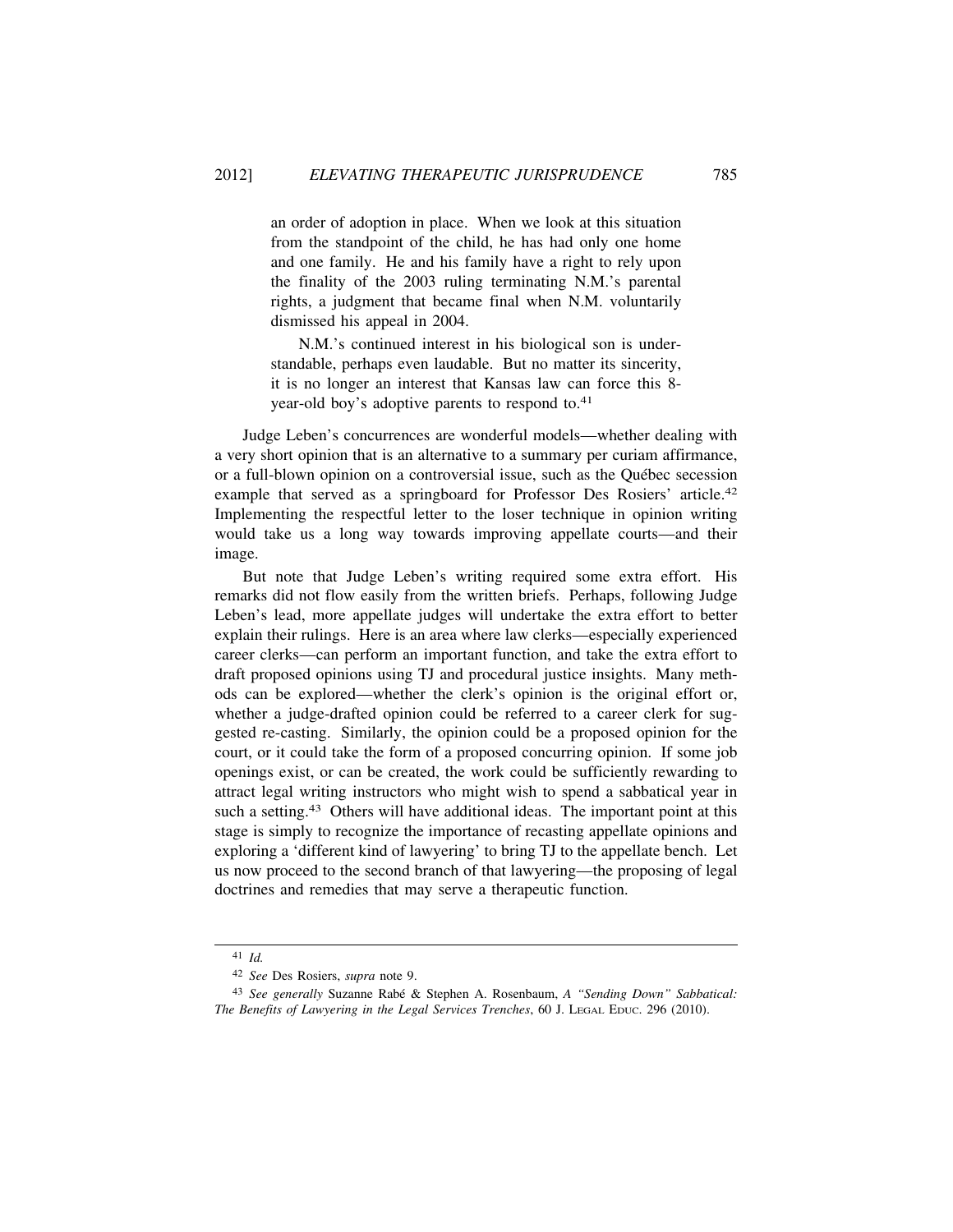### *B. Proposing Legal Doctrines*

The second prong of Des Rosiers' proposal offered the courts an inventory of devices—such as the "duty to negotiate"—that would serve as "processdriven solutions."44 And I believe a doctrine need not necessarily be processdriven in order to function in a therapeutic way. In fact, inspired by Des Rosiers' work, I wrote a paper in 2002 entitled *Lowering the Volume through Legal Doctrine: A Promising Path for Therapeutic Jurisprudence Scholarship*. 45 Drawing on Des Rosiers, I remarked:

> It is my thesis that therapeutic jurisprudence scholarship can contribute to the formulation of legal doctrine—processdriven solutions or otherwise—that can contribute to preserving relationships, to promoting dialogue rather than debate, and, in general, to diffusing anger, to curtailing contentiousness, and to turning down the volume so that creative problem-solving might ensue.<sup>46</sup>

In the article I gave a number of examples—some of which worked in practice better than others—including the default rule component of *Miranda*, which specified the warnings and waivers required by the Court will apply "*unless* other fully effective means are devised to inform accused persons of their right to silence and to assure a continuous opportunity to exercise it."<sup>47</sup> Such a rule was "apparently designed to take some of the sting out of [the Court's] holding and to promote continued discussion and dialogue," rather than to create a "constitutional straightjacket."<sup>48</sup>

Recently there has been additional work that can be conceptualized as falling within this broad area of creating preventive and therapeutic legal doctrines. One important and interesting contribution is attorney Luther Munford's *The Peacemaker Test: Designing Legal Rights to Reduce Legal Warfare*. 49 In it, and in a follow-up article a few years later,<sup>50</sup> Munford proposes a peacemaker test against which to gauge legislation and court-created doctrine.51 He asks specific questions about proposed rules, such as whether they promote the finality of decisions and whether they help the parties reconcile and form more

<sup>44</sup> Des Rosiers, *supra* note 9, at 62.

<sup>45</sup> Wexler, *supra* note 18.

<sup>46</sup> *Id.* at 125.

<sup>47</sup> *Id.* at 128 (emphasis added) (internal quotation marks omitted).

<sup>48</sup> *Id.* at 127 (internal quotation marks omitted).

<sup>49</sup> Munford, *supra* note 18.

<sup>50</sup> *Application*, *supra* note 18.

<sup>51</sup> Munford, *supra* note 18, at 379-80; *Application*, *supra* note 18, at 641.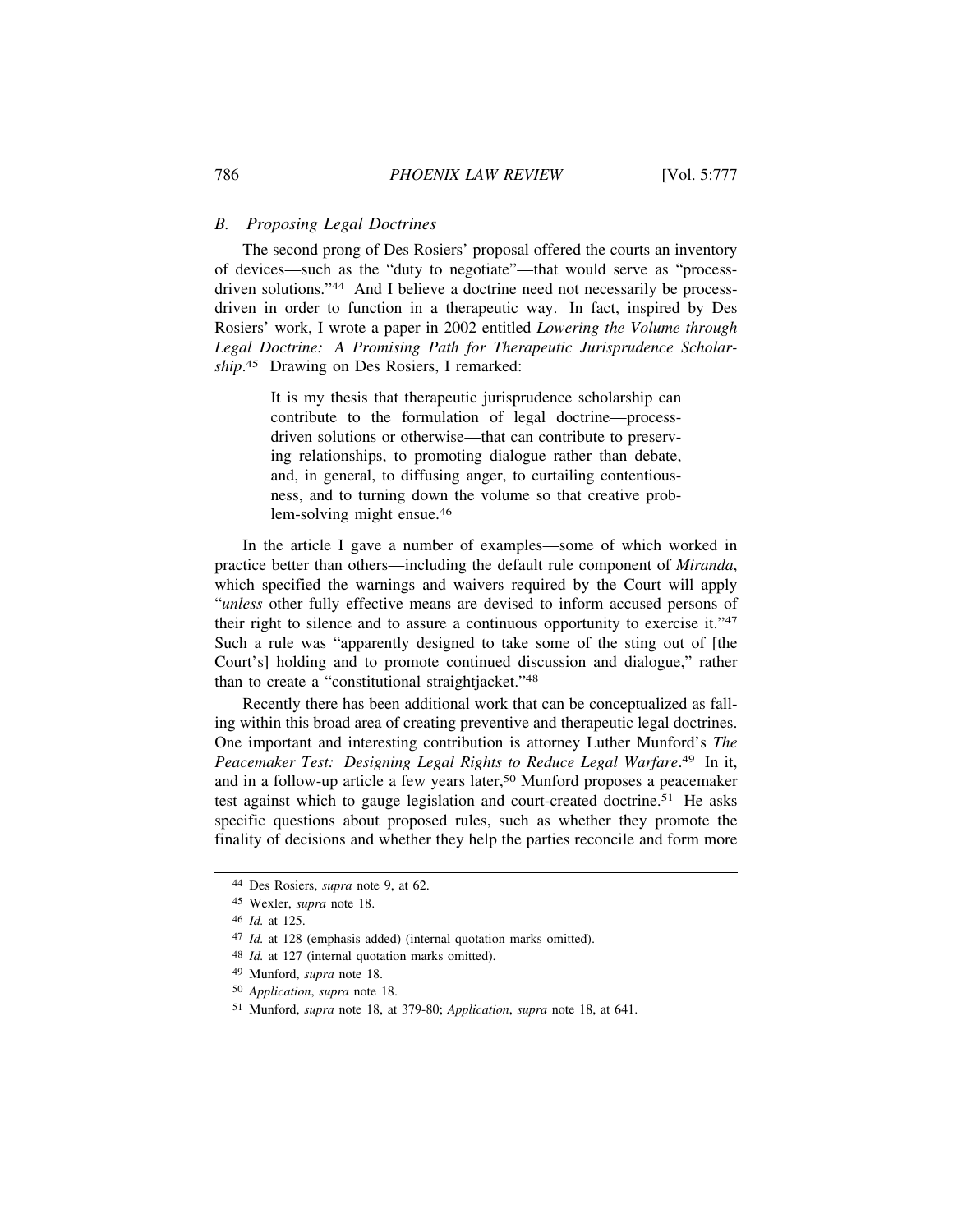cooperative relationships,<sup>52</sup> and applies his so-called "peacemaker test" to various legal doctrines, such as the "lost value of life" and vacatur.<sup>53</sup>

We need not go into details about the operation of the peacemaker test, nor even attempt to evaluate its conclusions, to know at least that Munford is more or less on the same wavelength as others who seek to create therapeutic/preventive legal doctrines. In his words:

> [T]his Article speaks . . . to legislatures and courts who write substantive and procedural law. . . . [T]hose who make laws should craft them so that the laws help the parties resolve the disputes the laws will create . . . . [L]aws should not only create rights but should also make it as easy as possible for adversarial parties to resolve the conflicts those rights beget. . . . The law itself will then either eliminate disputes or make them easier to resolve. . . . [T]his process might be called "preventive" dispute resolution.<sup>54</sup>

Australia has long been a leading force in therapeutic jurisprudence<sup>55</sup> and non-adversarial justice,56 and, in a recent symposium issue of the Monash Univesity Law Review, Robyn Carroll and Normann Witzleb wrote an on-point article about the "vindicatory effect of private law remedies."57 They too are on the TJ doctrinal wavelength.

<sup>52</sup> The components of the peacemaker test are: control over who participates in the dispute, respect for both parties, respect for the court, and finality and reconciliation. In a private communication, Munford noted that this essay's earlier discussion of a respectful letter to the loser would, in his scheme, fall under the category of respect for the parties. He further noted that it is important for appellate courts to show respect for lower courts, including when the appellate court is reversing a court below. That observation would fall into Munford's category of showing respect for the court. Although not a focus of the essay at hand, I have noted earlier, *see supra* notes 3-7 and accompanying text, the TJ importance and implications of appellate judges being attuned to the reaction of lower court judges and judicial officers. Such concerns form the major thrust of an important TJ article by Western Australia Magistrate Michael King. *See* King, *supra* note 32. Another avenue for TJ influence in the appellate courts may be in the area of appellate mediation. There is already good literature linking TJ with mediation. *See* Omer Shapira, *Joining Forces in Search for Answers: The Use of Therapeutic Jurisprudence in the Realm of Mediation Ethics*, 8 PEPP. DISP. RESOL. L.J. 243 (2008). The next step should be to explore TJ implications regarding the growing area of appellate mediation. *See* Sidney Powell, *Evaluating an Appeal*, *in* APPELLATE PRACTICE IN FEDERAL AND STATE COURTS § 1.04 (David M. Axelrad ed., 2011) (providing information on appellate mediation in general).

<sup>53</sup> Munford, *supra* note 18, at 398, 402.

<sup>54</sup> *Id.* at 379 (footnote omitted).

<sup>55</sup> *E.g.*, KING, *supra* note 2, at 8.

<sup>56</sup> *See* MICHAEL KING ET. AL., NON-ADVERSARIAL JUSTICE (2009).

<sup>57</sup> Carroll & Witzleb, *supra* note 18.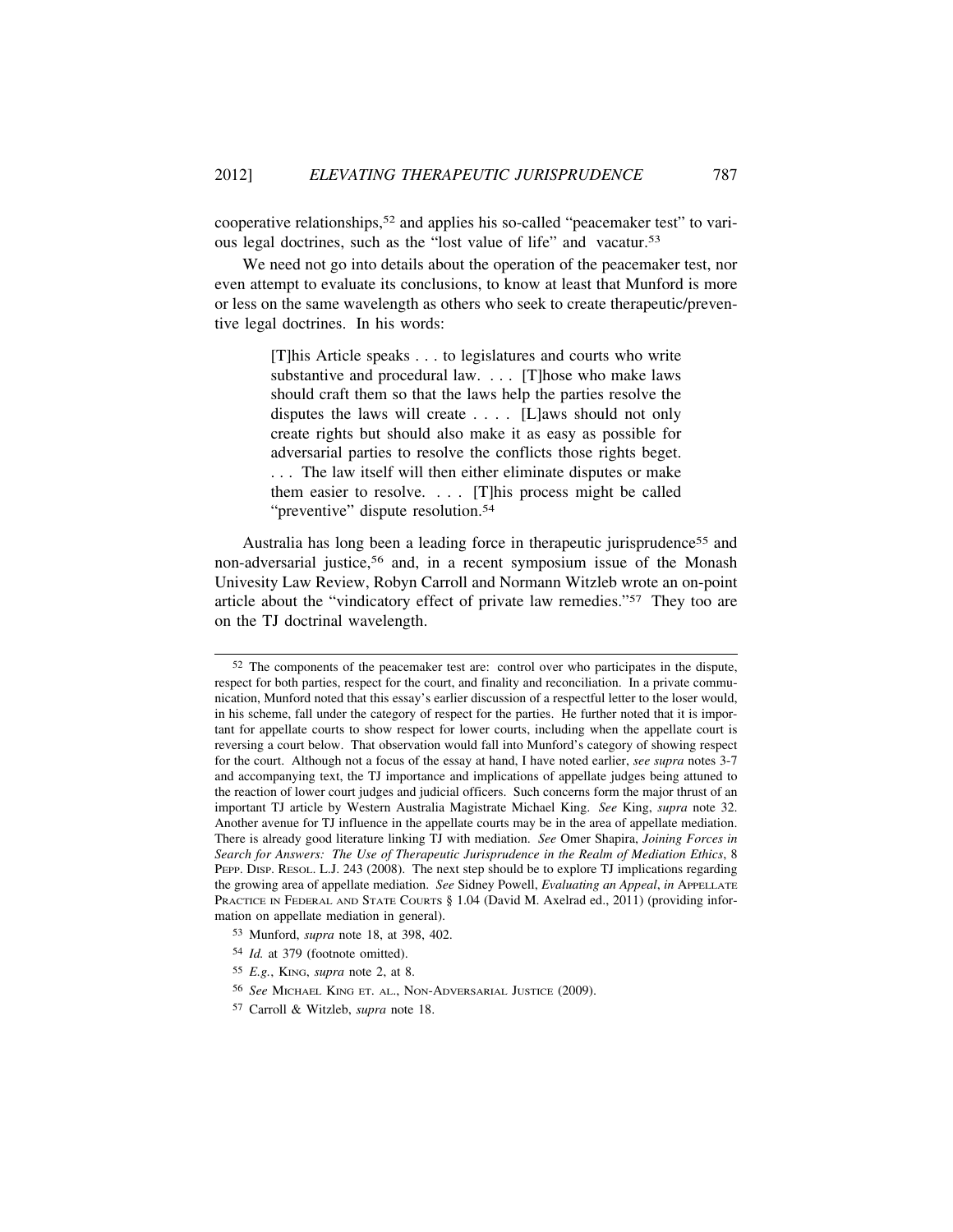#### III. CONCLUSION

In contrast to the letter to the loser strand of appellate court TJ, where, apart from Judge Leben's work, we have not seen obvious examples of TJ at work, the doctrinal strand—at least through the work of Munford, Carroll, and Witzleb—has shown some recent, up-to-date activity. But again, for the work to really reach the *appellate courts*, lawyering will need to be done differently. Surely some lawyers will advocate for therapeutic remedies, devices, and doctrines, but without a conscious lawyerly effort to explore, for example, whether a rule does or does not meet the peacemaker test, courts are unlikely on their own to venture into that exercise. More than a decade ago, in the *Lowering the Volume* article, I suggested the amicus curiae idea:

> It is not clear at the moment how traditional appellate advocates can best propose these therapeutic and preventive doctrines. Of course, courts could create and shape these doctrines *on their own*, even if the doctrines are not served up to them in the briefs of the appellate advocates. Such a course of action is, however, both burdensome and a bit risky.

> Perhaps issues and proposals of the type suggested here might best be presented to courts by *amicus curiae*, prepared by lawyers and scholars attached to various emerging law school centers relating to therapeutic jurisprudence, preventive law, creative problem-solving, and the like. Such centers would be ideally suited to generating legal and interdisciplinary scholarship regarding therapeutic and preventive legal doctrine, and to introducing law students to professional roles as peacemakers and creative problem-solvers.<sup>58</sup>

I think it is time to dust off the amicus proposal, update it, think through its logistics, and seek to implement it. In the more-than-a-decade since the early literature on TJ and appellate courts, TJ and related perspectives have matured significantly. Academically, interest has developed in a number of law schools, including Monash Law School in Victoria, Australia, the International Network on Therapeutic Jurisprudence at the University of Puerto Rico, and the new Phoenix School of Law in Arizona, which plans to have an annual issue devoted to TJ and related comprehensive law topics. Outside of academia, groups like the Center for Court Innovation have been extremely influential in the creation of new and exciting judicial programs, many of them closely connected to TJ ideas.

<sup>58</sup> Wexler, *supra* note 18, at 133.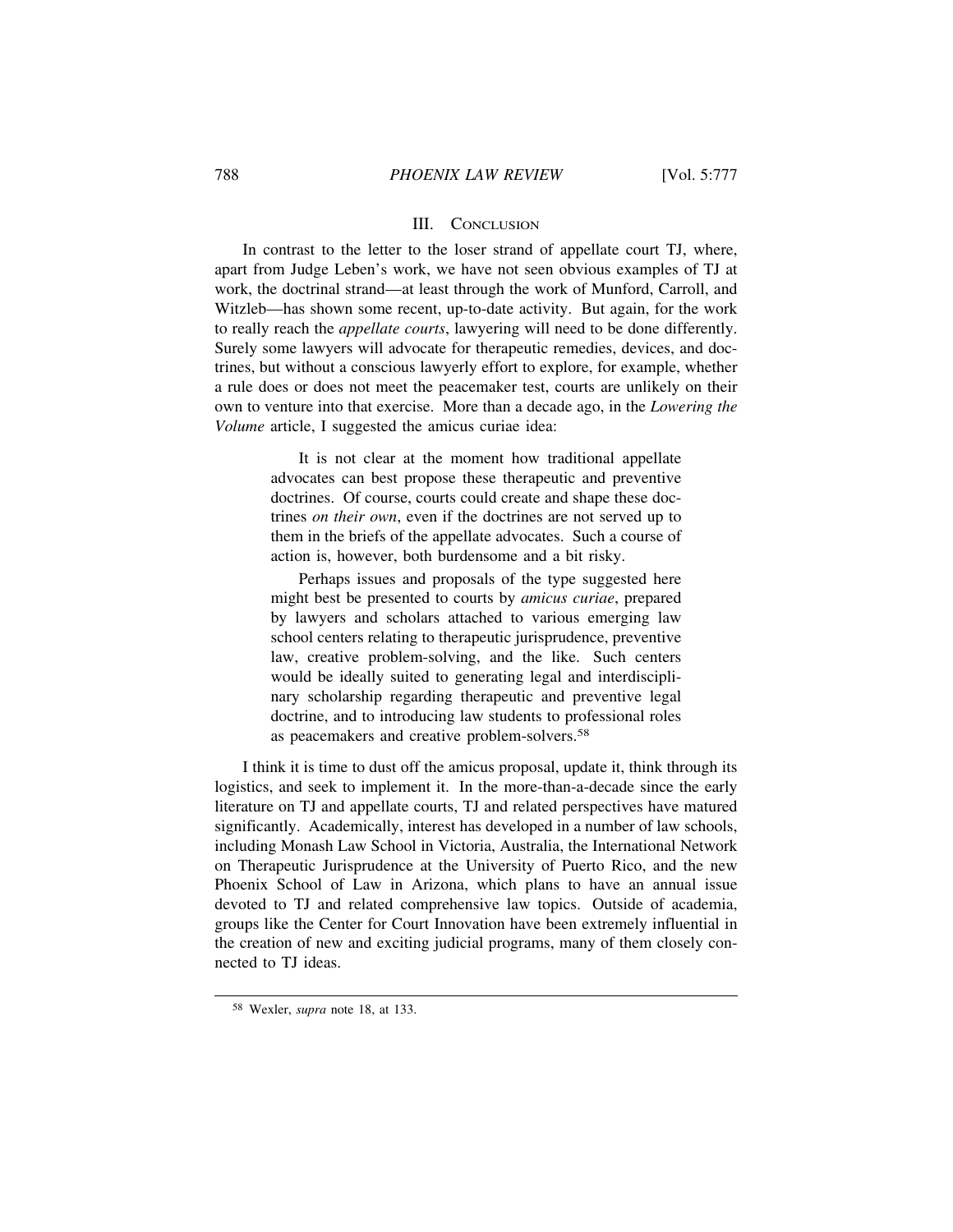Perhaps a number of institutions—the above and many others—can join forces to think through and create one or more public interest law firms dedicated to bringing therapeutic/preventive doctrines to the appellate courts, and organizations can be formed to promote these goals and to serve as amici. We now have the raw material for creating important doctrines, but we need also to create the lawyering essential to carry the proposals to the courts. And we will need to develop methods for trolling for appropriate cases. Perhaps an organization dedicated to the promotion of peacemaking and therapeutic solutions in law could be formed, with an interdisciplinary membership of practitioners, scholars, and thoughtful citizens. Such a group could discuss the kinds of cases that could be enriched by a TJ/peacemaker input—by a new type of lawyering—and could decide in which cases a public interest law firm could propose to file a brief on behalf of the organization.<sup>59</sup>

Some cases, like those involving psychotherapist-patient privilege, will call out for TJ amicus intervention,<sup>60</sup> but others—such as some of the rules discussed by Munford, Carroll, and Witzleb—may be much less obvious, and will

<sup>59</sup> An excellent creative suggestion—one that might be workable in a number of contexts for TJ amicus briefs—is provided in Ross E. Davies' recent working paper. Ross E. Davies, *In Search of Helpful Legal Scholarship, Part 1* (George Mason Univ. Sch. of Law, Working Paper No. 12-29, 2012), *available at* http://www.law.gmu.edu/pubs/papers/12-29. Davies suggests the submission of briefs that call a court's attention to the high-quality scholarship related to a legal issue under consideration. *Id.* In line with Davies' approach, it seems to me that, sometimes, an important TJ insight can be compactly submitted even in a short statement of interest when a TJ amicus files a motion for leave to join another organization's amicus brief. Consider my own recent statement of interest—for "professors who promote principles of therapeutic jurisprudence in mental-health cases" in a case arguing against the application of the mootness doctrine's applicability in a mental health commitment and forced treatment case:

<sup>[</sup>F]rom a therapeutic-jurisprudence perspective, a decision on the merits in a mentalhealth appeal gives the respondent's lawyer something to use in explaining a decision to her, and assists in showing the mental-health respondent that the arguments were heard and understood (even if not accepted by the court). *See, e.g.,*Wexler, *Rehabilitating Lawyers: Principles of Therapeutic Jurisprudence for Criminal Law Practice* 39- 40 (2008). Much of the literature on this topic suggests that even if a client loses, she is likely to perceive the proceeding as fairer, and may perhaps even acquiesce in the court order, if accorded this type of procedural justice. Without an appellate opinion, even the lawyer is "silenced" and the client may feel the court did not understand or care about the client's arguments, or worse, that the lawyer did not really fight for the client.

Motion for Leave of Additional *Amicus Curiae* Organizations and Individuals to Join Mental Health America's Brief *Amicus Curiae*, In re Tiffany W., No. 113839 (Ill. Mar. 22, 2012).

<sup>60</sup> Consider how the psychotherapist-patient privilege case, Jaffee v. Redmond, 518 U.S. 1 (1996), could have been influenced had Bruce Winick, in addition to preparing a law review article proposing the Court's adoption of the privilege in federal cases, assisted in the preparation of an amicus brief containing some of his excellent therapeutic jurisprudence insights, such as the following one: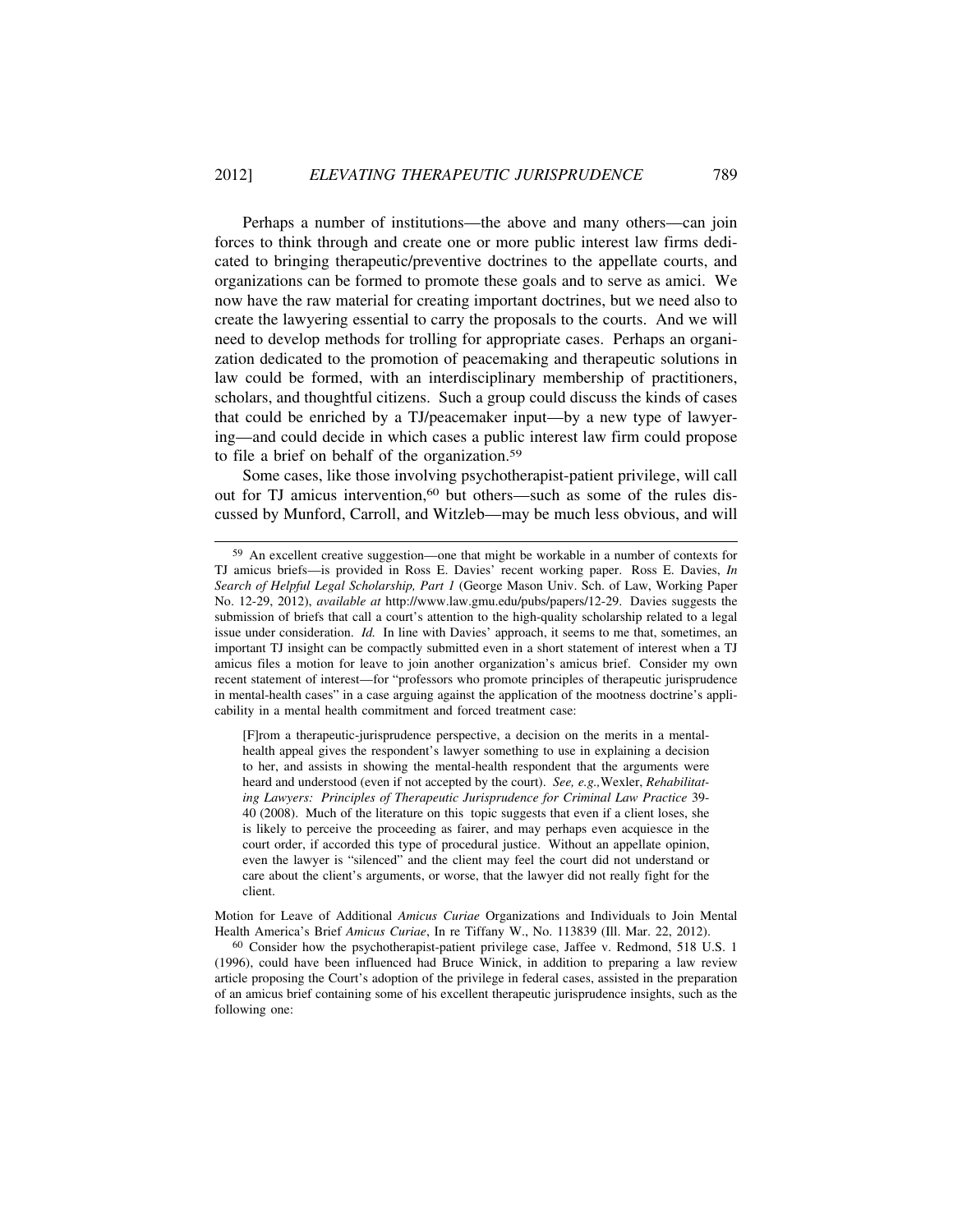require highly capable attorneys thinking TJ, thinking peacemaker test, thinking appropriate default doctrines, thinking process-oriented solutions, and the like. Moreover, many of those cases may, on their surface, seem rather routine—not the stuff of typical amici briefs, which deal with hot-button human rights. Here, an important task is to change judicial and juridical consciousness: many so-called *ordinary* cases, when finally looked at through the important TJ/peacemaker lens, should no longer be deemed ordinary. Only with the efforts and changes noted here can we really hope to elevate TJ so that it is felt in the appellate courts.

The important question, left unanswered by this research, is whether a Supreme Court opinion on this question will significantly increase awareness of the privilege, and whether such awareness will affect patient decisionmaking concerning whether to seek therapy. A new state statutory enactment of a psychotherapist-patient privilege is unlikely to make the front pages or the evening news, while a Supreme Court decision *denying* such a privilege will.

Bruce J. Winick, *The Psychotherpist-Patient Privilege: A Therapeutic Jurisprudence View*, 50 U. MIAMI L. REV. 249, 255-56 (1996).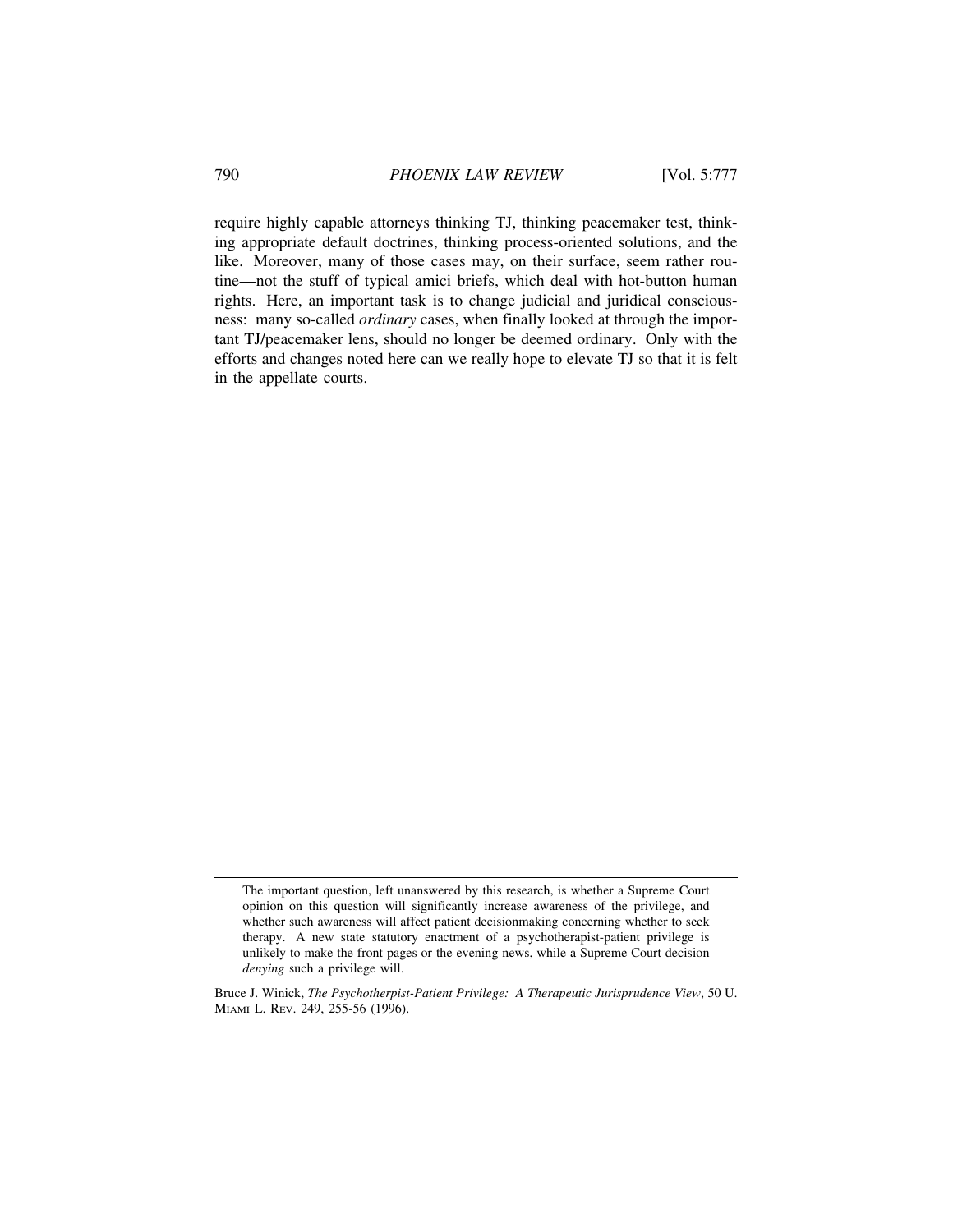# THERAPEUTIC JURISPRUDENCE ACROSS THE LAW SCHOOL CURRICULUM: 2012

David B. Wexler\*

| L           |                                                                                                   | 792 |
|-------------|---------------------------------------------------------------------------------------------------|-----|
| П.          | ADMINISTRATIVE LAW                                                                                | 793 |
| III.        |                                                                                                   | 793 |
| IV.         | APPELLATE PRACTICE                                                                                | 794 |
| $V_{\cdot}$ |                                                                                                   | 794 |
| VL.         |                                                                                                   | 794 |
| VII.        |                                                                                                   | 795 |
| VIII.       |                                                                                                   | 795 |
| $IX_{-}$    |                                                                                                   | 795 |
| X.          |                                                                                                   | 796 |
| XI.         | CRIMINAL LAW AND PROCEDURE                                                                        | 796 |
| XII.        | $CRIMINOLOGY \ldots \ldots \ldots \ldots \ldots \ldots \ldots \ldots \ldots \ldots \ldots \ldots$ | 797 |
| XIII.       |                                                                                                   | 797 |
| XIV.        |                                                                                                   | 798 |
| $XV_{-}$    |                                                                                                   | 798 |
| XVI.        |                                                                                                   | 798 |
| XVII.       |                                                                                                   | 799 |
| XVIII.      |                                                                                                   | 799 |
| XIX.        | EVIDENCE AND TRIAL PRACTICE                                                                       | 800 |
| $XX_{-}$    |                                                                                                   | 800 |
| XXI.        |                                                                                                   | 801 |
| XXII.       | HEALTH LAW (INCLUDING PUBLIC HEALTH)                                                              | 802 |
| XXIII.      | HOLISTIC LAW $\ldots \ldots \ldots \ldots \ldots \ldots \ldots \ldots \ldots \ldots \ldots$       | 802 |
| XXIV.       |                                                                                                   | 802 |
| XXV.        |                                                                                                   | 803 |
| XXVI.       | JUDICIAL ADMINISTRATION                                                                           | 803 |
| XXVII.      |                                                                                                   | 803 |
| XXVIII.     | LAW AND LITERATURE                                                                                | 804 |
| XXIX.       |                                                                                                   | 804 |
|             |                                                                                                   |     |

<sup>\*</sup> Professor of Law and Director of the International Network on Therapeutic Jurisprudence, University of Puerto Rico, and Distinguished Research Professor of Law Emeritus, University of Arizona. The author is best reached by email at davidbwexler@yahoo.com.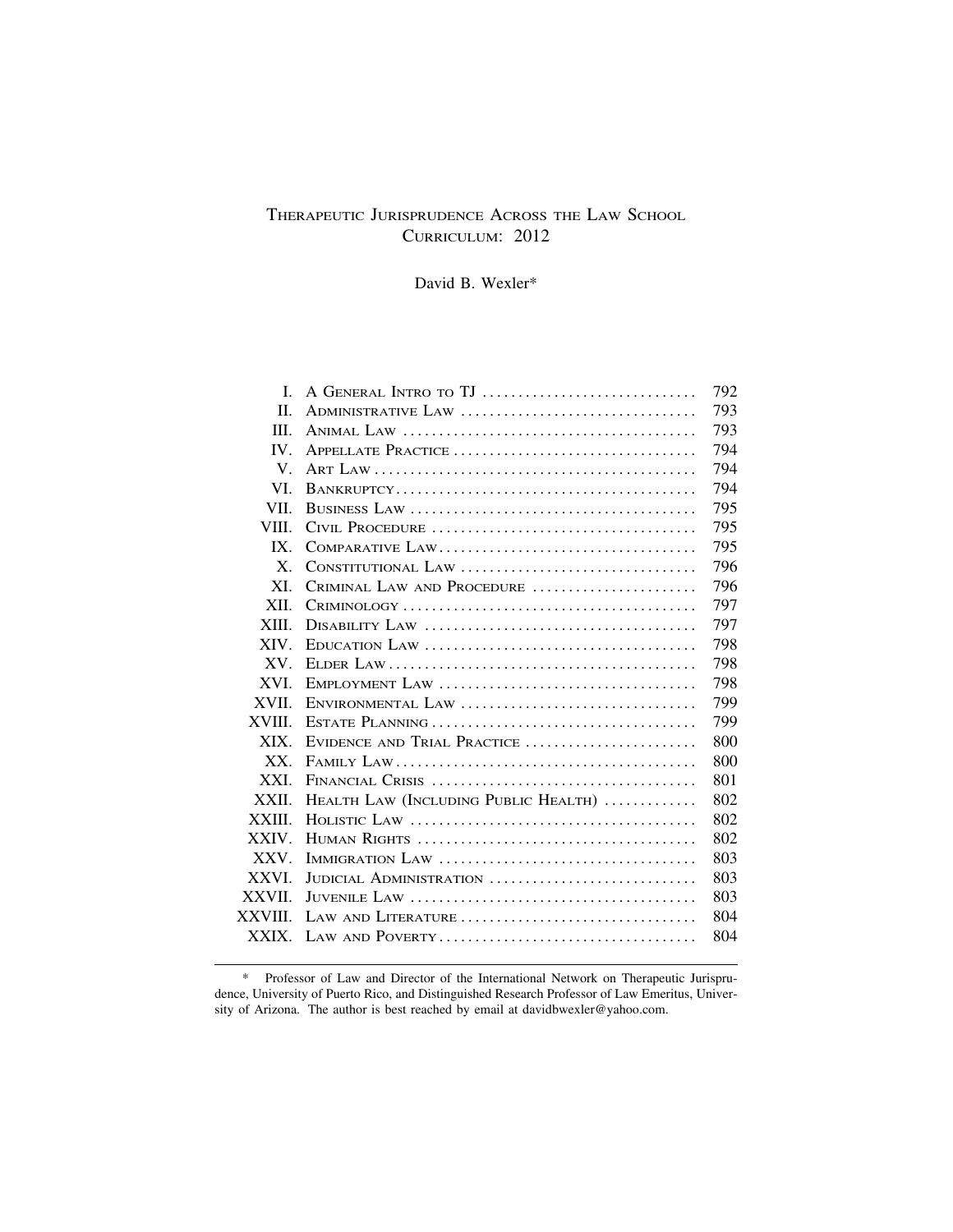#### 792 *PHOENIX LAW REVIEW* [Vol. 5:791

|                                                    | 805   |
|----------------------------------------------------|-------|
| XXXI. LEGAL ETHICS AND PROFESSIONAL RESPONSIBILITY | 805   |
|                                                    | 805   |
| XXXIII. LEGAL RESEARCH AND WRITING                 | 806   |
|                                                    | 806   |
|                                                    | 806   |
|                                                    | 807   |
|                                                    | 807   |
|                                                    | 808   |
|                                                    | 808   |
| XL. RIGHTS OF INCARCERATED PERSONS                 | - 808 |
|                                                    |       |
|                                                    |       |

Therapeutic jurisprudence ("TJ") has now attracted the attention of legal scholars in many different fields of law—very much above and beyond the areas of mental health law and criminal law and procedure. The growth is visible in law practice as well. The International Network on Therapeutic Jurisprudence website<sup>1</sup> has an extensive bibliography—with an increasing number of links to full articles—and may be searched under author, subject area, keywords, language, etc.

Below, drawing on the above-noted bibliography, we have listed a handful of representative articles under many different law school course offerings reflective of developments in the TJ field itself. The authors come from several countries—the United States, the United Kingdom, Canada, Australia, Ireland, and Israel—and from varying disciplines of law (including the judiciary), psychology, social work, criminal justice, and public health.

The list is designed to guide law faculty, law students, and lawyers who wish to consider explicitly the TJ implications of a given substantive field of law. This is a mere smattering of relevant articles, some chosen for ease of accessibility or for brevity; many of the leading articles by leading scholars are omitted in order to concentrate on new areas of inquiry—even if the pieces introducing those areas merely scratch the surface. Also, as this entire project is and will remain a work in progress, reader feedback and suggestions will be most appreciated: davidBwexler@yahoo.com.

# I. A GENERAL INTRO TO TJ

1. TJ Facebook: *Therapeutic Jurisprudence*, FACEBOOK, http://www.face book.com/TherapeuticJurisprudence (last visited Apr. 18, 2012).

<sup>&</sup>lt;sup>1</sup> *Welcome*, INT'L NETWORK ON THERAPEUTIC JURISPRUDENCE, www.therapeuticjurisprudence.org (last visited Apr. 18, 2012).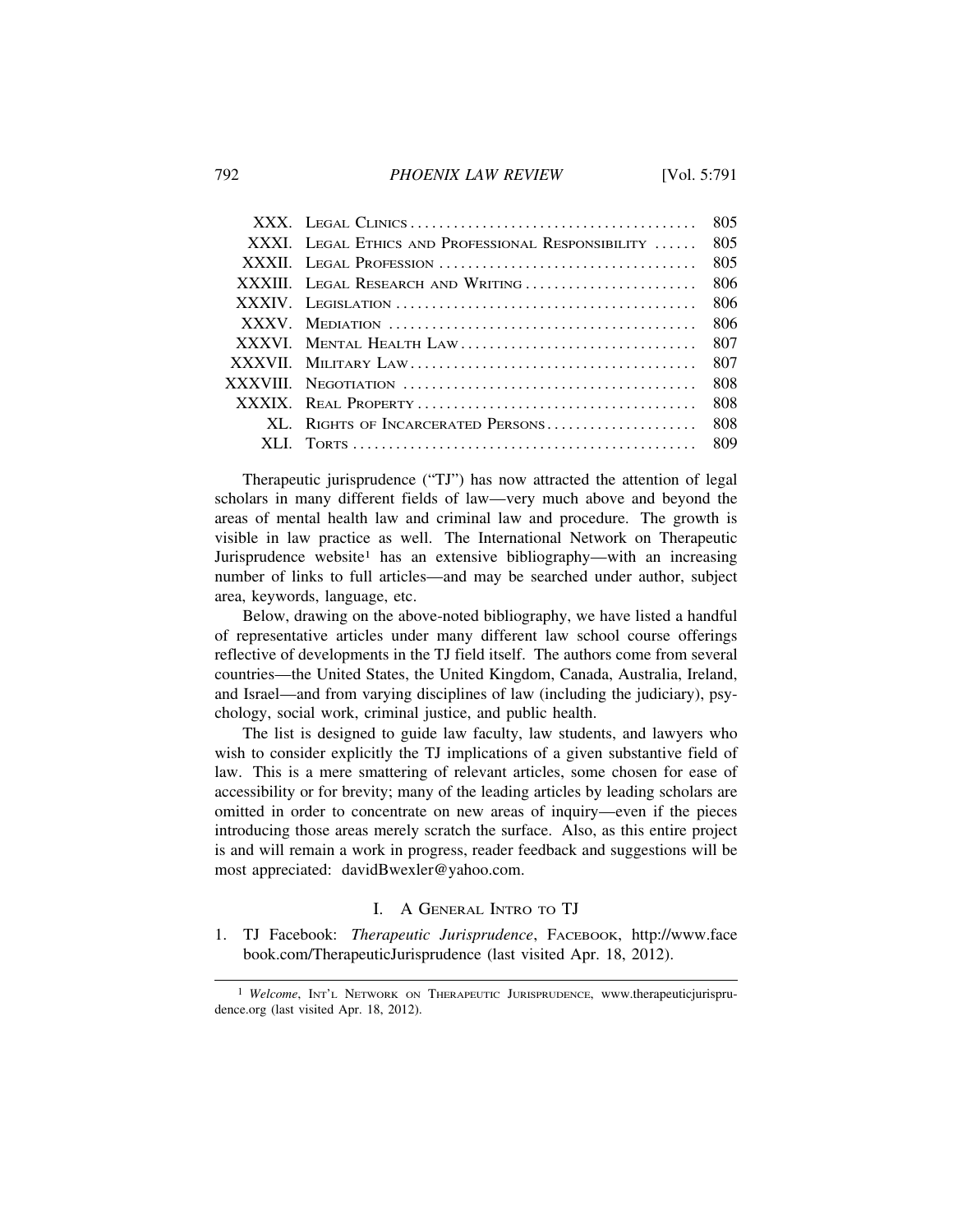### 2012] *TJ BIBLIOGRAPHY* 793

- 2. TJ on radio: Go to Laura Ellis, *Therapeutic Jurisprudence*, WFPL NEWS (Apr. 1, 2010), http://www.wfpl.org/2010/04/01/therapeutic-jurisprudence/ (click on "Listen to the Show"), or go directly to the Mp3 file at: Mp3 file: Laura Ellis on Therapeutic Jurisprudence (Apr. 1, 2010), http://archive. wfpl.org/soa/20100401SOA.mp3.
- 3. TJ website: Welcome, INT'L NETWORK ON THERAPEUTIC JURISPRUDENCE, www.therapeuticjurisprudence.org (last visited Apr. 18, 2012).
- 4. David B. Wexler, *Therapeutic Jurisprudence: An Overview*, 17 T.M. Coo-LEY L. REV. 125 (2000), *available at* http://www.law.arizona.edu/depts/ upr-intj/intj-o.html.

#### II. ADMINISTRATIVE LAW

- 1. KEVIN BELL, ONE VCAT: PRESIDENT'S REVIEW OF VICTORIAN CIVIL AND ADMINISTRATIVE TRIBUNAL (2009), *available at* http://www.vcatreview. com.au/images/president's\_review\_of\_vcat\_report.pdf (The report in general is interesting, but the important TJ part specifically is contained in pp. 80-82).
- 2. Evelyn H. Cruz, *Validation Through Other Means: How Immigration Clinics Can Give Immigrants a Voice When Bureaucracy Has Left Them Speechless*, 17 ST. THOMAS L. REV. 811 (2005), *available at* http://www. law.arizona.edu/depts/upr-intj/Cruz.pdf.
- 3. Nathalie Des Rosiers et al., *Legal Compensation for Sexual Violence: Therapeutic Consequences and Consequences for the Judicial System*, 4 PSYCHOL. PUB. POL'Y & L. 433 (1998).
- 4. Katherine Lippel, *Therapeutic and Anti-Therapeutic Consequences of Workers Compensation*, 22 INT'L J.L. & PSYCHIATRY 521 (1999).
- 5. David B. Wexler, *Therapeutic Jurisprudence: An Overview,* 17 T.M. COO-LEY L. REV. 125 (2000), *available at* http://www.law.arizona.edu/depts/ upr-intj/intj-o.html.

#### III. ANIMAL LAW

- 1. Marianne Dellinger, *Using Dogs for Emotional Support of Testifying Victims of Crime,* 15 ANIMAL L. 171 (2009), *available at* http://www.animallaw.info/journals/jo\_pdf/lralvol15\_2\_p171.pdf.
- 2. Debra L. Muller-Harris, *Animal Violence Court: A Therapeutic Jurisprudence-Based Problem Solving Court for the Adjudication of Animal Cruelty Cases Involving Juvenile Offenders and Animal Hoarders*, 17 ANIMAL L. 313 (2011).
- 3. David B. Wexler, *Therapeutic Jurisprudence and Its Application to Criminal Justice Research and Development*, 7 IRISH PROBATION J. 94 (2010),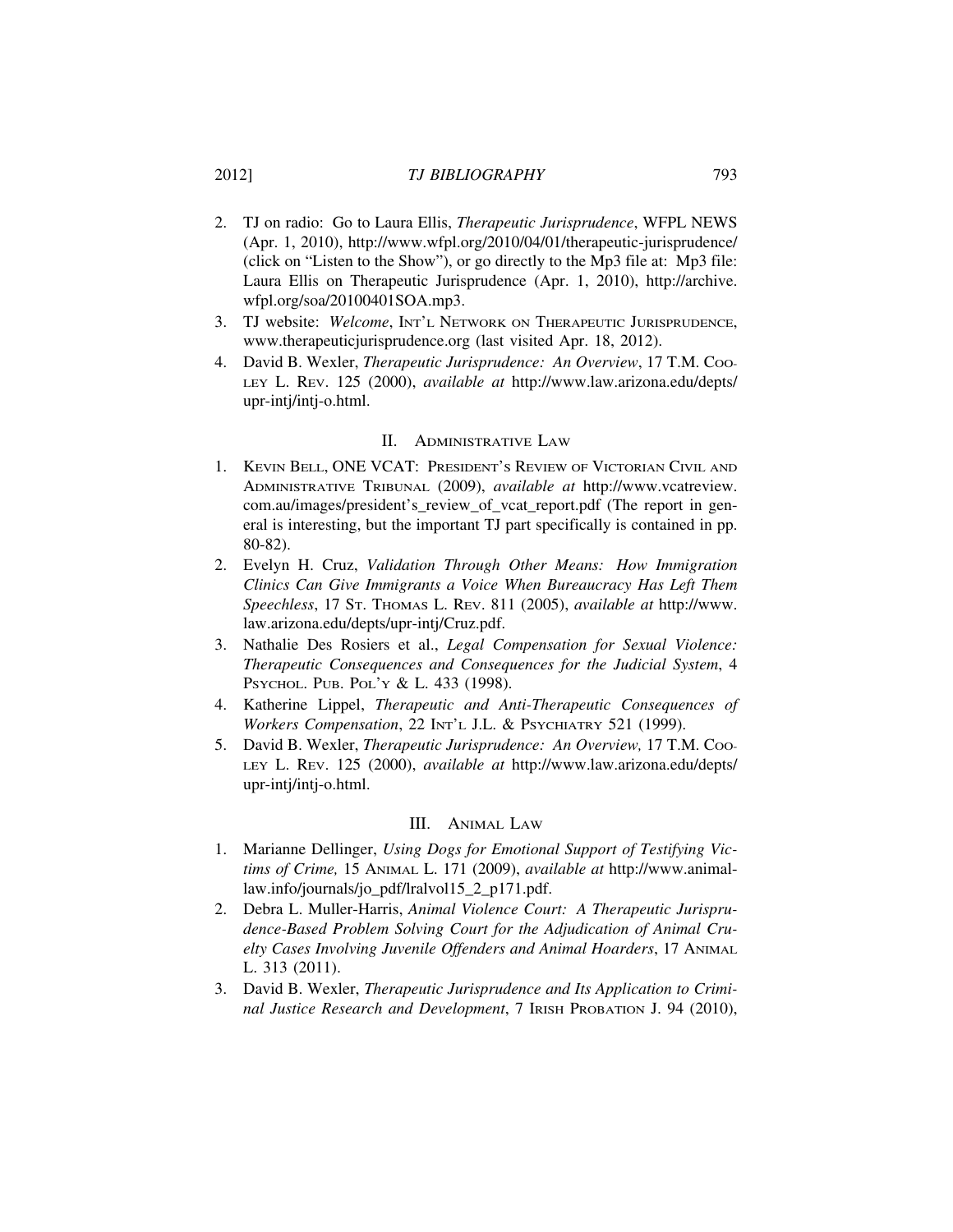*available at* http://www.law.arizona.edu/depts/upr-intj/pdf/wexlernov2010. pdf.

# IV. APPELLATE PRACTICE

- 1. Amy D. Ronner, *Therapeutic Jurisprudence on Appeal*, CT. REV., Spring 2000, at 64, *available at* http://aja.ncsc.dni.us/courtrv/cr37/cr37-1/ CR9Ronner.pdf.
- 2. Amy D. Ronner & Bruce J. Winick, *Silencing the Appellant's Voice: The Antitherapeutic Per Curium Affirmance*, 24 SEATTLE U. L. REV. 499 (2000).
- 3. David B. Wexler, *Elevating Therapeutic Jurisprudence: Structural Suggestions for Promoting a Therapeutic Jurisprudence Perspective in the Appellate Courts*, 5 PHOENIX L. REV. (forthcoming May 2012).
- 4. David B. Wexler, *Therapeutic Jurisprudence: An Overview*, 17 T.M. Coo-LEY L. REV. 125 (2000), *available at* http://www.law.arizona.edu/depts/ upr-intj/intj-o.html.

# V. ART LAW

- 1. Avi Brisman, *Fictionalized Criminal Law and Youth Legal Consciousness*, 55 N.Y.L. SCH. L. REV. 1039 (2010), *available at* http://a.nyls.edu/ user\_files/1/3/4/17/49/1156/Law%20Review%2055.4\_05Brisman.pdf.
- 2. Neal Feigenson, *Audiovisual Communication and Therapeutic Jurisprudence: Cognitive and Social Psychological Dimensions*, 33 INT'L J.L. & PSYCHIATRY 336 (2010), *available at* http://www.law.arizona.edu/depts/ upr-intj/pdf/Feigenson\_2010\_International-Journal-of-Law-and-Psychiatry. pdf.
- 3. David B. Wexler, *Therapeutic Jurisprudence: An Overview*, 17 T.M. Coo-LEY L. REV. 125 (2000), *available at* http://www.law.arizona.edu/depts/ upr-intj/intj-o.html.

### VI. BANKRUPTCY

- 1. Michael L. Stines, *Must We Bankrupt the Spirit Also?: The Benefits of Incorporating Therapeutic Jurisprudence into Law School Bankruptcy Assistance Programs*, 17 ST. THOMAS L. REV. 855 (2005).
- 2. David B. Wexler, *Therapeutic Jurisprudence: An Overview*, 17 T.M. Coo-LEY L. REV. 125 (2000), *available at* http://www.law.arizona.edu/depts/ upr-intj/intj-o.html.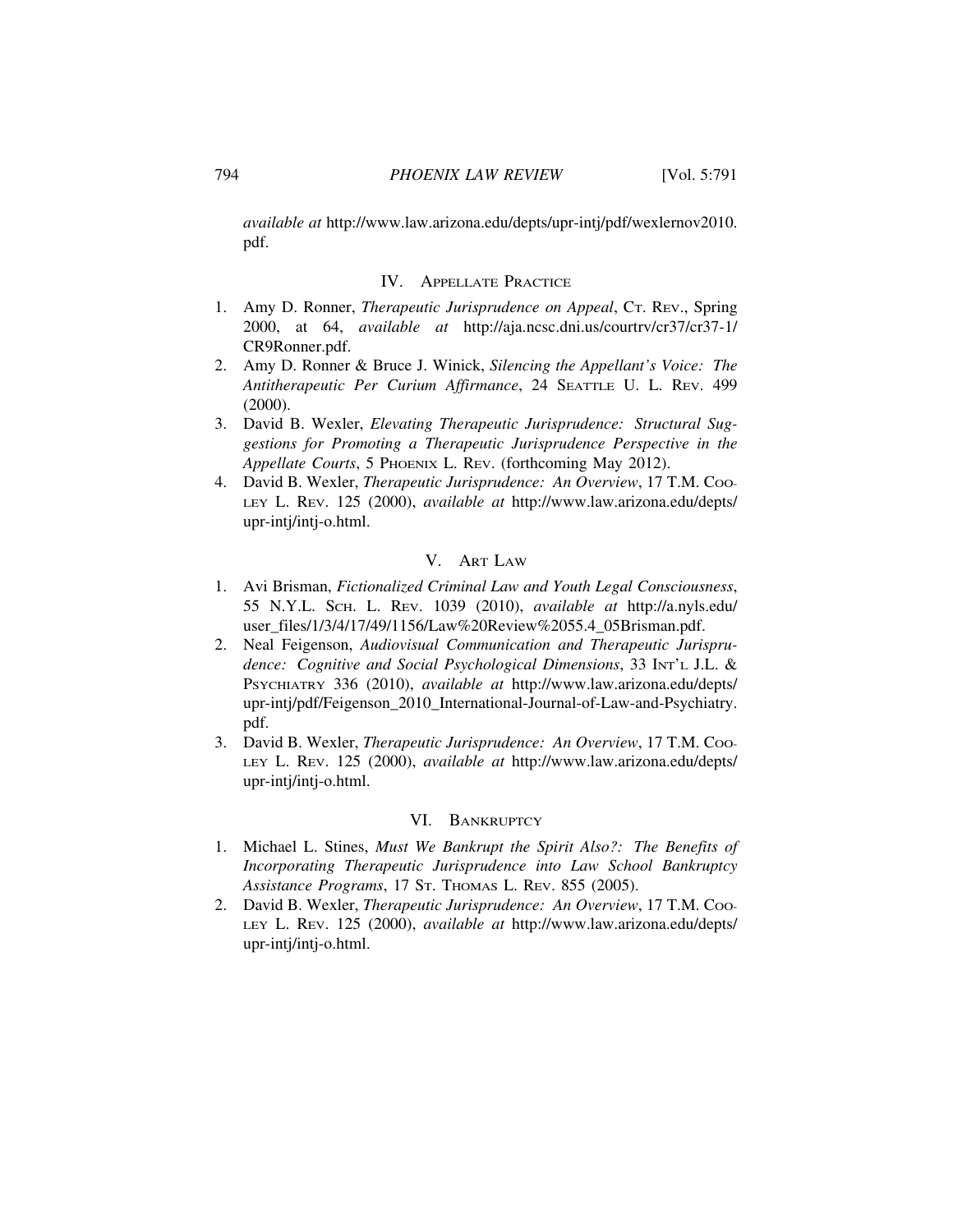## 2012] *TJ BIBLIOGRAPHY* 795

#### VII. BUSINESS LAW

- 1. Leslie Larkin Cooney, *Giving Millennials a Leg-Up: How to Avoid the "If I Knew Then What I Know Now" Syndrome*, 96 KY. L.J. 505 (2008).
- 2. David B. Wexler, *Therapeutic Jurisprudence: An Overview*, 17 T.M. Coo-LEY L. REV. 125 (2000), *available at* http://www.law.arizona.edu/depts/ upr-intj/intj-o.html.

### VIII. CIVIL PROCEDURE

- 1. TOM SMITH, ISSUE-BASED TRIALS (2009), *available at* http://www.law. arizona.edu/depts/upr-intj/pdf/Issuebasedtrial.pdf.
- 2. Dennis P. Stolle & Mark D. Stuaan, *Defending Depositions in High-Stakes Civil and Quasi-Criminal Litigation: An Application of Therapeutic Jurisprudence*, 4 W. CRIMINOLOGY REV. 134 (2003), *available at* http://wcr. sonoma.edu/v4n2/manuscripts/stollestuaan.pdf.
- 3. David B. Wexler, *Therapeutic Jurisprudence and the Culture of Critique*, 10 J. CONTEMP. LEGAL ISSUES 263 (1999).
- 4. David B. Wexler, *Therapeutic Jurisprudence: An Overview*, 17 T.M. Coo-LEY L. REV. 125 (2000), *available at* http://www.law.arizona.edu/depts/ upr-intj/intj-o.html.
- 5. Bruce J. Winick, *Overcoming Psychological Barriers to Settlement: Challenges for the TJ Lawyer, in THE AFFECTIVE ASSISTANCE OF COUNSEL:* PRACTICING LAW AS A HEALING PROFESSION 341-63 (2007).
- 6. Bruce J. Winick, *Therapeutic Jurisprudence and the Role of Counsel in Litigation*, 37 CAL. W. L. REV. 105 (2000).

#### IX. COMPARATIVE LAW

- 1. Arie Freiberg, *Post-Adversarial and Post-Inquisitorial Justice: Transcending Traditional Penological Paradigms*, 8 EUR. J. CRIMINOLOGY 82 (2011).
- 2. Kieran McGrath*, Protecting Irish Children Better: The Case for an Inquisitorial Approach in Child Care Proceedings*, 5 JUD. STUD. INST. J. 136 (2005), *available at* http://www.law.arizona.edu/depts/upr-intj/pdf/ Judicial%20Studies%20Institute%20Journal.pdf.
- 3. Doron Shultziner & Itai Rabinovici, *Human Dignity, Self-Worth, and Humiliation: A Comparative Legal–Psychological Approach*, 18 PSYCHOL. PUB. POL'Y & LAW 105 (2012).
- 4. David B. Wexler, *Therapeutic Jurisprudence and the Culture of Critique*, 10 J. CONTEMP. LEGAL ISSUES 263 (1999).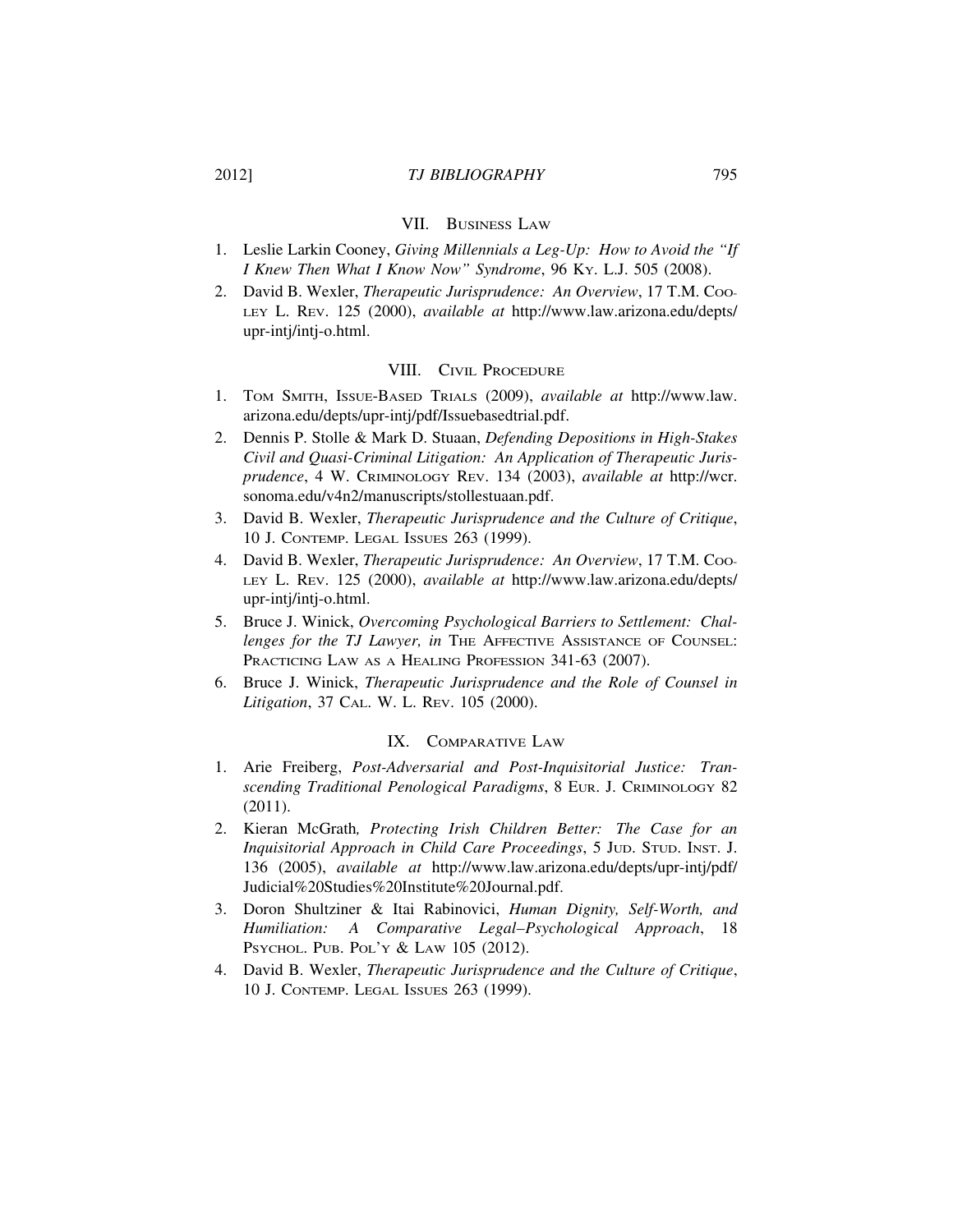- 5. David B. Wexler, *Therapeutic Jurisprudence: An Overview*, 17 T.M. COO-LEY L. REV. 125 (2000), *available at* http://www.law.arizona.edu/depts/ upr-intj/intj-o.html.
- 6. David B. Wexler*, Spain's JVP (*'*Juez De Vigilancia Penitenciaria') Legal Structure as a Potential Model for a Re-entry Court*, 7 J. CONTEMP. L. ISSUES 1 (2003).

### X. CONSTITUTIONAL LAW

- 1. Nathalie Des Rosiers, *From Telling to Listening: A Therapeutic Analysis of the Role of Courts in Minority-Majority Conflicts*, CT. REV., Spring 2000, at 54, *available at* http://aja.ncsc.dni.us/courtrv/cr37/cr37-1/ CR9DesRosiers.pdf.
- 2. Doron Shultziner & Itai Rabinovici, *Human Dignity, Self-Worth, and Humiliation: A Comparative Legal–Psychological Approach*, 18 PSYCHOL., PUB. POL'Y, & L. 105, *available at* http://papers.ssrn.com/sol3/ papers.cfm?abstract\_id=1964371.
- 3. David B. Wexler, *Lowering the Volume Through Legal Doctrine: A Promising Path for Therapeutic Jurisprudence Scholarship*, 3 FLA. COASTAL L.J. 123 (2002).
- 4. David B. Wexler, *Therapeutic Jurisprudence: An Overview*, 17 T.M. Coo-LEY L. REV. 125 (2000), *available at* http://www.law.arizona.edu/depts/ upr-intj/intj-o.html.

# XI. CRIMINAL LAW AND PROCEDURE

- 1. Hadar Dancig-Rosenberg, *Sexual Assault Victims: Empowerment or Re-Victimization? The Need for a Therapeutic Jurisprudence Model*, *in* TRENDS AND ISSUES IN VICTIMOLOGY (Natti Ronel et al. eds., 2008).
- 2. Hadar Dancig-Rosenberg & Dana Pugach, *Pain, Love, and Voice: The Role of Domestic Violence Victims in Sentencing* 18 MICH. J. GENDER & L. 423 (2012).
- 3. Ronald P. Fisher & R. Edward Geiselman, *The Cognitive Interview Method of Conducting Police Interviews: Eliciting Extensive Information and Promoting Therapeutic Jurisprudence*, 33 INT'L J.L. & PSYCHIATRY 321 (2010), *available at* http://www.law.arizona.edu/depts/upr-intj/pdf/Fisher\_ 2010 International-Journal-of-Law-and-Psychiatry.pdf.
- 4. Peggy Hora, *A Dozen Years of Drug Treatment Courts: Uncovering our Theoretical Foundation and the Construction of a Mainstream Paradigm*, 37 SUBSTANCE USE & MISUSE 1469 (2002), *available at* http://www. judgehora.com/JA-120014419.pdf.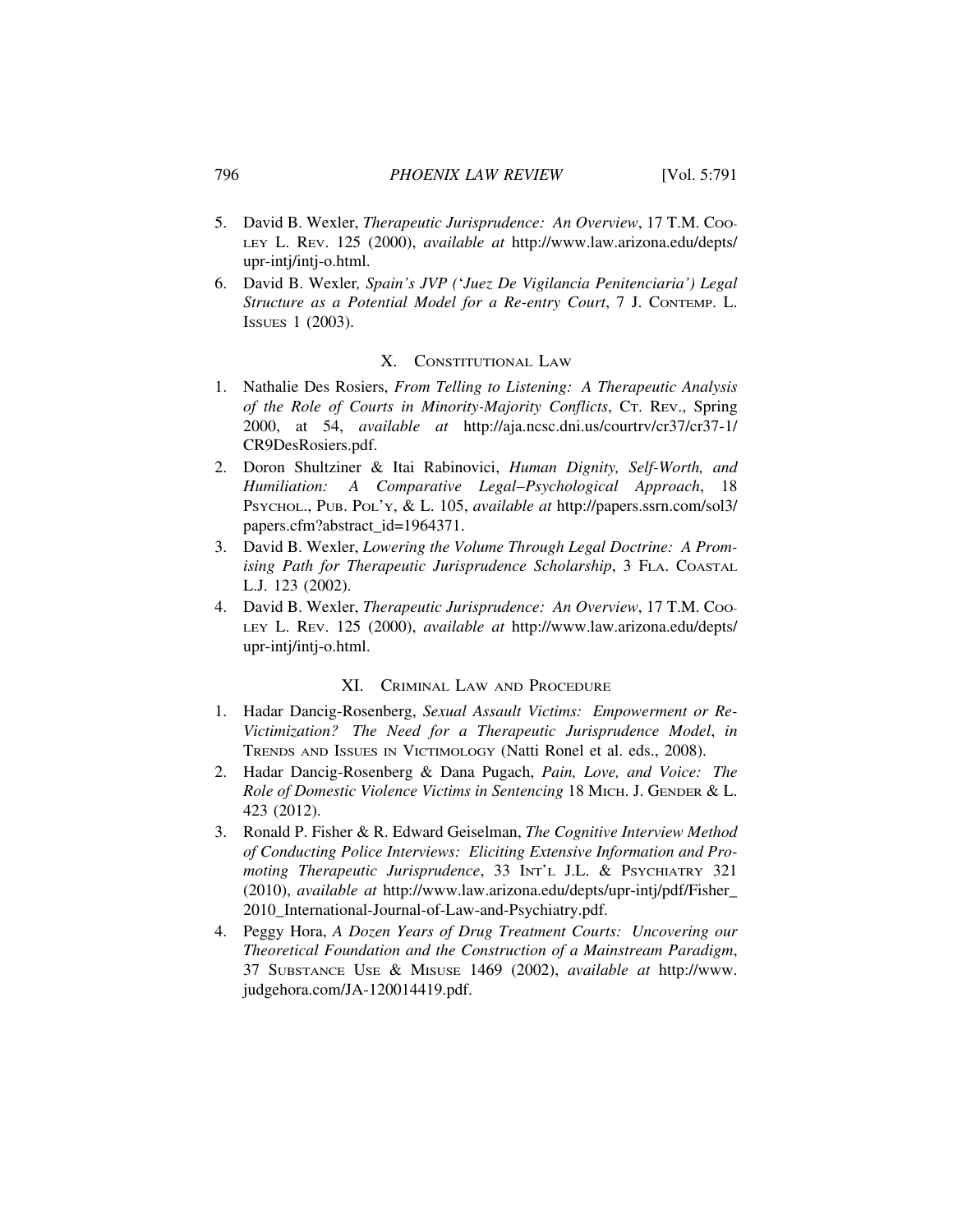### 2012] *TJ BIBLIOGRAPHY* 797

- 5. Michael L. Perlin, *Too Stubborn to Ever Be Governed by Enforced Insanity: Some Therapeutic Jurisprudence Dilemmas in the Representation of Criminal Defendants in Incompetency and Insanity Cases*, 33 INT'L J.L. & PSYCHIATRY 475 (2010), *available at* http://www.law.arizona.edu/ depts/upr-intj/pdf/perlin.pdf.
- 6. David B. Wexler, REHABILITATING LAWYERS: PRINCIPLES OF THERAPEU-TIC JURISPRUDENCE FOR CRIMINAL LAW PRACTICE (2008).
- 7. David B. Wexler, *Therapeutic Jurisprudence and Its Application to Criminal Justice Research and Development*, 7 IRISH PROBATION J. 94 (2010), *available at* http://www.law.arizona.edu/depts/upr-intj/pdf/wexlernov2010. pdf.
- 8. David B. Wexler, *Therapeutic Jurisprudence and the Rehabilitative Role of the Criminal Defense Lawyer*, 17 ST. THOMAS L. REV. 743 (2005).
- 9. David B. Wexler, *A Tripartite Framework for Incorporating Therapeutic Jurisprudence in Criminal Law Education, Research, and Practice*, 7 FLA. COASTAL L. REV. 95 (2005), *available at* http://www.law.arizona.edu/ depts/upr-intj/pdf/Wexler-tripartite.pdf.
- 10. Bruce J. Winick & David B. Wexler, *The Use Of Therapeutic Jurisprudence in Law School Clinical Education: Transforming the Criminal Law Clinic*, 13 CLINICAL L. REV. 605 (2006).

### XII. CRIMINOLOGY

- 1. Shadd Maruna, *Judicial Rehabilitation and the "Clean Bill of Health" in Criminal Justice*, 3 EUR. J. PROBATION 97 (2011), *available at* http://www. ejprob.ro/uploads\_ro/725/Conclusion\_Courts\_of\_Redemption.pdf.
- 2. James McGuire, *Maintaining Change: Converging Legal and Psychological Initiatives in a Therapeutic Jurisprudence Framework*, 4 W. CRIMINOL-OGY REV. 108 (2003), *available at* http://wcr.sonoma.edu/v4n2/ manuscripts/mcguire.pdf.
- 3. Carrie J. Petrucci, *Apology in the Criminal Justice Setting: Evidence for Including Apology as an Additional Component in the Legal System*, 20 BEHAV. SCI, & L. 1 (2002).
- 4. David B. Wexler, *Therapeutic Jurisprudence and Its Application to Criminal Justice Research and Development*, 7 IRISH PROBATION J. 94 (2010), *available at* http://www.law.arizona.edu/depts/upr-intj/pdf/wexlernov2010. pdf.

#### XIII. DISABILITY LAW

1. Anne Bloom & Paul Steven Miller, *Blindsight: How We See Disabilities in Tort Litigation*, 86 WASH. L. REV. 709 (2011).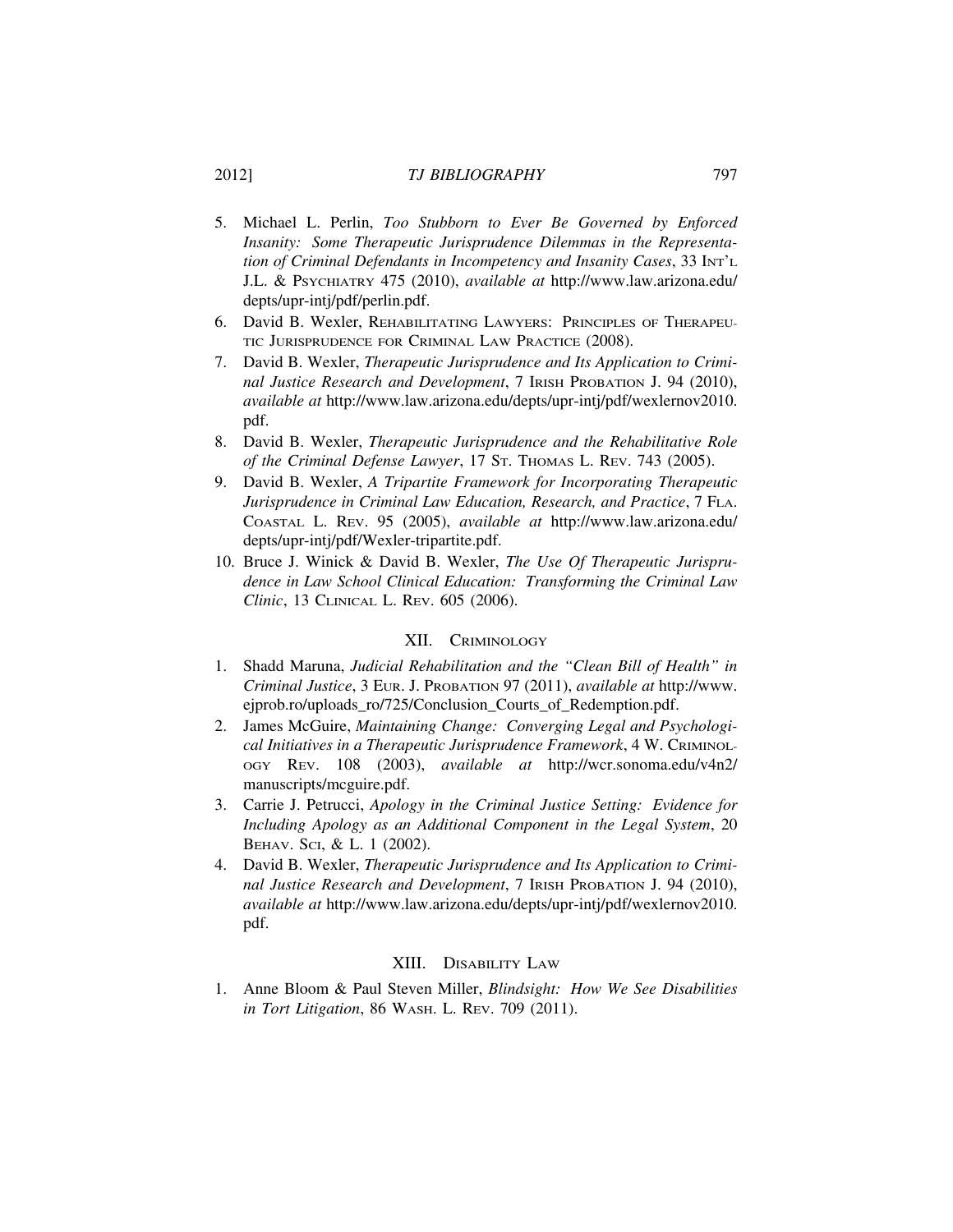#### 798 *PHOENIX LAW REVIEW* [Vol. 5:791

2. Rose A. Daly-Rooney, *Designing Reasonable Accommodations Through Co-Worker Participation: Therapeutic Jurisprudence and the Confidentiality Provision of the Americans with Disabilities Act*, 8 J.L. & HEALTH 89 (1994).

#### XIV. EDUCATION LAW

- 1. Richard Peterson, *The Persistence of Low Expectations in Special Education Law Viewed Through the Lens of Therapeutic Jurisprudence*, 33 INT'L J.L. & PSYCHIATRY 375 (2010), *available at* http://www.law.arizona.edu/ depts/upr-intj/pdf/Peterson\_2010\_International-Journal-of-Law-and-Psychi atry.pdf.
- 2. David B. Wexler, *Therapeutic Jurisprudence: An Overview*, 17 T.M. Coo-LEY L. REV. 125 (2000), *available at* http://www.law.arizona.edu/depts/ upr-intj/intj-o.html.

# XV. ELDER LAW

- 1. JESSICA L. COUSINEAU, USING TJ PRINCIPLES WHEN PLANNING FOR INCA-PACITY: AN ELDER LAW APPROACH, *available at* http://www. cousineaumosslaw.com/TJ&PLANNINGFORINCAPACITY.pdf.
- 2. MARSHALL B. KAPP, THE LAW AND OLDER PERSONS: IS GERIATRIC JURIS-PRUDENCE THERAPEUTIC? (2003).
- 3. Marshall B. Kapp, *Legal Issues in Aging Families*, *in* HANDBOOK OF FAMI-LIES AND AGING (Rosemary Blieszner & Victoria H. Bedford eds., 2d ed. 2011).
- 4. David B. Wexler, *Therapeutic Jurisprudence: An Overview*, 17 T.M. Coo-LEY L. REV. 125 (2000), *available at* http://www.law.arizona.edu/depts/ upr-intj/intj-o.html.
- 5. Jennifer L. Wright, *Guardianship for Your Own Good: Improving the Well-Being of Respondents and Wards in the USA*, 33 INT'L J.L. & PSYCHI-ATRY 350 (2010), *available at* http://www.law.arizona.edu/depts/upr-intj/ pdf/Wright\_2010\_International-Journal-of-Law-and-Psychiatry.pdf.
- 6. Nadav Zamir, *Problem-Solving Litigation for the Elderly: An Eventual* Shift with a Cautionary Approach, 25 J. Civ. RTs. & ECON. DEV. 1023 (2011).

# XVI. EMPLOYMENT LAW

1. Rose A. Daly-Rooney, *Designing Reasonable Accommodations Through Co-Worker Participation: Therapeutic Jurisprudence and the Confidentiality Provision of the Americans with Disabilities Act*, 8 J.L. & HEALTH 89 (1994).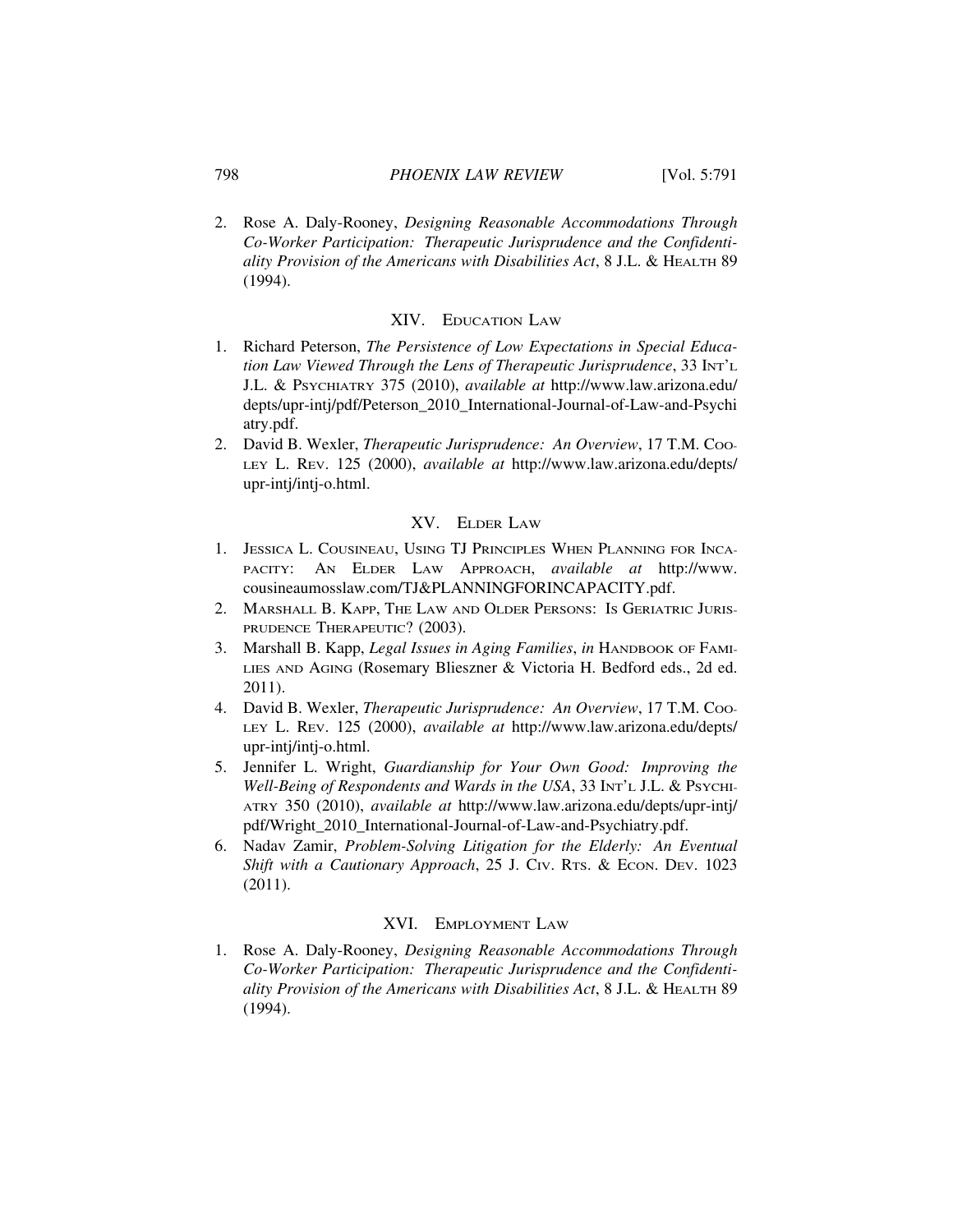# 2012] *TJ BIBLIOGRAPHY* 799

- 2. Jessica Fink, *Unintended Consequences: How Antidiscrimination Litigation Increases Group Bias in Employer-Defendants*, 38 N.M. L. REV. 333 (2008).
- 3. David B. Wexler, *Therapeutic Jurisprudence: An Overview*, 17 T.M. Coo-LEY L. REV. 125 (2000), *available at* http://www.law.arizona.edu/depts/ upr-intj/intj-o.html.
- 4. David C. Yamada, *Employment Law as if People Mattered: Bringing Therapeutic Jurisprudence into the Workplace*, 11 FLA. COASTAL L. REV. 257 (2010).
- 5. David C. Yamada, *Human Dignity and American Employment Law*, 43 U. RICH. L. REV. 523 (2009).

### XVII. ENVIRONMENTAL LAW

- 1. Gregory Baker, *Rediscovering Therapeutic Jurisprudence in Overlooked Areas of the Law: How Exposing Its Presence in the Environmental Justice Movement Can Legitimize the Paradigm and Make the Case for Its Inclusion into All Aspects of Legal Education and the Practice of Law*, 9 FLA. COASTAL L. REV. 215 (2008).
- 2. Carrie C. Boyd, *Expanding the Arsenal for Sentencing Environmental Crimes: Would Therapeutic Jurisprudence and Restorative Justice Work?,* 32 WM. & MARY ENVTL. L. & POL'Y REV. 483 (2008), *available at* http:// scholarship.law.wm.edu/cgi/viewcontent.cgi?article=1060&context= wmelpr.
- 3. David B. Wexler, *Therapeutic Jurisprudence: An Overview*, 17 T.M. COO-LEY L. REV. 125 (2000), *available at* http://www.law.arizona.edu/depts/ upr-intj/intj-o.html.

# XVIII. ESTATE PLANNING

- 1. Jessica L. Cousineau, *Practical Considerations in Choosing a Representative*, 2 ABA GP/SOLO L. TRENDS & NEWS 72 (2006), *available at* http:// www.americanbar.org/content/newsletter/publications/law\_trends\_news\_ practice area e newsletter home/representative.html.
- 2. Mark Glover, *A Therapeutic Jurisprudential Framework of Estate Planning*, 35 SEATTLE U. L. REV. 427 (2012), *available at* http://digitalcommons.law.seattleu.edu/cgi/viewcontent.cgi?article=2067&context=sulr.
- 3. David B. Wexler, *Therapeutic Jurisprudence: An Overview*, 17 T.M. Coo-LEY L. REV. 125 (2000), *available at* http://www.law.arizona.edu/depts/ upr-intj/intj-o.html.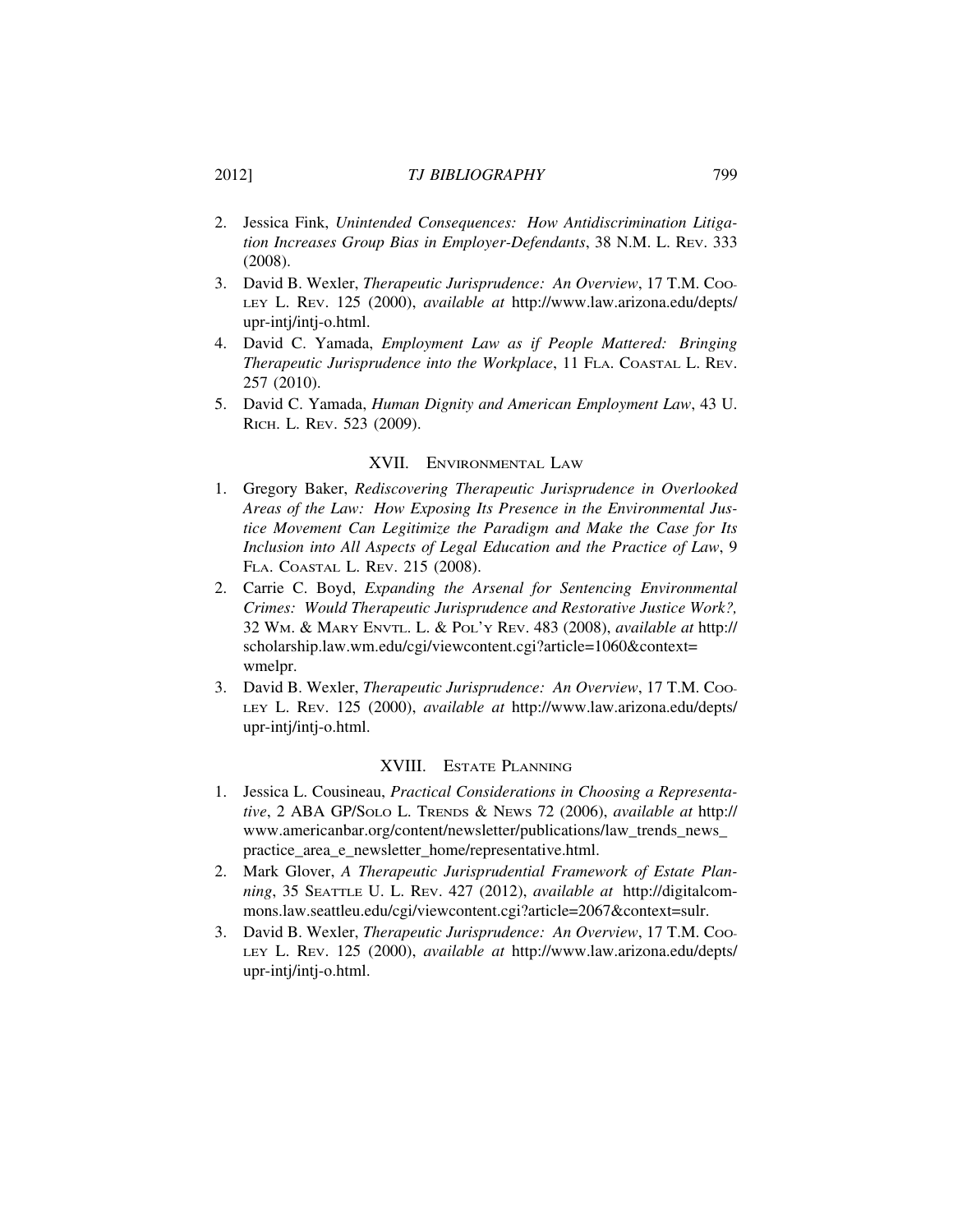#### XIX. EVIDENCE AND TRIAL PRACTICE

- 1. David Carson, *Therapeutic Jurisprudence and Adversarial Injustice: Questioning Limits*, 4 W. CRIMINOLOGY REV. 124 (2003), *available at* http://wcr.sonoma.edu/v4n2/manuscripts/carson.pdf.
- 2. Marianne Dellinger, *Using Dogs for Emotional Support of Testifying Victims of Crime*, 15 ANIMAL L. 171 (2009), *available at* http://www.animal law.info/journals/jo\_pdf/lralvol15\_2\_p171.pdf.
- 3. Neal Feigenson, *Audiovisual Communication and Therapeutic Jurisprudence: Cognitive and Social Psychological Dimensions*, 33 INT'L J.L. & PSYCHIATRY 336 (2010), *available at* http://www.law.arizona.edu/depts/ upr-intj/pdf/Feigenson\_2010\_International-Journal-of-Law-and-Psychiatry. pdf.
- 4. David B. Wexler, *Therapeutic Jurisprudence: An Overview*, 17 T.M. Coo-LEY L. REV. 125 (2000), *available at* http://www.law.arizona.edu/depts/ upr-intj/intj-o.html.

### XX. FAMILY LAW2

- 1. Barbara A. Babb & Judith D. Moran, *Substance Abuse, Families, and Unified Family Courts: The Creation of a Caring Justice System*, 3 J. HEALTH CARE L. & POL'Y 1 (1999).
- 2. Nicholas Bala, et al., *One Judge for One Family: Differentiated Case Management for Families in Continuing Conflict*, 26 CANADIAN J. FAM. L. 395 (2010).
- 3. Rebecca Brennan, Note, *Mismatch.com: Online Dispute Resolution and Divorce*, 13 CARDOZO J. CONFLICT RESOL. 197 (2011).
- 4. Susan L. Brooks, *Therapeutic Jurisprudence and Preventive Law in Child Welfare Proceedings: A Family Systems Approach*, 5 PSYCHOL. PUB. POL'Y & L. 951 (1999).
- 5. *The Center for Families, Children & the Courts*, U. BALT. SCH. LAW, http:/ /law.ubalt.edu/template.cfm?page=602 (providing a TJ perspective of the center).
- 6. Marsha B. Freeman, *Florida Collaborative Family Law: The Good, the Bad and the (Hopefully) Getting Better*, 11 FLA. COASTAL L. REV. 237 (2010).
- 7. Marsha B. Freeman, *Love Means Always Having to Say You're Sorry: Applying the Realities of Therapeutic Jurisprudence to Family Law*, 17 UCLA WOMEN'S L.J. 215 (2008).

<sup>2</sup> *See also infra* Part XXVII. Juvenile Law.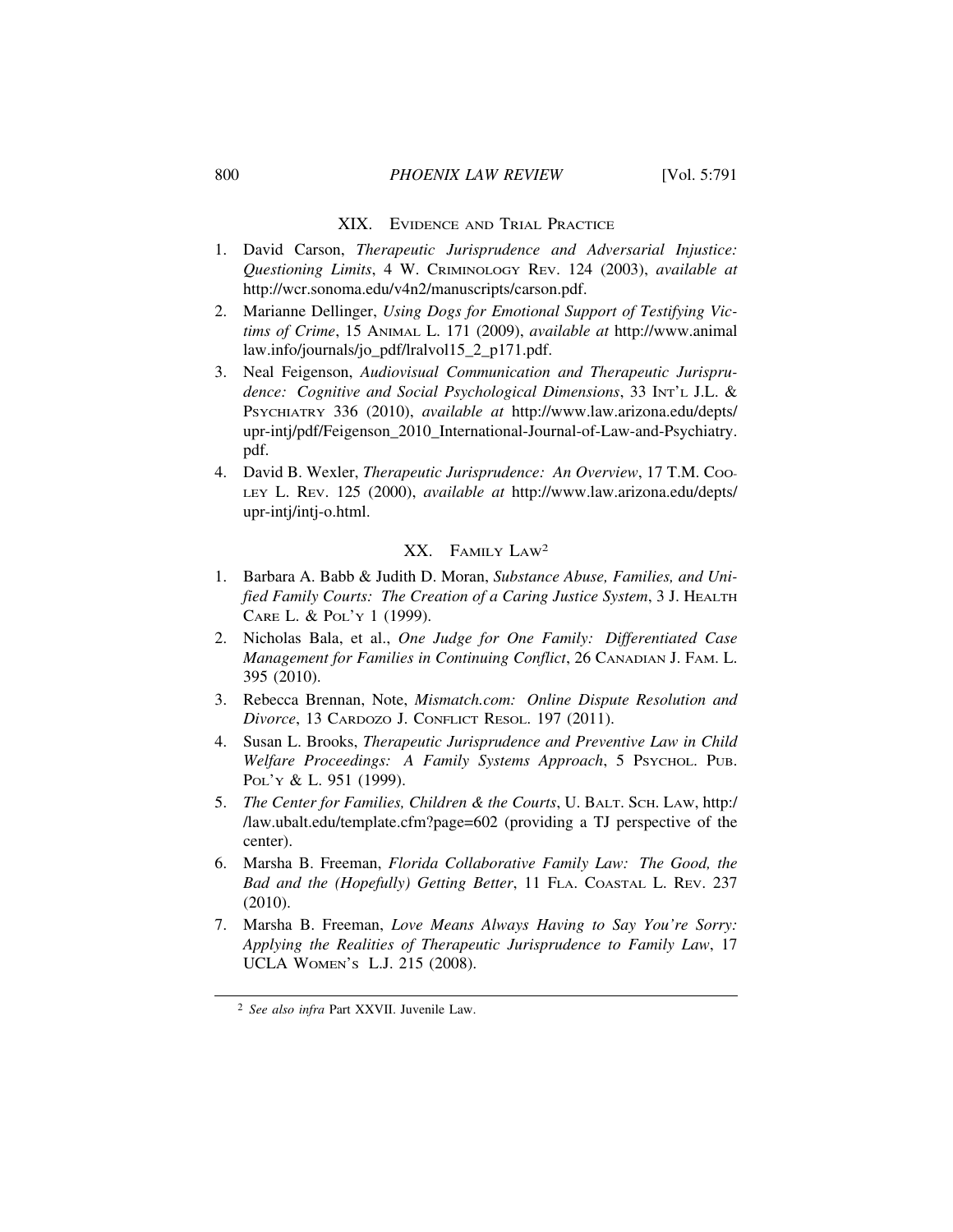# 2012] *TJ BIBLIOGRAPHY* 801

- 8. Michael King & Becky Batagol, *Enforcer, Manager or Leader? The Judicial Role in Family Violence Courts*, 33 INT'L J.L. & PSYCHIATRY 406 (2010), *available at* http://www.law.arizona.edu/depts/upr-intj/pdf/King\_ 2010\_International-Journal-of-Law-and-Psychiatry.pdf.
- 9. Kieran McGrath*, Protecting Irish Children Better: The Case for an Inquisitorial Approach in Child Care Proceedings*, 5 JUD. STUD. INST. J. 136 (2005), *available at* http://www.law.arizona.edu/depts/upr-intj/pdf/ Judicial%20Studies%20Institute%20Journal.pdf.
- 10. Dax J. Miller, *Applying Therapeutic Jurisprudence and Preventive Law to the Divorce Process: Enhancing the Attorney-Client Relationship and the Florida Practice and Procedure Form "Marital Settlement Agreement for Dissolution of Marriage with Dependent or Minor Child(ren)"*, 10 FLA. COASTAL L. REV. 263 (2009), *available at* https://www.fcsl.edu/sites/fcsl. edu/files/miller.pdf.
- 11. Judith D. Moran, *Family, Courts, and the End of Life: Schiavo and Its Implications for the Family Justice System, 46 FAM. CT. REV. 297 (2008).*
- 12. AMY D. RONNER, HOMOPHOBIA AND THE LAW (2005).
- 13. Janet Weinstein, *And Never the Twain Shall Meet: The Best Interests of Children and the Adversary System*, 52 U. MIAMI L. REV. 79 (1997).
- 14. David B. Wexler, *Therapeutic Jurisprudence: An Overview*, 17 T.M. COO-LEY L. REV. 125 (2000), *available at* http://www.law.arizona.edu/depts/ upr-intj/intj-o.html.
- 15. Bruce J. Winick, *Applying the Law Therapeutically in Domestic Violence Cases*, 69 UMKC L. REV. 33 (2000).

# XXI. FINANCIAL CRISIS

- 1. RAYMOND H. BRESCIA, *Beyond Balls and Strikes: Towards a Problem-Solving Ethic in Foreclosure Proceedings*, 59 CASE W. RES. L. REV. 305 (2009).
- 2. Raymond H. Brescia, *Capital in Chaos: The Subprime Mortgage Crisis and the Social Capital Response*, 56 CLEV. ST. L. REV. *271 (2008)*.
- 3. Erica J. Hashimoto, *Class Matters*, 101 J. CRIM. L. & CRIMINOLOGY 31 (2011), *available at* http://www.law.northwestern.edu/jclc/backissues/ v101/n1/1011\_31.Hashimoto.pdf.
- 4. David B. Wexler, *Therapeutic Jurisprudence: An Overview*, 17 T.M. COO-LEY L. REV. 125 (2000), *available at* http://www.law.arizona.edu/depts/ upr-intj/intj-o.html.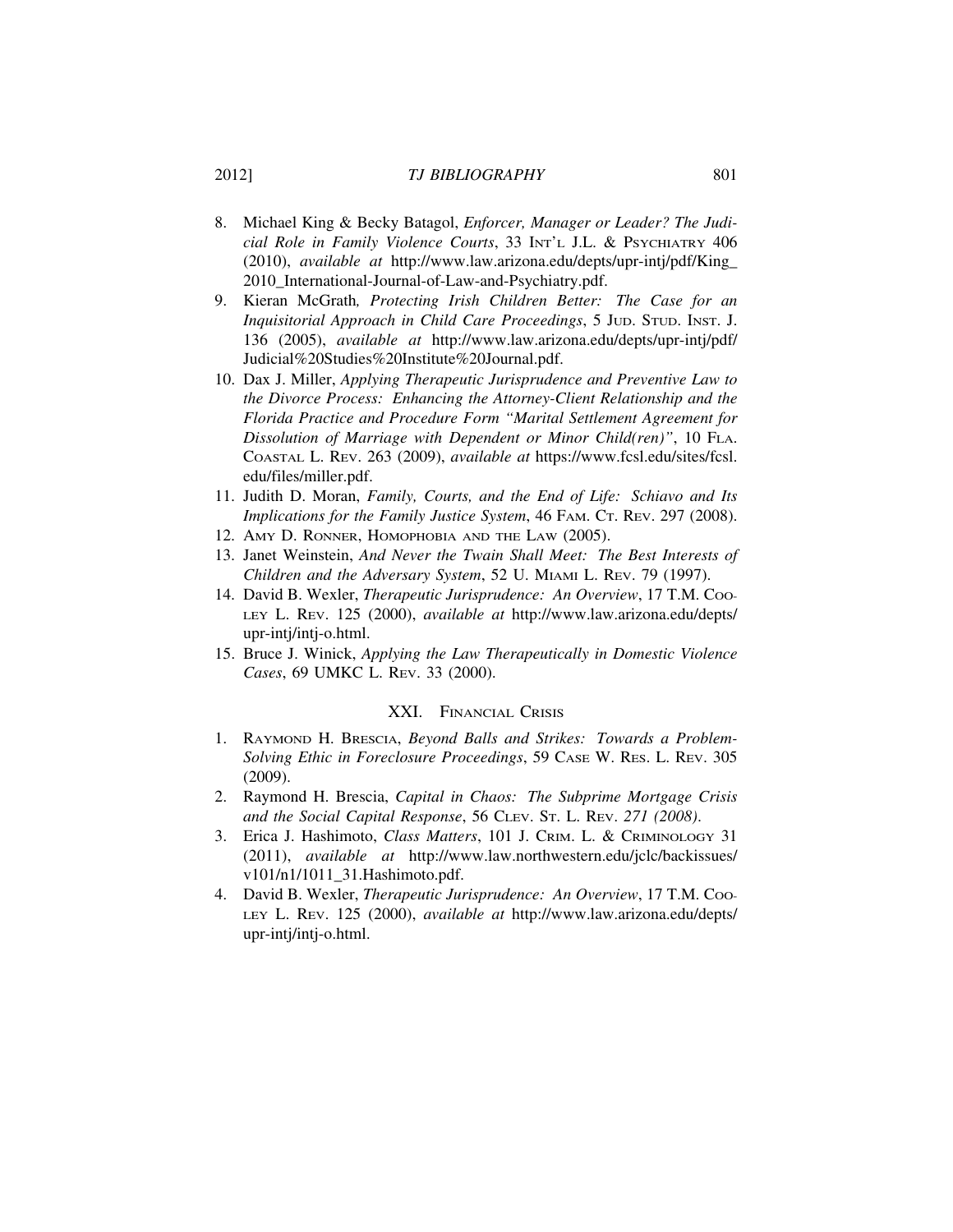### 802 *PHOENIX LAW REVIEW* [Vol. 5:791

# XXII. HEALTH LAW (INCLUDING PUBLIC HEALTH)

- 1. Amy T. Campbell, *Therapeutic Jurisprudence: A Framework for Evidence-Informed Health Care Policymaking*, 33 INT'L J.L. & PSYCHIATRY 281 (2010), *available at* http://www.law.arizona.edu/depts/upr-intj/pdf/ Campbell\_2010\_International-Journal-of-Law-and-Psychiatry.pdf.
- 2. Amy T. Campbell, *Using Therapeutic Jurisprudence to Frame the Role of Emotion in Health Policymaking*, 5 PHOENIX L. REV. (forthcoming May 2012).
- 3. Kathy L. Cerminara & Alina Pérez, *Therapeutic Death: A Look at Oregon's Law*, 6 PSYCHOL. PUB. POL'Y & L. 503 (2000).
- 4. Nadav Davidovitch & Michal Alberstein, *Therapeutic Jurisprudence and Public Health: A Broad Perspective on Dialogue*, 30 T. JEFFERSON L. REV. 507 (2008).
- 5. Mark A. Hall*, Law, Medicine, and Trust*, 55 STAN. L. REV. 463 (2002).
- 6. William M. Sage, *Managed Care's Crimea: Medical Necessity, Therapeutic Benefit, and the Goals of Administrative Process in Health Insurance*, 53 DUKE L.J. 597 (2003), *available at* http://www.law.duke.edu/shell/ cite.pl?53‡uke+L.+J.+597#H1N3.
- 7. Andrew Wasicek, *Mental Illness and Crime: Envisioning a Public Health Strategy and Reimagining Mental Health Courts*, 48 NO. 1 CRIM. L. BULL. ART 6 (2012).
- 8. David B. Wexler, *Therapeutic Jurisprudence: An Overview*, 17 T.M. Coo-LEY L. REV. 125 (2000), *available at* http://www.law.arizona.edu/depts/ upr-intj/intj-o.html.
- 9. Bruce J. Winick, *A Legal Autopsy of the Lawyering in Schiavo: A Therapeutic Jurisprudence/Preventive Law Rewind Exercise*, 61 U. MIAMI L. REV. 595 (2007).

#### XXIII. HOLISTIC LAW

1. Evan R. Seamone, *Divine Intervention: The Ethics of Religion, Spirituality, and Clergy Collaboration in Legal Counseling*, 29 QUINNIPIAC L. REV. 289 (2011).

# XXIV. HUMAN RIGHTS

1. Doron Shultziner & Itai Rabinovici, *Human Dignity, Self-Worth, and Humiliation: A Comparative Legal–Psychological Approach*, 18 PSYCHOL. PUB. POL'Y & LAW 105 (2012).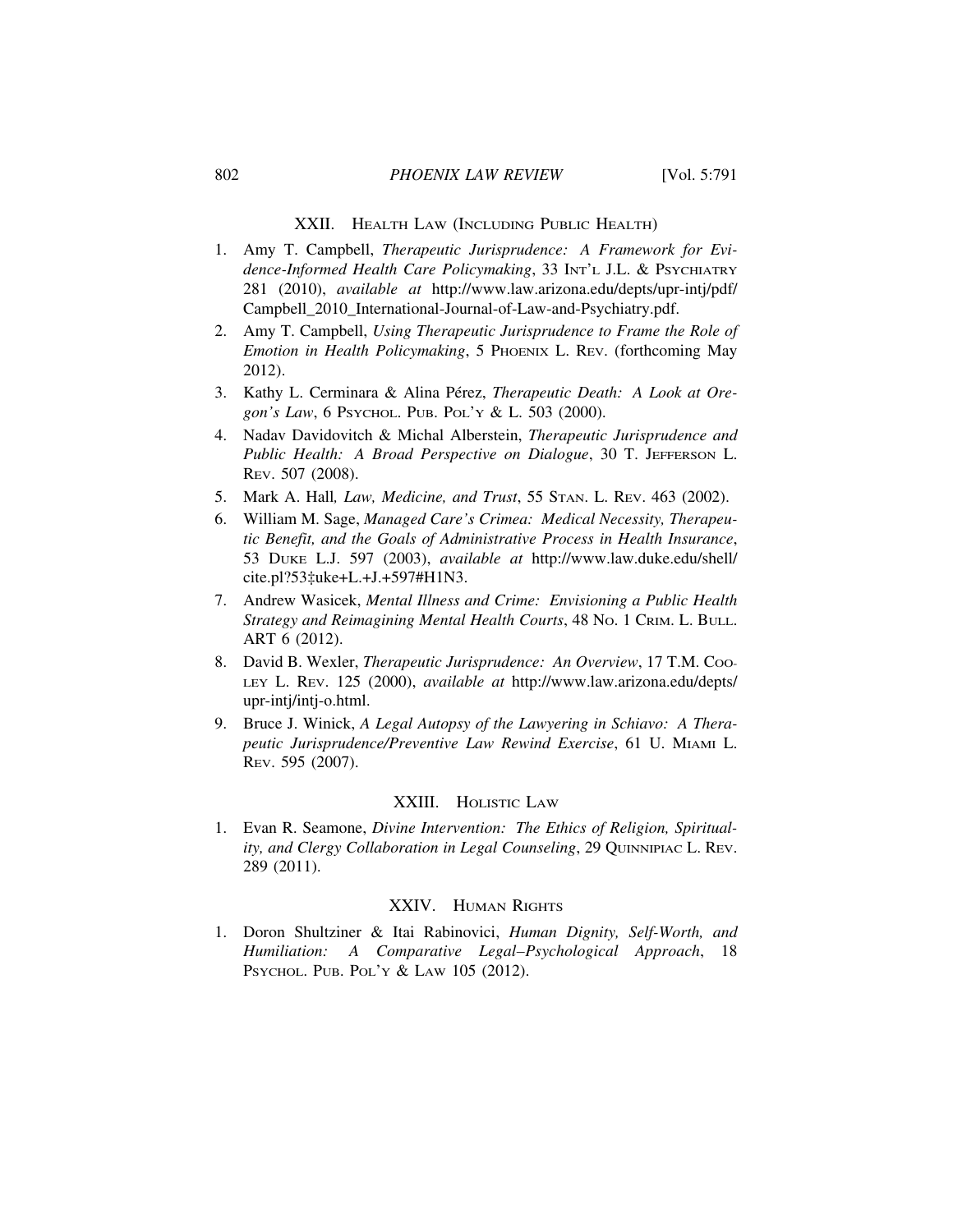# XXV. IMMIGRATION LAW

- 1. Evelyn H. Cruz, *Validation Through Other Means: How Immigration Clinics Can Give Immigrants a Voice When Bureaucracy Has Left Them Speechless*, 17 ST. THOMAS L. REV. 811 (2005).
- 2. Ingrid Loreen, *Therapeutic Jurisprudence and the Law School Asylum Clinic*, 17 ST. THOMAS L. REV. 835 (2005).
- 3. Tehila Sagy, *Even Heroes Need to Talk: Psycho-Legal Soft Spots in the Field of Asylum Lawyering* (Stanford Univ., Working Paper 1014, 2006), *available at* http://law.bepress.com/cgi/viewcontent.cgi?article=4877& context=expresso.
- 4. David B. Wexler, *Therapeutic Jurisprudence: An Overview*, 17 T.M. Coo-LEY L. REV. 125 (2000), *available at* http://www.law.arizona.edu/depts/ upr-intj/intj-o.html.

# XXVI. JUDICIAL ADMINISTRATION

- 1. Susan Goldberg, Nat'l Judicial Inst., Judging for the 21st Century: A Problem-Solving Approach (2005) (Can.).
- 2. JUDGING IN A THERAPEUTIC KEY: THERAPEUTIC JURISPRUDENCE AND THE COURTS (Bruce J. Winick & David B. Wexler eds., 2003).
- 3. MICHAEL S. KING, SOLUTION-FOCUSED JUDGING BENCH BOOK (2009) (Austl.), *available at* http://www.aija.org.au/Solution%20Focused%20BB/ SFJ%20BB.pdf.
- 4. Jack B. Weinstein, *The Roles of a Federal District Court Judge*, 76 BROOK. L. REV. 439 (2011), *available at* http://www.brooklaw.edu/~/ media/PDF/LawJournals/BLR\_PDF/blr\_v76ii.ashx.
- 5. David B. Wexler, *Therapeutic Jurisprudence and Its Application to Criminal Justice Research and Development*, 7 IRISH PROBATION J. 94 (2010), *available at* http://www.law.arizona.edu/depts/upr-intj/pdf/wexlernov2010. pdf.

# XXVII. JUVENILE LAW3

- 1. Janet Gilbert et al., *Applying Therapeutic Principles to a Family-Focused Juvenile Justice Model (Delinquency),* 52 ALA. L. REV. 1153 (2001).
- 2. Kris Henning, *Defining the Lawyer-Self: Using Therapeutic Jurisprudence to Define the Lawyer's Role and Build Alliances that Aid the Child Client*, *in* DAVID B. WEXLER, REHABILITATING LAWYERS: PRINCIPLES OF THERA-PEUTIC JURISPRUDENCE FOR CRIMINAL LAW PRACTICE 327 (2008).

<sup>3</sup> *See also supra* Part XX. Family Law.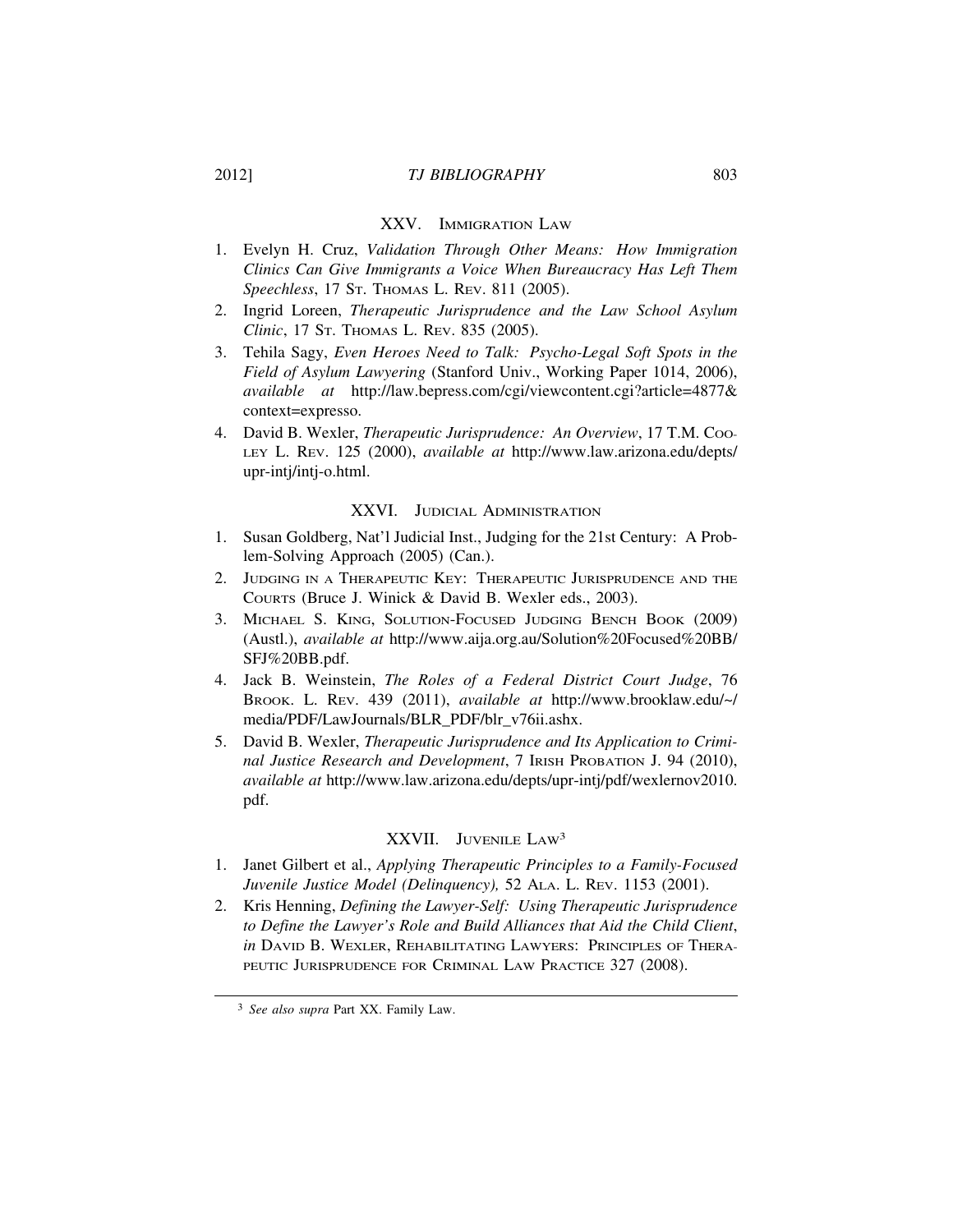- 3. Kieran McGrath*, Protecting Irish Children Better: The Case for an Inquisitorial Approach in Child Care Proceedings*, 5 JUD. STUD. INST. J. 136 (2005), *available at* http://www.law.arizona.edu/depts/upr-intj/pdf/ Judicial%20Studies%20Institute%20Journal.pdf.
- 4. A.J. Stephani, *Symposium: Therapeutic Jurisprudence and Children*, 71 U. CIN. L. REV. 13 (2002).
- 5. David B. Wexler, *Just Some Juvenile Thinking About Delinquent Behavior: A Therapeutic Jurisprudence Approach to Relapse Prevention Planning and Youth Advisory Juries*, 69 UMKC L. REV. 93 (2000).
- 6. David B. Wexler, *Therapeutic Jurisprudence and Its Application to Criminal Justice Research and Development*, 7 IRISH PROBATION J. 94 (2010), *available at* http://www.law.arizona.edu/depts/upr-intj/pdf/wexlernov2010. pdf.
- 7. Christina A. Zawisza, *Taking Hold of the Elephant in Child Dependency and Neglect Cases*, 17 ST. THOMAS L. REV. 531 (2005).

#### XXVIII. LAW AND LITERATURE

- 1. AMY D. RONNER, LAW, LITERATURE, AND THERAPEUTIC JURISPRUDENCE (2009).
- 2. David B. Wexler, *Therapeutic Jurisprudence: An Overview*, 17 T.M. Coo-LEY L. REV. 125 (2000), *available at* http://www.law.arizona.edu/depts/ upr-intj/intj-o.html.

# XXIX. LAW AND POVERTY

- 1. Raymond H. Brescia, *Beyond Balls and Strikes: Towards a Problem-Solving Ethic in Foreclosure Proceedings*, 59 CASE W. RES. L. REV. 305 (2009).
- 2. Raymond H. Brescia, *Capital in Chaos: The Subprime Mortgage Crisis and the Social Capital Response*, 56 CLEV. ST. L. REV. 271 (2008).
- 3. Erica J. Hashimoto, *Class Matters*, 101 J. CRIM. L. & CRIMINOLOGY 31 (2011), *available at* http://www.law.northwestern.edu/jclc/backissues/ v101/n1/1011\_31.Hashimoto.pdf.
- 4. Michael L. Stines, *Must We Bankrupt the Spirit Also?: The Benefits of Incorporating Therapeutic Jurisprudence into Law School Bankruptcy Assistance Programs*, 17 ST. THOMAS L. REV. 855 (2005).
- 5. David B. Wexler, *Therapeutic Jurisprudence: An Overview*, 17 T.M. Coo-LEY L. REV. 125 (2000), *available at* http://www.law.arizona.edu/depts/ upr-intj/intj-o.html.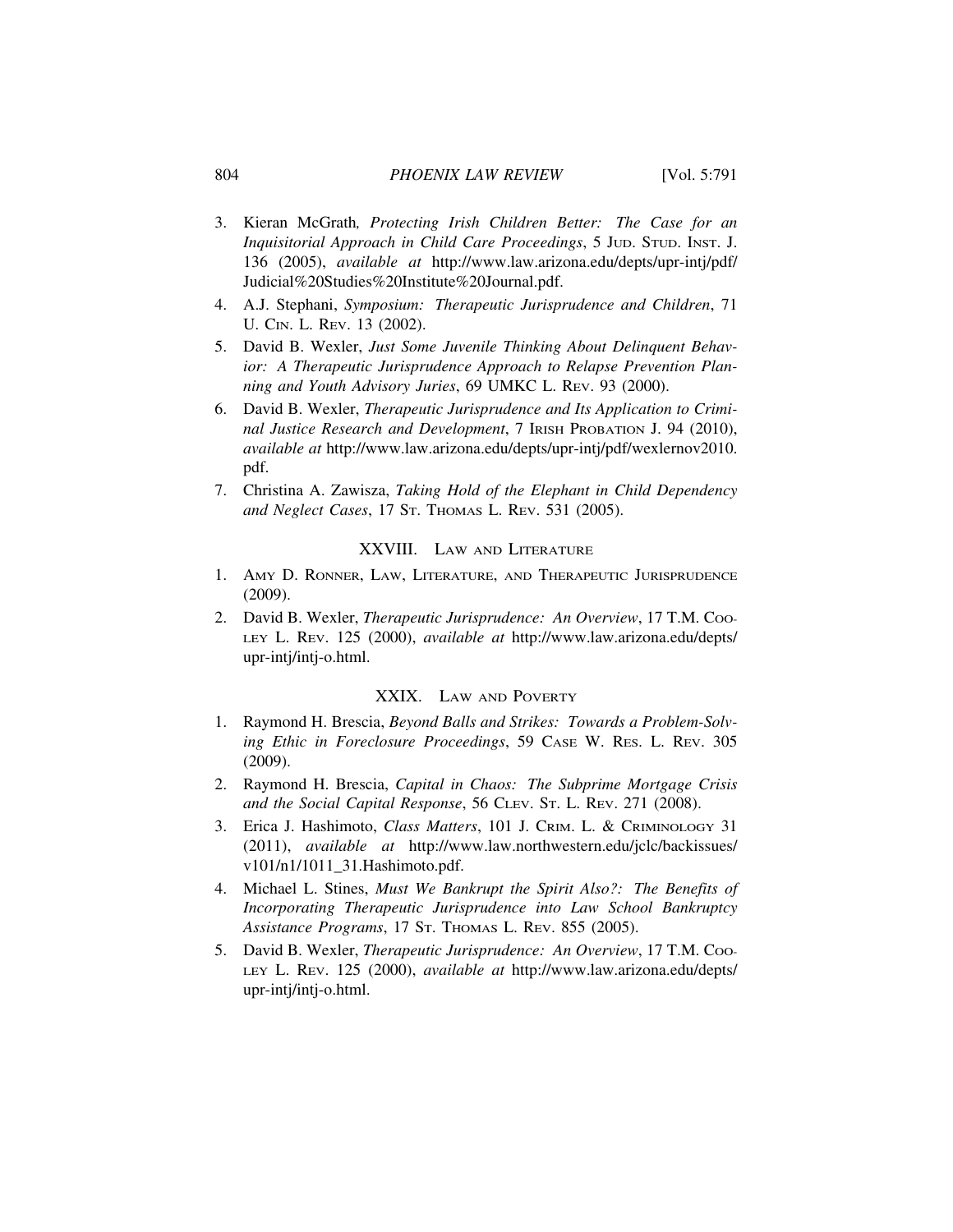# 2012] *TJ BIBLIOGRAPHY* 805

## XXX. LEGAL CLINICS

- 1. Leslie Larkin Cooney, *Giving Millennials a Leg-Up: How to Avoid the "If I Knew Then What I Know Now" Syndrome*, 96 KY. L.J. 505 (2007).
- 2. Evelyn H. Cruz, *Validation Through Other Means: How Immigration Clinics Can Give Immigrants a Voice When Bureaucracy Has Left Them Speechless*, 17 ST. THOMAS L. REV. 811 (2005).
- 3. Barbara J. Parientee*, Therapeutic Jurisprudence in Clinical Legal Education and Legal Skills Training Featured Contributors*, 17 ST. THOMAS L. REV. 403 (2005), *available at* http://www.law.arizona.edu/depts/upr-intj/ StThomasSymposium.html (listing titles of the articles only).
- 4. David B. Wexler, *Therapeutic Jurisprudence: An Overview*, 17 T.M. Coo-LEY L. REV. 125 (2000), *available at* http://www.law.arizona.edu/depts/ upr-intj/intj-o.html.
- 5. Bruce J. Winick & David B. Wexler, *The Use Of Therapeutic Jurisprudence in Law School Clinical Education: Transforming the Criminal Law Clinic*, 13 CLINICAL L. REV. 605 (2006).

# XXXI. LEGAL ETHICS AND PROFESSIONAL RESPONSIBILITY

- 1. Marjorie L. Girth, *Facing Ethical Issues with Law Students in an Adversary Context*, 21 GA. ST. U.L. REV. 593 (2005), *available at* http:// digitalarchive.gsu.edu/cgi/viewcontent.cgi?article=2075&context=gsulr& sei-redir=1#search="Facing+Ethical+Issues+With+Law+Students+in+an+ Adversary+Context".
- 2. Robert G. Madden & Raymie H. Wayne, *Constructing a Normative Framework for Therapeutic Jurisprudence Using Social Work Principles as a Model*, 18 TOURO L. REV. 487 (2001).
- 3. David B. Wexler, *Therapeutic Jurisprudence: An Overview*, 17 T.M. Coo-LEY L. REV. 125 (2000), *available at* http://www.law.arizona.edu/depts/ upr-intj/intj-o.html.

## XXXII. LEGAL PROFESSION

- 1. Susan Daicoff*, Law as a Healing Profession: The "Comprehensive Law Movement*", 6 PEPP. DISP. RESOL. L.J. 1 (2006).
- 2. David B. Wexler, *Therapeutic Jurisprudence and the Culture of Critique*, 10 J. CONTEMP. LEGAL ISSUES 263 (1999).
- 3. David B. Wexler, *Therapeutic Jurisprudence: An Overview*, 17 T.M. Coo-LEY L. REV. 125 (2000), *available at* http://www.law.arizona.edu/depts/ upr-intj/intj-o.html.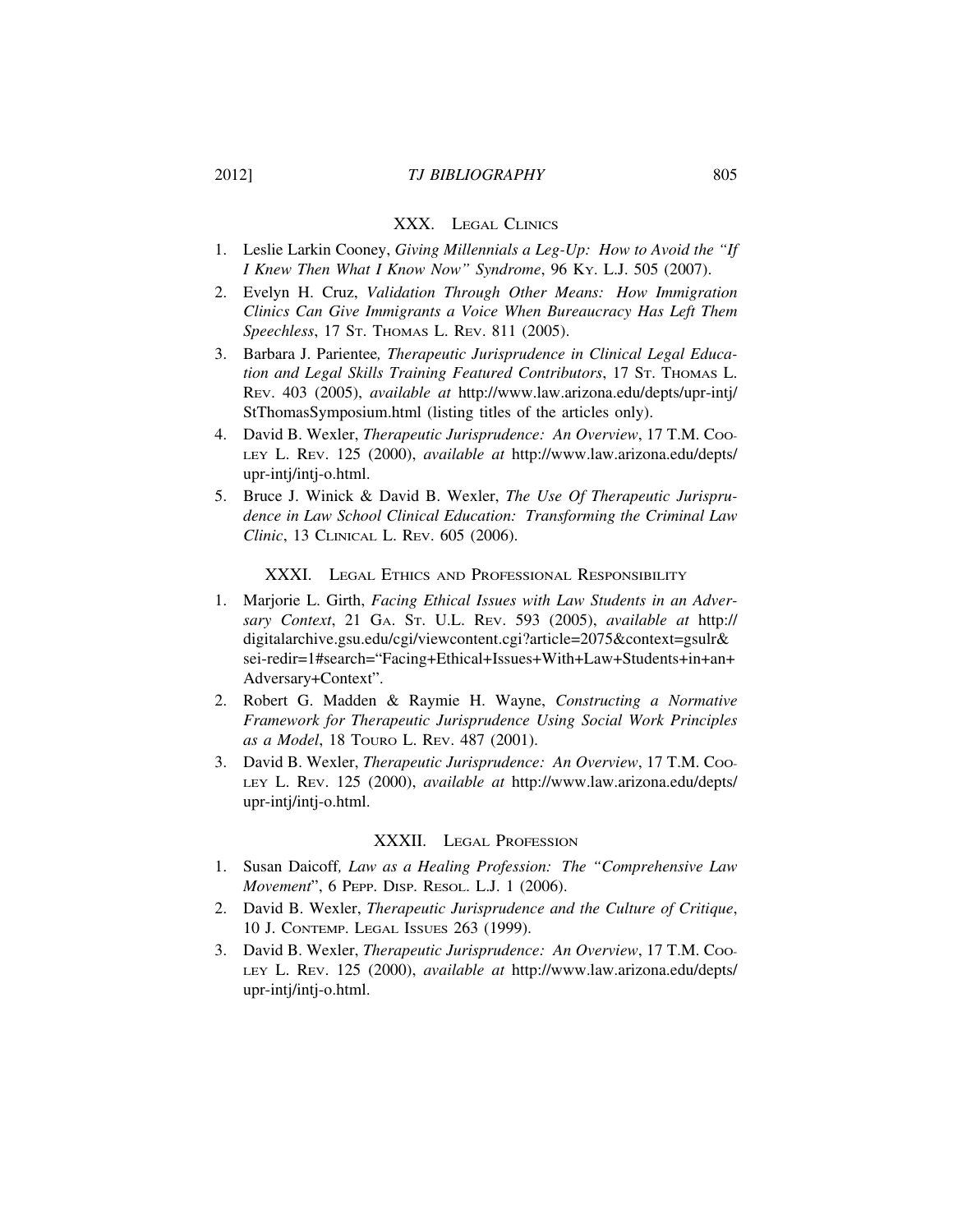### XXXIII. LEGAL RESEARCH AND WRITING

- 1. Shelley Kierstead, *Teaching Rhetoric in Legal Research and Writing with a Therapeutic Jurisprudence Lens* (2009), *available at* http://www.law. arizona.edu/depts/upr-intj/intj-gc42009.html.
- 2. Dax J. Miller, *Applying Therapeutic Jurisprudence and Preventive Law to the Divorce Process: Enhancing the Attorney-Client Relationship and the Florida Practice and Procedure Form "Marital Settlement Agreement for Dissolution of Marriage with Dependent or Minor Child(ren)*", 10 FLA. COASTAL L. REV. 263 (2009), https://www.fcsl.edu/sites/fcsl.edu/files/ miller.pdf.
- 3. David B. Wexler, *Therapeutic Jurisprudence: An Overview*, 17 T.M. Coo-LEY L. REV. 125 (2000), *available at* http://www.law.arizona.edu/depts/ upr-intj/intj-o.html.
- 4. David B. Wexler, *Therapeutic Jurisprudence, Legal Landscapes, and Form Reform: The Case of Diversion*, 10 FLA. COASTAL L. REV. 361 (2009), http://www.law.arizona.edu/depts/upr-intj/pdf/wexler.pdf.

# XXXIV. LEGISLATION

1. Luther T*.* Munford*, The Peacemaker Test: Designing Legal Rights to Reduce Legal Warfare*, 12 HARV. NEGOT. L. REV. 377 (2007).

# XXXV. MEDIATION

- 1. Rebecca Brennan, Note, *Mismatch.com: Online Dispute Resolution and Divorce*, 13 CARDOZO. J. CONFLICT RESOL. 197 (2011).
- 2. Nicky McWilliam, *A School Peer Mediation Program as a Context for Exploring Therapeutic Jurisprudence (TJ): Can a Peer Mediation Program Inform the Law?,* 33 INT'L J.L. & PSYCHIATRY 293 (2010), *available at* http://www.law.arizona.edu/depts/upr-intj/pdf/McWilliam\_2010\_ International-Journal-of-Law-and-Psychiatry.pdf.
- 3. Omer Shapira, *Joining Forces in Search for Answers: The Use of Therapeutic Jurisprudence in the Realm of Mediation Ethics*, 8 PEPP. DISP. RESOL. L.J. 243 (2008).
- 4. Ellen A. Waldman, *The Evaluative-Facilitative Debate in Mediation: Applying the Lens of Therapeutic Jurisprudence*, 82 MARQ. L. REV. 155 (1998), *available at* http://scholarship.law.marquette.edu/mulr/vol82/iss1/ 4/.
- 5. David B. Wexler, *Therapeutic Jurisprudence: An Overview*, 17 T.M. COO-LEY L. REV. 125 (2000), *available at* http://www.law.arizona.edu/depts/ upr-intj/intj-o.html.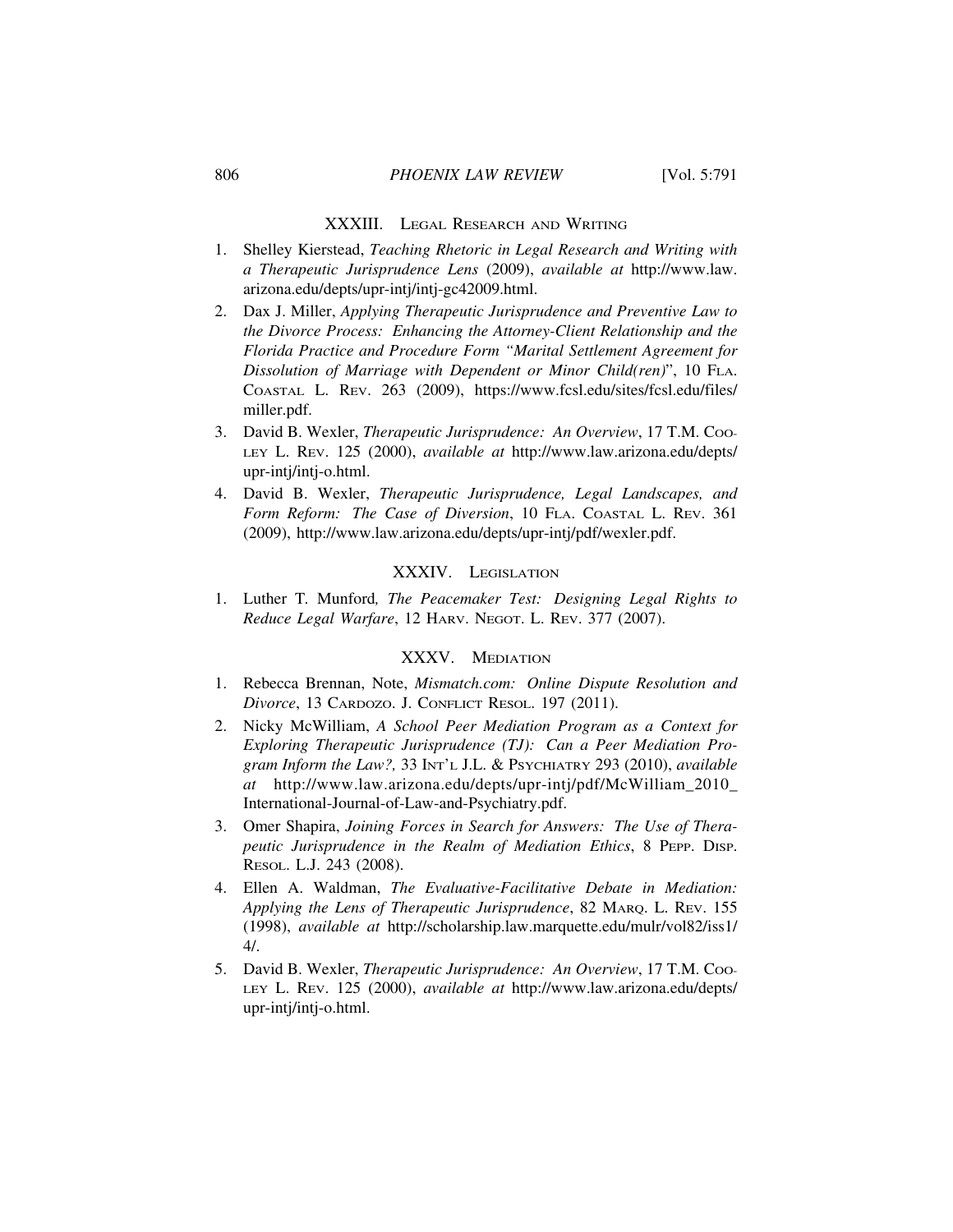6. David B. Wexler, *Therapeutic Jurisprudence and the Culture of Critique*, 10 J. CONTEMP. LEGAL ISSUES 263 (1999).

# XXXVI. MENTAL HEALTH LAW

- 1. Michael L. Perlin, *Therapeutic Jurisprudence and Outpatient Commitment Law: Kendra's Law as Case Study* (Psychol. Pub. Pol'y & L., Working Paper No. 02-04, 2002).
- 2. Michael L. Perlin—The interested reader should search the TJ Bibliography website, *TJ Bibliography Search Page*, INT'L NETWORK ON THERA-PEUTIC JURISPRUDENCE, http://www.law.arizona.edu/depts/upr-intj/biblio graphy/searchform.cfm (last visited Apr. 18, 2012), under Michael Perlin's name for many relevant articles.
- 3. Sarah Ryan & Darius Whelan, *Diversion of Offenders with Mental Disorders: Mental Health Courts*, 1 WEB J. CURRENT LEGAL ISSUES (2012), *available at* http://ssrn.com/abstract=2010512.
- 4. David B. Wexler, *Therapeutic Jurisprudence: An Overview*, 17 T.M. Coo-LEY L. REV. 125 (2000), *available at* http://www.law.arizona.edu/depts/ upr-intj/intj-o.html.
- 5. BRUCE J. WINICK, CIVIL COMMITMENT: A THERAPEUTIC JURISPRUDENCE MODEL (2005).

# XXXVII. MILITARY LAW

- 1. Evan R. Seamone, *Attorneys as First-Responders: Recognizing the Destructive Nature of Posttraumatic Stress Disorder on the Combat Veteran's Legal Decision-Making Process*, 202 MIL. L. REV. 144 (2009), *available at* http://www.loc.gov/rr/frd/Military\_Law/Military\_Law\_ Review/pdf-files/202-winter-2009.pdf.
- 2. Evan R. Seamone, *Reclaiming the Rehabilitative Ethic in Military Justice: The Suspended Punitive Discharge as a Method to Treat Military Offenders with PTSD and TBI and Reduce Recidivism*, 208 MIL. L. REV. 1 (2011).
- 3. Evan R. Seamone, *The Veterans' Lawyer as Counselor: Using Therapeutic Jurisprudence to Enhance Client Counseling for Combat Veterans With Posttraumatic Stress Disorder,* 202 MIL. L. REV. 185 (2009), *available at* http://www.loc.gov/rr/frd/Military\_Law/Military\_Law\_Review/pdf-files/ 202-winter-2009.pdf.
- 4. Samantha Walls, *The Need for Special Veterans Courts*, 39 DENV. J. INT'L L. & POL'Y 695 (2011).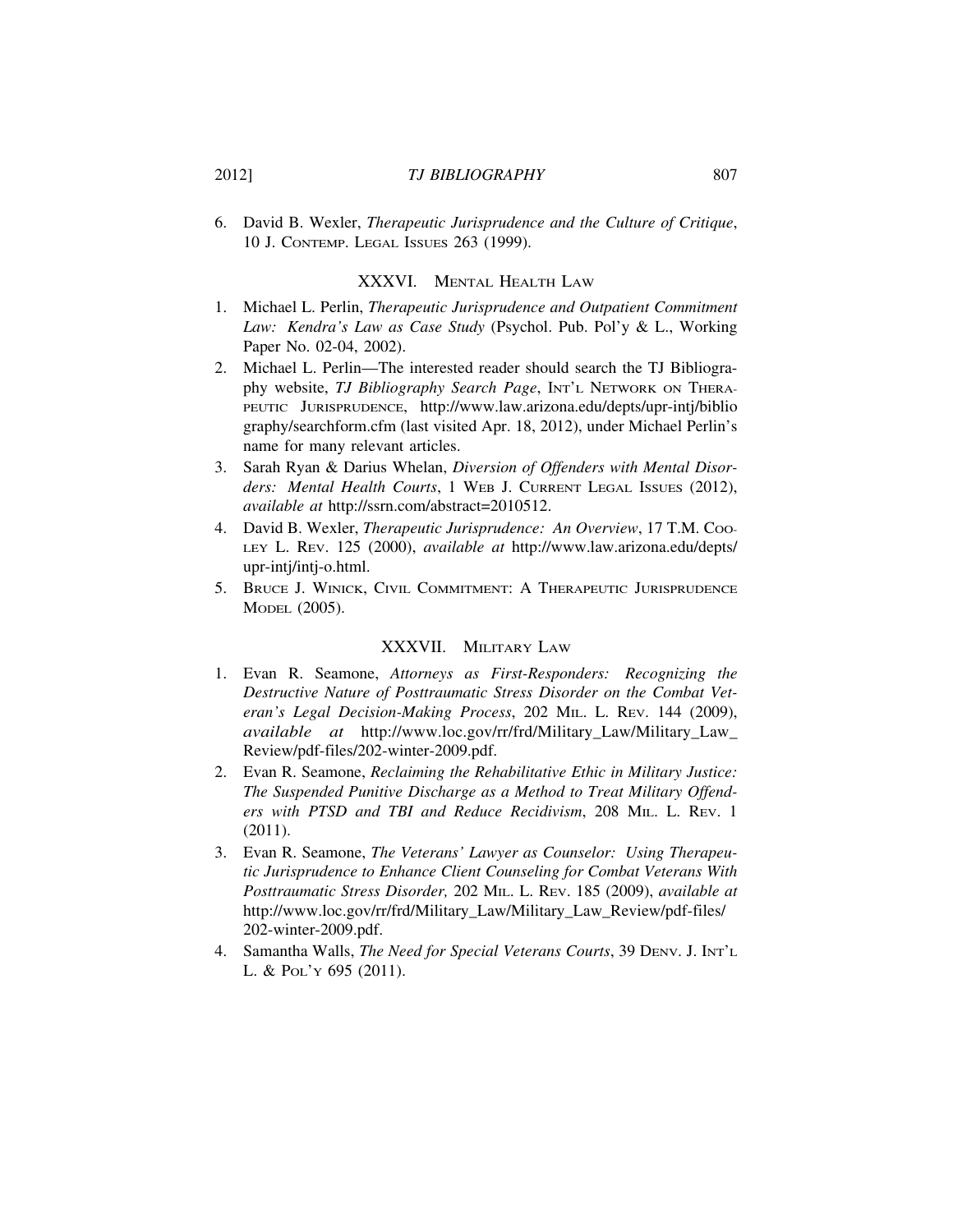### XXXVIII. NEGOTIATION

1. Andrew F. Amendola, *New Perspectives in Negotiation: A Therapeutic Jurisprudence Approach*, HARV. NEGOT. L. REV. (2010), *available at* http:/ /www.hnlr.org/?p=577.

# XXXIX. REAL PROPERTY

- 1. Raymond H. Brescia, *Beyond Balls and Strikes: Towards a Problem-Solving Ethic in Foreclosure Proceedings*, 59 CASE W. RES. L. REV. 305 (2009).
- 2. David B. Wexler, *Therapeutic Jurisprudence: An Overview*, 17 T.M. Coo-LEY L. REV. 125 (2000), *available at* http://www.law.arizona.edu/depts/ upr-intj/intj-o.html.
- 3. Carol L. Zeiner, *Condemnation 101: Making the Complex Simple in Eminent Domain*, SS036 ALI-ABA 415 (2011).
- 4. Carol L. Zeiner, *The Fundamental Differences Between Taking a Fee Simple and Creating a Leasehold Via Eminent Domain*, SS035 ALI-ABA 751 (2011).

# XL. RIGHTS OF INCARCERATED PERSONS

- 1. Astrid Birgden & Luke Grant, *Establishing a Compulsory Drug Treatment Prison: Therapeutic Policy, Principles, and Practices in Addressing Offender Rights and Rehabilitation*, 33 INT'L J.L. & PSYCHIATRY 341 (2010), *available at* http://www.law.arizona.edu/depts/upr-intj/pdf/ Birgden\_2010\_International-Journal-of-Law-and-Psychiatry.pdf.
- 2. David B. Wexler, *Advice for the U.S. Sentencing Commissioners: The Relevance of Therapeutic Jurisprudence and Its Literature*, 23 FED. SENT'G REP. 278 (Apr. 2011).
- 3. DAVID B. WEXLER, REHABILITATING LAWYERS: PRINCIPLES OF THERAPEU-TIC JURISPRUDENCE FOR CRIMINAL LAW PRACTICE (2008).
- 4. David B. Wexler, *Retooling Reintegration: A Reentry Moot Court*, 2 CHAP. J. CRIM. JUST. 191 (2011).
- 5. David B. Wexler, *Therapeutic Jurisprudence and Its Application to Criminal Justice Research and Development*, 7 IRISH PROBATION J. 94 (2010), *available at* http://www.law.arizona.edu/depts/upr-intj/pdf/wexlernov2010. pdf.
- 6. David B. Wexler, *Therapeutic Jurisprudence and Readiness for Rehabilitation*, 8 FLA. COASTAL L. REV. 111 (2006).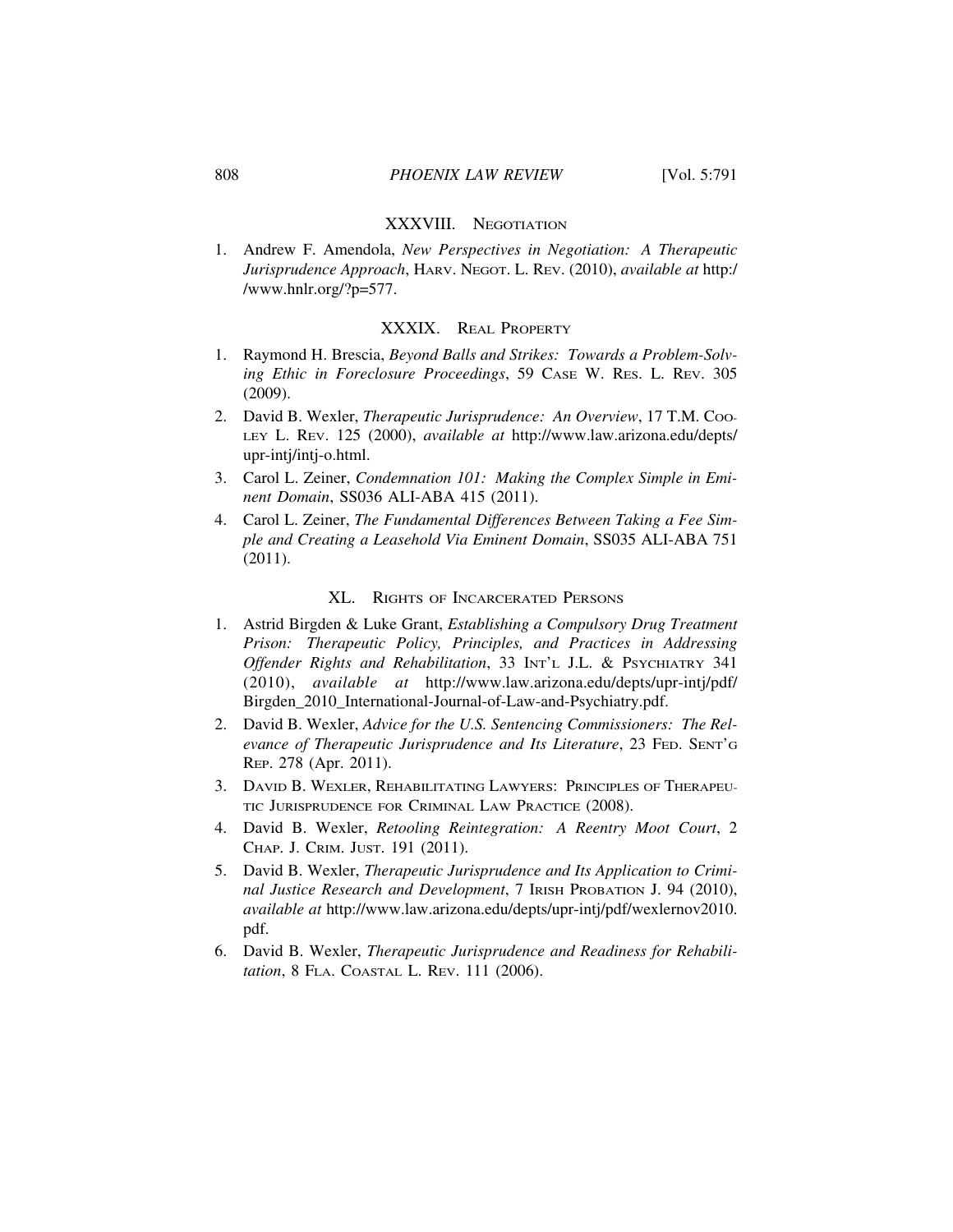# 2012] *TJ BIBLIOGRAPHY* 809

#### XLI. TORTS

- 1. Elizabeth A. Adjin-Tettey, *Discriminatory Impact of Application of* Restitutio in Integrum *in Personal Injury Claims*, *in* TAKING REMEDIES SERI-OUSLY 121 (Robert J. Sharpe & Kent Roach eds., 2009).
- 2. Elizabeth A. Adjin-Tettey, *Righting Past Wrongs Through Contextualization: Assessing Claims of Aboriginal Survivors of Historical and Institutional Abuses* 25 WINDSOR Y.B. ACCESS TO JUST. 95 (2007).
- 3. Arno J. Akkermans, *Reforming Personal Injury Claims Settlement: Paying More Attention to Emotional Dimension Promotes Victim Recovery* (Amsterdam Interdisciplinary Ctr. for Law & Health, Working Paper No. 2009/01, 2009), *available at* http://papers.ssrn.com/sol3/papers.cfm? abstract\_id=1333214.
- 4. Anne Bloom, *Speaking 'Truth' to Biopower*, 41 SW. U. L. REV. 241 (2012).
- 5. Anne Bloom & Paul S. Miller, *Blindsight: How We See Disabilities in Tort Litigation*, 86 WASH. L. REV. 709 (2011).
- 6. Robbyn Carroll & Normann Witzleb, *'It's Not Just about the Money': Enhancing the Vindicatory Effect of Private Law Remedies*, 87 MONASH L. REV. 216 (2011).
- 7. Bruce Feldthusen et al., *Holding Society Accountable: The Therapeutic Consequences of Civil Actions for Damages and Compensation Claims by Victims of Sexual Abuse* (1999), *available at* http://www.crvawc.ca/docs/ pub\_feldthusen1999.pdf.
- 8. Genevieve Grant & David M. Studdert, *Poisoned Chalice? A Critical Analysis of the Evidence Linking Personal Injury Compensation Processes with Adverse Health Outcomes*, 33 MELB. U. L. REV. 865 (2009).
- 9. Wendy F. Hensel, *The Disabling Impact of Wrongful Birth and Wrongful Life Actions*, 40 HARV. C.R.-C.L. L. REV. 141 (2005), *available at* http:// www.law.harvard.edu/students/orgs/crcl/vol40\_1/hensel.pdf.
- 10. Liesbeth Hulst & Arno J. Akkermans, *Can Money Symbolize Acknowledgement? How Victims' Relatives Perceive Monetary Awards for Their Emotional Harm*, PSYCHOL. INJ. & LAW, Sept. 2011.
- 11. Katherine Lippel, *Therapeutic and Anti-Therapeutic Consequences of Workers Compensation*, 22 INT'L J.L. & PSYCHIATRY 521 (1999).
- 12. Daniel W. Shuman, *The Role of Apology in Tort Law*, 83 JUDICATURE 180 (2000).
- 13. Daniel W. Shuman, *When Time Does Not Heal: Understanding the Importance of Avoiding Unnecessary Delay in the Resolution of Tort Cases*, 6 PSYCHOL. PUB. POL'Y & L. 880 (2000).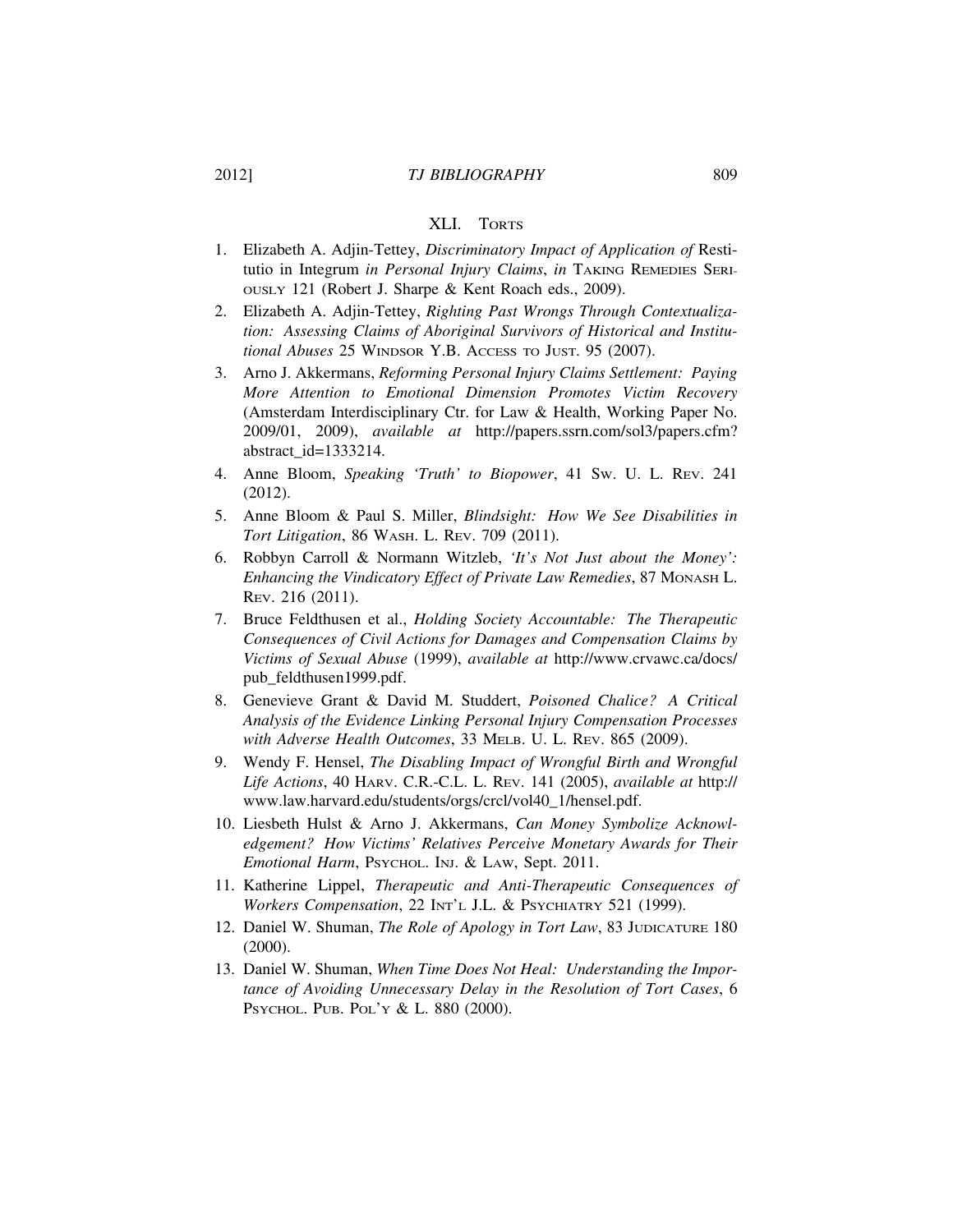14. David B. Wexler, *Therapeutic Jurisprudence: An Overview*, 17 T.M. Coo-LEY L. REV. 125 (2000), *available at* http://www.law.arizona.edu/depts/ upr-intj/intj-o.html.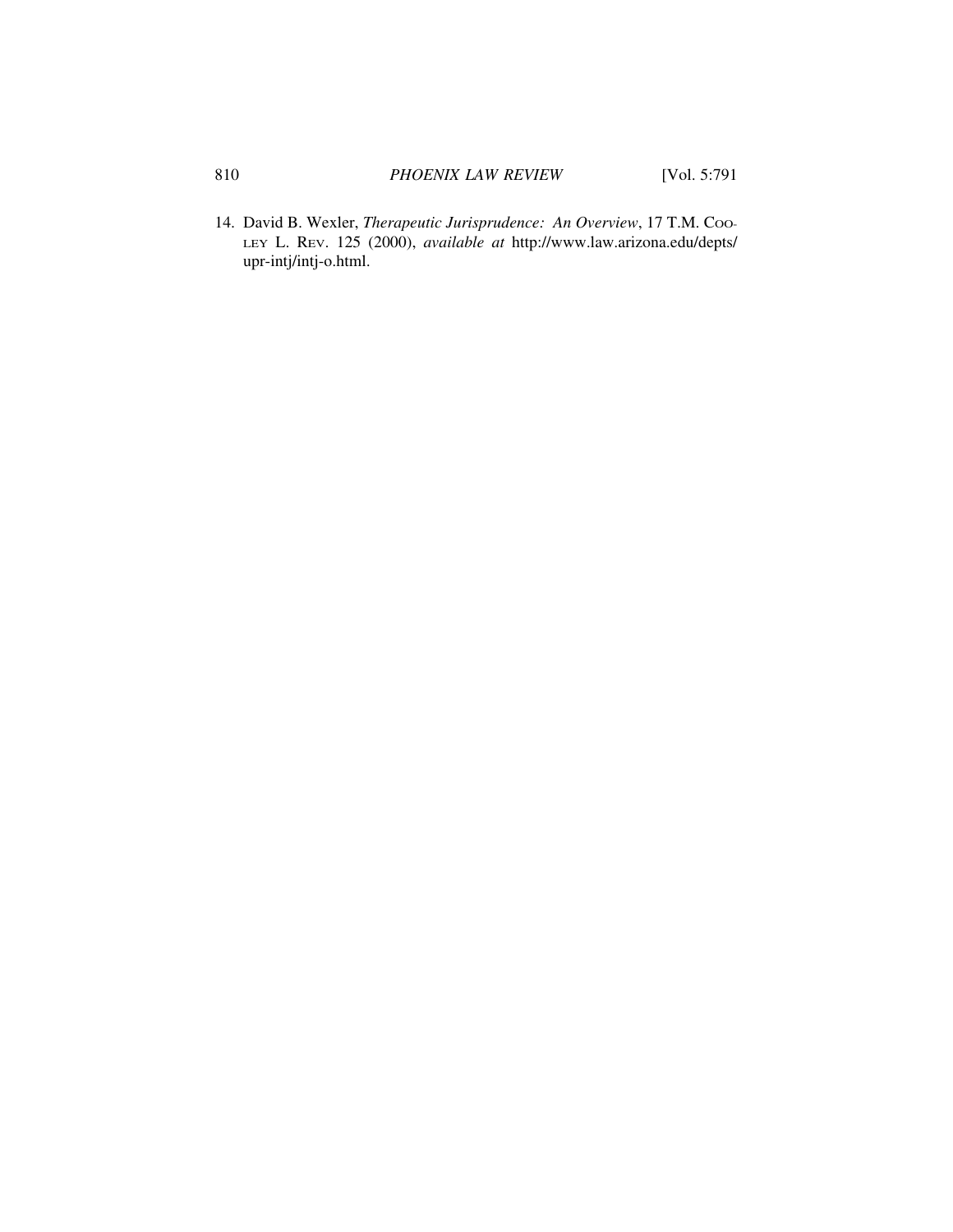# HAWAIIAN BURIAL RIGHTS: THE REGRETTABLE BURIAL OF A RICH CULTURAL HISTORY BENEATH URBAN DEVELOPMENT

## Todd Dickenson\*

| L                 |                                                           |     |
|-------------------|-----------------------------------------------------------|-----|
| $\Pi$             | NATIVE HAWAIIAN BURIAL PRACTICES                          | 813 |
|                   | Native Hawaiian Cultural Beliefs<br>$\mathcal{A}_{\cdot}$ | 813 |
|                   | $B_{\cdot}$                                               | 814 |
|                   | $\mathcal{C}$                                             | 817 |
|                   | Historic Preservation<br>$\mathbf{1}$                     | 817 |
|                   | 2.                                                        | 819 |
|                   | 3.                                                        | 821 |
| III.              | THE BURIAL LAWS LAID TO REST WHILE THE NA IWI ARE         |     |
|                   |                                                           | 822 |
|                   | $A_{\cdot}$                                               | 823 |
|                   | $B_{\cdot}$                                               | 824 |
|                   | $C_{\cdot}$                                               | 825 |
| $\mathbf{IV}_{-}$ | MAKING SURE PAST EVENTS NEVER HAPPEN AGAIN                | 827 |
|                   | $A_{\cdot}$                                               | 828 |
|                   | 1.                                                        | 829 |
|                   | 2.                                                        | 829 |
|                   | 3.                                                        | 830 |
|                   | Mediation Between the State and Burial Councils<br>R.     | 831 |
| V.                |                                                           | 834 |
|                   |                                                           |     |

# I. INTRODUCTION

"The *iwi* is the bones of our deceased loved ones, and they are meaningful to each one of us. They're not here to defend themselves, we are. We are responsible to *mālama* (care for) them . . . ."<sup>1</sup> The responsibility to care for the

<sup>\*</sup> J.D. Candidate 2012. I would like to thank Dean Avi Soifer, Professor Jon Osorio, and Professor Melody MacKenzie for allowing me to take Kūʻç me ke Kānāwai: Framing Law and Native Struggles in Modern Hawai'i. I would also like to thank Judge Michael Jones for inspiring me to write this article.

<sup>&</sup>lt;sup>1</sup> *Nā Iwi Kūpuna: The Bones of Our Ancestors*, St. HISTORIC PRESERVATION DIVISION, http:/ /hawaii.gov/dlnr/hpd/naiwikupuna.htm (last visited Apr. 18, 2012) (quoting Auntie Mālia Craver). Mary Mālia Kawaiho'ouluohā'ao Craver (1927-2009) was a *kūpuna* and social work assistant with Queen Liliuokalani Children's Center who used the teachings of *ho'oponopono* to reconcile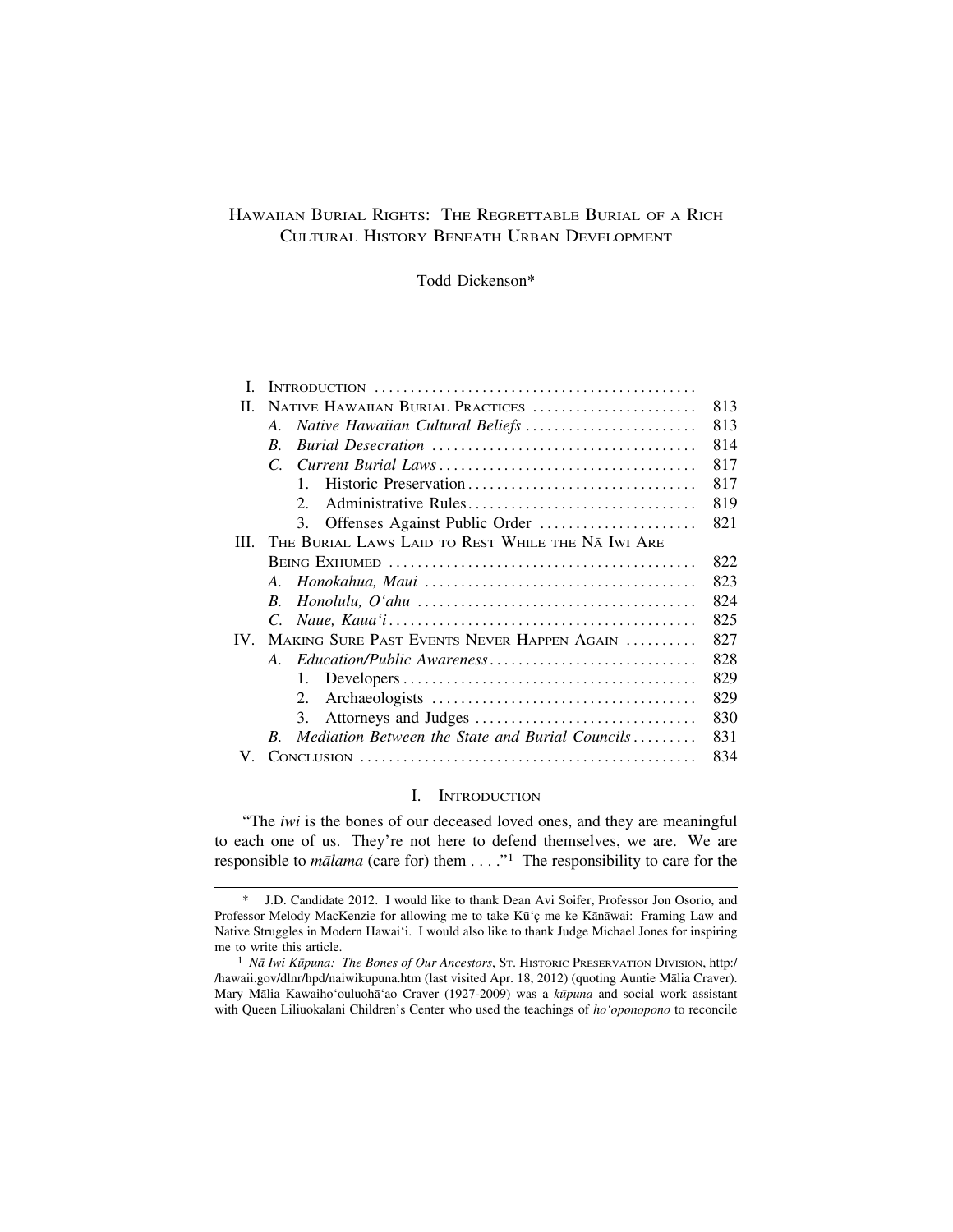*n¯a iwi* (remains), whether based on cultural or legal grounds, falls into the hands of living Native Hawaiians.<sup>2</sup> However, this responsibility is becoming increasingly difficult to fulfill as time goes on due to the Native Hawaiians' cultural beliefs being subordinated to continuing land development in Hawai'i.

Despite the creation of burial laws and the Hawai'i Legislature's emphasis on the "value of conserving and developing the historic and cultural property within the State for the public good," the laws are merely words on paper. $3$  If the State Historic Preservation Division ("SHPD") properly enforces and regulates existing burial laws, it would have a powerful impact in protecting *nā* iwi for centuries to come. However, in past instances—such as at burial sites at Honokahua, the Keeaumoku Wal-Mart, and Naue4—the events have personified the ineffectual enforcement of burial laws and the government's preferential treatment for developers at the expense of the Native Hawaiian culture.

It appears impossible for the Hawaiian government to properly enforce burial laws without compromising its stance in the face of wealthy mainland developers. Despite numerous opportunities, the SHPD has failed to enforce the burial laws properly in each instance. Although there are laws that protect Native Hawaiian remains, there seems to be no use for burial laws if the SHPD does not properly enforce and regulate them. If the laws and their enforcement are ineffectual, then perhaps there are other remedies available to prevent future desecration of Native Hawaiian remains. Some of these solutions are best recognized through the lens of therapeutic jurisprudence.

Therapeutic jurisprudence ("TJ") "focuses on the law's impact on emotional life and on psychological well-being."5 TJ states that the law and its legal proceedings have a psychological effect upon individuals and groups of people that are involved in the litigation.6 TJ's overall goal is to enhance thera-

fractured families and close relationships. In English terms, *ho'oponopono* meant setting things right, or to correct the wrongs that someone had committed during their life. She discussed the concept of *ho'oponopono* during the 53rd Annual U.N. Conference of Non-Government Organizations. Liza Simon, *A Lifetime of Ho'oponopono*, KA WAI OLA: THE LIVING WATER OF OHA, Nov. 2009, at 10-11.

<sup>2</sup> Edward Halealoha Ayau, *Native Hawaiian Burial Rights*, *in* NATIVE HAWAIIAN RIGHTS HANDBOOK 245, 263 (Melody Kapilialoha MacKenzie ed. 1991).

<sup>3</sup> HAW. REV. STAT. § 6E-1 (2011), *available at* http://www.capitol.hawaii.gov/hrscurrent/Vol 01\_Ch0001-0042F/HRS0006E/HRS\_0006E-0001.htm.

<sup>4</sup> *See* discussion *infra* Part III.

<sup>5</sup> David B. Wexler, *Therapeutic Jurisprudence: An Overview*, INT'L NETWORK ON THERA-PEUTIC JURISPRUDENCE, http://www.law.arizona.edu/depts/upr-intj/ (follow "TJ: An Overview" hyperlink) (last visited Apr. 18, 2012).

<sup>6</sup> SUSAN SWAIM DAICOFF, COMPREHENSIVE LAW PRACTICE: LAW AS A HEALING PROFESSION 81 (2011).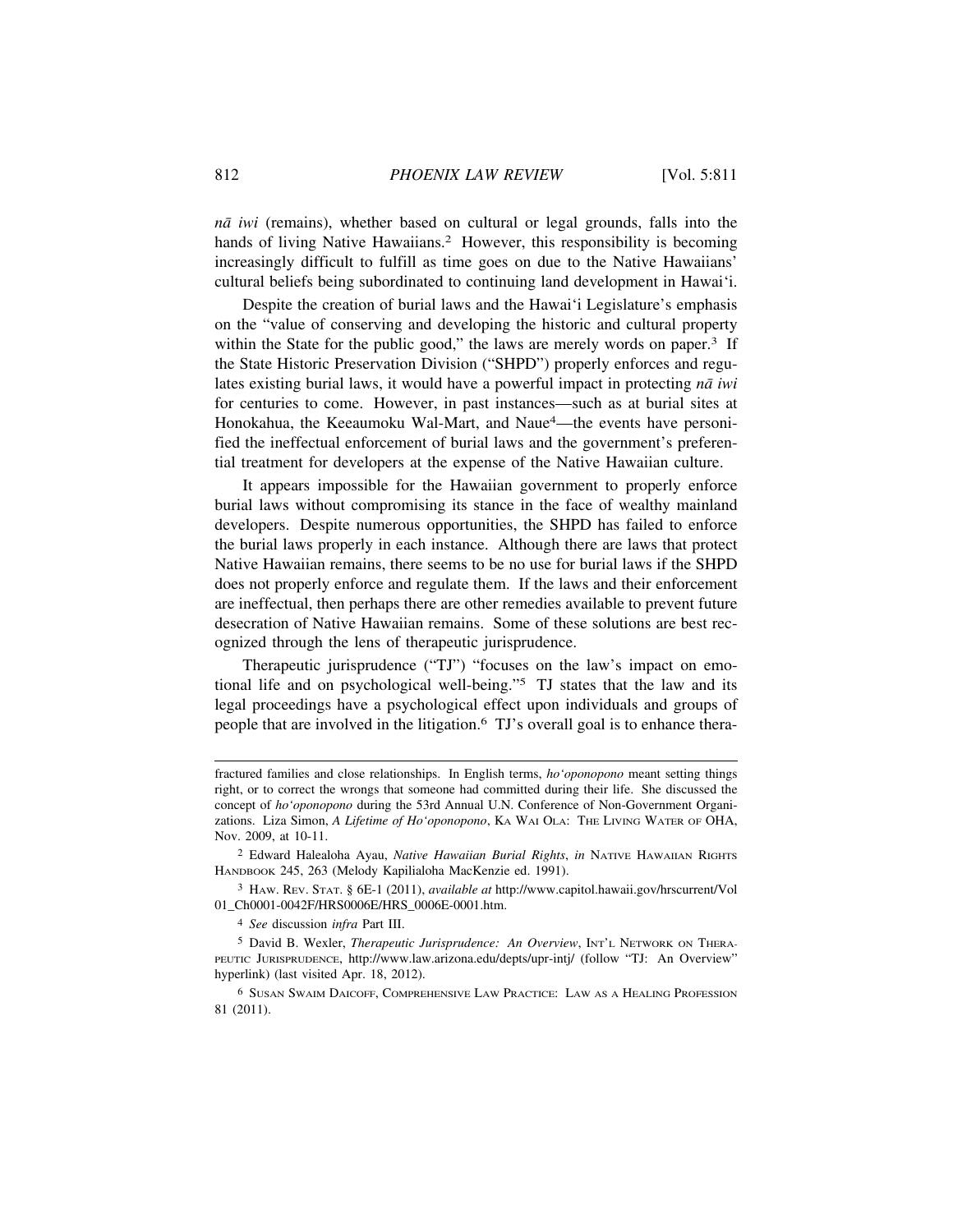peutic consequences while attempting to reduce a law's anti-therapeutic effects.<sup>7</sup>

Currently in Hawai'i, the most significant problem with the state law is the cultural conflict between Native Hawaiian law and Western law. The majority of the legal community in Hawai'i embraces Western law, which has an antitherapeutic effect upon the proper enforcement of Native Hawaiian laws. Due to Hawaii's cultural distinctiveness, the application of Western law upon Hawaiian cultural practices needs to be reversed.

This article will familiarize the reader with Native Hawaiian burial practices. In Part II, the article will briefly discuss the cultural beliefs of Native Hawaiians, and then describe the various types of burial desecrations committed during ancient and modern times. The discussion then goes into detail about current burial laws, and suggests that while the laws are a good start, they are a far cry from a definitive resolution. In Part III, the article will discuss the three events that typify the inefficiency with the enforcement and regulation of burial laws. Part IV proposes two TJ remedies to solve the problem with the burial laws. The first solution utilizes preventative law, which focuses on the interpersonal relationship between conflicting parties.8 The second solution is to utilize creative problem solving, which looks at educating one party about the concerns of the opposing party and empathizing with the opposing party's point of view.<sup>9</sup>

# II. NATIVE HAWAIIAN BURIAL PRACTICES

For readers unfamiliar with the Native Hawaiian burial practices, a brief overview of the Native Hawaiian culture is necessary to understand why lax enforcement is so objectionable. Recognizing the reverence that Hawaiians have toward their ancestral remains and what Hawaiians deem to be burial desecration as compared to descriptions of the current burial laws, including the fines and penalties that occur when the laws are violated, makes clear the failure of the status quo to protect Native Hawaiian beliefs.

#### *A. Native Hawaiian Cultural Beliefs*

In Native Hawaiian culture, it is believed that after the *make* (death) of a loved one, his 'uhane (spirit) sometimes remains near the *nā iwi* until he departs for *Milu* (underworld) or  $P\bar{\sigma}$  (eternity).<sup>10</sup> The spirit may linger near the

<sup>7</sup> *Id.*

<sup>8</sup> *See id.* at 87.

<sup>9</sup> *See id.* at 125.

<sup>10</sup> Edward Halealoha Ayau, *Native Hawaiian Burial Rights*, *in* NATIVE HAWAIIAN RIGHTS HANDBOOK, *supra* note 2, at 246-47.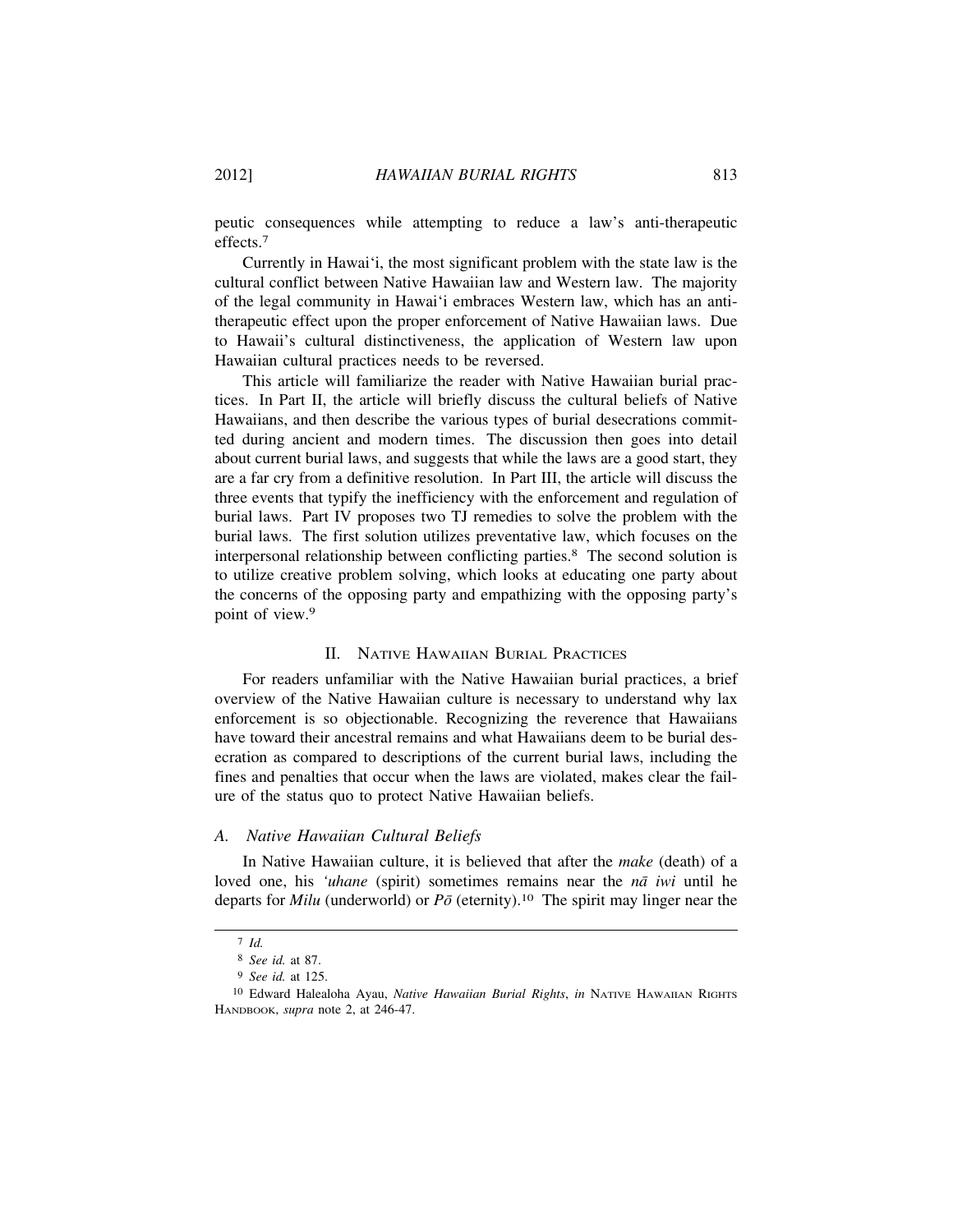*nā iwi* for an indefinite period of time before it departs to the afterlife.<sup>11</sup> Due to this uncertain period of time, Hawaiians strongly believe that the bones are the essential physical material of their relatives and the spirit is the residual psyche material.<sup>12</sup> Although one's spirit may depart to the afterlife, the *nā iwi* was left behind as the immortal embodiment of the deceased person, which served as an everlasting tether between the *kūpuna* (ancestors) and their living Native Hawaiian descendants.<sup>13</sup>

Hawaiians often chose certain burial sites for symbolic purposes. For example, the western side of each of the Hawaiian Islands is considered the most desirable burial site because it symbolized the 'sunset' of one's life.<sup>14</sup> Hawaiians also used caves, pits, cliffs, sand dunes, and caverns to bury and conceal the *nā* iwi.<sup>15</sup> Once the *nā* iwi were placed in the ground or concealed, they became a permanent part of the Earth.<sup>16</sup> By returning the  $n\bar{a}$  *iwi* to the Earth, the ancestor's remains would impart his *mana* (spiritual energy) to the immediate area, then to the  $ahupua'a<sub>i</sub><sup>17</sup>$  and eventually across the entire island.18

# *B. Burial Desecration*

Hawaiians believed that following death, the spirit stayed near the *na* iwi and that desecration<sup>19</sup> resulted in injuring the spirit as well as the living descendants of the deceased.<sup>20</sup> The primary reason for concealing  $n\bar{a}$  *iwi* in ancient times, according to Samuel Manaiakalani Kamakau,<sup>21</sup> was because of

<sup>11</sup> *Id.* at 247.

<sup>12</sup> *Id.*

<sup>13</sup> *Id.*

<sup>14</sup> *Id.* at 248.

<sup>15</sup> SAMUEL MANAIAKALANI KAMAKAU, KA PO'E KAHIKO: THE PEOPLE OF OLD 40 (Dorothy B. Barrère ed., Mary Kawena Puku'i, trans., 1992).

<sup>16</sup> Edward Halealoha Ayau, *Native Hawaiian Burial Rights*, *in* NATIVE HAWAIIAN RIGHTS HANDBOOK, *supra* note 2, at 247.

<sup>17</sup> *Id.* An *ahupua'a* is a land division that extends from the uplands to the sea, and was given this name because the boundary was marked by a pile of stones (*ahu*) with a pig (*pua'a*) or other tribute lain on top of the pile as a tax to the chief. *Id*. at 305.

<sup>18</sup> *Id.* at 247.

<sup>19</sup> *Id.* Living Native Hawaiians have an interdependent relationship with their ancestors. The living have a duty to care for the dead, and the ancestors provide the living with knowledge and guidance. They faithfully serve their ancestors, as the ancestors served their ancestors. This continual cycle can only be accomplished through the retention of *mana*, which is lost when the bones are mistreated. Edward L. H. Kanahele, *Native Hawaiian Burial: A Native's Point of View*, J. U. HAW. COMMUNITY COLLEGES, Apr. 1990, at 75.

<sup>20</sup> Edward Halealoha Ayau, *Native Hawaiian Burial Rights*, *in* NATIVE HAWAIIAN RIGHTS HANDBOOK, *supra* note 2, at 247.

<sup>21</sup> Samuel Manaiakalani Kamakau (1815–1876) was considered to be one of the brilliant historians of the 19th century. Mike Gordon, *Samuel Kamakau*, HONOLULU ADVERTISER (July 2,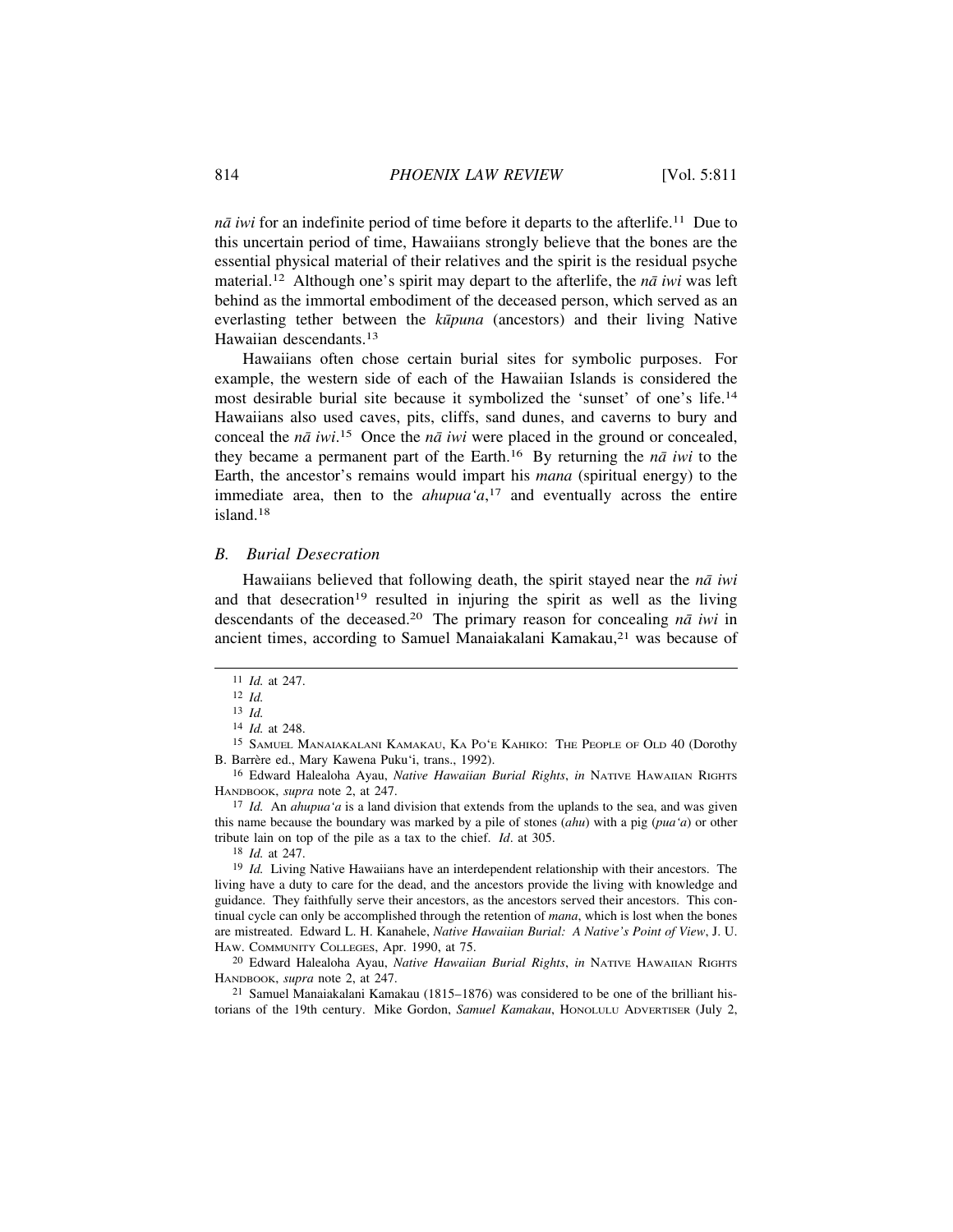"wicked, traitorous, and desecrating chiefs."<sup>22</sup> These chiefs would defile the remains of their deceased rivals in order to gain the *mana* imbued in the *nā* iwi, or as a brazen demonstration that these chiefs had the power to desecrate a rival's remains.<sup>23</sup>

These acts of desecration were done by carving bones into fish hooks, or the use of the skull as a spittoon or a calabash<sup>24</sup> to contain discarded food.<sup>25</sup> Other forms of desecration included leaving the *na* iwi uncovered and exposed to the sunlight, as well as setting fire to the remains.26 However, the total physical destruction of the *nā iwi* was considered the ultimate act of defilement because this prevented the *'uhane* from joining their *'aumākua* (ancestors) in  $P\bar{o}.^{27}$ 

Although desecrations caused by warring and rival chiefs have disappeared in the current modern age due to the end of chiefdoms, the desecration of  $n\bar{a}$  *iwi* has now been disguised under the banner of scientific research. Osteology, the study of bones, frequently looks at ancient human remains for various applications, such as genetics, diet, diseases, and warfare.28 The bones provide archaeologists and anthropologists with necessary data to uncover the lifestyles of ancient human cultures.29 Despite the purported benefits claimed by the scientific community, the Native Hawaiian culture has *always* rejected the desecration of burials, and "desecration in the name of any discipline, scientific pursuit, or Native Hawaiian curiosity imperils the *kūpuna* as well as their descendants."<sup>30</sup>

*Hui Mālama I Nā Kūpuna 'O Hawai'i Nei* (Group Caring for the Ancestors of Hawai'i) is a strong proponent against the scientific study of the *iwi o na*  $k\bar{u}p$ *una* (the bones of the ancestors).<sup>31</sup> The group feels that the handling of

22 KAMAKAU, *supra* note 15, at 38.

25 Edward Halealoha Ayau, *Native Hawaiian Burial Rights*, *in* NATIVE HAWAIIAN RIGHTS HANDBOOK, *supra* note 2, at 247.

26 *Id.*

27 *Id.*

28 *Osteology*, BOOKRAGS, http://www.bookrags.com/research/osteology-wap/ (last visited Apr. 18, 2012).

29 *Id.*

30 Kanahele, *supra* note 19.

31 Edward Halealoha Ayau, *Rooted in Native Soil*, FED. ARCHEOLOGY, Fall/Winter 1995, at 35 [hereinafter *Rooted*].

<sup>2006),</sup> http://the.honoluluadvertiser.com/150/sesq6kamakau. Between 1866 and 1871, Kamakau wrote over 200 historical articles pertaining to Hawaiian history and customs. *Id.* These articles were translated and published into two volumes: (1) The Ruling Chiefs of Hawai'i; and (2) Ka Po'e Kahiko: The People of the Old. *Id.*

<sup>23</sup> *Id.* at 40.

<sup>24</sup> BISHOP MUSEUM, HISTORY AND TECHNOLOGY OF CALABASHES (1996), http://www.bishop museum.org/research/pdfs/cnsv-calabashes.pdf (defining a calabash as a wooden bowl carved from various woods found in Hawai'i).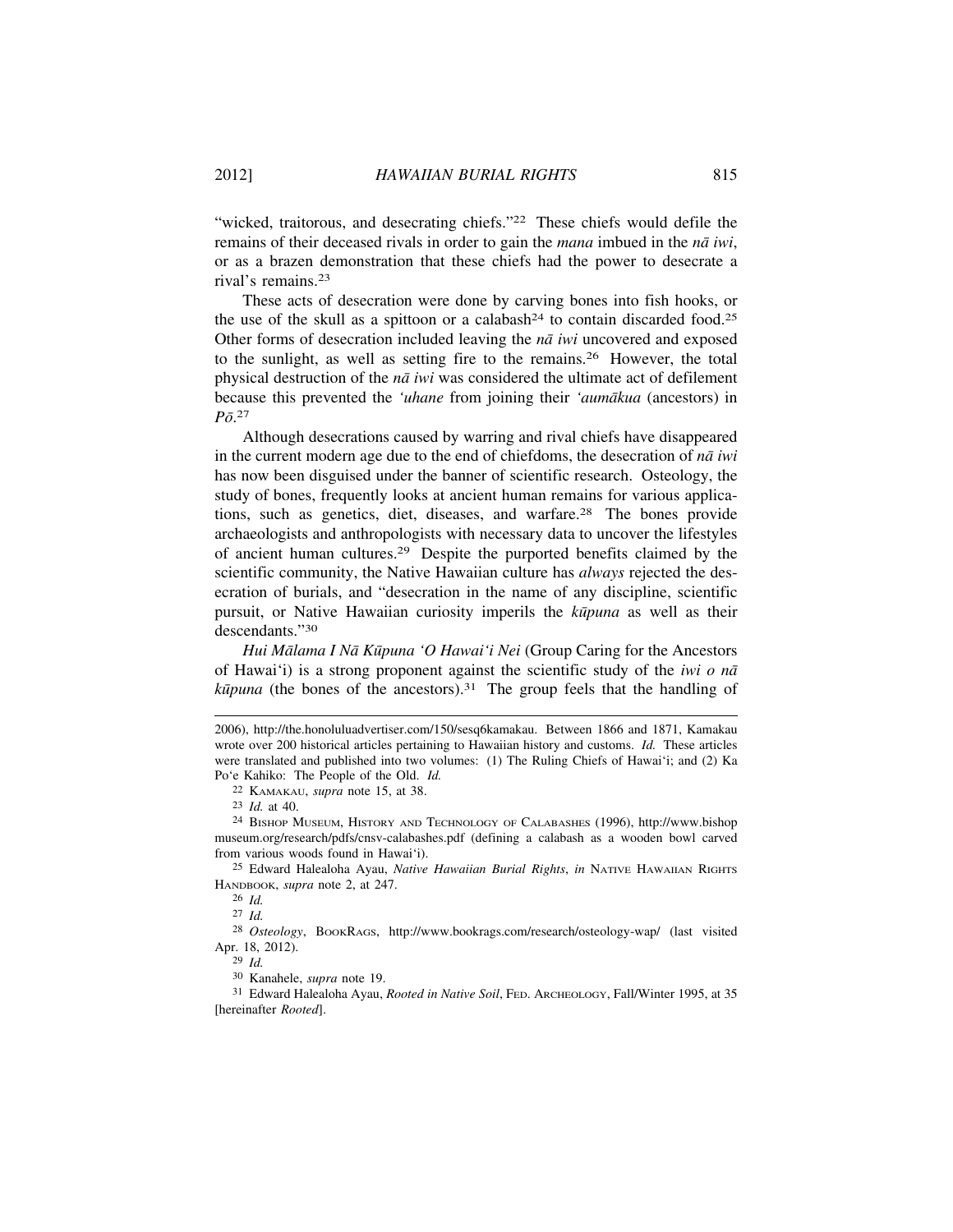remains without prayer or protocol, and the remains being removed without the permission from descendants, amounts to desecration.32 Edward Ayau, the executive director of *Hui Mālama I Nā Kūpuna 'O Hawai'i Nei*, eloquently describes the falsehood of the benefits that osteology purports: "We wonder how an act that desecrates the dead could possibly benefit the living? . . . Osteology begins at home. Study the bones of your ancestors first, before touching ours<sup></sup>.'33

Hawaiian people are increasingly disillusioned by the state's refusal to enforce burial laws. Veteran native rights activist Palikapu Dedman thought all the problems that plagued the event in Honokahua were over, but states that the same problems keep happening.<sup>34</sup> "[Hawaiians] are being constantly attacked by development. We are looking at where the system steps in to protect us permanently and not piecemeal us from island to island, or development to development."35 This outrage is not limited to Hawaiian activists, but local residents are also infuriated that Hawaiian burial grounds are treated markedly different from the Judeo-Christian cemetery counterpart. Kaua'i resident Fred Dente expressed his frustration over  $n\bar{a}$  *iwi* desecration: "I want to go and dig up cemeteries on the mainland. I want to go to Joseph Brescia's cemetery where his Mother and Father are buried and get a bulldozer and dig up that whole grave yard and see what that man says."<sup>36</sup> Alan Murakami, an attorney for the Native Hawaiian Legal Corporation, is aggravated the state cannot see that "building a home over known Native Hawaiian burials is akin to allowing home construction to occur over known graves at the Mainland's Arlington National Cemetery, or Punchbowl Cemetery, O'ahu's National Memorial Cemetery of the Pacific."<sup>37</sup>

Does the scientific curiosity of determining the age, growth, or development of human remains outweigh the Hawaiian cultural belief that *nā iwi* is the physical embodiment of one's ancestor? Hawaiians do not see science as the only means to determine human existence.38 Instead, they see spirituality as a necessary balance to our existence.39 One would assume that the SHPD would create a law preventing osteology from being conducted on Native Hawaiian

38 *Rooted*, *supra* note 31, at 33.

39 *Id.*

<sup>32</sup> *Id.* at 33.

<sup>33</sup> *Id.*

<sup>34</sup> New Pacific Voice, *Burial Desecration at Naue*, DMZ HAW. (July 31, 2009), http://www. dmzhawaii.org/?p=3022.

<sup>35</sup> *Id*.

<sup>36</sup> *Id.*

<sup>&</sup>lt;sup>37</sup> Paul C. Curtis, *Judge: Brescia Obeying Order with Construction*, GARDEN ISLAND (July 22, 2009, 12:00 AM), http://thegardenisland.com/news/local/article\_b39af2ed-3919-5186-befd-ef 9e6d7c8a68.html.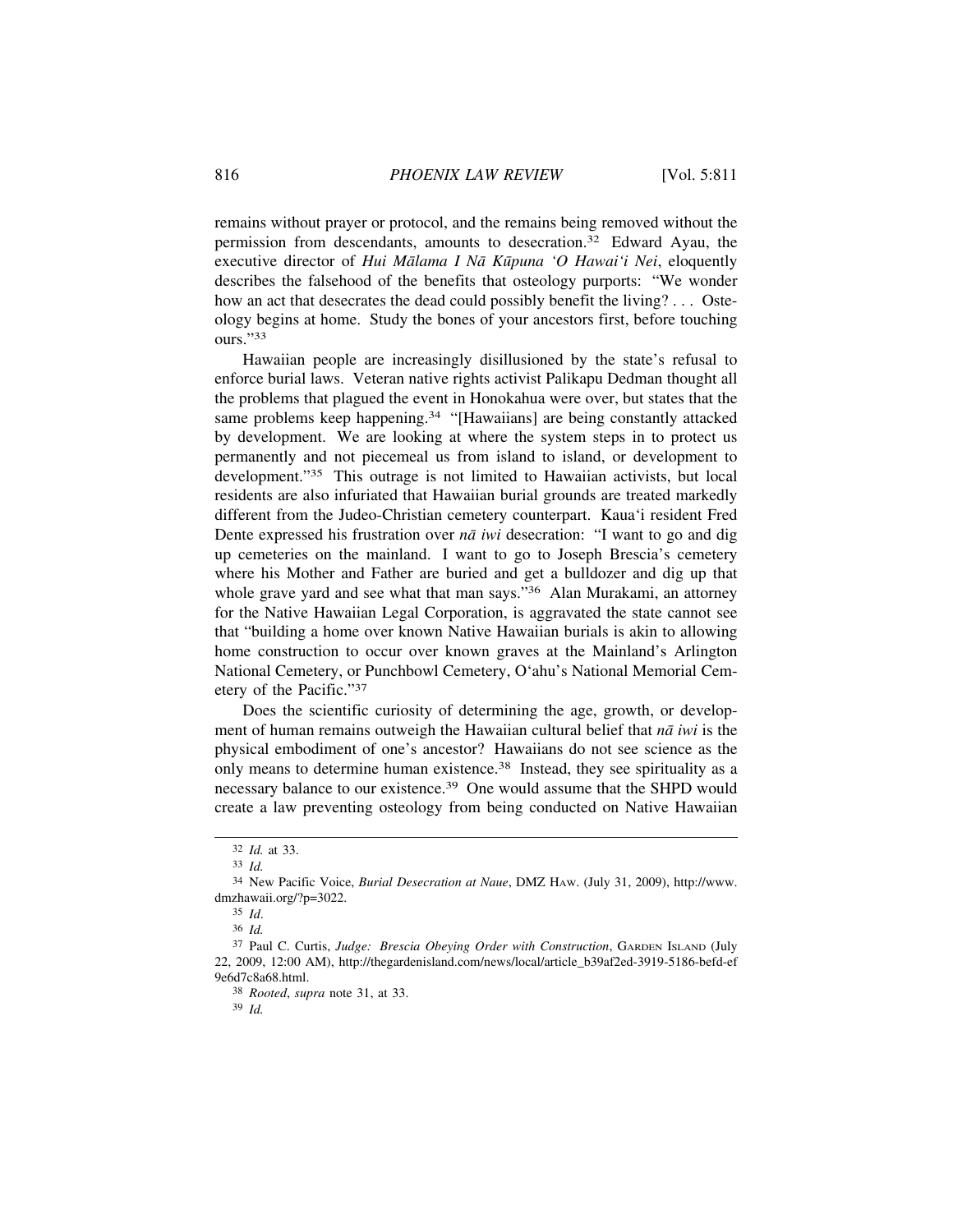remains. However, the law merely sets standards for osteological analysis of human remains, and does not ban examination of Native Hawaiian remains.<sup>40</sup> By setting standards, rather than banning osteological analysis of Native Hawaiian remains, the law can "better protect the public's interests."<sup>41</sup>

# *C. Current Burial Laws*

Even if the Native Hawaiian community has the primary responsibility to care for the *nā iwi*, the Hawai'i State Legislature has enacted State burial laws to address the general societal belief that all human remains should be treated with care and respect.<sup>42</sup> Proper treatment of human remains is one of the most important societal values that cuts through the differences in race, gender, or religious orientation.43 However, despite the legislature's intent to support the importance of Native Hawaiian burial grounds, it is still blatantly apparent that the State and County governments have—and still do—favor land development<sup>44</sup> at the Native Hawaiian culture's expense.<sup>45</sup>

Although preserving the historical and cultural sites of Hawai'i has great societal value, in these harsh economic times, it appears that any generated revenue is a worthwhile compromise for sacrificing a valued historical treasure. The Hawai'i Legislature states that preserving cultural sites is of substantial importance, but this importance becomes subordinated or disregarded whenever development promises to generate significant revenue to the state.<sup>46</sup> There is nothing wrong with the way that the current law is structured, but a law without enforcement has little meaning.

#### 1. Historic Preservation

The purpose of creating a historic preservation program in Hawai'i was to conserve the valuable historic and cultural heritage sites of the state.47 Further-

<sup>40</sup> HAW. CODE R. § 13-283-1(b) (LexisNexis 2002) ("This rule establishes standards for osteological analysis of human skeletal remains, when analysis is done to determine ethnicity of skeletal remains, to ensure the quality of burial analysis and thereby to better protect the public's interests.").

<sup>41</sup> *Id.*

<sup>42</sup> Edward Halealoha Ayau, *Native Hawaiian Burial Rights*, *in* NATIVE HAWAIIAN RIGHTS HANDBOOK, *supra* note 2, at 245-46.

<sup>43</sup> *See id.* at 246.

<sup>44</sup> *Land Development*, BUSINESSDICTIONARY.COM, http://www.businessdictionary.com/definition/land-development.html (last visited Apr. 18, 2012) (defining land development as "the conversion of raw land into construction ready housing, commercial, or industrial building sites.").

<sup>45</sup> Kanahele, *supra* note19, at 77.

<sup>46</sup> *See* HAW. REV. STAT. § 6E-1 (2011), *available at* http://www.capitol.hawaii.gov/hrscurrent/ Vol01\_Ch0001-0042F/HRS0006E/HRS\_0006E-0001.htm.

<sup>47</sup> *Id.*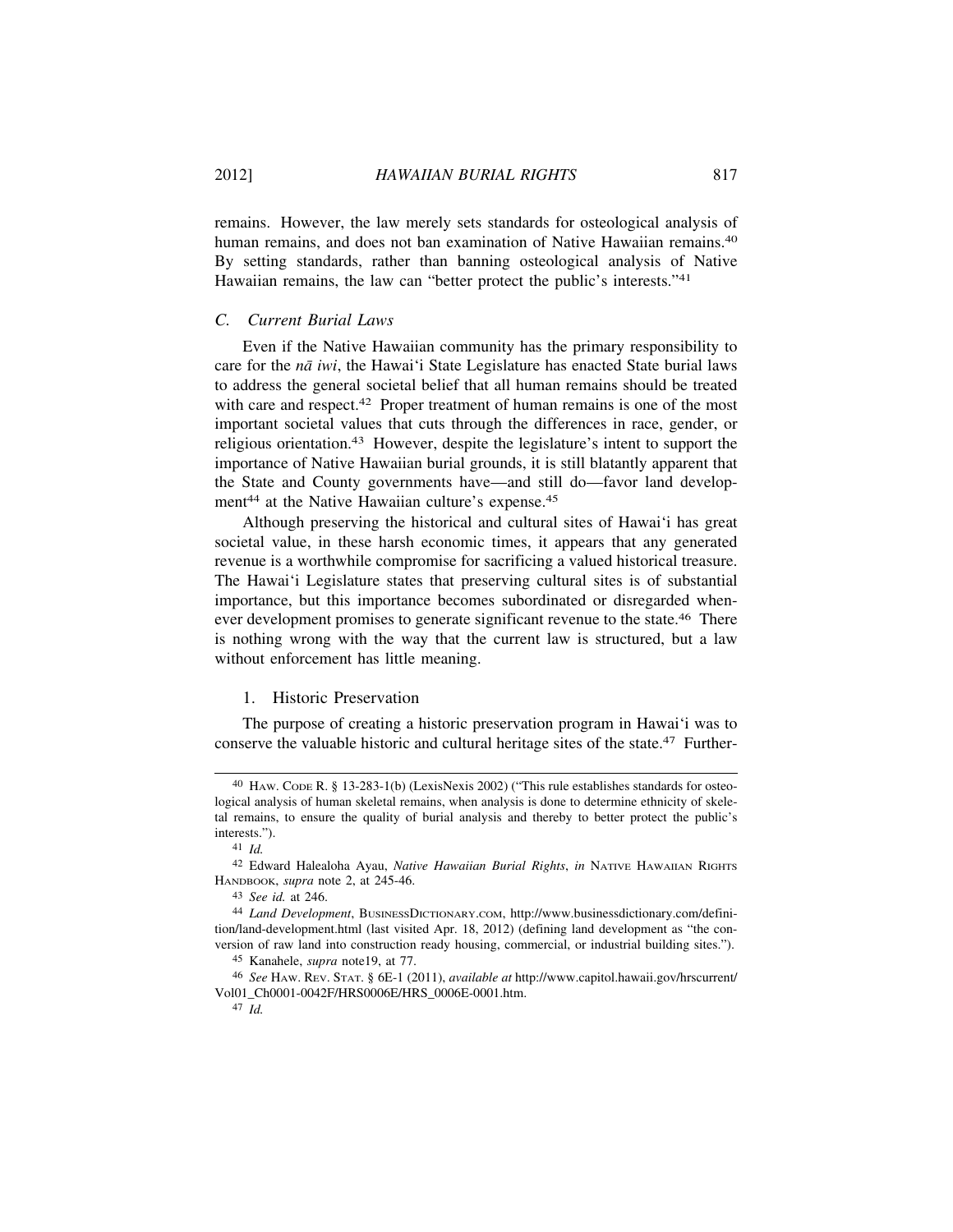more, the state became aware that the "rapid social and economic developments of contemporary society threaten to destroy the remaining vestiges of this heritage."48 By identifying these concerns, the state amended Hawai'i Revised Statute Chapter 6E ("H.R.S.  $\S$  6E").<sup>49</sup> One of the noteworthy amendments to H.R.S. § 6E was the establishment of hefty penalties linked to burial desecration.50 The law provides that it is unlawful for any person, either natural or corporate, to directly or indirectly damage a burial site and that person can be fined \$500 to \$10,000.<sup>51</sup> These damages are calculated on a daily basis, with each day of non-compliance constituting a separate offense.<sup>52</sup> Additionally, these penalties are not exclusive because violators might also be found to have committed an offense against public order.<sup>53</sup>

Another important amendment to the statutes was the creation and duties of Island Burial Councils ("IBC"). The IBC's membership consists of representatives from each geographic region of an Island<sup>54</sup> ("regional representatives") and representatives of development and property owner interests.55 The regional representatives consist of members of the Hawaiian community who have a degree of familiarity with the "culture, history, burial beliefs, customs and practices of Native Hawaiians."56 While the SHPD is given the authority to determine the preservation and relocation of inadvertent Native Hawaiian burial sites,<sup>57</sup> the IBC has authority over previously identified Native Hawaiian burial sites.58 The duties of the IBC include making decisions to preserve the remains in the place they were exhumed or relocate them to another area.<sup>59</sup>

53 *See* discussion *infra* Part II.C.3.

54 § 6E-43.5(b). Geographic region refers towns, counties, or areas of the 5 designations for each Island Burial Council: (1) Hawai'i: Kohala, Kona, Ka'u, Puna, Hilo, and Hamakua; (2) Maui/Lāna'i: Lahaina, Wailuku, and Makawao; (3) Moloka'i: West Moloka'i, Central Moloka'i, East Moloka'i, and Kalawao; (4) O'ahu: Wai'anae, Ewa, Kona, Ko'olaupoko, Ko'olauloa, and Wailua; and (5) Kaua'i/Ni'ihau: Waimea, Koloa, Lihue, Kawaihau, Hanalei, and Na Pali. *Id.*

56 *Id.*

57 HAW. CODE R. § 13-300-2 (LexisNexis 2012) An inadvertent Native Hawaiian burial site means the unanticipated finding of human skeletal remains and any burial goods resulting from unintentional disturbance, erosion, or other ground disturbing activity.

58 HAW. REV. STAT. § 6E-43.5(f)(1) (2011), *available at* http://www.capitol.hawaii.gov/ hrscurrent/Vol01\_Ch0001-0042F/HRS0006E/HRS\_0006E-0043\_0005.htm.

<sup>48</sup> *Id.*

<sup>49</sup> HAW. REV. STAT. ch. 6E (2011), *available at* http://www.capitol.hawaii.gov/hrscurrent/ Vol01\_Ch0001-0042F/HRS0006E/HRS\_0006E-.htm.

<sup>50</sup> *Id.* §§ 6E-11, 11.5, 11.6.

<sup>51</sup> *Id.* §§ 6E-11, 11.5.

<sup>52</sup> *Id.* § 6E-11.5.

<sup>55</sup> *Id.* § 6E-43.5(b).

<sup>59</sup> *Id.* § 6E-43.5(f)(1).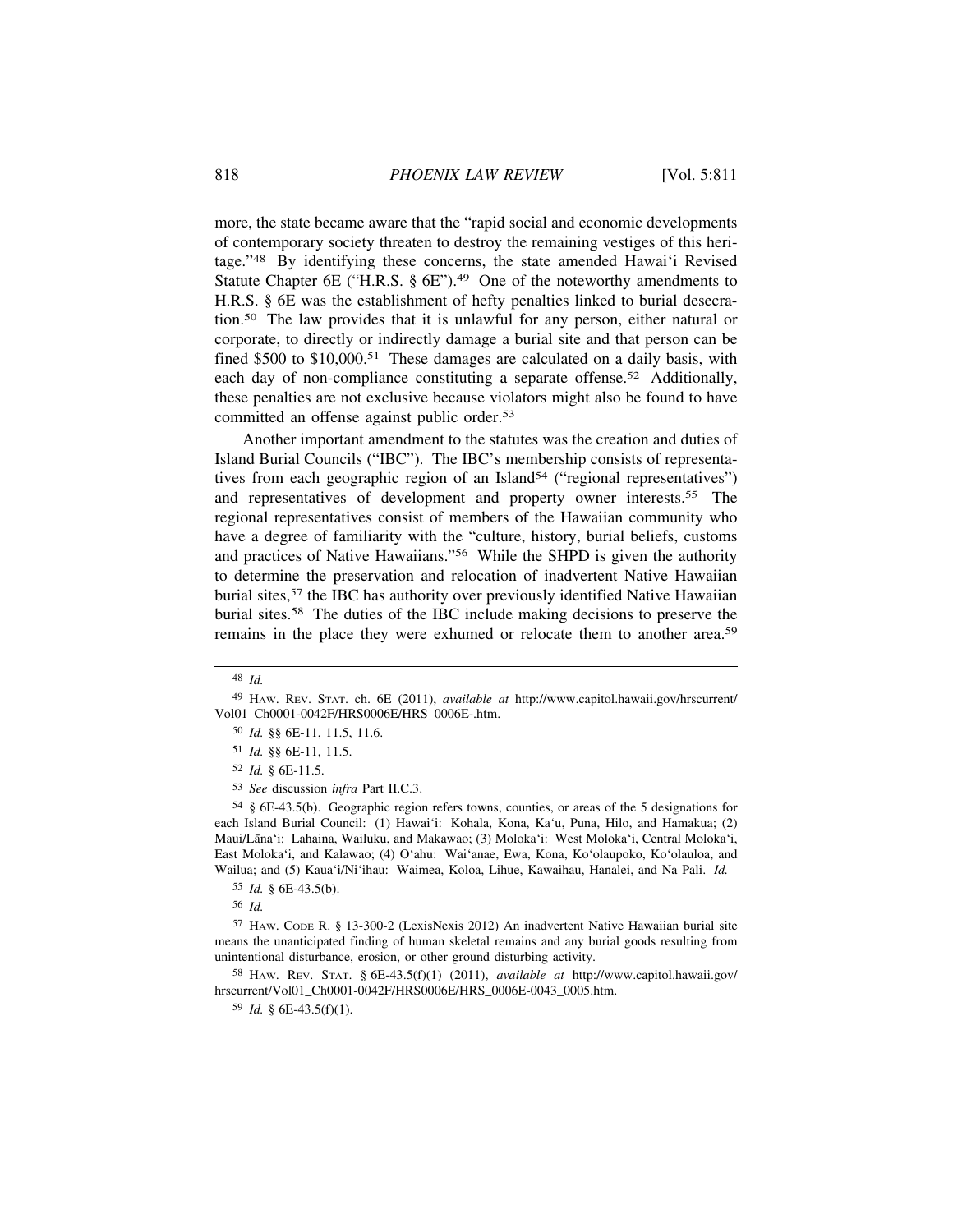They also have the authority to make recommendations that relate to any Native Hawaiian burial site, whether previously known or inadvertent.<sup>60</sup>

For inadvertent burials, the developer needs to immediately cease any construction that could damage the remains until the discovery is reported to: (1) the SHPD,  $(2)$  state medical examiner, and  $(3)$  police department.<sup>61</sup> A mitigation plan is created by the developer that needs to be approved by the SHPD, in which both parties reach an agreement whether to preserve in place or remove the remains.62 If removal is agreed upon, the remains will be removed by a qualified archaeologist, and the construction can resume once the archaeologist exhumes all the burial remains.<sup>63</sup> The SHPD then determines the location where the *nā iwi* will be re-buried by consulting with that Island's Burial Council, the property owner, the Native Hawaiian community, and the  $n\bar{a}$  *iwi* lineal descendants.<sup>64</sup>

The amendments made to H.R.S. § 6E regarding penalties and creation of IBCs was the first step in identifying the continuing problem—unchecked land development in Hawai'i could destroy the last culturally significant sites. Significant monetary fines were established to act as a deterrent to individuals and corporations alike. Representatives of the Hawaiian community could now make their voices heard by becoming a member of the IBC. These additions to H.R.S. § 6E helped to strengthen all Hawaiian burial laws and pave the way for the creation of new burial laws.

2. Administrative Rules

Although most of the provisions in Title 13 of the Hawai'i Administrative Rules ("H.A.R. § 13-300") are identical to H.R.S. § 6E, H.A.R.; § 13-300, however, provides important additions that are not found within § 6E.<sup>65</sup> Although the section is similar to H.R.S. § 6E-43.5, H.A.R § 13-300-24 exclusively authorizes the IBC to take any other appropriate actions, and that "nothing in this section shall be construed to limit the authority of the council as to matters provided in H.R.S. § 6E."<sup>66</sup>

<sup>60</sup> *Id.* § 6E-43.5(f)(3).

<sup>61</sup> *Id.* § 6E-43.6(a).

<sup>62</sup> *Id.* § 6E-43.6.

<sup>63</sup> *Id.* § 6E-43.6(c)(3).

<sup>64</sup> *Id.* § 6E-43.6(f).

<sup>65</sup> For example, both HAW. REV. STAT. § 6E-43.5 (2011), *available at* http://www.capitol. hawaii.gov/hrscurrent/Vol01\_Ch0001-0042F/HRS0006E/HRS\_0006E-0043\_0005.htm and HAw. CODE R. § 13-300-24 (LexisNexis 2012) detail the duties and responsibilities of the IBCs.

<sup>66</sup> HAW. REV. STAT. § 6E-43.5(b) (2011), *available at* http://www.capitol.hawaii.gov/hrscurrent/Vol01\_Ch0001-0042F/HRS0006E/HRS\_0006E-0043\_0005.htm; HAW. CODE R. § 13-300- 24(h) (LexisNexis 2012).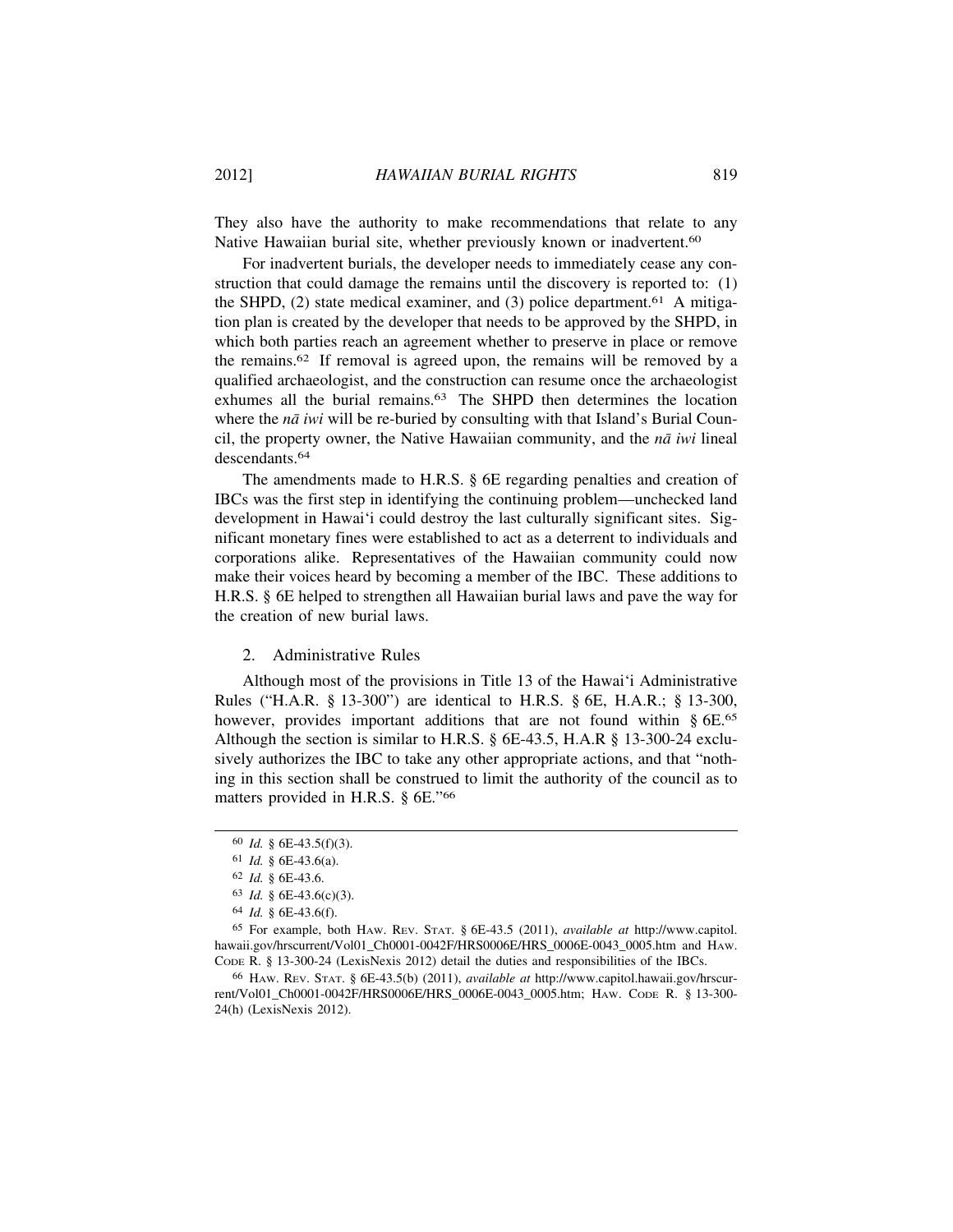There is also a more comprehensive procedure for the proper treatment of previously identified burial sites.67 A burial site is identified if a person or entity provides a written or oral testimony that either (a) the IBC recommends that the SHPD recognize the site; or (b) the burial site is already recognized by the SHPD.68 However, a burial site can also be considered "previously identified" if the site is discovered during an archaeological inventory survey.69 If the remains discovered during the survey are Native Hawaiian,70 then the IBC has the authority to determine the burial treatment.<sup>71</sup> If the remains are non-Native Hawaiian, however, the SHPD has the authority to determine the burial treatment.72 The procedures take into consideration the high level of reverence that Native Hawaiians have toward the  $n\bar{a}$  *iwi* by stating that all physical examinations of the bones be conducted in a respectful manner, and that "[a]ny intrusive or destructive examination method . . . is prohibited" except by written approval granted by the SHPD.<sup>73</sup>

The next step requires the landowner to submit a burial treatment plan<sup>74</sup> to preserve the *nā* iwi in place or relocate it to another area.<sup>75</sup> If the decision is to preserve in place, short-term measures are utilized to immediately protect the burial sites, such as fencing, buffers, and site restoration.76 Additionally, longterm measures are put in place to manage and protect burial sites, such as buffers, landscaping, and access to remains for lineal or cultural descendants.<sup>77</sup> After the council makes the determination to preserve in place, the landowner

70 *Id.* § 13-300-32(b)-(c) (outlining that an archaeologist may be authorized by the SHPD to physically examine the human skeletal remains in order to determine the ethnicity, as long as the physical examination consists only of the observation of metric, non-metric, or relevant traits needed to suggest ethnicity.).

76 *Id.* § 13-300-24(b)(3).

77 *Id.*

<sup>67</sup> HAW. REV. STAT. § 6E-43.5(f)(1) (2011), *available at* http://www.capitol.hawaii.gov/ hrscurrent/Vol01\_Ch0001-0042F/HRS0006E/HRS\_0006E-0043\_0005.htm; HAW. CODE R. § 13-300-31 (LexisNexis 2012).

<sup>68</sup> HAW. CODE R. § 13-300-31 (LexisNexis 2012).

<sup>69</sup> *Id.* § 13-300-2 ("'Archaeological inventory survey' means the process of identifying and documenting historic properties and burial sites in a delineated area, gathering sufficient information to evaluate the significance of the historic properties and burial sites, and compiling the information into a written report for review and acceptance by the department.").

<sup>71</sup> *Id.* § 13-300-33.

<sup>72</sup> *Id.* § 13-300-34.

<sup>73</sup> *Id.* § 13-300-32. Even photography of the *n¯a iwi* is prohibited unless written consent is obtained from the controlling Island Burial Council or the SHPD. *Id.*

<sup>74</sup> *Id.* § 13-300-2 ("'Burial treatment plan' means a plan that meets all necessary requirements as set forth in this chapter and which proposes treatment of burial sites, including preservation in place or relocation, submitted to the department or council, whichever is appropriate, for a determination.").

<sup>75</sup> *Id.* § 13-300-33(b)(3)(A)-(B).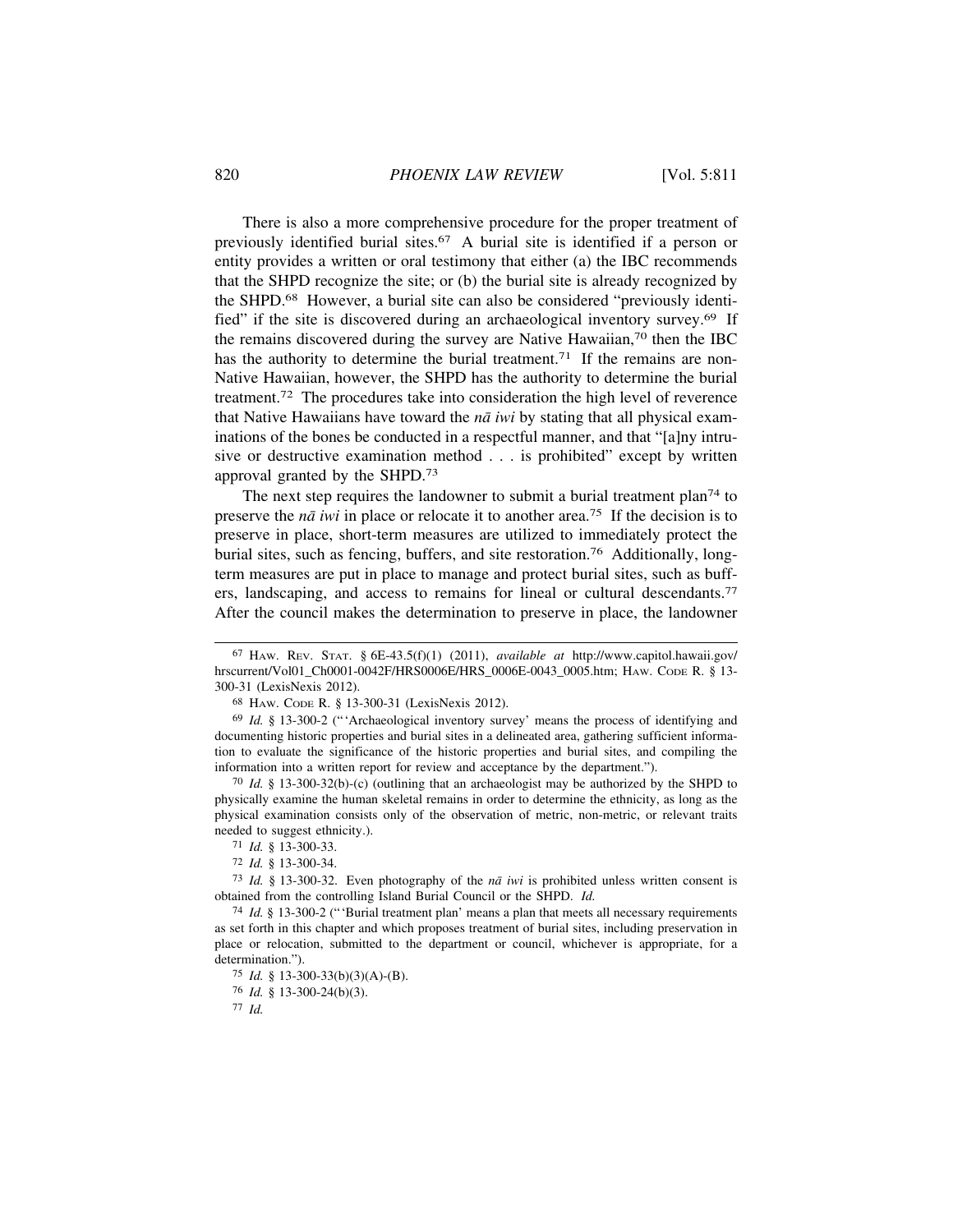must create a burial site component of a preservation plan78 and any recommendations relating to burial site treatment.<sup>79</sup>

If the IBC decides to relocate the Hawaiian remains, certain requirements need to then be met.<sup>80</sup> Of particular note, the following must be included: (1) the reasons to relocate; (2) the method used to disinter the remains; (3) the location in which the remains are to be held prior to reburial; (4) the location of the new burial site; and (5) short term and long term measures to protect the reburial site.81 After the IBC makes the determination to relocate, the landowner must create a burial site component of the archaeological data recovery plan82 and provide any recommendations relating to the burial site treatment.83 If the burial treatment plan is denied, the landowner must submit another burial treatment plan.84 While the landowner is responsible to create the treatment plan, the IBC has the authority to approve or deny the burial treatment plan.<sup>85</sup> Construction cannot resume until a burial treatment plan has been approved and the measures to protect the remains have been fulfilled.<sup>86</sup>

Even if it appears that H.A.R. § 13-300 is nothing more than a revised version of H.R.S. § 6E, H.A.R. § 13-300 greatly broadens the powers of the IBCs. The entire process of the proper treatment of previously identified burial sites (both Hawaiian and non-Hawaiian) is broken down into concise steps. The administrative rule provides a landowner with a comprehensive guide on what is required in a burial treatment plan and the powers that the IBC have in relation to the burial treatment plan.

## 3. Offenses Against Public Order

Under Hawai'i Revised Statute Chapter 711-1107(2), (H.R.S. § 711) the statute defines desecration: "[D]efacing, damaging, polluting, or otherwise physically mistreating in a way that the defendant knows will outrage the sensi-

<sup>78</sup> *Id.* § 13-300-2 ("'Preservation plan' means the form of mitigation that sets forth appropriate treatment of historic properties, burial sites, or human skeletal remains which are to be preserved in place.").

<sup>79</sup> *Id.* § 13-300-38(e).

<sup>80</sup> *Id.* § 13-300-33(b)(3)(B).

<sup>81</sup> *Id.*

<sup>82</sup> *Id.* § 13-300-2 ("'Archaeological data recovery plan' means the form of mitigation that archaeologically records or recovers or both, a reasonable and adequate amount of information as determined by the department . . . . [T]his plan includes the disinterment of human skeletal remains and any burial goods and may involve the recording of a reasonable amount of information from the burial site if specifically authorized by the council or department, whichever is applicable, following a determination to relocate the contents of the burial site.").

<sup>83</sup> *Id.* § 13-00-38(f).

<sup>84</sup> *Id.* § 13-300-38(c)(1).

<sup>85</sup> *Id.* § 13-300-38(c)(2).

<sup>86</sup> *Id.* § 13-300-39(b)-(c).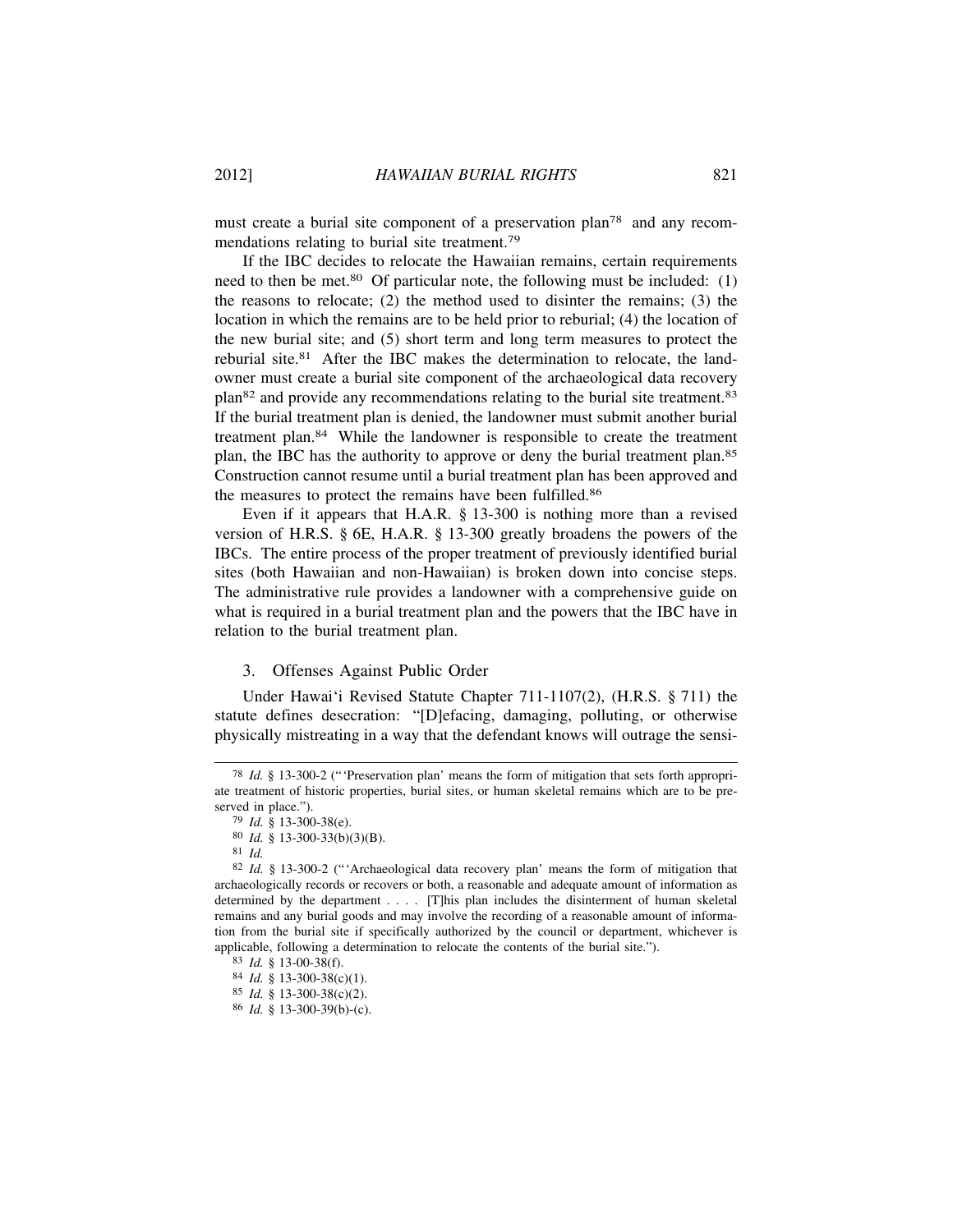bilities of persons likely to observe or discover the defendant's action."87 The penalty for committing an act of desecration is a misdemeanor with up to one year imprisonment, a fine of \$10,000, or both.<sup>88</sup> The legislative intent behind this punishment was twofold: (1) prior financial penalties for desecration were an insufficient deterrent; and (2) at a minimum, equate damage to a burial place with damage to a historical monument.<sup>89</sup>

Although the legislature had a benevolent intent in creating these heightened penalties, they are still insufficient because they fail to address the parties most likely to commit desecration. Local residents and landowners are already aware of the importance that Hawaiians place on their ancestors. It is usually developers from the mainland with deep pockets that commit acts of desecration, either due to ignorance of Native Hawaiian beliefs, or simple economic disregard; a \$10,000 penalty is a small impediment to the construction of a multi-million dollar development.90 Despite the evolution and increase in Native Hawaiian burial laws in Hawai'i, the current laws are still not enough to slow down the pace of land development. The laws could have a stronger impact if the SHPD properly enforces and regulates them, but a law without enforcement has little meaning.

# III. THE BURIAL LAWS LAID TO REST WHILE THE NA¯ IWI ARE BEING EXHUMED

The burial site disturbances at Honokahua, the Keeaumoku Wal-Mart, and Naue were three of the most publicized events in Hawai'i due to the high number of remains found at the sites and the public outcry of the treatment of the  $n\bar{a}$ *iwi*. In no way are these three events the only instances of Native Hawaiian burial desecration. It would be difficult to name all of the instances of burial desecration because the desecration continues to this day. Although people should mourn the remains that have been lost, they should also move forward with the understanding that it is possible to prevent these tragedies from reoccurring in the future.

<sup>87</sup> HAW. REV. STAT. § 711-1107(2) (2011), *available at* http://www.capitol.hawaii.gov/hrscurrent/Vol14\_Ch0701-0853/HRS0711/HRS\_0711-1107.htm.

<sup>88</sup> *Id.* § 711-1107(3).

<sup>89</sup> *Id.* § 711-1107 cmt.

<sup>90</sup> *Id.* § 711-1107(3); *see also discussion infra* Part III.A-C.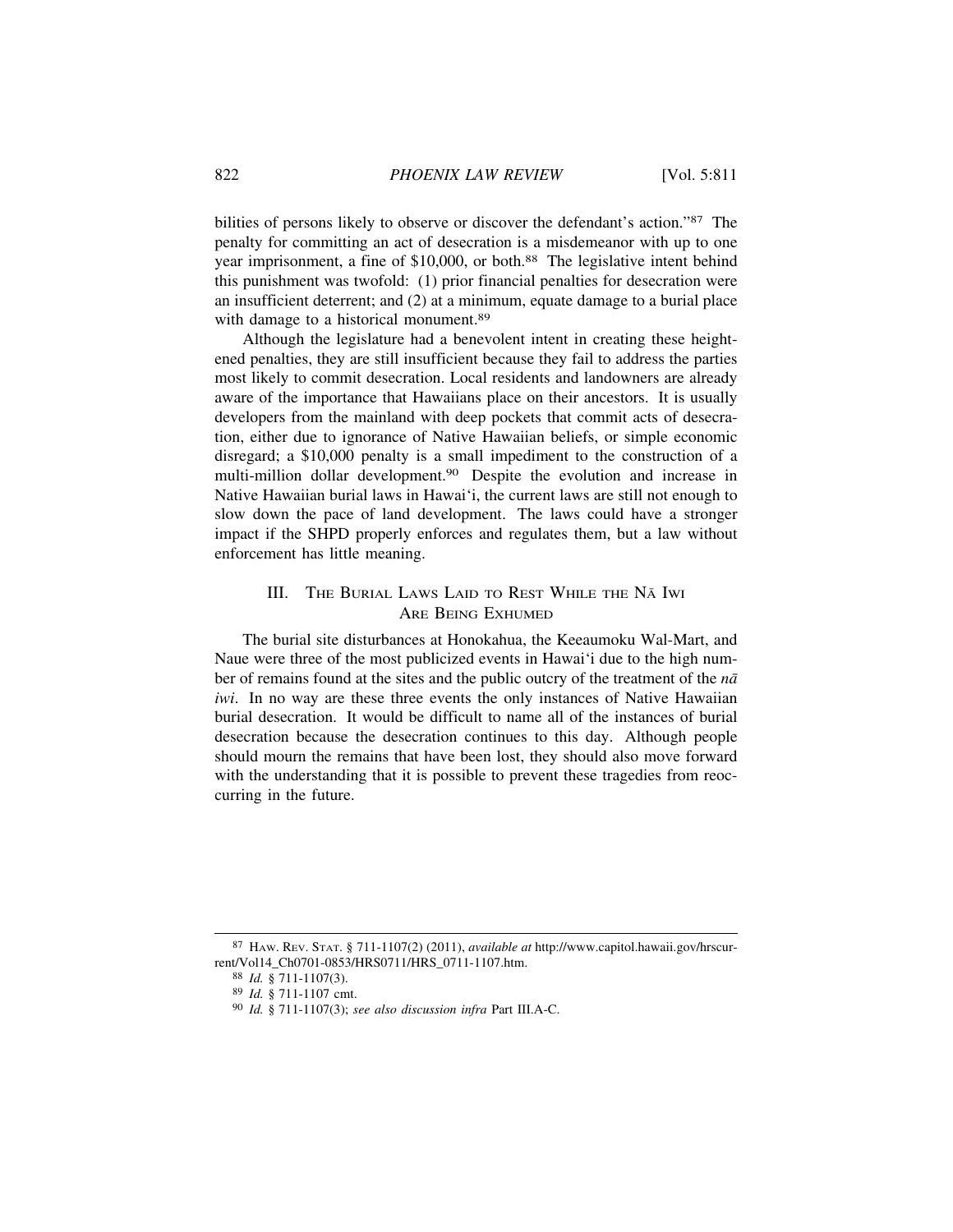#### *A. Honokahua, Maui*

In late 1987, the Ritz-Carlton began construction of its hotel resort at Honokahua, Maui.<sup>91</sup> The proposed hotel site stood upon an ancient Hawaiian burial ground, and during construction over 1,100 Hawaiian remains were exhumed.92 The initial negotiations between the Ritz-Carlton and the Native Hawaiian community did not conclude well. It did not appear as though a mutual compromise could be reached due to the outrage of the Native Hawaiian community.

However, just when no resolution was in sight, the unexpected occurred: the Ritz-Carlton, a worldwide luxury hotel company, decided to move the initial hotel site and to re-inter the remains from the site they exhumed from.<sup>93</sup> Furthermore, the Ritz-Carlton devoted 13.6 acres as the Honokahua Preservation Site.94 To this day, the Ritz-Carlton holds weekly complimentary tours to educate tourists on the cultural significance of Native Hawaiian burial sites.<sup>95</sup> The actions of the Ritz-Carlton at Honokahua are unprecedented because few mainland developers take the time to truly understand the Hawaiian culture. Here, the hotel has taken up their responsibility as stewards of the land—to *mālama ka 'aina* (care for the land), respect the ancestors of the Native Hawaiians, and provide its guests with the knowledge and history of the Hawaiian culture.<sup>96</sup> For Native Hawaiians, this episode caused a resurgence of cultural responsibility to protect and care for the  $n\bar{a}$  iwi.<sup>97</sup> Further, the Native Hawaiian community did not want another massive burial site disturbance to happen again.<sup>98</sup> In 1988, the Hawai'i Legislature amended Act 265 of H.R.S § 6-E by creating provisions that involved the discovery of historic Native Hawaiian burial sites.<sup>99</sup>

96 *Id.*

<sup>&</sup>lt;sup>91</sup> Dana Naone Hall, *Sovereign Ground, in* THE VALUE OF HAWAI'I: KNOWING THE PAST, SHAPING THE FUTURE 195, 195 (Craig Howes & Jon Osorio eds., 2010).

<sup>92</sup> *Id.*

<sup>93</sup> *The Hawaiian Ways*, CELEBRATION ARTS (Apr. 10, 2009), http://www.celebrationofthearts. org/hawaiianways.html.

<sup>94</sup> *Id.* ("A 13.6 acre parcel of the land between Honokahua Bay and the Ritz-Carlton, the Honokahua Preservation Site is the resting place of more than 2,000  $[n\bar{a} \; iwi] \; \ldots \;$ .").

<sup>95</sup> *Id.*

<sup>97</sup> Edward Halealoha Ayau, *Native Hawaiian Burial Rights*, *in* NATIVE HAWAIIAN RIGHTS HANDBOOK, *supra* note 2, at 245.

<sup>98</sup> Hall, *supra* note 91.

<sup>99</sup> *See* HAW. REV. STAT. § 6E-3 (2011), *available at* http://www.capitol.hawaii.gov/hrscurrent/ Vol01\_Ch0001-0042F/HRS0006E/HRS\_0006E-0003.htm.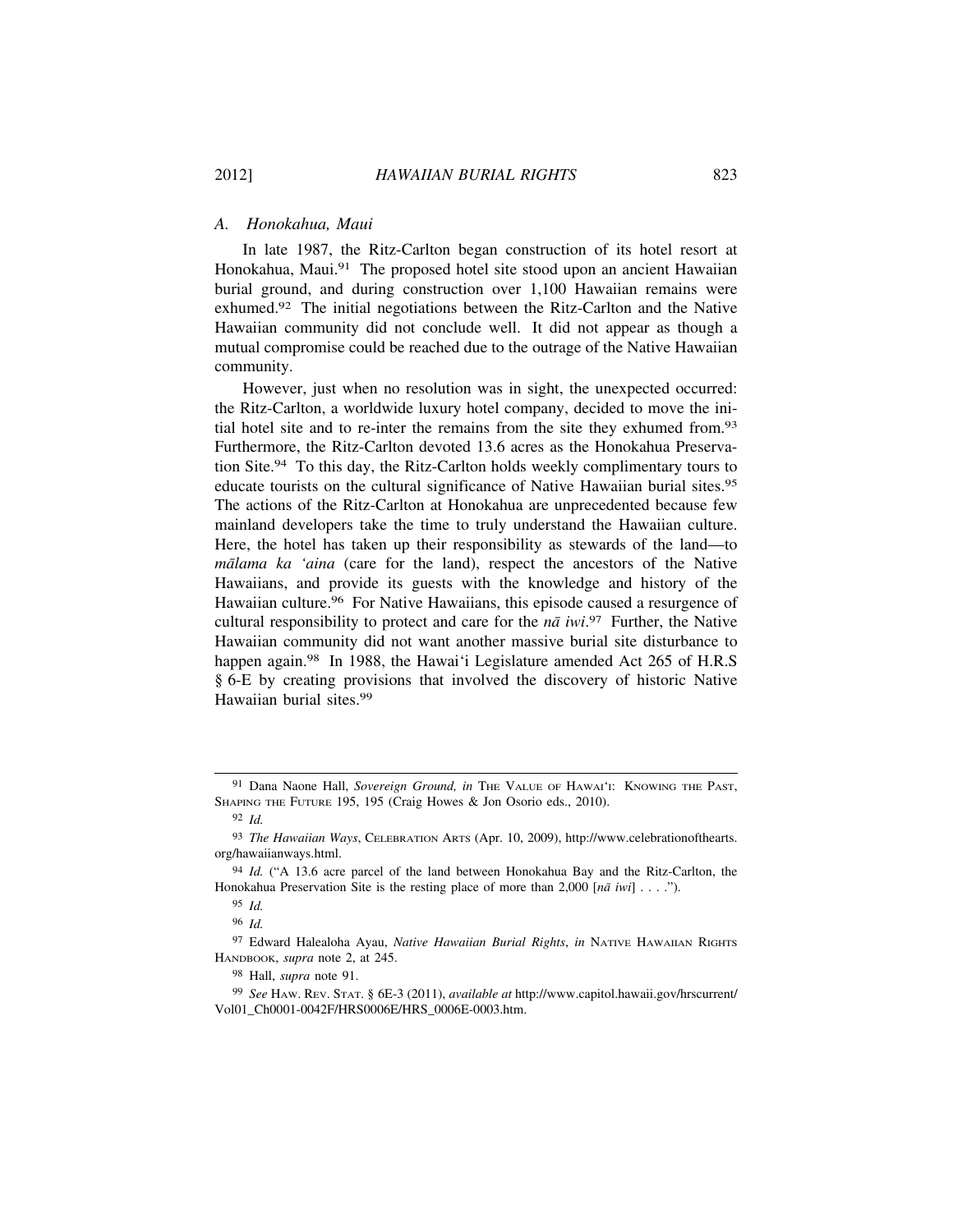#### *B. Honolulu, O'ahu*

The second major burial desecration occurred in January 2003. After construction began on the Keeaumoku Wal-Mart, six burial sites were unearthed.100 The controversy surrounding this burial desecration involved both the inefficient SHPD Hawaiian burial laws as well as the mistreatment of the *nā* iwi.

For all construction projects on private land, an archaeological survey is required.101 In this instance, SHPD told Wal-Mart that there had already been a pre-construction survey.102 Furthermore, SHPD concluded that the property was urbanized for so long that it was unlikely any remains would be found.<sup>103</sup> Then, the unlikely happened—as construction on the Wal-Mart continued, burial sites and human remains were unearthed.<sup>104</sup> *Hui Mālama I Nā Kūpuna 'O Hawai'i Nei*<sup>105</sup> member Edward Ayau stated that if the state had required an archaeological survey, the *iwi* "would have been identified up front before plans were made for development."106 If an archaeological survey had been conducted, Wal-Mart would not have been allowed to continue its construction after the remains were discovered.<sup>107</sup>

Despite finding a total of forty-two sets of  $n\bar{a}$  *iwi* since construction began in 2002, the construction of the Wal-Mart continued unimpeded until July of 2004.<sup>108</sup> With the discovery of two more sets of  $n\bar{a}$  *iwi*, construction was halted pending further investigation.<sup>109</sup> The investigation concerned Wal-Mart's contract archaeologist violating state burial laws by removing the two sets of *nā iwi* before notifying the SHPD and O'ahu Police Department.<sup>110</sup> The archaeologist eventually notified SHPD about the remains—two days after removing them.111 When asked about the removal, the archaeologist stated the two sets of remains found belonged to another group of remains previously

<sup>100</sup> Sally Apgar, *State Probes Alleged Desecration of Hawaiian Bones*, STAR BULL. (Mar. 9, 2005), http://archives.starbulletin.com/2005/03/09/news/story5.html.

<sup>101</sup> *See* HAW. CODE R. §§ 13-300-1 to -39 (LexisNexis 2012).

<sup>102</sup> James Gosner, *Bones to Stay on Wal-Mart Site*, HONOLULU ADVERTISER (Mar. 26, 2004), http://the.honoluluadvertiser.com/article/2004/Mar/26/ln/ln12a.html.

<sup>103</sup> *Id.*

<sup>104</sup> *Id.*

<sup>105</sup> Rooted, *supra* note 31, at 31, 33. (The Group Caring for the Ancestors of Hawai'i feel that the handling of remains without prayer or protocol and the remains being removed without the permission from descendants amounts to desecration).

<sup>106</sup> Gosner, *supra* note 102.

<sup>107</sup> *Id.*

<sup>108</sup> James Gosner, *Another Burial Find Halts Work at Wal-Mart Site*, HONOLULU ADVERTISER (Mar. 24, 2004), http://the.honoluluadvertiser.com/article/2004/Jul/24/ln/ln03a.html.

<sup>109</sup> *Id.*

<sup>110</sup> *Id.*

<sup>111</sup> *Id.*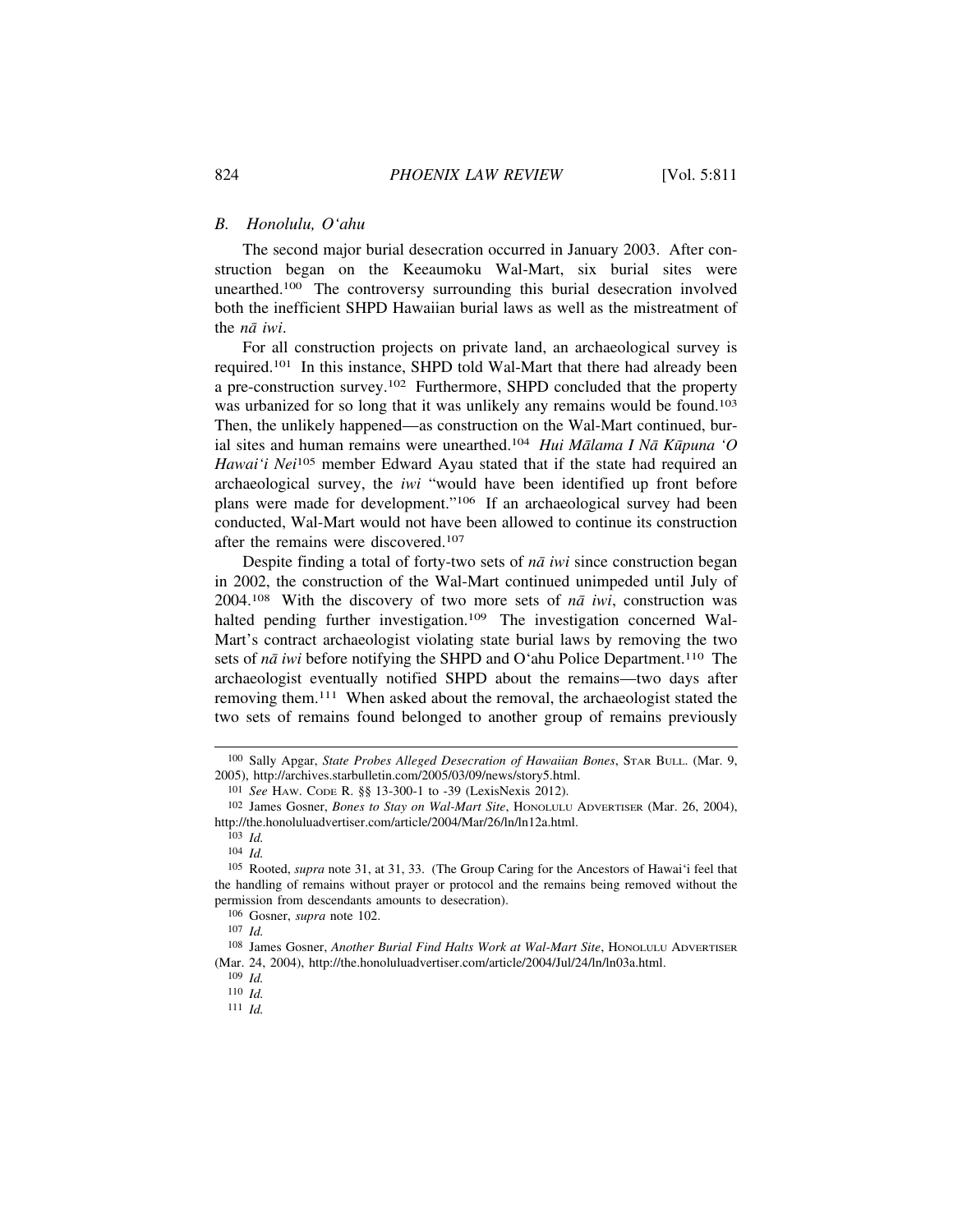discovered.112 He also stated he could not contact the SHPD about the finding because it was a Saturday.<sup>113</sup>

In 2005, state officials renewed the investigation, attempting to discover whether the Wal-Mart funded archaeologist desecrated the unearthed *iwi*.<sup>114</sup> When state officials arrived to take possession of the *iwi* in order to re-inter them to another site, they discovered "numerous skulls and bones were glued back together, and some skulls had marking from permanent-ink pens."<sup>115</sup> However, an even more disturbing element was revealed when the Wal-Mart archaeologists stated they had asked permission from SHPD staff members to re-glue skull fragments, and the historic preservation staff granted most of these requests.116 Instead of finding Wal-Mart guilty of criminal wrongdoing or civil violations for desecration of the  $n\bar{a}$  *iwi*, SHPD felt the archaeologists merely overstepped the bounds of the state's permission by gluing more skulls and bones than authorized.117 Paulette Kalekini, one of the descendants of a set of *iwi*, clearly articulated her frustration: "[I]f the state does not follow through [with the violations], then the laws mean nothing, especially to Native Hawaiians."<sup>118</sup>

Despite the success and precedent set forth at Honokahua, it appears that the events at the Keeaumoku Wal-Mart were a drastic step in the wrong direction. Unfortunately, this tragic event would set into motion the continued trend where the state would favor the mainland developer over its native people and their cultural practices.

# *C. Naue, Kaua'i*

One would think that in light of the tragedies that occurred at Honokahua, Wal-Mart, and elsewhere, the state would have taken steps to ensure these acts of desecration could not happen again. However, the events surrounding the Naue burial debacle indeed show that the state's pro-development agenda has no place for Native Hawaiian burial grounds.

In 2001, Joseph Brescia, the CEO of Architectural Glass and Aluminum,<sup>119</sup> began constructing a large, single-family, luxury home over more than thirty

<sup>112</sup> *Id.*

<sup>113</sup> *Id.*

<sup>114</sup> Apgar, *supra* note 100.

<sup>115</sup> *Id.*

<sup>116</sup> *Id.*

<sup>117</sup> *Id.*

<sup>118</sup> *Id.*

<sup>119</sup> *History*, AGA, http://www.aga-ca.com/abt\_history.html (last visited Apr. 18, 2012) (AGA provides support to owners, architects, and contractors in the completion of "significant monumental projects" and has full service offices in Alameda, Irvine, Sacramento, and Honolulu);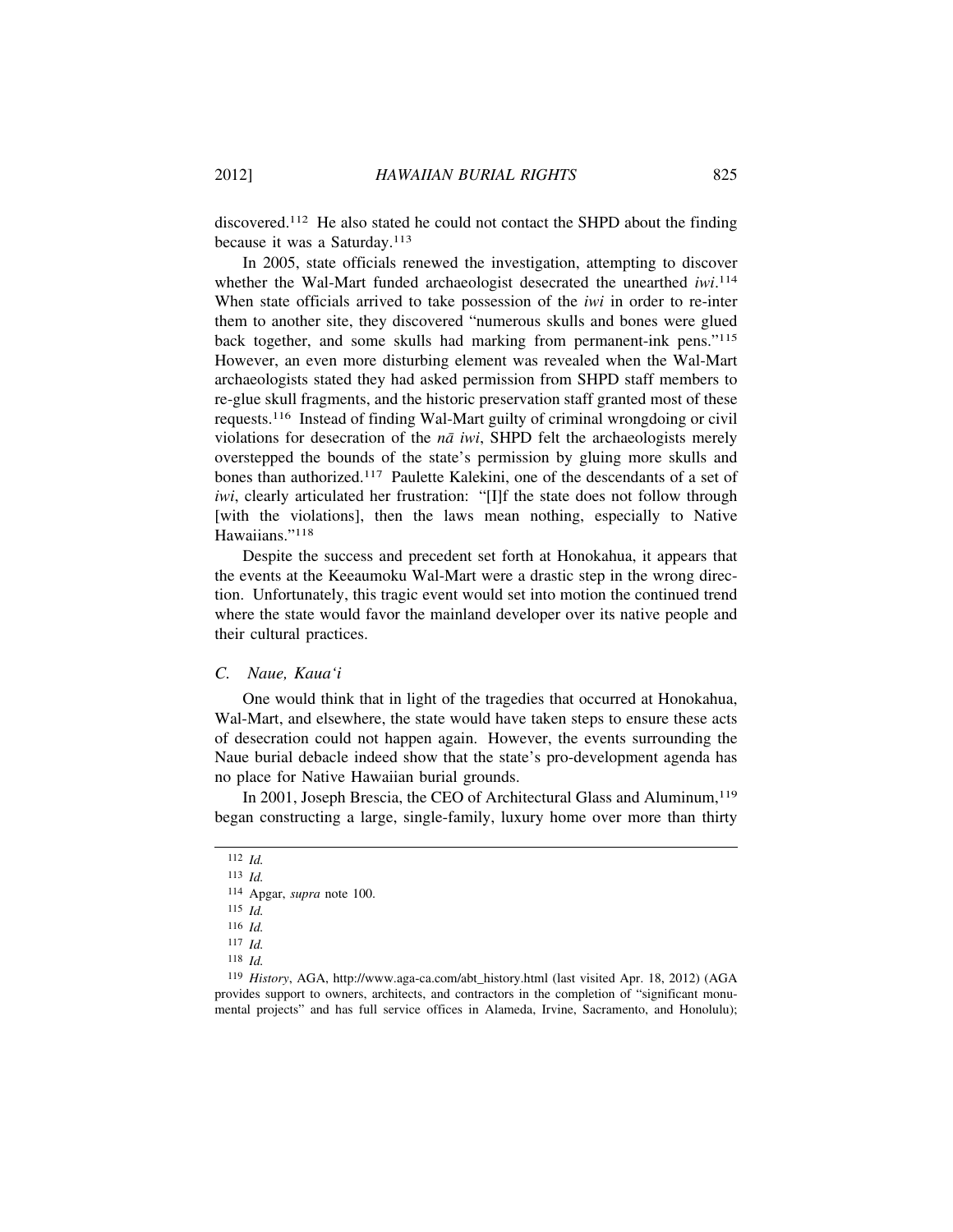ancient Hawaiian burial sites.120 In order to comply with the IBC's decision of leaving the *iwi* in place, Brescia—without any permission from the council, or SHPD—instructed his workers to cap the burial sites with concrete.<sup>121</sup> However, this atrocity was *not* the most repugnant event to take place; the State's response legitimized Brescia's actions.

SHPD/ Kaua'i District Archaeologist Nancy McMahon stated that the cement caps over the burial sites qualified as preservation in place.122 The Fifth Circuit<sup>123</sup> agreed to this definition, and allowed Brescia's home construction to proceed because the *iwi* had already been capped and the foundation had already been poured.124 Despite Judge Watanabe stating that Brescia was never authorized to alter the graves by building in the first place, she did not issue a cease and desist order on further construction.125 However, Judge Watanabe warned Brescia that the IBC could make any number of recommendations on his burial plan, and his continual construction was at his own peril.126 Further attempts to litigate and stop Brescia's construction was ignored, even though there *still is no approved state burial treatment plan* for the property.127 Judge Watanabe stated she cannot enforce any cease and desist orders or temporary restraining orders unless Brescia destroys, alters, disturbs, or denies any access to burial sites.128 With construction concluding at the end of 2009, and no lineal descendants ever recognized, the house was built without any further impediments by the Hawaiian community.<sup>129</sup>

In what has been deemed a "powerful symbol of the bitter battle between development and cultural preservation in Hawaii,"130 the Native Hawaiian community stands alone. On one side of the battle is the Native Hawaiians, and on the other side is the Hawai'i Deputy Attorney General, SHPD, and Joseph

124 New Pacific Voice, *supra* note 34.

*Joseph Brescia*, BLOOMBERG BUSINESSWEEK (Apr. 8, 2012, 12:21 AM), http://investing.business week.com/research/stocks/private/person.asp?personId=5964441.

<sup>120</sup> New Pacific Voice, *supra* note 34.

<sup>121</sup> *Id.*

<sup>122</sup> *Id.*

<sup>123</sup> Hawaiian Circuit courts share concurrent jurisdiction with District Courts in civil non-jury cases in which the amounts in controversy are between \$10,000 and \$25,000. The Fifth Circuit refers to all courts located on the island of Kaua'i. HAWAI'I STATE JUDICIARY, http://www.courts. state.hi.us/courts/circuit/circuit\_courts.html (last visited Apr. 18, 2012).

<sup>125</sup> *Id.*

<sup>126</sup> *Id.*

<sup>127</sup> Curtis, *supra* note 37.

<sup>128</sup> *Id.*

<sup>129</sup> *Id.*

<sup>130</sup> Joan Conrow, *Cut to the Bones: The State's Handling of Burial Sites Comes Under Fire*, HONOLULU WEEKLY (Apr. 7, 2010), http://honoluluweekly.com/cover/2010/04/cut-to-the-bones.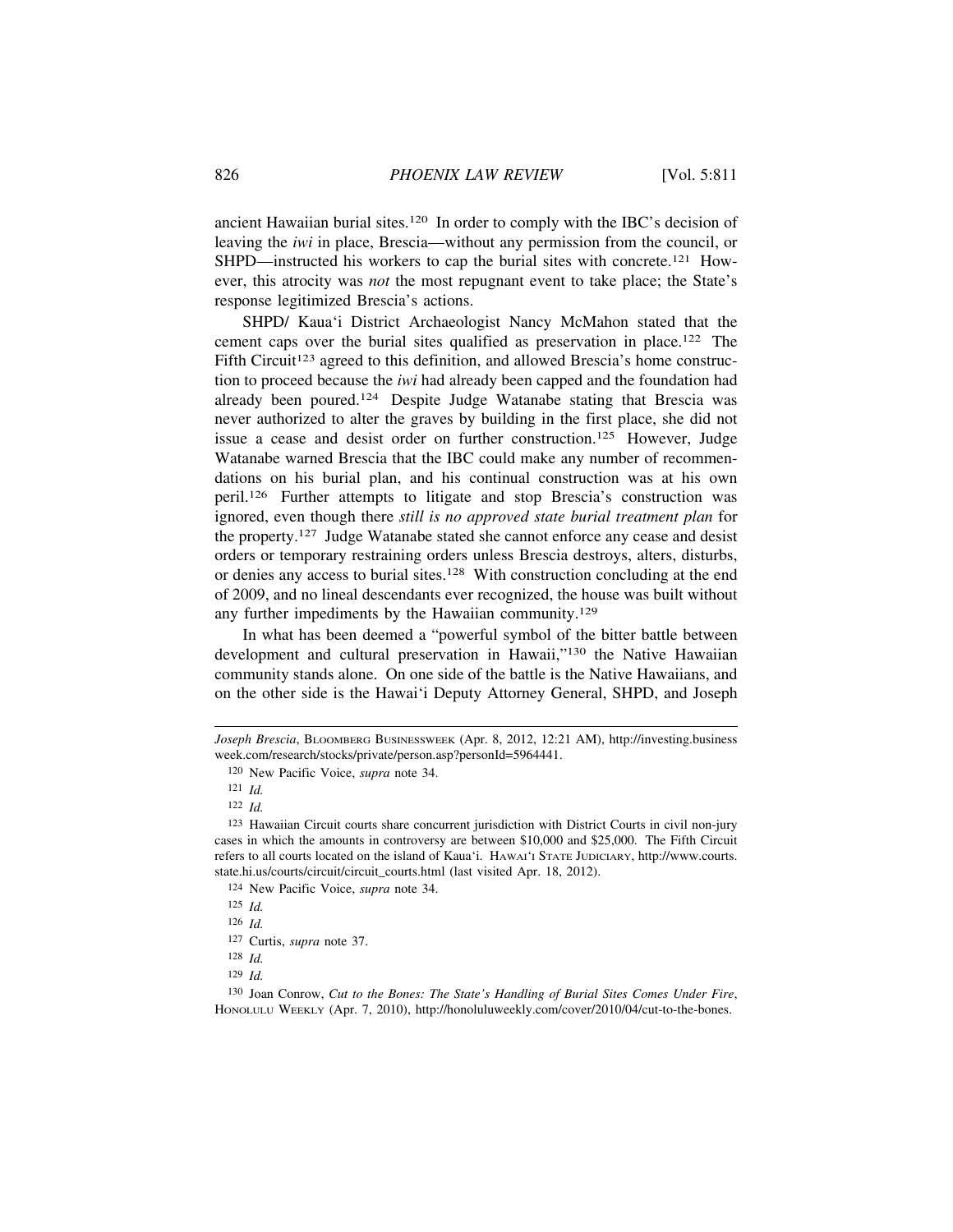Brescia.<sup>131</sup> With his state-backed support, nothing can stand in the way of a wealthy mainlander building atop *nā iwi*. Even when Kaua'i Police Chief Darryl Perry attempted to send Brescia's construction crew away because they were violating state burial laws, the State attorney general's office overruled Perry's order.<sup>132</sup> The office further asserted that Brescia's building permit nullified any elements of desecration.<sup>133</sup>

Despite the language in H.A.R.  $\S 711-1107(b)$ , <sup>134</sup> it appears that encasing *n¯a iwi* in concrete slabs does not outrage the sensibilities of those people observing Brescia's actions, especially not Native Hawaiians. Rather than focusing on her duty to preserve historical burial sites, SHPD/Kaua'i District Archaeologist Nancy McMahon fully supported Brescia in finishing construction on his home: "[Brescia] spent so much money already; he spent millions of dollars on the property."135 In these harsh economic times, Hawai'i state officials seem to focus on the following equation: increased development leads to increased property values, and that equals increased tax money in state coffers.136 Nowhere in the equation do State officials factor in the importance of Native Hawaiian cultural tradition or the sensibilities of their electorate.

Strengthening burial laws following the Honokahua ordeal appears to have weakened the voice of the Native Hawaiian community. With SHPD failing to enforce the burial laws or regulate development, the laws mean nothing—especially to Native Hawaiians.137 If the State burial laws are an ineffective tool to prevent burial desecration, is there a way to ensure events like Honokahua, the Keeaumoku Wal-Mart, and Naue never happen again? The solution may lie in the application of TJ, with its overall goal of reducing the law's anti-therapeutic effect while enhancing the therapeutic consequences.<sup>138</sup>

# IV. MAKING SURE PAST EVENTS<sup>139</sup> NEVER HAPPEN AGAIN

There are two remedies available to solve the problem with Hawaii's burial laws. The first solution focuses on preventative law, which looks at the inter-

<sup>131</sup> *See id.*

<sup>132</sup> New Pacific Voice, *supra* note 34.

<sup>133</sup> *Id.*

<sup>134</sup> Defining burial site desecration as intentionally "defacing, damaging, polluting, or otherwise physically mistreating in a way that the defendant knows will outrage the sensibilities of persons likely to observe or discover the defendant's action," tying it indelibly to community standards. HAW. REV. STAT. § 711-1107(2) (2011), *available at* http://www.capitol.hawaii.gov/ hrscurrent/Vol14\_Ch0701-0853/HRS0711/HRS\_0711-1107.htm.

<sup>135</sup> New Pacific Voice, *supra* note 34.

<sup>136</sup> *Id.*

<sup>137</sup> *Id.*

<sup>138</sup> DAICOFF, *supra* note 6.

<sup>139</sup> *See supra* Part III.A-C.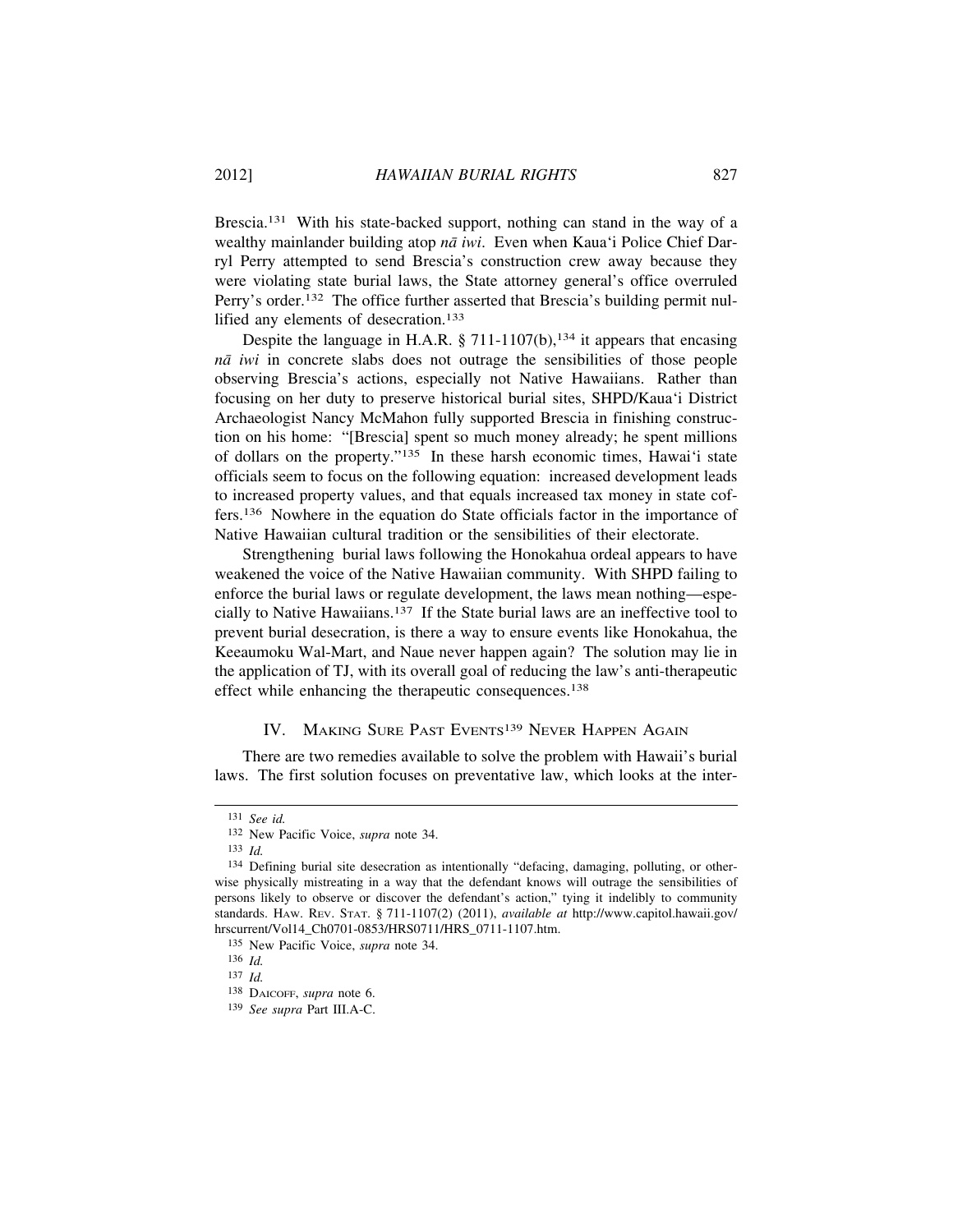personal relationship between the conflicting parties.140 The second solution focuses on creative problem solving, where the parties are educated about their respective concerns and empathize with each other's point of view.<sup>141</sup>

# *A. Education/Public Awareness*

"We need to continually educate our children that are coming forth, that caring for the ancestors is their responsibility. They need to be taken care of because they deserve it, and for no other reason."142 The late Ms. Kapaka-Arboleda's statement is quite prophetic. Ms. Kapaka-Arboleda's message should not be limited only to children, but used to educate every person that wants to live or work in Hawai'i that it is a shared responsibility to preserve the *n¯a iwi*. People moving to Hawai'i should make themselves aware of all the unique cultural practices native to the islands. One of the remedies necessary to solve the deliberate desecration to ancient Hawaiian burials is through educating all parties directly involved in the dispute. Generally, the parties would not only include the developer, but also the SHPD archaeologists, and judges overseeing the dispute.

Preventative law anticipates disputes before they arise, and establishes preemptive measures to prevent future litigation or legal problems.<sup>143</sup> Preventative law also focuses on the interpersonal relationship between conflicting parties.144 These relationships endure long after the problem passes, and "a solution that irreparably ruptures the bond may lead to future legal problems and thus be really no solution at all."145 Preventative law also uses two techniques to spot problems that might arise in the future: (1) the rewind technique and  $(2)$  the fast-forward technique.<sup>146</sup> The rewind technique examines past and current legal disputes to gain insight into how to prevent similar lawsuits from arising.147 The fast-forward technique looks into potential problems, and assesses what preventative measures can be enacted now to avoid those problems in the future.<sup>148</sup>

142 Nā Iwi Kūpuna, supra note 1.

<sup>140</sup> DAICOFF, *supra* note 6, at 87.

<sup>141</sup> *Id.* at 125 ("Creative problem solving refers to a broad approach to lawyering and legal problems that takes into account a wide variety of non-legal issues and concerns and then seeks creative, win-win solutions to otherwise win-lose scenarios.").

<sup>143</sup> DAICOFF, *supra* note 6, at 87.

<sup>144</sup> *Id.*

<sup>145</sup> *Id.*

<sup>146</sup> *Id.* at 88-90.

<sup>147</sup> *Id.*

<sup>148</sup> *Id.*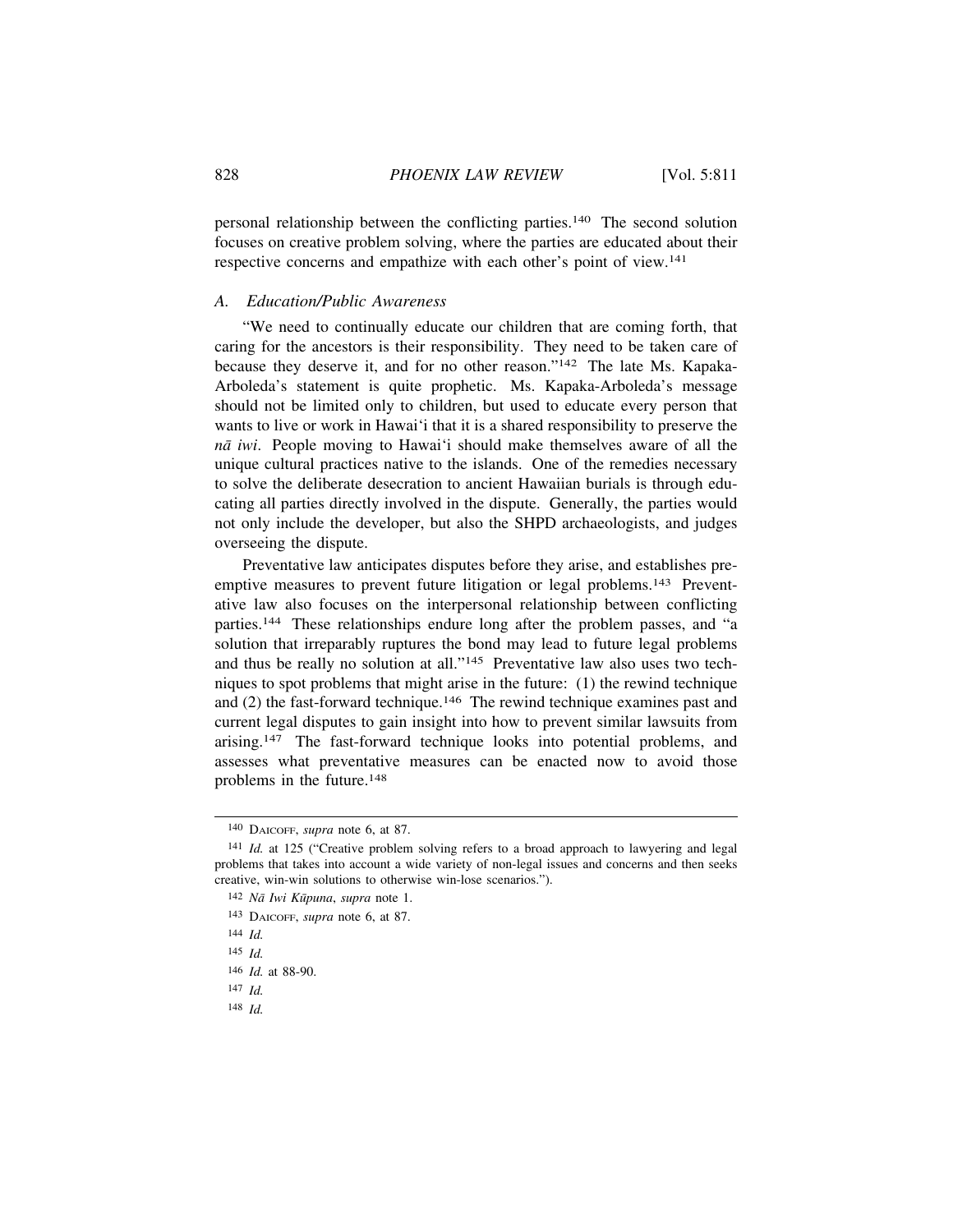#### 1. Developers

One important aspect that anyone from the mainland United States needs to know before coming to Hawai'i is that Hawai'i is culturally unique from other states. Mainland developers wanting to construct homes, buildings, or other structures in Hawai'i need to dispel the mindset that the Hawaiian culture is ancillary to profit making. These developers need to educate themselves in all aspects of the Hawaiian culture, not merely superficial profit making ventures—e.g., surfing, luaus, and hula.

This education should occur even before breaking ground on acquired property, because the majority of problems dealing with desecration involve an inadequate archaeological survey. The State should require, as a prerequisite to any mainland resident/developer obtaining a piece of property in Hawai'i, testing which broadly covers Native Hawaiian culture, land, and history. The State currently has a procedure that reviews and considers permits based on the wellbeing of the Hawai'i community.<sup>149</sup> Due to this pre-established permit requirement, implementing a mandatory test as a precursor to acquiring a permit would not be too burdensome for the mainland resident/developer.

This proposition is ideal because it would force developers to learn about the cultural and burial practices of the Native Hawaiian community. With this newly acquired knowledge, developers would now be able to understand the hostility that Native Hawaiians have shown when the *na* iwi have been mistreated. Knowledge about the reverence Native Hawaiians have toward their ancestors and remains converges with a person's intrinsic nature to show the proper respect and treatment of human remains.

# 2. Archaeologists

An archaeologist should already understand, through their anthropological background, that human societies vary greatly from one another. One of the reoccurring issues leading to desecration is the result of developers hiring culturally inept archeologists to conduct archaeological surveys.150 As archaeologists, these individuals should be held to a higher degree of responsibility when it comes to desecration; it is presumed that they know no two populations are culturally identical to each other. Archaeologists need to be fully aware of the culture, history, customs, practices, and beliefs of the area/state/country of an indigenous people.

<sup>149</sup> *See* DEPT. LAND & NAT. RESOURCES, FORMS, http://hawaii.gov/dlnr/land/forms-1 (last visited Apr. 18, 2012).

<sup>150</sup> *Cf. Standards of Research Performance*, RPA, http://www.rpanet.org/displaycommon.cfm? an=1&subarticlenbr=4 (last visited Apr. 18, 2012).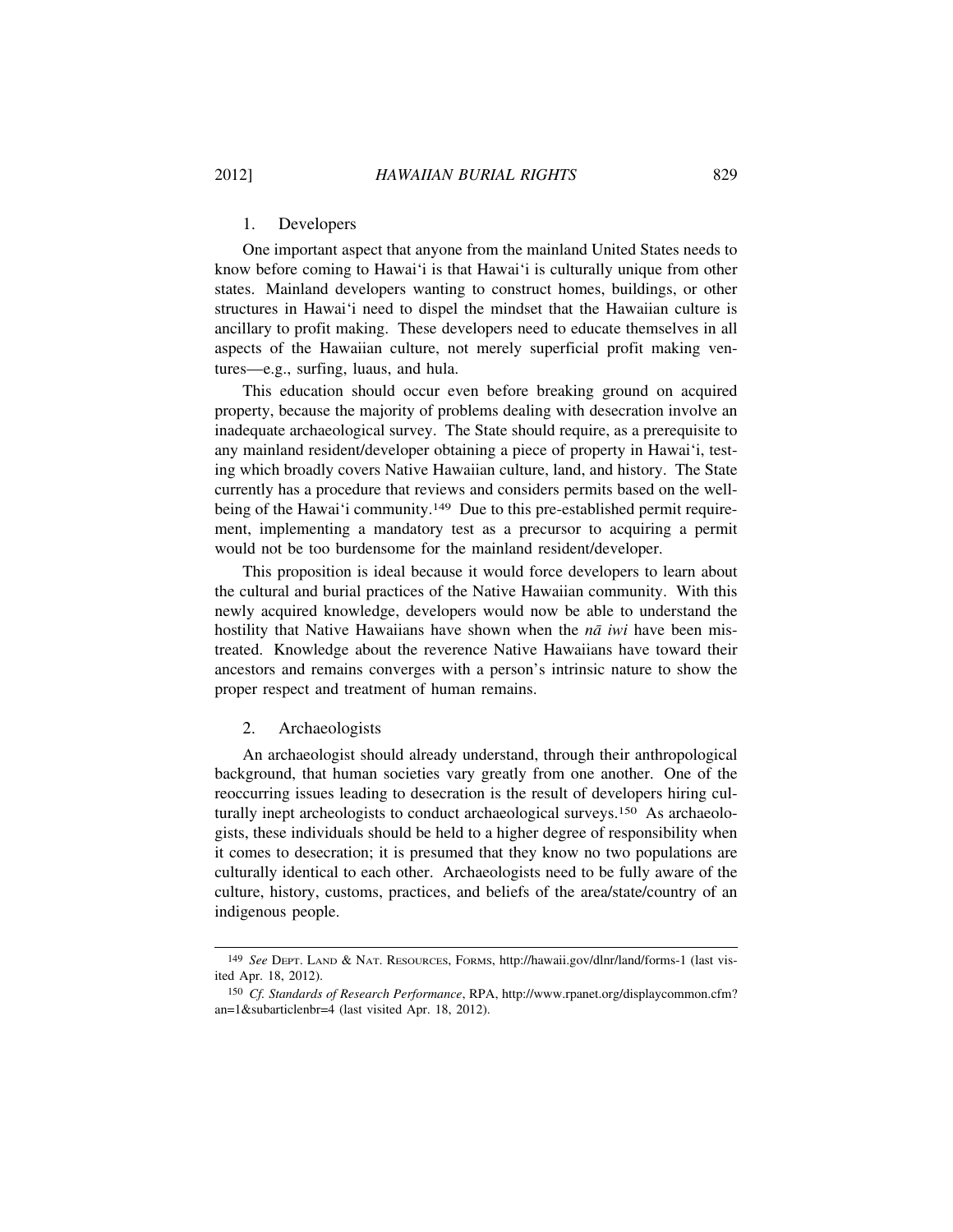As a prerequisite to graduating with any degree at the University of Hawai'i, all students must take a Hawaiian Studies course.<sup>151</sup> Similarly, there should be a prerequisite created for practicing archaeologists to take such a course in order to become a *qualified* Hawai'i archaeologist. Archaeologists already need to take courses that focus on various indigenous cultures; it should only be logical that they have a familiarity in the indigenous population of the region in which they wish to practice. This additional prerequisite would ensure only those archaeologists who have passed a Hawaiian Studies course would be able to practice in Hawai'i, and only these archaeologists would be able to work on any land development occurring on the Hawaiian Islands. Mainland developers would no longer be able to contract for the cheapest archaeologist—they would be limited to hiring a qualified archaeologist knowledgeable in Hawaiian culture.

# 3. Attorneys and Judges

During his term as Chief Justice of the Hawai'i Supreme Court, William S. Richardson established a precedent that certain Westernized views of the law beach access, shoreline boundaries, and water rights—were not appropriate.<sup>152</sup> Rather, he found that Hawaiian principles predating western contact were operative.153 Chief Justice Richardson saw the need for changing this viewpoint in the law because prior decisions were made by judges who had little connection to Hawai'i, had little awareness of Hawaii's culture and operative law, and made decisions based upon the standard Western Anglo-Saxon view of the law.154

Chief Justice Richardson's view of operative Hawaiian law should be expanded to include burial rights. There is no reason why Native Hawaiian burial practices should not be included with the already well-established precedents of water rights, beach access, and shoreline boundaries. Hawaiians established cultural and legal views in all of these areas prior to Western contact. Therefore, Westernized views are not appropriate and should not be applied to these issues.

Western law often clashes with Native Hawaiian cultural traditions. This constant conflict creates an anti-therapeutic application to the state law. The State's laws are often created from a Western point of view that completely ignores Native Hawaiian cultural traditions. Although there are a few laws that

<sup>151</sup> *See* UNIV. OF HAW., UNDERGRADUATE GENERAL EDUCATION REQUIREMENTS FOR STUDENTS ENTERING FALL 2011, 27 (2011), http://www.catalog.hawaii.edu/pdf/025-030genEdCore11.pdf.

<sup>152</sup> Ivan M. Liu-Kwan, *A Beloved Teacher Whose Vision Had No Boundaries*, 33 U. HAW. L. REV. 39, 40-41 (2010).

<sup>153</sup> *Id.*

<sup>154</sup> *Id.*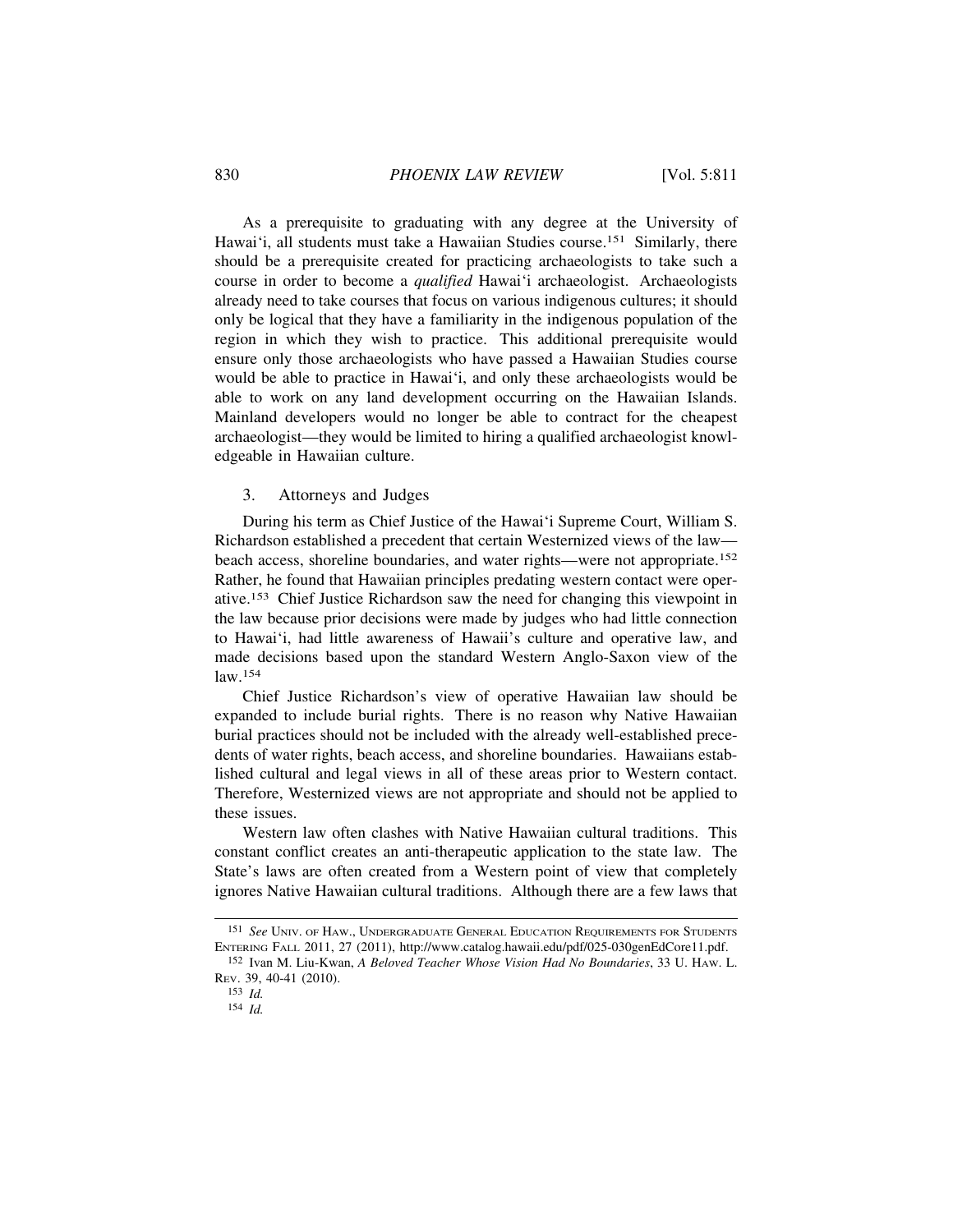protect these cultural sites, these laws are immediately subordinated to mainland urban development interests. For the Hawaiian community, this creates an overall feeling of mistrust and a lack of confidence in the State's enforcement of its own laws. Those who wish to practice law in Hawai'i should know that some Westernized law concepts have no place in Hawai'i. Requiring attorneys and judges to take mandatory continuing legal education classes that detail the laws of Hawai'i before Western contact would help prevent inadequate decisions/rulings.

Preventative law anticipates disputes before they arise as well as creating preemptive measures to prevent future legal problems.155 The preventative law solution would be simple enough to implement amongst all the above-mentioned parties.156 Mandatory tests to obtain a building permit, classes to become licensed Hawaiian archaeologists, and required CLEs for licensed Hawaiian attorneys and judges would require transplants from the mainland to learn about Native Hawaiian cultural practices and beliefs. Before these people conduct any type of project that involves land development in Hawai'i, they would already be fully aware of the cultural sensitivity of Native Hawaiian burial remains. Land developers, archaeologists, attorneys, and judges would be able to comprehend the Native Hawaiian's reverence for the *na* iwi as an innate human trait to show respect toward human remains.

# *B. Mediation Between the State and Burial Councils*

Another reason burial desecrations continue to occur is because IBCs possess inadequate legal knowledge. Although each IBC member is a "member of the Hawaiian community" and "[p]ossess[es] an understanding of Hawaiian culture, history, customs, practices, and in particular, beliefs and practices relating to the care and protection of Native Hawaiian burial sites and ancestral remains," most members do not have a legal background.157 These are advocates who serve the council without compensation<sup>158</sup> in order to ensure the

<sup>155</sup> DAICOFF, *supra* note 6.

<sup>156</sup> *See supra* Part IV.A-C.

<sup>157</sup> HAW. CODE R. §13-300-22(b)(2) (LexisNexis 2012). *See generally* Henry Curtis, *Hawaii Supreme Court Reverses ICA on Burials*, TRANSFORMING HAW. (Feb. 14, 2011), http://transforminghawaii.blogspot.com/2011/02/hawaii-supreme-court-reverses-ica-on.html (On O'ahu, IBC (OIBC) member Hinaleimoana K.K.W. Falemei is the Director of Culture at Halau Lokahi Public Charter School. Also, OIBC member Aaron D Mahi is the former director of the Royal Hawaiian Band. OIBC member Cy M. Bridges is the President of the Native Hawaiian Hospitality Association.).

<sup>158</sup> HAW. REV. STAT. § 6E-43.5(c) (2011), *available at* http://www.capitol.hawaii.gov/hrscurrent/Vol01\_Ch0001-0042F/HRS0006E/HRS\_0006E-0043\_0005.htm (the council members shall serve without compensation, but shall be reimbursed for necessary expenses incurred during the performance of their duties).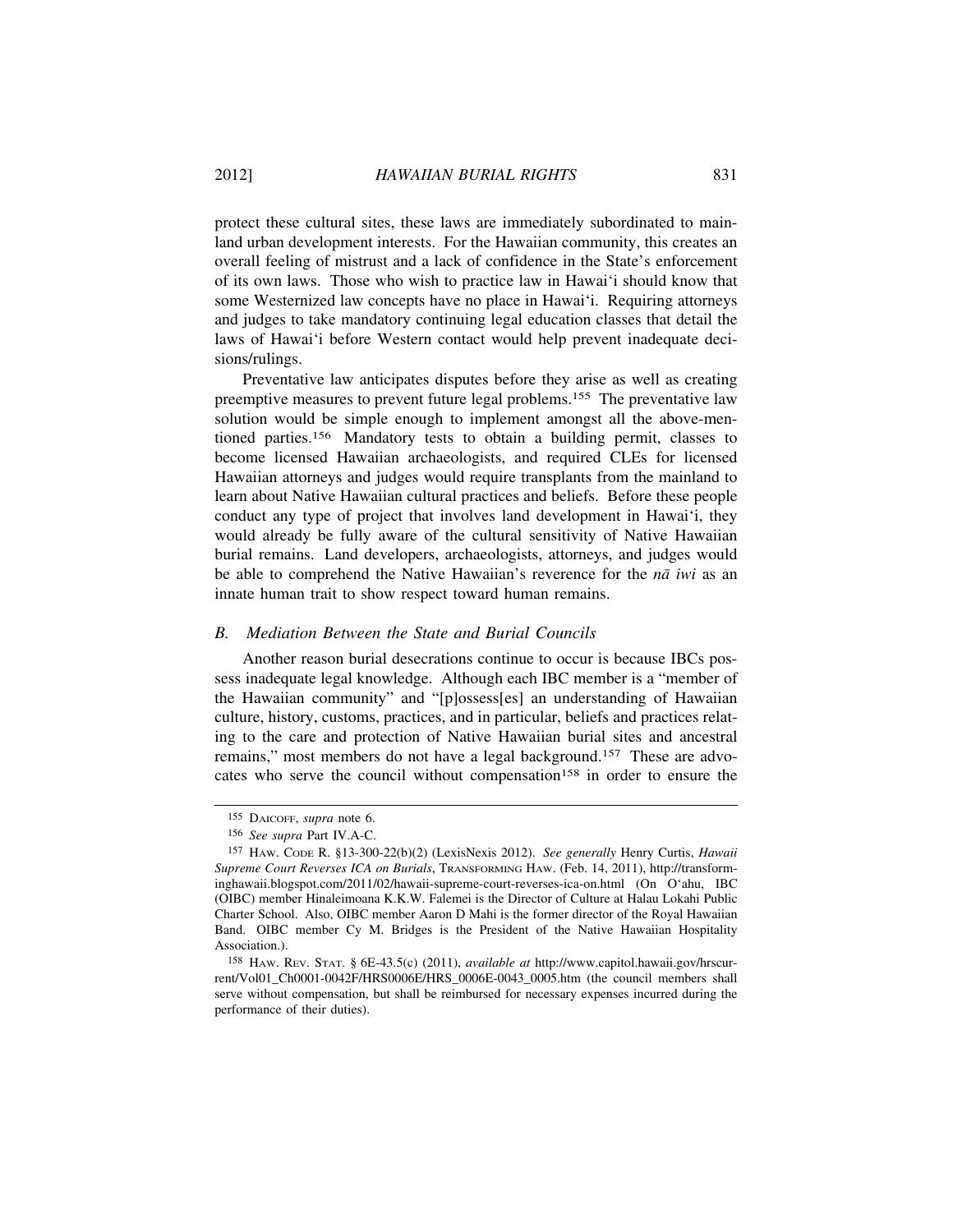preservation of the *nā iwi*. Due to their unfamiliarity with the applicable burial laws, however, council members cannot fully execute their functions as advocates for the Hawaiian community.<sup>159</sup>

Creative problem solving stresses the flexibility of framing one problem in multiple ways and selecting the best method(s) amongst the array of possible solutions.160 The flexibility arises from processes that not only rely upon the traditional analytical approach, but also non-traditional processes derived from sociology, psychology, and economics, as well as other fields of study.<sup>161</sup> This altruistic approach avoids the simplistic "silver bullet" solution, which gives people the illusion that the problem is immediately solved from one remedy.<sup>162</sup> Creative problem solving develops numerous solutions based on what is learned about the problem rather than relying upon what has been habitually done in the past to temporarily solve the problem.163 The method avoids scenarios where one party succeeds and another loses, which usually causes the problem to be temporarily quelled rather than being permanently resolved.<sup>164</sup> The purpose of creative problem solving is to create permanent solutions in which both parties benefit, as well as developing a greater sense of empathy towards the other party.<sup>165</sup>

Currently, there is an overall feeling of mistrust from the IBC toward the state attorney general's office and the SHPD. This mistrust was greatly exacerbated by the event that occurred at Naue, where both Deputy Attorney General Vince Kanemoto and SHPD Deputy Director Nancy McMahon had "incorrectly advised the council that construction would proceed *regardless* of their determination."166 This legal advice appears to be in direct contrast with H.A.R. § 13-300-24(h) which states, "the council shall be authorized to take any other appropriate actions in furtherance of this chapter. Nothing will be construed to limit the authority of the council as to matters provided in chapter 6E, H.R.S."167 Furthermore, both Kanemoto and McMahon "erroneously informed the council that they had no power other than to recommend only one of two choices: (1) preserve in place or (2) relocate remains."168 Thus, the

<sup>159</sup> *See* HAW. CODE R. §13-300-24 (LexisNexis 2012).

<sup>160</sup> *See generally Creative Problem Solving*, CAL.W. SCH. L., http://cwsl.edu/main/default.asp? nav=creative\_problem\_solving.asp&body=creative\_problem\_solving/home.asp (last visited Apr.18, 2012).

<sup>161</sup> *Id.*

<sup>162</sup> DAICOFF, *supra* note 6, at 125.

<sup>163</sup> *Id.*

<sup>164</sup> *Id.*

<sup>165</sup> *Id.* at 126.

<sup>166</sup> New Pacific Voice, *supra* note 34.

<sup>167</sup> HAW. CODE R. §13-300-24 (LexisNexis 2012).

<sup>168</sup> New Pacific Voice, *supra* note 34.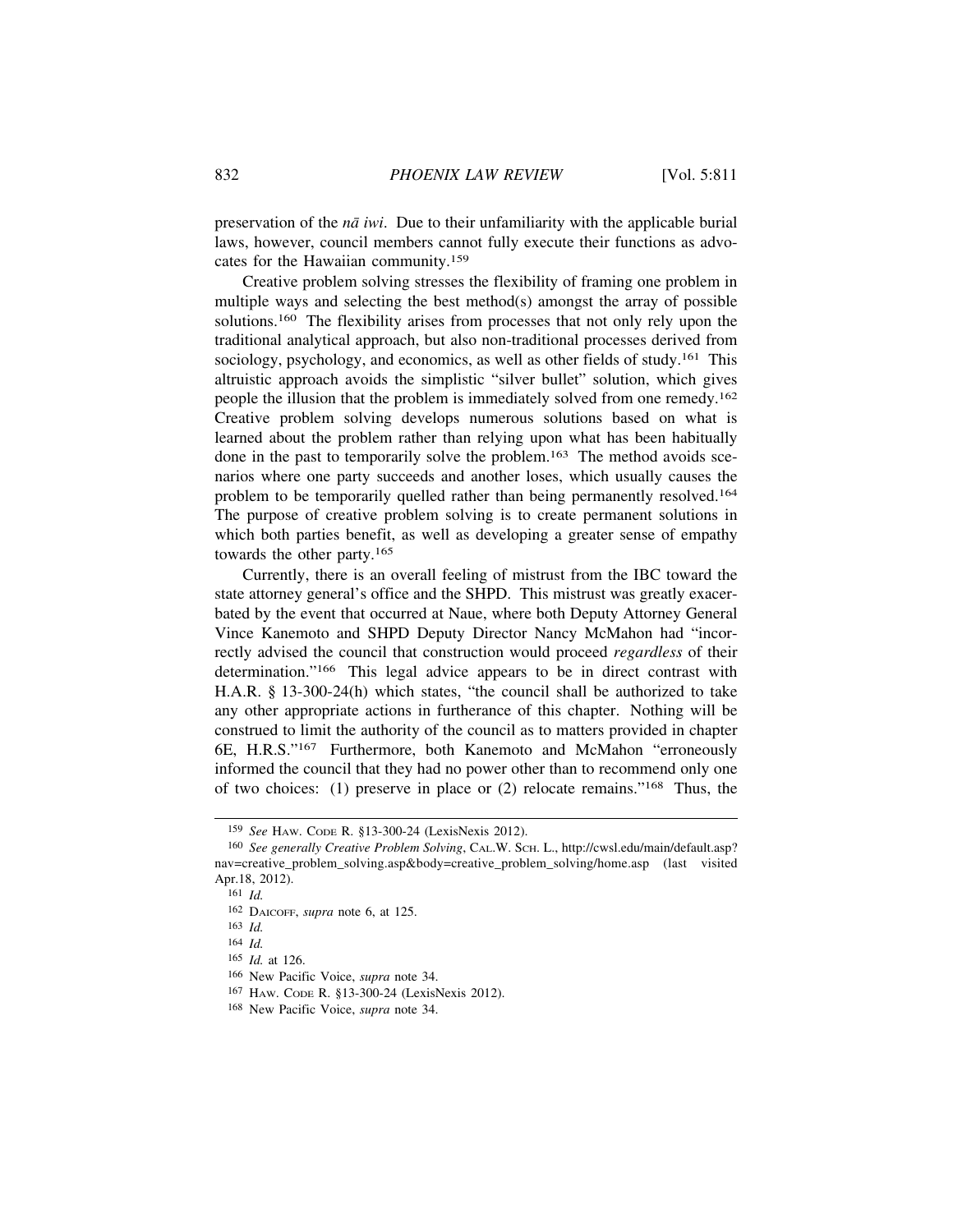council was not fully aware of all their options or their inherent authority in dealing with the burial site. This led some IBC members to believe that both the attorney general and the SHPD were not working in the IBC's best interests, but rather in the interests of the land developer. Whether or not this belief is true, this idea caused a breakdown in communication between the IBC and the State.

On first impression, one might think that both the Deputy Attorney General and SHPD Deputy Director had either accidentally misinformed the council of their rights, or were not aware of H.A.R. § 13-300-24(h). However, during the hearing for a preliminary injunction to stop construction on Brescia's house, both Kanemoto and McMahon cited to H.A.R. § 13-300-24(h), and stated they told the burial council about all its rights.<sup>169</sup> This communication breakdown is more than just a mere mistake because it seems to be a frequent occurrence designed to keep IBCs from having any decision-making powers; powers that are exemplified in the burial laws!

One of the solutions proposed is to create a mutual exchange of information between the IBC and the attorney general and SHPD. This remedy is essential to solving the inadequate legal knowledge possessed by the IBC. Most members of the burial councils are everyday Hawaiian citizens who have no idea what additional rights the law provides to them as an IBC member. IBC members rely in good faith upon the professional legal advice given to them by people in positions to be fully knowledgeable about burial laws. Council members have very little reason to second-guess what a professional tells them about the law, and lack the resources to independently make such determinations. Rather than exploiting this ignorance, the attorney general and the SHPD should collaborate and strengthen its ties to the IBC. For creative problem solving to function, a permanent solution where both parties benefit is needed. Currently, the IBC is ineffectual in preventing burial desecration because the Attorney General and SHPD generally side with land developers. Only the State seems to benefit from the proceeds of land development, while the Native Hawaiians and IBC members grow steadily more mistrustful of their state representatives and burial laws. To help repair this fractured relationship, both the Attorney General and the SHPD need to develop a greater sense of empathy toward the IBCs. The Attorney General and SHPD can provide the IBC with accurate legal advice and correct legal interpretations of the law, and the IBC can provide the Attorney General and SHPD with information regarding the Hawaiian culture. There can be no more instances where the Attorney General and SHPD make a mere *mistake* in legal advice given to the IBC.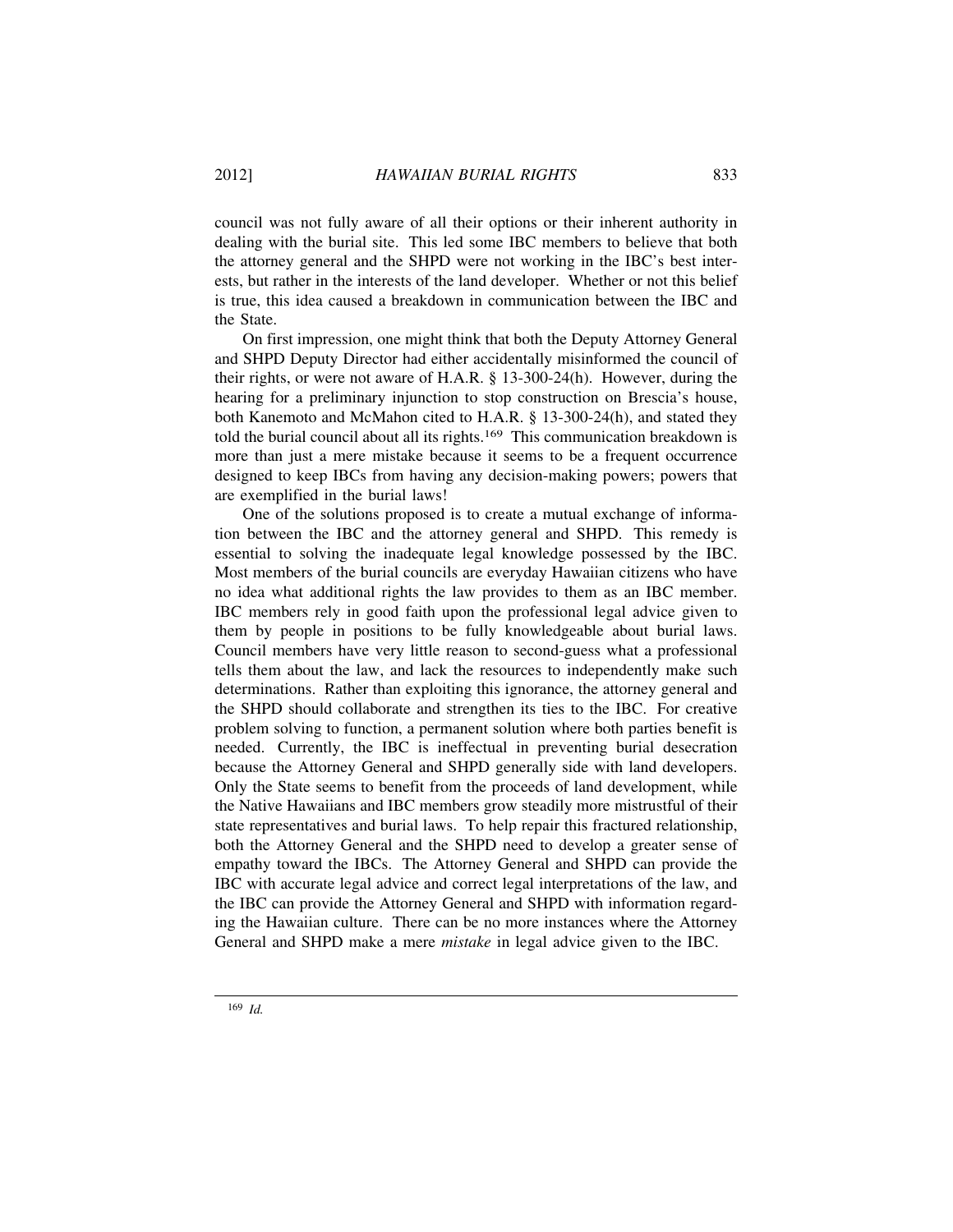This mutual exchange of information would help cure the deficiency of information that both parties have. IBC members are given their position through their knowledge of Hawaiian culture, not through their knowledge of burial laws. The Native Hawaiian IBC members must share their wisdom about the Hawaiian culture and burial customs to the Attorney General and SHPD. Both the Attorney General and SHPD have vast knowledge of the burial laws and should assist the IBC members in becoming adept with their duties and rights under the law. This relationship would be much more functional if both parties worked for the benefit of preserving Native Hawaiian burial sites instead having one party favoring the preservation of the  $n\bar{a}$  *iwi* while the other party favors monetary benefit.

### V. CONCLUSION

Hawaii's burial and preservation laws were originally intended to preserve and protect important cultural sites such as Native Hawaiian burial grounds. These laws have been ineffectively enforced, however, resulting in the perpetual burial wrongs that continually resurface every few years in Hawai'i.<sup>170</sup> Although the legislative intent of the burial laws is cultural protection, these laws are frequently subordinated when wealthy land developers decide that following these laws are not in their best interests.

If these burial laws are being circumvented to benefit a few wealthy individuals, the disastrous effect undermining the protection of Native Hawaiian burials will continue. After the atrocities that occurred at Honokahua and Keeaumoku Wal-Mart, the Hawaiian community whole-heartedly believed that the laws enacted would prevent the construction of Joseph Brescia's house on top of a burial ground. However, they were once again disappointed by the ineffectual enforcement of the burial laws. Education would benefit all parties: mainland developers would benefit from being forced to take a mandatory test as a prerequisite to obtaining a land or building permit, and attorneys, archaeologists, and judges would learn from CLEs before applying for a position in Hawai'i. This education would provide the mainlander with an understanding of the culture, history, customs, practices, and beliefs relating to Native Hawaiian burial sites. By appealing to a person's sense of empathy, this excellent preventative tool would deter individuals from performing acts deemed disrespectful or which might desecrate the  $n\bar{a}$  iwi. Hawaiians are not asking for much, they are only asking for their ancestors to be treated like any Western remains are to be treated—with care and respect.

Individuals with legal expertise and knowledge must fully and accurately state the authority granted to the IBC and other important provisions of the

<sup>170</sup> *See supra* Part IV.